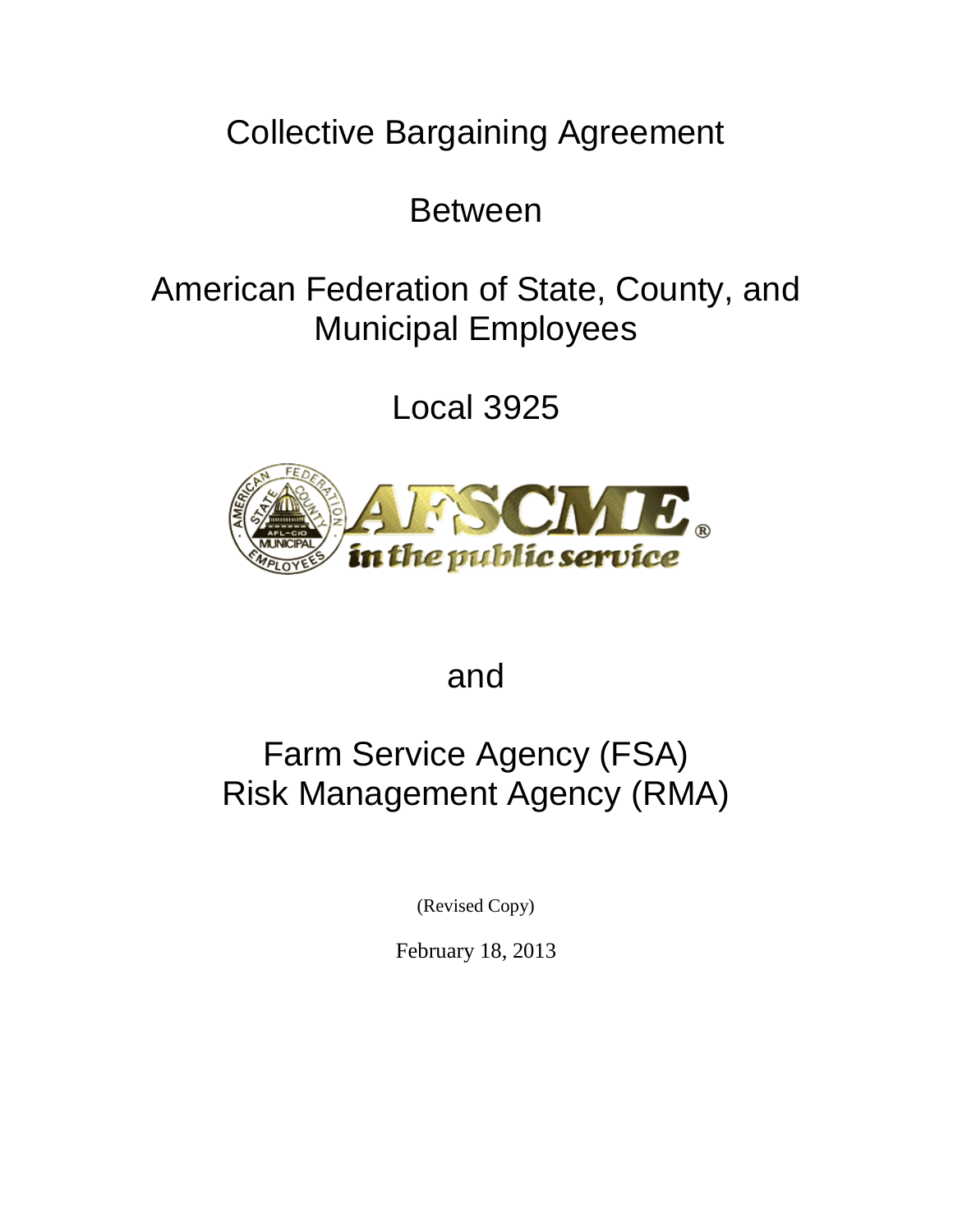| <b>TABLE OF CONTENTS</b> |  |
|--------------------------|--|
|--------------------------|--|

| <b>General Provisions</b><br>Page |                                                       |     |
|-----------------------------------|-------------------------------------------------------|-----|
| Preamble                          | Preamble                                              | 4   |
| Article 1.                        | Parties to the Agreement, Recognition, and Definition |     |
|                                   | of Bargaining Unit                                    | 5   |
| Article 2.                        | <b>Employee Rights</b>                                | 6   |
| Article 3.                        | <b>Union Rights and Responsibilities</b>              | 8   |
| Article 4.                        | Management Rights and Responsibilities                | 9   |
| Article 5.                        | Dues Withholding                                      | 10  |
|                                   | Hours of Work and Pay Provisions                      |     |
| Article 6.                        | Work Schedules/Tours of Duty                          | 11  |
| Article 7.                        | Overtime and Compensatory Time                        | 20  |
| Personnel                         |                                                       |     |
| Article<br>8.                     | Leave                                                 | 24  |
| Article<br>9.                     | <b>Position Descriptions</b>                          | 39  |
| Article 10.                       | <b>Personnel Records</b>                              | 41  |
| Article 11.                       | Career Development and Training                       | 43  |
| Article 12.                       | <b>Onboarding Process</b>                             | 49  |
| Article 13.                       | <b>Travel and Per Diem</b>                            | 50  |
| Article 14.                       | Telework                                              | 52  |
| Article 15.                       | Technology, Methods and Means of Performing Work      | 57  |
| Employment                        |                                                       |     |
| Article 16.                       | <b>Career Ladder Promotions</b>                       | 58  |
| Article 17.                       | <b>Merit Promotion</b>                                | 60  |
| Article 18.                       | Reassignments                                         | 65  |
| Article 19.                       | Details                                               | 67  |
| Article 20.                       | Part-Time Employees                                   | 69  |
| Article 21.                       | <b>Probationary Employees</b>                         | 70  |
| Article 22.                       | Reduction in Force and Furlough                       | 72  |
| <b>Employee Relations</b>         |                                                       |     |
| Article 23.                       | Performance Appraisal                                 | 107 |
| Article 24.                       | <b>Within Grade Increases</b>                         | 111 |
| Article 25.                       | <b>Unacceptable Performance</b>                       | 112 |
| Article 26.                       | <b>Employee Recognition and Awards</b>                | 116 |
| Article 27.                       | <b>EEO</b> and Prohibited Personnel Practices         | 117 |
| Article 28.                       | Disciplinary and Adverse Actions                      | 123 |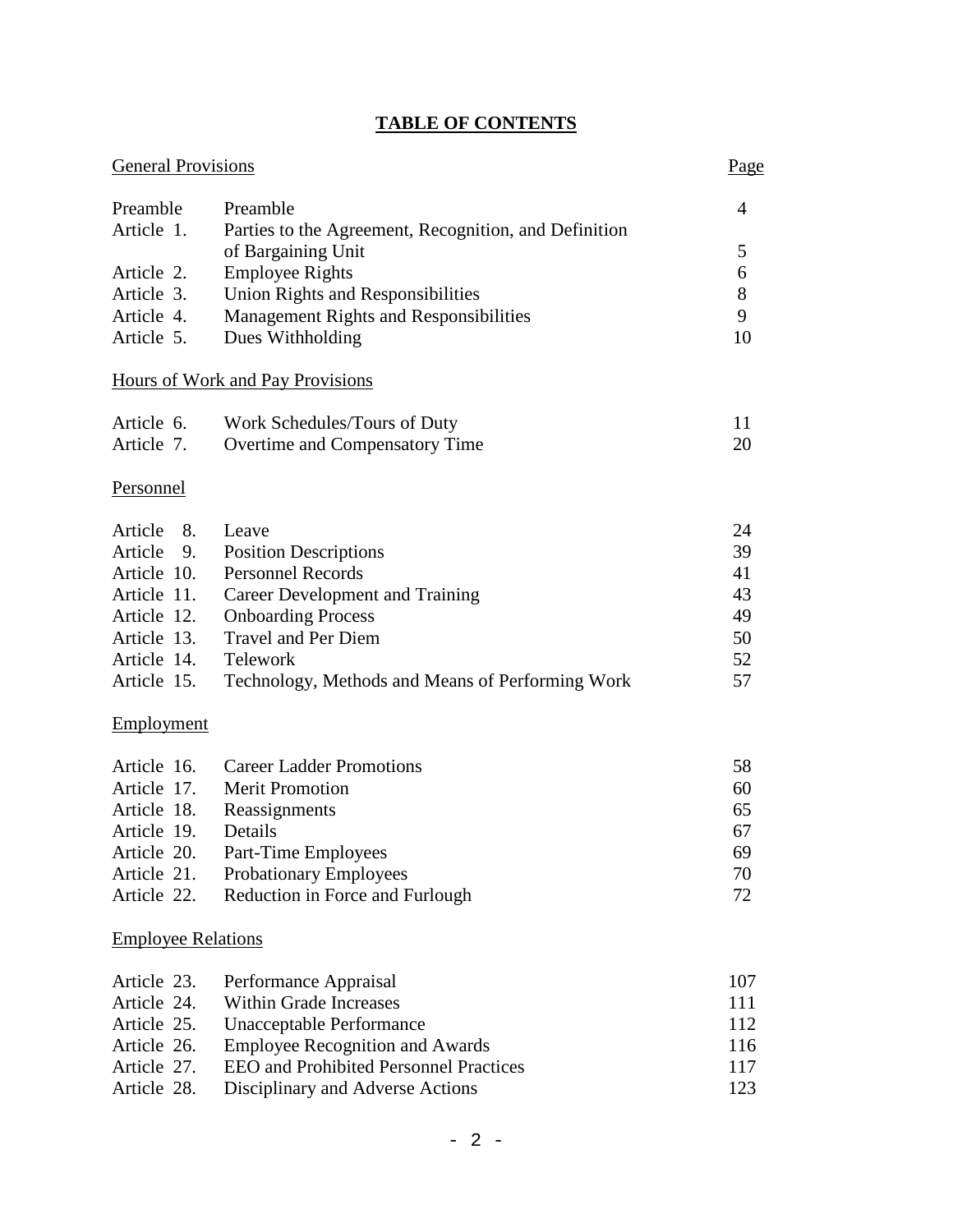## TABLE OF CONTENTS (cont.)

|             | Article 29. Waiver of Overpayment            | 12.7 |
|-------------|----------------------------------------------|------|
| Article 30. | <b>Retirement Counseling and Resignation</b> | 128  |
|             | Article 31. Outside Employment               | 129  |
| Article 32. | Employee Assistance Program                  | 130  |
|             | Article 33. Health and Safety                | 132. |

## Labor Relations

| Article 34. | Reorganization and Workplace Moves                         | 137 |
|-------------|------------------------------------------------------------|-----|
| Article 35. | <b>Commercial Activities</b>                               | 142 |
| Article 36. | Career Opportunities Program                               | 145 |
| Article 37. | Reports                                                    | 146 |
| Article 38. | <b>Grievance Procedures</b>                                | 147 |
| Article 39. | Arbitration                                                | 153 |
| Article 40. | <b>Mid-Contract Negotiations</b>                           | 156 |
| Article 41. | Precedence, Effect of Law and Regulation, and Severability | 160 |
| Article 42. | <b>Duration and Termination</b>                            | 161 |
| Article 43. | <b>Official Time and Union Representatives</b>             | 162 |
| Article 44. | <b>Facilities and Services</b>                             | 169 |

# Other Contract Articles

| Article 45. | Child Day Care                           | 172 |
|-------------|------------------------------------------|-----|
| Article 46. | Food Services                            | 175 |
| Article 47. | <b>Public Transportation and Parking</b> | 176 |
| Article 48. | <b>Fitness/Health Facilities</b>         | 177 |
| Article 49. | Labor-Management Meetings                | 178 |
|             |                                          |     |

# Appendices

| FLRA Certification of Bargaining Unit (Art 1)     | 181  |
|---------------------------------------------------|------|
| Notice of Right to Request Representation (Art 2) | 183. |
| MOU on Dues Withholding (Art 5)                   | 184  |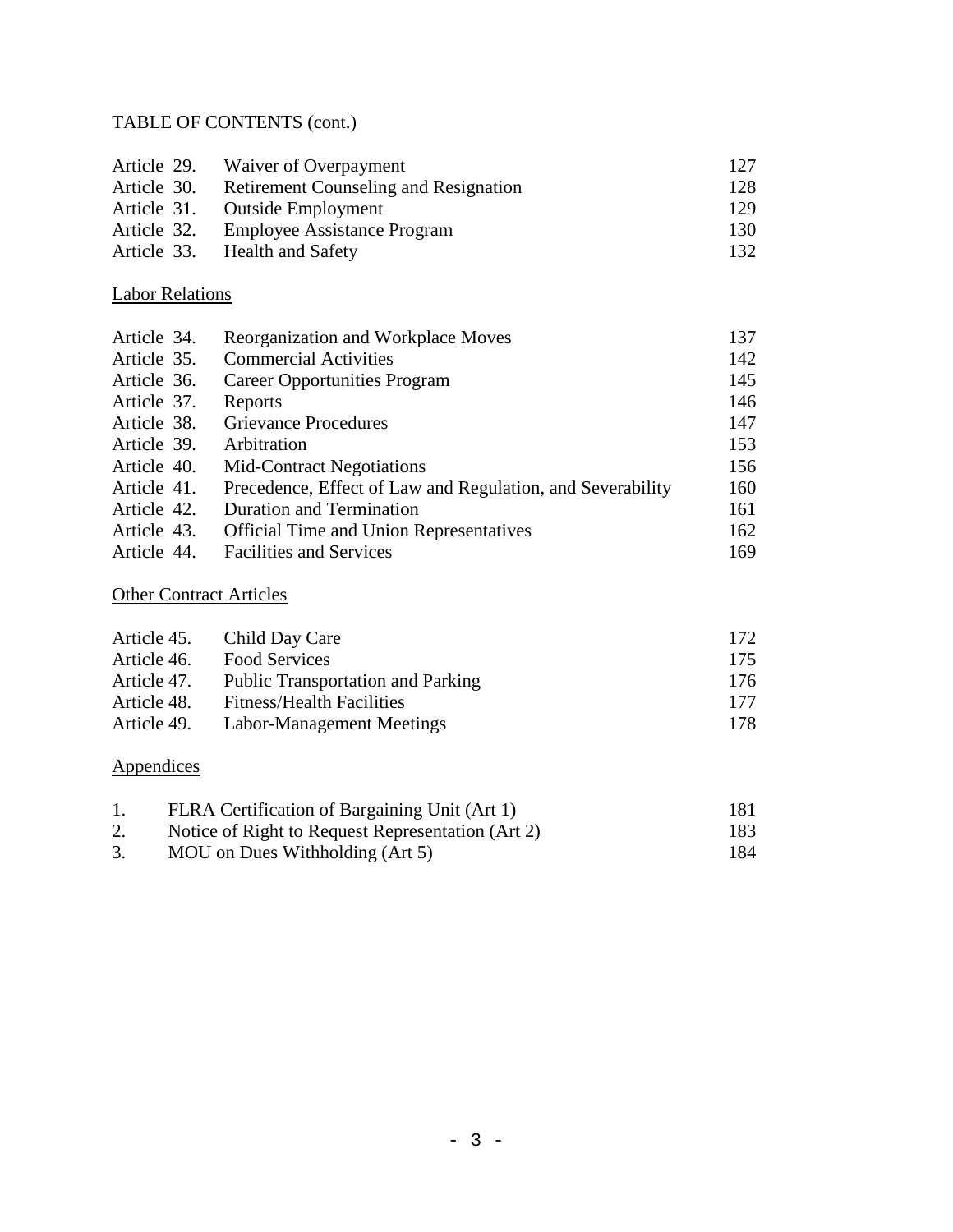## **PREAMBLE**

- A. The PARTIES agree to mutually establish and maintain a work environment that ensures the integrity of the Federal Service, promotes the most effective and efficient delivery of Agency programs and services, protects the interests of American taxpayers, promotes good workmanship and the principles of good management, protects human dignity, assures equal and fair treatment of employees, and to the extent practicable provides a work experience for all employees that is personally challenging, rewarding, and that provides equal opportunity for professional growth and success.
- B. Employees and managers shall conduct themselves in a professional and business-like manner, characterized by mutual courtesy and consideration in their day-to-day working relationship.
- C. The Parties, especially Union representatives and first-line supervisors, are encouraged to meet as necessary to informally discuss and attempt resolution of matters or problems of concern to either party, including, but not limited to, employees' concerns or dissatisfactions and problems of Agreement interpretation and administration.
- D. It is the intent of the Parties to establish procedures to accommodate the Union's legitimate need to perform representational activities specified in this Agreement and as permitted by law. It is also the intention of the Parties to accommodate the Employer's legitimate interest in ensuring no unreasonable disruption of the Employer's ability to carry out its critical day to day operations and perform its overall mission.
- E. The Parties agree that most grievances and complaints should be resolved in an orderly, prompt, and equitable manner that will maintain the self-respect of the employee and be consistent with the principles of good management and public interest.
- F. The definitions of all terms in this agreement shall be consistent with definitions of identical terms at 5 U.S.C. 7103, or other relevant provision of law, as applicable, unless otherwise specified in this Agreement.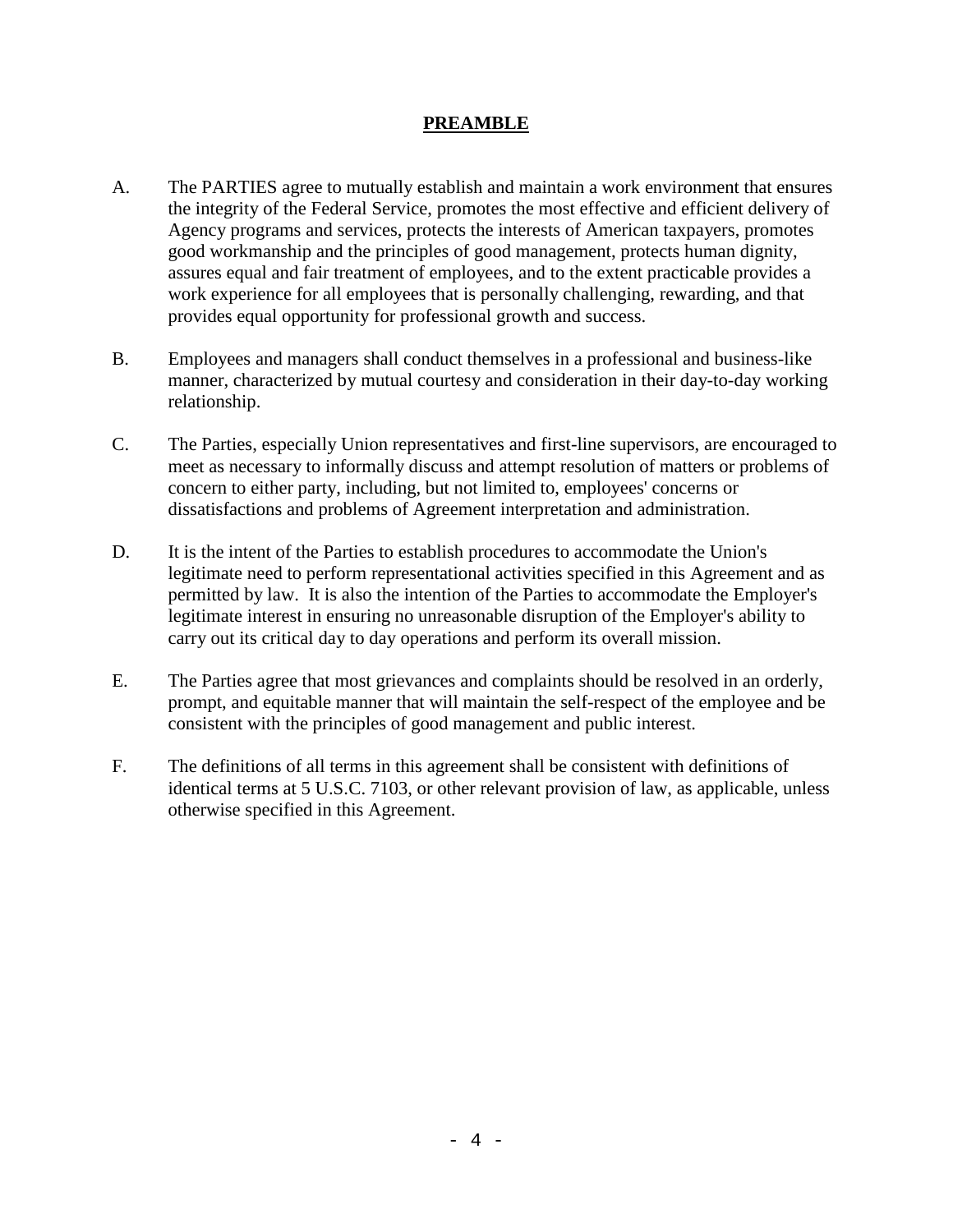## **ARTICLE 1: PARTIES TO THE AGREEMENT, RECOGNITION, AND DEFINITION OF BARGAINING UNIT**

### Section A. Parties to the Agreement

The parties to this Agreement are the U.S. Department of Agriculture (USDA), Farm Service Agency (FSA), and Risk Management Agency (RMA) in the Washington, D.C. metropolitan area, hereinafter known as the "Employer" and the American Federation of State, County and Municipal Employees (AFSCME) Local 3925, hereinafter known as the "Union."

#### Section B. Unit of Recognition

The unit of recognition covered by this Agreement is that unit certified by the Federal Labor Relations Authority in Case No. WA-RP-70063. The Employer recognizes the American Federation of State, County and Municipal Employees, Local 3925, as the exclusive representative of all employees (hereinafter sometimes referred to as "employees" or "bargaining unit employees") in the bargaining unit as defined below. A copy of the certification is in the appendix.

#### Section C. Bargaining Unit Coverage

- 1. This agreement covers "All professional and nonprofessional employees employed by the U.S. Department of Agriculture, Farm Service Agency and Risk Management Agency in the Washington, D.C. metropolitan area, but excluding all management officials, supervisors, and employees described in title 5, U.S.C. Section  $7112(b)$  (2), (3), (4), (6) and (7)."
- 2. Employees on temporary appointments will be designated as part of the bargaining unit. Employees on temporary promotions will be designated in accordance with the position held.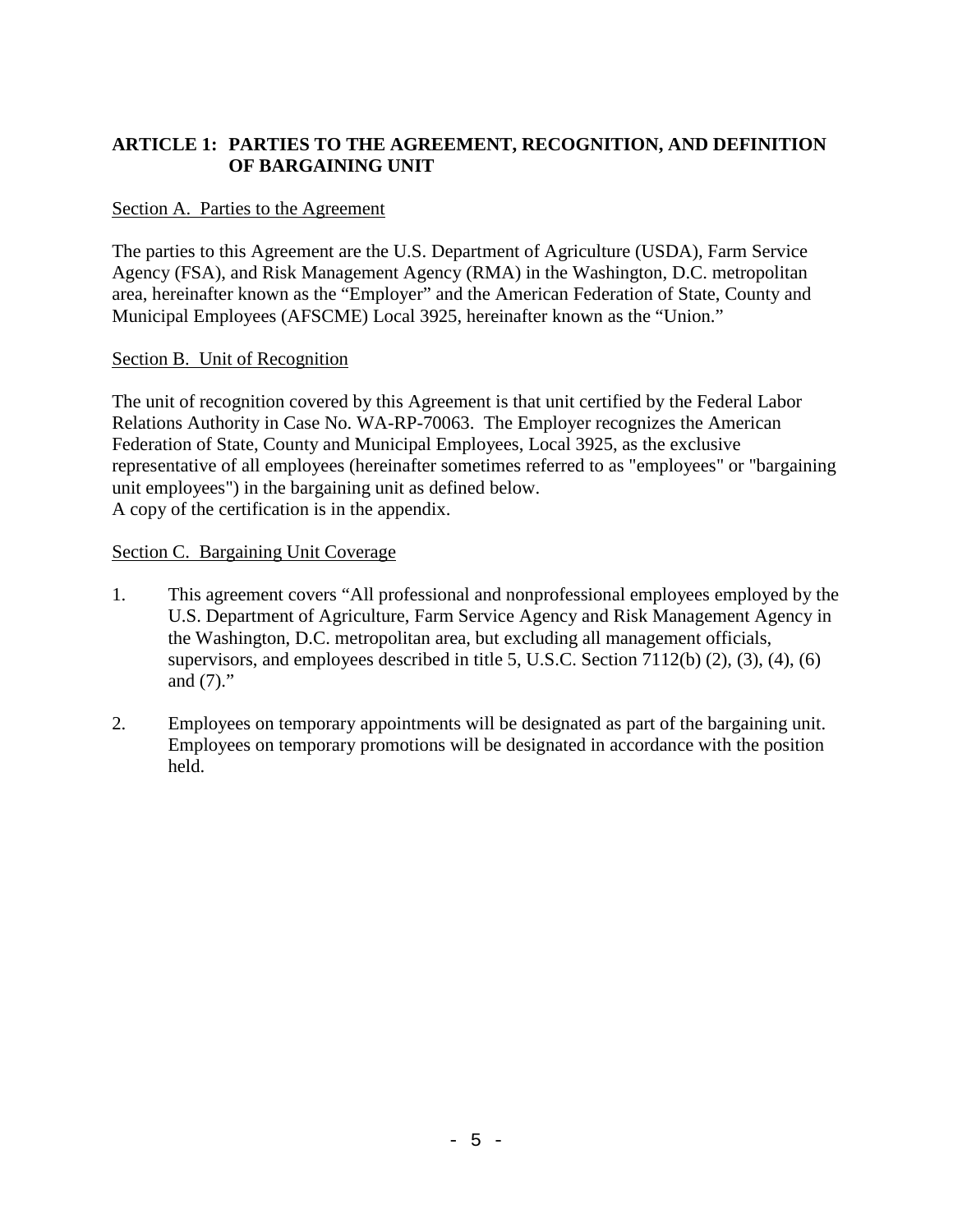## **ARTICLE 2: EMPLOYEE RIGHTS**

- A. Each employee shall have the right to form, join or assist any labor organization, or to refrain from any such activity, freely and without fear of penalty or reprisal, and each employee shall be protected in the exercise of such right. Except as otherwise provided, such right includes the right:
	- 1. to act for AFSCME in the capacity of a representative and the right, in that capacity, to present the views of AFSCME to heads of agencies and other officials of the Executive Branch of the Government, the Congress, or other appropriate authorities;
	- 2. to engage in collective bargaining with respect to conditions of employment through representatives chosen by employees.
- B. An employee has the right to be represented by the Union at any meeting when the employee has a complaint concerning conditions of employment.
- C. Employees will be provided annual notification during the month of September, of the right to have Union representation at any Management-initiated investigative meeting that may result in disciplinary action. See sample letter in Appendix 2.
	- 1. Each employee has the right to be represented by the Union at any Managementinitiated investigative meeting that may result in disciplinary action, or that the employee believes may result in disciplinary action, and shall be given the opportunity to obtain such representation, upon request.
	- 2. Each employee will be notified of his or her right to Union representation prior to, and no later than, the onset of any Management-initiated investigative meeting that may result in disciplinary action.
- D. An employee may be represented by a representative of the employee's own choosing, in any employment-related appeal action not under the negotiated grievance procedure. The employee may exercise grievance or appellate rights established by law, rule, or regulation. When exercising these rights and the rights under the negotiated Agreement, employees shall be granted a reasonable amount of official time for initiating, reviewing, preparing, presenting, and participating in the grievance process, in accordance with Article 40.
- E. Employees covered by this agreement may, without fear of penalty or reprisal, engage in the disclosure of information which the employee reasonably believes evidences a violation of law, rule, or regulation; or evidences mismanagement, a waste of funds, an abuse of authority, or a danger to health or safety, in accordance with applicable laws and regulations.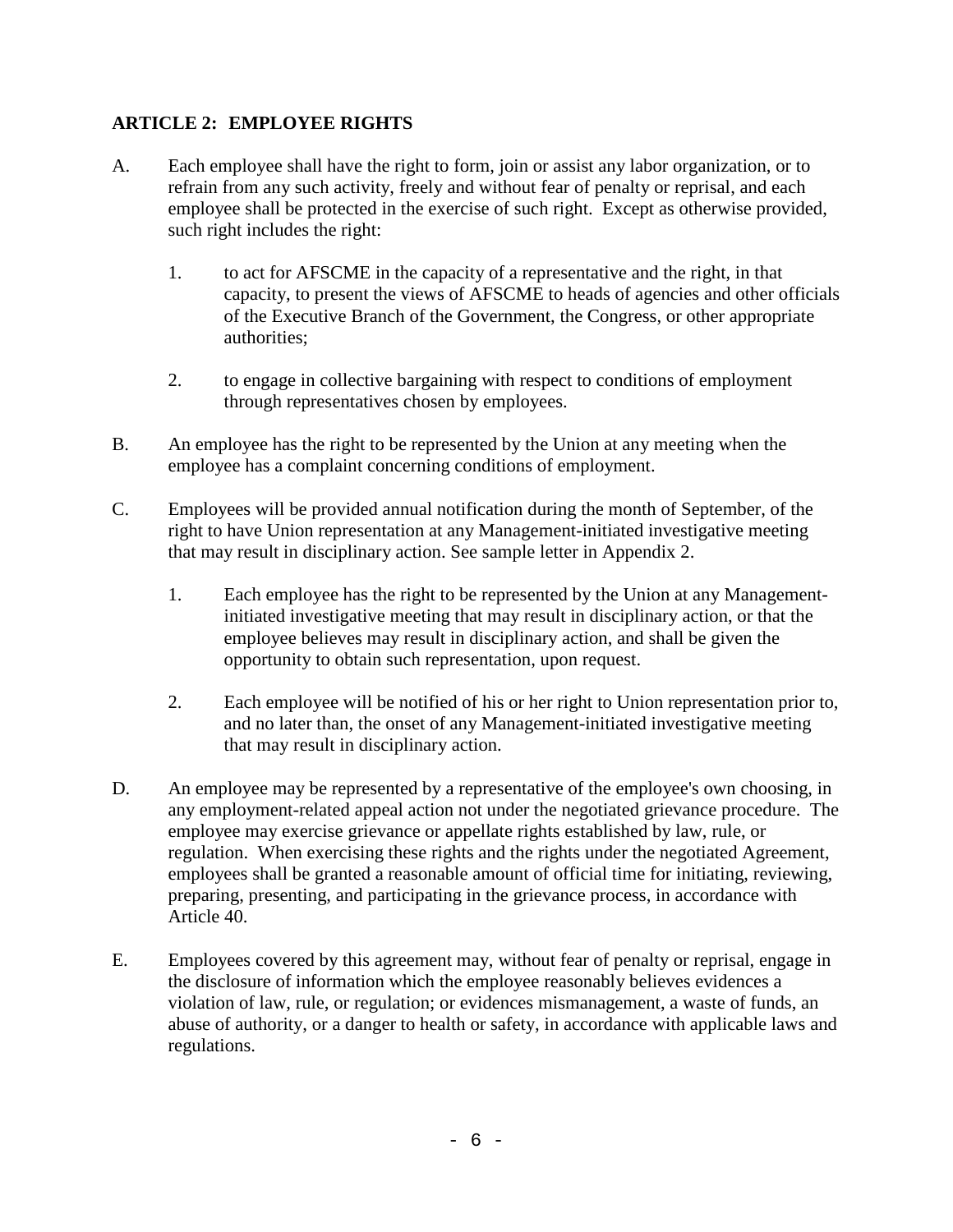- F. Each employee has the right to file a complaint or grievance, act as a witness, and exercise any appeal or other right granted by law, rule, regulation or this Agreement without fear of restraint, coercion, discrimination, or reprisal.
- G. Employees shall have the right to conduct their private lives as they see fit, and to engage in outside activities and employment of their own choosing, in accordance with applicable law and government wide regulations.
- H. Copies of the rules, regulations, and policies under which employees are obligated to work will be available at each building in which employees regularly work.
- I. Employee counseling or cautions on conduct or unacceptable performance, or verbal warnings will be conducted in a setting that protects the employee's confidentiality.
- J. In accordance with applicable law, an employee may review any and all records about himself/herself upon request, and shall be given copies of the records upon proper request. Records maintained on an employee that are not maintained on a permanent basis, will be removed from official records in accordance with the Government's retention schedule unless otherwise specified in this Agreement. Records that exceed the applicable retention schedule shall not be used to initiate disciplinary or other adverse action. The removed records will be destroyed, or given to the employee upon the employee's request.
- K. Employees have the right to use official time to meet with their Union representative for the purposes and under the procedures established in Article 43 of this Agreement.
- L. Each employee has the right to choose whether to participate in Federally-sanctioned charitable and/or investment activities including, but not limited to, CFC, Savings Bond drives, and the like, freely, without coercion, and without fear of reprisal. Each employee also has the right to have his or her choices made and held in confidence.
- M. Equal Employment Opportunity See Article 27 for additional information on employee rights.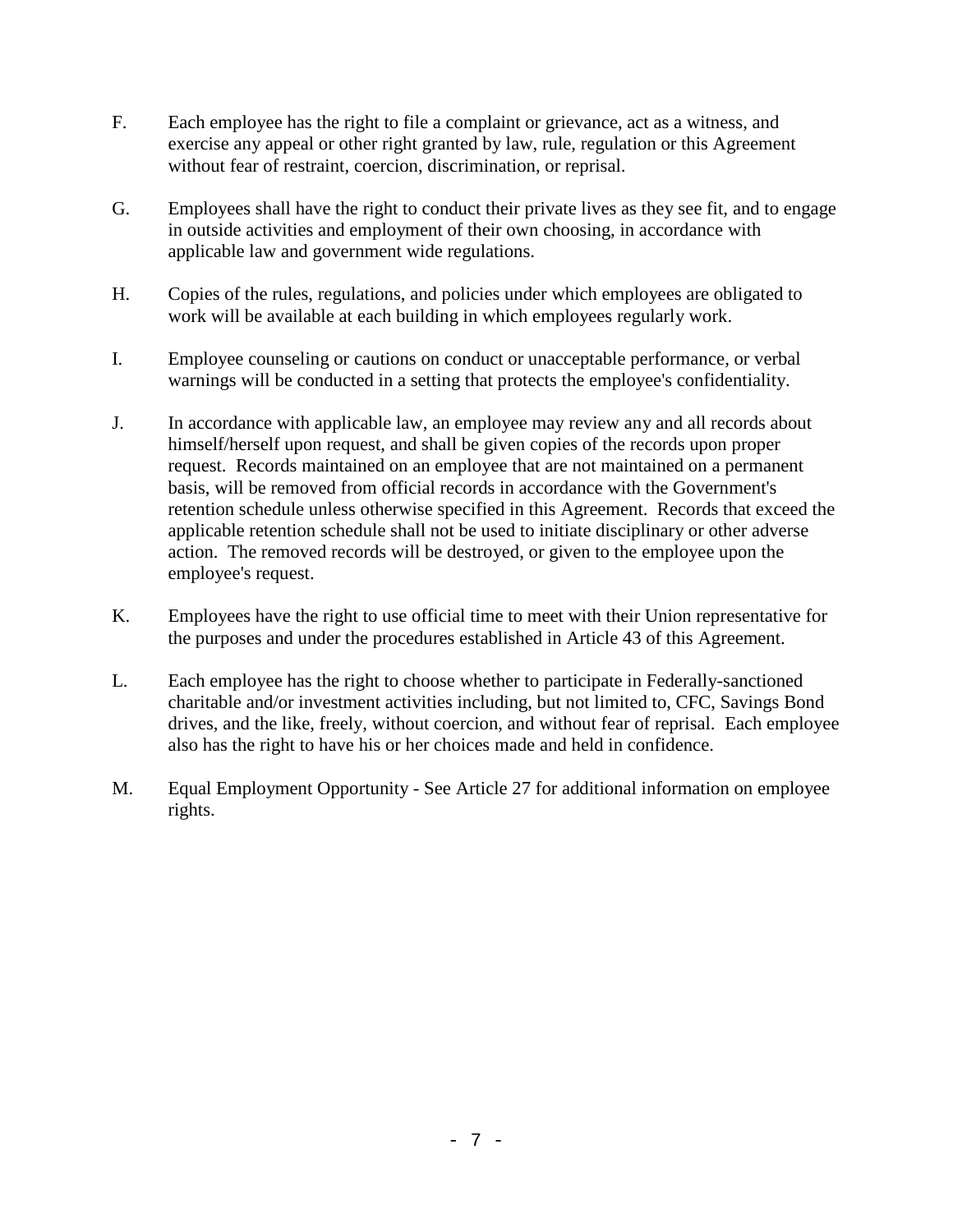## **ARTICLE 3: UNION RIGHTS AND RESPONSIBILITIES**

- A. The Union is the exclusive representative of the employees in the bargaining unit and is entitled to act for, and negotiate collective bargaining agreements covering these employees. The Union is responsible for representing the interests of all employees in the bargaining unit without discrimination and without regard to Union membership, in accordance with the Federal Labor Management Relations Act (FLMRA) and interpretive case law.
- B. For the purpose of administration of this Agreement, the Employer agrees to recognize representatives of AFSCME Council 26, AFSCME International and/or AFSCME designated or recognized private counsel.
- C. The Union has the right to represent an employee or group of employees at any formal discussion between one or more representatives of the agency and one or more employees in the bargaining unit or their representatives concerning any personnel policy or practices or other condition of employment; or any examination of an employee in the unit by a representative of the agency in connection with an investigation if: 1) the employee reasonably believes that the examination may result in disciplinary action against the employee, and 2) the employee requests Union representation.
- D. The Union has exclusive right to represent employees under the negotiated grievance procedure in this Agreement. An employee or group of employees may present a grievance or complaint without representation by the Union, provided that the Union is a party to all formal discussions and grievance proceedings. For written grievances, the Union will be given all grievance-related written documents within one (1) business day after they are received or written by Management. The Union will be given copies of all decisions within one (1) business day after Management signs the decisions. See Article 38 for additional information on Union Rights in this area.
- E. Reasonable Notice: The Union will be given reasonable notice of, and provided reasonable time to be present at, formal discussions concerning any grievance, personnel policy or practice, or other conditions of employment.
- F. Restraint: Union officials and representatives performing duties in consonance with this Agreement and the FLMRA will not be the subject to restraint, coercion, or reprisal, or discrimination as the result of performing such duties.
- G. Equal Employment Opportunity: See Article 27, Section C, for additional information on Union Rights in this area.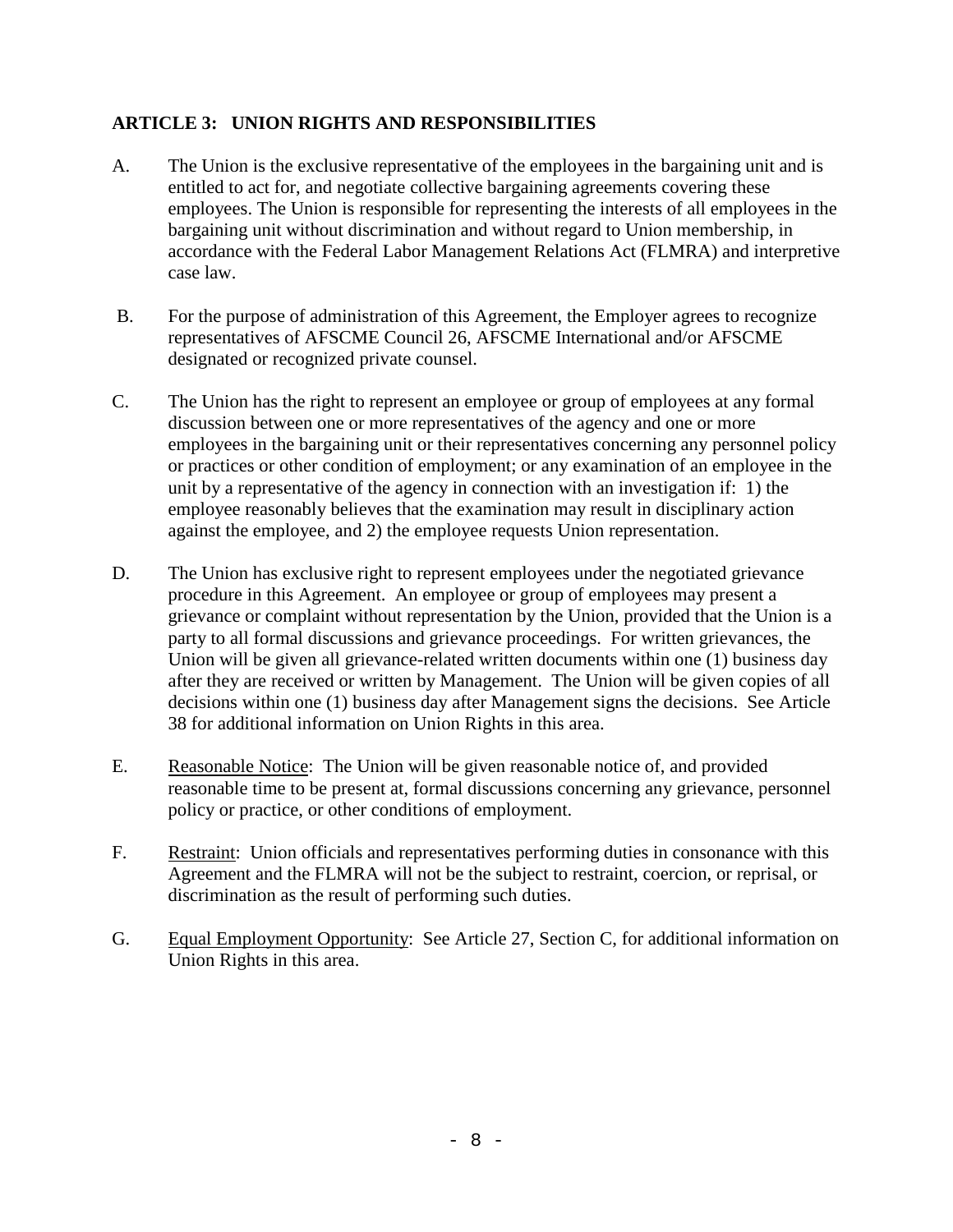## **ARTICLE 4: MANAGEMENT RIGHTS AND RESPONSIBILITIES**

In accordance with applicable law and this agreement, the Employer retains the right:

- A. To determine the mission, budget, organization, number of employees, and internal security practices of the Agency;
- B. To hire, assign, direct, layoff, and retain employees, or to suspend, remove, reduce in grade or pay, or take other disciplinary action against employees;
- C. To assign work, to make determinations with respect to contracting out, and to determine the personnel by which the Employer's operations shall be conducted;
- D. With respect to filling positions, to make selections for appointments from among properly ranked and certified candidates for promotion or from any other appropriate source; and
- E. To take whatever actions may be necessary to carry out the Agency's mission during emergencies.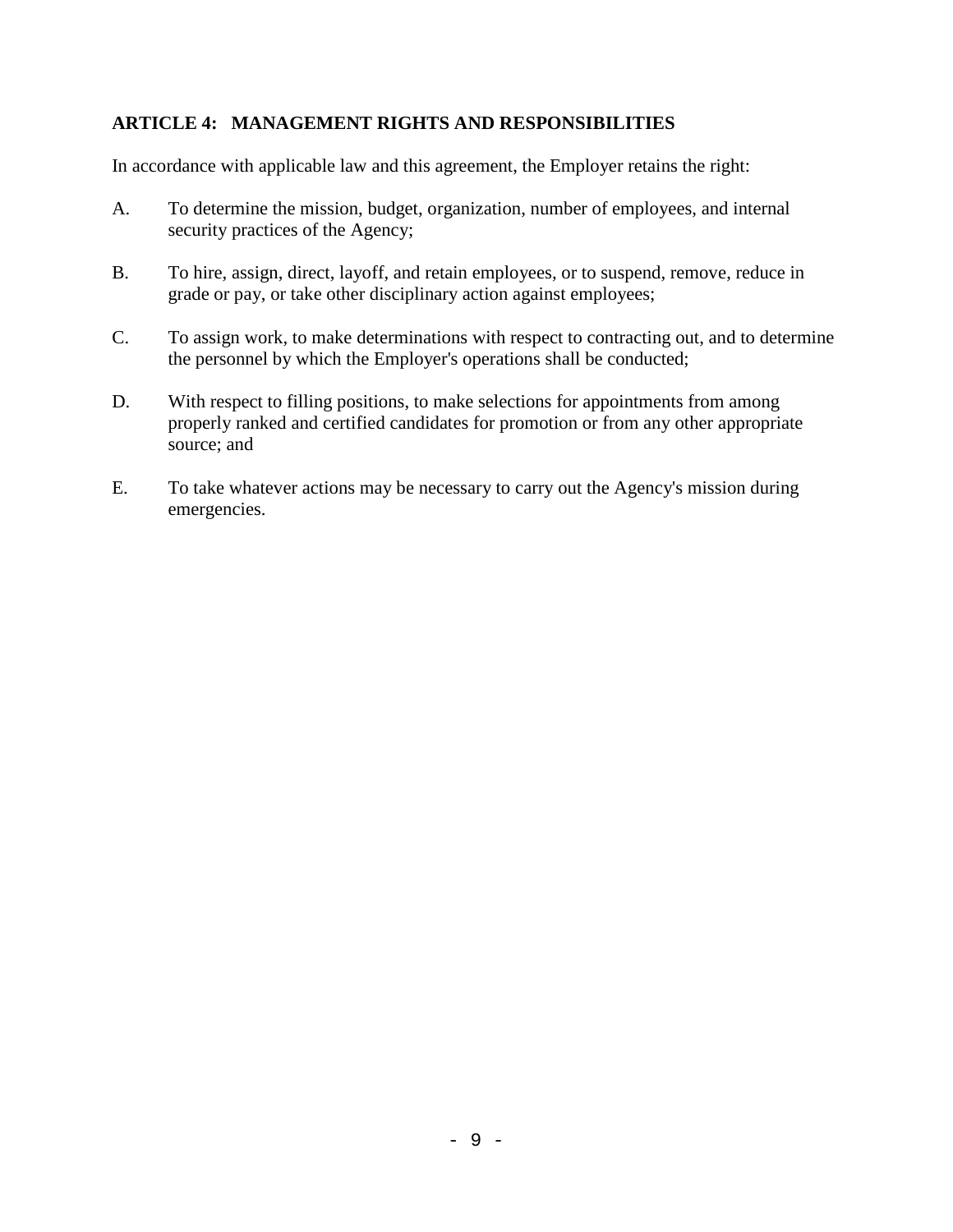## **ARTICLE 5: DUES WITHHOLDING**

**Section A. Except as provided for below,** members of the bargaining unit are authorized to effect voluntary allotment for the payment of dues to the Union subject to the provisions outlined in the Memorandum of Understanding between AFSCME Council 26 and the U.S. Department of Agriculture dated May 3, 1993.

## **Section B. Revocation of Union Dues**

(1) An employee may voluntarily revoke an allotment for the payment of dues by completing a SF-1188, "Cancellation of Payroll Deductions for Labor Organization Dues" or by memorandum in duplicate, and submitting it to the appropriate SPO. If the employee uses a written request other than the SF-1188, such request must contain all the information required by the SF-1188 form.

(2) If the employee has been a Union member for a period exceeding 365 calendar days, a request for revocation of Union membership submitted under the procedures specified above, regardless of when it has been received, shall not become effective until the first full pay period after September 1 of each year, provided that the revocation was received by the SPO on or before August 29 of that year.

(3) However, for first-year Union members only, an SF-1188 may be filed by an employee during the thirty calendar days period prior to the anniversary date of his or her first dues withholding. The revocation shall become effective on the pay period beginning on or before the anniversary date in which the dues deduction went into effect. Subsequent to having had the option of electing to revoke their dues deductions on or before the anniversary, the employee will be subject to the same revocation procedures as outlined in Subsection (2) above.

(4) The Agency does not process employee requests for dues revocation, it will provide the employee with an explanation as to why such request has been not been processed

(5) Termination due to separation, moving into a position outside the bargaining unit, or expulsion from the Union shall automatically go into effect at the end of the pay period after which the separation, transfer, promotion, or expulsion occurred.

(6) Should the Agency erroneously continue deducting an employee's dues after the date at which those deductions should have been terminated, any excess payment to the Union shall be subtracted from the next payment to the Union after the error has been detected; but only if the Union has first been provided with a written statement explaining the reasons that the error occurred.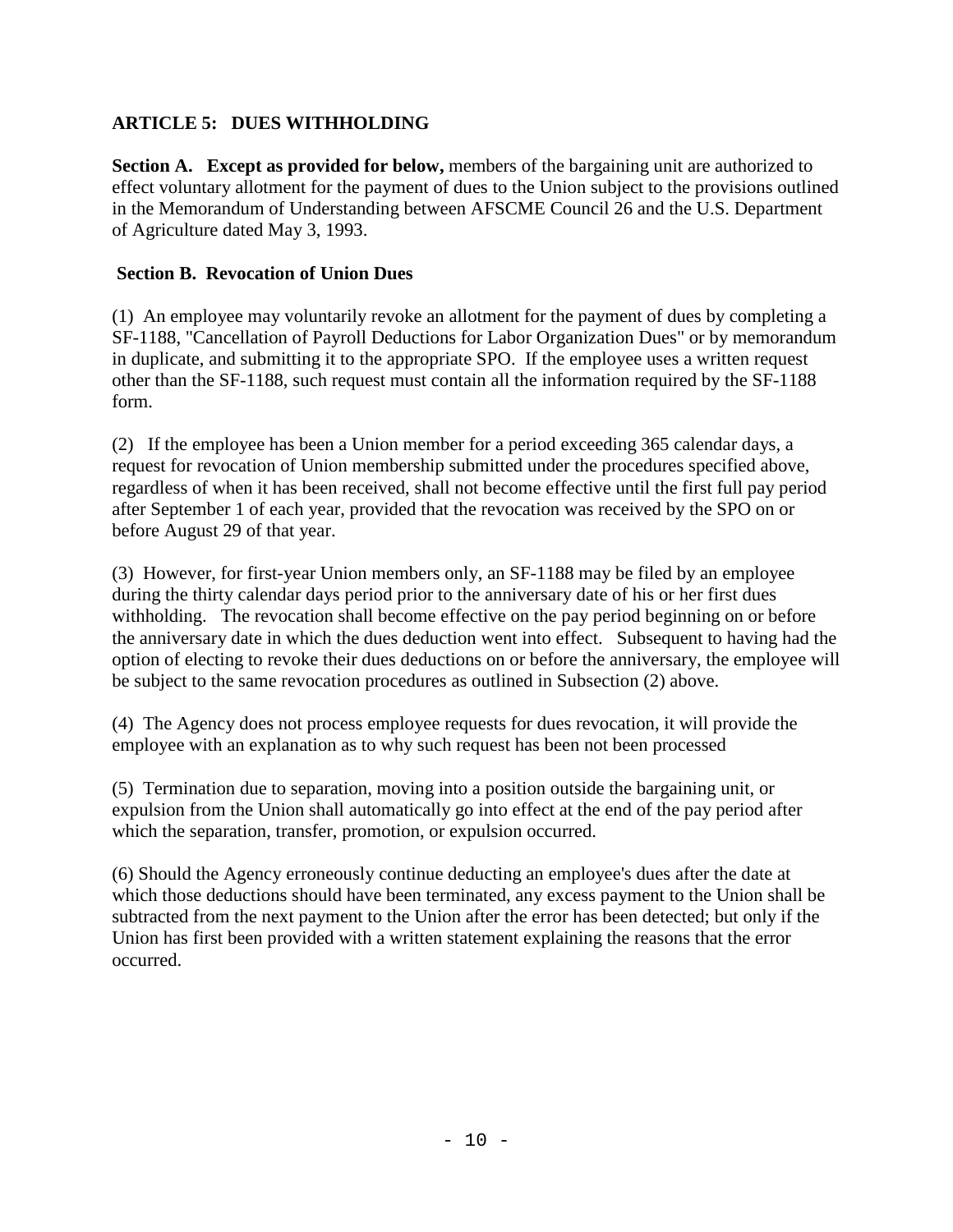#### **ARTICLE 6: WORK SCHEDULES/TOURS OF DUTY**

#### Section A. General

- 1. Employees and managers work to carry out the overall mission of the Agency, by providing professional, technical, and clerical services to internal and external customers. This article has been developed to give recognition to the mutual need for coverage and flexibility and to address issues and concerns that have arisen and, to the extent foreseeable, will arise as employees and managers continue working together to accomplish the work of the Agency.
- 2. Employees may request authorization to work one of the four schedules established in this Article. The variety of schedules provides for more flexibility than has previously been available to employees, but has the potential to require employees to increase their span of responsibility.

#### Section B. Definitions

- 1. Agency Business Hours: The official business hours of the Agency are 8:15 a.m. to 4:45 p.m., Monday through Friday.
- 2. Core Hours: The core hours of the Agency are 9:30 a.m. to 3:00 p.m. Core hours are the hours for which each employee is required to account on scheduled work days by being on duty, scheduling some form of approved leave, or use of credit hours, or compensatory time off.
- 3. Regular Workday:
	- a. For employees on a fixed schedule (Compressed Work Schedule 5/4/9 or 4/10): 6:00 a.m. to 6:00 p.m.
	- b. For employees on a flexible work schedule (Maxiflex or Variable Day Schedule): 6:00 a.m. to 6:30 p.m.
	- c. Employees shall begin work each day no earlier than 6:00 a.m. but no later than 9:30 a.m. Employees must have completed their tour of duty no later than 6:00 p.m. or 6:30 p.m., as applicable. Any time worked before 6:00 a.m. or after 6:00 p.m. or 6:30 p.m., as applicable, must be approved overtime or compensatory time, unless approved as a special situation under procedures in Section G of this article.
- 4. Standard Work Schedule: In the absence of any other approved work schedule, the standard work schedule will be 8:15 a.m. - 4:45 p.m. daily.
- 5. Workday Continuity: Unless otherwise approved, the workday must be completed in one shift.
- 6. Lunch Break: A manager may not require an employee to work more than 6 hours without a lunch break. Lunch breaks must ordinarily be taken between 11:00 a.m. and 2:00 p.m.
- 7. Lunch Band: 11:00 a.m. to 2:00 p.m.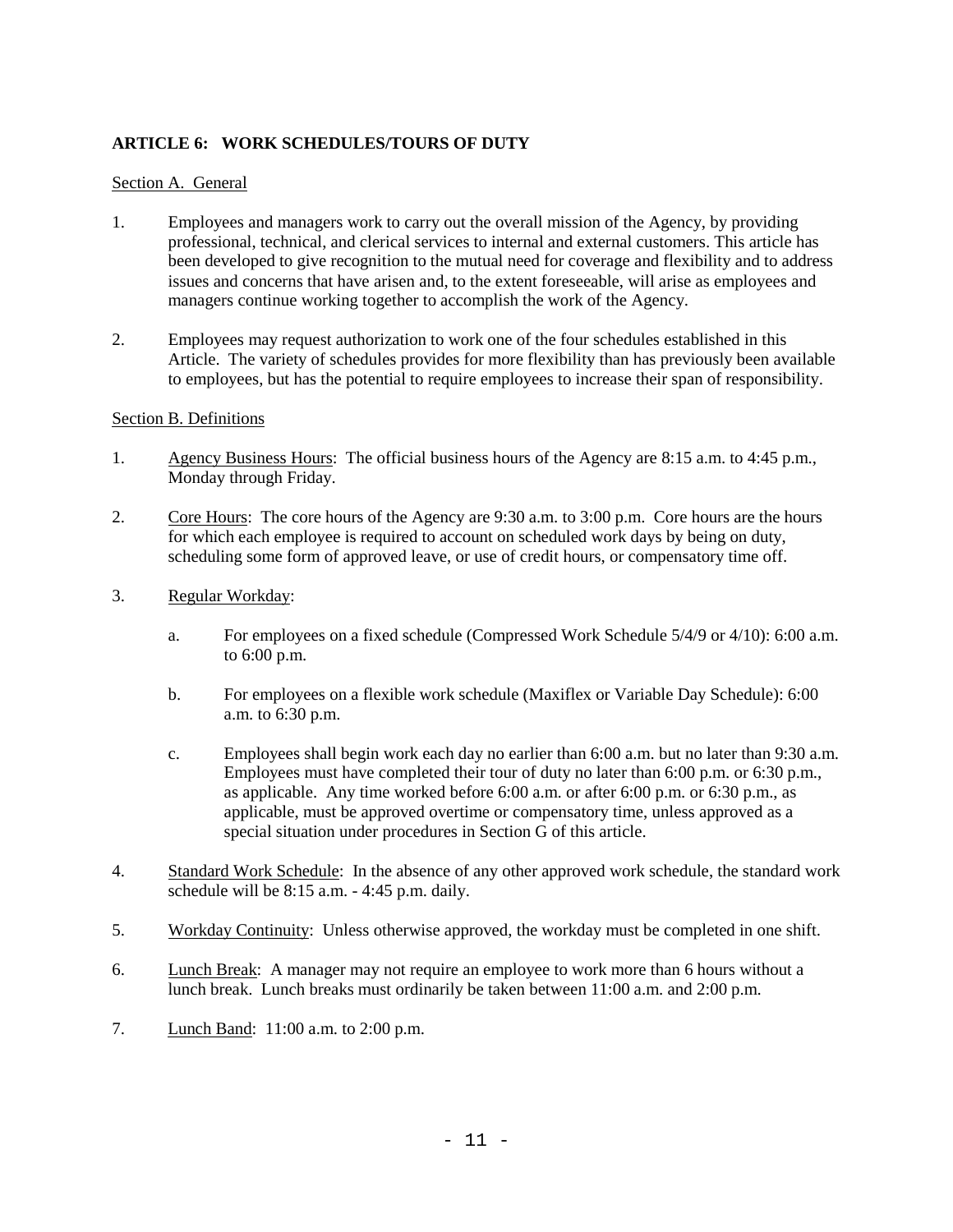- 8. Flexilunch: Employees on a Maxiflex or Variable Day Schedule may, with advance supervisory approval, expand their lunch break within the lunch band on any given day, provided arrival and/or departure times are adjusted an equivalent amount on that day.
- 9. Temporary Schedule Change: A temporary work schedule change, as used in this Article, means two pay periods or less time, except as noted in Section G.
- 10. Permanent Schedule Change: A permanent work schedule change, as used in this Article, means a time period that exceeds 2 pay periods.

#### Section C. Alternative Work Schedules

**Note:** See summary chart of available work schedules at the end of this subsection.

- 1. The alternative work schedules for full-time and part-time employees, except as noted, are as follows:
	- a. Compressed Work Schedule (CWS): Employee works a fixed schedule which is established by the employee and approved by the supervisor. Employees must work an 80-hour pay period of fewer than ten (10) workdays per pay period (Monday-Friday). Workdays must begin no later than 9:00 a.m. and must end no later than 6:00 p.m. Starting and ending times once established are fixed and do not change. Student temporary employees (restricted to 20 hours per week), summer aides, and intermittent personnel are not eligible for CWS. Employees shall establish a schedule according to one of the following:
		- (1) 5/4/9: Employee establishes a schedule to work eight 9-hour days, one 8-hour day, and designates one (1) fixed compressed day off.
		- (2) 4/10: Employee establishes a schedule to work eight 10-hour days and designates two (2) fixed compressed days off.
	- b. Maxiflex: Employee must work an 80-hour pay period of ten (10) or fewer workdays per pay period (Monday - Friday). An employee on a maxiflex schedule may take two (2) days off in the same week. Workdays must be 6 to10 hours in length and must include all core hours on days scheduled to work, except for the last day of the schedule once the 80-hour requirement has been met. Employee requests to establish a schedule according to Section D below and may request to change the schedule as often as each pay period, choosing the time he/she will arrive each day no earlier than 6:00 a.m. and no later than 9:30 a.m. Once a schedule is approved, employee must account for hours in the schedule except that arrival time may be flexed earlier or later up to 30 minutes on any given day, provided departure time is flexed an equivalent amount on that day. Actual arrival time under this 30-minute glide may only occur from 6:00 a.m. to 9:30 a.m. and actual departure time must occur between 3:30 and 6:30 p.m.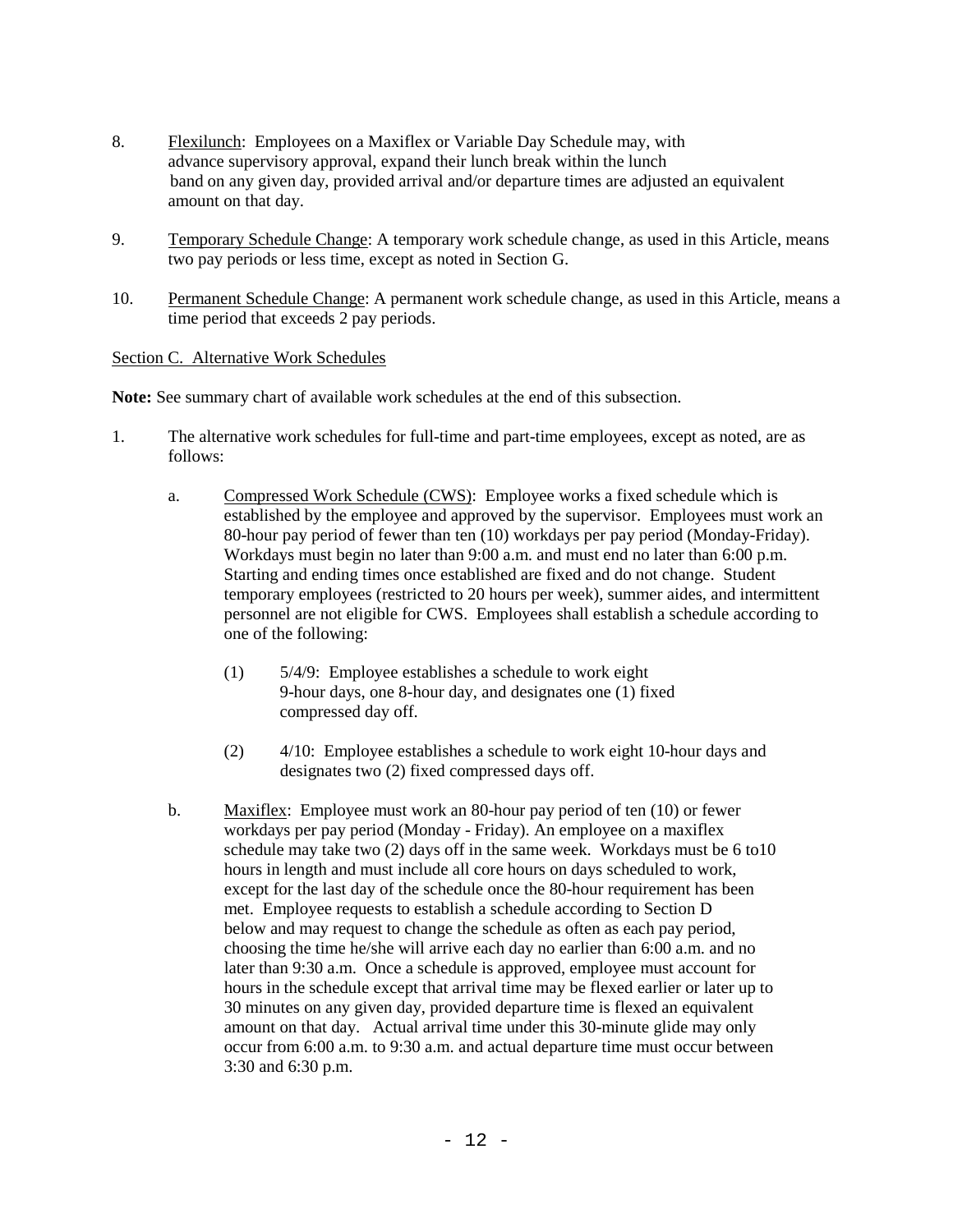- c. Variable Day: Employee works a flexible schedule. The employee, In consultation with the supervisor, may vary the length of the workday daily. An employee must work at least 6 hours and no more than 10 hours on a given day. Employee must work ten (10) days per pay period (Monday - Friday). Employee must work 40 hours each work week, and 80 hours per pay period. Employee must account for core time (9:30 am - 3:00 pm) on each work day, except for the last day of the week once the forty hour work requirement has been met. The supervisor may require an employee to work a particular schedule on the next or some subsequent day in light of circumstances in D7a below.
- 2. Permanent schedules under this Section shall not be approved that cause more than one-quarter of a work unit's employees (rounded up to the next whole number) to be scheduled for the same day off. Supervisors and nonbargaining unit employees are NOT included in determining the number of employees in the work unit for purposes of this Section. Employees are encouraged to consider requesting days off other than Mondays and Fridays.
- 3. Work schedules may not be combined to create an option not explicitly approved under the contract.
- 4. Employees shall not be approved to change from a flexible work schedule (Maxiflex or Variable Day) to a fixed work schedule (Compressed Work Schedule), or vice versa, more than one time per calendar year, except under special circumstances as approved by the supervisor.

| <b>Work Schedules Available</b>                         |  |
|---------------------------------------------------------|--|
| <b>Standard Work Schedule (Fixed Tour)</b>              |  |
| Tour: $8:15$ a.m. $-4:45$ p.m. daily, if not designated |  |
| <b>Works 8-hour days</b>                                |  |
| Nonwork day: Ineligible                                 |  |
| Glide: Ineligible                                       |  |
| Credit Hours: Ineligible                                |  |
| Flexilunch: Ineligible                                  |  |
| Holiday Pay: 8 hours                                    |  |
|                                                         |  |
| <b>Compressed Work Schedule (Fixed Tour)</b>            |  |
| Tour: Works eight 9-hour days or four 10-hour days      |  |
| Nonwork day: 5/4/9: 1 day as established                |  |
| $4/10$ : 2 days as established                          |  |
| Glide:<br>Ineligible                                    |  |
| Ineligible<br>Credit Hours:                             |  |
| Flexilunch:<br>Ineligible                               |  |
|                                                         |  |
| Holiday Pay: $5/4/9$ : 8 hours on short day             |  |
| 9 hours on long day                                     |  |
| $4/10$ : 10 hours                                       |  |
|                                                         |  |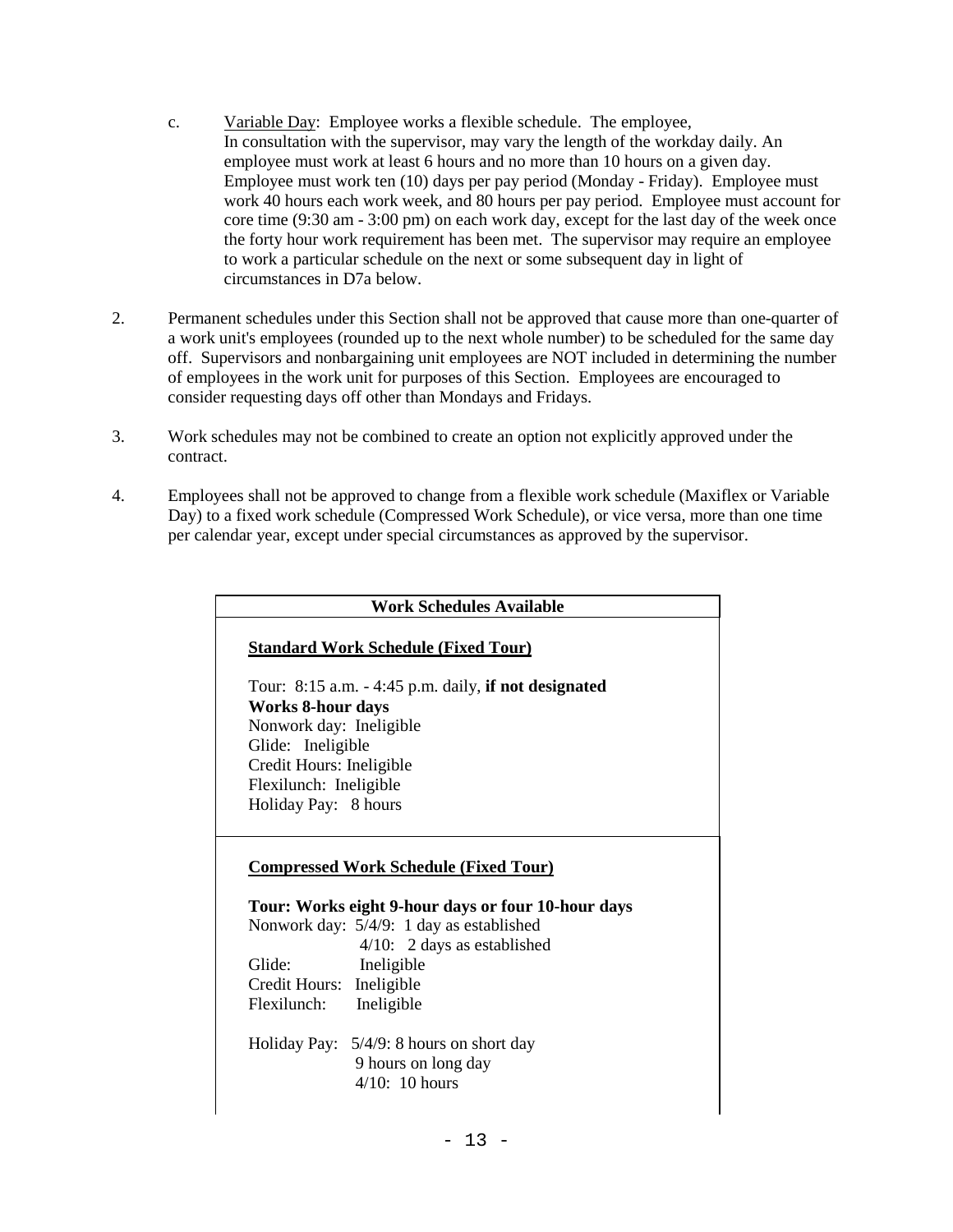#### **Maxiflex (Flexible Tour)**

Tour: **Works** 6- to 10-hour days Nonwork day: 1 or more as scheduled Glide: 30 minutes Credit Hours; Yes up to 1 hour per day Flexilunch: Yes Holiday Pay: 8 hours

#### **Variable Day (Flexible Tour)**

Tour: Varies daily with 6- to 10-hour days Nonwork day: Ineligible Glide: 3-1/2 hours (6:00 a.m. - 9:30 a.m.) Credit Hours: Yes Flexilunch: Yes Holiday Pay: 8 hours

Section D. Procedures for Requesting Work Schedules

- 1. Employees who want to establish or make a permanent change to an alternative work schedule shall request their preferred work schedule from the available options listed in Section C of this article by submitting the appropriate form to their supervisors no later than close of business on the Tuesday before the pay period for which they wish the schedule to be effective. Employees who want to make a temporary change to an alternative work schedule must submit the appropriate form to their supervisors no later than close of business five days prior to the day for which they wish the schedule to be effective.
- 2. Employees on Maxiflex Schedules may request a temporary schedule change for any pay period in which a Federal holiday or in-lieu-of-holiday as defined in Section F2 falls on a day that, in the absence of the Federal holiday, would have been otherwise scheduled as a 9- or 10-hour workday so that only 8 hours are scheduled on the holiday or in-lieu-of-holiday
- 3. Supervisor shall approve or disapprove requested schedule no later than close of business Wednesday before the pay period for which the employee wishes the schedule to be effective. It is the employee's responsibility to ensure the supervisor's actual, timely receipt of the request. If a work schedule request is disapproved, the specific reasons for such disapproval must be provided in writing to the employee on the work schedule form or an attachment. Schedule requests submitted more than 1 pay period in advance may be approved on a first-come, firstserved basis provided all other requirements of this Section and Section C are met.
- 4 If no request is submitted by the employee by close of business on Tuesday before a pay period begins, the previous pay period's schedule will remain in effect.
- 5. A supervisor may deny an employee's specific request for an alternative work schedule (AWS) if:
	- a. the employee would be unable to complete the requirements of the position;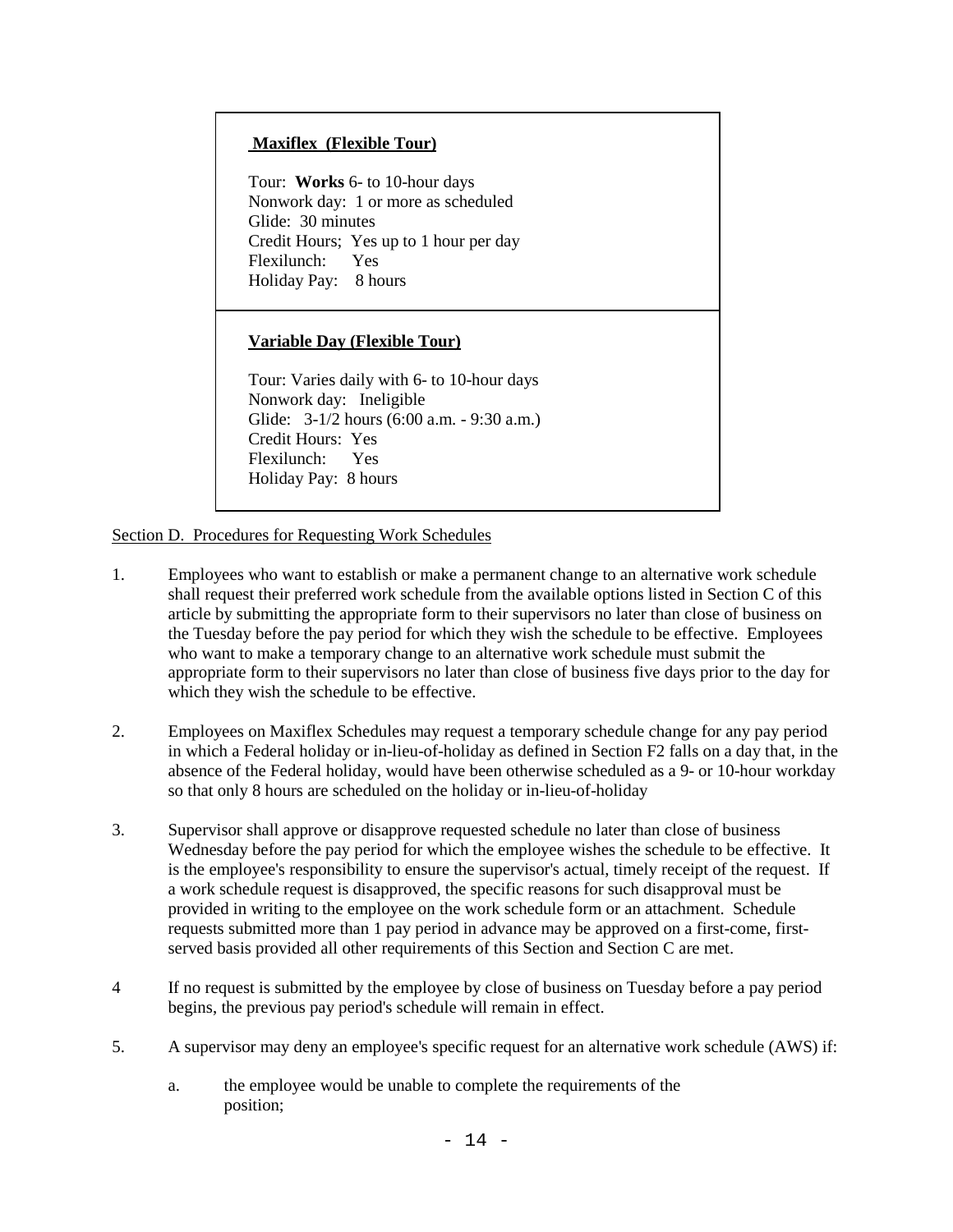- b. the office would have inadequate coverage during established Agency business hours;
- c. the work unit's business operations would be unduly delayed or interrupted; or
- d. a critical mission of the Agency would not be accomplished or would be unduly delayed or interrupted.
- 6. Employees promoted, detailed, transferred, or reassigned from one work unit to another must submit a new request to their new supervisor. Unless necessitated by essential work requirements, neither an employee hired, promoted, detailed, transferred, or reassigned into a different work unit, nor an employee seeking to change their work schedule within the same unit, may cause another employee in that work unit to be bumped involuntarily off their approved work schedule. This is irrespective of the provisions of D7 below.

#### 7. Schedule Request Conflicts

- a. If two or more employees' work schedule requests conflict so that to approve both/all the requests would result in inadequate office coverage during the work day, or undue delays or interruptions to Agency business operations, or the failure, delay, or interruption in completing a critical mission of the Agency, the supervisor should meet with the affected employees and return the form to each employee with the request that the employees reach agreement among themselves, if possible.
- b. If the employees are unable to reach agreement by noon on the Thursday before the pay period in which the employees wish the requested schedules to be effective, the supervisor by close of business on Thursday will approve or disapprove the work schedules by giving priority to the employee with seniority based on the service computation date for leave.

#### 8. Temporary Work-Related Schedule Changes

- a. A supervisor may, after giving timely notice to affected employees, make a temporary change to an employee's work schedule (including scheduled days off) for any work-related exigency -- including, but not limited to, to ensure required attendance at meetings, training, travel; to alleviate inadequate office coverage during the established work day; to provide required services to internal or external customers; to compensate for temporary staffing shortages or changes; or to fulfill special needs of the Agency.
- b. An employee may request a temporary change to the work schedule (including scheduled days off) for any work-related exigency -- including, but not limited to, ensuring required attendance at meetings, training, travel; providing required services to internal or external customers; or fulfilling special needs of the Agency. Such request for change must be submitted on the appropriate form and approved by the supervisor in advance.
- c. Timely notice as used in this paragraph, is defined to mean as soon as is practicable after the supervisor has determined a change in the work schedule is required for the current or any subsequent work day for any of the reasons noted in 8a above or similar requirements. It is understood by the parties that the amount of notice practicable in each instance will vary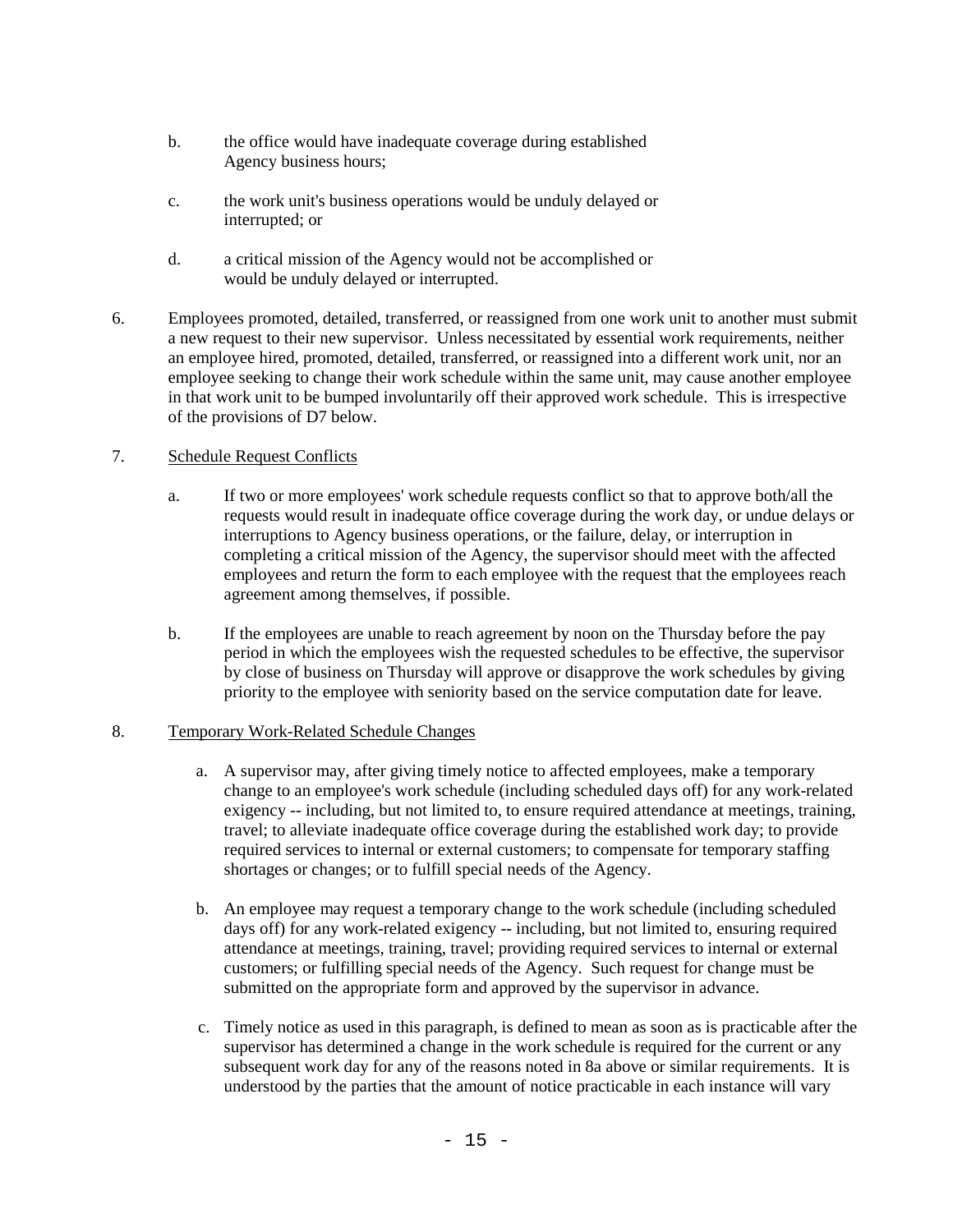according to the circumstances. Supervisors shall consider the affected employees' need to make corresponding changes in their personal affairs to accommodate the Employer.

 d. For supervisory initiated changes according to 8a, an employee who is required to work on their scheduled day(s) off will, if possible, be permitted to schedule alternative day(s) off during the pay period. If this is not possible, the employee will be paid overtime or permitted to accrue compensatory time for future use.

#### 9. Permanent Work-Related Work Schedule Changes

- a. Subject to 9b below, a supervisor may direct a permanent work schedule change for an employee, work unit, or part of a work unit when:
	- (1) an employee would be unable to complete the requirements of the position;
	- (2) the office would have inadequate coverage during established Agency business hours;
	- (3) the work unit's business operations would be unduly delayed or interrupted; or
	- (4) a critical mission of the Agency would not be accomplished or would be unduly delayed or interrupted.
- b. For Agency-directed permanent work schedule changes, except in Emergency situations, a change to an employee's schedule may not be implemented without first giving the employee and the Union at least 2 weeks notices prior to the change. In particular circumstances, the Union may waive its right to the 2-week notice period. Because of the potential effects of a permanent change of schedule on other bargaining unit employees in the same or a related work unit, notice to the Union of a permanent change is necessary even when an employee, or group of employees, and a supervisor may agree on the necessity or acceptability of a specific permanent change.

#### Section E. Credit Hours

- 1. Credit hours are credit for work performed by an employee on a Maxiflex or Variable Day schedule in excess of their scheduled tour of duty on any scheduled workday for work performed between 6:00 a.m. and 6:30 p.m. Monday through Friday in order to vary the length of a subsequent workday or workweek. Employees covered by a fixed tour (standard and compressed work schedule) cannot earn credit hours.
- 2. Work performed for credit hours is differentiated from overtime work, which is ordered or directed by the Employer. Work performed for credit hours will not be converted to or compensated as, overtime work, nor is it subject to the rules and regulations of overtime work.
- 3. Employees on a Maxiflex or Variable Day schedule will be permitted to earn credit hours, subject to the following limitations:
	- a. "The working of credit hours is conditioned on the availability of appropriate work and the supervisor reserves the right to determine what work is appropriate for earning credit hours. Prior supervisory approval is required for working credit hours."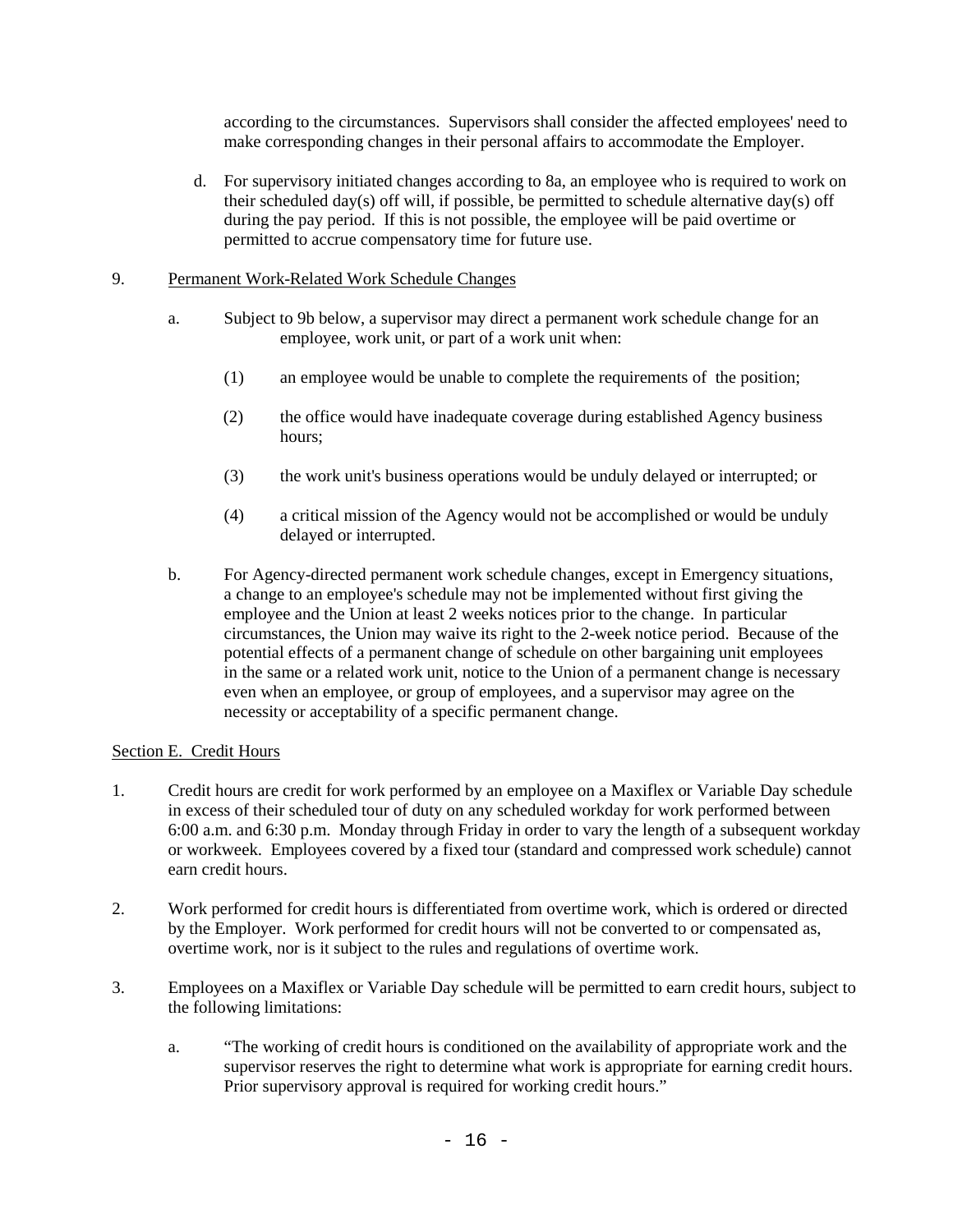- b. Employees may earn up to one (1) credit hour on any workday and up to ten (10) credit hours in any biweekly pay period. Credit hours will not be earned on a nonworkday. Credit hours can be earned and used in fifteen (15) minute increments.
- c. Credit hours can be earned for union representational activities only for a management initiated meeting.
- d. No credit hours can be earned for travel outside of an employee's regular duty hours
- 4. Employees shall indicate their times worked for the credit hour period through applicable time and attendance procedures.
- 5. An employee cannot carry over from one pay period to the next more than twenty-four (24) unused credit hours.
- 6. Employees cannot be forced to use credit hours. Employees cannot be forced to earn credit hours. Employees approved to work overtime may elect to earn credit hours consistent with this article.
- 7. Employees who have earned credit hours may request time off during their regularly scheduled work hours. Use of credit hours shall be subject to advance supervisor approval, in the same manner as leave, and will be scheduled so as to avoid disruption to the work of the work unit and to minimize the number of employees in a work unit who are off on any given workday (e.g., Supervisors may take into account scheduled leave of other employees in the work unit and scheduled days off for employees in the work unit in considering an employee's request to use accumulated credit hours).
- 8. Use of credit hours may be requested in combination with approved leave and/or compensatory time off. Credit hour use may be requested in fifteen (15) minute increments. Credit hour use will be requested in the Time and Attendance System.
- 9. Credit hours may not be earned for working during the lunch period. Use of credit hours may be requested to extend a lunch period.
- 10. Credit hours must be earned before they are used.
- 11. Unused credit hours will be compensated at the applicable rate in effect at the time of separation of the employee from the Agency, for whatever reason, including retirement.
- 12. Credit hours may not be used to create an entitlement for a shift differential or other premium pay.

#### Section F. Holidays

- 1. When a Federal holiday falls on an employee's scheduled workday, the employee is entitled to holiday leave according to the following:
	- a. for employees on a Compressed Work Schedule, the total number of hours scheduled for that day. For example, if a holiday falls on Monday and the employee is scheduled to work nine (9) hours, the employee will be paid nine (9) hours for the holiday.
	- b. or employees on Maxiflex, Variable Day, or Standard Work Schedules, are entitled to 8 hours holiday leave.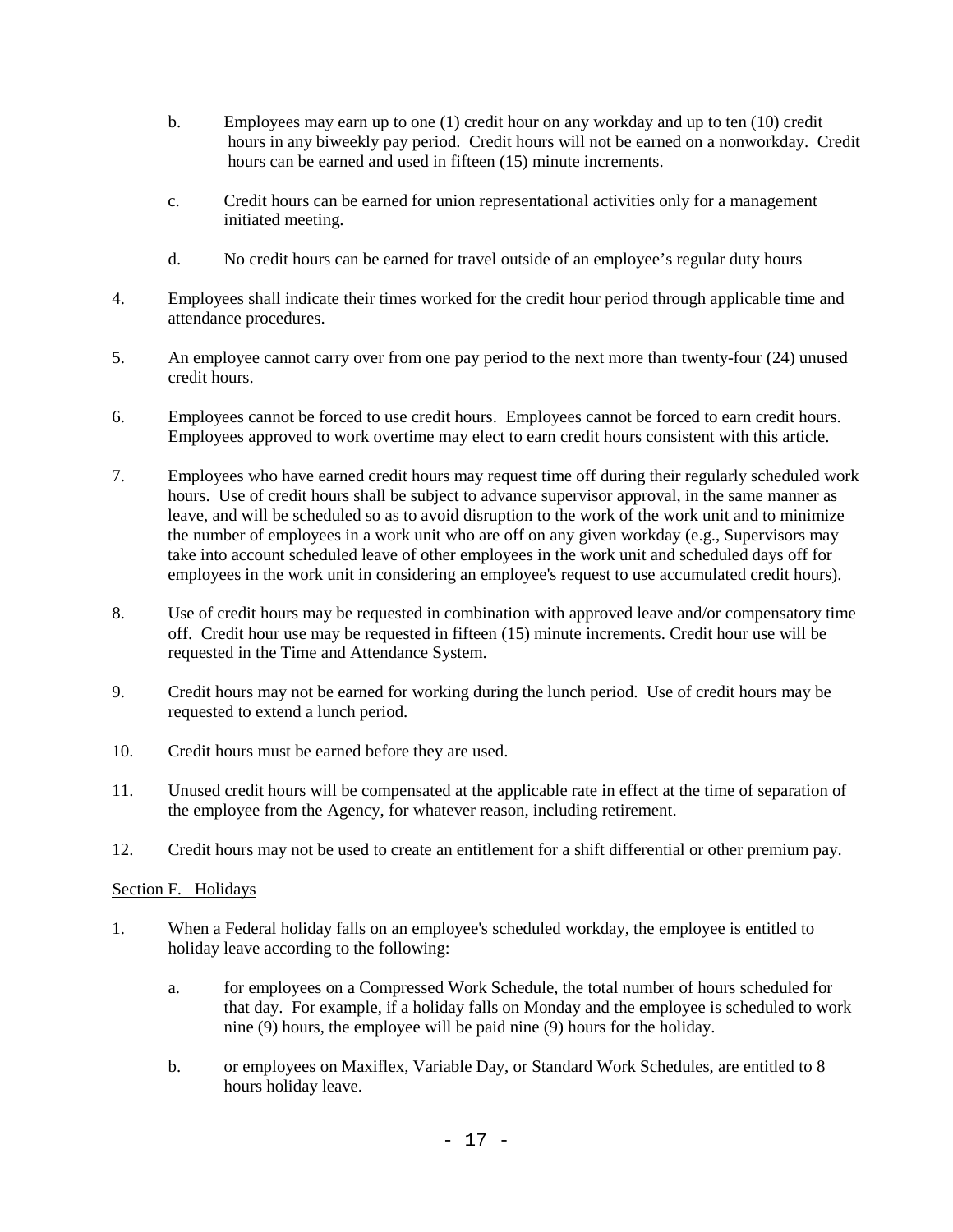- 2. When a Federal holiday occurs on a full-time employee's scheduled day off or compressed day off, the employee is entitled to holiday leave according to Section F1a or 1b, as applicable, for the workday immediately preceding the holiday as their "in lieu of holiday", with the following exceptions:
	- a. If the nonworkday is Sunday (or an "in lieu of" Sunday), the next basic workday is the "in lieu of" holiday.
	- b If Inauguration Day falls on a nonworkday, there is no provision for an "in lieu of" holiday.
	- c. If the Head of the Agency determines that a different "in lieu of" holiday is necessary to prevent an "adverse Agency impact", he or she may designate a different "in lieu of" holiday for full-time employees under compressed work schedules.
	- d. An employee is not entitled to another day off as an "in lieu of" holiday if a Federal office or facility is closed on a holiday because of a weather emergency or when employees are furloughed on a holiday.
- 3. When a federal holiday occurs on a day that a part-time employee is:
	- a. not scheduled to work, the employee is not entitled to holiday leave;
	- b. scheduled to work, and then provisions of Sections F1 and F2 of this Article will apply, except that the part-time employee is entitled to the smaller of the number of hours scheduled for that day or 8 hours.

#### Section G. Special Situations

To facilitate completion of certain educational and/or training programs and/or complete unusual work or developmental assignments or details that will improve an employee's value to the Agency, or to address other special mission-related situations, an employee may request their work schedule be changed for a temporary period so as to accommodate these special circumstances. The Employer agrees to consider such changes and to work with the employee to work out an agreeable schedule, if possible, that will allow the employee to pursue these types of opportunities while ensuring completion of the required functions of the work unit. Each request will be evaluated on its own merits on a case-by-case basis. As used in this section, temporary period is understood by the parties to generally be 180 days, or less.

#### Section H. Court/Military Leave

- 1. When an employee goes on court/military leave, the employee shall be paid for a standard 8-hour workday for each day for which court/military leave is required. For military leave purposes, employees will be charged military leave to the extent to which it is earned.
- 2. If an employee receives notification after starting the pay period that the employee is scheduled for military/court leave later during the same pay period, or if the military/court leave requirement is not for an entire pay period, the employee may request to use provisions of one of the available alternative work schedules in Section C1 to complete the pay period.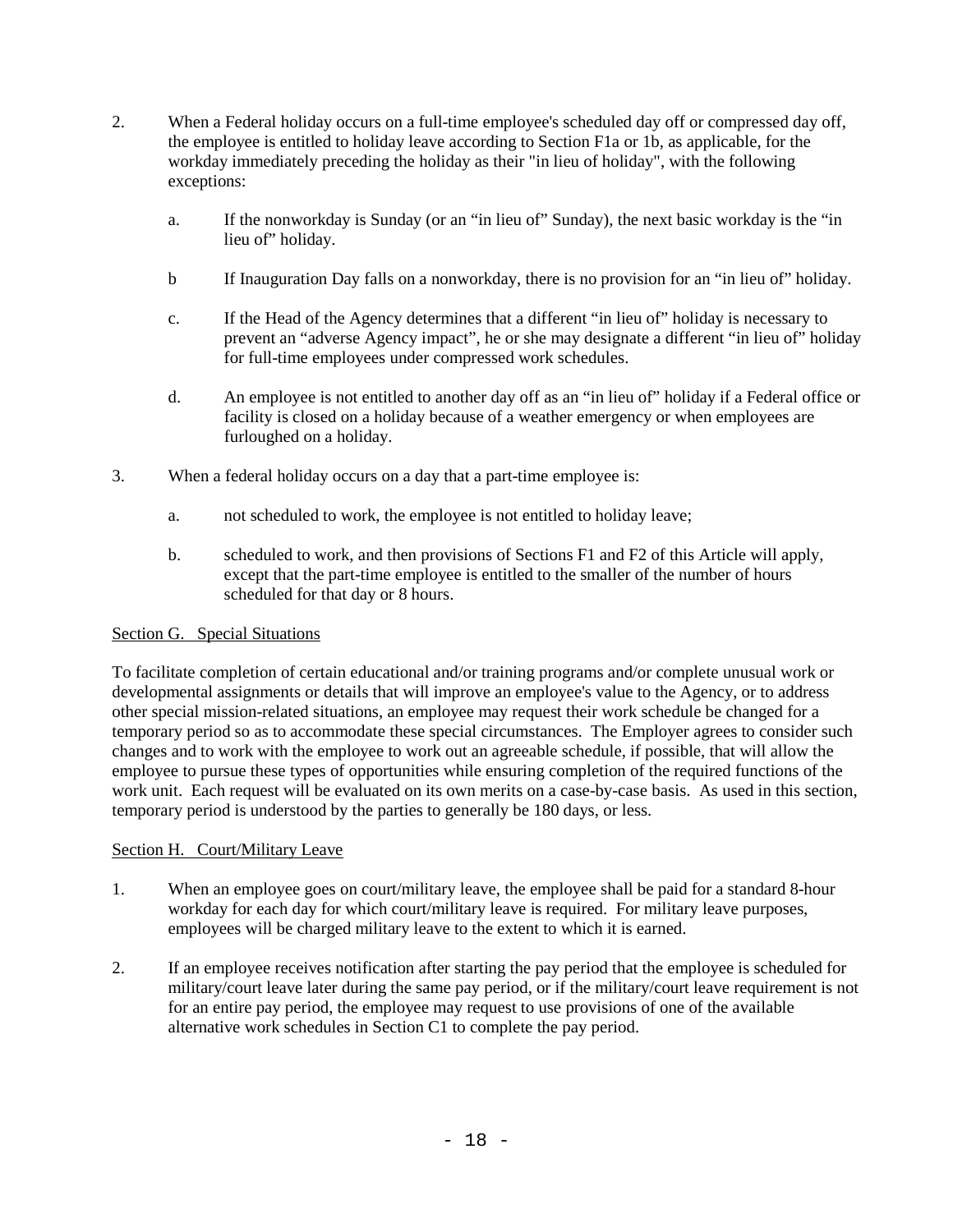#### Section I. Shift Work

- 1. Swing shift employees may use an hour of annual leave or work an added hour at the time of conversion to daylight savings time so as to maintain their regular eight-hour shift.
- 2. Employees will not have more than two (2) different tours of duty within a period of seven (7) consecutive days beginning with Sunday, unless it is required for the Employer to accomplish its mission.
- 3. Employees will be given at least fourteen (14) days notice prior to any significant change in their shifts.
- 4. The Employer shall grant an employee's request to change shifts due to hardship if other approaches to accomplishing the agency's mission will permit the change.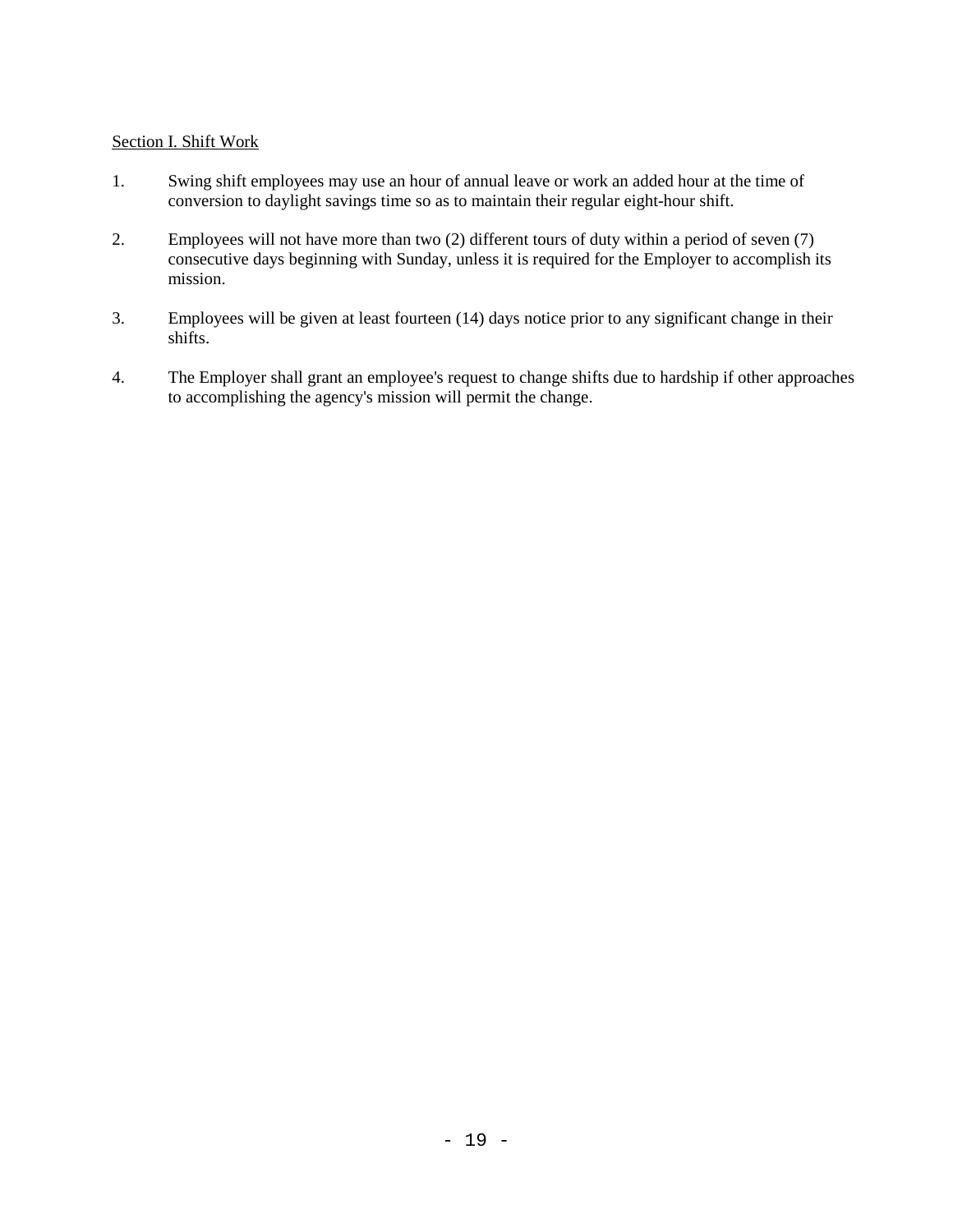## **ARTICLE 7: OVERTIME AND COMPENSATORY TIME**

### Section A. Definitions

- 1. Work unit the organizational structure under the direction of the FIRST LINE SUPERVISOR. In some instances, this may be a staff, a section, a branch, or even a division if the division director is the first line supervisor.
- 2. Qualified employee any person assigned to the agency that meets personnel classification standards and possesses specialized knowledge or skills necessary for the assignment requiring overtime/compensatory time.

#### Section B. General

- 1. Overtime/compensatory time will be earned in accordance with the applicable law and/or regulation that applies to the employee.
- 2. For employees on a fixed or flexible schedule, work in excess of the established number of hours on a specific day is considered overtime, if ordered and approved in advance.
- 3. Time under this Article will be earned or used in increments of 15 minutes, subject to the same approval procedures as apply to annual leave in Article 8.
- 4. Overtime shall be paid at the overtime rate. When compensatory time is used, the procedures in Section D apply.
- 5. Overtime will be awarded for time expended in transit during normal non-duty hours in accordance with the provisions of controlling laws, rules and regulations.
- 6. Call back overtime shall be compensated at a minimum of two (2) hours payable in overtime or compensatory time for both Title 5 and FLSA employees.
- 7. Subject to law, including Comptroller General/OPM decisions, the Agency shall reimburse employees for parking and/or transportation expenses that are in addition to costs normally incurred to commute to and from work, and are incurred as a direct result of overtime work. Additionally, subject to, and to the extent permissible under applicable laws, Comptroller General/OPM decisions and guidance, the Agency will take all necessary actions within its authority to reimburse employees for transportation expenses incurred to commute to and from work for call back overtime when the employee is dependent on public transportation for such travel, when (a) highly unusual circumstances are present that constitutes a clear and present danger, an emergency, or a compelling operational consideration as those terms are defined by 31 U.S.C. 1344. FMR. Subchapter A. Part 102-5, and Comptroller General decisions: or (b) reimbursement is authorized pursuant to independent statutory authority.
- 8. The Employer will make every reasonable effort to ensure the safety and security of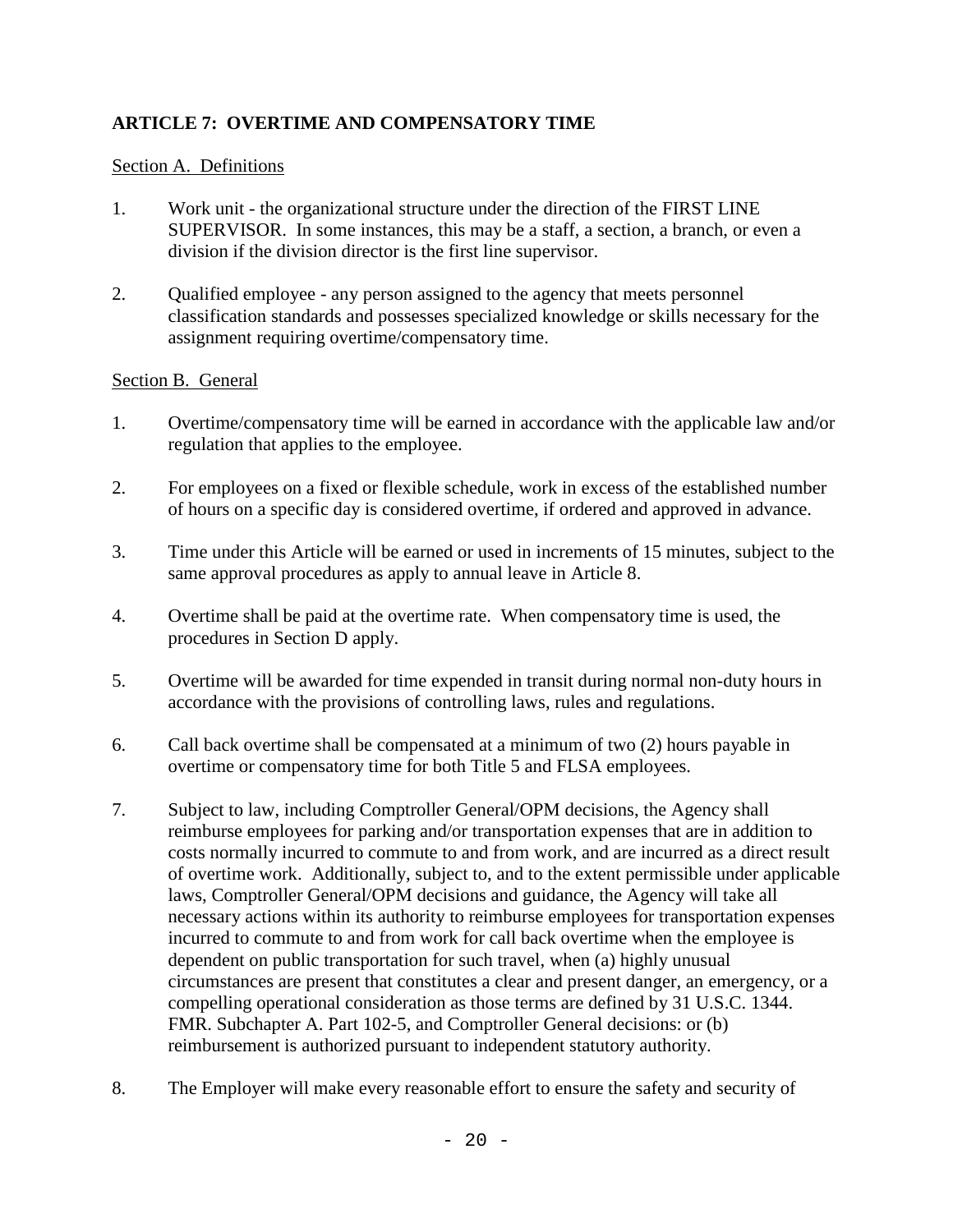employees during overtime assignments.

- 9. Employees shall not be required to work overtime if, by doing so, they would be in violation of any law.
- 10. The Employer determines the need for, approves and assigns all overtime work, and determines the required qualifications of employees to perform it.
- 11. The assignment or denial of overtime work will not be made as a reward or penalty to an employee, but solely in accordance with the terms of this agreement.

#### Section C. Procedure for Assignment of Overtime/Compensatory Time

- 1. The Employer will ensure that work units share staff resources, where appropriate, and that overtime/compensatory assignments are equitably distributed among qualified employees ensuring that undue burden is not placed on any one work unit or employee.
- 2. The Employer will give an employee as much advance notice as possible in making overtime assignments, but the parties acknowledge that emergencies, operational exigencies, and unanticipated workload requirements may result in the Employer's inability to give advance notice. However, employees will be allowed reasonable time under the circumstances to make arrangements necessary to minimize personal hardship.
- 3. All qualified employees will be provided the opportunity to work overtime using the following procedure:
	- a. Establish a rotational list of qualified employees in order by seniority based on SCD for leave. New employees will be placed on the list according to SCD for leave.
	- b. The employee at the top of the list has the first right of refusal for overtime/compensatory time. Whether the employee works the overtime/compensatory time or refuses, the employee's name then goes to the bottom of the list.
	- c. Employees remaining on the list who have not worked overtime/compensatory time move up the list.
	- d. In the event of a tie, the employee with the greatest current continuous service with the Agency is entitled to work the overtime.
- 4. If all employees on the list refuse or in the absence of sufficient qualified volunteers within the work unit, supervisors may direct qualified employees to work overtime, based on inverse seniority (among qualified employees within the work unit) as determined by Federal service computation date.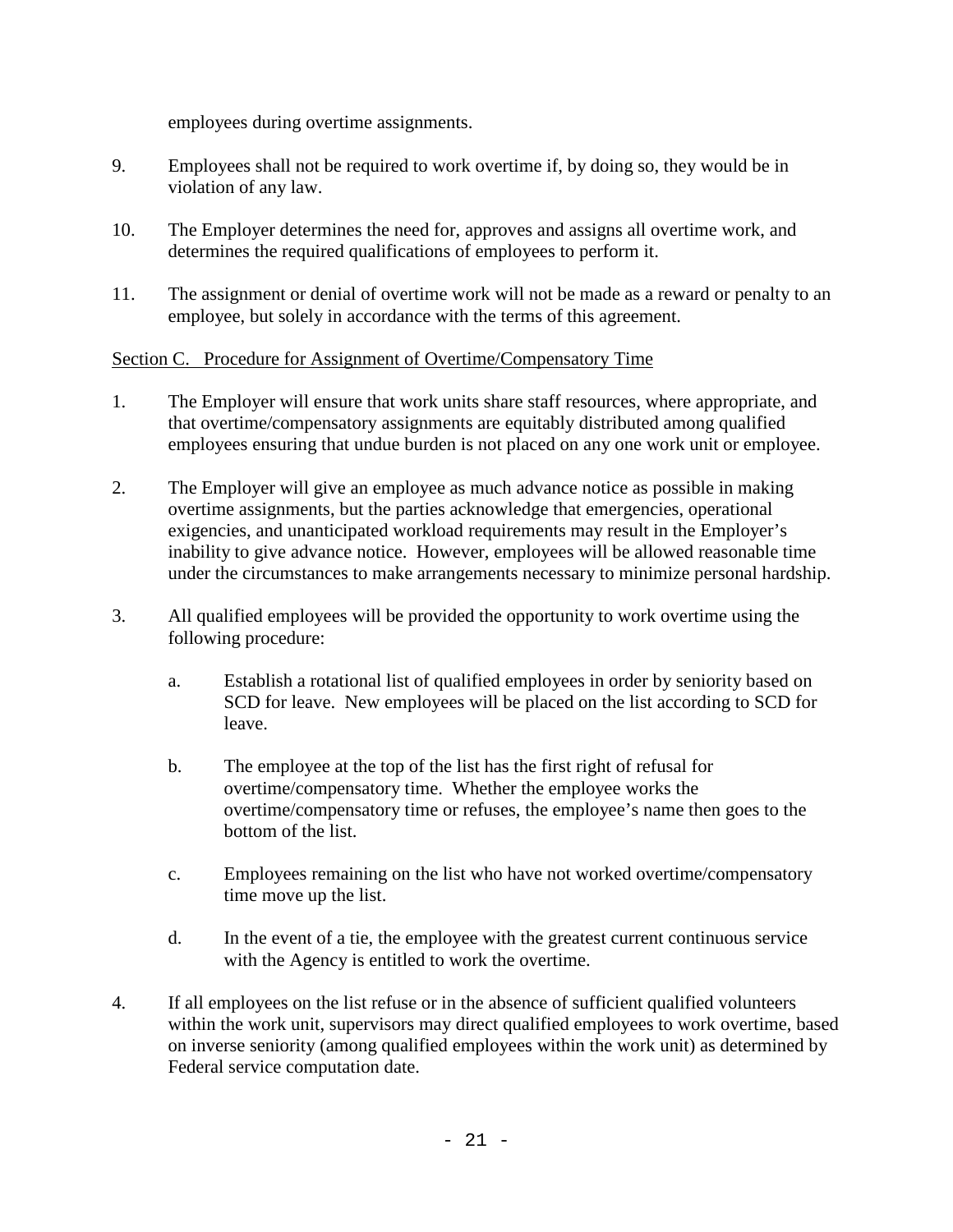- 5. Fully qualified employees in training or on details may be considered for overtime in their regular work unit if they are reasonably available as to time, workload, and location.
- 6. The availability of other equally qualified employees in the work unit may be considered if an employee has a demonstrated hardship in a particular instance.

## Section D. Compensatory Time

- 1. Compensatory time is a form of overtime. All rules and procedures established in this article that govern the assignment and accrual of overtime are applicable to compensatory time, except as noted herein.
- 2. FLSA "nonexempt" employees may be allowed to earn compensatory time rather than overtime provided that the employee requests in writing, at the time overtime is assigned, that compensatory time be granted in lieu of overtime. Compensatory time for FLSA nonexempt employees is granted at the discretion of the Employer; however, the Employer may not require that the employee earn compensatory time in lieu of overtime.
- 3. Title 5 "FLSA exempt" employees may be allowed to earn compensatory time rather than overtime provided that the employee requests in writing, at the time overtime is assigned, that compensatory time be granted in lieu of overtime. Compensatory time for FLSA exempt employees is granted at the discretion of the Employer. Compensatory time in lieu of overtime may be made mandatory at the discretion of the Employer for FLSA exempt (Title 5) employees whose basic rate of pay (including locality pay and special pay rates) exceeds the established rate of a GS-10/10.
- 4. Whether an employee may earn or work compensatory time shall not depend upon the employee's leave balance or the amount of compensatory time already accrued, but is consistent with the provisions of this Article and the needs of the Federal Service.
- 5. Compensatory time not used by the end of the following year in which it was earned or by the time of separation will be payable at the overtime rate the compensatory time was earned.
- 6. Compensatory time will be used before annual leave unless the forfeiture of annual leave will occur.

## Section E. Federal Holidays

- 1. When the Employer requires the services of employees on a designated Federal holiday, the Employer will fill its needs using the procedures established under this article.
- 2. To minimize the effect of assigning employees to work on designated Federal holidays, the Employer will make every reasonable effort to provide a minimum of seven (7) calendar days notice to affected employees.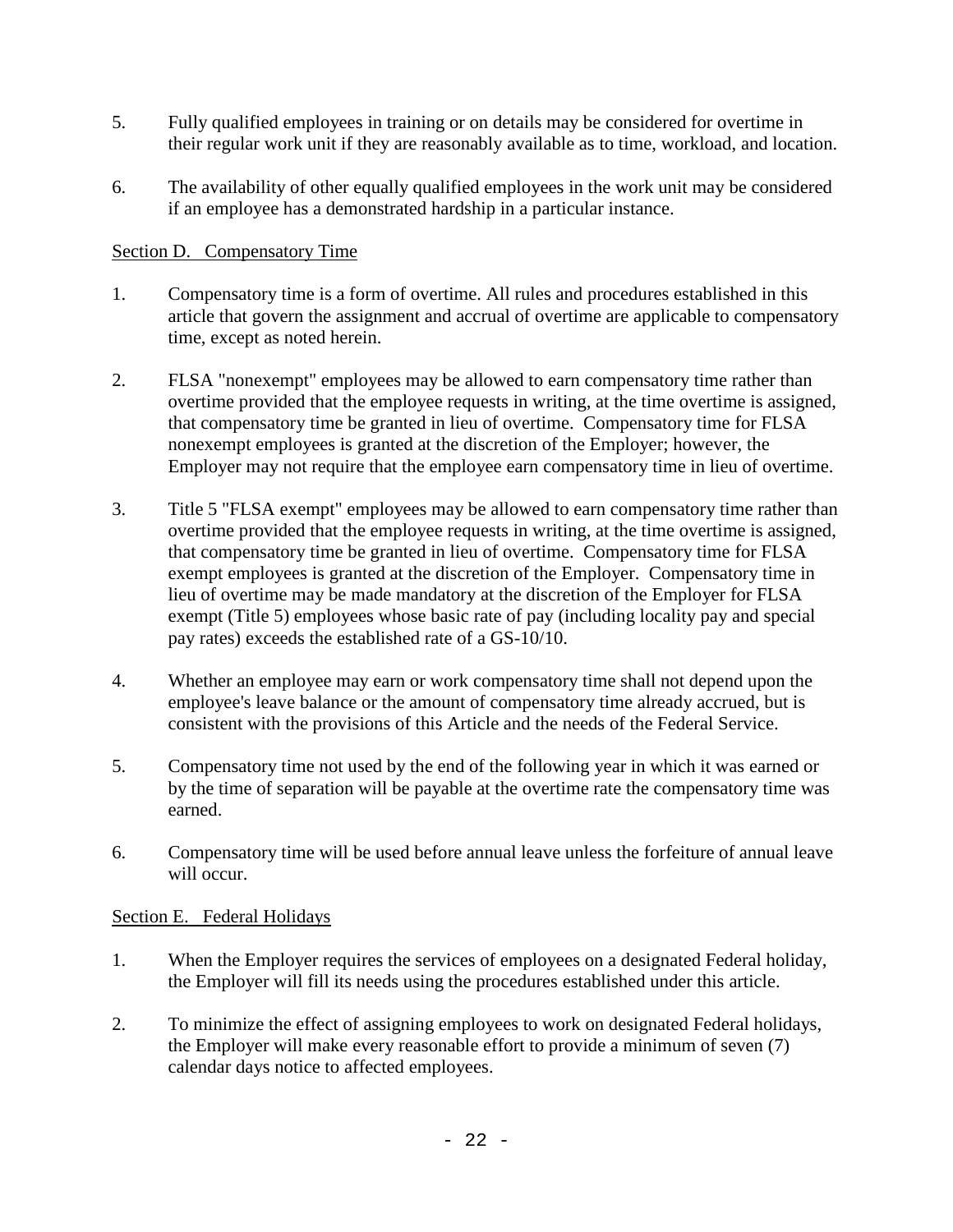## Section F: Official Time for Union Representation

Union representatives when on official time may not receive overtime pay or compensatory time off for labor-management activities performed outside of their regularly scheduled tour of duty.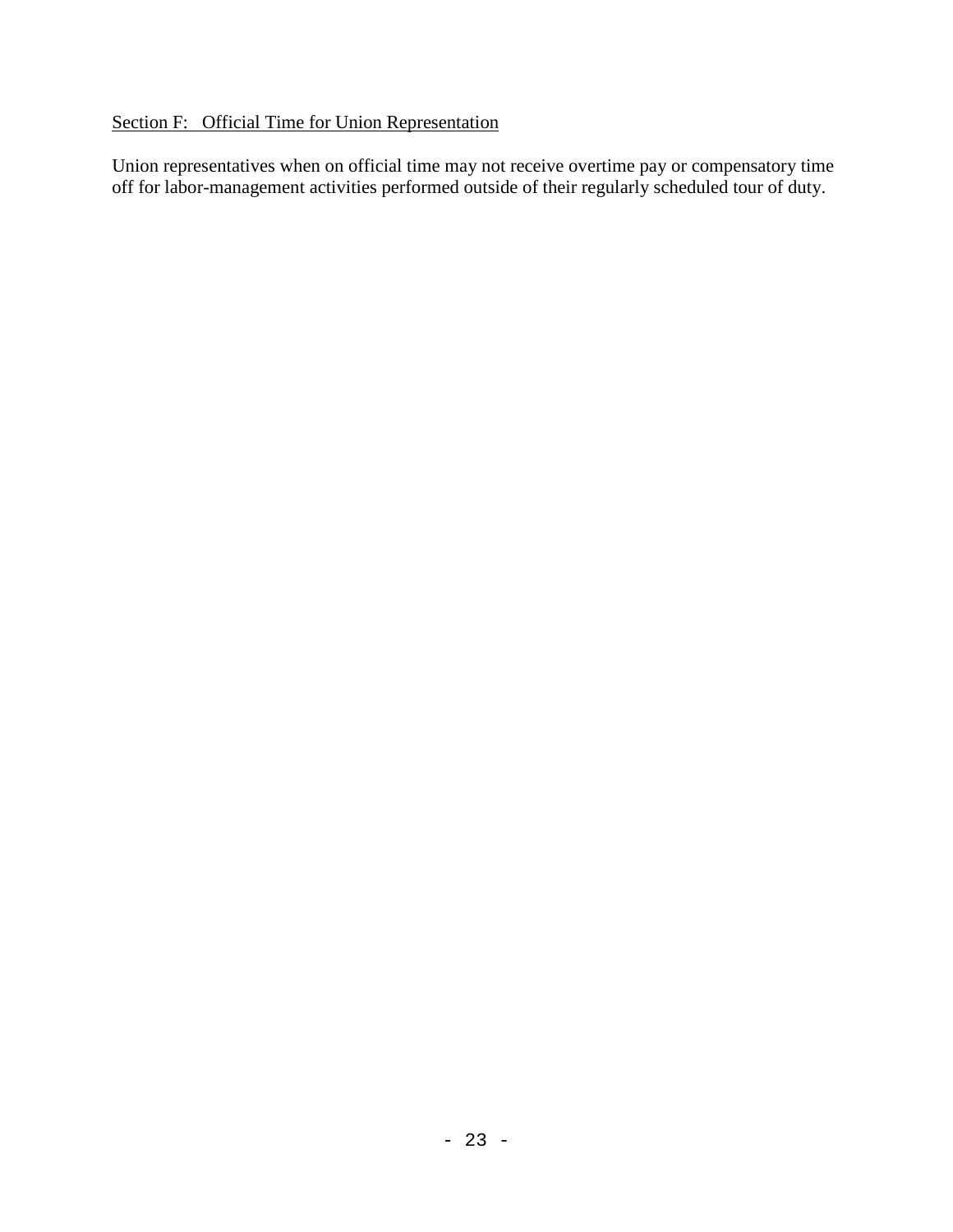## **ARTICLE 8: LEAVE**

#### Section A. General Rules

- 1. Employees will earn annual and sick leave in accordance with applicable laws and regulations.
- 2. Denial of leave requests will not be used in lieu of disciplinary or adverse actions.
- 3. Leave will be charged in fifteen (15) minute increments.
- 4. It is the employee's responsibility to ensure requests for use of leave are received by the approving official and approved prior to taking leave. Approving officials will timely consider requests for leave and make every reasonable effort to ensure that responses are promptly received by the employee. Management approval is required for the following procedures:
	- a. All requests and approval or disapproval of leave for one day or more will be submitted in the Time and Attendance System.
	- b. For requests and approval or disapproval of leave for less than one day, each supervisor shall establish its own procedures concerning documentation and approval of such leave.
- 5. If the needs of the Employer do not permit the approval of leave requested in advance, the employee and the employer will work together to schedule leave at an agreed upon time.
- 6. When unscheduled leave is necessary, employees and supervisors shall be guided by the following:

| <b>Step</b> | Action                                                                                                                                                                                                                                                                                                                                                                                                                                                                                                                                                     |
|-------------|------------------------------------------------------------------------------------------------------------------------------------------------------------------------------------------------------------------------------------------------------------------------------------------------------------------------------------------------------------------------------------------------------------------------------------------------------------------------------------------------------------------------------------------------------------|
| (1)         | Employee determines necessity for unscheduled leave (e.g.,<br>unanticipated illness, personal emergency, etc.).                                                                                                                                                                                                                                                                                                                                                                                                                                            |
| (2)         | (a) Employee notifies first-level supervisor to request leave.<br>(b) If the first level supervisor is unavailable, the second level<br>supervisor shall be contacted.<br>(c) If the second level supervisor is unavailable, the employee<br>shall leave a message for the supervisor with a co-worker,<br>including a telephone number at which the employee may be<br>reached, if necessary, by the supervisor.<br>(d) If notification is via electronic mail or voice mail, then it is<br>the employee's responsibility to timely verify the receipt of |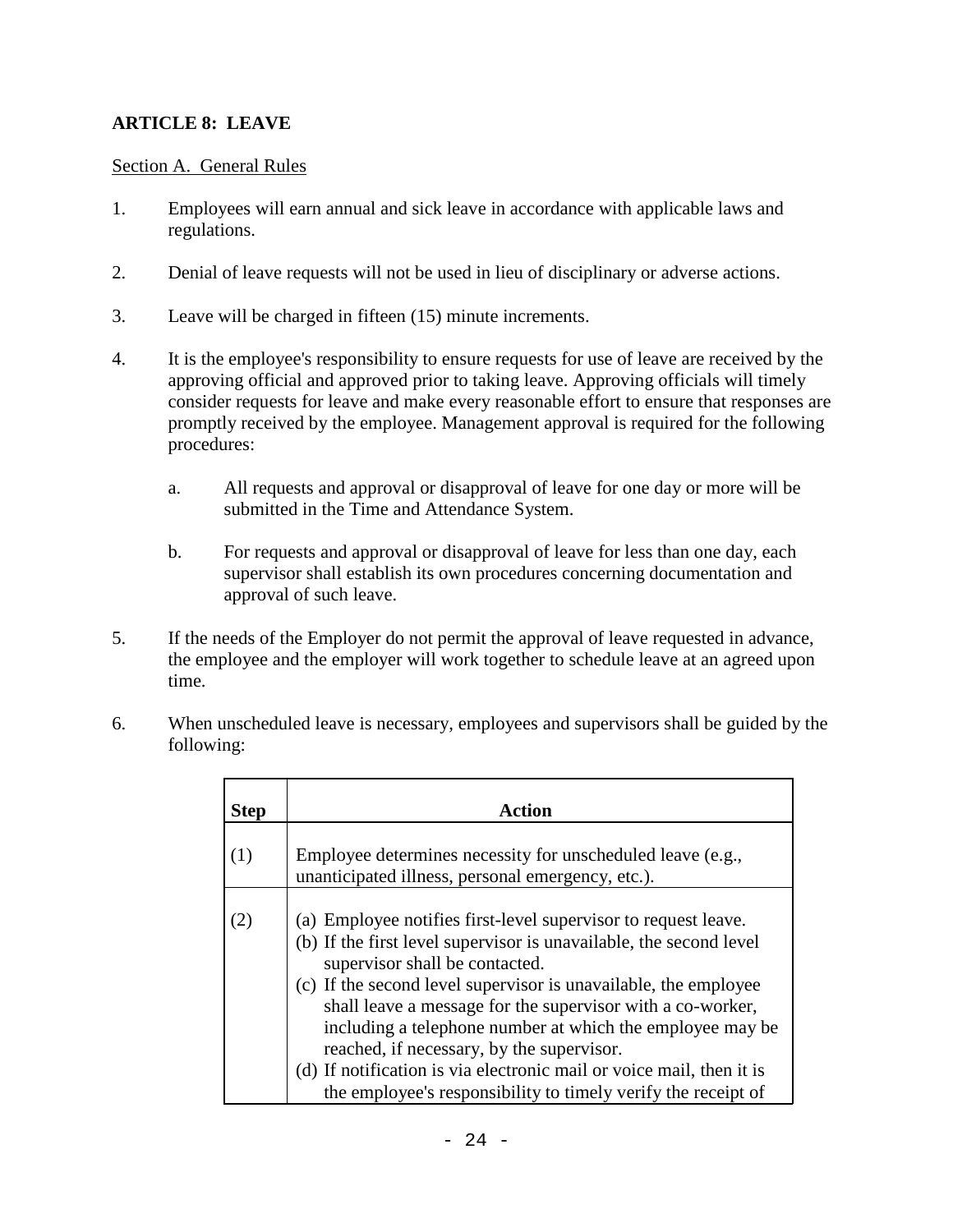| <b>Step</b> | Action                                                                                                                                            |
|-------------|---------------------------------------------------------------------------------------------------------------------------------------------------|
|             | the voice or electronic message.                                                                                                                  |
| (3)         | any other documentation required under this Article will be<br>submitted as soon as is reasonably possible under the applicable<br>circumstances. |

- a. If an employee is incapacitated or otherwise not reasonably able to comply with the notification requirements provided in the table above, the Employer shall accept notification from a third party, such as a friend or family member, medical provider, or police, acting as the employee's agent for purposes of this Article. Acceptance of such third-party notification, however, does not relieve the employee of responsibility for contacting the supervisor as soon as is reasonably possible to provide any required information or documentation in accordance with this Article.
- b. While it is the intention of the Parties to respect the privacy of employees in dealing with purely personal matters, notification provided to supervisors in conjunction with unscheduled leave requests must include sufficient information concerning the circumstances to permit the supervisor to evaluate the appropriateness of approving or disapproving leave. This may include a brief description of the circumstances necessitating the unscheduled leave, the expected duration of the absence, and the status of affected, pending work assignments. When it appears that an absence will extend beyond the original date of anticipated return to duty, the employee shall promptly notify the Employer of the new anticipated date of return. The Employer may require periodic telephone calls updating the condition of the employee.
- 7. When leave scheduling conflicts arise, if the employees are unable to reach agreement, the supervisor will make the final determination by giving consideration to circumstances such as, but not limited to, the nature of the leave requested, seniority, and the date of request.
- 8. For leave accounting purposes, the lunch period shall not exceed 30 minutes. Exception: under Flexilunch as described in Article 6, Section B, an employee can modify their schedule to allow for longer than 30 minute lunches.
- 9. Requesting a change of leave type:
	- a. Employees may request a change to another type of approved leave:
		- (1) Either before or during the current pay period so long as the leave type being substituted is appropriate and approved by the supervisor.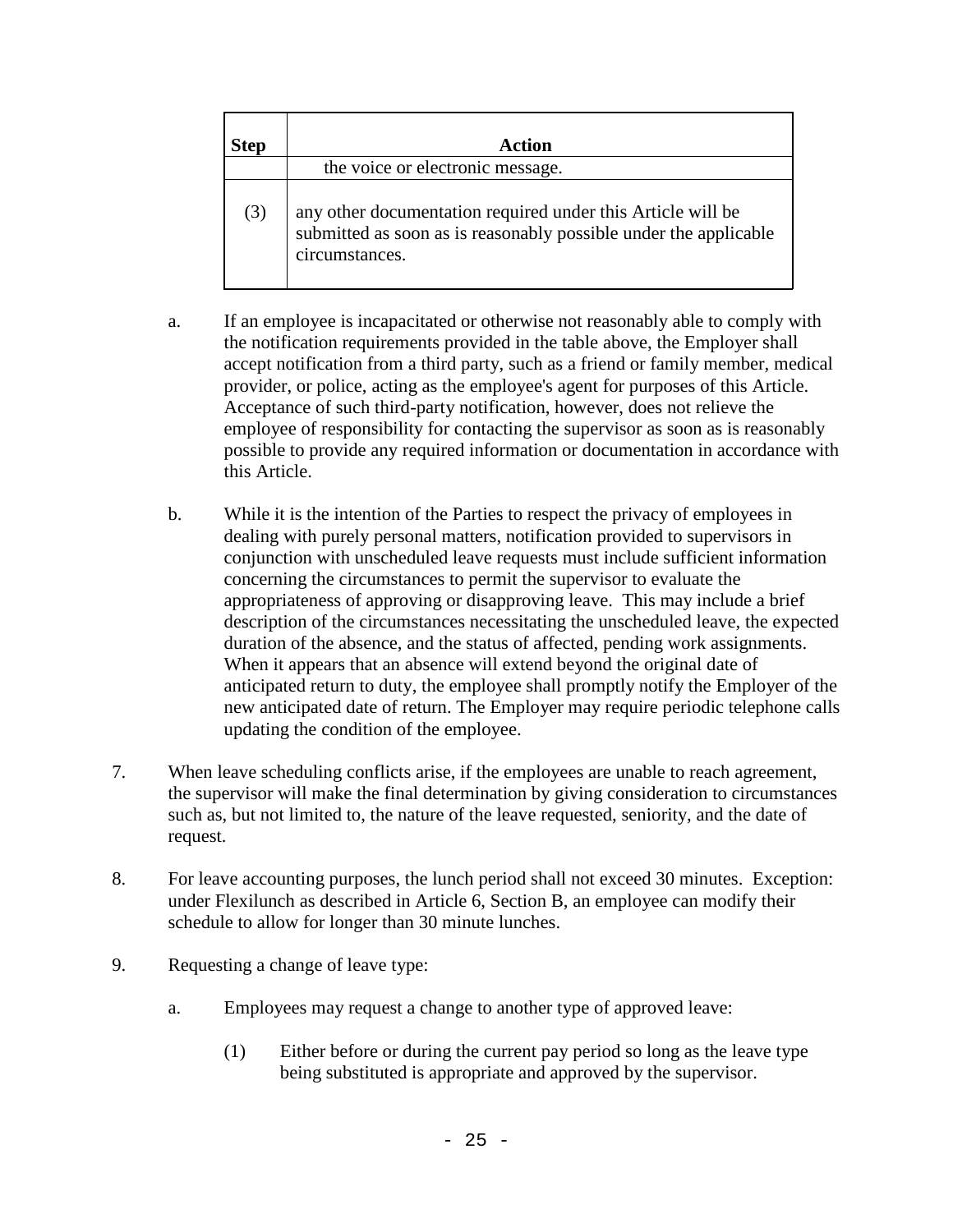- (2) Within 2 pay periods after T&A's are transmitted, when the circumstances for which the leave was approved changed during the absence from work (i.e. the employee got sick while on vacation), or the employee provides justification for the change. These requests must be approved by employee's supervisor.
- b. LWOP cannot be substituted for any paid leave previously approved and certified in the time and attendance process.
- c. Corrections to T&A's can be processed as necessary.
- 10. Employees may request sick or annual leave, or leave without pay, to attend and participate in a substance abuse treatment program. The Employer shall grant sick or annual leave, or leave without pay, to the requesting employee, in accordance with procedures in this Article.
- 11. Medical Certification:
	- a. "Medical certification" means a written statement signed by a registered practicing physician or other practitioner certifying to the incapacitation, examination, or treatment, or to the period of disability while the patient was receiving professional treatment. For sick leave requested because of exposure to a contagious disease, the medical certification should indicate the name of the disease and indicate that the disease is contagious, and the period of confinement and/or quarantine, if quarantine is required by ordinance or statute. Medical certification must be submitted to the Employer within ten (10) calendar days from the employee's return to duty.
	- b. The employer may require medical certification:
		- (1) for an unscheduled absence in excess of three consecutive workdays.
		- (2) for any use of sick leave if the employee is on sick leave restriction.
		- (3) for a chronic condition which does not necessarily require medical treatment although absence from work may be necessary. If the employee has previously furnished a medical certificate of the chronic condition, employees are not required to furnish a medical certificate on a continuing basis. However, the Employer may require reasonable updates to the medical certificate.
		- (4) to consider an employee request for leave for medical reasons, including treatment and convalescence related to childbirth, and care for a spouse, son, daughter, parent, or legal ward with a serious health condition.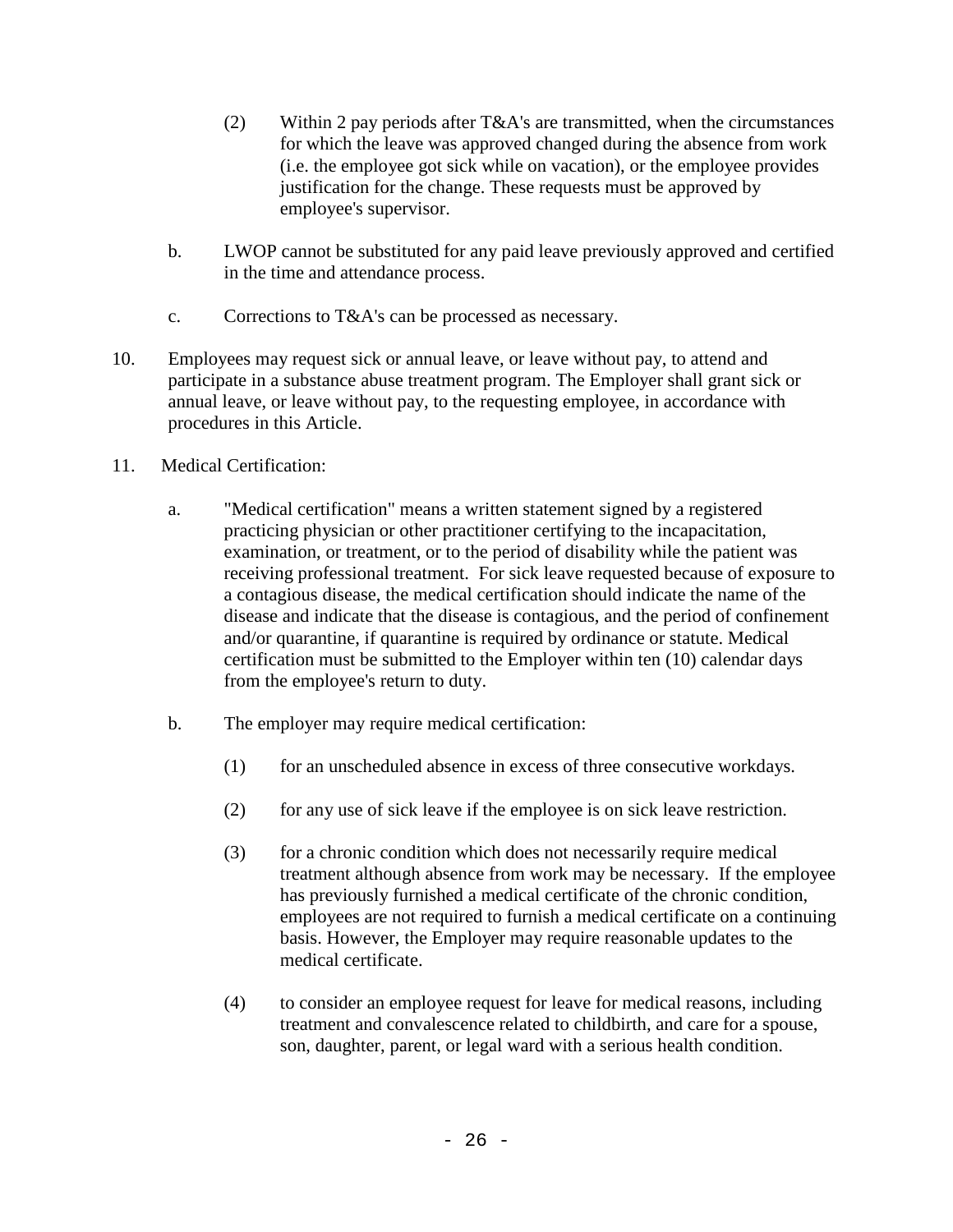- (5) to consider an employee request for special consideration such as reassignment or other reasonable accommodation and there is a question as to the medical need for such accommodation.
- (6) to consider requests for advanced sick leave under A 11 b (4).
- (7) to support requests for "family leave" under Section E of this Article.
- (8) from an appropriate physician stating that the employee can return to work, and noting any applicable limitations.
- c. For purposes of making an administrative determination, the Employer may not require medical documentation beyond that required by applicable law and regulation. Documentation provided to the Employer shall remain strictly confidential among those having a need to know.

## Section B. Advanced Annual Leave

- 1. A permanent employee who expects to remain in service through the leave year may request advancement of annual leave in an amount not to exceed that which the employee will accrue for the remainder of the leave year. The Employer may grant the request.
- 2. An employee who wishes to request advancement of annual leave shall submit through the Time and Attendance System and provide a written explanation of the reason for the request.

## Section C. Sick Leave

- 1. Sick leave may be granted for absences required by illness, injury, medical appointments, treatment, or certain circumstances involving contagious diseases in accordance with applicable laws and/or regulations.
- 2. When an employee knows in advance that sick leave will be required for a reason set forth in the above, the employee will request sick leave at the time the necessity for the leave is determined. In evaluating requests for sick leave, in those circumstances in which the employee has substantial control over the need, the employer and employee will work together to schedule leave at an agreed upon time.
- 3. Advanced Sick Leave:
	- a. The Employer may approve requests for advanced sick leave after considering the following factors:
		- (1) Leave is properly applied for in accordance with this Article.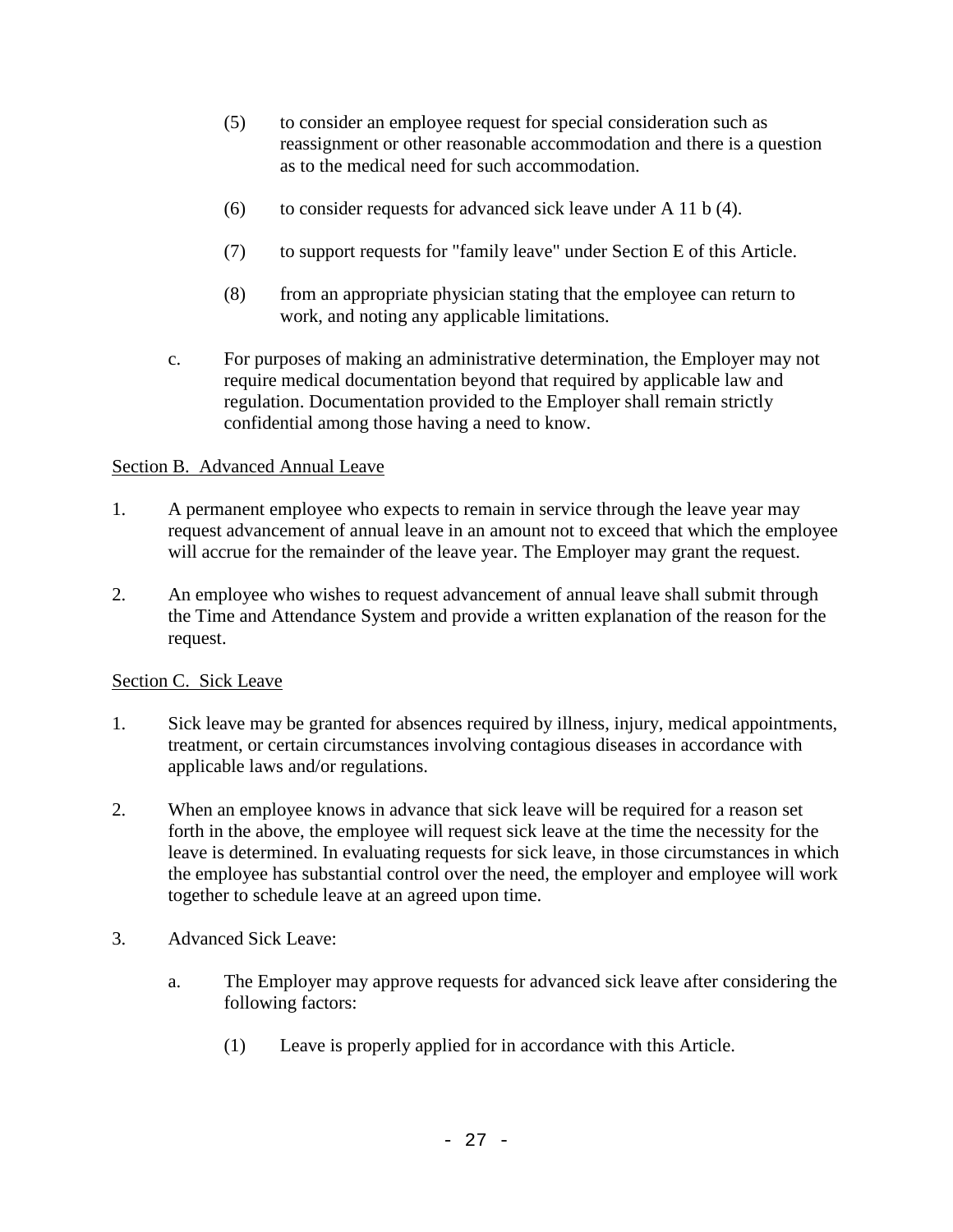- (2) Repayment can reasonably be expected through leave accruals taking into account the employee's prior leave record including requests for advanced leave, the employee's length of service, and the nature of the incapacitation.
- (3) Accommodations can be made within the work unit to cover the work unit's critical functions. This factor may only be considered in situations in which the employee has substantial control over the circumstances and can reschedule the requested leave.
- (4) Medical certification, as described in Section A, is required from all employees requesting advanced sick leave.
- (5) Any other relevant factors.
- b. As a maximum, a permanent employee may be advanced up to 240 hours of sick leave allowed by OPM regulations.
- c. There is no limit on the number of times an employee may request advanced sick leave. The Employer will consider each request for advanced sick leave on its individual merits and in accordance with the criteria described above.
- 4. Health Unit Visits:
	- a. Employees may leave the work site to attend an on-site health unit. Except in cases of emergency, the employee shall obtain approval of the Employer prior to leaving the work site.
	- b. The employee may be allowed to remain in the health unit for up to one (1) hour during a given work day. If the employee is unable to return to work after one (1) hour, the employee will request appropriate leave. This Section applies only to employees who are ill while in duty status.
	- c. Employees who are injured on the job will not be charged sick leave but shall be granted administrative leave to visit the Health Unit at the time or on the day of the on-the-job injury, in accordance with applicable worker's compensation procedures.
- 5. Sick leave shall be granted in cases in which an employee is required to care for a family member with a contagious disease or as defined by applicable law and regulation. The employee's request for sick leave must be accompanied by appropriate medical documentation, including such specifics as the particular disease and the acute infectious period, as applicable.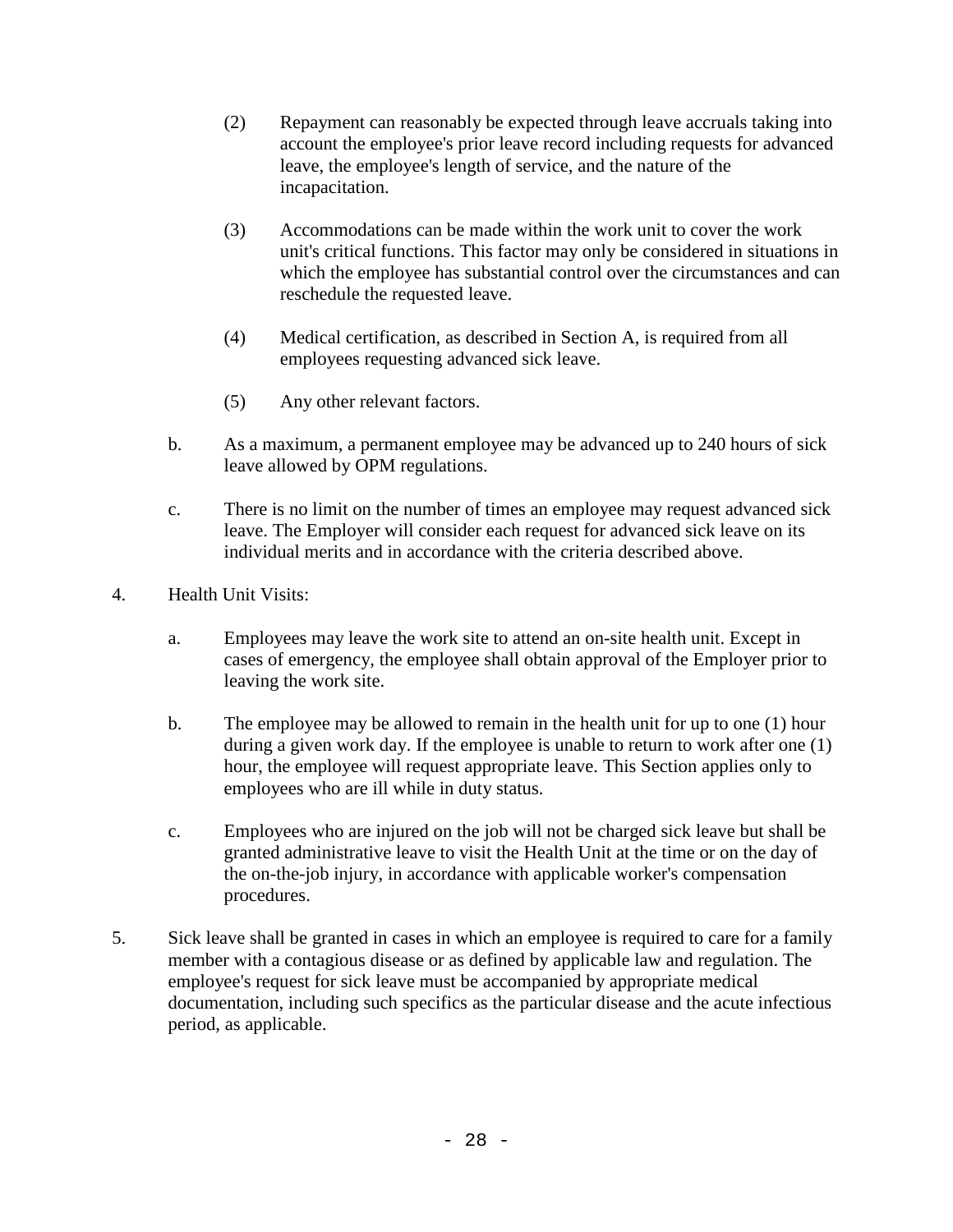- 6. Abuse of Sick Leave:
	- a. When the Employer has reasonable grounds to suspect the employee of sick leave abuse, the Employer shall meet with the employee to discuss the suspected sick leave abuse, potential ramifications and possible solutions.
	- b. As appropriate, the Employer may subsequently notify the employee in writing that, for a stated period not to exceed three (3) months, the employee will be on sick leave restriction, and requests for sick leave will not be approved unless supported by medical certification.
	- c. A copy of any leave restriction letter given to an employee will be provided concurrently to the Union. The Union also will be notified concurrently, via email when the Employer extends the employee's leave restriction.
	- d. Employees on leave restriction may be required to furnish medical certification upon return to duty, not later than five (5) work days from the employee's return to duty.
	- e. Employees shall follow the procedures outlined in Section A6a to notify his/her supervisor of emergency sick leave.
	- f. Employees on leave restriction will be treated consistently with other employees when the Employer or OPM announces a delayed arrival or unscheduled leave policy affecting the employee's work site due to weather or other emergencies. Employees will be permitted to request leave or LWOP. The employee will provide the Employer evidence of non-routine incidents in the event of unscheduled leave. The Employer will evaluate and weigh such evidence in determining leave approval.

## Section D. Administrative Leave

- 1. Administrative leave is an excused absence from duty administratively authorized without loss of pay and without charge to other types of leave. The Employer will grant administrative leave in accordance with applicable guidelines and this contract.
- 2. For inclement weather or other emergency situations, the Agency will follow the current OPM issued Washington, D.C., Area Emergency

Dismissal or Closure Procedures developed in consultation with the Metropolitan Washington Council of Governments. The procedures are updated yearly and can be viewed or printed from the OPM website @ **http://www.opm.gov** (click on operating status).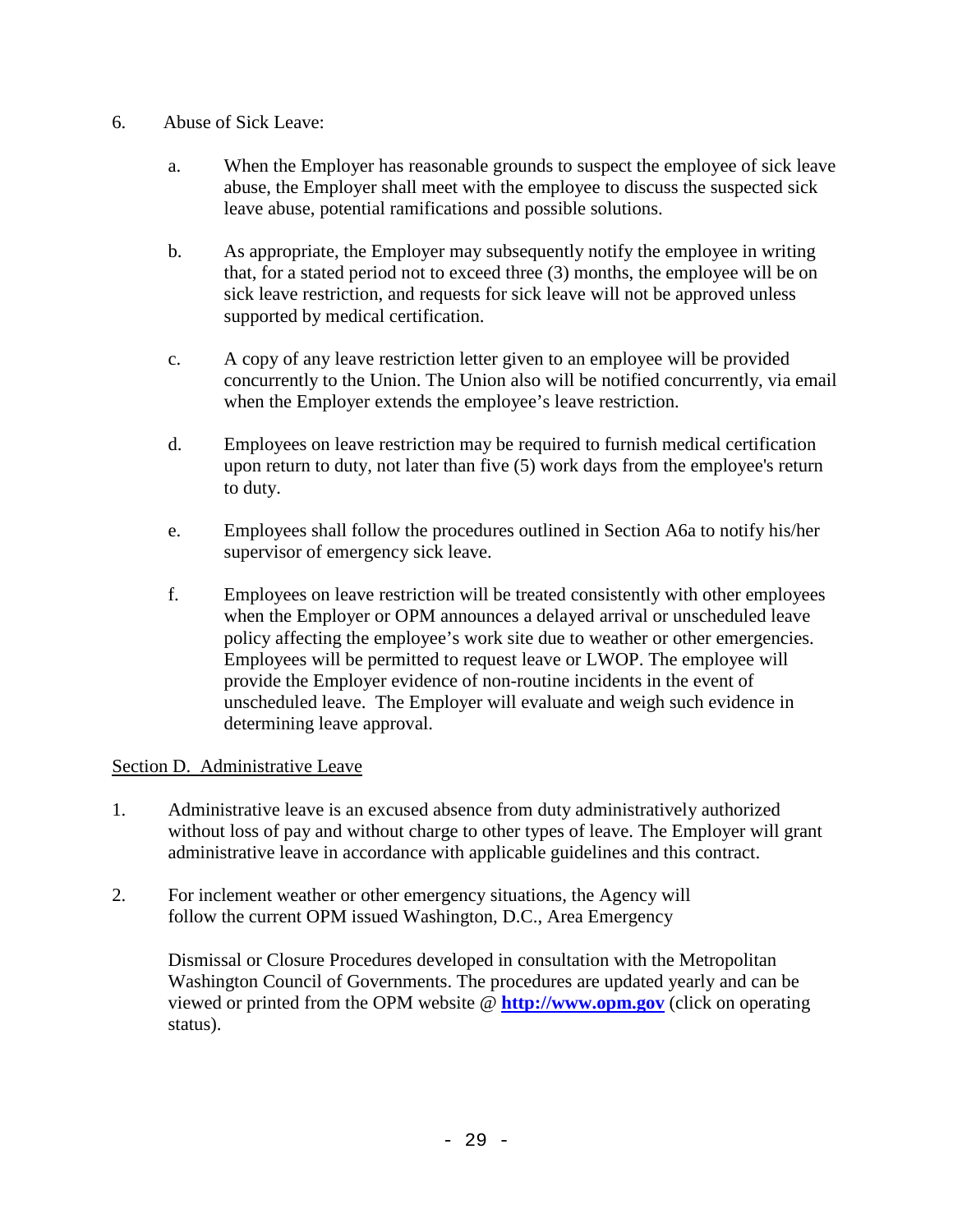- 3. Blood Donation:
	- a. Upon advance request by the employee to the approving official, an employee donating blood without compensation may be granted administrative leave of up to four (4) hours for related rest and recuperation. The four hours of administrative leave for rest and recuperation is in addition to the time necessary to travel to the donation site, donate blood, recuperate at the donation site, if needed, and return to work.
	- b. An employee who is not accepted for donating blood is only entitled to time necessary to travel to and from the donation site and the time needed to make the determination.
	- c. Appropriate documentation from the donation site may be required by the Employer. Such documentation is normally provided directly to the Agency for on-site donations.
- 4. Employees will be given excused absence for bone marrow and/or organ donations in accordance with applicable law.
- 5. For USDA-sanctioned health care screenings:
	- a. Employees with fewer than 80 hours (two weeks) of accrued sick leave, may be excused for up to four (4) hours per calendar year.
	- b. Employees with 80 hours or more of accrued sick leave, may be excused using their paid leave (i.e., sick, credit, annual, etc).
- 6. Voting: Employees may be excused from duty for a reasonable period of time for the purpose of voting.Generally, employees may be excused from reporting to work for up to three (3) hours after the polls open or for leaving work up to 3 hours before the polls close in their voting jurisdiction, whichever results in the lesser amount of time off. Exceptions to the 3 hour limits shall be considered for those commuting long distances, for heavy voter turnout, or other factors, such as work schedules, that would impair the ability to vote.
- 7. Job Interviews: Administrative leave is authorized for employees who participate in only USDA (Department or Agency) job interviews in the Washington Metropolitan area.

## Section E. Family and Medical Leave

- 1. Leave Entitlement:
	- a. Upon request, an eligible employee is entitled to a total of twelve (12) work weeks or sixty (60) workdays leave without pay during any 12-month period for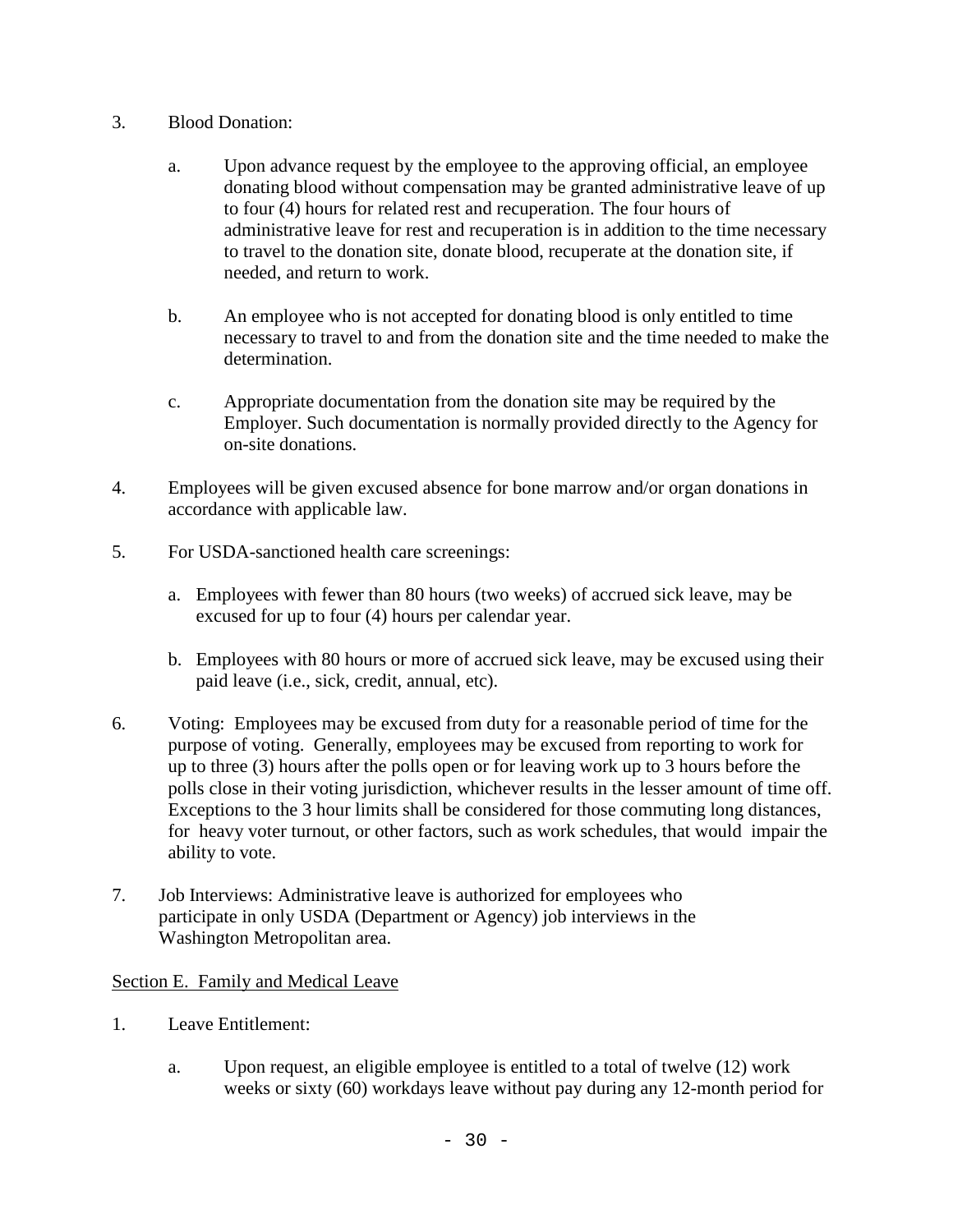the birth of a child, care of a newborn within one (1) year after birth, adoption, or foster care of a child within one (1) year after placement, or care of a spouse, son, daughter, parent, or legal ward who has a serious health condition.

- b. An eligible employee may request other types of leave for which the employee meets legal and regulatory requirements. Such leave might include additional leave without pay, annual leave, advanced annual, credit hours, or sick leave, earned compensatory time, and leave made available under the Voluntary Leave Transfer Program and the leave bank through the term of the pilot program.
- 2. Requests and Approvals: When the need for leave is foreseeable, an employee shall request leave under the provisions of this Article at least thirty (30) days in advance to allow the supervisor time to prepare for any staffing adjustments necessary to compensate for the employee's anticipated absence. However, the parties recognize that due to the unpredictable nature of these situations, adjustments in the requested leave may be necessary.
- 3. Medical Certification:
	- a. The Employer may require administratively acceptable medical certification as defined in Section A, subparagraph 11 a of this article when an employee requests leave for medical reasons, including treatment and convalescence related to childbirth, and care for a spouse, son, daughter, parent, or legal ward with a serious health condition.
	- b. The Employer may also require administratively acceptable medical certification when an employee requests special consideration such as reassignment or other reasonable accommodation and there is a question as to the medical need for such accommodation.
	- c. The Employer may require, at the Employer's expense and by a health care provider designated or approved by the Employer, a second medical opinion to verify the validity of the certification provided by the employee. If the second opinion differs from the original certification, the Employer may require at the Employer's expense, certification from a third health care provider selected jointly by the Employer and employee.
- 4. If, after consulting a physician, an employee requests modification of work duties or temporary reassignment to preclude risks to the employee's or an unborn child's health, the Employer will make reasonable efforts to accommodate the request when supported by administratively acceptable medical certification justifying the recommended work limitations. In the event that the Employer cannot accommodate the request even after making reasonable and all legally required efforts, the Employer will grant, as appropriate, leave in accordance with this Article and applicable legal guidelines.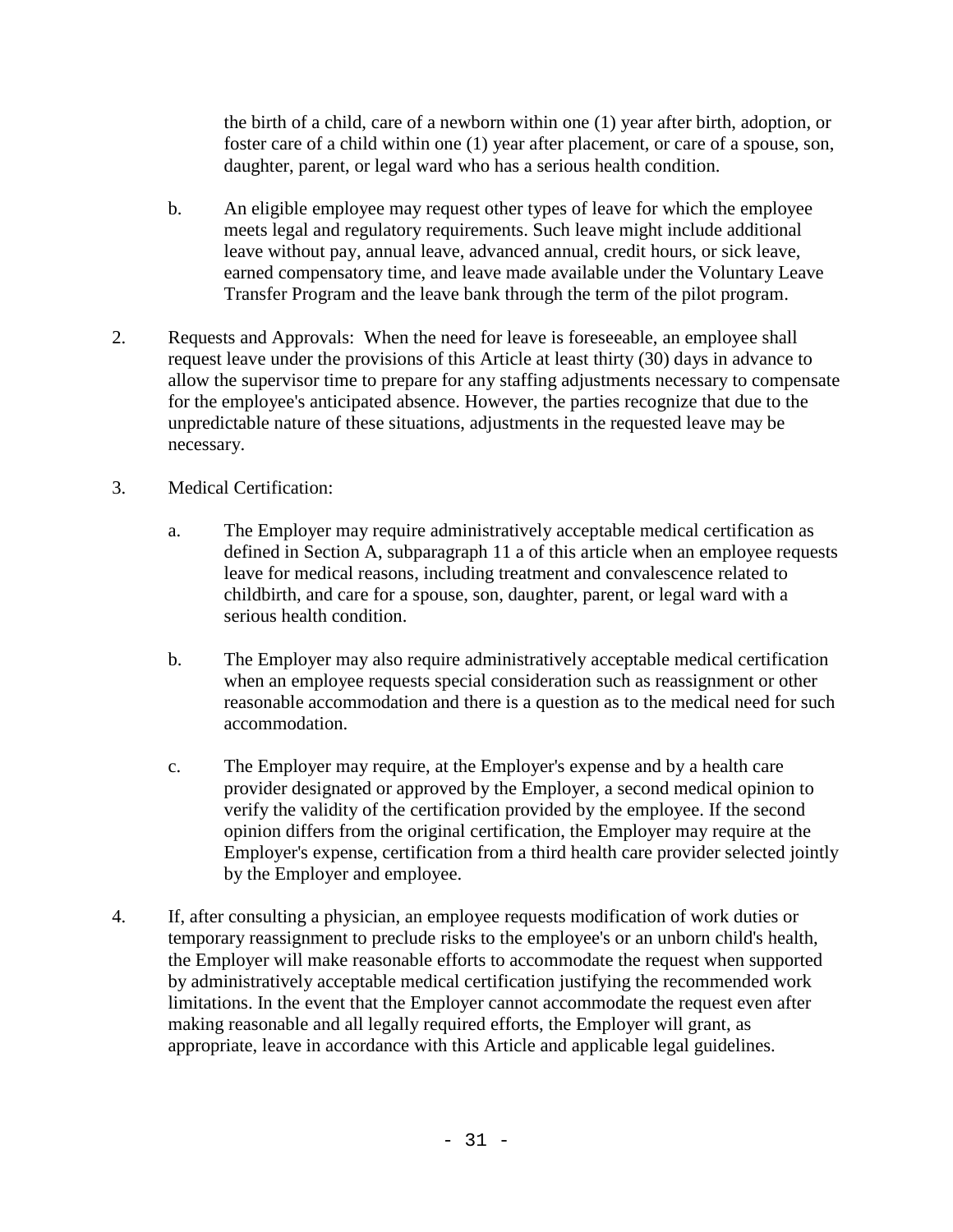- 5. Protection of Employment and Benefits Upon Return to Duty. An eligible employee who takes family leave shall be entitled to return to the same or equivalent position, with equivalent benefits, pay, status, and other terms and conditions of employment, unless termination of employment is otherwise required by reduction-in-force, for cause, or for similar reasons unrelated to the use of family leave.
- 6. Use of Sick Leave to Care for Family Members or Relating to a Death of a Family Member.
	- a. Subject to the statutory and regulatory limitations and any other applicable OPM and Departmental rules sick leave may be granted in cases in which an employee is required to give care to or attend to a family member, as defined by OPM regulation, having an illness, injury, or other condition which, if an employee had such condition, would justify the use of sick leave by such an employee under this Article, or for purposes relating to the death of a family member, including to make arrangements for or attend the funeral of such family member.
	- b. Sick leave used by an employee for purposes listed above may not exceed forty (40) hours in any leave year, plus up to an additional sixty four (64) ours in any year, but only to the extent the use of such additional hours does not cause the amount of sick leave to the employee's credit to fall below eighty (80) hours.
	- c. Hours and limitations for authorized use of sick leave under this paragraph for part-time employees will be subject to OPM-established limitations that are proportional to the above.

## Section F. Military Leave

- 1. Any full-time permanent or part-time permanent employees who are members of the National Guard or other reserve units of the Armed Forces are entitled to accrue, use, and carryover military leave in accordance with current law and OPM regulations.
- 2. Upon request, employees will provide certification of the completion of the military duties that necessitated the military leave. This certification can be in the form of endorsed orders, Leave and Earning statements, inactive duty training muster sheets, or any other documentation deemed acceptable by the Agency.

## Section G. Court Leave

1. Court leave shall be approved according to 5 USC Section 6322…

*"(a) An employee as defined by section 2105 of this title (except an individual whose pay is disbursed by the Secretary of the Senate or the Clerk of the House of Representatives) or an individual employed by the government of the District of Columbia is entitled to leave, without loss of, or reduction in, pay, leave to which he otherwise is entitled, credit for time*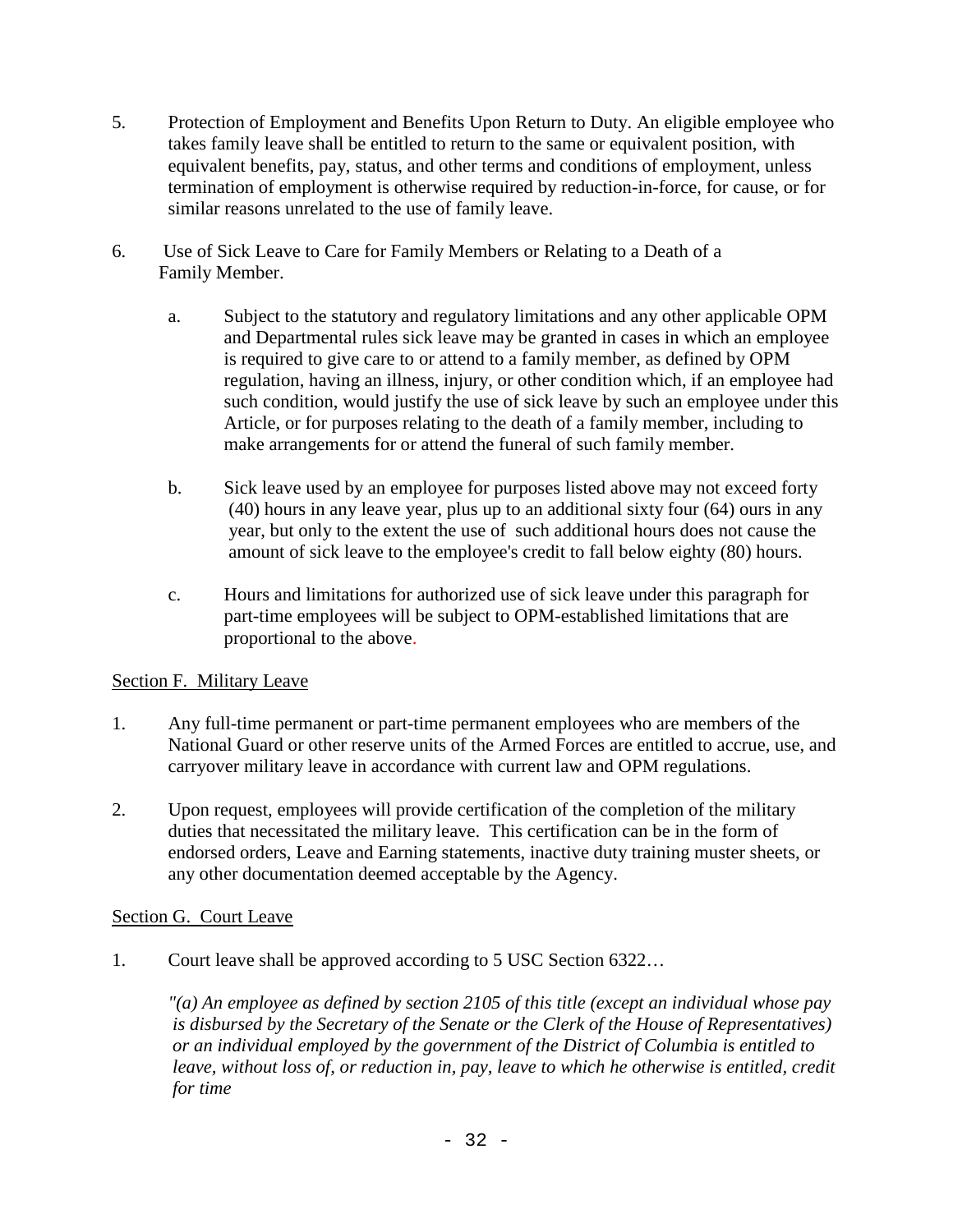*or service, or performance of efficiency rating, during a period of absence with respect to which he is summoned, in connection with a judicial proceeding, by a court or authority responsible for the conduct of that proceeding, to serve B (1) as a juror; (2) other than as provided in subsection (b) of this section, as a witness on behalf of any party in connection with any judicial proceeding to which the United States, the District of Columbia, or a State or local government is a party; in the District of Columbia, a State territory, or possession of the United States including the Commonwealth of Puerto Rico, the Trust Territory of the Pacific Islands, or the Republic of Panama. For the purpose of this subsection, "judicial proceeding" means any action, suit, or other judicial proceeding, including any condemnation, preliminary, informational, or other proceeding of a judicial nature, but does not include an administrative proceeding.*

*(b) an employee as defined by section 2105 of this title (except an individual whose pay is disbursed by the Secretary of the Senate or the Clerk of the House of Representatives) or an individual employed by the government of the District of Columbia is performing official duty during the period with respect to which he is summoned, or assigned by his agency, to B(1) testify or produce official records on behalf of the United States or the District of Columbia; or (2) testify in his official capacity or produce official records on behalf of a party other than the United States or the District of Columbia.*

*(c) The Office of Personnel Management may prescribe regulations for the administration of this section."*

- 2. Court leave will be granted from the report date stated in the summons through the date discharged from court; court leave will not be granted when the employee is excused from jury duty for a day or a substantial part of a day. In such cases, the employee must request annual leave, credit hours, or leave without pay if the employee fails to return to duty or AWOL may be charged.
- 3. The employee must notify the Employer at least two (2) weeks in advance or upon receipt of the summons from the court. Court leave must be requested through the Time and Attendance System with a copy of the jury duty or court summons submitted with the request. Upon receipt the employee must present to the Employer a jury duty certificate signed by an officer of the court, if the court leave was granted for jury duty.
- 4. In every instance, the employee may fulfill the citizenship responsibilities of jury duty. The Employer may petition the court to excuse the employee if jury duty will substantially interfere with the program of work.
- 5. Leave for private party judicial proceedings will require the use of annual, leave without pay, compensatory, and/or credit hours.

## Section H. Religious Observances

1. In accordance with law and government-wide rules and regulations, employees wishing to attend or participate in the observance of a religious holiday normally will be permitted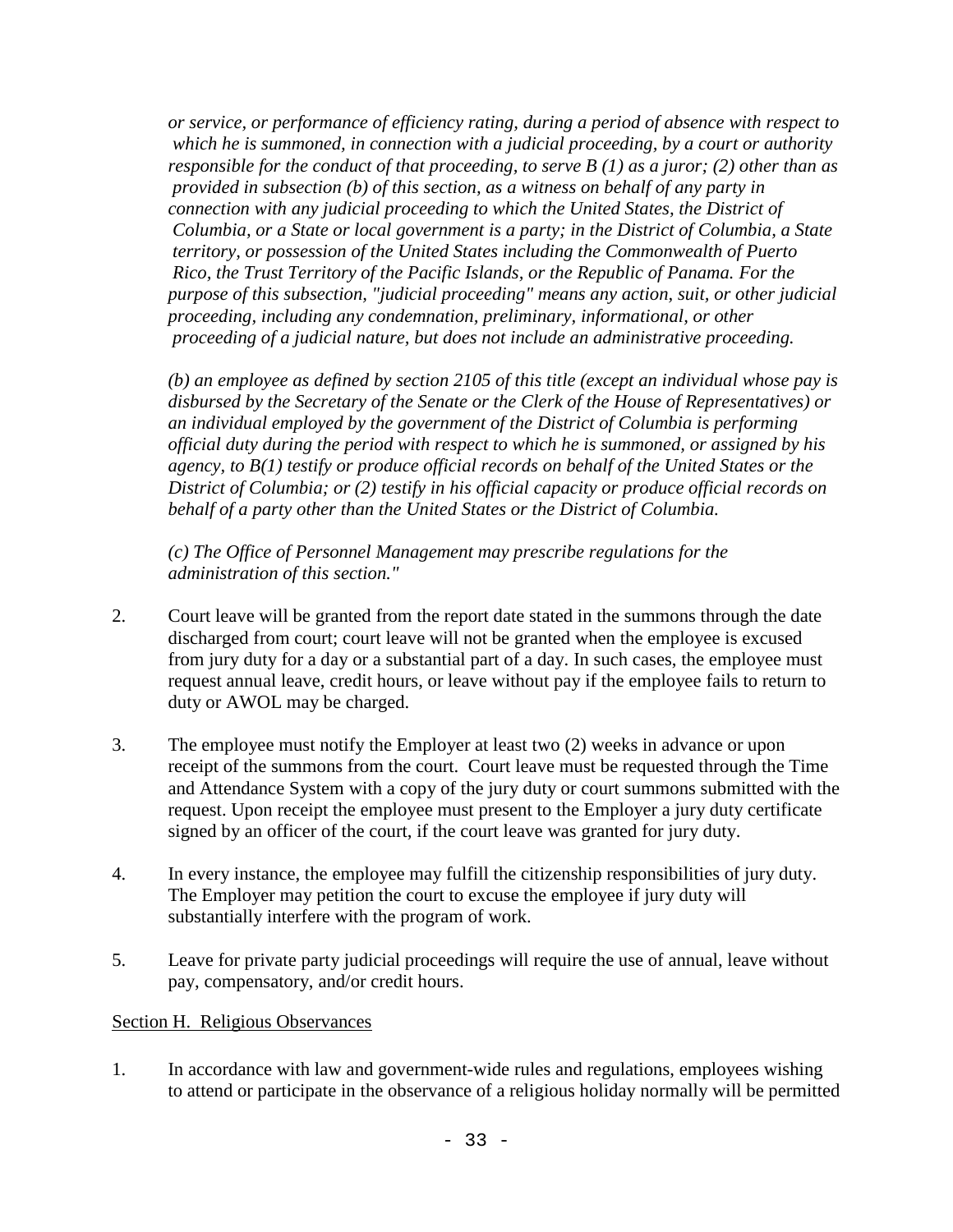to be absent on annual leave, credit hours, or compensatory time so long as the employee requests such leave at least three (3) workdays in advance and their absence will not cause a workload problem.

- 2. For the purpose stated in this section H, an employee may work compensatory time either before or after the grant of compensatory time off. A grant of advanced compensatory time off for these purposes shall be repaid by the appropriate amount of compensatory work within the earlier of two (2) pay periods of its use, or the end of the leave year.
- 3. Failure to work the required amount of time to repay advanced compensatory time off will result in annual leave or leave without pay being charged.

## Section I. Leave Transfer Program and Leave Bank

The Employer agrees to continue its Voluntary Leave Transfer and Leave Bank Programs in accordance with law, rules, and regulations.

#### Section J. Leave without Pay

- 1. Leave without pay (LWOP) is a temporary absence from duty, without pay, which an employee may request. The voluntary nature of LWOP distinguishes it from nonpay status resulting from AWOL, furlough, or suspension. Except as noted below, approval of LWOP is discretionary. LWOP may be denied, for example, if the employee's services are required, if the employee has not provided adequate documentation, or if the employee has not followed prescribed procedures for requesting the leave.
- 2. Approval of application for LWOP is mandatory for:
	- a. Military training or active duty for members of the Reserves or National Guard, who are not entitled to, or have exhausted their military leave.
	- b. Medical treatment for disabled veterans.
	- c. Employees exercising LWOP rights under the Family and Medical Leave Act.
	- d. Employees to fulfill certain family obligations (up to twenty four (24) hours of LWOP each year).
- 3. Amount of LWOP that May be Granted: An approving official may grant LWOP without regard to the amount of annual or sick leave to an employee's credit.
- 4. Requesting LWOP for thirty (30) Days or Less:
	- a. LWOP may be requested in one fourth  $(1/4)$  hour increments for up to thirty  $(30)$ calendar days for any reason, including up to 24 hours for parental or family needs.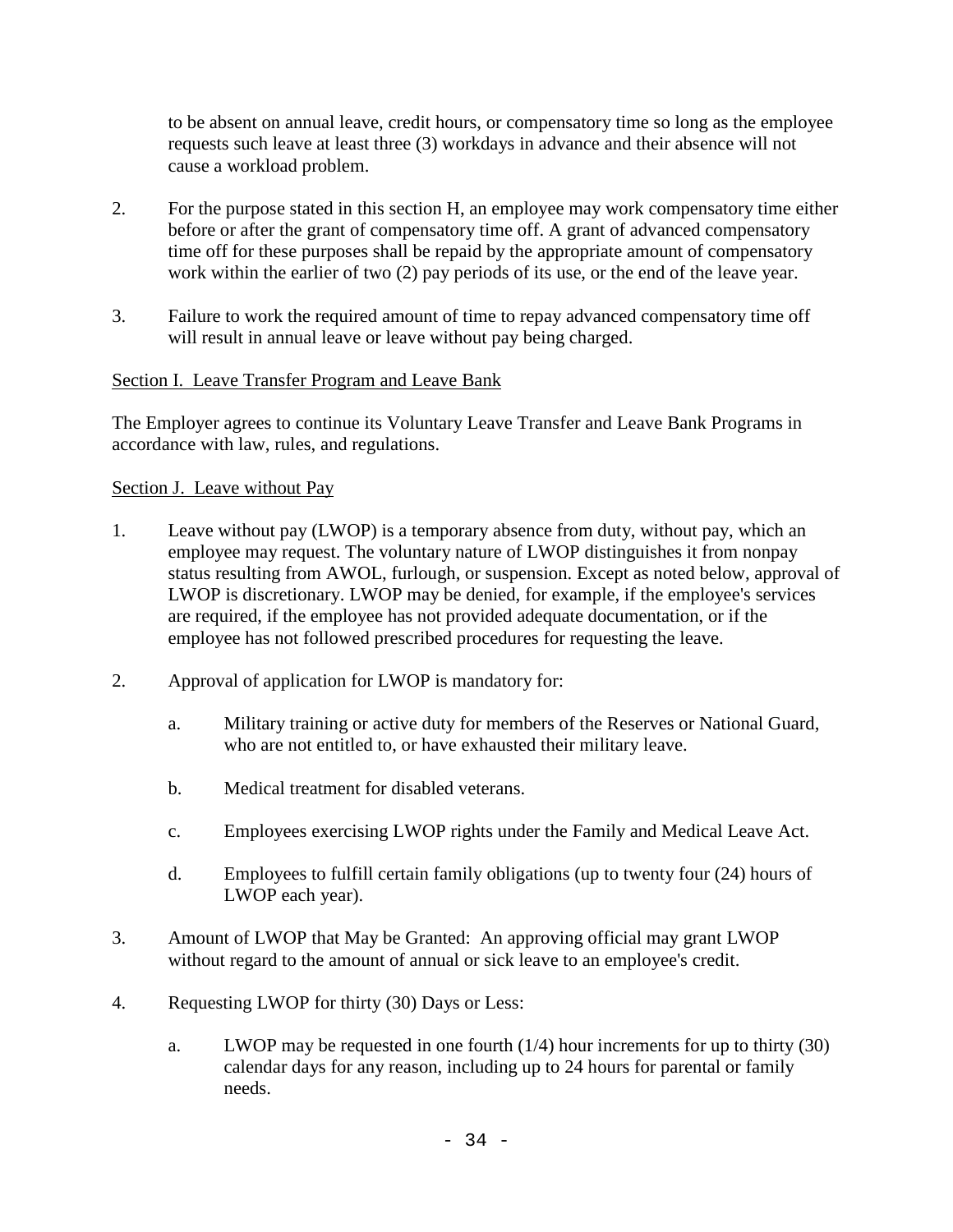- b. No SF-50 or 52 is required for LWOP of less than thirty (30) calendar days.
- c. The employee shall submit an application for LWOP to the supervisor, in advance if possible. The request should include:
	- (1) Explanation of circumstances surrounding the request; and
	- (2) a medical certificate if the absence is for medical reasons.
- d. LWOP may be approved/disapproved by the supervisor or approving official. In the case of a possible disapproval, the employee and supervisor shall be willing to discuss other alternatives.
- 5. Requesting LWOP for More Than thirty (30) Days:
	- a. LWOP for more than 30 calendar days is considered extended LWOP. It may not be taken without supervisory approval except in emergencies. Initial grants and extensions are limited to one (1) year at a time.
	- b. Extended LWOP must be approved by the employee's supervisor, Division Director, and when an SF-50 or 52 is generated, final approval shall be obtained from a next level supervisor.
	- c. A request for extended LWOP shall be made according to paragraph 4, c of this section.
	- d. A supervisor or other designated official, as appropriate, shall initiate:
		- (1) an SF-52 for approved extended LWOP, indicating an anticipated not-toexceed date, and submit through appropriate channels.
		- (2) additional SF-52's for any extensions of the initial LWOP request, indicating anticipated not-to-exceed date, and submit through appropriate channels.
		- (3) an SF-52 to place the employee back in pay status when he/she returns Program or the leave bank through the term of the pilot.
	- e. An SF-50 or 52 shall not be generated if the employee has been approved as a Leave Recipient through the Voluntary Leave Transfer Program or the leave bank through the term of the pilot.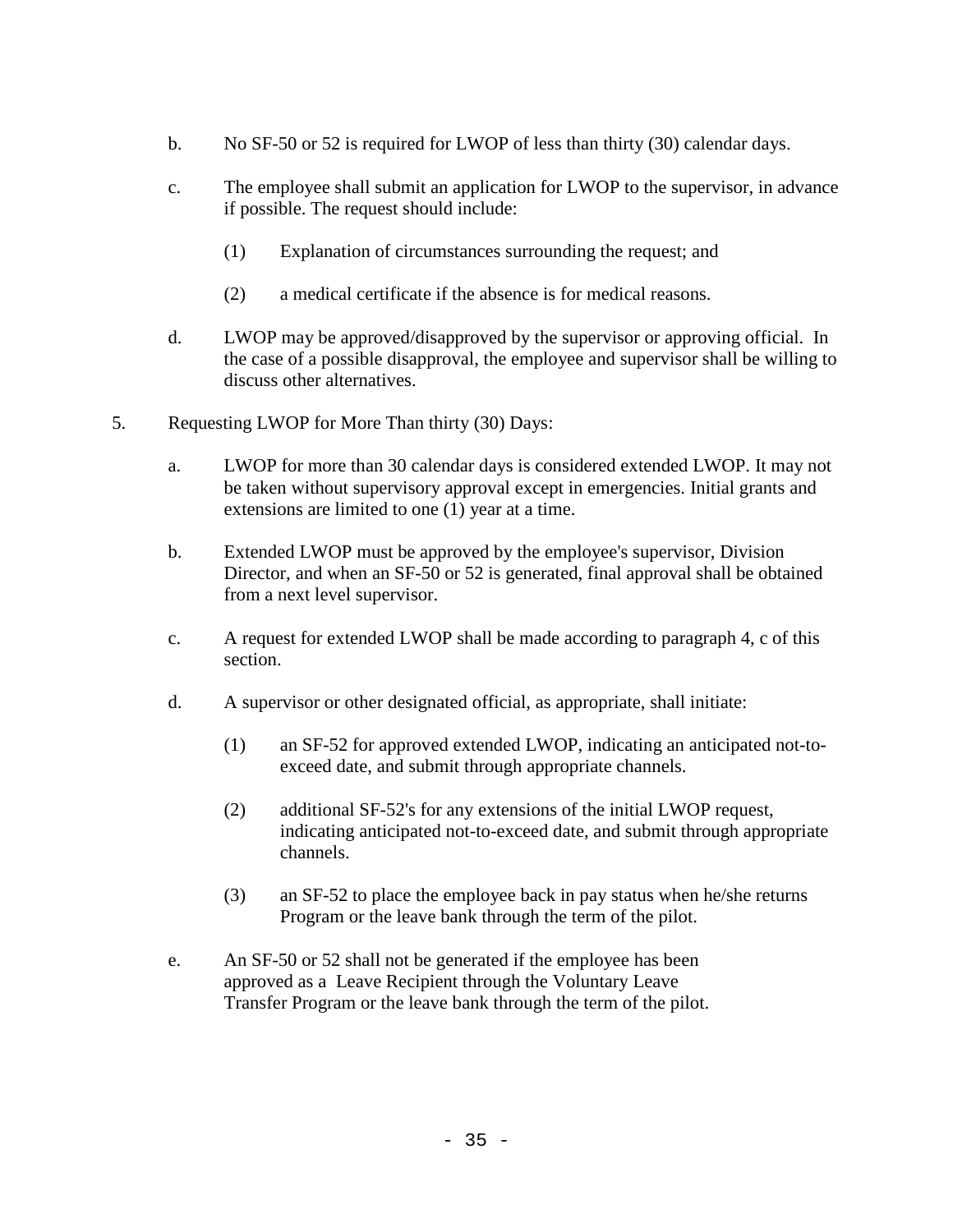- 6. Special Consideration:
	- a. Employees shall request extended LWOP when they are planning or reasonably certain they will return to Federal service, except in the following cases:
		- (1) Employees whose application for disability compensation or disability retirement is pending.
		- (2) Employees receiving workers' compensation benefits, unless it is known that they are permanently disabled. In these cases, supervisors should contact their servicing staff specialist.
	- b. Approving officials shall consider extending LWOP for the following:
		- (1) Employees who have an illness or disability as certified by a medical certificate or other acceptable evidence, unless such evidence indicates that the employee will not return to duty. In these cases, supervisors should contact their servicing staffing specialist.
		- (2) Career or career-conditional employees seeking Federal employment outside their commuting area and the LWOP would allow them to avoid a break in service.
		- (3) Employees to attend school, if the course of study will result in increased ability to perform work in the agency. If the employee is a veteran attending school under the GI Bill of Rights, a liberal policy will be applied even though the course of study may not be directly related to agency activities.
		- (4) Employees to teach at a college or university, if such teaching will give the employee additional experience and training of value to USDA or the agency or will further the interest of USDA or the agency.
		- (5) Career or career-conditional employee when accompanying a member of the Armed Forces or a Federal service employee on a rotational assignment, transfer of function or relocation of activity. In these cases, extended LWOP should not exceed ninety (90) calendar days.
		- (6) Employees serving on a temporary basis as an officer or a representative of a union representing Federal employees.
		- (7) Short term assignments (90 calendar days or less) to public international organizations to engage in organizing programs or consulting work.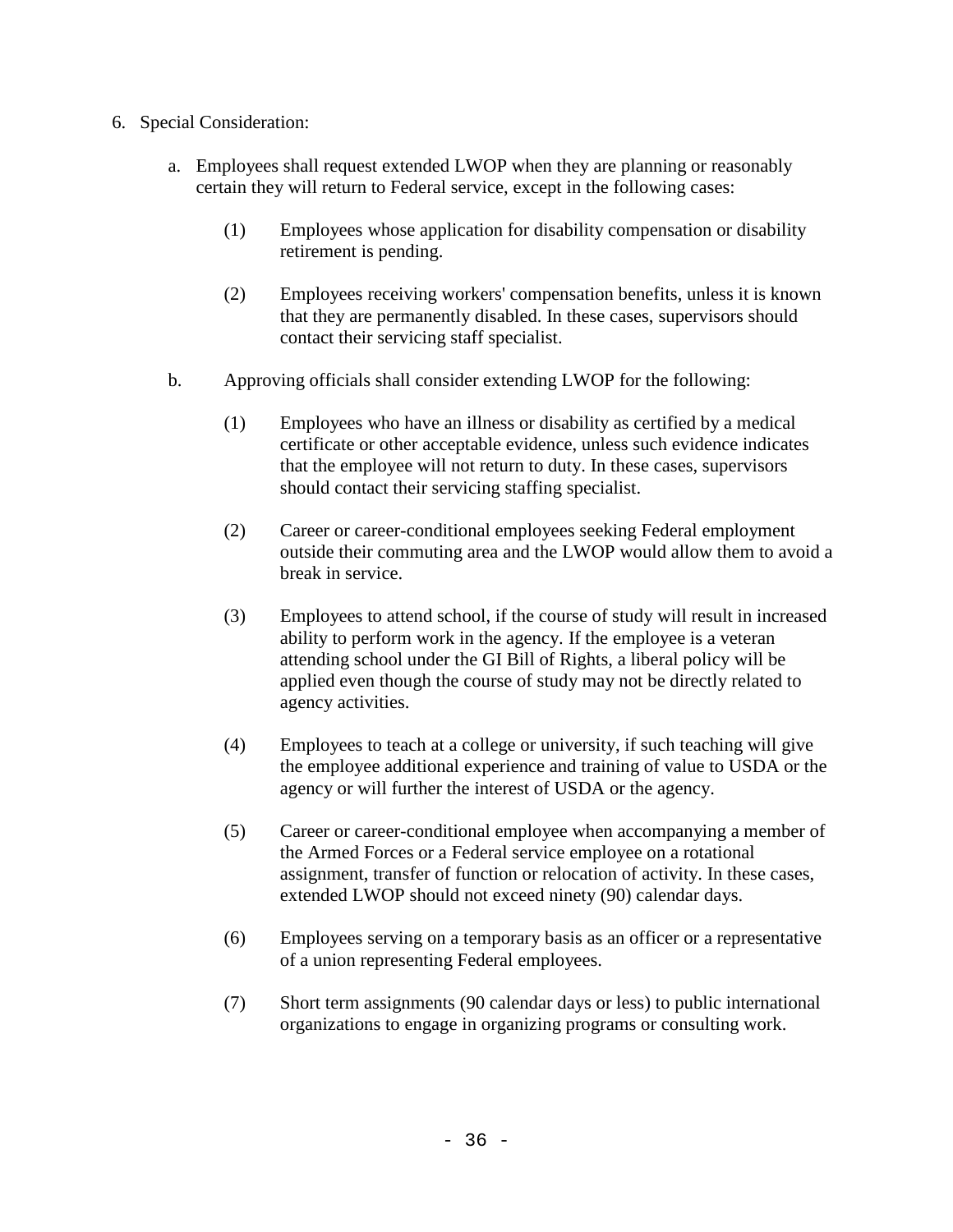- 7. Family Related LWOP:
	- a. Approving officials may upon request by the employee, in accordance with the Presidential memorandum dated April 11, 1997, grant up to twenty four (24) hours of LWOP per calendar year for the activities listed below. (The 24 hours is separate from and should not be confused with FMLA entitlements.) Where paid leave is appropriate and not contrary to regulation, employees should be permitted its use prior to unpaid leave. Employees may also use earned credit hours and/or compensatory time.
	- b. School and early childhood educational activities allows employees (including those who do not have children) to support a child's educational development and advancement by attending parent-teacher conferences, meeting with the child-care providers, interviewing for a new school or child-care facility, or participating in volunteer activities such as tutoring, coaching, etc. "School" is defined as an elementary or secondary school, Head Start Program, or a child-care facility.
	- c. Routine family medical purposes allows parents to accompany children to routine medical or dental appointments, such as annual check-ups or vaccinations. This is applicable in circumstances where an employee does not have the thirteen (13) days of sick leave available currently allowed under existing regulations.
	- d. Elderly relatives' health or care needs allows employees to accompany elderly relatives to routine medical or dental appointments or other professional services related to their care, such as making arrangements for housing, meals, phones, banking services, and other similar activities.
- 8. Non-Federal Special Situations: Approving officials shall consider approving LWOP for employees to work in a non-Federal, private, or public enterprise (other than a public international organization) when the work is temporary and the following requirements are met:
	- a. The activity in which the employee is to be engaged is one of special interest and will result in increased job ability applicable to the agency,
	- b. The performance of such work does not involve using information secured as the result of employment in USDA to the detriment of the public service,
	- c. The acceptance of such employment is not likely to bring criticism or cause embarrassment to USDA, and
	- d. The employee is not accepting an office in an organization or permitting the use of his/her name in the advertising material of the organization commercializing the results of work conducted by USDA, regardless of the merits of such an enterprise.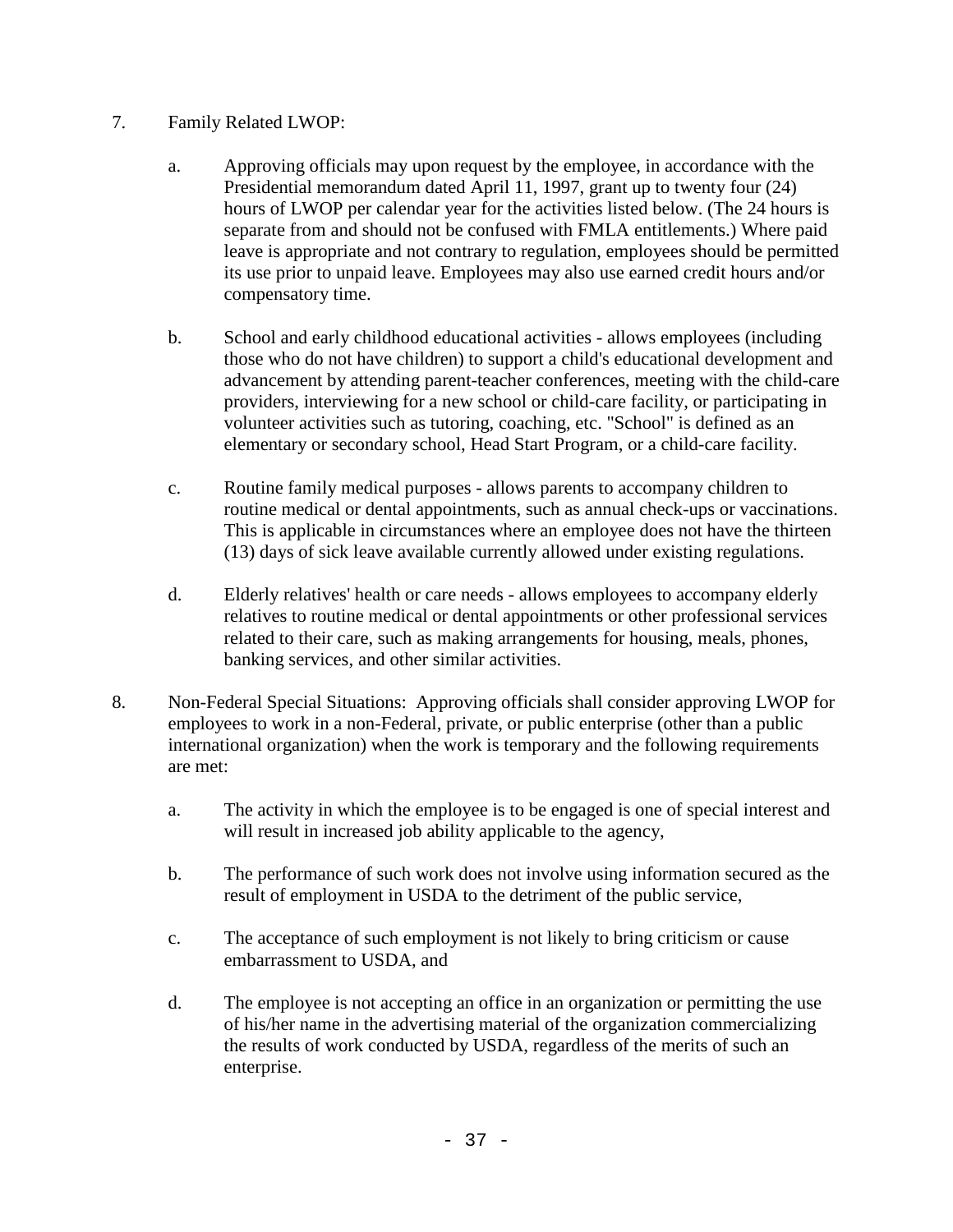- 9. Retroactive Substitutions of Annual Leave for LWOP: LWOP may be retroactively changed to annual leave if:
	- a. Due to an administrative error or misunderstanding the employee was not aware that he/she had an annual leave balance or that annual leave could have been used; or
	- b. the employee is accepted into the Voluntary Leave Transfer Program and donated leave is available.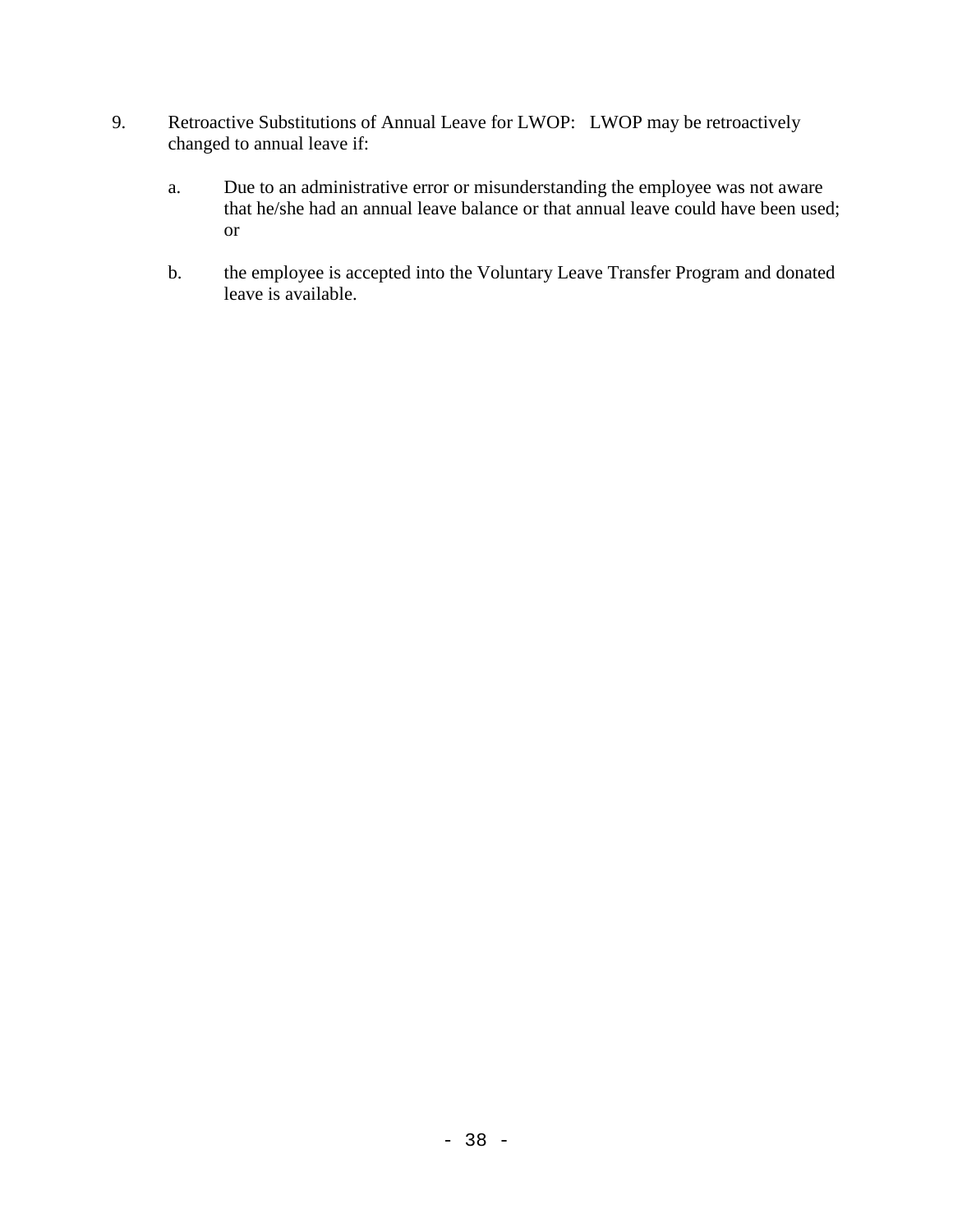## **ARTICLE 9: POSITION DESCRIPTIONS**

### Section A. Position Descriptions

- 1. Position descriptions shall be current and accurately reflect the principal duties, responsibilities, and supervisory relationships of the position as assigned by the Employer. Supervisors and employees will annually review position descriptions and update as necessary to accurately reflect the principal duties and responsibilities of the position as assigned by the Employer.
- 2. a. Upon request, the Employer shall furnish each employee with a copy of the employee's applicable position description and the next higher grade, if any, for the position.
	- b. When there is a significant change in an employee's duties, responsibilities, and/or supervisory relationships for a period to exceed 30 days, the Employee shall be provided an accurate and updated position description within (5) five working days of the effective date unless mutually agreed that a different timeframe is needed.
	- c. Employees newly hired to the Agency shall be furnished a current, accurate copy of the position description on the first day the employee assumes his or her duties.
- 3. Whenever a position description is amended, the Union shall be provided a copy within 5 working days of the effective date of the amended position description.
- 4. In accordance with law and regulation, employees may grieve reductions in grade, pay, or loss of promotion potential that result from a classification decision following procedures in Article 38 of this Agreement.
- 5. Duties which are withdrawn from an employee's position description shall no longer be a principal duty or responsibility of the employee, nor assumed in a category for arbitrarily assigned duties such as "other duties as assigned."
- 6. The phrase "other duties as assigned" normally relates to tasks of an incidental, infrequent, or emergency nature which are impractical to include in the position description. The Employer may assign or change duties and responsibilities necessary to accomplish work appropriate to the employee's position.

## Section B. Classification Standards

1. Positions will be classified by comparing the duties, responsibilities, and supervisory relationships in the official position description with the appropriate classification and job grading standard.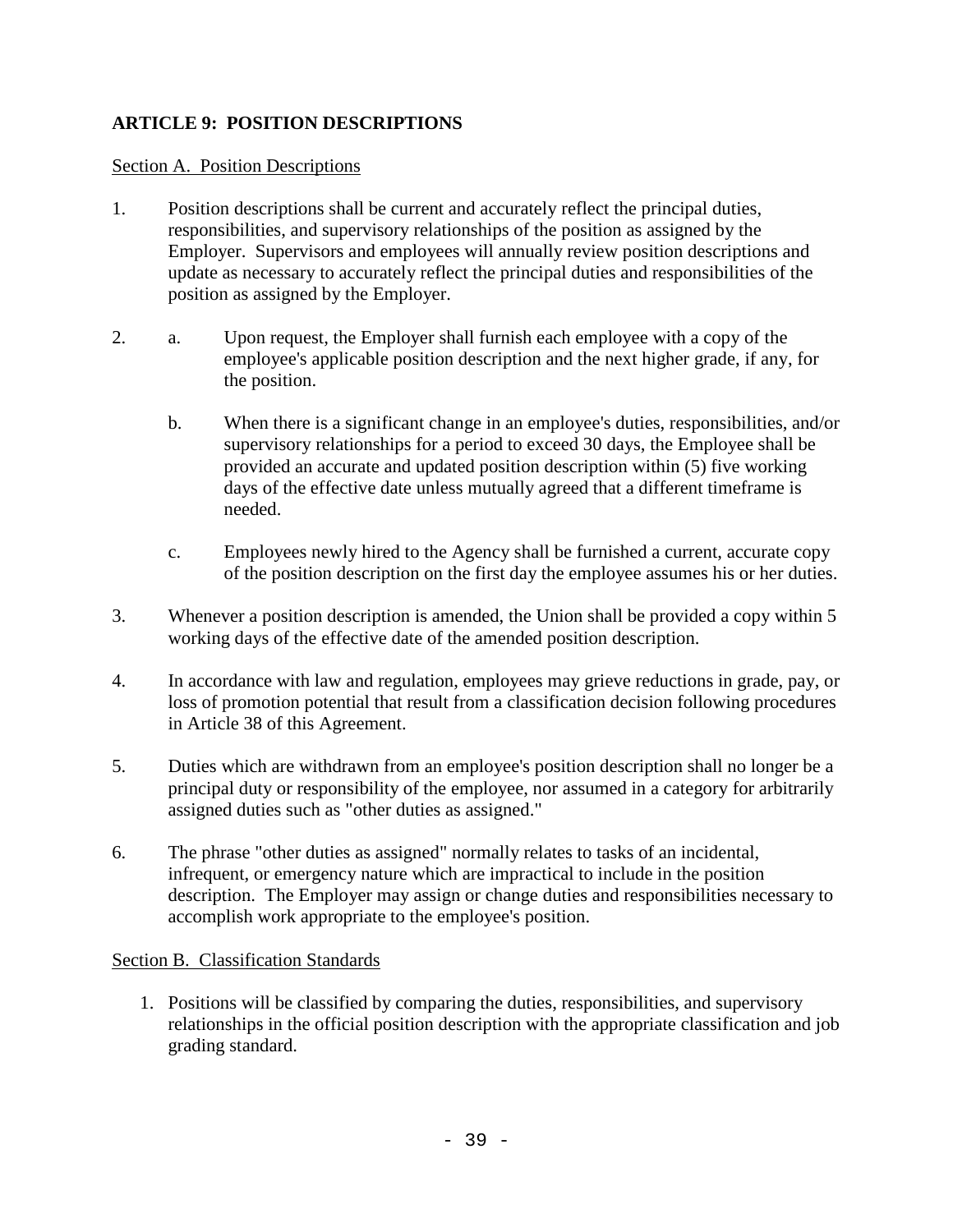- 2. The Employer will furnish the Union copies of draft Office of Personnel Management classification standards for bargaining unit positions that are referred to the Employer.
- 3. HRD is available to provide information to employees regarding their concerns about the titles and series of their position. Employees who believe their positions should be reclassified may ask the Employer for an explanation as to why it would or would not be appropriate to do so under the relevant classification standards. If the employee chooses, they may file a classification appeal. The Employer will refrain from temporarily reassigning the employee's work during the classification appeal if the sole purpose for reassigning the work is to avoid reclassification of the employee's position**.**

## Section C. Notification to the Union

The Employer agrees to inform the Union as soon as possible when significant changes will be made in the duties and responsibilities of positions held by employees due to reorganization or when changes in position classification standards result in classification changes.

## Section D. Grade Determining Duties

The Employer will assure that duties assigned to the employee that are grade determining will be included in the position description.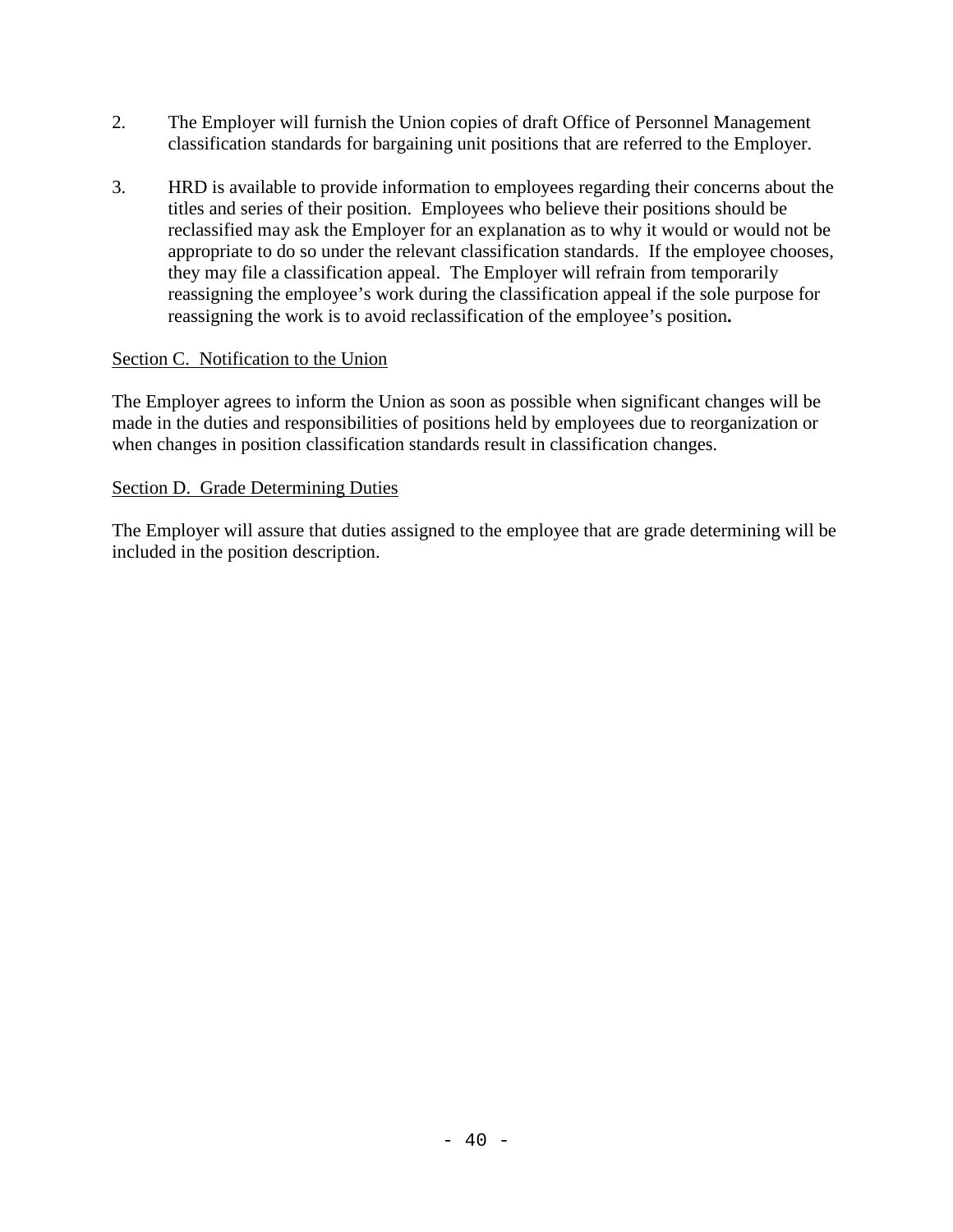## **ARTICLE 10: PERSONNEL RECORDS**

### Section A. Official Personnel Records

Employees' official personnel records are contained in the electronic Official Personnel Folders (eOPFs) maintained by HRD. HRD also maintains a copy of employee performance appraisals for the most recent three years in separate folders established for that purpose. Records of disciplinary and adverse action proposals including the documentation, upon which such proposals are based, are maintained by HRD. If the proposed adverse action is sustained, a copy of the final decision memo is retained in the Employee and Labor Relations files, while the SF-50 documenting the action is filed in the eOPF. Letters of reprimand are also filed in the eOPF for up to two years; however, the employer may remove the reprimand from the eOPF at any time. Employees may have access to all of these records under the conditions set forth in Article 2.

### Section B. Supervisory Files

- 1. Supervisors of bargaining unit employees may maintain worksite files on such matters as emergency locator information, time and attendance records, training, award, and promotion histories, and other matters pertinent to the performance of their personnel management responsibilities. In most instances, such files will contain only information that is accessible to the employee through the records maintained by HRD. To the extent that the supervisor maintains records containing information that is not duplicate of material contained in the official files maintained by HRD, such records, other than reports of an ongoing criminal investigation, shall be disclosed upon request to the employee who is the subject of the information or to his /her designated representative. Personal notes that a supervisor may keep as a memory jogger are not considered records and are not releasable to employees, unless relied upon by the supervisor in taking a formal disciplinary or adverse action.
- 2. Employees may make a written statement to the Employer in response to information they consider unfavorable to themselves which is maintained by the supervisor as a record.
- 3. No record, information, or document in the supervisor's or personnel office's worksite file will be made available to any unauthorized persons to inspect, review, copy or photocopy. Such information will be made available to authorized persons only for official use, as specified by OPM, other applicable laws, and this agreement.
- 4. The Employer will disclose to the employee or designated representative who is authorized in writing by the employee, all information, including worksite personnel files, used as a basis for disciplinary or adverse action at the time of the proposed action; or, for information received later, within ten (10) work days of the receipt and verification by HRD of such information.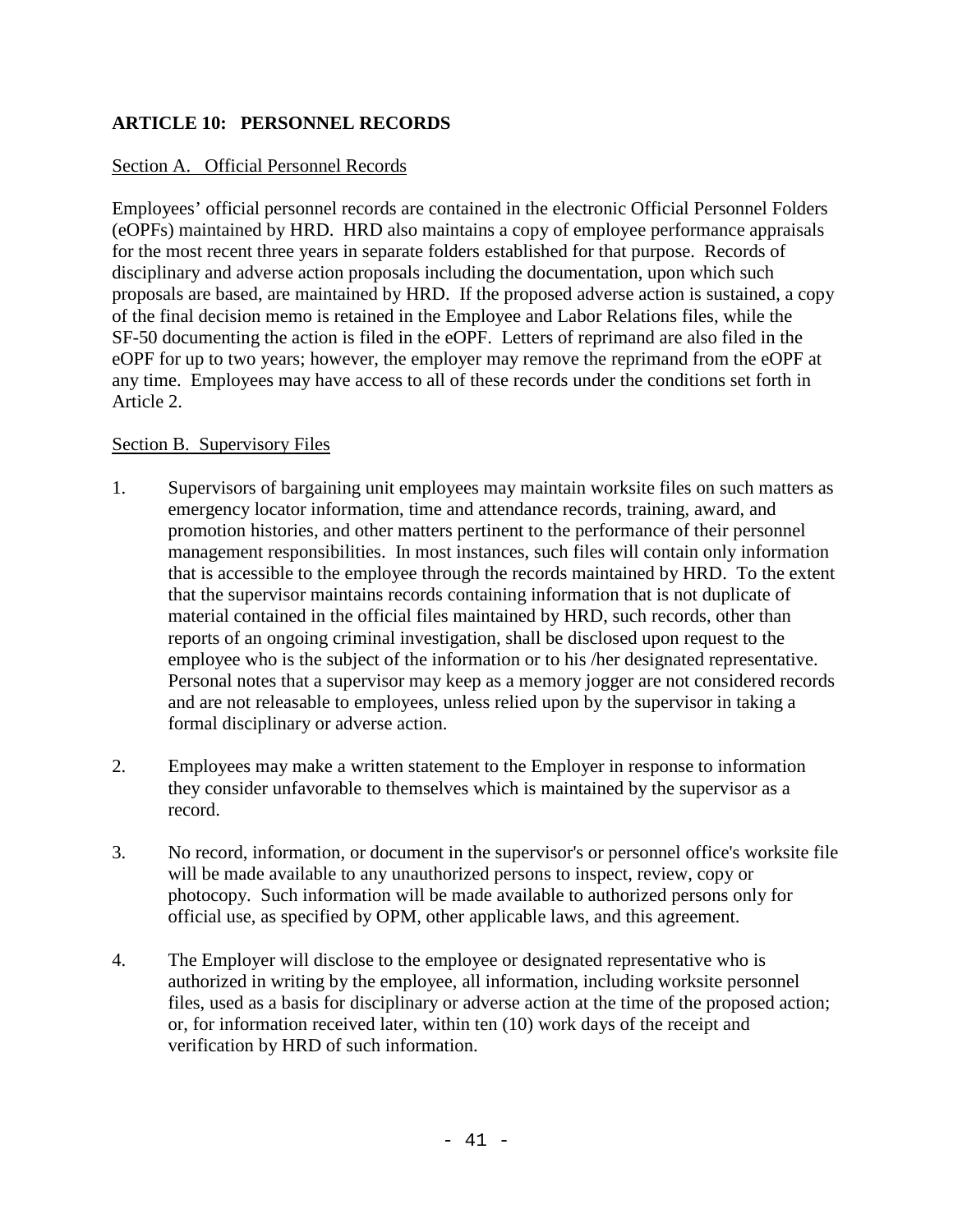### Section C. Form and Disposition of Records

- 1. All provisions of this Article apply to electronic as well as paper files.
- 2. All personnel files maintained by the Employer, including the eOPF maintained by HRD, shall be disposed of in accordance with the General Records Schedule and other applicable laws. Records that are purged from the eOPF will be provided to the employee.

### Section D. Index of Systems of Records

The Employer shall provide to the Union and to employees, upon request, an index of the system of records it maintains.

### Section E. Employee Records

- 1. The eOPF prescribed by the Office of Personnel Management is the official repository of records providing the basic source of factual data about the employee's employment history. The eOPF may be used by the Employer's Personnel Office as permitted by applicable law, rule, or regulation for any legitimate official purpose, including but not limited to, screening qualifications, determining status, computing length of service, and providing information for statistical purposes.
- 2. Contents of the eOPF may be released and records of such information disclosures maintained in accordance with provisions of 5 C.F.R. §293 and §297.
- 3. Any employee, or designated representative who is authorized in writing by the employee, shall be granted reasonable access during business hours, to review and receive a copy under appropriate supervision, of any documents contained in the eOPF in accordance with applicable law, rule and regulation. Normally, the Employer will make the copies, but if this would result in significant time delay, the employee may make the copies under appropriate supervision.
- 4. Any information, including documentary information, that is unfavorable, derogatory or which reflects adversely upon an employee's character or government service shall be maintained in the eOPF only in accordance with applicable law and regulation. Employees may review and/or seek to amend any such information in accordance with 5 CFR Part 297, Subpart C, entitled Amendment of Records.
- 5. Employees may update their resume and/or Government employment application with relevant information regarding experience, education, and training, and have that document filed in their eOPF.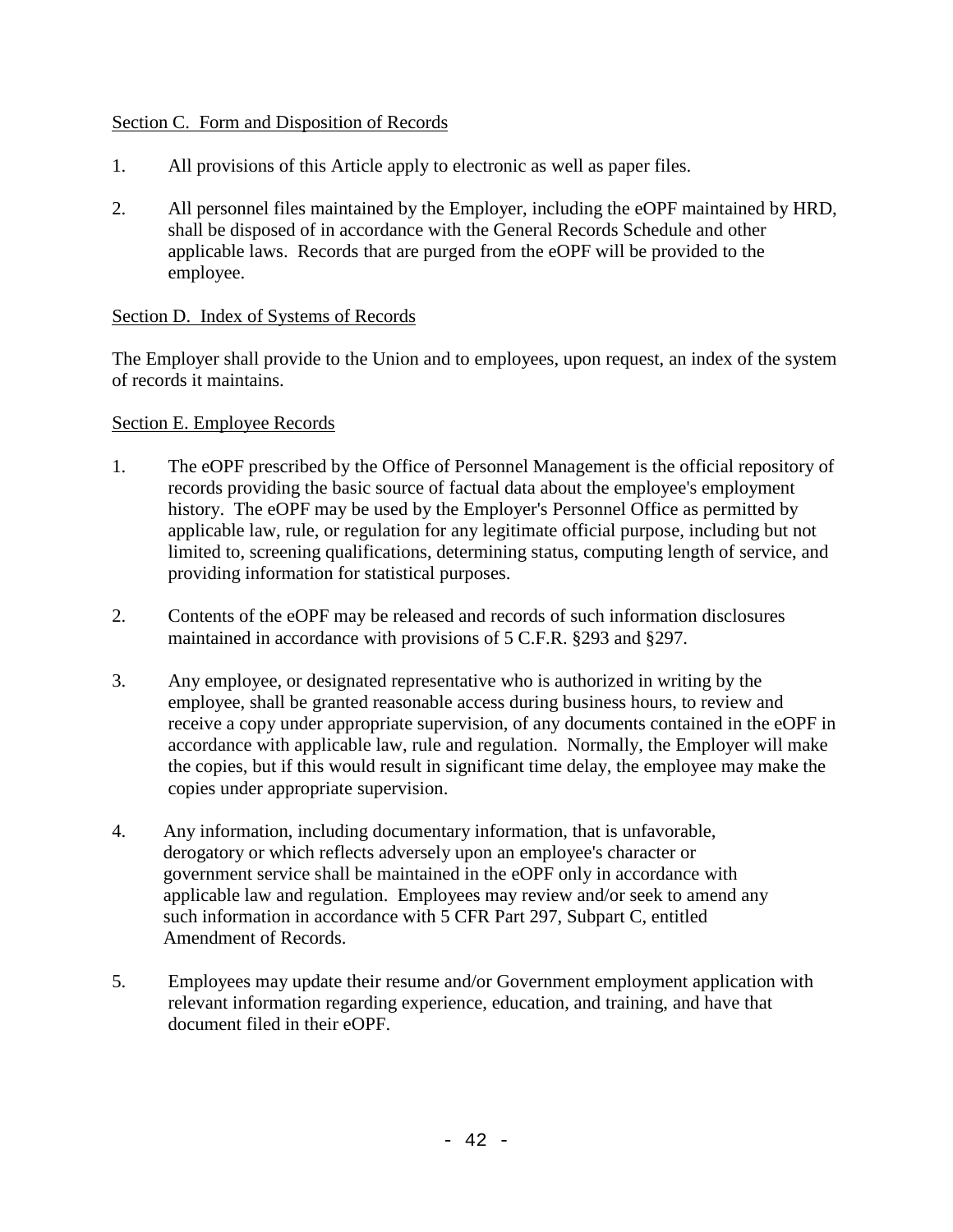## **ARTICLE 11: CAREER DEVELOPMENT AND TRAINING**

### Section A. General

- 1. The intent of Agency sponsored training is to both improve the current job performance and to develop the employee in order to promote the mission of the agency. The Parties agree to support and encourage employees in developing their knowledge, skills, and abilities, and in contributing to the more effective utilization of available human and material resources in service to the Agency.
- 2. Each employee is responsible for applying effort, time, and initiative in increasing their potential through career development and training. The Parties will encourage employees to take advantage of educational opportunities and training that enhance work efficiency and provide needed skills for advancement.
- 3. The Employer agrees to maintain information and furnish guidance about suitable and available education, training, and career development resources.
- 4. Training opportunities shall be given fairly and equitably and consistent with affirmative action and other broad staff development goals, and will be founded upon conformance with and subject to the following:
	- a. The Government Employee Training Act and regulations issued pursuant thereto;
	- b. the Equal Employment Opportunity Act, as amended;
	- c. the Affirmative Action Plan;
	- d. available resources allocated for training purposes; and
	- e. any other, applicable statutory or regulatory provisions.
- 5. The Employer agrees to assist employees in planning and completing a plan of career development and training.
- 6. The Employer agrees to notify employees directly of selection or nonselection for Agency-controlled training or educational opportunity for which they applied or were nominated within fifteen (15) work days of the closing date for nominations for training by the training office. It is understood by the parties that for some classes, this will not always be possible. In cases of nonselection, the employees may request in writing and receive a written explanation for the denial.
- 7. Where an institution of higher learning requires verification of on-the-job experience, the Employer shall verify Agency experience to the institution within a reasonable period, not to exceed ten (10) work days, of the employee's written request. The Employer's response shall be in the form requested by the employee (e.g., a letter, memorandum, or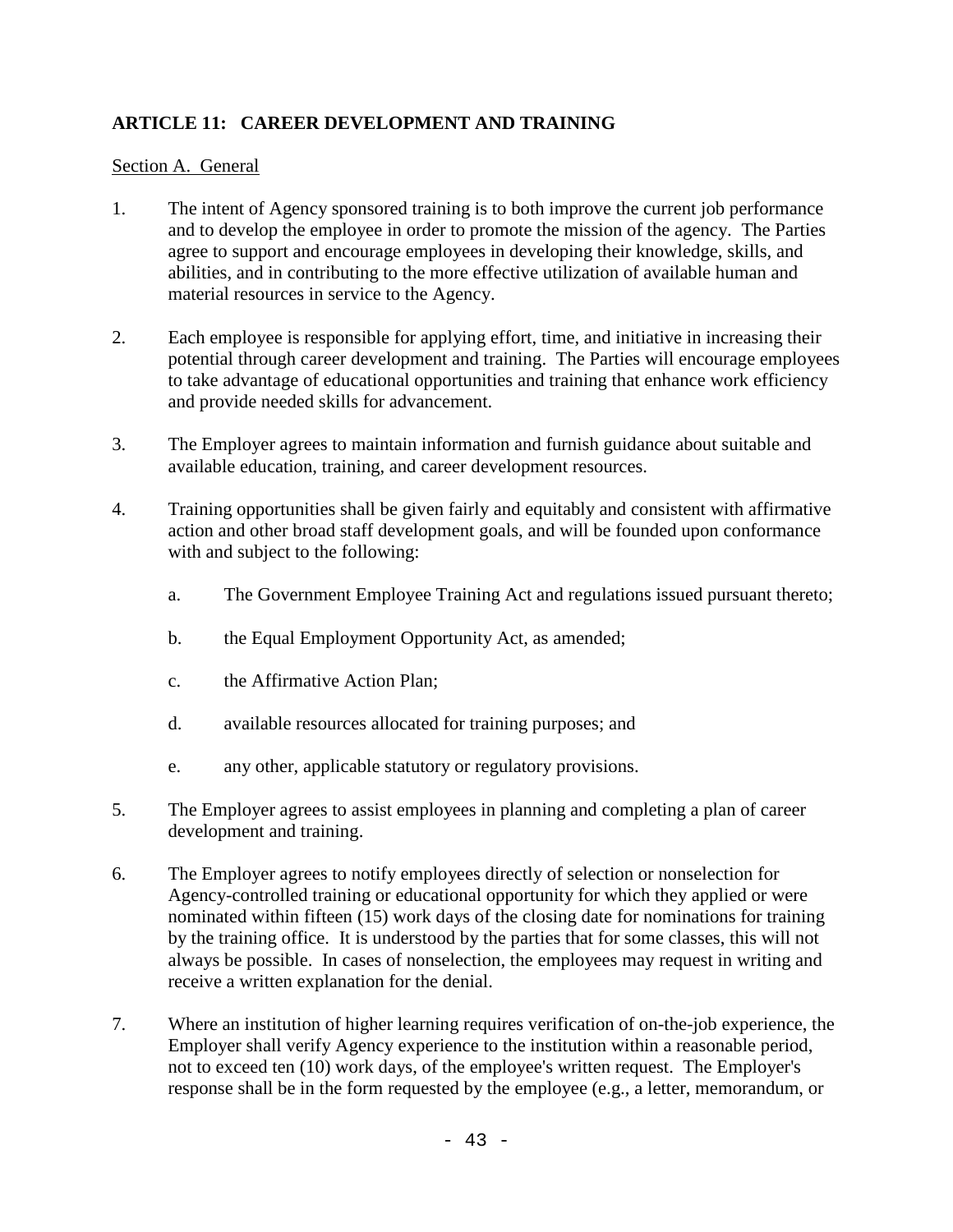telephone call). The Employer agrees to fax the response if requested to do so by the employee.

- 8. The Employer shall make payment for all authorized expenses in connection with approved training.
- 9. An employee, who fails to complete training or receives a grade of less than C, shall reimburse the Employer unless a waiver is granted by the Employer.
- 10. After an employee has satisfactorily completed a training course, a record of the completed training will be filed electronically in a training database. Employees requesting a copy of their individual training records may do so by contacting the Human Resources Division, Training and Development Branch (TDB).

### Section B. Definitions

- 1. "Training" is defined as activity undertaken to increase the knowledge, proficiency, ability, and skills of employees.
- 2. "Career Development" is defined as training in the performance of those duties which support the Agency mission and performance goals. These include potential duties in a different job or occupation at the same or higher level than the one currently held.

### Section C. Training

- 1. It shall be a major goal to improve in general the job performance of all employees through the establishment of fair and equitable opportunities for training within clearly defined career fields.
- 2. The following approaches to employee training will be utilized, as appropriate:
	- a. In-service, out-service, or on-the-job training to improve employee capabilities to perform their current duties;
	- b. cross training and rotational assignments in complementary positions;
	- c. enrollment of employees in part-time educational programs at local educational institutions and/or in correspondence courses;
	- d. long-term training in Federal and non-Federal educational institutions.
- 3. Normally at the time of the interim review, as well as at the time of performance evaluation, or at any other time necessary, supervisors shall discuss with employees training needs and opportunities that would help the employee to improve performance in his/her current position. Unscheduled discussions concerning an employee's training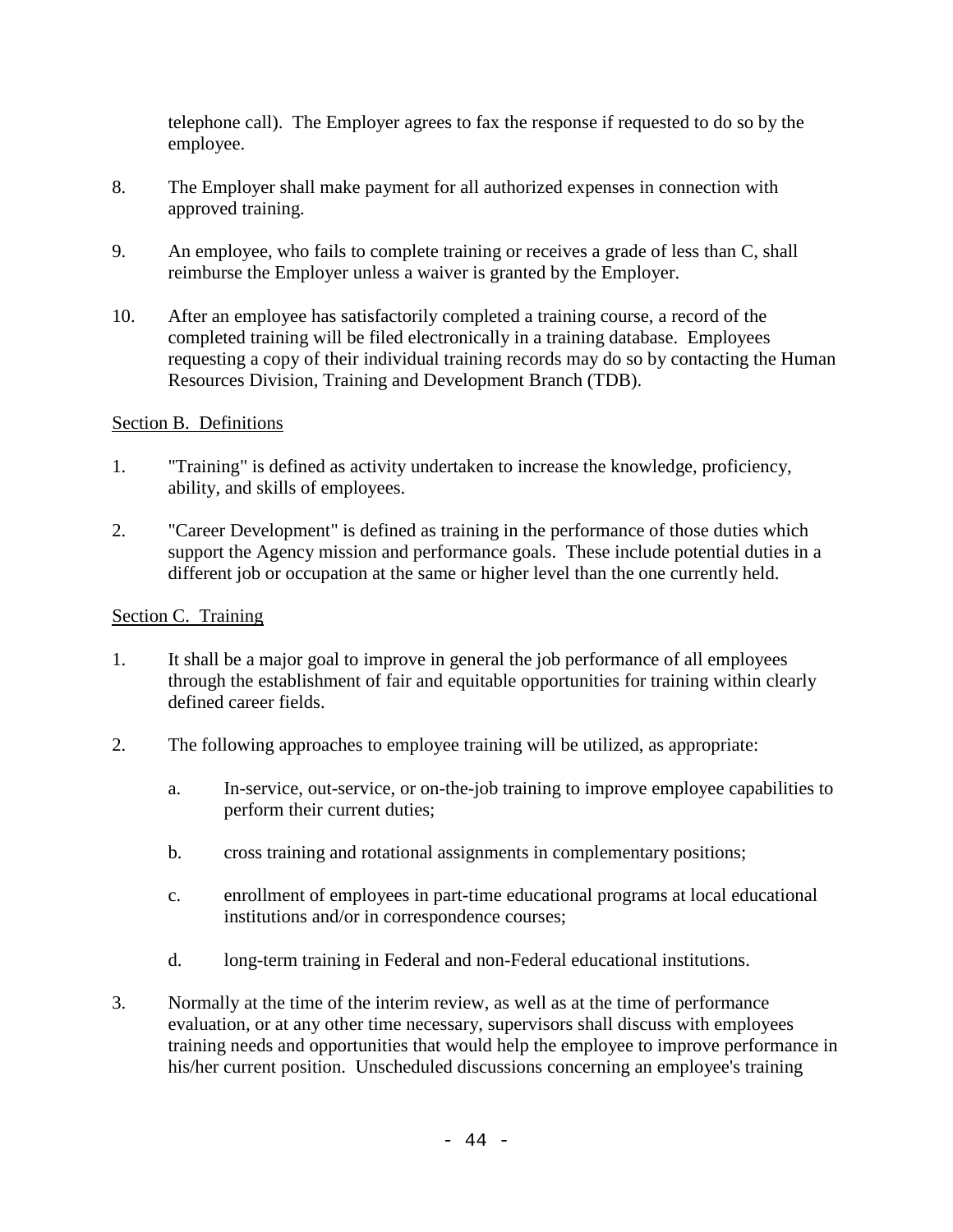needs and performance improvement opportunities may be initiated by the employee or supervisor at any time.

- 4. Supervisors will ensure that individual development plans (IDP) will be prepared or revised for all employees placed into new positions in accordance with Section G of this article. IDP's will be used by the Employer to determine appropriate training and developmental activities to improve the employees' competencies.
- 5. When training is requested primarily to prepare employees for advancement, or if the requested training would fulfill specific qualification requirements for a position with known promotion potential, selection for such training will be made under competitive promotion procedures, including those contained in Article 17, Merit Promotion. Such training is subject to the Employer's budgetary limitations.
- 6. Employees in career-ladder positions who have not yet reached the full performance level shall not be required to compete for training which the Employer deems is necessary for their accession to the full performance level.
- 7. Job-related training shall be provided on an equitable basis among employees who would benefit from such training.
- 8. When membership in a professional organization is not a trainer-determined or vendordetermined prerequisite for attendance at a training session, the Employer shall not consider membership as the sole factor in determining which employees will receive the training.

## Section D. New Processes and Training

- 1. The Employer agrees to meet, consult, and bargain with the Union when new skills are necessary as a result of the introduction of new equipment and/or new processes which affect or impact the employment of the involved employees.
- 2. The Employer agrees to notify the Union as soon as practicable of proposed installation of any new equipment, machinery, or processes which would result in changes in work assignments or require additional training of members of the bargaining unit, and to bargain said changes.
- 3. The Parties agree, upon request by either Party, to meet and discuss, in good faith, the possibility of instituting programs to train or retrain employees in new skills so as to assure an adequate supply of available employees trained in these new skills. Written requests for such a meeting shall identify the purpose thereof.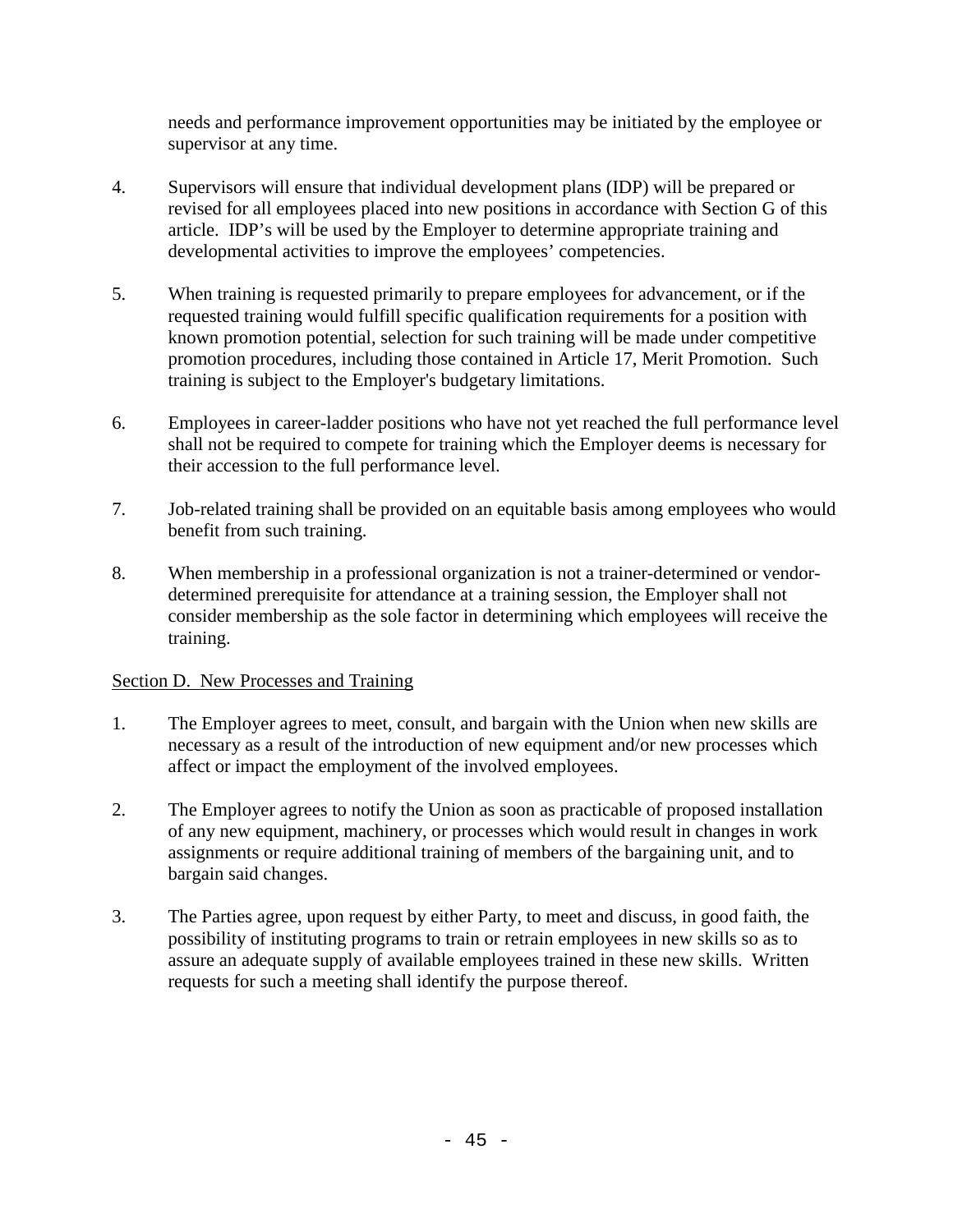4. In order to effect a smoother transition to automated processes, the Employer will meet with the Union and bargain in good faith over the establishment of training courses or onthe-job training to effectively enable affected employees to perform their job duties as well as provide for requisite staff development. Bargaining will be conducted as permitted by Law and Executive Order.

## Section E. Career Development

- 1. Employees shall be given reasonable opportunity and reasonable time necessary to discuss their career development with their supervisors and the personnel staff.
- 2. Both parties recognize that an employee may become dissatisfied with his/her job because of limited advancement possibilities or changing career goals. In such cases the Employer agrees that:
	- a. an employee may request a meeting with the appropriate Employer representative for the purpose of career counseling;
	- b. an employee's request for a lateral transfer to a different job or a transfer to a lower-grade job shall not be considered a factor in any adverse action under Article 28 concerning that employee;
	- c. the Employer agrees to play an active role in nominating members of the bargaining unit for various specialized career development programs.

## Section F. Career Development Center

- 1. The FSA Career Development Center (CDC) is intended to be a one-stop, comprehensive development facility to provide a variety of activities and services to employees at all stages of their careers. The emphasis is on career enhancement through self assessment, self-paced learning, confidential career counseling, and referral services.
- 2. The services and activities will consist of but are not limited to:
	- a. providing confidential career counseling/development advice to help employees identify training and professional development opportunities;
	- b. providing training resources;
	- c. providing referral services;
	- d. providing information to employees on career-related topics, i.e., Individual Development Plans, resume preparation, and interviewing techniques;
	- e. administering tools for assessing and/or diagnosing skills and career interests;
	- f. facilitating mentoring programs;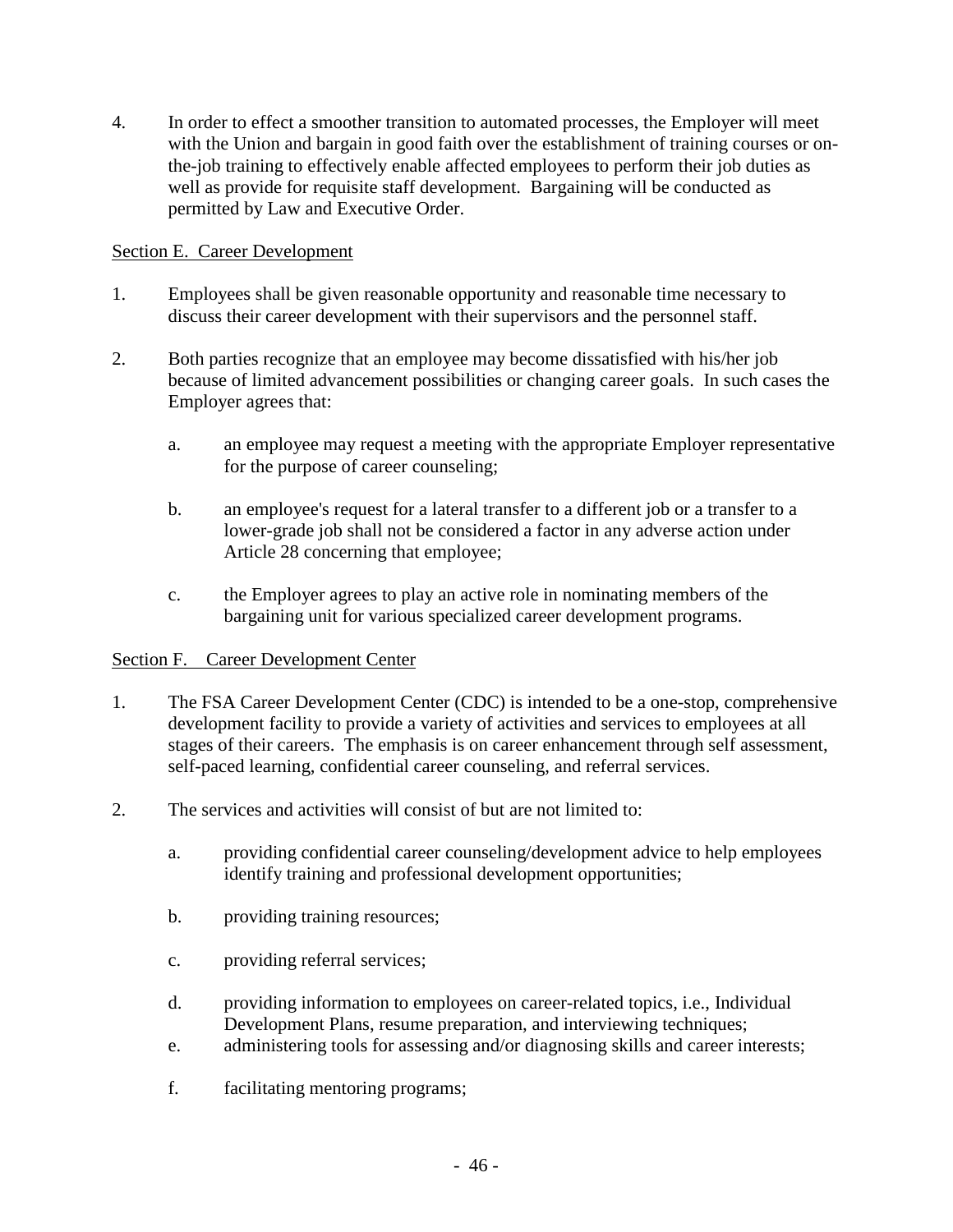- g. supporting the Agency's cross training and retraining efforts; and
- h. supporting workshops.
- 3. To the extent that available resources permit, management agrees to continue to provide these services and activities through the CDC.
- 4. Changes made in the location of the CDC, employee access, services offered by the CDC, hours of accessibility by employees, and any other changes in the method which CDC provides services and activities will require advance bargaining with the Union in accordance with applicable law, Executive Order, and this Agreement.
- 5. Employees may be granted a reasonable amount of official time to utilize the services and activities provided at the CDC.

## Section G. Individual Development Plan (IDP)

- 1. Employees shall complete an IDP to identify training for the performance of the duties the employee currently performs or will be performing, as well as opportunities for career development.
- 2. The employee and supervisor shall meet to discuss the IDP. The employee shall have the opportunity to explain why they requested training and career development.
- 3. If, at any stage of the IDP review process requested training and/or opportunity for career development is not approved the employee shall be advised.

## Section H. Tuition Assistance

An eligible employee (a career employee or a career-conditional employee who has completed one (1) year of current, continuous federal service) who initiates a request for tuition assistance and obtains prior approval from the Employer will have tuition costs (tuition is defined as the cost of the course per credit hour) paid at educational institutions during their nonwork hours, provided that:

- 1. The course will enable the employee to increase ability in presently assigned duties or duties the employee will be performing (i.e., the course is job-related);
- 2. The employee agrees in writing to stay with the Employer three (3) times the actual length of the course. Failure to complete this required service will result in the employee being required to repay costs incurred by the Agency. This requirement may be waived at the Agency's discretion.
- 3. The employee shall provide HRD/TDB with a course evaluation and, if a college course, with a copy of the final grade.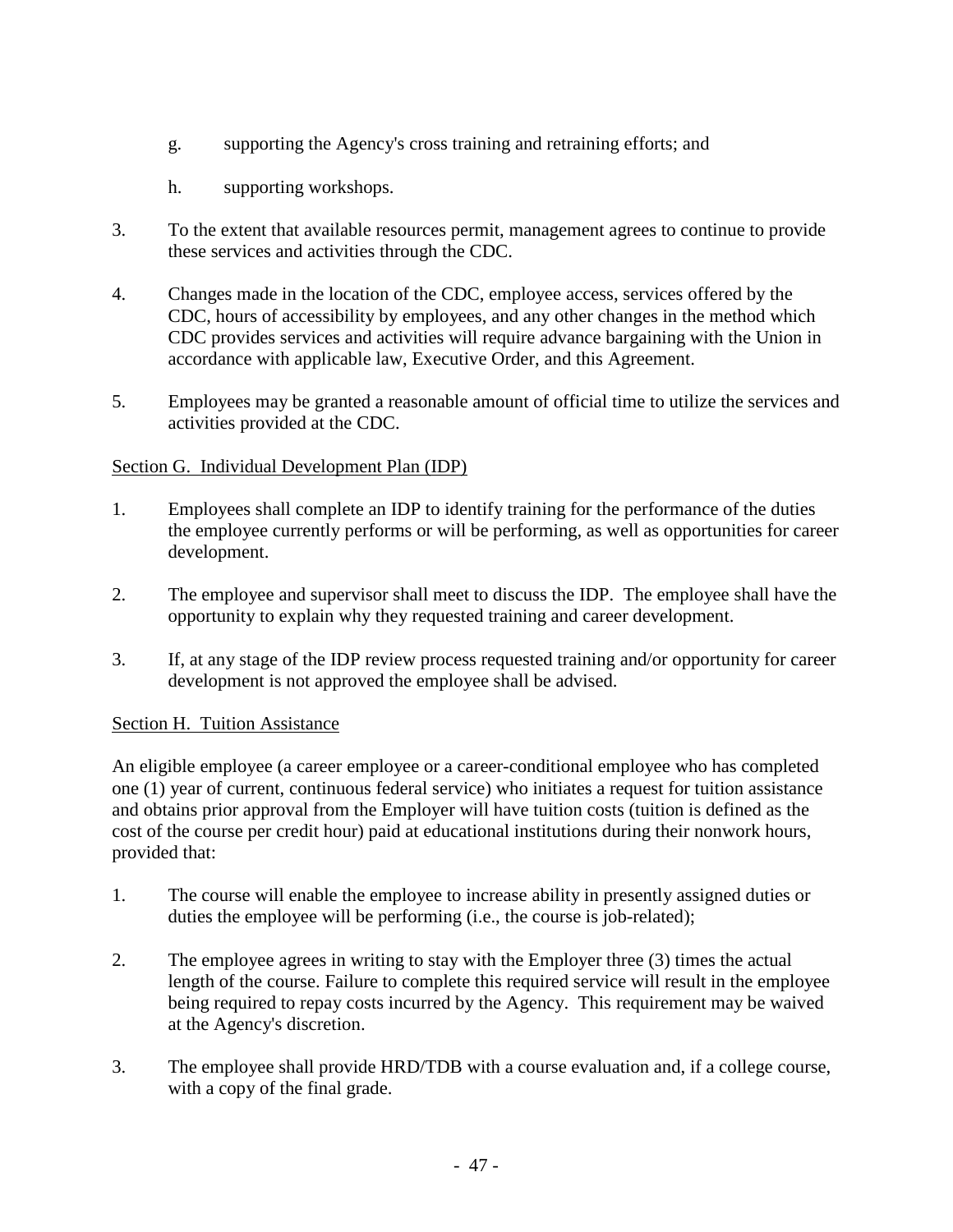4. Funds are available to pay for such training without deferring or canceling commitments of higher priority.

Section I. Variance in Work Hours

Requests for a variance in regular working hours and/or appropriate leave for educational purposes will be given consideration if such variance does not unreasonably interfere with the workload and the overall mission accomplishment of the Employer in accordance with Article 6, Section G.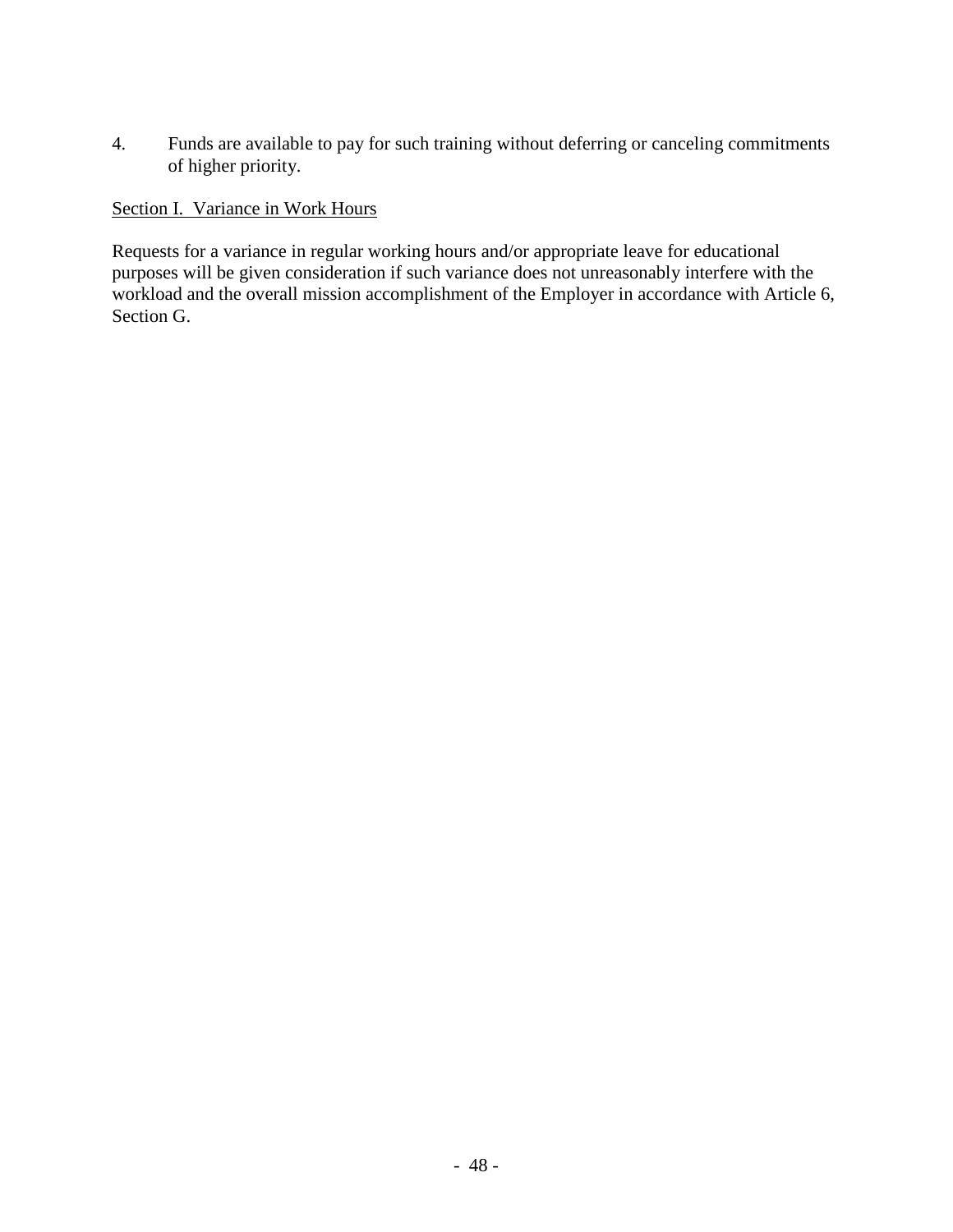## **ARTICLE 12: ONBOARDING PROCESS**

#### Section A. Notice of New and Reassigned Employees to Union

The Employer agrees to notify the Union in writing of the names of all new and reassigned nonsupervisory GS/WG employees, their grade, classification, positions to which they are assigned, entry on duty (EOD) date, and bargaining unit status (excluding Schedule C employees) within thirty days (30) after the entry on duty date.

#### Section B. Information to New Employees

- 1. On, or before the EOD, the Employer shall provide the following to each employee newly assigned to non-supervisory position (excluding Schedule C employees):
	- a. The name of the website for the Onboarding Web Portal a Reference for New Employees at (http:/www.dm.usda.gov/OBP/OBPIndex.htm);
	- b. The name and website of AFSCME Local 3925; and,
	- c. A link to the electronic copy of the negotiated agreement and upon request provides a hard copy of the negotiated agreement.
- 2. A new hire in a non-supervisory position shall be entitled to meet with a union representative and receive an introductory letter and related materials from the Union.
- 3. Upon the employee's request, the Employer shall provide a face-to-face meeting with the new employee to answer additional questions.

#### Section C. Official time for Orientation for New Employees

- 1. The new employee shall be granted official time to participate in all aspects of the orientation process.
- 2. The Employer will notify and provide an opportunity for the union to participate in the orientation process.

#### Section D. Checklist

- 1. The new employee shall be given the opportunity to review the "Onboarding Checklist" found on the website listed above.
- 2. The supervisor shall maintain a completed copy of the "Onboarding Checklist" and provide the employee access upon request.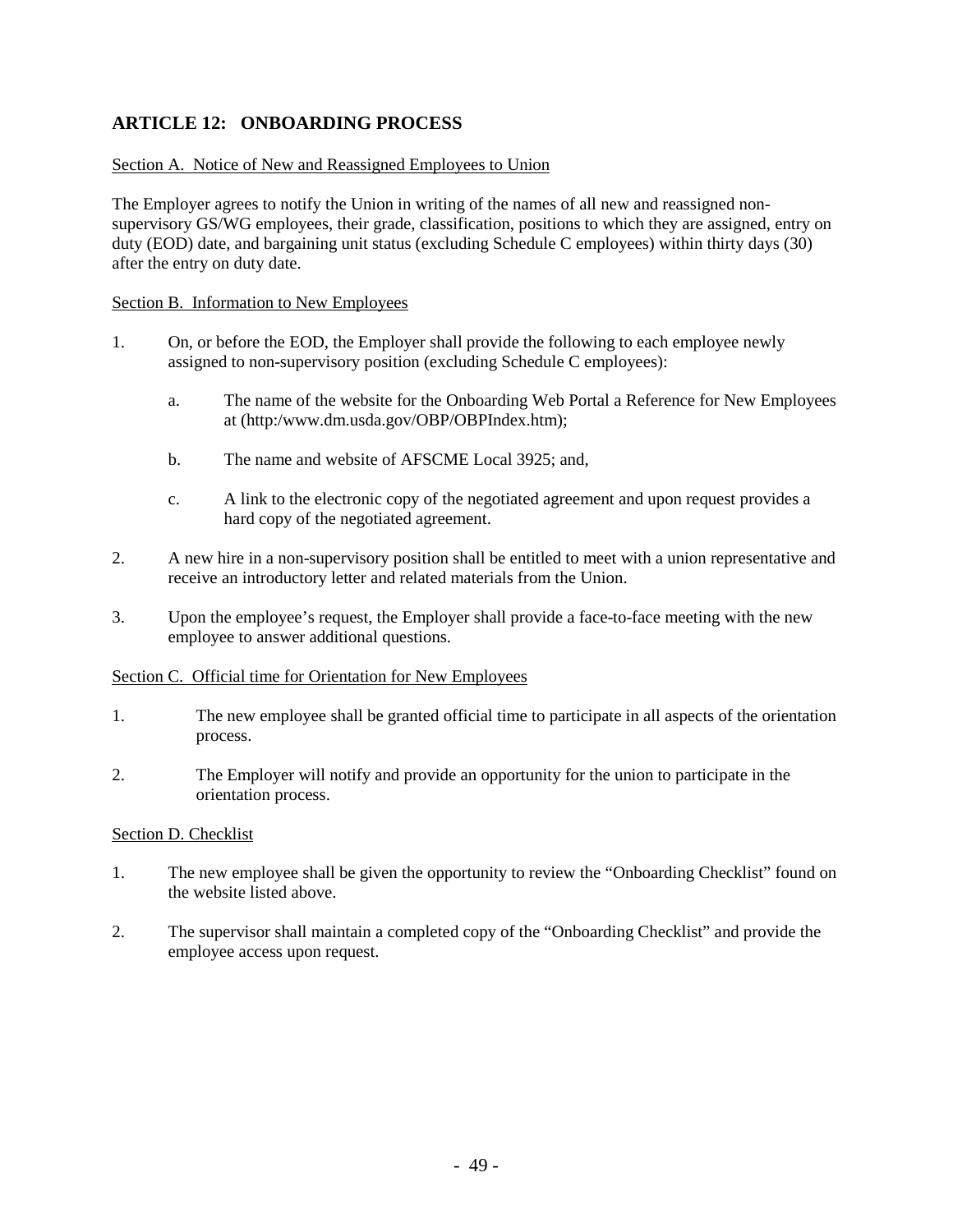# **ARTICLE 13: TRAVEL AND PER DIEM**

### Section A. Travel

- 1. Travel shall be in accordance with the Federal Travel Regulations.
- 2. All travel must be approved in advance.
- 3. Whenever possible, official travel will be scheduled during the employee's work day. In those cases where this cannot be accomplished, the affected employee(s) will be compensated for travel time in keeping with applicable pay laws and government-wide regulations.
- 4. Upon written application on the applicable form, an employee may be advanced sufficient funds to cover anticipated per diem and mileage expenses in accordance with established regulations. Travel advance balances will be maintained in accordance with existing requirements.
- 5. A government credit card may be provided to employees through appropriate policy and procedure. The credit card may be used only for expenses incurred in connection with official travel. Failure to comply with the terms and conditions of the card, or to timely make payments on the amount due, can subject a cardholder to disciplinary action.
- 6. The Employer will attempt to minimize extended travel (more than two weeks).

#### Section B. Per Diem

- 1. Employees will be reimbursed in accordance with applicable travel laws and regulations (including Comptroller General decisions) for reasonable expenses incurred by them in the discharge of their official duties.
- 2. Pursuant to Federal Travel Regulations, employees are expected to exercise care in incurring expenses. Indirect travel routes or en route delays, luxury accommodations, use of non-contract carriers and unusual services or expenses must be authorized in advance on approved travel authorizations in accordance with established regulations and procedures. Employees are responsible for paying excess costs.

#### Section C. Travel Regulations

Employees will be given access to applicable travel regulations.

#### Section D. Vehicles

1. The Employer agrees to refrain from encouraging use of privately-owned vehicles for official travel.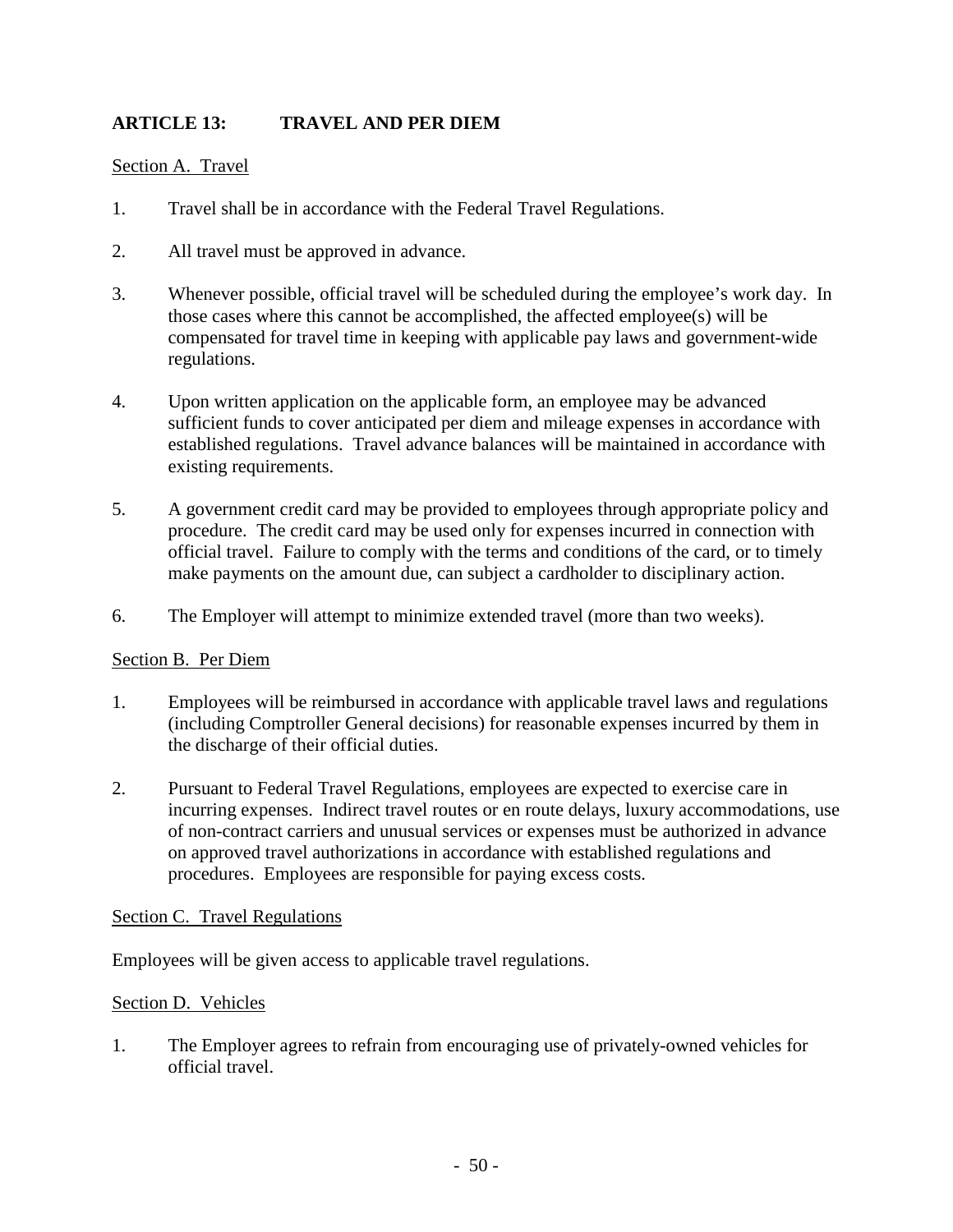- 2. In the event the use of a privately-owned vehicle (POV) is authorized, mileage for such use shall be compensated at the prevailing rate published in the Federal Register.
- 3. When an employee is authorized to use a POV for official business and that vehicle sustains damage, the employee may file a claim in accordance with 31 CFR 4.4g.

## Section E. Illness

In accordance with Federal Travel Regulations and Comptroller General Decisions, an employee that becomes ill while in official travel status is generally entitled to per diem for a period not to exceed 14 calendar days. The period of illness is chargeable to the employee's leave. The supervisor will be notified as soon as possible when an employee becomes ill while in official travel status.

## Section F. Gainsharing Travel Program

The Gainsharing Travel Program is an incentive cash award that rewards employees who save the government money while on TDY travel.

For more information, contact Human Resources or your union representative.

## Section G. Compensatory Time Off for Official Travel

Compensatory time off for official travel may be earned by an employee for time spent in a travel status away from the employee's official duty station when such time is not otherwise compensable. (See 5 CFR Part 550, Subpart N)

For more information, contact Human Resources or your union representative.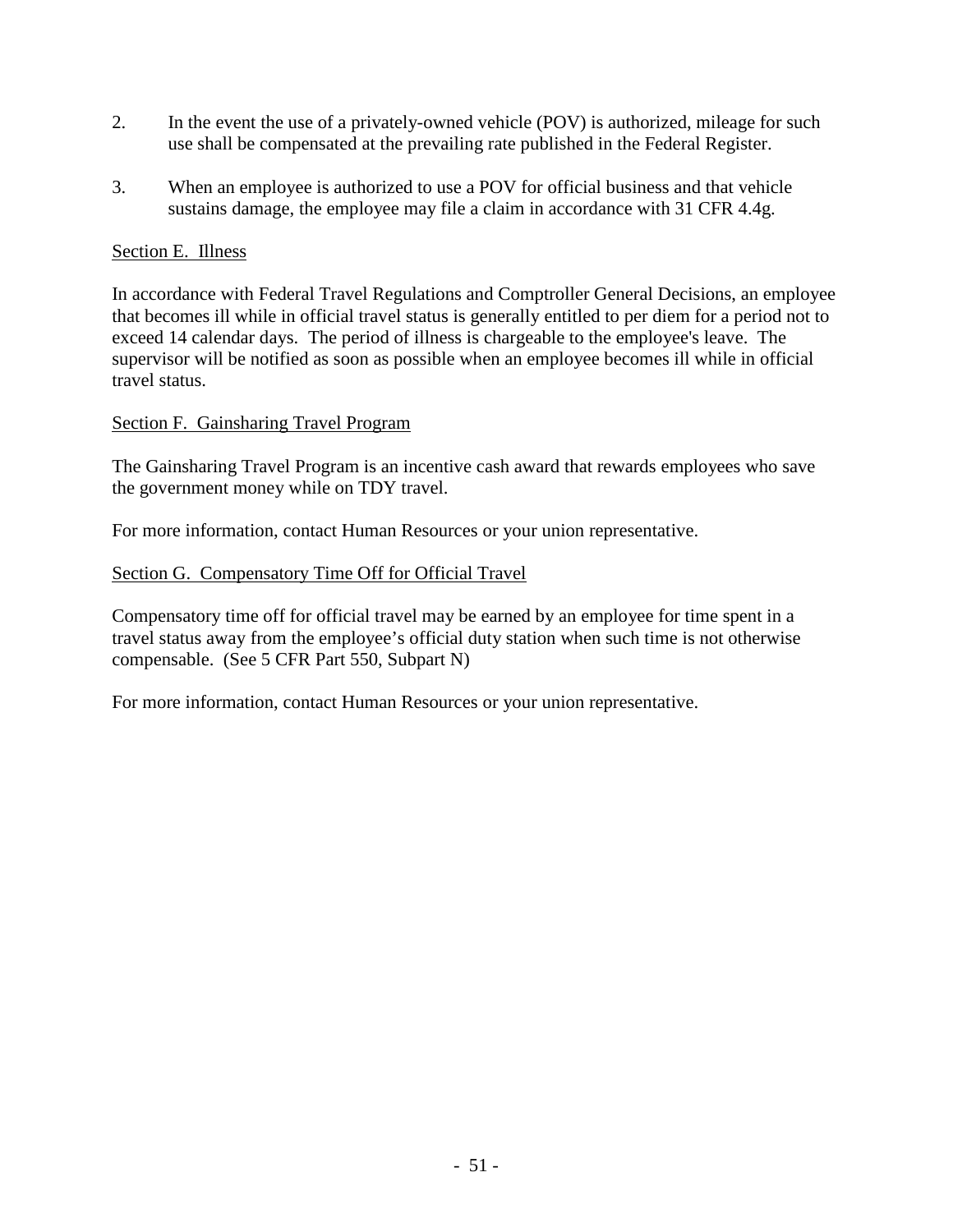## **ARTICLE 14: TELEWORK PROGRAM**

## Section A. General

FSA and RMA headquarters supports telework as workplace flexibility for recruiting top talent; retaining current employees; reducing the cost of office space absenteeism and the use of workers compensation. The purpose of telework is fundamentally to complete the duties, responsibilities and other authorized activities of an employee's official position from an alternative worksite other than at the location an employee normally works. Telework also enables employees to better manage work and personal or family responsibilities.

### Section B. Types of Telework

Per the Telework Enhancement Act of 2010, there are two basic reporting metrics that the department and OPM require for telework. These are **Core** (includes Category I and II) and **Ad Hoc** (Category III) telework, explained as follows.

- Category I Core/Regular (24 hours or more) are those employees who have a regular telework schedule (an agreement other than Ad Hoc) of 3 or more days per pay period.
- Category II Core/Regular (1 hour to 23 hours) are those employees with a regular telework schedule (an agreement other than Ad Hoc) of less than 3 days per pay period.
- Category III (Ad Hoc/Situational) are those who telework but are not on a regular telework schedule, i.e. categorized as Ad Hoc agreements in the Telework Management System (TMS).

The current 34-PM describes the following types of telework agreements available in the TMS applications system:

Long-Term (Regular) Telework: Long-term telework agreements can be for any period of time up to and including one year. Long-term teleworkers must report to their primary worksite at least one day per week. The agreement should be re-certified if the agreement is extended past twelve months or there is a permanent change made to the agreement.

Ad Hoc/Situational Telework: The employee teleworks on an intermittent basis. The telework opportunity may be needed to focus on a special project, or other situations that make it beneficial for the employee and supervisor to agree on a situational telework opportunity. Unscheduled telework will be considered for situational, episodic, inclement weather and short term as well as emergency situation that involve national security, extended emergencies, medical reasons or other unique situations. In conjunction with Washington D.C. Area Dismissal and Closure Procedures, employees who wish to telework during an unscheduled leave/delayed arrival or Federal office closure may do so with the approval from their immediate supervisor when they have an existing approved telework agreement in place.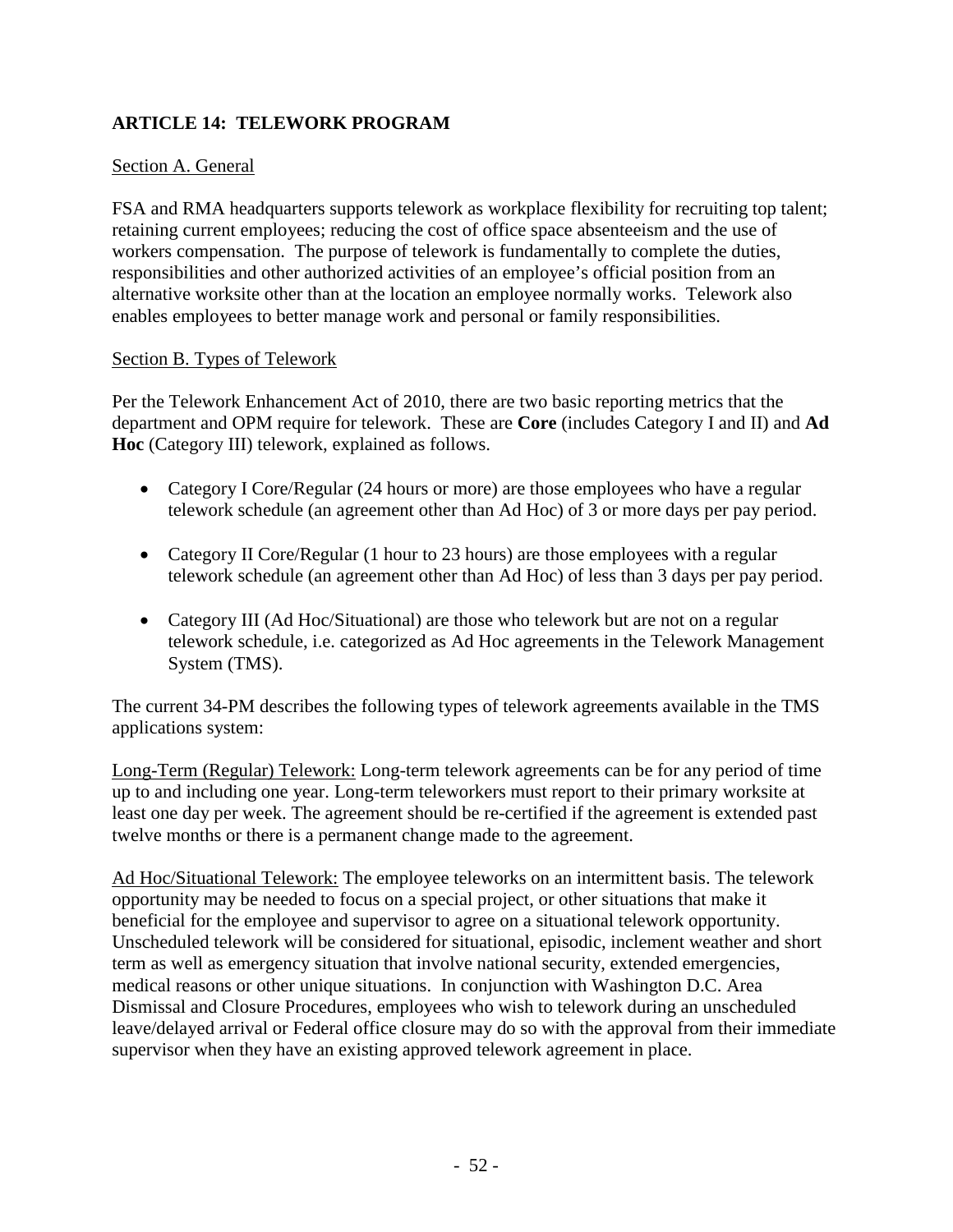If the employee is a **Core** teleworker, regardless of the number of hours, he or she will choose "Long-Term Telework" in the TMS application system. A Long-Term telework application can be a year or any length of time less than a year.

If an employee is an **Ad Hoc/Situational** teleworker, he or she will select the TMS application choice "Ad Hoc".

## Section C. Position Eligibility

Positions eligible for telework are those involving tasks and work activities that are portable, do not depend on the employee being at the official duty location worksite, are measureable and are conducive to supervisor oversight at the alternative worksite. Therefore, the Agencies utilize the USDA premise that all positions are presumed suitable for telework, unless:

Duties require daily contact with other people or where daily physical presence is required per the official duties of the position.

Duties require daily use of specialized equipment located only at the worksite.

Duties require daily handling of classified materials.

Use of government-furnished computer access to LAN or email is not available. The Agencies agree that they will make available the means and resources necessary to enable employees to telework subject to funding limitations as determined by the Agencies and availability of equipment.

## Section D. Employee Eligibility

An employee is considered to be eligible for telework if following conditions are met:

A fully successful or results achieved rating. If the employee has not worked long enough to be rated, performance must be at an acceptable level.

Employee has no disciplinary or adverse action or leave restriction occurring within the preceding 12 months.

Employee has never been disciplined for viewing, downloading, or exchanging pornography, including child phonograph, from a government computer or while performing official Federal Government duties.

Employee has never been officially disciplined for being absent without permission (AWOL) for 5 or more consecutive days in any calendar year.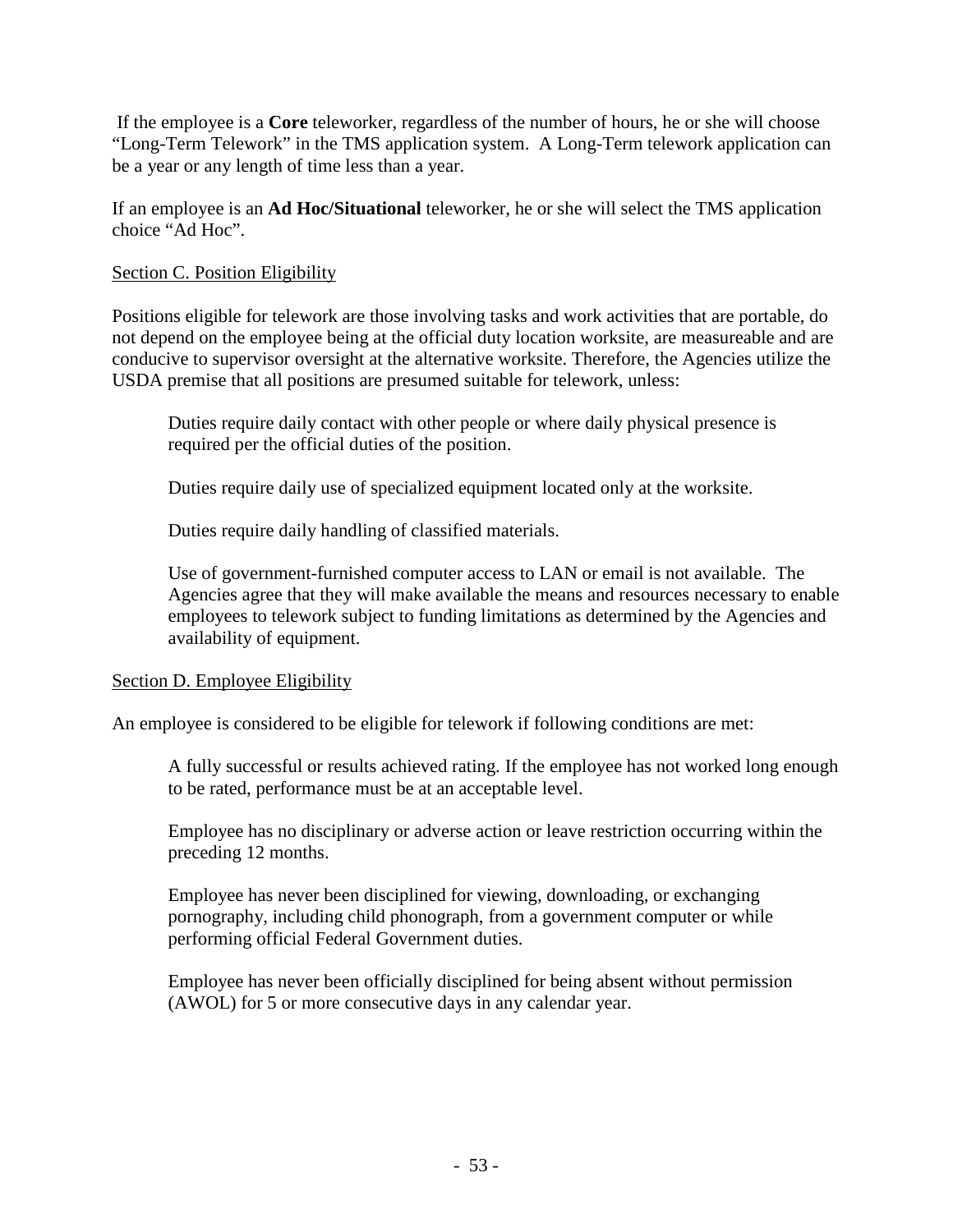### Section E. Employee Suitability

An employee suitable for telework is an individual with personal characteristics that include the following:

The employee has demonstrated motivation, independence, and dependability in accomplishing work assignments.

The employee has good time-management skills. The individual is motivated, independent, dependable, and does not require close supervision.

The employee has satisfied the adequate home work station requirements, including the availability of equipment and provisions for protecting the confidentiality of data.

The employee must complete the Departmental IT Security and the Departmental Telework Awareness training requirements before the immediate supervisor approves the telework agreement**.**

The employee's alternate work site meets acceptable standards for the safety of the employee and the security of data and any Government-loaned equipment.

### Section F. Restrictions for Teleworking

Telework is not a substitute for day care. Telework employees may not have a dependent child under the age of 12 in the home during work hours unless an in-home care provider is present. Children age 12 and older and other family members who do not require primary care from the employee may be in the home during duty hours. Union representative on telework shall be held to the same requirements as all other employees on telework.

## Section G. Supervisor and Employee Agreement

Before beginning off-site work, employees and supervisors must understand their responsibilities and the details of the program. Employees and their supervisors must completed required telework awareness training and certify a telework agreement. Management approval will be at the first line supervisor's level.

Employee participation in the telework program is contingent upon available resources.

## Section H. Administrative Policies

Telework Agreement: The telework agreement is the electronic document certified by the telework employee and their supervisor in which each understands the guidelines and procedures of the program. A telework agreement shall be completed for all telework requests. The telework agreement shall be acted upon within 10 work days of its submission to the first line supervisor.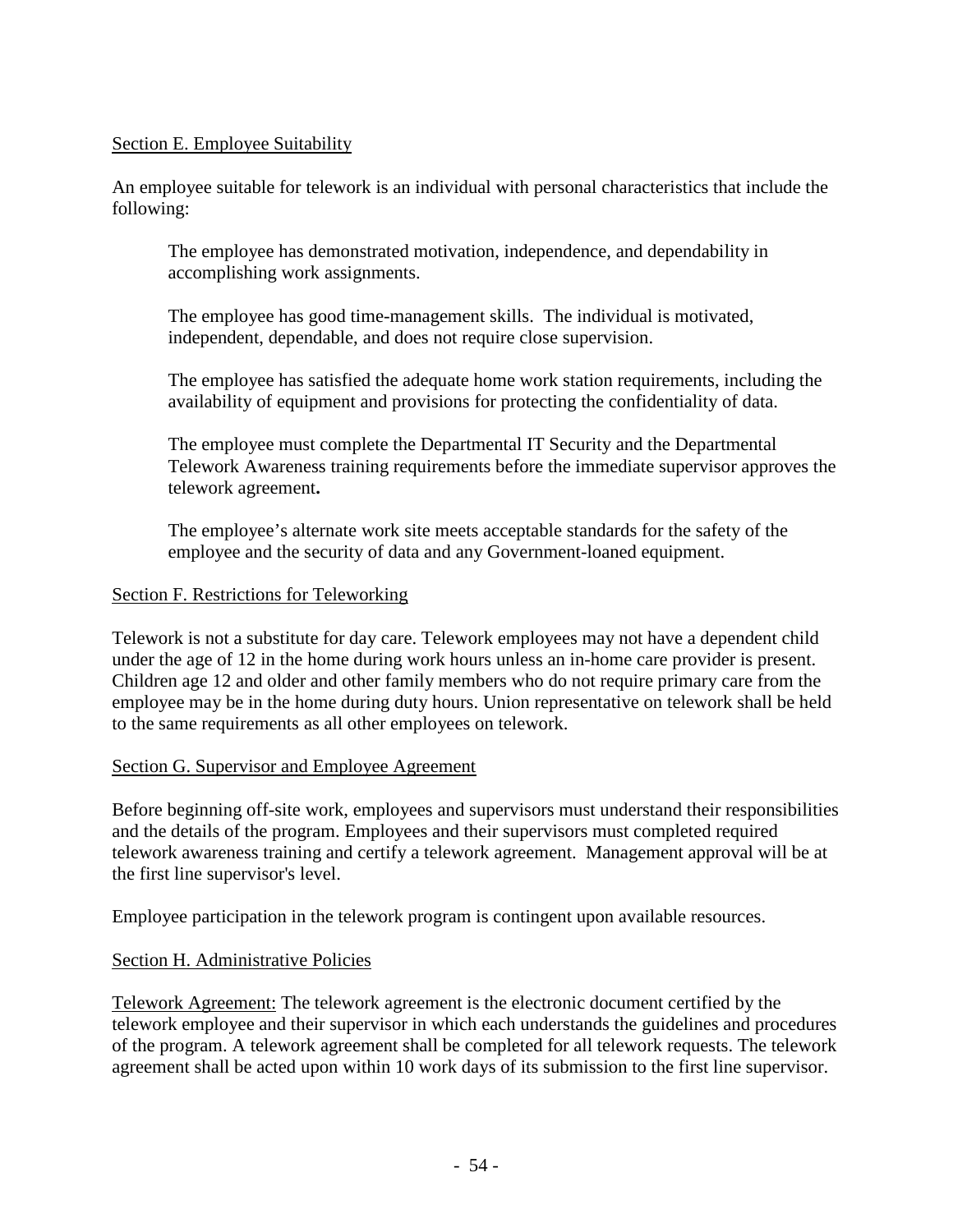Employee Withdrawal from Telework: Except when required in the event of an emergency, an employee's involvement in the telework program is voluntary and may be discontinued by the employee at any time with appropriate notice. Such notice must be sufficient to allow necessary workplace adjustments to be made.

Removal of Employee from Telework: The supervisor may adjust/terminate an employee's telework agreement if performance declines or telework no longer meets the organizational needs of the work unit. Normally, the employee will not be removed from Telework for a single minor infraction of the Telework Agreement. The supervisor and employee will make a bonafide effort to work out specific problems before any decision is made to remove the employee from the telework program.

Grievances: Grievances under this agreement will be handled according to Article 38.

Time & Attendance: Supervisors will continue to certify time and attendance for telework employees. Employees are required to record their telework in the Time and Attendance System on their time and attendance using the appropriate codes. All managers and supervisors shall pay particularly close attention to how to code time correctly when teleworking.

Equipment: FSA and RMA teleworkers may only use software, hardware, and telecommunications approved by the Employer to complete their work assignments. Employees approved for work off-site will be provided with necessary software, hardware, and telecommunications to complete their work assignments subject to funding limitations as determined by the Agency. The Employer will not pay any additional utility expenses associated with at-home work.

Surveys, Training and Evaluations: The supervisor and the employee will promptly complete and submit surveys, evaluation materials and performance ratings which summarize telework impact on the office, employee, the supervisor, and other organizational elements. The agency agrees to notify employees of significant changes in agency hardware, software and telecommunications that would affect telework participants. Training on such changes shall be provided at the employee's primary work site, if necessary.

Emergency Dismissal: Telework will be considered for emergency situations that involve national security, extended emergencies or other unique situations. As a result, employees who telework on the day of an emergency agency closure can be required to continue working from their alternative worksite if the closure occurs on his or her telework day. When both primary and alternative worksites are affected by a widespread emergency, the teleworker may be granted excused absence as appropriate. When the emergency affects only the alternate work site for a majority of the workday, the teleworker may be required to report to the primary worksite, request leave, or be granted absence, depending on the circumstances. Some teleworkers may be designated as emergency, mission critical, or Continuity of Operations Planning (COOP) employees. These teleworkers continue to carry out agency operations.

Official Duty Station: Employer will follow OPM guidelines in determining official duty station for employees approved for telework.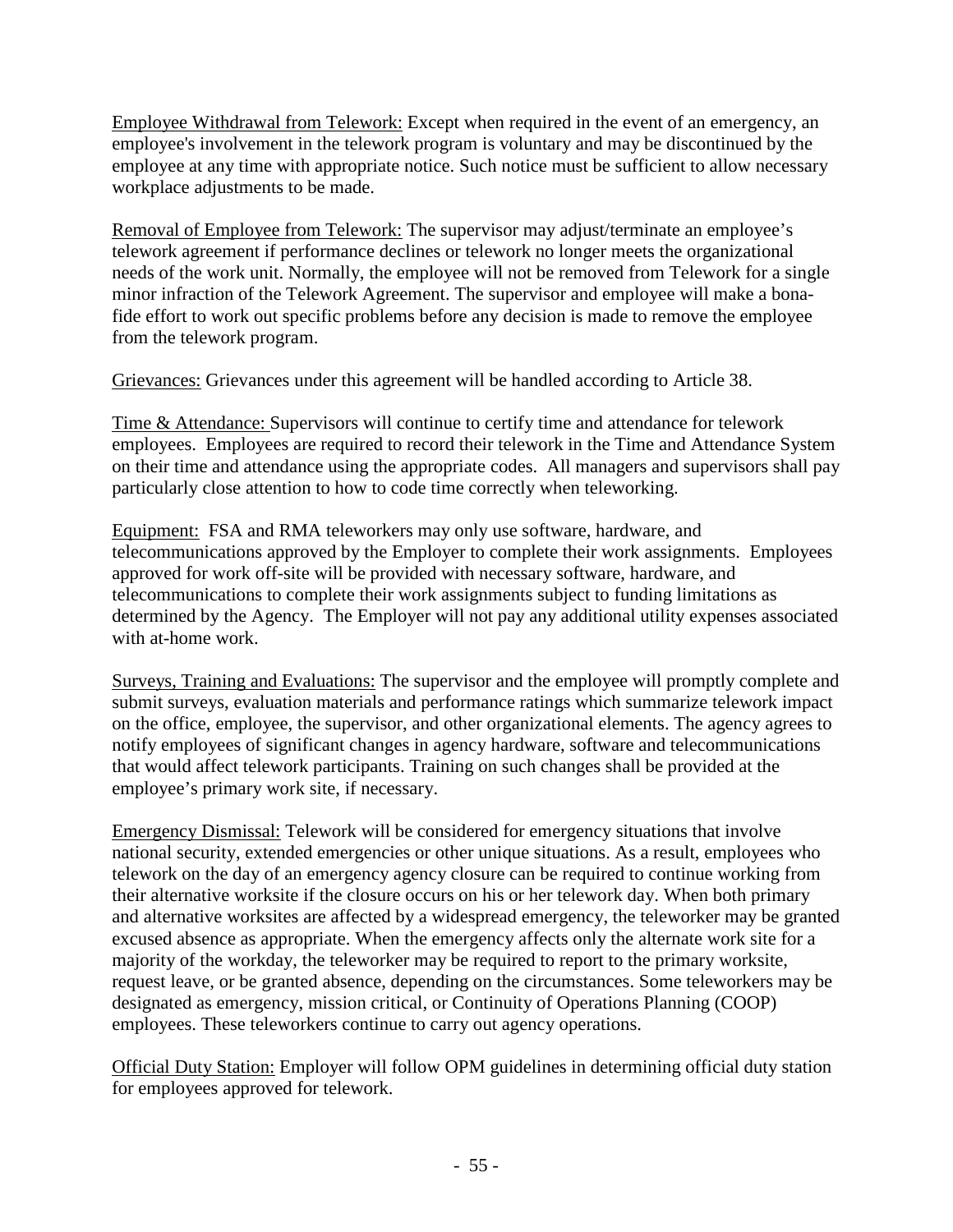Position Descriptions and Performance Standards: Established position descriptions will apply to telework employees, except that the "Supervisory Controls" and "Work Environment" sections may need to be modified. Performance standards for telework employees will be results-oriented and will describe the quantity and quality of expected work products and the method of evaluation. Generally, the same performance standards will apply to both telework employees and on-site employees who perform the same tasks.

Workers Compensation Act: Telework employees are covered by the Federal Employees Compensation Act and may qualify for payment for on the job injury or occupational illness.

Work Schedule, Overtime, Pay, Leave and other Personnel Issues: Rules concerning work schedules, overtime, pay, leave, core hours and other personnel issues apply to telework employees as they do to on-site employees. The telework agreement documents the initial work schedule and should be updated to reflect changes in work schedules. In addition to regularly scheduled on-site days, employees are responsible for attending meetings or other on-site events; reasonable notice, generally not less than 24 hours, of such events will be given to employees who are not scheduled to be in the office on those days.

Zoning: It is the employee's responsibility to determine, and comply with, any local zoning restrictions. The employee is responsible for any costs of working at home that arise from local zoning requirements.

Hoteling: The agency agrees to share desk assignments, if needed, for employees who are away from their primary work site. The agency agrees, whenever appropriate, to incorporate teleworking and/or hoteling into headquarters complex renovations project plans as alternatives to reducing the cost of securing additional space through leasing and/or renting during the temporary renovation and the cost of moving employees to other locations.

## Section I - Employer Responsibilities

Provide eligibility guidance and information to employees in the telework program.

HRD will make annual reminders to employees of where to obtain electronic information on the telework program. HRD will provide to the Union a copy of the USDA Telework Report at the same time the report is issued to the Department. Training will be provided to supervisors and employees on the telework program.

The parties agree to recognize to the maximum extent practical to provide optimal remote server access.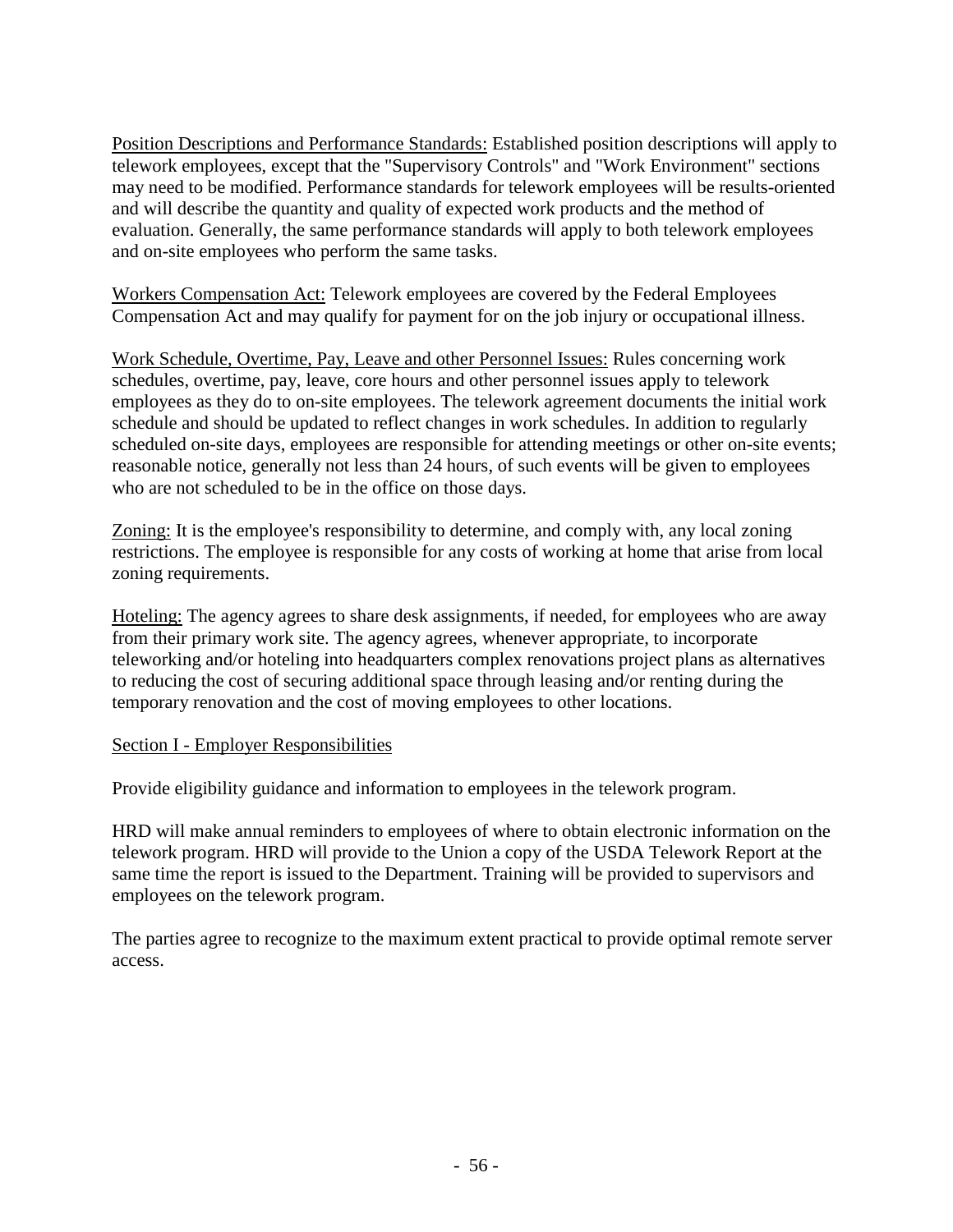## **ARTICLE 15: TECHNOLOGY, METHODS AND MEANS OF PERFORMING WORK**

- A. Proposed changes in technology, methods, and means of performing work initiated by either the Agency or the Union will require appropriate advance notice, pre-decisional involvement of bargaining employees, and bargaining in accordance with applicable laws, Executive Orders, rules, regulations and policies.
- B. Routine network-wide software updates do not require pre-decisional consultation between union and management.
- C. Employee owned software is not allowed on government workstations, unless approved by the employer for installation.
- D. Parties agree to establish a group composed of union and management representatives to address distribution, training, and use of hardware and software.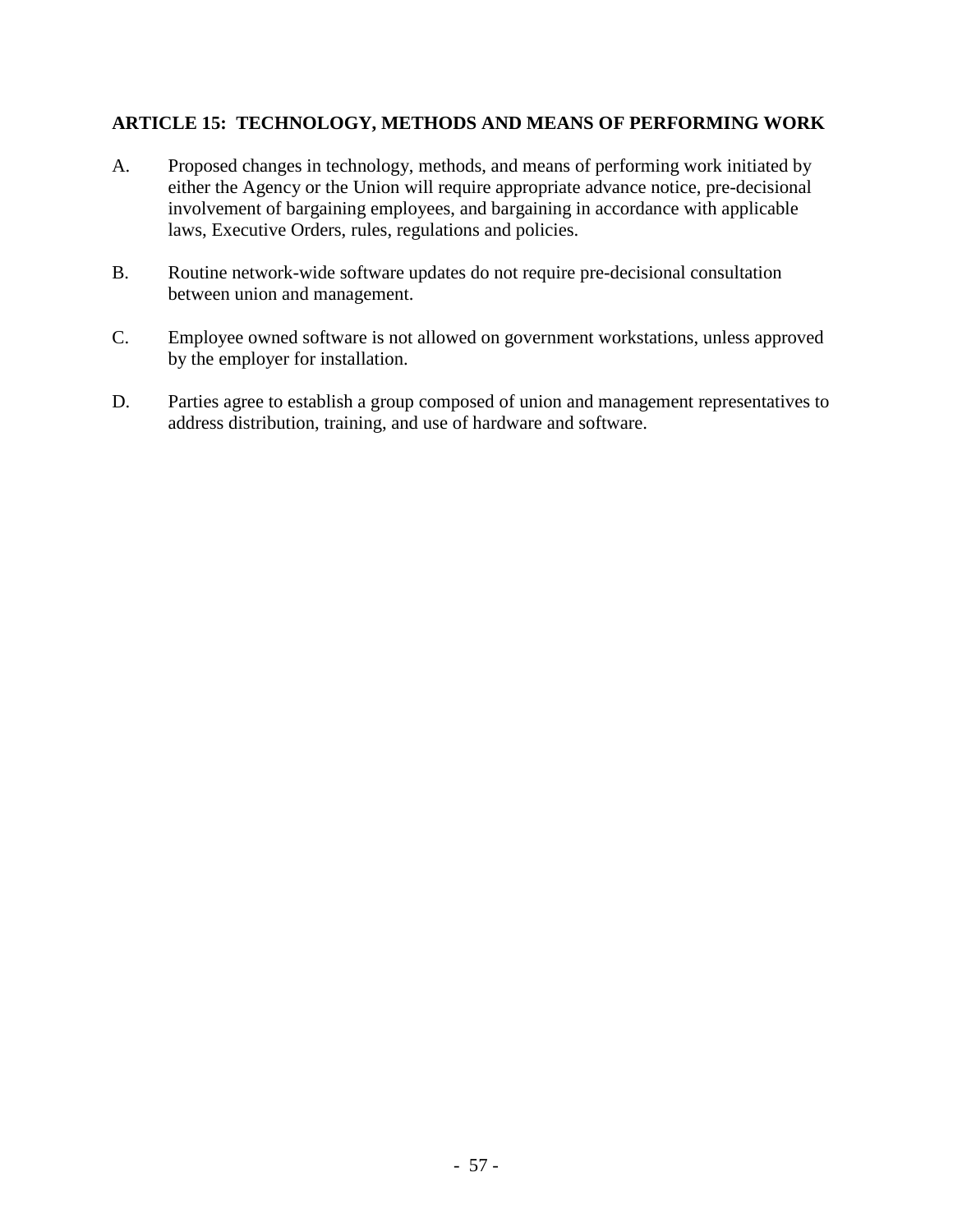# **ARTICLE 16: CAREER LADDER PROMOTIONS**

## Section A: General

An employee in a career ladder will be promoted on the first full pay period after all of the following requirements are met:

- 1. The employee becomes minimally eligible to be promoted after one (1) year or whatever lesser period satisfies basic eligibility requirements;
- 2. The employee is certified as demonstrating the potential for satisfactory performance at the next higher level. In this regard, the supervisor must make this determination prior to the date the employee is minimally eligible to be promoted, according to Section C.
- 3. Employees must have an overall summary rating of fully successful, results achieved, or better. Employees whose current performance is lacking will receive written notice as described in Section B.
- 4. All other requirements of law and regulations are met.

## Section B. Supervisor Certification

- 1. Supervisors shall review the work of each employee in a career ladder position who will be eligible for a career ladder promotion prior to the employee's eligibility date, unless the employee is moved into a position with greater promotion potential, according to Section C. Employees who do not meet the requirements for promotion will be provided by the supervisor a written notice to this effect no less than 30 days prior to the eligibility date. The written notice will explain in what performance element area and how the employee's performance is lacking in potential to perform at higher level and advise as to what the employee must do to meet the requirements for promotion. Reasons for delays for a career ladder promotion will be explained in the advance notice. Once an employee's performance improves to meet the requirement for promotion level, the supervisor will certify the employee for promotion.
- 2. If advance notice requirements are not met and performance is found to be acceptable and the employee has displayed the potential to perform at the higher level, the promotion will be made retroactive to the date the employee met the time-in-grade requirements in their current position.

## Section C. Movement into New Position with Promotion Potential

1. Employees who compete, are selected, and are moved into a new position at the same or lower grade than they currently hold, and the new position has greater promotion potential may be, promoted to the next higher level, provided eligibility requirements are met.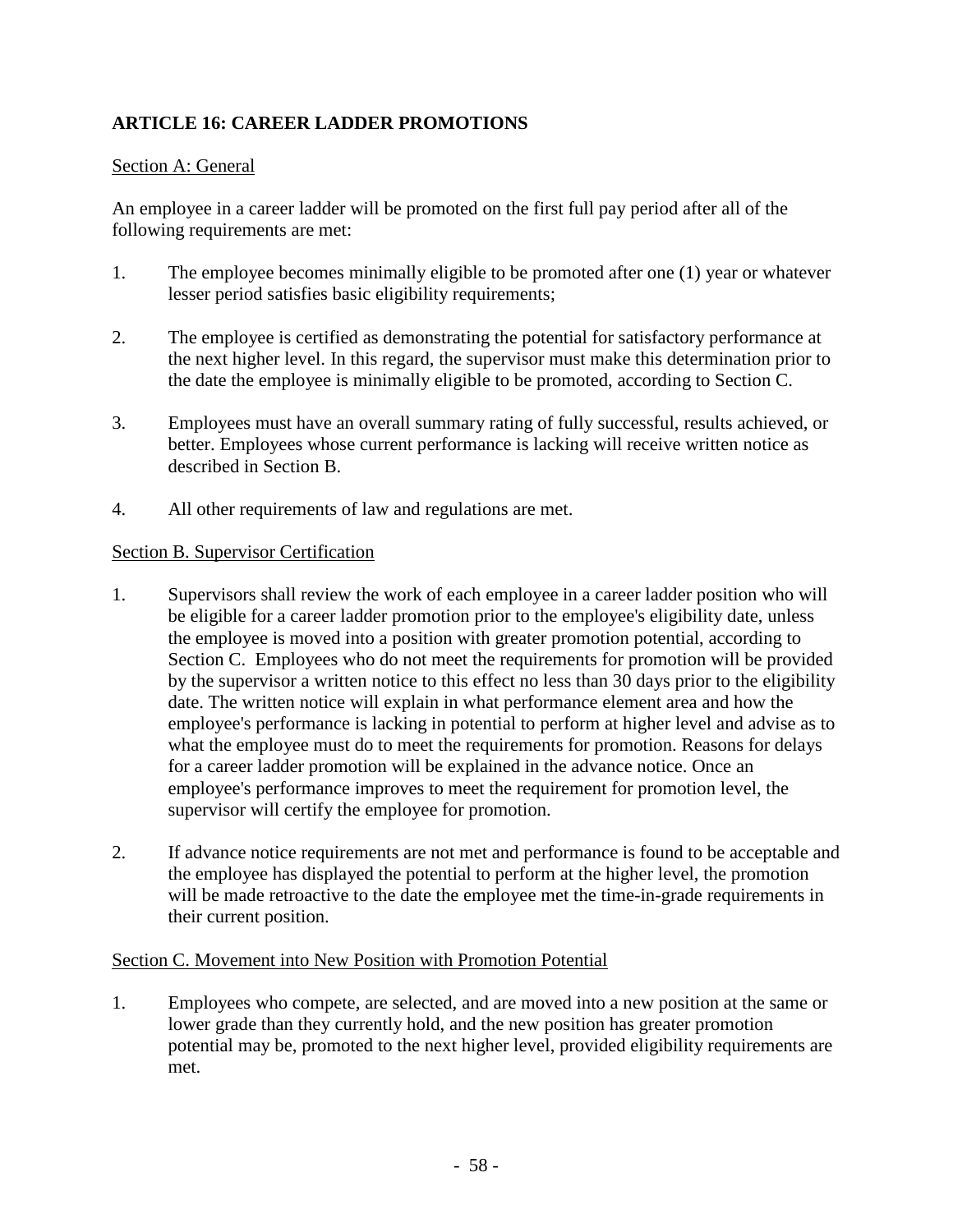- 2. The supervisor will review the employee's potential for satisfactory performance at the next higher level above the grade of the new position no later than 90 days after being placed.
- 3. The supervisor will notify the employee of the results of the review within 10 working days. Employees who are not promoted will be given a written notice that will explain the reason(s) for non-promotion. If applicable, they will also be provided information on what performance is lacking and advise as to what the employee must do to meet the requirements for promotion.
- 4. If the review is not performed and the written notice is not provided and the employee is performing satisfactorily, the employee will be promoted effective the first pay period after the date the review was due or the date minimum qualifications are met (TIG and Quality), whichever is later.
- 5. If the review is not performed within 90 days of the move to the new position and the written notice is not provided and the employee is not performing satisfactorily, the supervisor must review and notify the employee within 10 working days of the employee's request for a promotion as stated in this Section. Failure to meet this requirement is grieveable under Article 38 of this Agreement.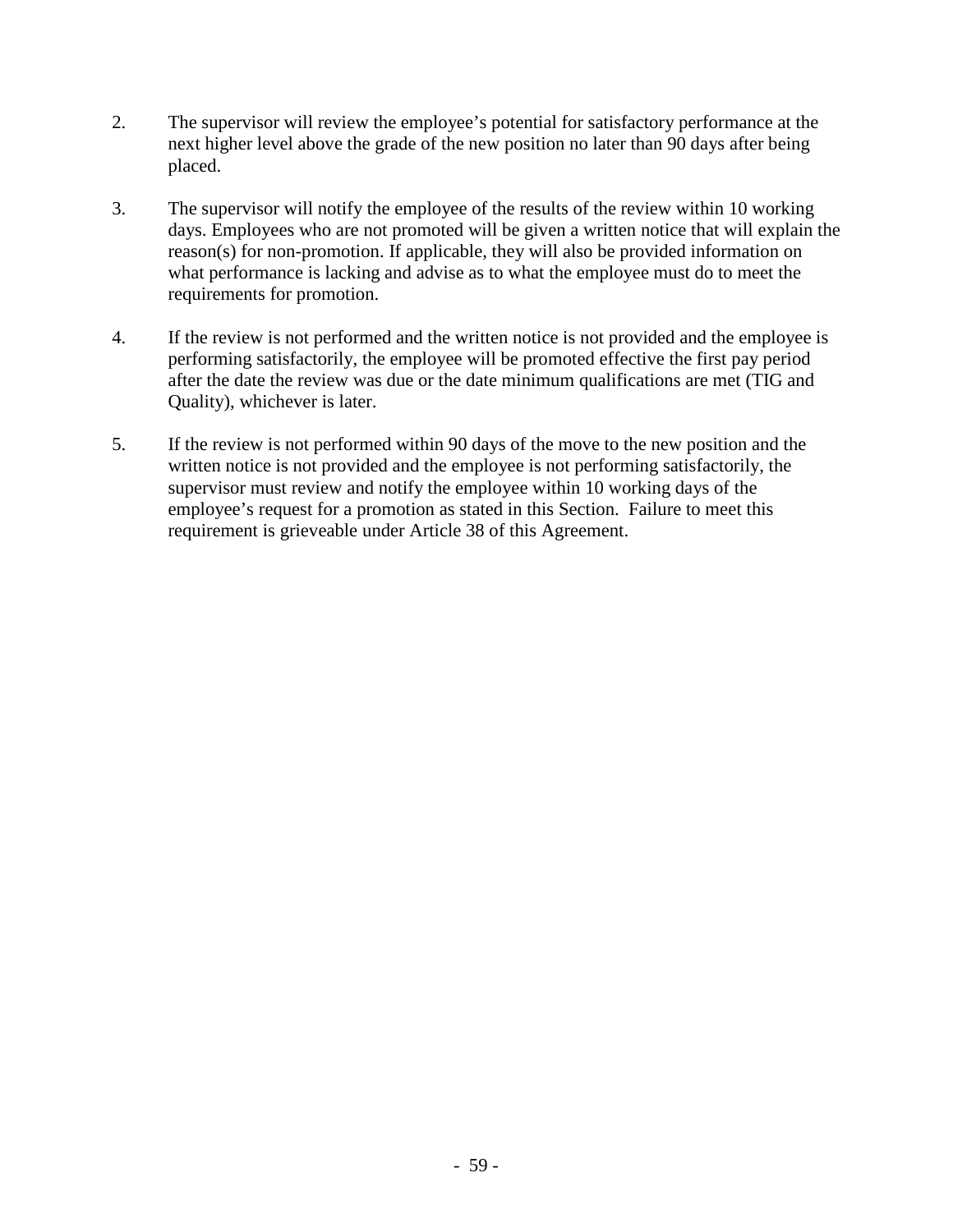## **ARTICLE 17: MERIT PROMOTION**

### Section A. General Provisions

- 1. The principle of merit promotion is to ensure that employees are given full and fair consideration for advancement without discrimination for non-merit reasons and to ensure selection from among the best-qualified candidates. The Employer recognizes the value of promoting from within.
- 2. Positions in the bargaining unit will be filled on the basis of merit and in accordance with 5 CFR 335 and other applicable law, rule, regulations and this Agreement.
- 3. To facilitate any downsizing effort, the Agency will, whenever possible, consider qualified in-house applicants prior to considering the applications of outside candidates.
- 4. Employees who are on extended leave or travel are responsible for notifying their supervisor if they want to be considered for promotional opportunities while they are on travel or leave, and for leaving a telephone number or e-mail address with their supervisor. Supervisors must notify temporarily absent subordinate employees about announced vacancies for which they indicated an interest so that they may apply. Employees who wish to be considered for vacancies but who will be temporarily absent from the workplace should make appropriate arrangements to have Internet access to apply for vacancies online utilizing the automated system.
- 5. Employees who submit applications are encouraged to independently confirm:
	- a. the receipt of their application by HRD in advance of the closing date of the vacancy announcement, the employee may provide evidence of timely submission, e.g. USAJobs receipt confirmation; fax confirmation;
	- b. the status of their application and;
	- c. the status of the vacancy for which they are applying.

#### Section B. Vacancy Announcements

- 1. The Employer will utilize the Agency-wide automated system for all solicitations and application processes.
- 2. Announcements for bargaining unit positions in FSA and RMA shall be open for at least 10 calendar days
- 3. All vacancy announcements for FSA and RMA positions within the Washington, D.C. metropolitan area will be posted electronically on the OPM website for federal vacancies. HRD will issue an e-mail announcement of vacancies that open each week.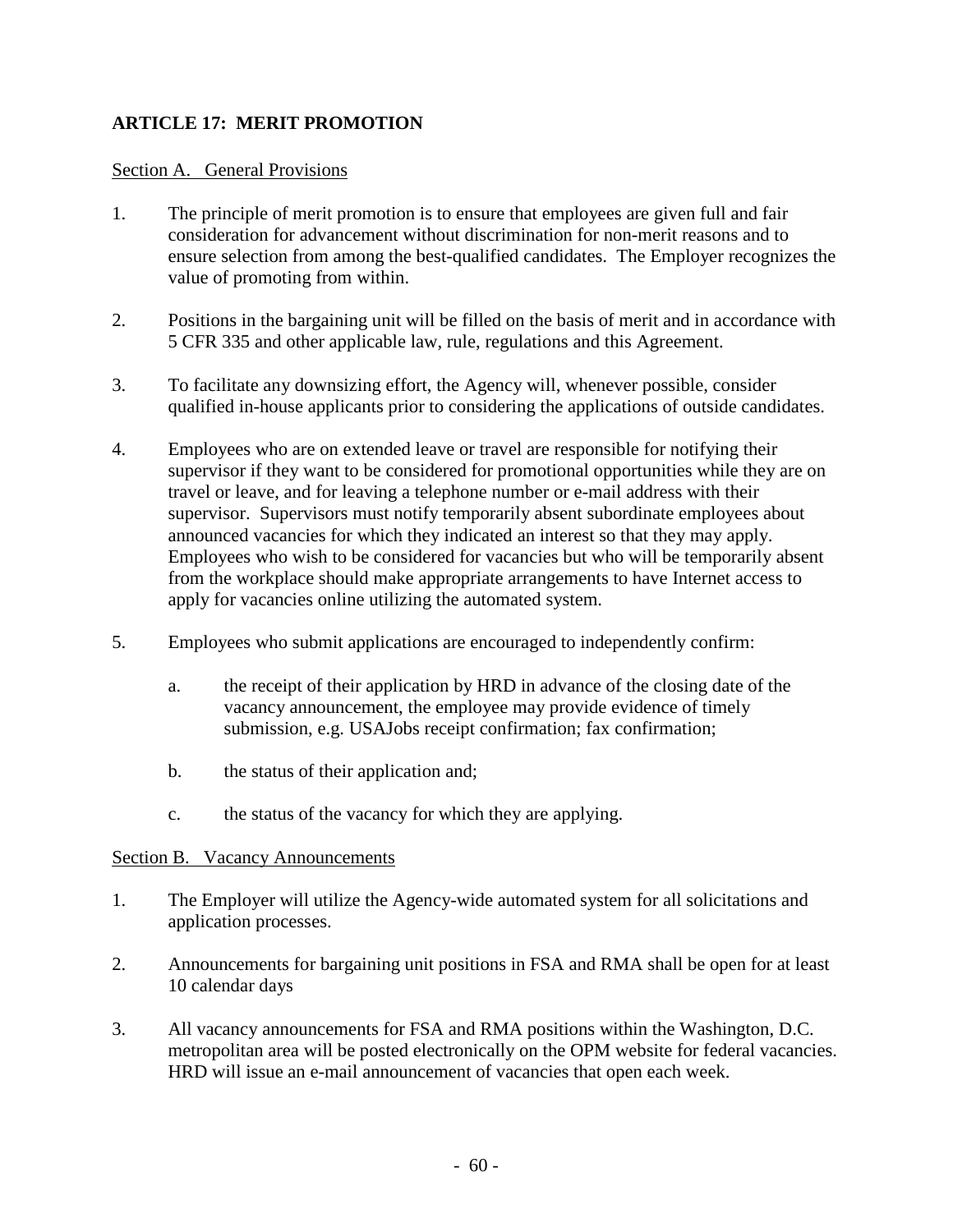- 4. All vacancy announcements will contain the following information:
	- a. announcement number and issue date;
	- b. area of consideration;
	- c. title, series, grade;
	- d. types of appointments identified
	- e. an indication that it is for multiple positions and/or is an open continuous announcement, if applicable;
	- f. geographic location of position;
	- g. closing date for acceptance of applications;
	- h. duties of the position;
	- i. qualification requirements, including any selective placement factors;
	- j. evaluation methods to be used; if any;
	- k. known promotion potential, if any;
	- l. instructions for applying;
	- m. whether reimbursement for relocation expenses is authorized in the event selection is made of a candidate from outside the commuting area;
	- n. a statement that the principles of equal employment opportunity will be adhered to in all phases of the promotion process.
	- o. an agency contact and a reasonable accommodation statement for applicants with disabilities when an accommodation for any part of the application and hiring process is requested.

#### Section C. Qualification Standards

- 1. Qualification requirements and selective placement factors for vacant positions will be job related.
- 2. Candidates will be rated basically eligible for a position if they meet the minimum qualification requirements for a General Schedule position described in the OPM Qualifications Standards Operating Manual (or Wage Grade Qualifications Standards, as appropriate) as supplemented by valid job-related selective placement factors, if any.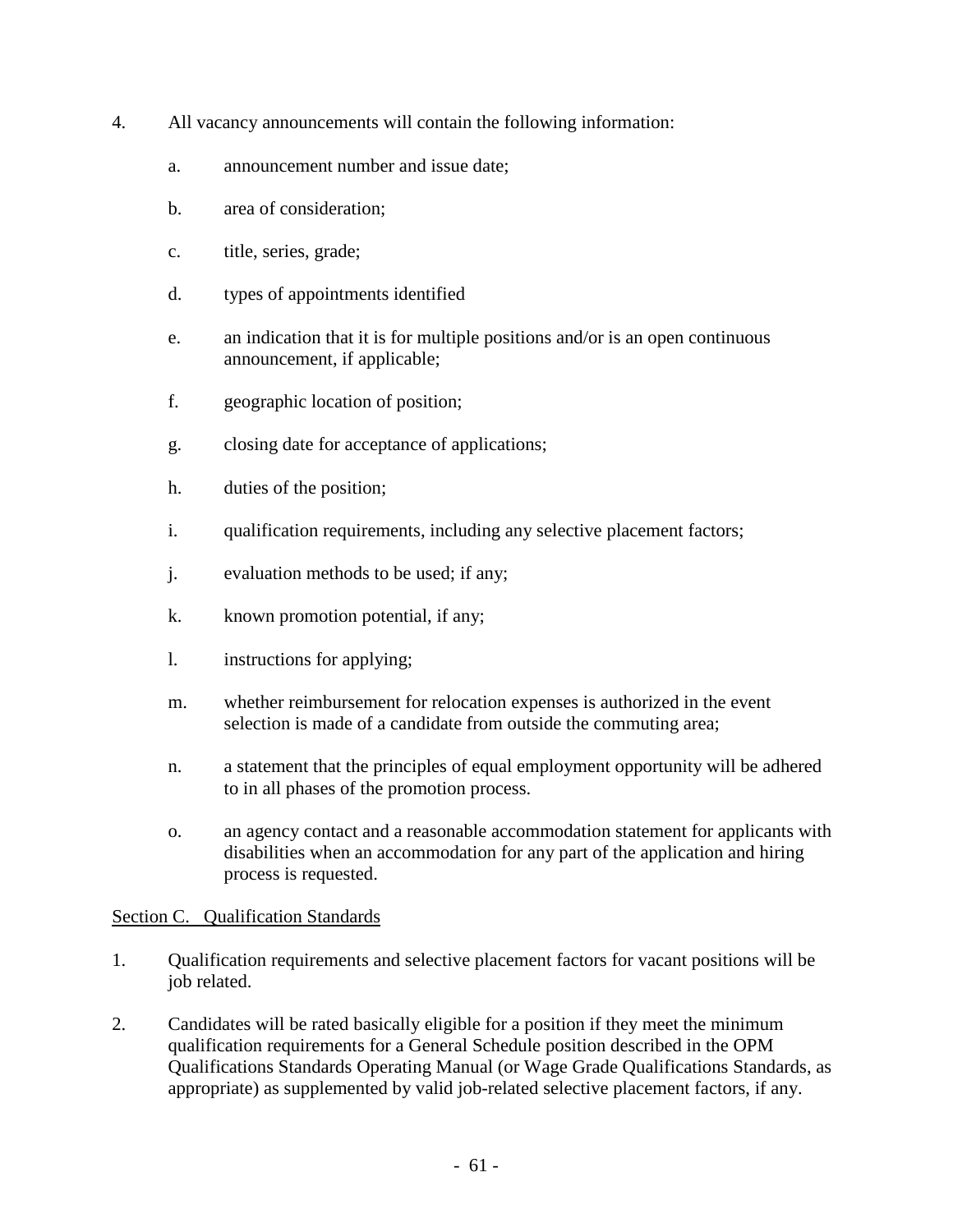3. Selective placement factors may be used in determining basic qualifications if they are essential (not merely desirable) to successful performance in the position being filled. The inclusion of such factors must be clearly supported by the position description.

### Section D. Evaluation and Ranking Criteria

The best-qualified candidates will be identified through an impartial evaluation of eligible candidates based upon uniformly applied job-related evaluation criteria. The following factors will provide a framework for evaluating and ranking candidates.

1. Application: An application submitted using appropriate forms or other written statements

according to the requirements of the announcement.

- 2. Experience: Experience is to be evaluated in terms of the position to be filled. Length of experience may be used only to the extent to which it can be shown to be a valid jobrelated factor for the position being filled.
- 3. Training and Education: Pertinent training, self-development, and outside activities determined to indicate effective performance in the position to be filled will be considered to the extent that they are clearly job-related, or clearly provide evidence of learning ability where this is a requirement for successful performance on the job.
- 4. Performance Appraisal: All applicants must submit a copy of their latest performance appraisal form dated within the last 18 months or a statement advising why the performance appraisal is unavailable.
- 5. Awards: Employee's achievements (i.e., formal awards) that earned them special recognition will be considered in terms of the requirements of the job to be filled.
- 6. Job related assessment questions: Assessments determine related knowledge, skills, and abilities.

#### Section E. Evaluation and Ranking Procedures

1. Initial Review of Applications:

Before beginning the evaluation and ranking procedures, the individual(s) having the candidate evaluation responsibility will first review all applications to ensure that each applicant/application:

(1) is within the area of consideration;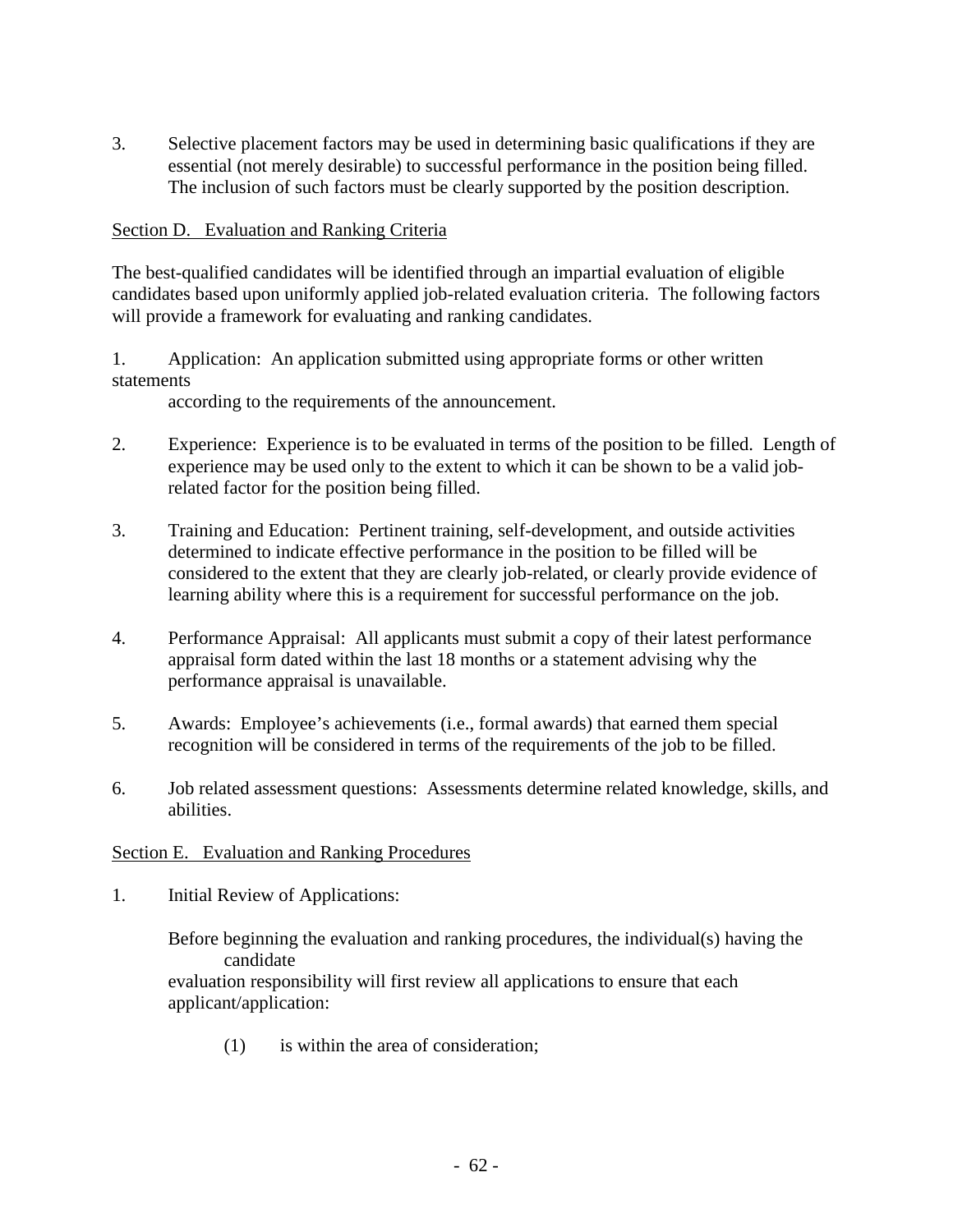- (2) meets minimum qualifications, including selective placement factors, if applicable; and
- (3) meets time-in-grade requirements, if applicable.
- 2. Rating and Ranking:

The best qualified candidates will be identified through an automated rating and ranking of responses to job related questionnaires and/or other assessment methods

- a. Automated rating and ranking system:
	- (1) The agency will use a system accepted by OPM and/or the Department in compliance with applicable laws and regulations.
	- (2) During the review of an applicant's rating, the employer may only adjust the rating score if the application package clearly does not support the self certification statement and rating. The employer shall notify an applicant if their score was adjusted.
	- (3) The automated system ranks applicants based on the weights established by the selecting official and HRD.
	- (4) Names of the best qualified applicants will be listed alphabetically for referral to the selecting official. Individual scores will not be listed.
	- (5) Noncompetitive referrals will be listed alphabetically and placed on a separate certificate.

## Section F. Selection

- 1. The selecting official will comply with the law and this agreement. The selecting official is not required to fill a vacancy by selection of one of the candidates listed on the promotion certificate. Instead, the selecting official may, for example, request additional recruitment efforts, re-advertise, or fill the job by other type of placement action.
- 2. If the selecting official decides to conduct interviews, all reasonable efforts will be made to interview all applicants on the Best Qualified promotion certificate(s). If one is interviewed all should be interviewed. Noncompetitive referrals need not be interviewed, nor must all noncompetitive referrals be interviewed .
- 3. The selecting official's decision to select a particular candidate is subject to law, regulation, or Government-wide mandate.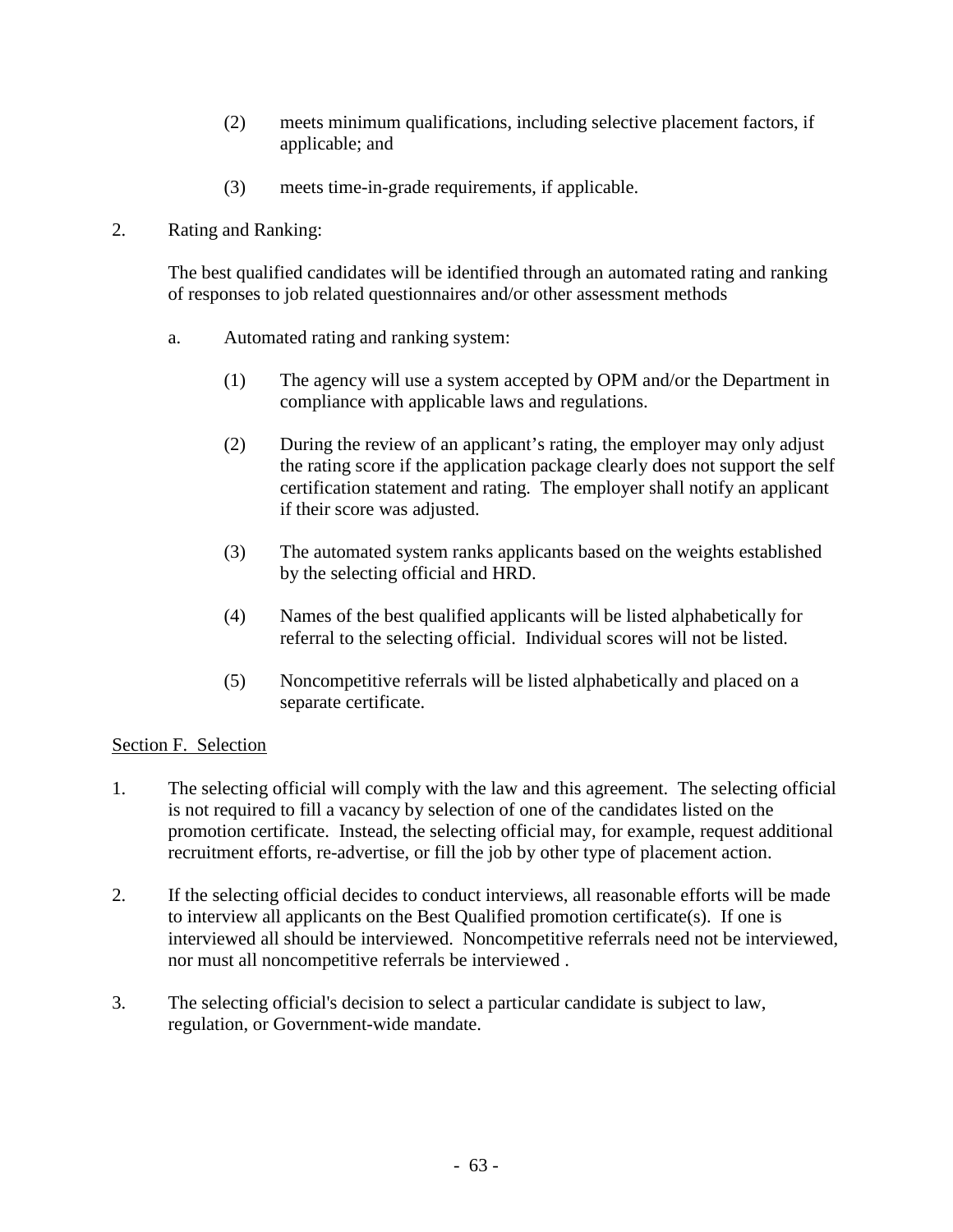4. If a promotion is involved, Bargaining Unit employees covered by this contract will be notified of their selection and will be released from their existing positions promptly, normally no later than 1 full pay period after selection.

## Section G. Merit Promotion Records

In accordance with 5 CFR 335, and ensuring that individuals' rights to privacy are protected, HRD shall keep a copy of the following documents in each merit promotion case file either in the automated system or hard copy for a period of two (2) years or after formal personnel management evaluation review by OPM, whichever comes first, if the time limit for grievance has lapsed before the anniversary date:

- 1. vacancy announcements;
- 2. position description;
- 3. copies of ALL applicants' application package;
- 4. copies of performance appraisals;
- 5. rating criteria;
- 6. ratings for each qualified applicant;
- 7. ranking and cutoff for Best Qualified;
- 8. referral list or promotion certificates (competitive or non-competitive certificate)

## Section H. Employee Requests for Information

Unsuccessful candidates for positions filled competitively under this Article are entitled, within five (5) working days of receipt of written request to HRD, to the following information:

- 1. basic eligibility determination;
- 2. basic qualification determination;
- 3. their own individual rating scores;
- 4. individual rating scores of other candidates (not tied to name);
- 5. best qualified cut off score
- 6. name of individual selected.

## Section I. Noncompetitive Promotion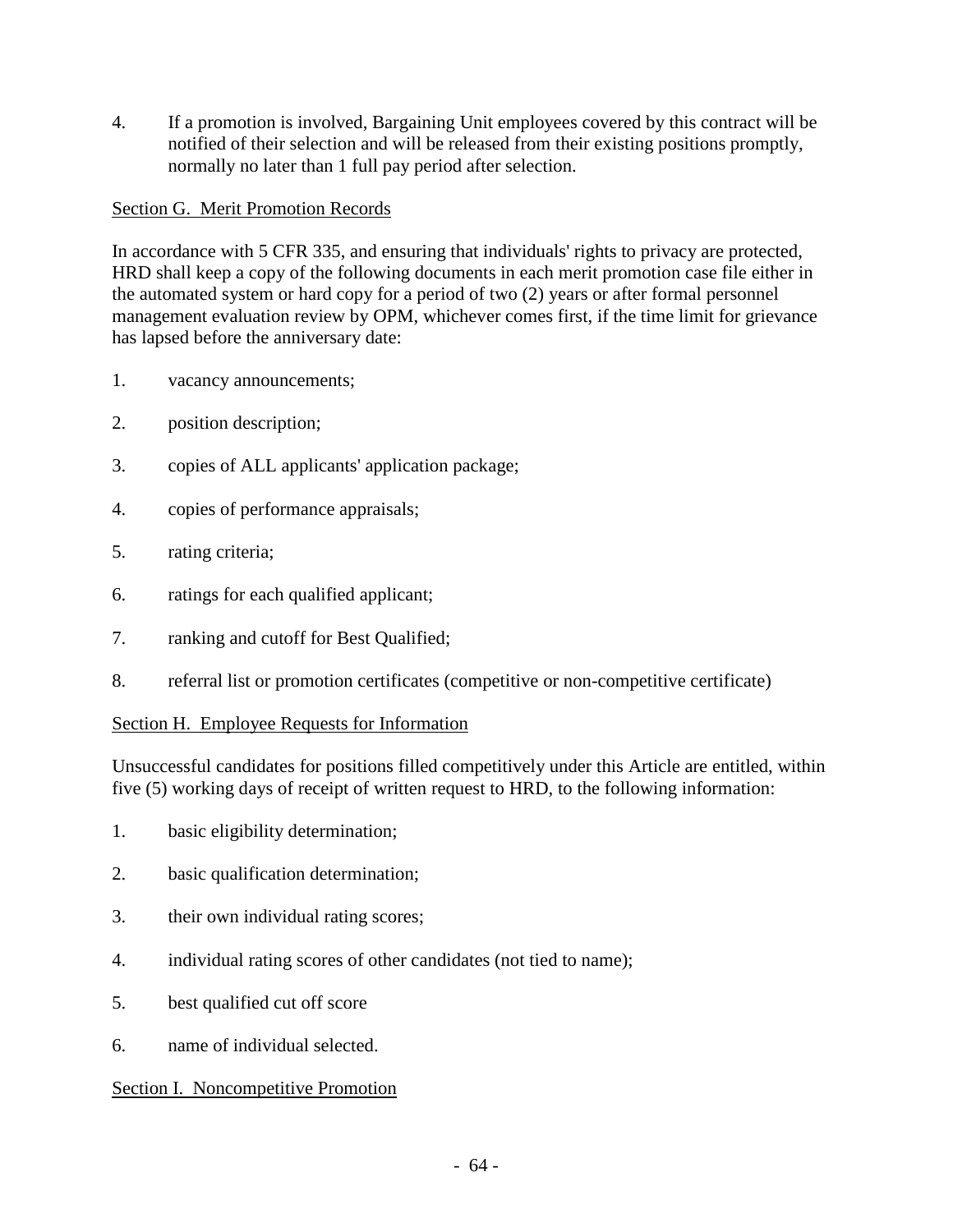When HRD determines that there has been an accretion of duties and responsibilities that warrants an increase in grade, the employee and supervisor will be notified. The Employer will either promote the employee without competition or eliminate or redistribute the grade controlling duties by the end of the next full pay period from the date of notification.

## Section J. Training

To ensure that application, rating, ranking, selection criteria and procedures are understood to the maximum extent practicable, HRD will provide information about the merit promotion process to bargaining unit employees. Employees are encouraged to use the HRD Career Development webpage in preparing the job applications. Consistent with Article 11, Section F,5, employees may be granted a reasonable amount of official time to access and use the HRD website.

### Section K. Union participation in Merit Selections

The Union and its representative shall have no participatory rights for representation on rating, ranking, or selection panels, or any other deliberations leading to decision involving the exercise of management rights under Merit Selection and Promotion.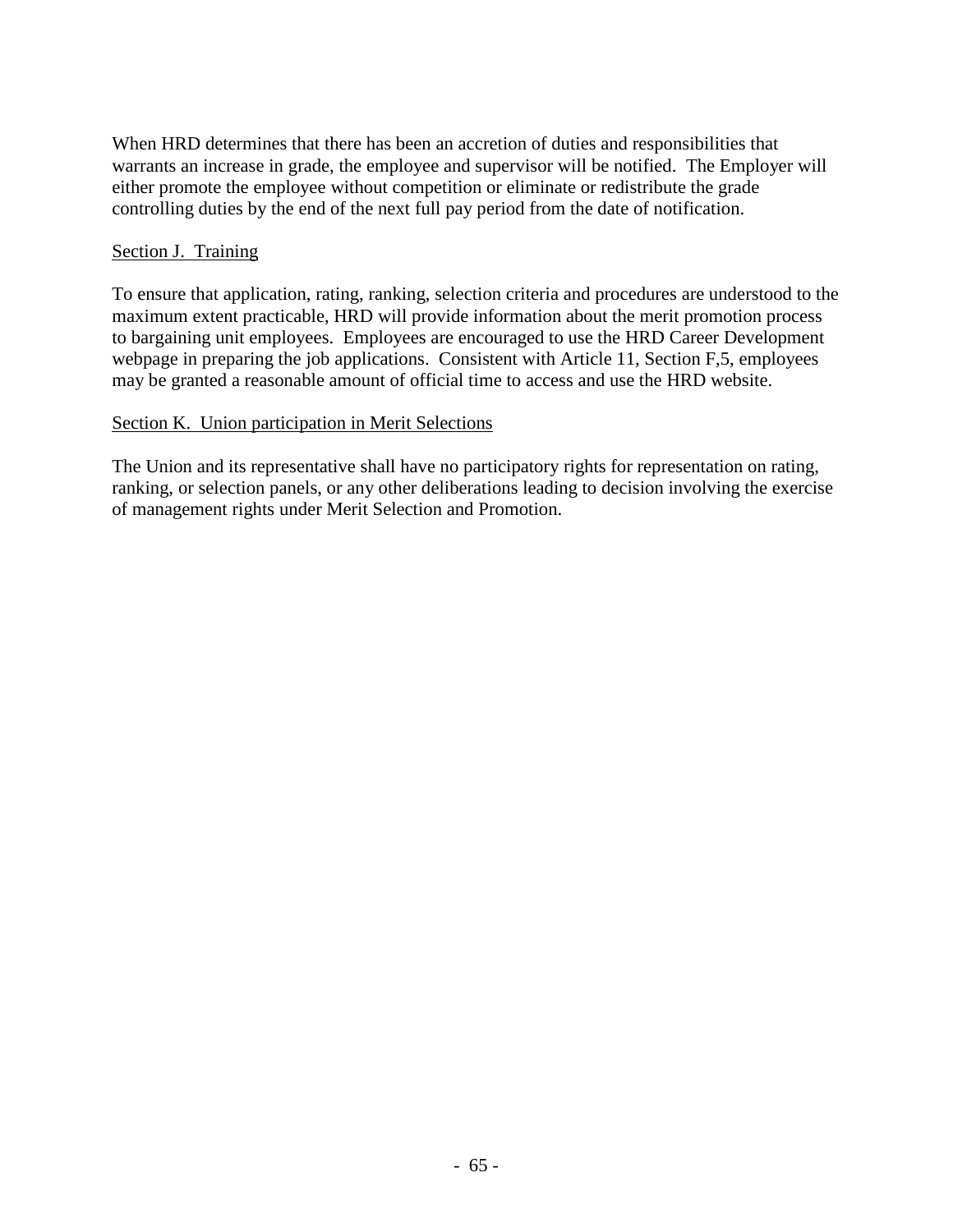## **ARTICLE 18: REASSIGNMENTS**

### Section A. Definition

A **reassignment** is changing from one position to another without promotion or demotion, without change of employment status while serving continuously within one Agency.

A **transfer** is changing from one agency to another without a break in service of more than one full workday.

#### Section B. General

The parties understand the employees or the Employer may initiate the reassignments of an employee for such purposes as:

- 1. maintaining or improving the economy, integrity, or efficiency of the Agency;
- 2. assuring the best utilization of employee skills or abilities;
- 3. making the best use of current staff and other resources;
- 4. providing employees with opportunities to enhance their qualifications, skills, abilities, and experience in areas of work performed by the Employer;
- 5. resolving work-related problems;
- 6. addressing employee hardship and reasonable accommodation concerns;
- 7. fulfilling an employee request;
- 8. allowing cross training for employees.

Reassignments will be consistent with Career Transition Assistance Program (CTAP) regulations.

#### Section C. Procedures - Employee Requests for Reassignments

- 1. An employee may make a request verbally or in writing directly to HRD or through the supervisor to HRD for reassignment outside their immediate work area.
- 2. HRD will respond, in writing, within thirty (30) days of HRD's receipt of the employee's request.
- 3. The Employer will review the employee's request utilizing the various factors outlined in Section B of this Article. The Agency may not be able to meet the employee's requests, give the needs and exigencies of the Agency. Upon request, HRD will provide career development assistance and information regarding available employment resources.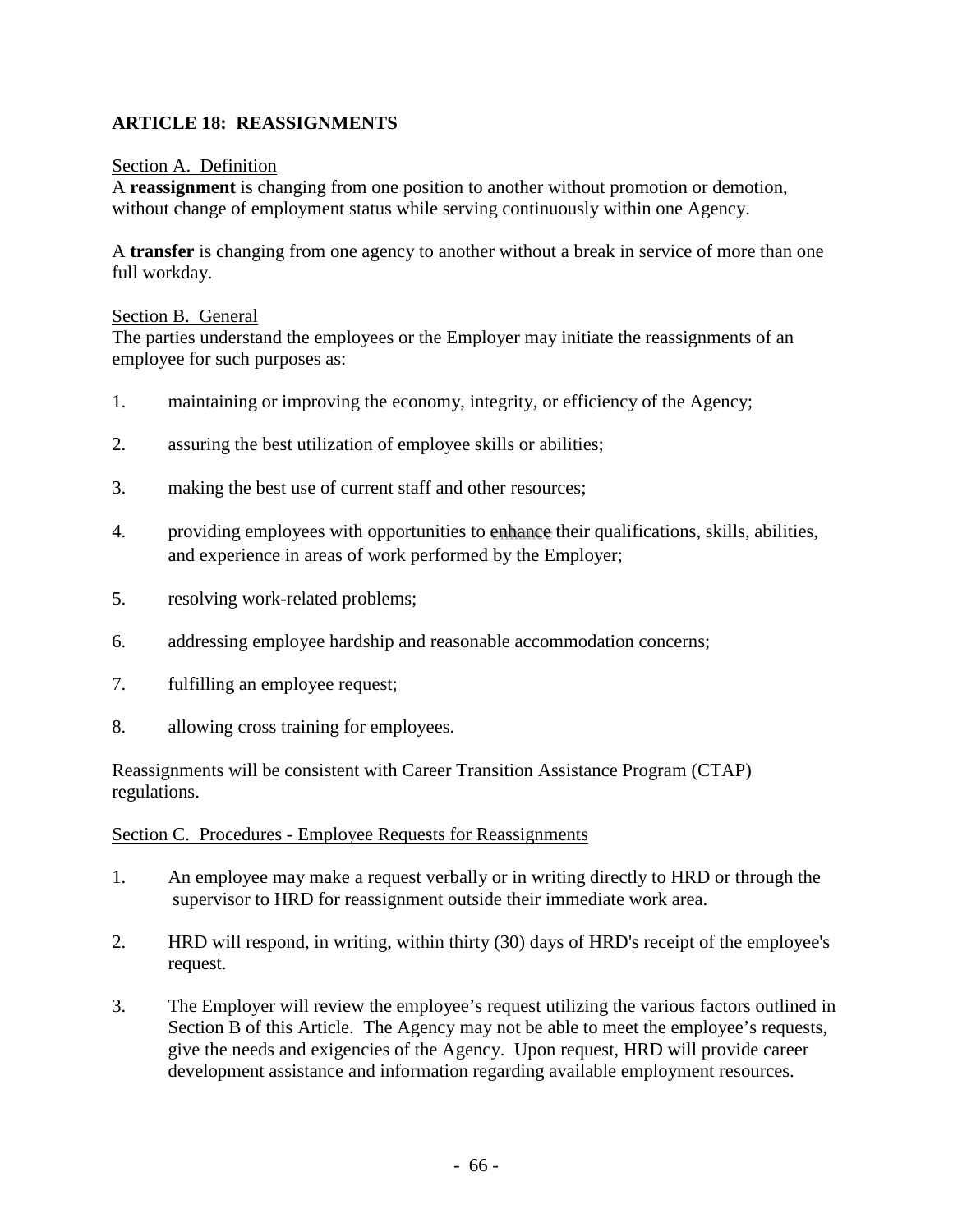### Section D. Employer-Initiated Actions

- 1. Before initiating a reassignment, the Employer will provide notice to the Union. The Union shall have fifteen (15) workdays to respond to such notification. Failure to respond waives the Union's rights to negotiate impact and implementation of the reassignment.
- 2. When a reassignment from one bargaining unit position to another bargaining unit position is required, the Employer will notify the employee of the details of the new assignment in advance of the reassignment.
- 3. When the reassignment involves a change in duty station from outside the Washington, DC area, the Employer agrees to give the employee a reasonable amount of time to accomplish the change in duty station in an orderly manner. The Employer will provide an explanation to the employee and to the union the reasons for the reassignment if the reassignment was not at the employee's request.
- 4. When a reassigned or transferred employee indicates that the action will result in undue personal hardship, the Employer will give reasonable consideration to the employee's claims, and, if possible, make reasonable effort to minimize the hardship in accordance with applicable laws and regulations.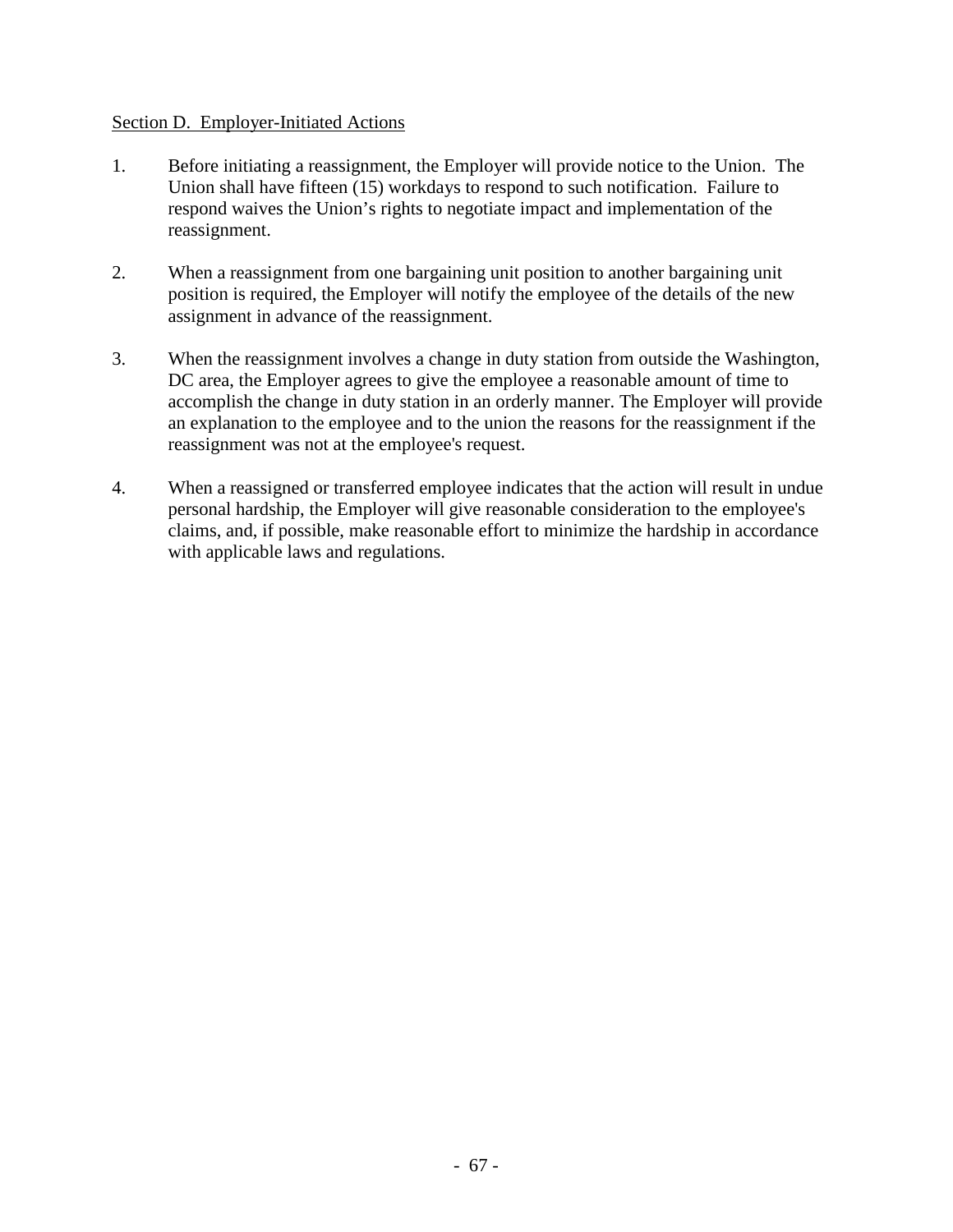## **ARTICLE 19: DETAILS**

### Section A. Definition

For the purposes of this article, the term detail means the temporary assignment of an employee to new duties or to another position.

### Section B. Details to a Position at the Same Grade Level

- 1. Length of Detail. The detail of an employee to a position at the same grade level will generally not exceed 120 days. All details will be for a specific period of time. For details of more than 120 days, the Employer will consider any personal concerns of the employee related to the detail. This provision may not be circumvented by resorting to a series of details of less than 120 days.
- 2. Documentation. Details of an employee to a position at the same grade level will be documented:
	- a. by an SF-52 for details of more than 30 days.
	- b. at the request of the employee for details of 30 days or less by a memorandum to the employee and signed by the supervisor to which the employee was detailed with a brief description of the duties of the employee on the detail.
- 3. Impact on Merit Promotion Procedures. Merit promotion procedures do not apply when a detail is to a position at the same grade level.
- 4. Employees detailed to a position at the same grade level for more than 120 days will be provided with a copy of the position description and a performance plan for the position. For details of 120 days or less, performance requirements should be incorporated and reflected in the existing performance plan.

#### Section C. Details to a Higher-Graded Position

- 1. Length of Non-Competitive Detail. An employee may not be non-competitively detailed to a higher graded position for more than 120 days. A detail to a higher graded position for more than 30 days requires a temporary promotion, provided time in grade requirements are met *(per 5 CFR 300.604)*. This provision may not be circumvented by rotating an employee in and out of a detail position.
- 2. Details under this Section anticipated to be more than 120 days require the competitive announcement of the detail position. This does not prevent an employee from being temporarily promoted for less than 120 days while the position is being advertised.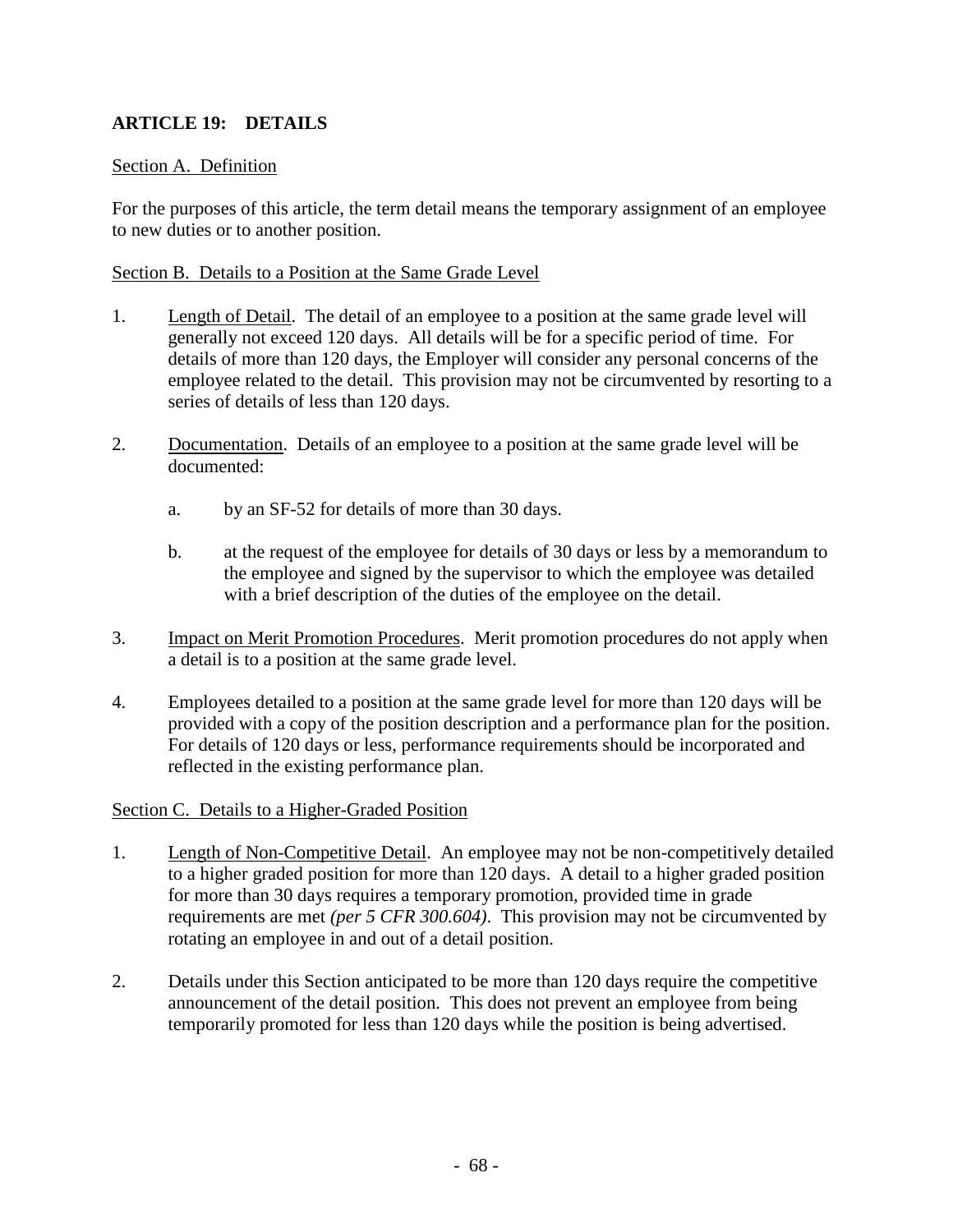- 3. Documentation. Details under this Section will be documented:
	- a. by an SF-52 for details of more than 30 days.
	- b. at the request of the employee, for details of 30 days or less, by a memorandum to the employee and signed by the supervisor to which the employee was detailed with a brief description of the duties of the employee on the detail.
- 4. Details will not be used to circumvent competitive procedures or be used to give an unfair competitive advantage to the employee detailed to a higher-graded position.
- 5. Employees detailed to a higher-graded position for more than 30 days will be provided with a copy of the position description and a performance plan for the position within 30 calendar days of the beginning of the detail.

### Section D. Return to Original Assignment

Upon return to their original position, the employee will be given reasonable time to become acquainted with any changes which have occurred during their absence.

### Section E. Training and Developmental Assignments

Work assignments/details made as part of recognized training or professional development programs will not be covered by the requirements of this Article to the extent that they conflict with program guidelines or requirements or interfere with the achievement of the training or professional development program objectives.

#### Section E.

The parties agree to establish an Intranet site where employees may indicate their interest in short-term work assignments.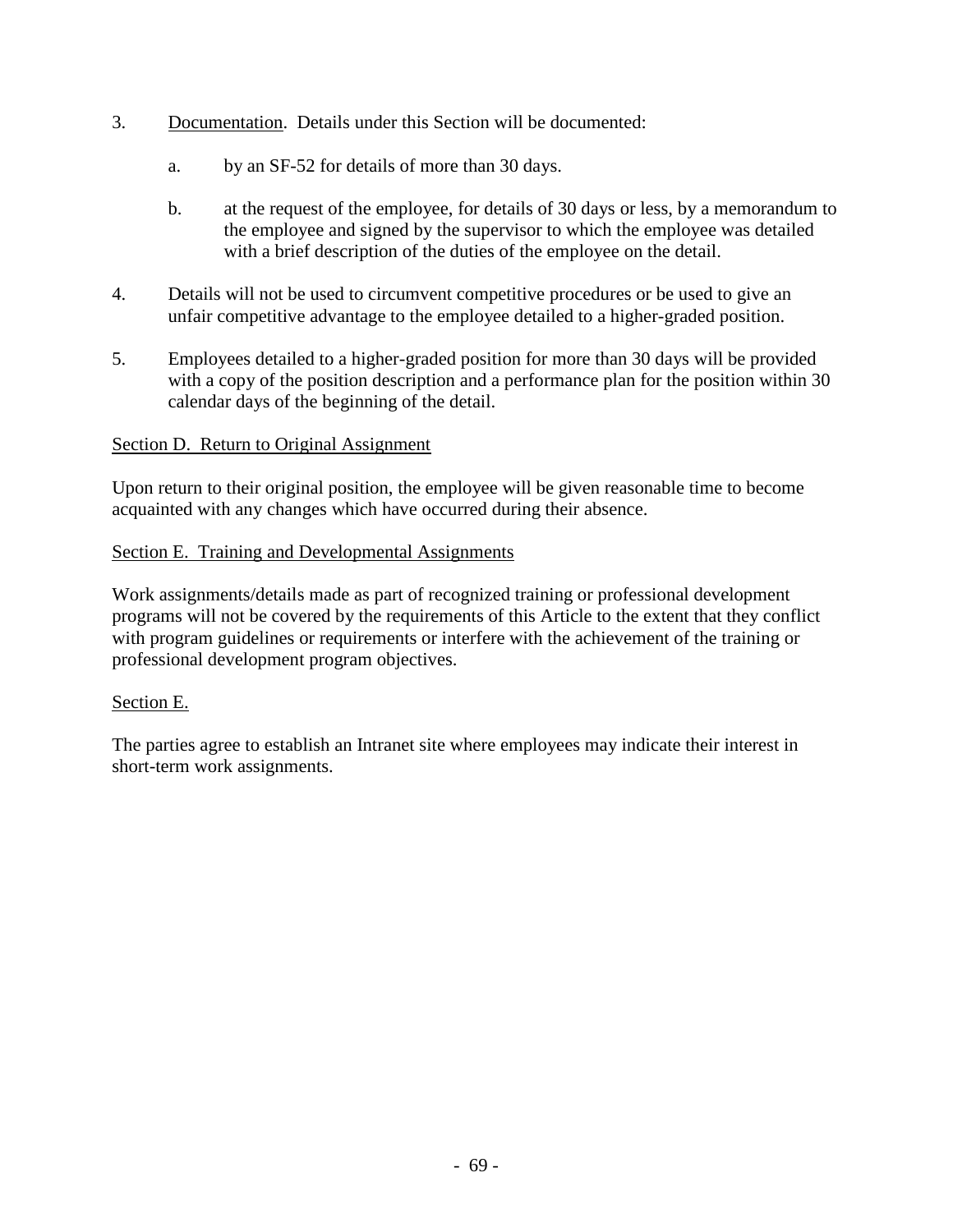## **ARTICLE 20: PART-TIME EMPLOYEES**

### Section A. Employee Information

The Employer recognizes the benefit of part-time employment to both the Agency and employees in those situations where mission accomplishment permits such arrangements. Employees may request information concerning the impact of the conversion from full-time to part-time or part-time to full-time employment in the areas of retirement, reduction-in-force, health and life insurance, promotion, and step increases.

### Section B. Consideration

- 1. The Employer will consider employee requests to convert to part-time or full-time work.
- 2. Employee requests for changes in part-time or full-time employment must be made in writing to the Employer.
- 3. Employees will sign a statement indicating acceptance of part-time employment conditions, at the time of entering into a part-time position.

### Section C. Adjustment of Schedule

Employees may request in writing to initiate or change their non-pay day(s) off in accordance with the provisions of Article 6.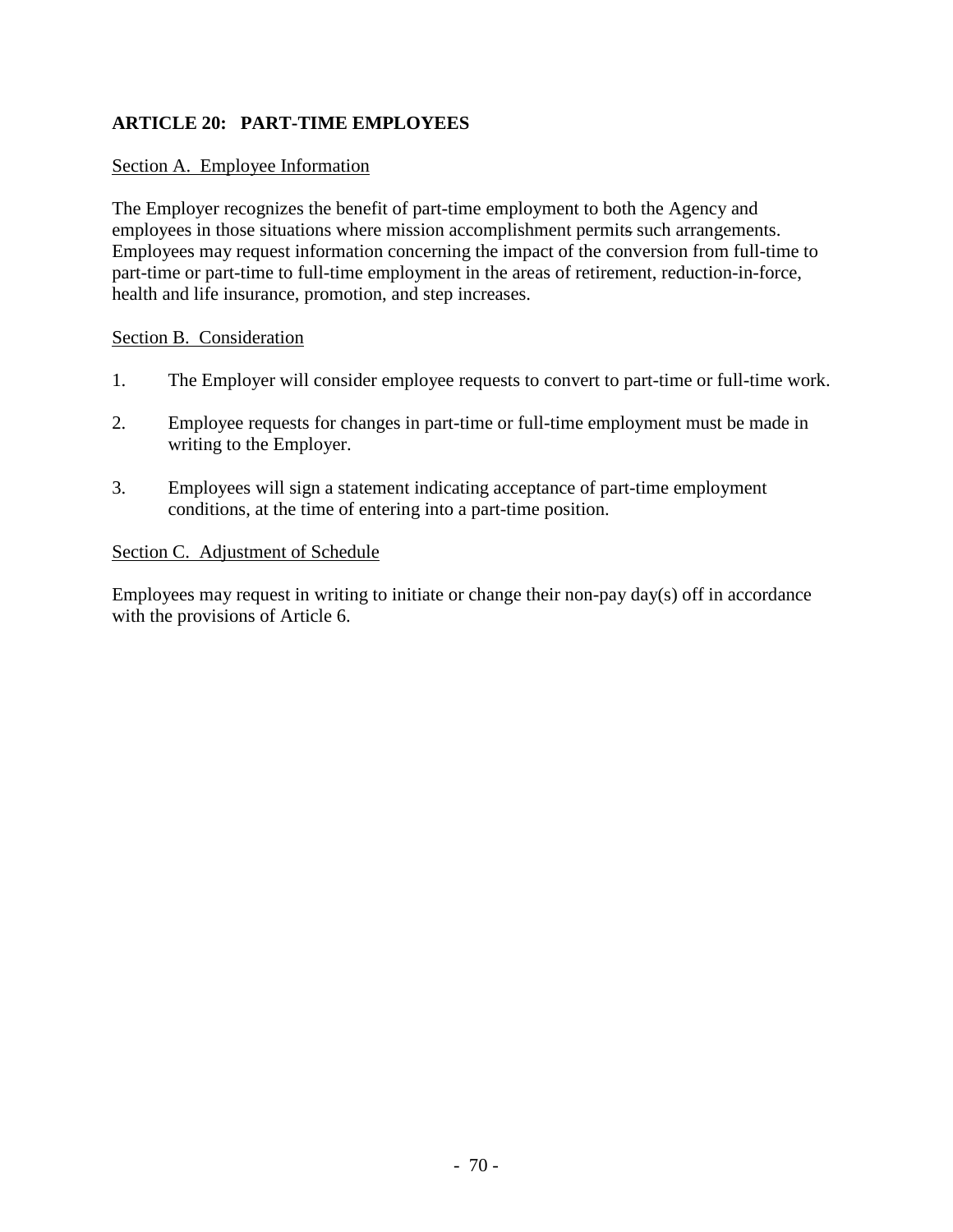# **ARTICLE 21: PROBATIONARY EMPLOYEES**

## Section A. Definitions

A probationary bargaining unit employee is a bargaining unit employee who has been given a new career or career-conditional appointment and who meets the conditions described in 5 CFR, Part 315.801(a).

### Section B. Procedures for Probationary Bargaining Unit Employees

- 1. The Employer agrees, upon request, to advise a probationary bargaining unit employee of his/her performance progress at any time after expiration of the first six (6) months of the probationary period but no later than the end of the tenth (10th) month of the probationary period.
- 2. The Employer may discharge a probationary employee at any time during their probationary period if they fail to demonstrate fully their qualifications for continued employment. When the Employer decides to terminate a bargaining unit employee serving a probationary period because his/her work performance or conduct during this period fails to demonstrate his/her fitness or qualifications for continued employment, the Employer shall terminate the probationary bargaining unit employee by notifying him/her as to why he/she is being separated and the effective date of the action.
- 3. The Employer agrees that when it deems advanced notice of termination to be in the best interests of the Service, i.e. of the Employer's operation and mission accomplishment, the affected probationary bargaining unit employee will be given two (2) weeks advanced notice. If less than two (2) weeks probationary time remains prior to the effective date of such action, a lesser advanced notice may be given.
- 4. The Employer may allow a probationary bargaining unit employee the opportunity to resign his/her position in lieu of termination unless the needs of the Service, time or the availability of the probationary bargaining unit employee dictate otherwise.
- 5. To the extent permitted by applicable law, rule, and regulation, probationary employees shall have the right to appeal their termination to the Merit Systems Protection Board, or, if the employee believes that their termination is based on discrimination, the employee may file an EEO complaint.

## Section C. Consultation

Any probationary bargaining unit employee may consult with the Union regarding their termination.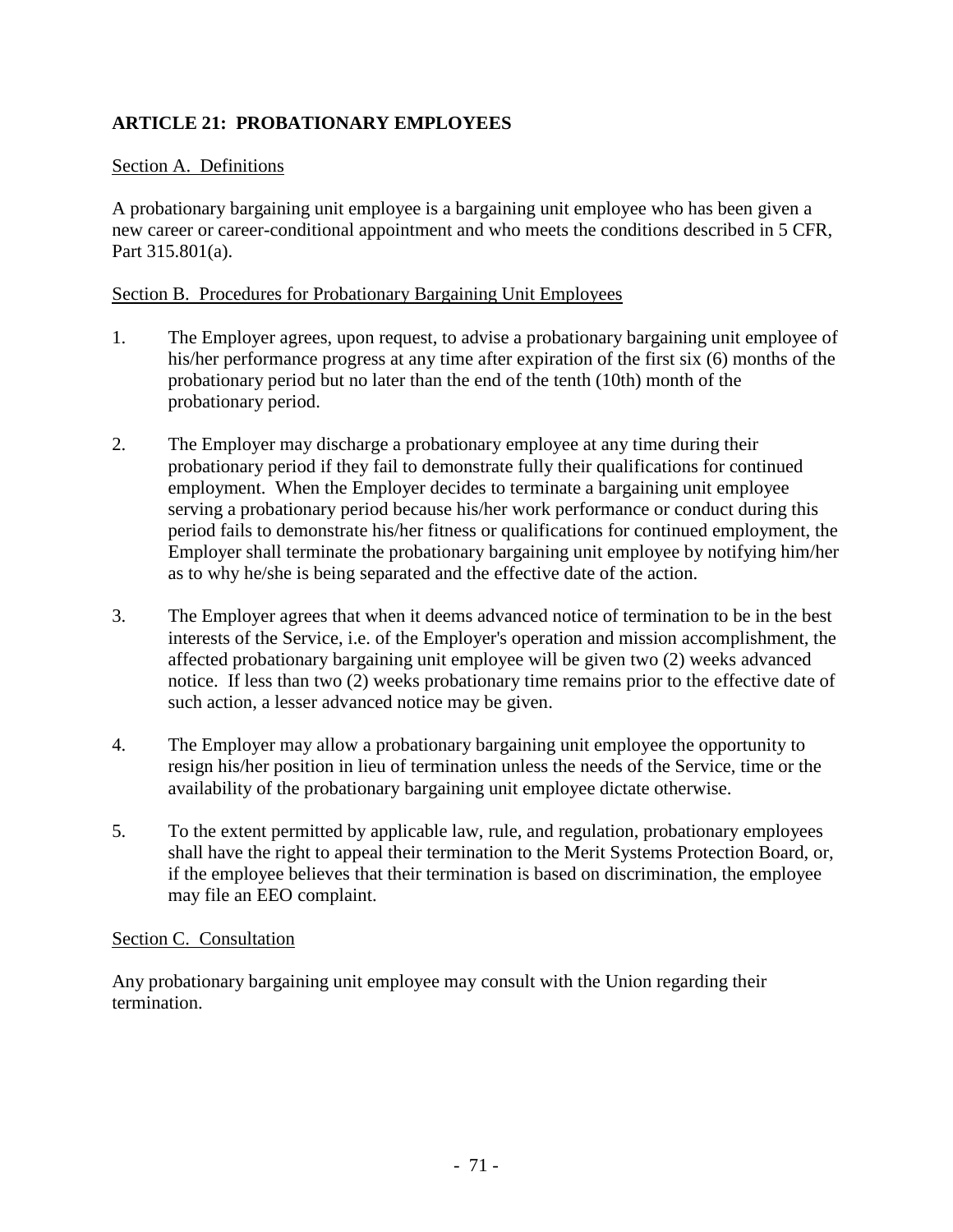# Section D. Grievability

Nothing in this Article shall afford the probationary bargaining unit employee the opportunity to grieve a termination.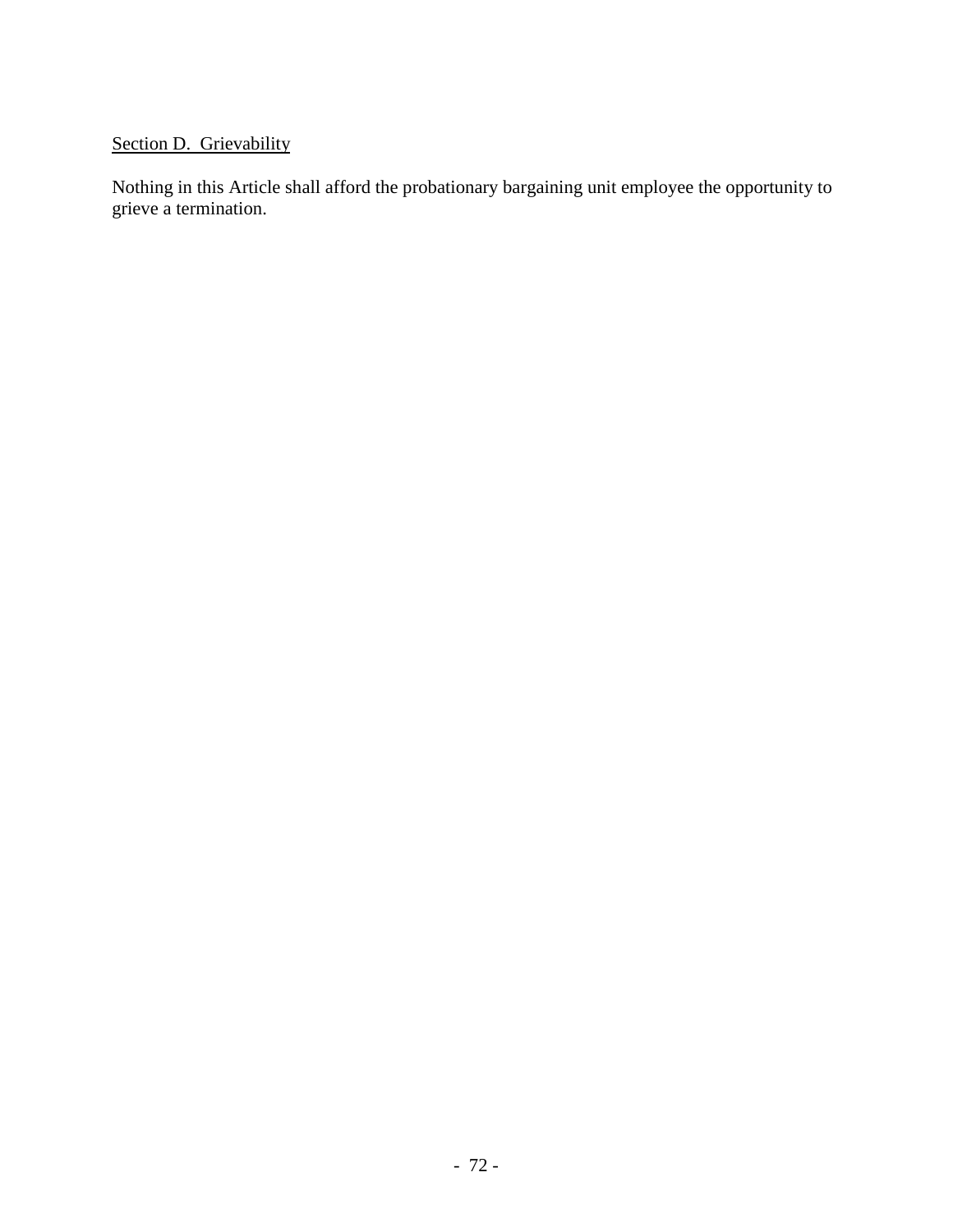# **ARTICLE 22: REDUCTION IN FORCE and FURLOUGH**

### **SECTION 1. GENERAL PROVISIONS**

#### 1. PURPOSE

This article establishes procedures for effecting any reduction in force (RIF) actions in the FSA/RMA Washington, DC, bargaining unit and successor bargaining units. It should be used in conjunction with 5 USC and Title 5, Code of Federal Regulations, Part 351, which is available in all servicing personnel offices. The Employer recognizes the right of the Union to fully participate in the pre-decisional RIF process, and recognizes the desirability to achieve diversity goals to the extent practicable.

#### 2. USE OF REGULATIONS:

- a. The Employer is responsible for determining the categories within which positions are required, where they are to be located, and when they are to be filled, abolished or vacated.
- b. Each agency shall follow 5 CFR 351, when it releases a competing employee from his or her competitive level by furlough for more than 30 days, separation, demotion, or reassignment requiring displacement, when the release is required because of lack of work; shortage of funds; insufficient personnel ceiling; reorganization; the exercise of reemployment rights or restoration rights; or reclassification of an employee's position due to erosion of duties when such action will take effect after an agency has formally announced a reduction in force in the employee's competitive area and when the reduction in force will take effect within 180 days.
- c. When the agency fills a vacant position by an employee who has been reached for release from a competitive level for one of the reasons in paragraph 1-2(b), RIF procedures shall be followed.

#### 3. NOT COVERED

Actions not covered. This reduction in force policy does not apply to:

- a. The termination of a temporary or term promotion or the return of an employee to the position held before the temporary or term promotion or to one of equivalent grade and pay.
- b. A change to lower grade based upon the reclassification of an employee's position due to the application of new classification standards or the correction of a classification error.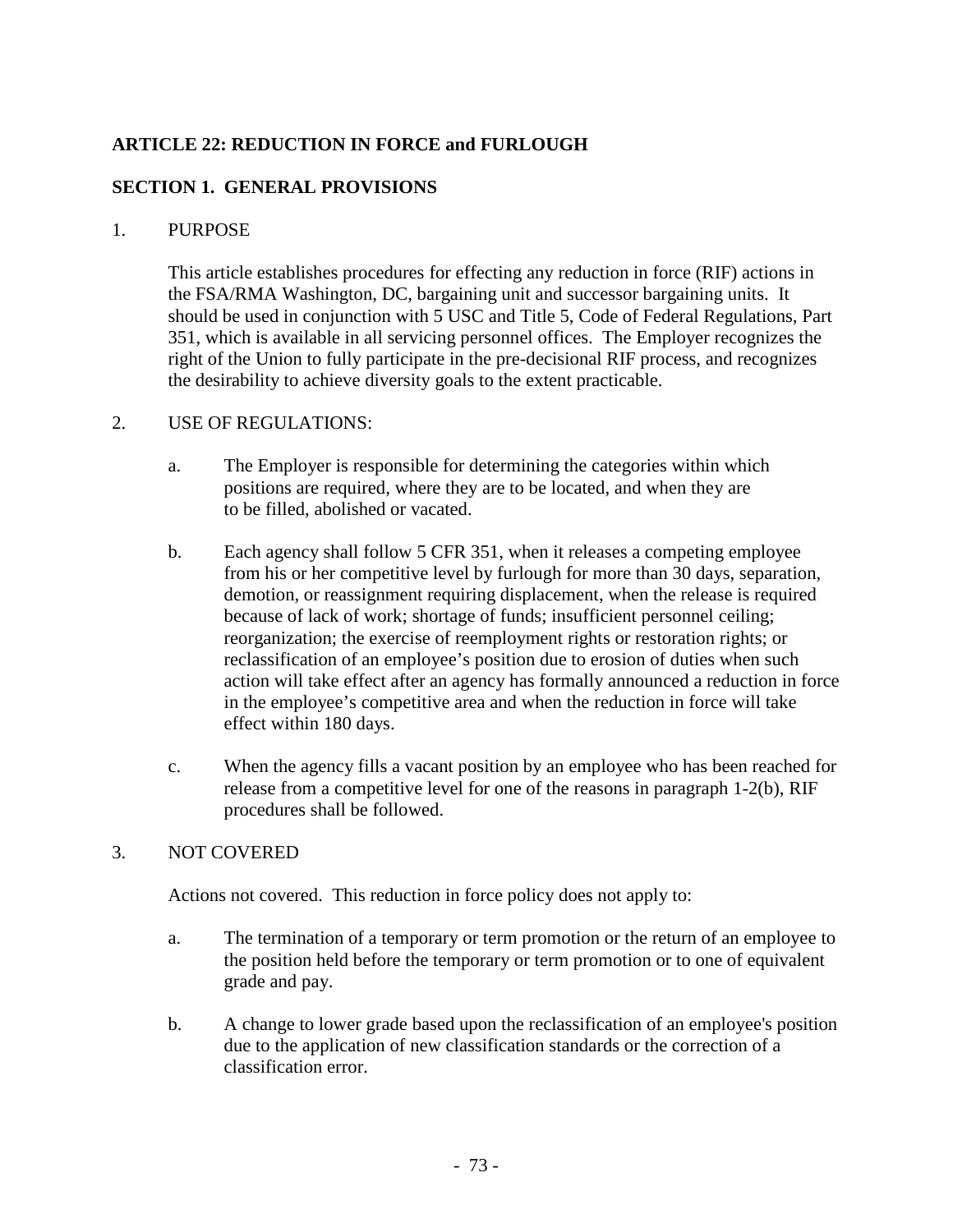- c. A change to lower grade based on reclassification of an employee's position due to erosion of duties, except that this exclusion does not apply to such reclassification actions that will take effect after an agency has formally announced a RIF in the employee's competitive area and when a RIF will take effect within 180 days. This exception ends at the completion of the RIF.
- d. Placement of an employee serving on an intermittent, part time, on call, or seasonal basis in accordance with conditions established at the time of appointment.
- e. A change in an employee's work schedule from other than full time to full time. A change from full time to other than full time for a reason covered in paragraph 1-2 (b) is covered by RIF procedures.
- f. Reassignment, not due to displacement, to a position at the same grade in the same or different competitive levels, including reassignments due to reorganization.

# 4. POLICY

- a. Reductions in personnel strength will be accomplished, whenever possible, by planning and attrition. Every effort will be made to avoid use of RIF procedures to effect such reductions. RIFs will be implemented only if their necessity cannot reasonably be abated through other means, such as, hiring freezes, furloughs, reduction in travel or training that is not critical to the mission of the agency, or reduction of contracts with consultants and contractors, and any and all other expenses that are not critical to the mission of the agency.
- b. Employees and their union representatives will be informed at least 120 days in advance of any necessity for a RIF. The union shall respond within 30 days of notification with a request for information beyond that provided under this Section. In the event of a reduction of 50 or more employees, the Secretary of Agriculture, appropriate Government agencies and interested employee and civic groups will also be informed of the Agency's plans.
- c. Once employees have been informed of a pending RIF under b above, employees may make reasonable use of official time, equipment, and supplies for the purpose of finding other employment as long as it does not unduly interfere with the Agency's business. Employees and supervisors will follow procedures in Article 45 in use of official time for this purpose.
- d. The agency will, to the extent feasible, offer employees being separated or downgraded due to RIF vacant continuing positions for which they are qualified.
- e. Outplacement assistance will be provided to all employees who are separated as a result of a RIF. Outplacement assistance will be in accordance with the Federal,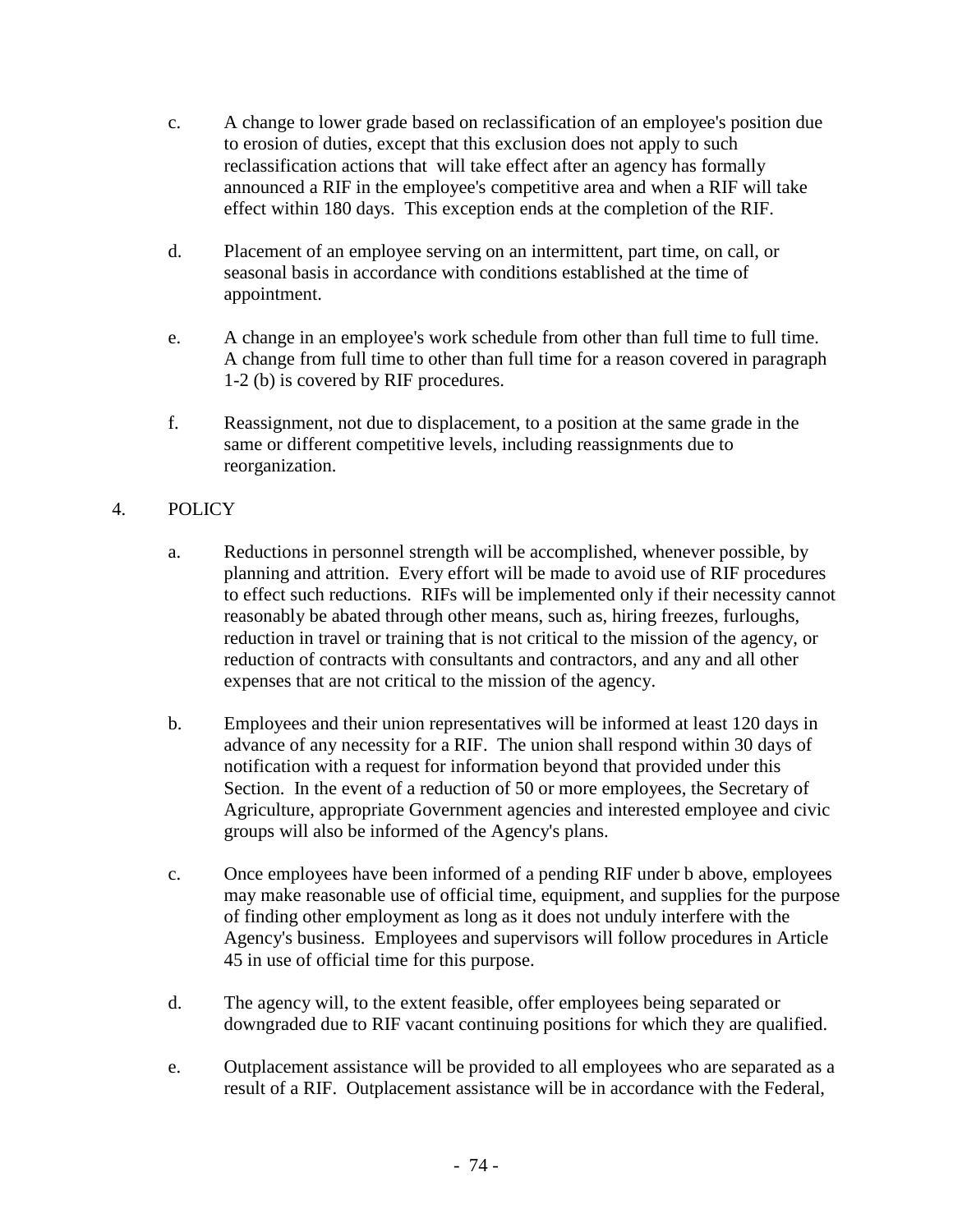Department and agency Career Transition Assistance Programs (CTAP). See other relevant articles of this contract.

# 5. COMMUNICATIONS BETWEEN MANAGEMENT AND EMPLOYEES

- a. RIF actions covered by this article are highly sensitive subjects. Open communications with employees and union representatives will help employees understand the need for the RIF action and will encourage them to continue work with as little disruption as possible. Management officials will ensure that all employees are provided with complete and timely RIF information.
- b. Management acknowledges its duty to comply with negotiated agreement provisions concerning union notice of planned RIFs and participation at formal meetings, and will provide the Union with information on employees':
	- (1) competitive area
	- (2) competitive level
	- (3) subgroup
	- (4) RIF service computation date.
- 6. PLANNING: When the need for a RIF has been ascertained under procedures in 1-2(a):
	- a. Management will inform the Union of its determinations regarding a potential RIF, and provide relevant information responsive to Union inquires.
	- b. The Agency will obtain information related to the extent to which the workforce is likely to be reduced through normal attrition, which includes resignations, retirements, and other separation actions.
- 7. RIGHTS TO INFORMATION: The Agency shall notify the union and employees of the following items:
	- a. Employees and their union representatives will be informed at least 120 days in advance of any necessity for a RIF. The union shall respond within 30 days of notification with a request for information beyond that provided under this Section.
	- b. Notify employees of their rights to use official time, supplies, and equipment for the purpose of finding outside employment as stated in Section1-4.
	- c. An employee to be RIFed will be notified at least 60 days before the RIF is to become effective. When a RIF is caused by circumstances not reasonably foreseeable, and the Director of OPM, at the request of an agency head or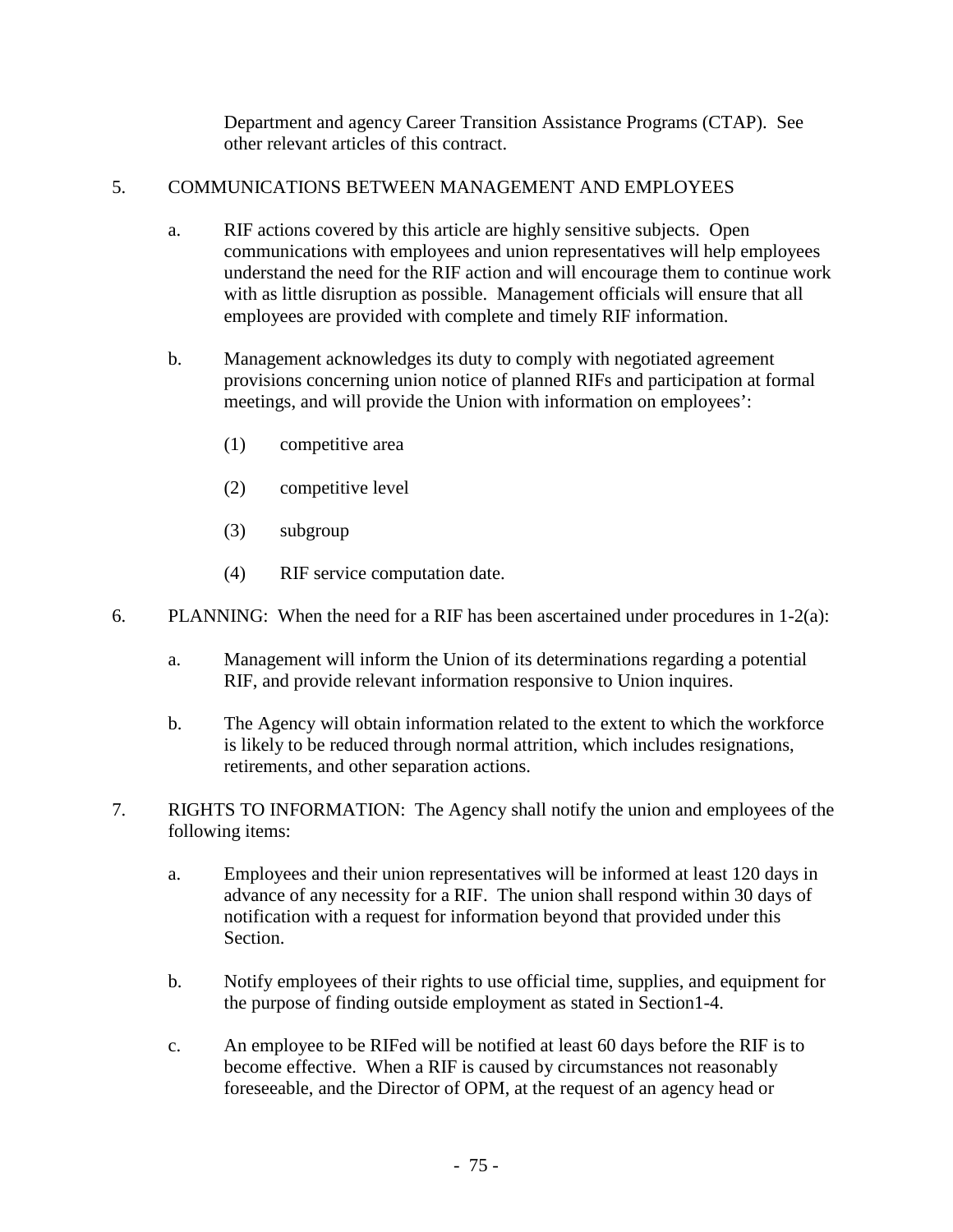designee, has approved a notice period of less than 60 days, the Agency will notify the union and employees as soon as practicable. This shortened notice period must cover at least 30 full days before the effective date of release. Agency will promptly provide to the union a copy of its request to OPM.

- d. The Agency will provide timely notice to the Union that final retention register and all draft, preliminary, retention registers are available for review such that adequate time is provided for Union input. This will include modeled RIF's and scenarios.
- e. The Union will be provided a list of exceptions to qualification standards when the Agency makes exceptions to qualifications standards in order to assign an employee to a vacant available position. See Section 6-8.
- f. Management shall make copies of the OPM regulations 5 CFR 351 available in each Division.
- g. The Agency will make every reasonable effort, including manual preparation of documents, to ensure that employees receive a copy of the Separation-RIF SF-50 or equivalent in a timely fashion to file for unemployment compensation. The agency may substitute an equivalent document acceptable to State Unemployment Compensation Agency in the commuting area.
- 8. DEFINITIONS: These definitions only apply to Article 22.
	- a. Annual Performance Rating of Record Annual performance rating of record for the purpose of a RIF shall be the record from the most recently completed appraisal period prior to the date of issuance of reduction in force notices or the cutoff date the Agency specifies prior to the issuance of reduction in force notices after which no new ratings will be put on record. Rating of record has the meaning given that term in 5 U.S.C. Chapter 43, Sec. 430.203. For an employee not subject to or part 5 U.S.C. Chapter 43, Sec. 430.203, it means the officially designated performance rating, as provided for in the Agency's appraisal system, that is considered to be an equivalent rating of record under the provisions of  $5$  U.S.C. Chapter 43 Sec. 430.201(c).
	- b. Assignment Right the right of an employee to be assigned (by means of bump or retreat) in the second round of competition to a position in a different competitive level held by an employee with lower standing on the retention register (see sections 6-3, 6-4, and 6-5 of this Article).
	- c. Bump Bump assignment rights to a lower subgroup as defined in 5 CFR 351.701 (b). Also see section 6-3.
	- d. Competing employee an employee in tenure group I, II, or III in either the competitive or the excepted service.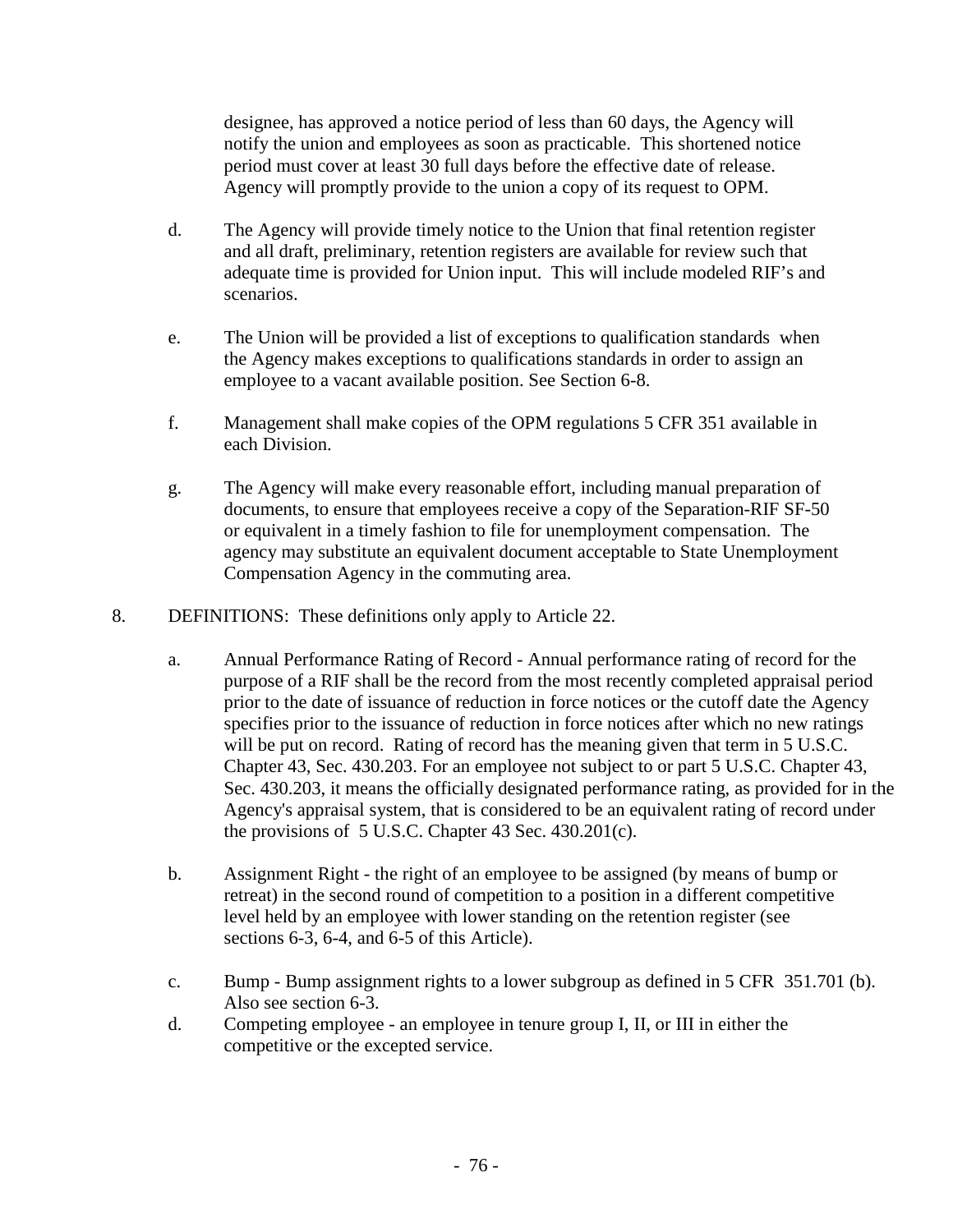- e. Competitive area the area described in Article 1 or other organizational and geographical boundaries within which employees compete in a RIF (see section 3-2.)
- f. Competitive Level Competitive level shall be established by the agency to determine the competitive levels consisting of all positions in a competitive area which are in the same grade (or occupational level) and classification series, and which are similar enough in duties, qualification requirements, pay schedules, and working conditions so that an agency may reassign the incumbent of one position to any of the other positions in the level without undue interruption IAW 5 U.S.C Chapter 43 Sec. 351.403.
- g. Days calendar days.
- h. Function all, or a clearly identifiable segment, of an agency's mission (including all integral parts of that mission), regardless of how it is performed.
- i Furlough the placement of an employee in a temporary non-duty and non-pay status for not more than 1 year. For furloughs of more than 30 consecutive calendar days (or 22 work days, if done on a non-continuous basis) RIF procedures will apply.
	- (1) Emergency Furlough A furlough because of lack of appropriations or lack of work due to unpredictable events such as natural disasters, fires, etc.
	- (2) Non-emergency Furlough A furlough because of budgetary short-fall or lack of work other than noted in the definition of Emergency Furlough.
- j. Local Commuting Area Local commuting area means the geographic area that usually constitutes one area for employment purposes. It includes any population center (or two or more neighboring ones) and the surrounding localities in which people live and can reasonably be expected to travel back and forth daily to their usual employment.
- k. Non-pay Status Includes AWOL, LWOP, furlough and suspensions.
- l. Notice an official written communication provided to an individual employee announcing that he or she will be affected by a RIF action. The specific RIF notice contains the specifics of RIF action to be taken. It must be issued not later than 60 days before the RIF is to become effective. When a RIF is caused by circumstances not reasonably foreseeable, the Director of OPM, at the request of an agency head or designee, may approve a notice period of less than 60 days. This shortened notice period must cover at least 30 full days before the effective date of release.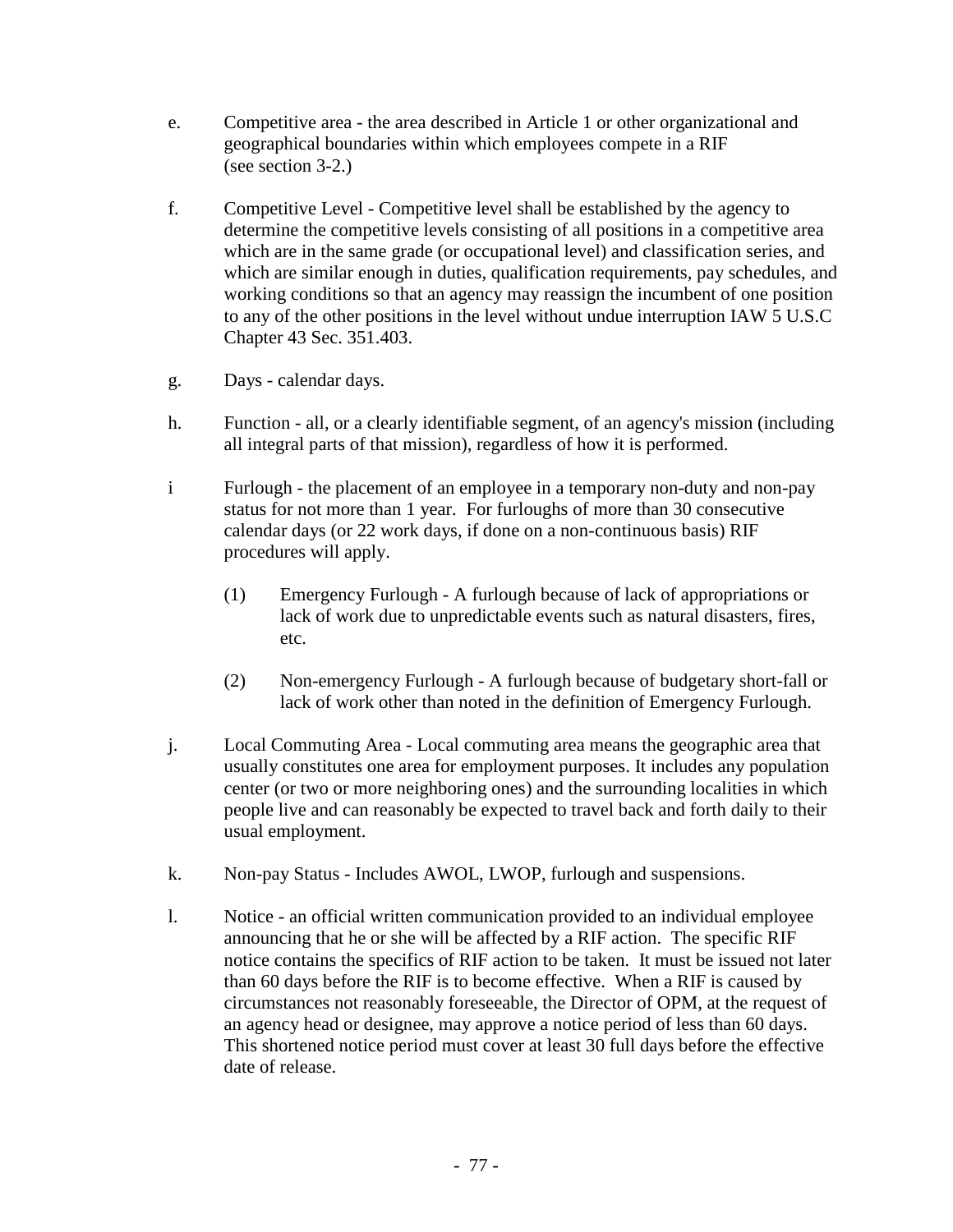- m. Representative Rate the fourth step of the grade for a position under the General Schedule, or the prevailing rate for a position under the Federal Wage system or similar wage determining procedure; and, for other positions, the rate designated by the agency as representative of the position.
- n. Retention:
	- (1) register a list of competing employees within a competitive level who are grouped by tenure of employment, veteran's preference, and length of service, augmented by performance credit. In practice, the terms competitive level and retention register generally have the same meaning and refer to the competitive level after an employee's retention standing is determined.
	- (2) standing an employee's relative position on the retention register.
- o. Retreat See Section 6-4.
- p. Rounds of Competition the different stages of competing for retention in a RIF action. In the first round of competition, employees compete to stay in their competitive level. In the second round of competition, employees compete for assignment to positions in different competitive levels.
- q. Subgroup Standing the employee's relative position on the retention register based on tenure group and veteran's preference subgroup. It does not take into account length of service or performance credit.
- r. Tenure the period of time an employee may reasonably expect to serve under a current appointment.
- s. Transfer of Function the transfer of the performance of a continuing function from one competitive area and its addition to one or more other competitive areas, except when the function involved is virtually identical to functions already being performed in the other competitive area(s) affected; or the movement of the competitive area in which the function is performed to another local commuting area. The gaining competitive area may be in the same or a different agency. The movement of work within a competitive area is reorganization.
- t. Undue Interruption a degree of interruption that would prevent the completion of required work by the employee 90 days after the employee has been placed in a different position through RIF. The 90 day standard should be considered within the allowable limits of time and quality, taking into account the pressures of priorities, deadlines and other demands. However, a work program would generally not be unduly interrupted even if an employee needed more than 90 days after the RIF to perform the optimal quality or quantity of work. The 90 day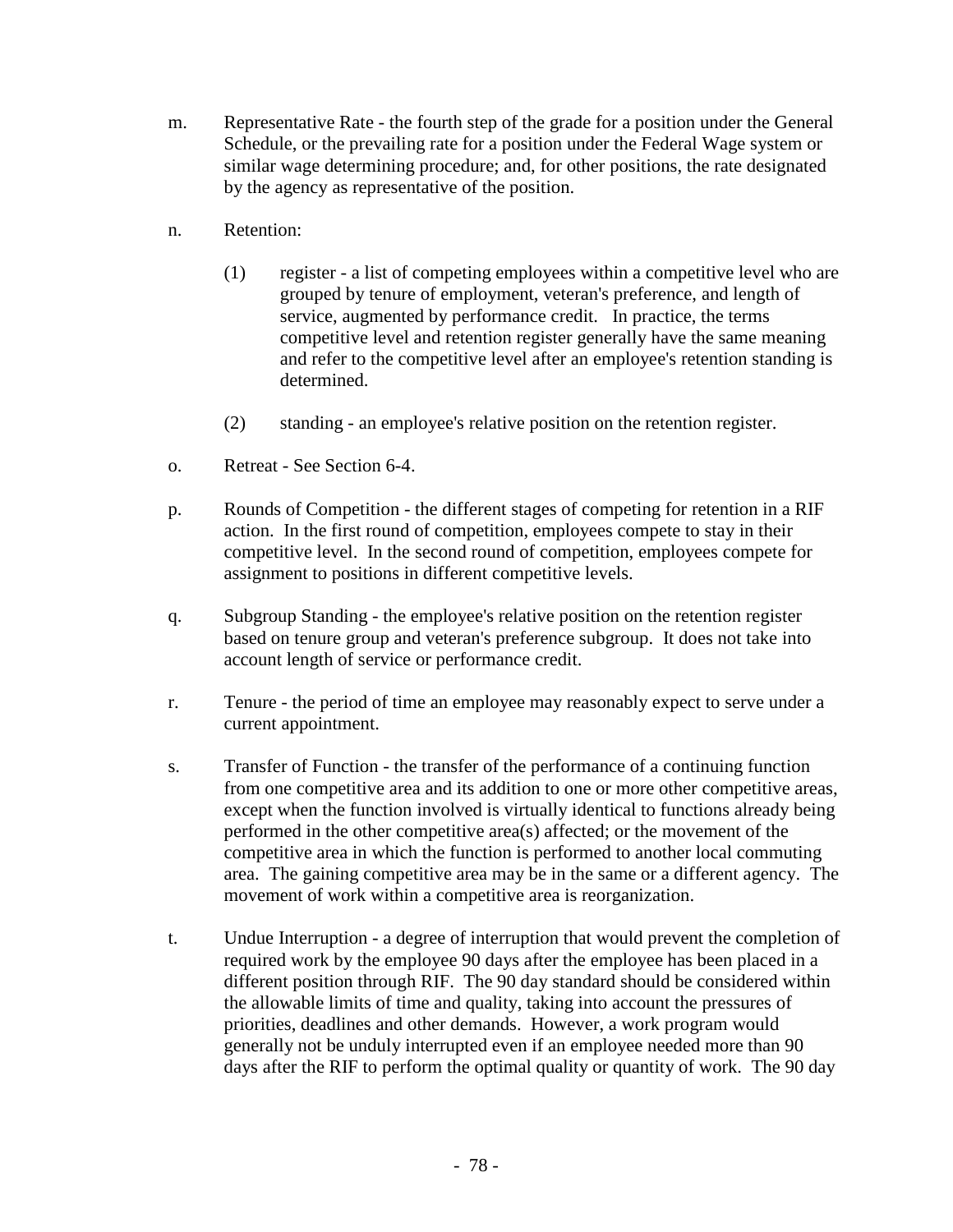standard may be extended if placement is made under RIF procedures to a low priority program or to a vacant position.

- u. Veteran's Preference Veteran's preference shall pertain to preference in Federal employment and the following apply. Veteran means a person who was separated with an honorable discharge or under honorable conditions from active duty in the armed forces performed in a war; or, in a campaign or expedition for which a campaign badge has been authorized; or during the period beginning April 28, 1952, and ending July 1, 1955; or, for more than 180 consecutive days, other than for training, any part of which occurred during the period beginning February 1, 1955, and ending October 14, 1976 IAW 5 CFR 211.102.
- v. Work Schedule Defined as full-time, part-time, intermittent, seasonal, or on-call basis.

# **SECTION 2. TRANSFER OF FUNCTION**

# 1. GENERAL

- a. A transfer of function does not suspend management's right to take other legitimate personnel actions. These actions may be taken before, concurrent with, or after the transfer of function.
- b. In order to assist employees who must decide whether or not to accept transfer to a new geographic location, Agency officials should provide available information to affected employees regarding the new location of the activity, the timing of the transfer, the gaining organization, the foreseeable new positions, and the conditions upon which this information is subject to change. Information should also be made available to the extent practicable concerning such matters as availability and cost of housing in the new area, and the Government's obligations to pay travel and moving expenses. Similarly, positive out placement programs must be undertaken to assist, to the extent practicable, employees who are faced with separation because they do not choose to transfer with the function, or because they did not receive offers at the new location.
- c. A function being transferred solely for the purposes of liquidation is not a continuing function. A function is transferred only when it disappears or is discontinued at one location and appears in an identifiable form at another location. The function must, at the time of transfer, be authorized to continue in operation for more than 60 days. In contrast, a discontinued function that does not appear at another location is considered to have been abolished. An employee whose position is transferred solely for liquidation, and who is not identified with an operating function specifically authorized at the time of transfer to continue in operation more than 60 days, is not a competing employee for other positions in the competitive area gaining the function.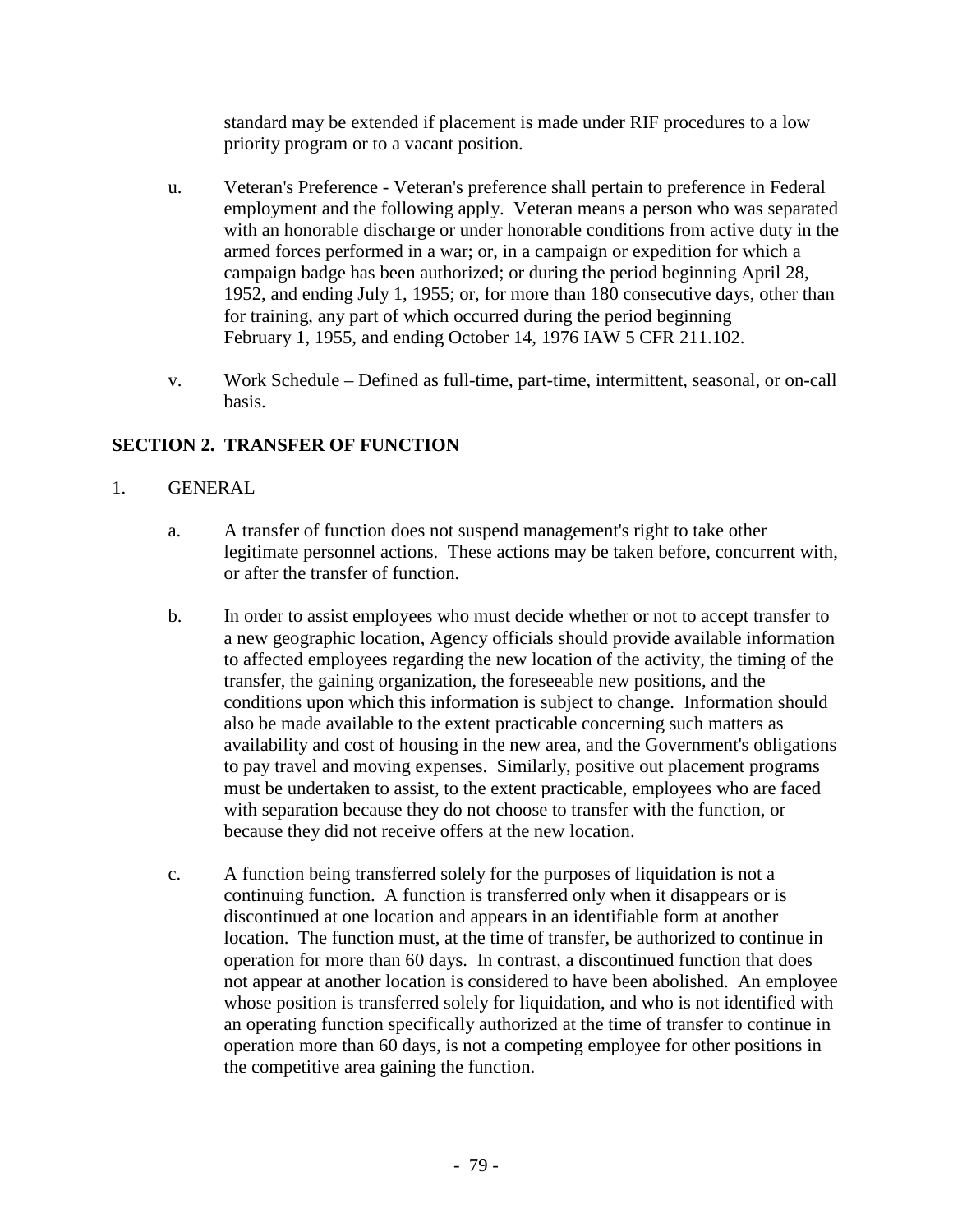- 2. LOSING COMPETITIVE AREA: The following apply to the losing competitive area in a transfer of function:
	- a. Regardless of an employee's personal preference, a competing employee occupying a position that has been identified for transfer has no right to transfer with a function, unless the alternative is separation or downgrading in the competitive area losing the function.
	- b. Except as permitted in section 2-3 (e) below, the losing competitive area must use adverse action procedures if it chooses to separate an employee who declines to transfer with his or her function. An employee who declines to transfer with the function may not be separated any sooner than the effective date of the transfer of the employees who choose to transfer with the function to the gaining competitive area.
	- c. Transfer of function regulations do not permit the losing competitive area to carry out a RIF solely for employees who decline to transfer with their function. However, the losing competitive area may, at its discretion, include employees who decline to transfer as part of a concurrent RIF conducted for other reasons. They may also reassign the employee to another continuing position under the general authority to reassign employees.

### 3. IDENTIFICATION OF POSITIONS WITH A TRANSFERRING FUNCTION

- a. The competitive area losing the function is responsible for identifying the positions of competing employees with the transferring function. A competing employee is identified with the transferring function on the basis of the employee's official position. Two methods are provided to identify the employees with the transferring function:
	- (1) Identification Method One; and
	- (2) Identification Method Two.
- b. Identification Method One must be used to identify each position to which it is applicable. Identification Method Two is used only to identify positions to which Method One is not applicable.
- c. Under Identification Method One, a competing employee is identified with a transferring function if:
	- (1) (a) The employee performs the function at least half of his or her work time; or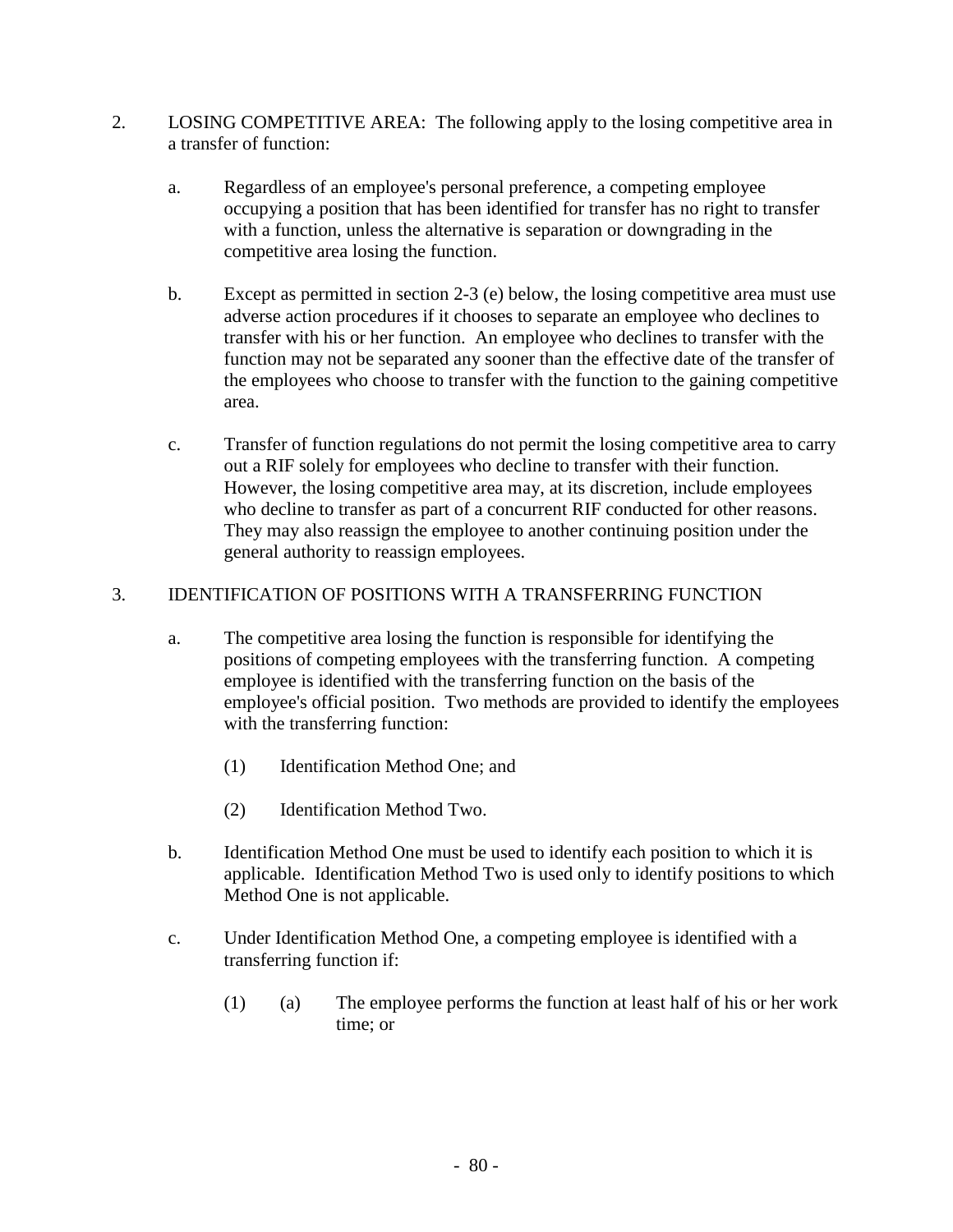- (b) Regardless of the time the employee performs the function during his or her work time, the function performed by the employee includes the duties controlling his or her grade or rate of pay.
- (2) In determining what percentage of time an employee performs a function in the employee's official position, the agency may supplement the employee's official position description by the use of appropriate records such as, but not limited to, work reports, organizational time logs, work schedules.
- d. Identification Method Two is applicable to employees who perform the function during less than half of their work time and are not otherwise covered by Identification Method One. Under Identification Method Two, the losing competitive area must identify the number of positions it needed to perform the transferring function. To determine which employees are identified for transfer, the losing competitive area must establish a retention register in accordance with this article that includes the name of each competing employee who performed the function. Competing employees listed on the retention register are identified for transfer in the inverse order of their retention standing. If for any retention register this procedure would result in the separation or demotion by RIF at the losing competitive area of any employee with higher retention standing, the losing competitive area must identify competing employees on that register for transfer in the order of their retention standing.
- e. (1) The losing competitive area may permit other employees of the agency to volunteer for transfer with the function in place of employees identified for transfer. However, the losing competitive area may permit these employees to volunteer only if no competing employee is separated or demoted solely because a volunteer transferred in place of him or her to the gaining competitive area.
	- (2) If the total number of employees who volunteer for transfer exceeds the number of employees required to perform the function in the gaining competitive area, the losing competitive area, at its discretion, may give preference to the volunteers with the highest retention standing, or make selections based upon other appropriate criteria established in negotiation with the union.
- 4. GAINING COMPETITIVE AREA: The following regulations apply to the gaining competitive area in a transfer of function.
	- a. The transfer of function provisions does not affect employees of the gaining competitive area if the transfer of function does not require a RIF or other personnel actions in that organization.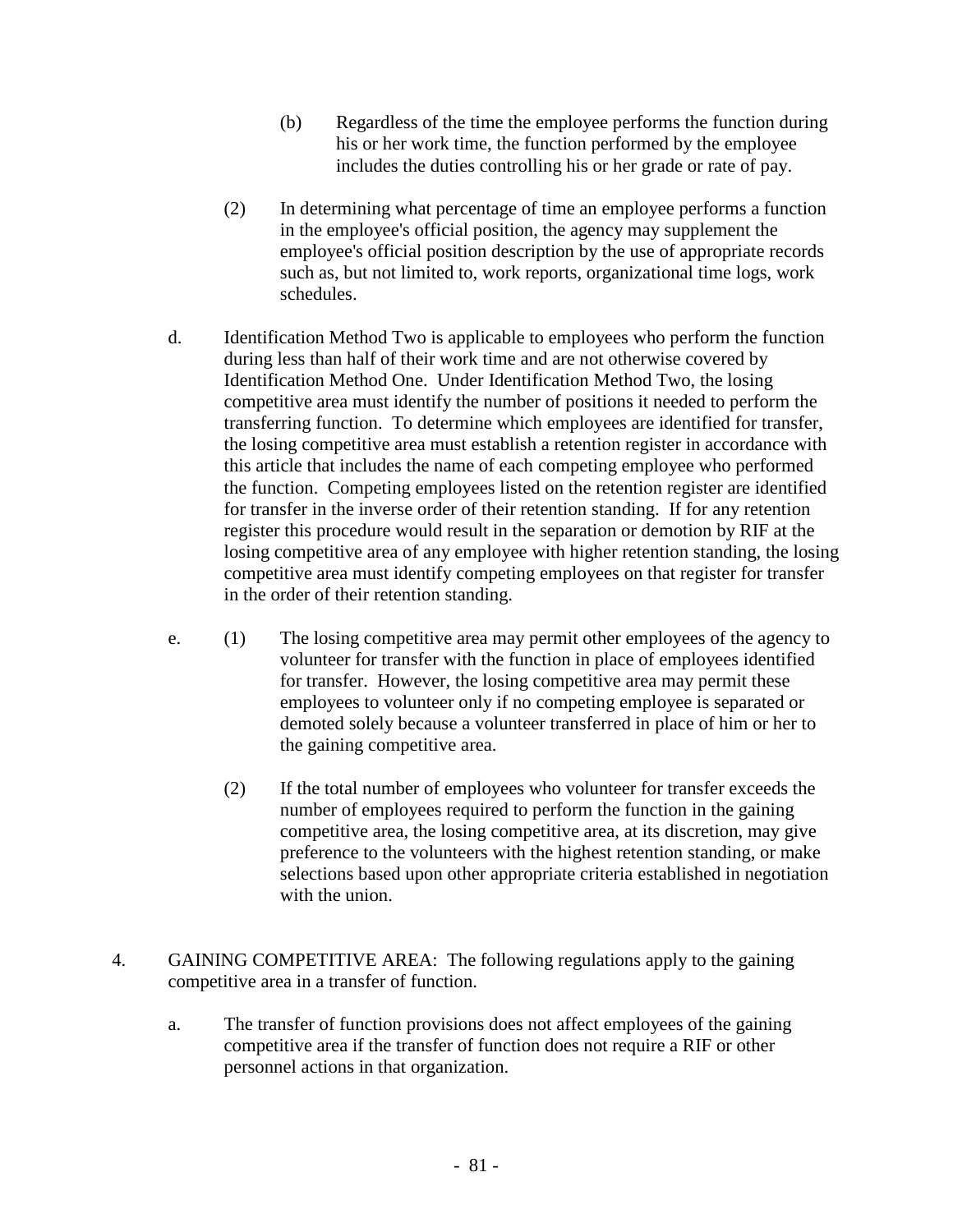- b. If a transfer of function requires that the gaining competitive area conduct a RIF, employees identified for transfer by the losing competitive area shall be transferred to the gaining competitive area before it conducts a RIF, with no change in tenure. They have the right to compete in any RIF on retention registers comprised of both themselves and the employees assigned to the gaining competitive area at the time the transfer is effected. A transferred employee who is reached for a RIF action in the gaining competitive area has no retreat rights to the losing competitive area.
- c. The gaining competitive area may determine the retention rights of incoming employees in a transfer of function without an actual relocation of the competing employees from the losing competitive area. The losing competitive area may act as an agent for the gaining competitive area in providing information to transferring employees and, if applicable, in processing lump sum annual leave payments and severance pay.
- d. Employees whose positions are transferred solely for purposes of liquidation, and who are not identified with operating functions specifically authorized at the time of transfer to continue in operation for more than 60 days, are not competing employees in the gaining competitive area. The employee has the right to transfer to the gaining competitive area solely for the purpose of separation by RIF.

An employee whose position is transferred solely for liquidation is placed on the reemployment priority list of the gaining rather than the losing competitive area.

e. The transfer of function regulations do not apply to the transfer of a function which is terminated in the losing competitive area, and is subsequently transferred to another competitive area for completion.

A competing employee who the agency identifies with a terminated program is a competing employee in the losing competitive area for RIF competition.

### 5. RIF GRIEVANCES

An employee has no right to appeal a transfer of function. However, an employee may raise a transfer of function issue as part of an appeal or grievance of a subsequent RIF or adverse action that the employee believes resulted from the transfer of function.

# **SECTION 3. SCOPE OF COMPETITION**

- 1. GENERAL
	- a. Employees compete for retention in a RIF action on the basis of competitive area, competitive level, tenure of employment, veteran's preference, and length of service augmented by performance credit. These factors are explained below.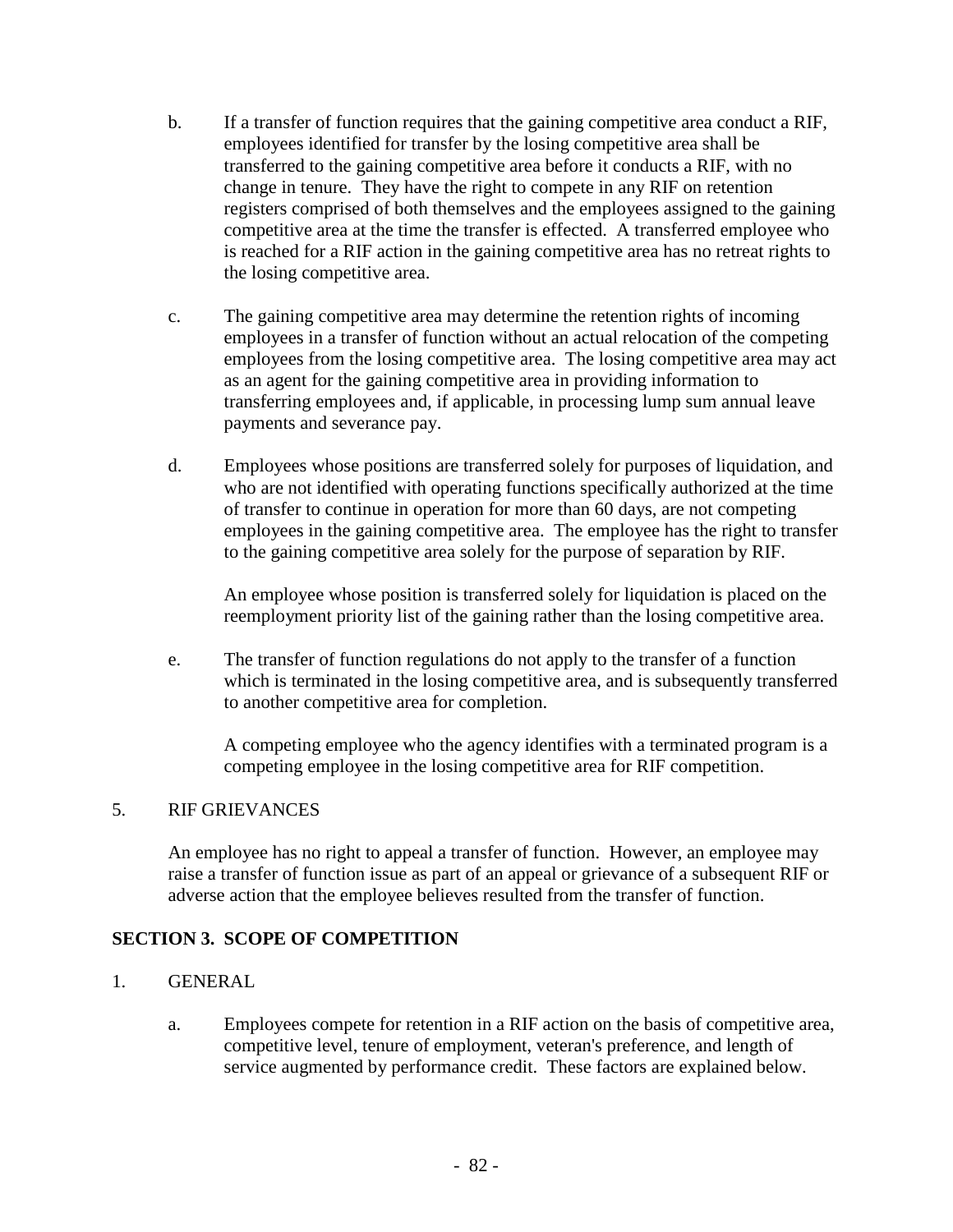b. Records established for RIF purposes (such as documentation of competitive area and competitive level determinations) must be available for review by representatives of the Office of Personnel Management, by representatives of the bargaining unit, and by an employee of the agency, to the extent that this register and records have a bearing on a specific action taken, or to be taken, against the employee. The Agency shall preserve intact all registers and records relating to an employee for at least one year from the date the employee is issued a specific notice or until all related grievances and appeals have been settled.

### 2. COMPETITIVE AREAS

A competitive area shall be defined solely in terms of the Agency's organizational unit(s) and geographical location, and it shall include all employees within the competitive area. A competitive area may consist of all or part of the Agency. The minimum competitive area is a subdivision of the Agency under separate administration within the local commuting area. The Union recognizes that the determination of RIF's competitive areas is a management function.

### 3. COMPETITIVE LEVELS

- a. Competitive level a group of all positions in a competitive area which are in the same grade or occupational level, and classification series and which are similar enough in duties, qualification requirements, pay schedules, and working conditions so that the agency may reassign the incumbent of one position to any of the other positions in the level without undue interruption. It is the concept of interchangeability that is paramount. The competitive level is based upon each employee's position description, not on the employee's personal qualifications. Only occupied positions are included in a competitive level. During the RIF process management will utilize continuing vacancies to minimize the adverse impact of the RIF.
- b. Separate competitive levels are established in each competitive area according to the following:
	- (1) By service Competitive vs. Excepted.
	- (2) By appointment authority Separate levels are established for Excepted Service positions filled under different appointment authorities.
	- (3) By pay schedule.
	- (4) By type of work schedule Full-time, part-time, intermittent, seasonal, or on-call basis. No distinction may be made among employees in the competitive level on the basis of the number of hours or weeks scheduled to be worked.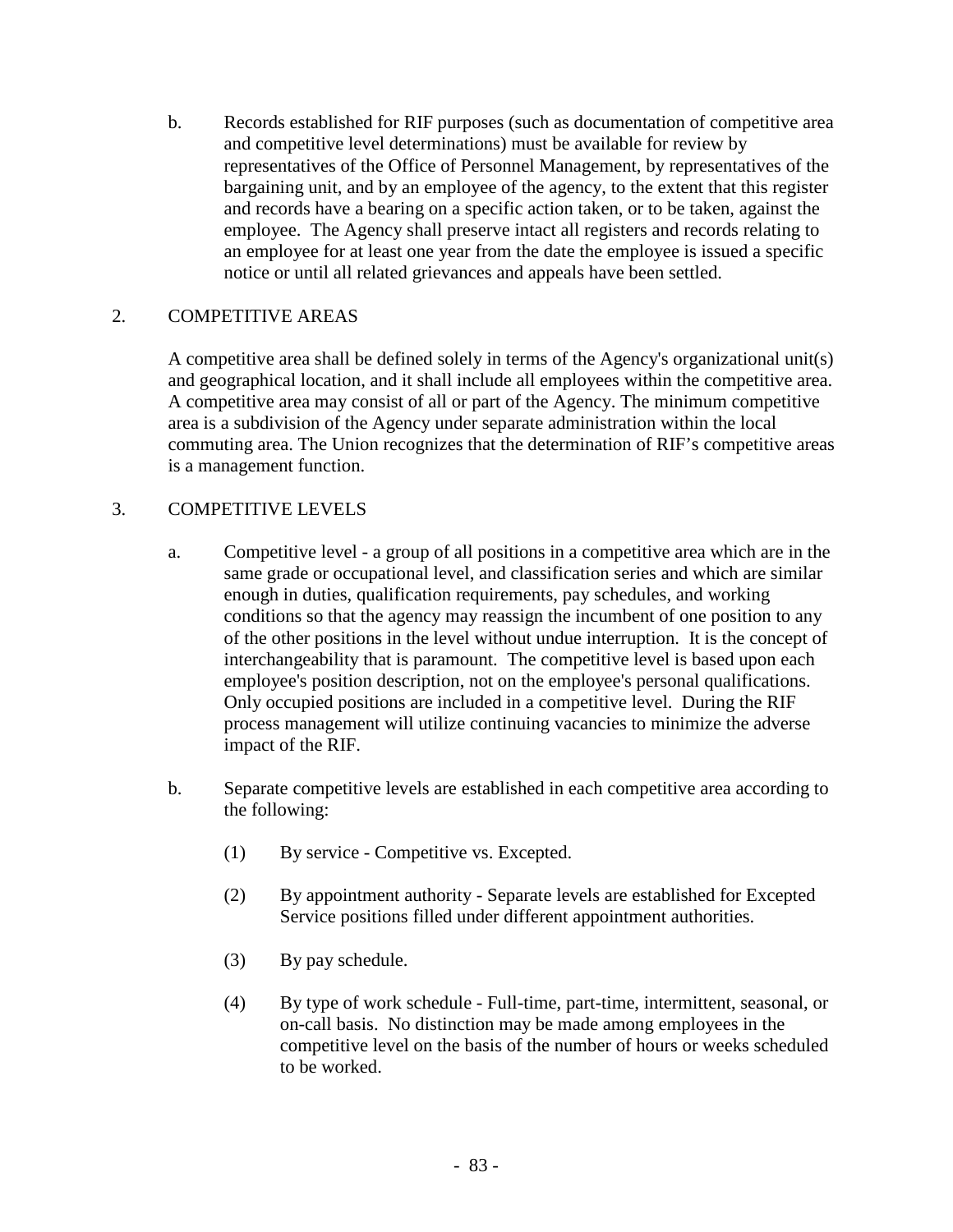- (5) By trainee status Separate levels for employees in formally designated trainee or developmental programs, as defined by 5 CFR 351.702 (e) (1) through (4).
- c. A position is placed in a competitive level when it is established. The competitive level is shown on the position description cover sheet, and is entered into the NFC automated personnel inventory system.
- d. The initial round of competition in a RIF action is among employees in the same competitive area who are assigned to positions in the same competitive level.
- e. Each subsequent round of competition in RIF attempts to place an employee released from their competitive level in previous round through exercise of their Bump and Retreat rights.

### **SECTION 4. RETENTION STANDING**

### 1. ORDER OF RETENTION FOR COMPETITIVE SERVICE

- a. After grouping interchangeable positions into competitive levels, the Agency applies the four retention factors in establishing separate retention registers for each competitive level that may be included in the RIF. The name of each employee is listed in the retention register in the order of his or her retention standing. The retention register includes the name of each employee who holds a position in the competitive level, holds another position because of a temporary promotion from the competitive level, or is detailed from the competitive level. Employees on military duty with restoration rights are not included. Competing employees are placed on a retention register in the following groups and subgroups. The descending order of retention standing:
	- (1) By TENURE GROUPS is: Group I, Group II, and Group III.
	- (2) By SUBGROUPS, based upon eligibility for veteran's preference in RIF, within each tenure group is: Subgroup AD, Subgroup A, and Subgroup B.
	- (3) By LENGTH OF SERVICE within each subgroup: Employees are ranked beginning with the earliest service date (including performance credit).
- b. Tenure groups for competitive service employees are comprised as follows:
	- (1) Group I All career employees not serving a probationary period for appointment to a competitive position and other employees specified in 5 CFR  $351.501(b)(1)$  (i) - (iv).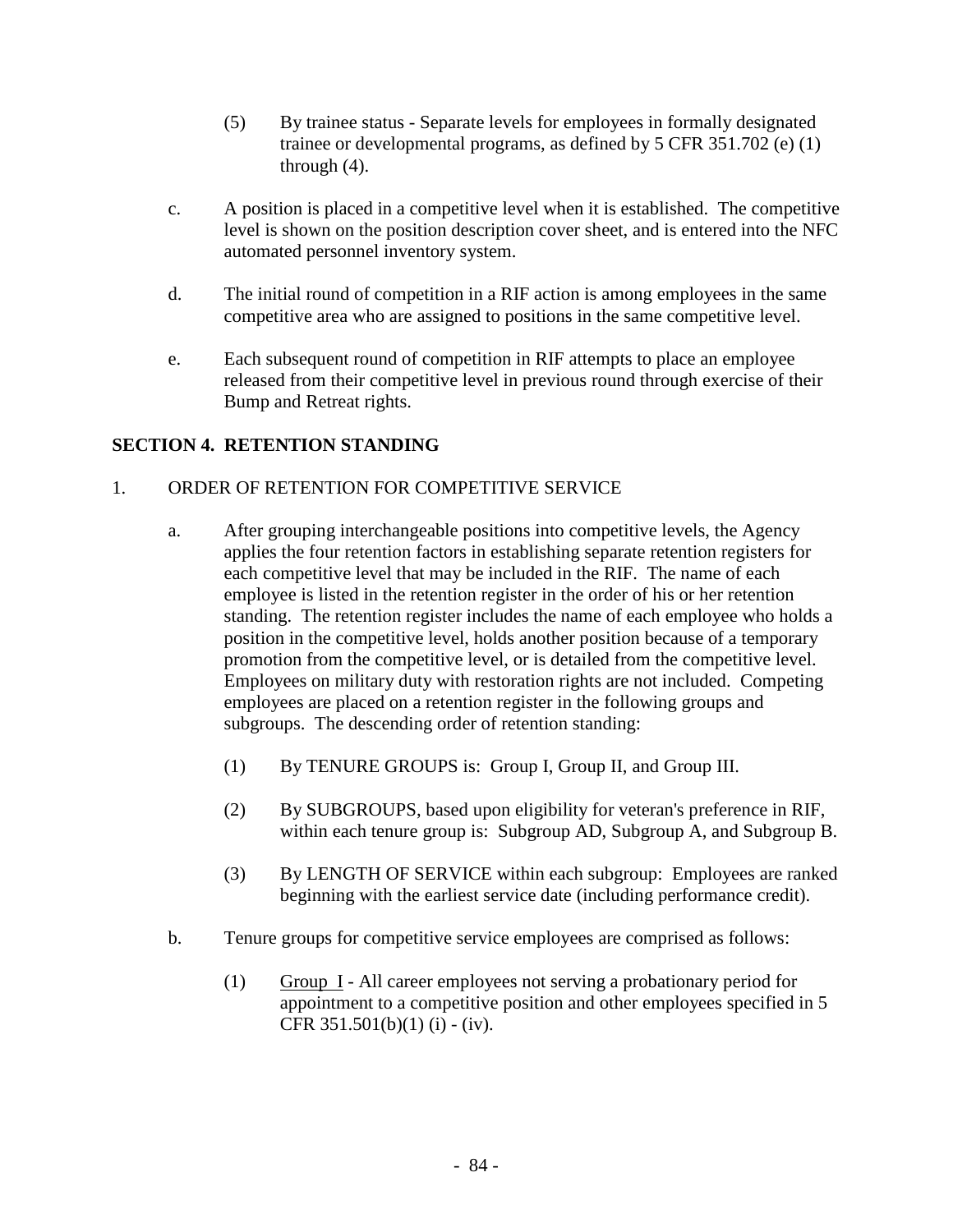(2) Group II - All career-conditional employees, all employees serving a probationary period for initial appointment to a competitive position, and employees whose tenure status is pending final resolution by OPM.

**Note**: The fact that an employee is serving a probationary period for a supervisory or managerial position does not affect the tenure group of the employee's appointment for RIF purposes.

- (3) Group III Includes all employees serving under indefinite appointments, temporary appointments pending establishment of a register, status quo appointments, term appointments, and any other non-status non-temporary appointments which meet the definition of provisional appointments contained in 316.401 and 316.403 of 5 CFR 351.
- c. The subgroups are comprised of the following employees:
	- (1) Subgroup AD All preference eligibles with compensable serviceconnected disabilities of 30 percent or more.
	- (2) Subgroup  $\overline{A}$  All preference eligibles not included in Subgroup AD above.
	- (3) Subgroup B All non-preference eligibles.
- d. A retired member of a uniformed service who is drawing retired pay must meet certain OPM criteria in order to be considered preference eligibles for RIF purposes. These criteria are defined in 5 CFR 351.501.

### 2. ORDER OF RETENTION FOR EXCEPTED SERVICE

- a. Competing employees in the excepted service are classified on a retention register on the basis of their tenure of employment, veteran's preference, length of service, and performance, in descending order as set forth in section 4-1 (a) for competing employees in the competitive service.
- b. Groups are defined as follows:
	- (1) Group 1- All permanent employees whose appointment carries no restriction of condition such as conditional, indefinite, specific time limit, or trial period.
	- (2) Group 2- All employees serving a trial period or whose tenure is equivalent to a career-conditional appointment in the competitive service.
	- (3) Group 3- All employees whose tenure is indefinite (without specific time limit) but not actually or potentially permanent; or whose appointment has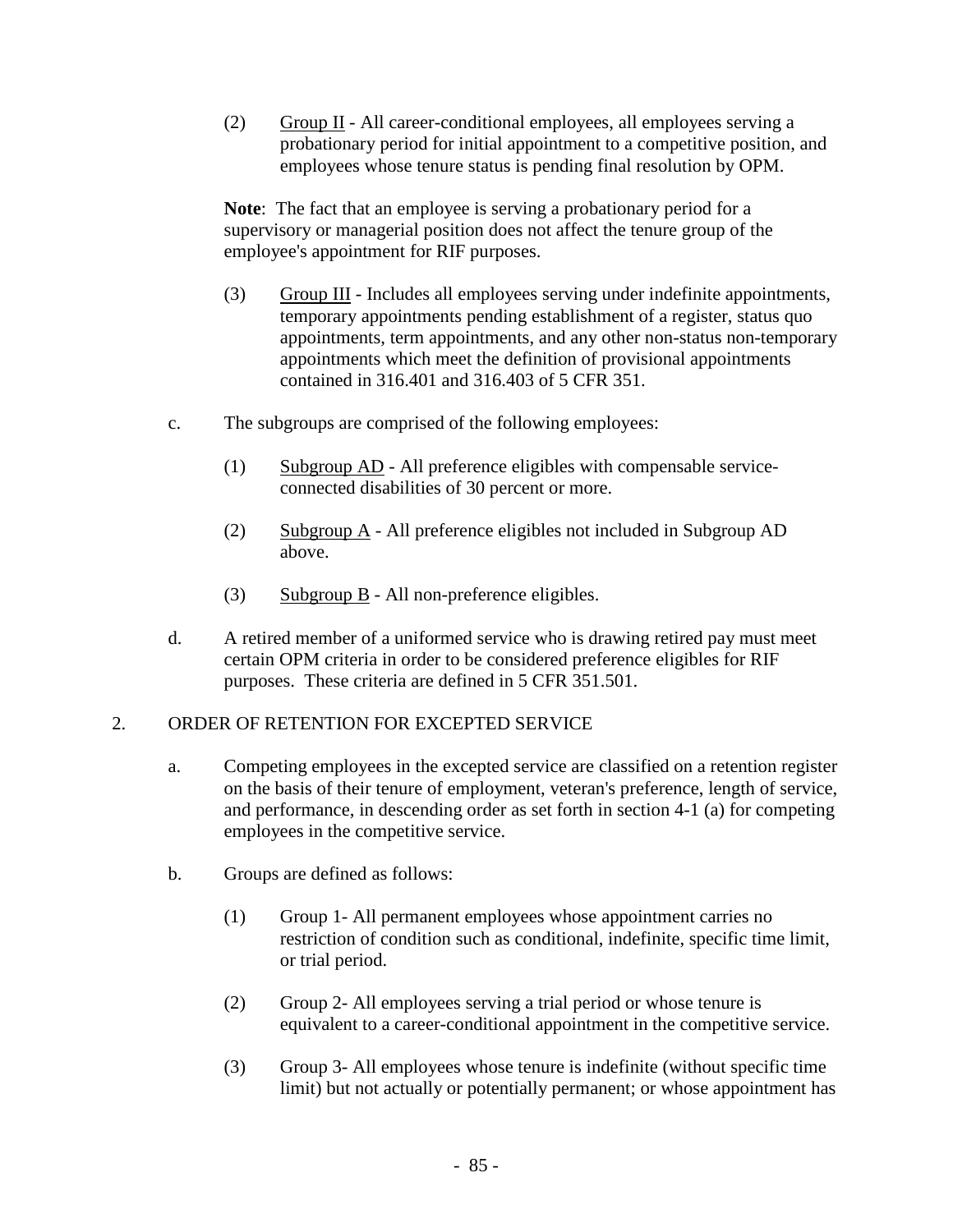a specific time limitation of more than one year; or who are currently employed under a temporary appointment of one year or less, but who have completed one year of current continuous service under a temporary appointment with no break in service of one workday or more.

#### 3. LENGTH OF SERVICE AND CREDIT FOR PERFORMANCE

- a. A service date will be established for each competing employee in a RIF. Employees are listed on a retention register within Veterans Preference subgroups by length of service, in descending order, starting with the earliest service date.
- b. An employee's service date for RIF purposes is one of the following:
	- (1) The date the employee entered on duty, if the employee has no previous creditable service;
	- (2) The date obtained by subtracting the employee's total previous creditable service from the date the employee last entered on duty; or
	- (3) The date obtained by subtracting from the date in section 4-3 (b) (1) or (2) above any service credit for performance to which the employee is entitled under section 4-3 (c) below.

An employee who is a retired member of a uniformed service is entitled to credit for the length of time in active service in the armed forces during a war, or in a campaign for which a campaign badge has been authorized, or the total length of time in active service in the armed forces if the employee is considered a preference eligible under 5 CFR '351.501(d). (5 CFR 351.503c)

c. Employees are given performance credit for RIF competition when the employee's performance meets certain requirements. The amount of credit added is based on the mathematical average (rounded in the case of fractions to the next higher whole number) of the value of the employee's last three actual Federal annual performance ratings of record received during the 4-year period prior to the date of issuance of specific RIF notices, or the date the Agency freezes ratings before issuing RIF notices.

An employee who has not received any rating of record during the 4-year period shall receive credit for performance based on the modal rating for the summary level pattern that applies to the employee's official position of record at the time of the RIF. A modal rating is defined as the summary level assigned most frequently among the actual ratings of record that are:

(1) assigned under the summary level pattern that applies to the employee's position of record on the date of the reduction in force;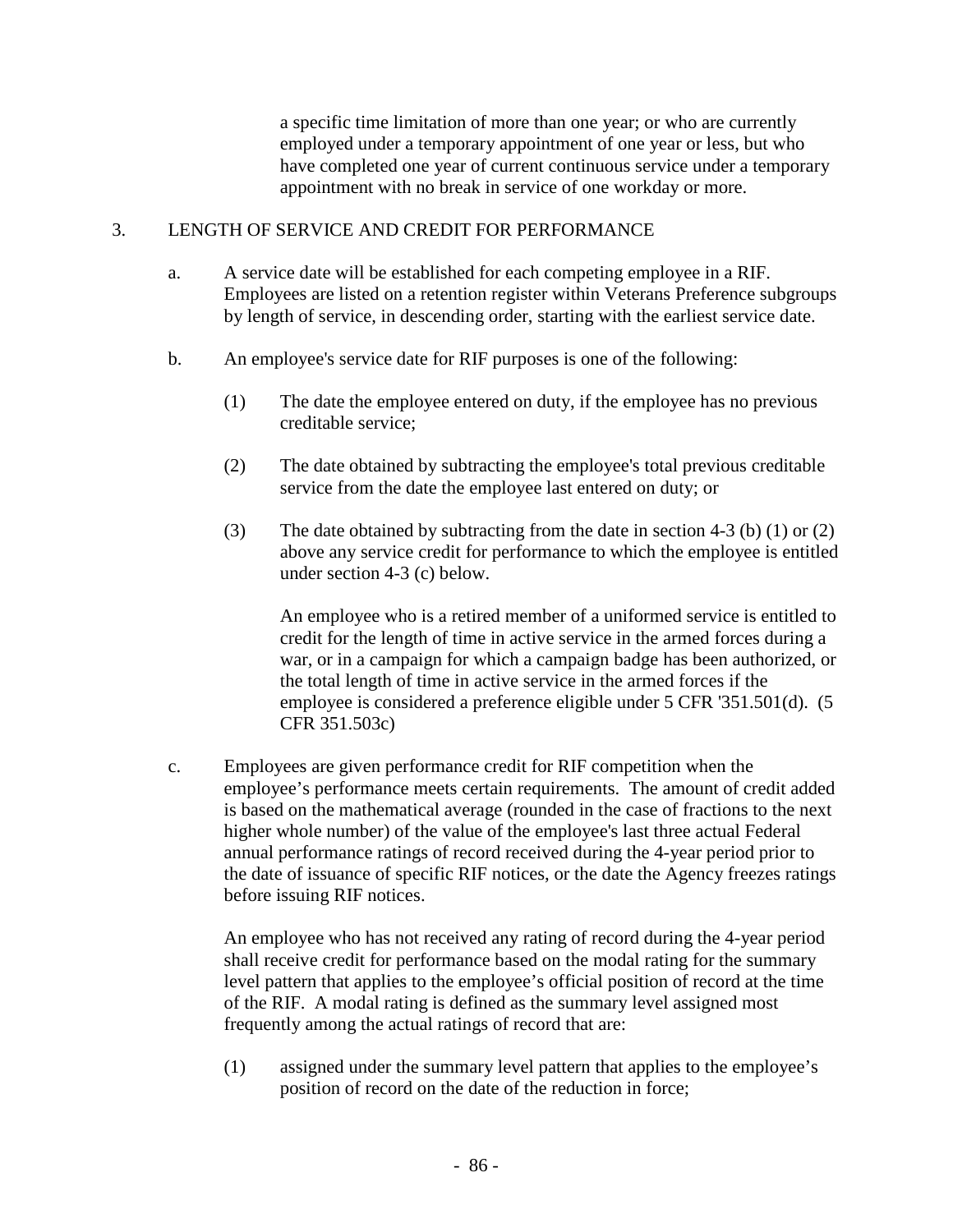- (2) given within the same competitive area, or the agency's option within a larger subdivision of the agency or agency wide; and
- (3) on record for the most recently completed appraisal period prior to the date of issuance of reduction in force notices or the cutoff date specified in subsection g, after which no new ratings will be put on record.

An employee who has received at least one but fewer than three previous ratings of record during the 4-year cycle shall receive credit for performance on the basis of the value of the actual rating(s) of record divided by the number of actual ratings received.

| $**$      | Level 1        | Level 2          | Level 3 | Level 4   | Level 5   |
|-----------|----------------|------------------|---------|-----------|-----------|
| Pattern A | $\overline{0}$ | NA               | 16      | <b>NA</b> | <b>NA</b> |
| Pattern B | $\theta$       | NA               | 13      | <b>NA</b> | 17        |
| Pattern C | $\overline{0}$ | NA               | 13      | 17        | <b>NA</b> |
| Pattern D | $\overline{0}$ | $\overline{0}$   | 17      | <b>NA</b> | <b>NA</b> |
| Pattern E | $\overline{0}$ | NA               | 12      | 15        | 18        |
| Pattern F | $\theta$       | $\overline{0}$   | 14      | <b>NA</b> | 18        |
| Pattern G | $\theta$       | $\overline{0}$   | 14      | 17        | <b>NA</b> |
| Pattern H | $\overline{0}$ | $\boldsymbol{0}$ | 14      | 16        | 18        |

In determining this average the value assigned to each actual performance rating of record is as follows:

\*\*NA means not applicable to the rating pattern, i.e., the level is not used in that pattern. The numbers represent the number of years to be credited for a rating at that level and under that pattern.

Examples:

(1) An employee on a 5-tiered system (Pattern H) whose last three annual performance ratings of record were Outstanding, Exceeds Fully Successful, and Exceeds Fully Successful would have a total of 17 years  $(18 + 16 + 16 = 50$ , divided by  $3 = 16.7$ , rounded to next higher whole number) added to his or her length of service for RIF purposes.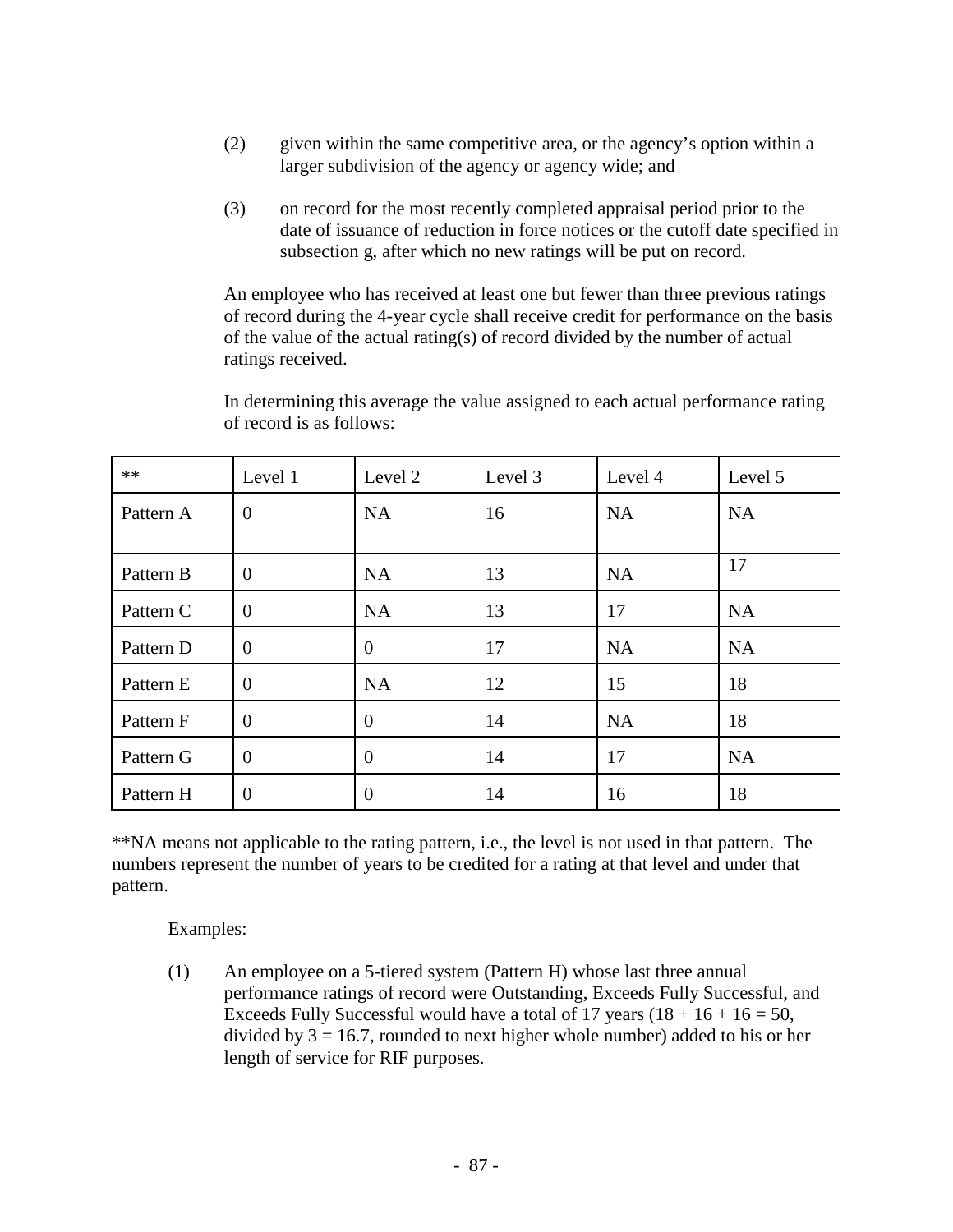(2) An employee whose last three annual performance ratings of record were Outstanding and Superior (based on 5-tier system - Pattern H) and Pass (based on Pass/Fail rating system - Pattern A) would have a total of 17 years  $(18 + 16 + 16)$  $= 50$ , divided by 3 = 16.7, rounded to next higher whole number) added to his or her length of service for RIF purposes.

NOTE: For all ratings of record put on record before October 1, 1997, or where all ratings within the 4-year cycle and competitive area are in the same rating pattern, the performance credit assigned to each actual performance rating must use the 20, 16, 12 additional years of service for Outstanding, Superior, and Fully Successful ratings.

- a. If an employee has had more than three annual performance ratings of record during the 4-year period, the three most recent Federal annual performance ratings of record are used. An annual performance rating of record received prior to the 4-year period cannot be used.
- b. Regardless of whether the employee's service occurred in one or more Federal agencies, the employee's actual ratings are to be used to the extent they are available. If they are not available in the employee's official records, the current employing agency will accept employee copies of annual performance ratings of record for this purpose. For employees who received performance ratings while not covered by 5 U.S.C. Chapter 43, those performance ratings shall be considered ratings of record when it is determined that those performance ratings are equivalent ratings of record under provisions of 5 CFR '430.201(c). *(5 CFR 351.504 a 3)*
- c. An employee who has received an improved rating following an opportunity to demonstrate acceptable performance as provided in 5 CFR 432 shall have the improved rating considered as the annual performance rating of record. The cutoff date specified in subsection g applies.

The cutoff date for submission of performance appraisals shall be 90 days before the date the specific RIF notice is issued to employees. No new appraisals will be accepted after this date.

### 4. RETENTION REGISTER

- a. The Agency will prepare a retention register for each competitive level affected by the RIF, listing employees by tenure group/subgroup as follows: IAD, IA, IB, IIAD, IIA, IIB, IIIAD, IIIA, and IIIB.
- b. An employee serving a temporary promotion will be placed on the retention register for the competitive level from which he or she was promoted.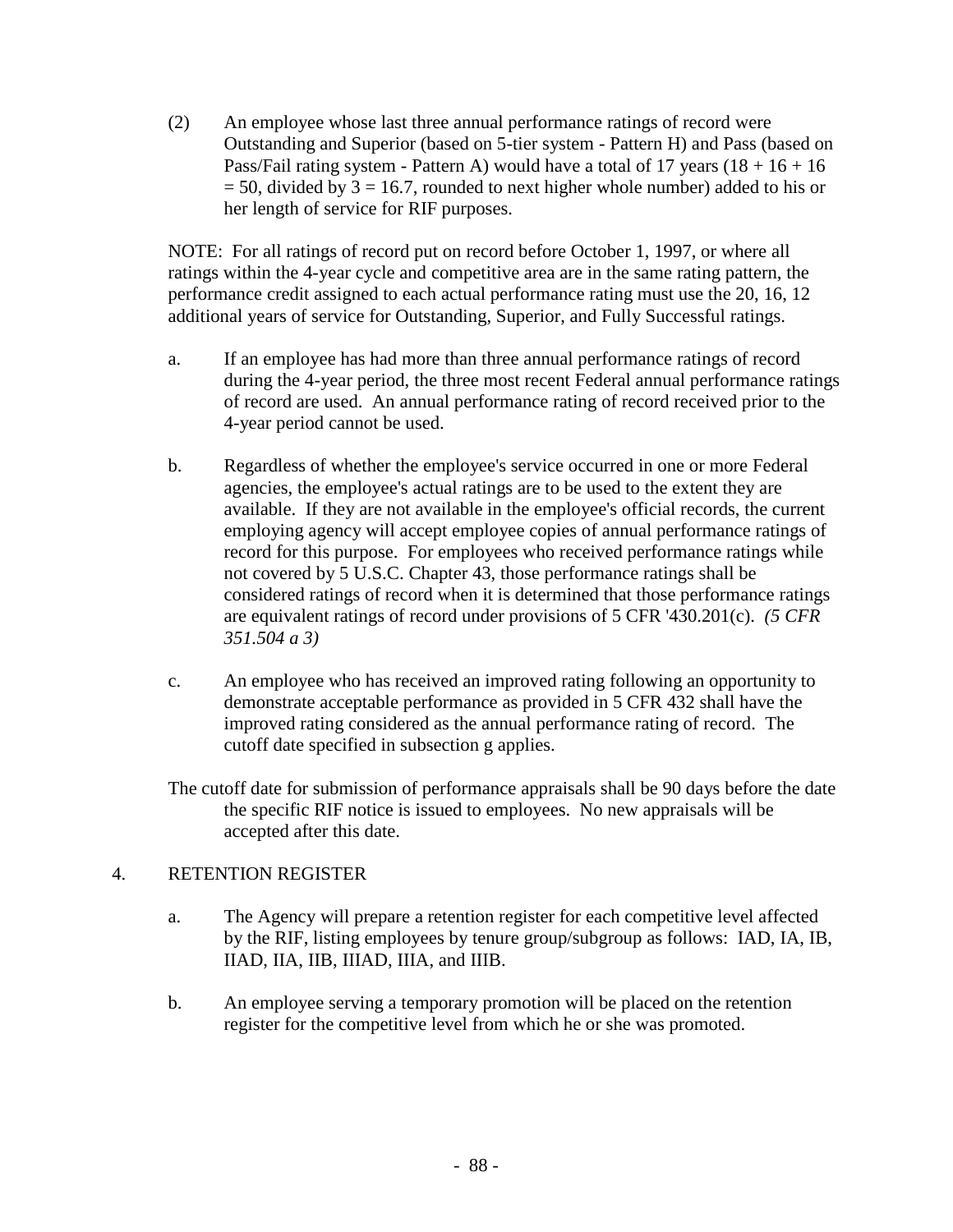- c. A permanent employee serving in a part-time work schedule will be provided the option to be returned to a full time work schedule 90 days before the specific RIF notice is issued to employees.
- d. An employee who has received a written decision to demote or reassign him or her because of unacceptable performance or conduct will be placed on the retention register for the competitive level to which he or she will be demoted or reassigned.
- e. The Agency will list, apart from the retention registers but on the same document, in the following order, the name of each employee who:
	- (1) Is serving under a time limited appointment or temporary promotion (together with the expiration date of appointment or promotion); or
	- (2) Has a written decision under 5 CFR Part 432 or Part 752 of removal from the position because of unacceptable performance or conduct. An employee who has received a written decision under 5 CFR 432 or Part 752 of the decision to demote him or her because of unsuccessful performance or conduct competes from the position to which he or she has been or will be demoted.
	- (3) Employees so listed are noncompeting employees in the competitive level, because the Agency must remove them from positions in the competitive level by means other than RIF before releasing any competing employee from the level through RIF.

# **SECTION 5. RELEASE FROM COMPETITIVE LEVEL**

### 5. RELEASE OF NONCOMPETING EMPLOYEES

- a. When an employee's position is abolished in a RIF, the employee is not automatically released from his or her competitive level. The Agency first releases noncompeting employees from the competitive level. A noncompeting employee is one who:
	- (1) Is serving under a specifically limited temporary appointment to a position in that competitive level;
	- (2) Is serving under a term promotion or temporary promotion to a position in that competitive level (these employees are returned to their permanent positions of record, or equivalent); or
	- (3) Has received a written decision of removal from a position in that competitive level.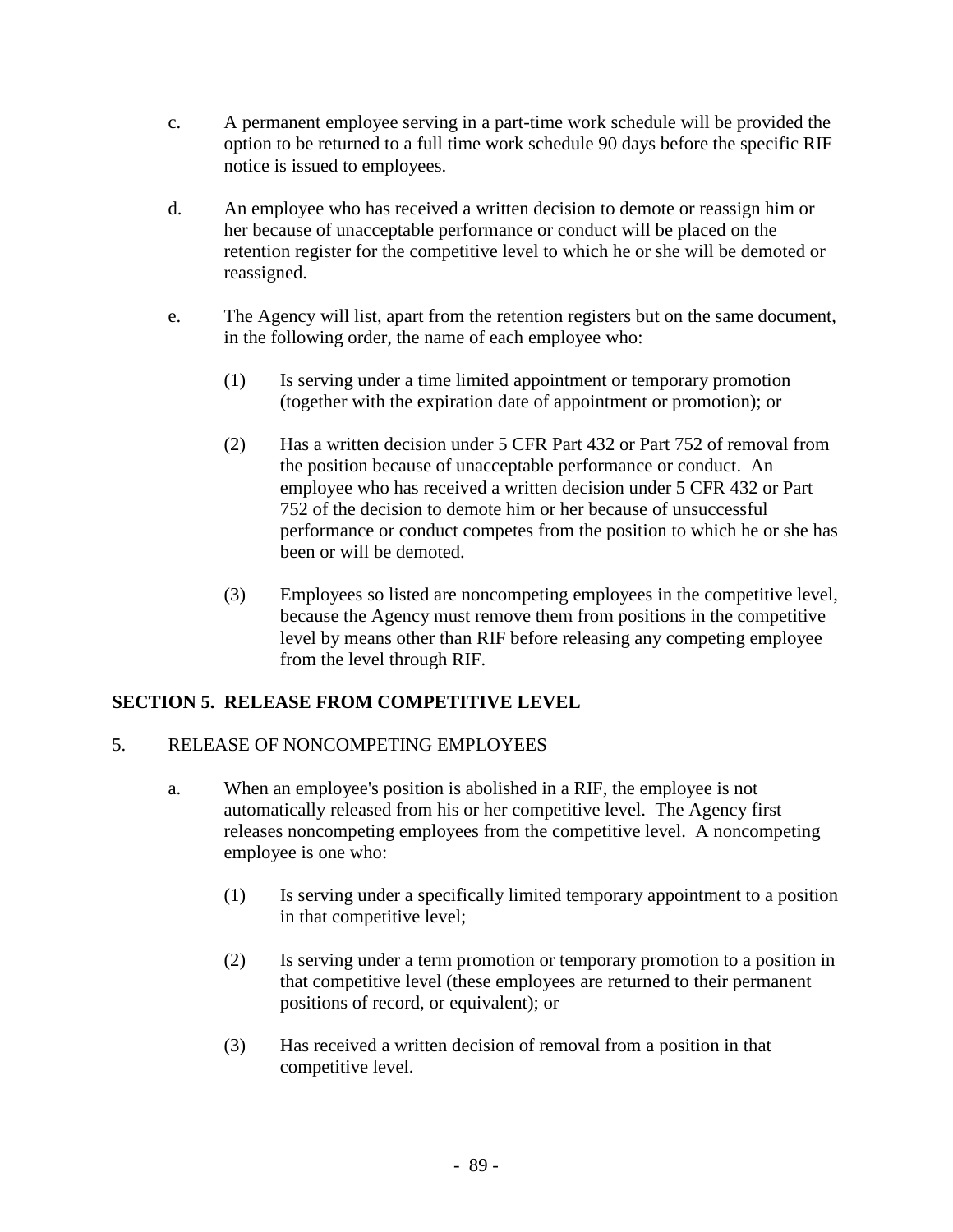a. A reassignment made during a reorganization to a position in the same competitive level is neither a RIF nor an adverse action, because RIF regulations apply only when there is a release from a competitive level. The Agency may reassign any employee in the competitive level to a vacant position at the same grade level in the same or different competitive level.

### 6. RELEASE OF COMPETING EMPLOYEES

- a. If a competing employee must be released, an employee in an abolished position has a right to one of the other positions in the level as long as he or she is not the lowest standing employee. If the employee in the abolished position is the lowest standing employee, he or she may be released from the competitive level. Similarly, when satisfying an assignment right of an employee from a different competitive level, the Agency is not required to offer the job of the lowest standing employee, but may reassign employees within the level and offer any position in the level so long as the assignment right is satisfied and the proper order of release from the level is followed.
- b. After the Agency has released all noncompeting employees from a competitive level, it selects competing employees for release in the inverse order of their retention standing, beginning with the lowest standing employee. All employees in tenure group III are released before any employee in tenure group II is released, and all employees in tenure group II are released before any employee in tenure group I is released. Within each tenure group, employees in subgroup B are released first, followed by subgroups A and AD in that order. Within each subgroup, employees are released in the order of their service dates (as augmented by performance rating credits), beginning with the most recent service date. When employees in the same subgroup have identical service dates and are tied for release, the performance rating credit will be deducted and the employee with the most recent service computation date will be released first if employees have the same service computation date after deducting the performance rating credit, tie breakers are as follows:
	- (1) Creditable Federal Service, including County Office service and excluding military service.
	- (2) Creditable USDA service, including County Office service and excluding military service.
	- (3) Creditable FSA (and predecessor Agency) service, including County Office service and excluding military service.
- c. Exceptions to the order of release described above are listed in 5 CFR 351.601 (a) (1) and (2) and 351.606, 607, 608, and 805. Any employee reached for release out of the regular order must be notified in writing of the reason for the exception.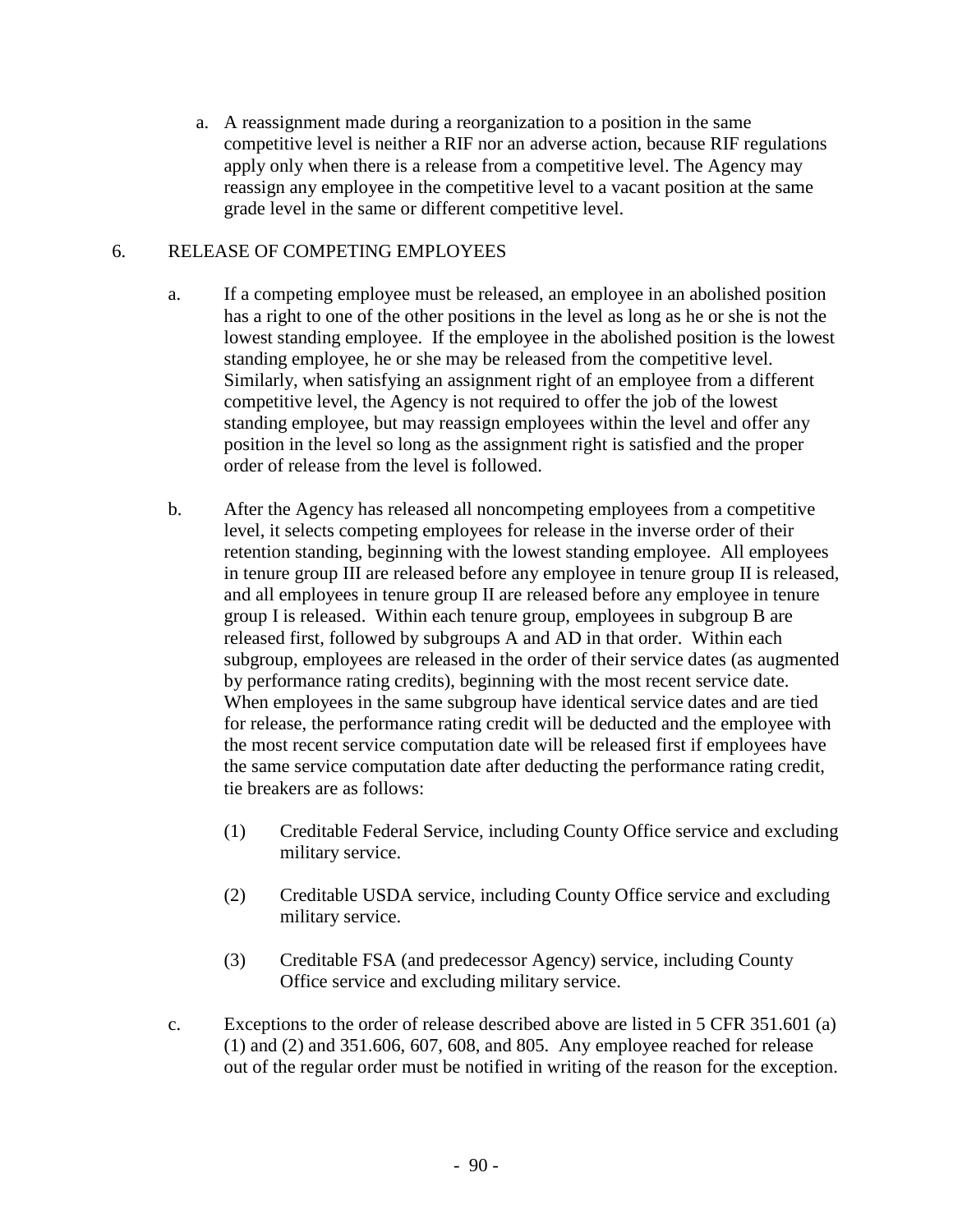- d. An employee released from a competitive level may have the right to be assigned to another position. If so, the employee must be offered that position (or an equivalent one). Assignment rights are discussed in detail in section 6. below.
- e. Only when an employee has no right of assignment to another position, or turns down an offered position satisfying the assignment right, may the Agency furlough or separate the employee under RIF procedures. The Agency may furlough a competing employee only when it intends within one year to recall the employee to the position from which furloughed. The Agency may not furlough competing employees for more than one year. If a furlough is not appropriate, the employee is separated. However, an employee may not be separated while a lower standing employee in the same competitive level remains on furlough.

# 7. RECALL OF RIFed OR FURLOUGHED EMPLOYEES

When the agency recalls employees to duty in the competitive level from which RIFed or furloughed, it shall recall them in the order of their retention standing, beginning with the highest standing employee, or as otherwise required by USDA Regulations.

# **SECTION 6. ASSIGNMENT RIGHTS**

### 1. ELIGIBILITY

- a. In a RIF action, a competitive service employee in tenure group I or II who has a current annual performance appraisal of record of "results achieved" or "minimally successful" or higher has eligibility for assignment to another position, provided that the position:
	- (1) Is in the competitive service;
	- (2) Is in the same competitive area;
	- (3) Will last at least three months;
	- (4) Is one for which the released employee is qualified;
	- (5) Has a grade or representative rate of pay no higher than the grade or representative rate of the position from which the employee is released;
	- (6) Is encumbered by an employee subject to displacement by the released employee by either "bump" or "retreat". Employees do not have inherent rights to vacant positions;
	- (7) Has the same type of work schedule (full time, part time, etc.) as the position from which the employee is released; and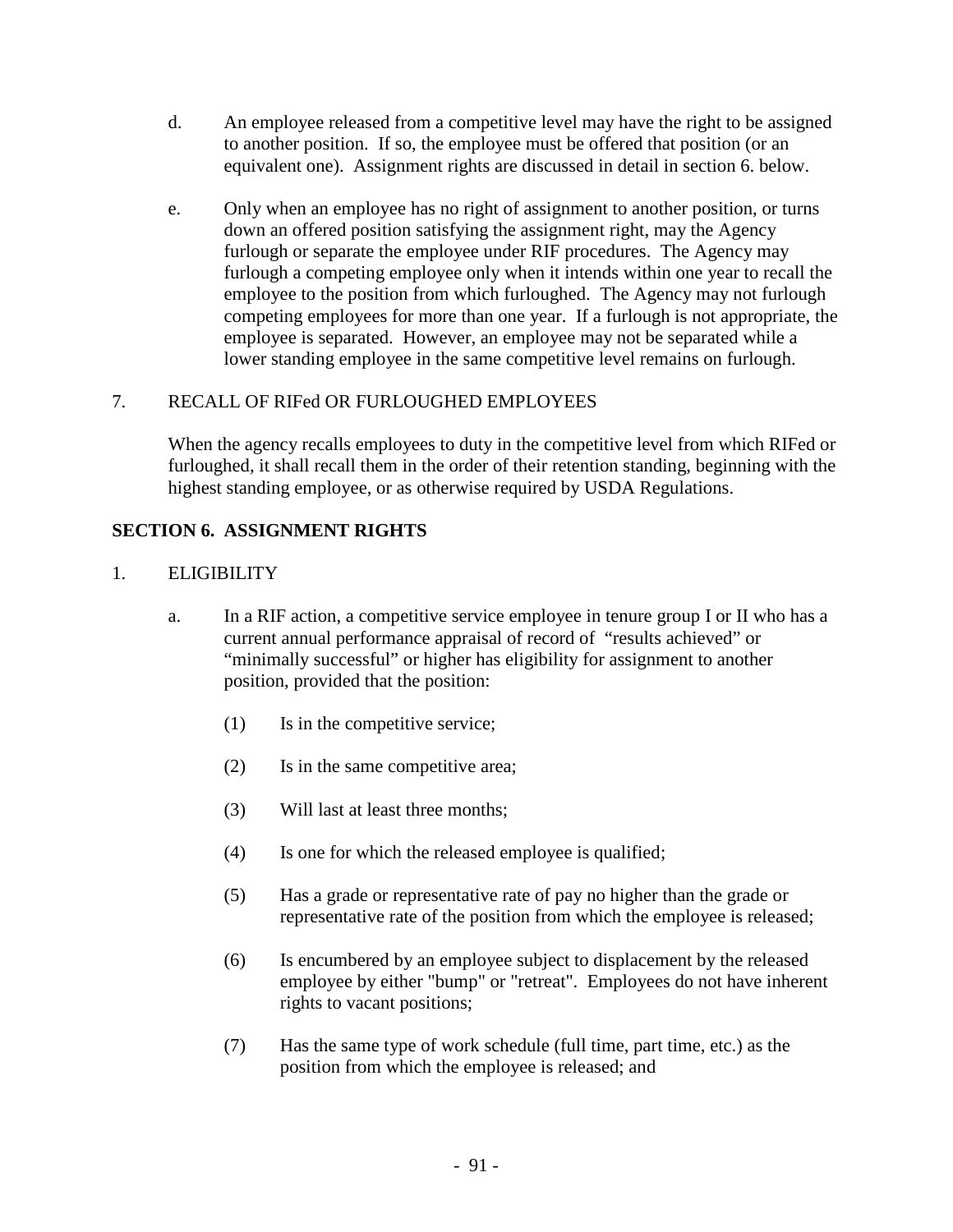- (8) Has a pay rate which requires no reduction or the least possible reduction in the employee's present pay rate.
- b. Promotion potential is not considered in filling a position under RIF regulations. A RIF offer may have more, less, or the same potential.
- c. The existence of an encumbered position does not oblige an agency to offer an employee a particular position; however, it does establish the employee's right to be offered a position at the same grade level as the encumbered position.
- d. Even though an employee is entitled to only one offer of assignment, the agency must make a better offer if a position with a higher representative rate is available on or before the date of the RIF notice.
- e. Employees in tenure group III or those having current annual performance appraisals of record of "unacceptable" have no assignment rights in a RIF action.

# 2. BEST POSSIBLE OFFER

- a. When more than one available position meeting all criteria of section 6-1. above will satisfy an employee's assignment right, the employee must be offered the position with the highest representative rate. When two or more available positions exist with the same representative rate, the employee may be offered any of the positions.
- 1. While the best possible offer must be made to a competing employee, he or she may voluntarily accept an available position at a lower representative rate. Willing acceptance of such an offer, with full knowledge of entitlement to a position with a higher representative rate, does not satisfy an employee's assignment right. Such a voluntary acceptance of an available position is not covered by RIF regulations and does not confer grade or pay retention.
- c. A competing employee may be reassigned to a vacant position in the same competitive area, or in a different competitive area in the same commuting area, which is at least equivalent to the employee's assignment right. However, employees have no right to such reassignment, nor do they have the right to choose assignment to any particular position in a RIF action.
- d. A competing employee may be offered a temporary position (under an appointment not to exceed one year) only in lieu of separation by RIF when the employee has no other assignment right.

# 3. DISPLACEMENT OF A LOWER SUBGROUP EMPLOYEE ("BUMPING")

a. Upon release from a competitive level, an eligible employee is entitled to "bump" to an available position which requires no reduction, or the least possible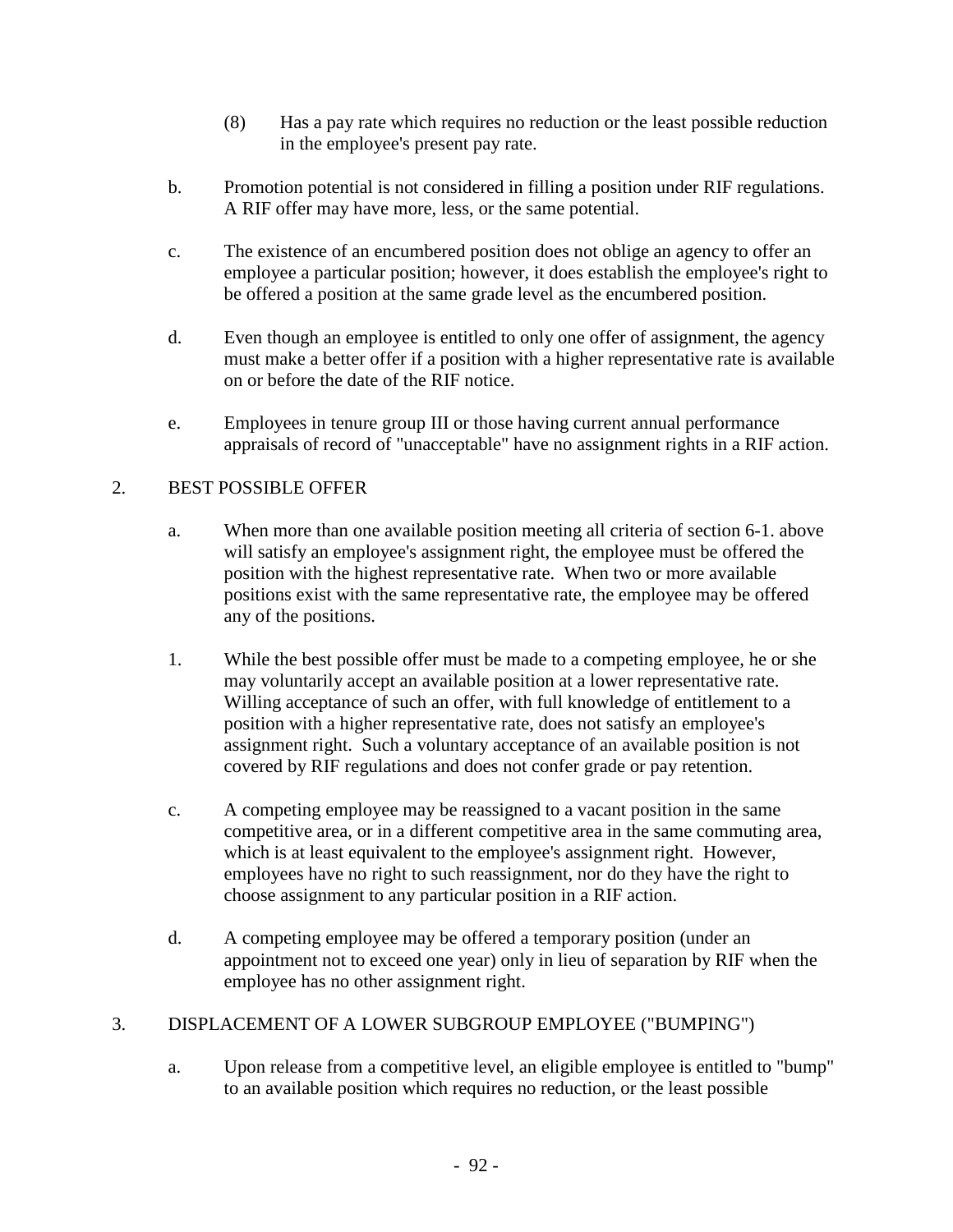reduction, in representative rate, when the occupied position is encumbered by an employee subject to displacement (see section 6-4 below), AND is the same grade or no more than three grades or three grade-intervals (or equivalent) below the position from which the employee is released. Employees must be qualified for the offered position. *(5 CFR 351.701a)*

- b. An eligible employee in subgroup IAD can displace an employee in IA, IB, or any employee in tenure groups II and III. An IA employee can displace employees in IB, or any employee in group II or III. An IB employee can displace any employee in group II or III. An eligible employee in subgroup IIAD can displace an employee in IIA, IIB or any employee in tenure group III. An IIA employee may displace an employee in IIB or any employee in group III. An IIB employee may displace any employee in group III.
- 4. DISPLACEMENT OF AN EMPLOYEE IN THE SAME SUBGROUP ("RETREATING"): Upon release from a competitive level, an eligible employee is entitled to "retreat" to an available position that requires no reduction, or the least possible reduction, in representative rate, when the occupied position is:
	- a. Encumbered by an employee with a later service date in the same subgroup as the retreating employee;
	- b. The same grade, or no more than three grades or three grade-intervals (or equivalent) below the position from which the retreating employee is released (the position may be up to five grades or grade-intervals lower if the released employee is a preference eligible with a compensable service-connected disability of 30 percent or more);
	- c. The same position, or essentially identical to a position previously held by the released employee in any Federal agency; and
	- d. Encumbered by an employee with a current annual performance appraisal of record no higher than "minimally successful" when the released employee's rating is "minimally successful".
	- e. The criteria for an essentially identical position are the same as the criteria for competitive level, as defined in Section 3-3, except as stated in 5 CFR 351.701(c)(3).

### 5. DISPLACEMENT OF AN EMPLOYEE IN THE SAME SUBGROUP ("BUMPING")

The Agency shall permit a competing employee to displace an employee with lower retention standing in the same subgroup consistent with section 6-3 when the Agency cannot make an equally reasonable assignment by displacing an employee in a lower subgroup (reference 5 CFR 351.705(a)(1)).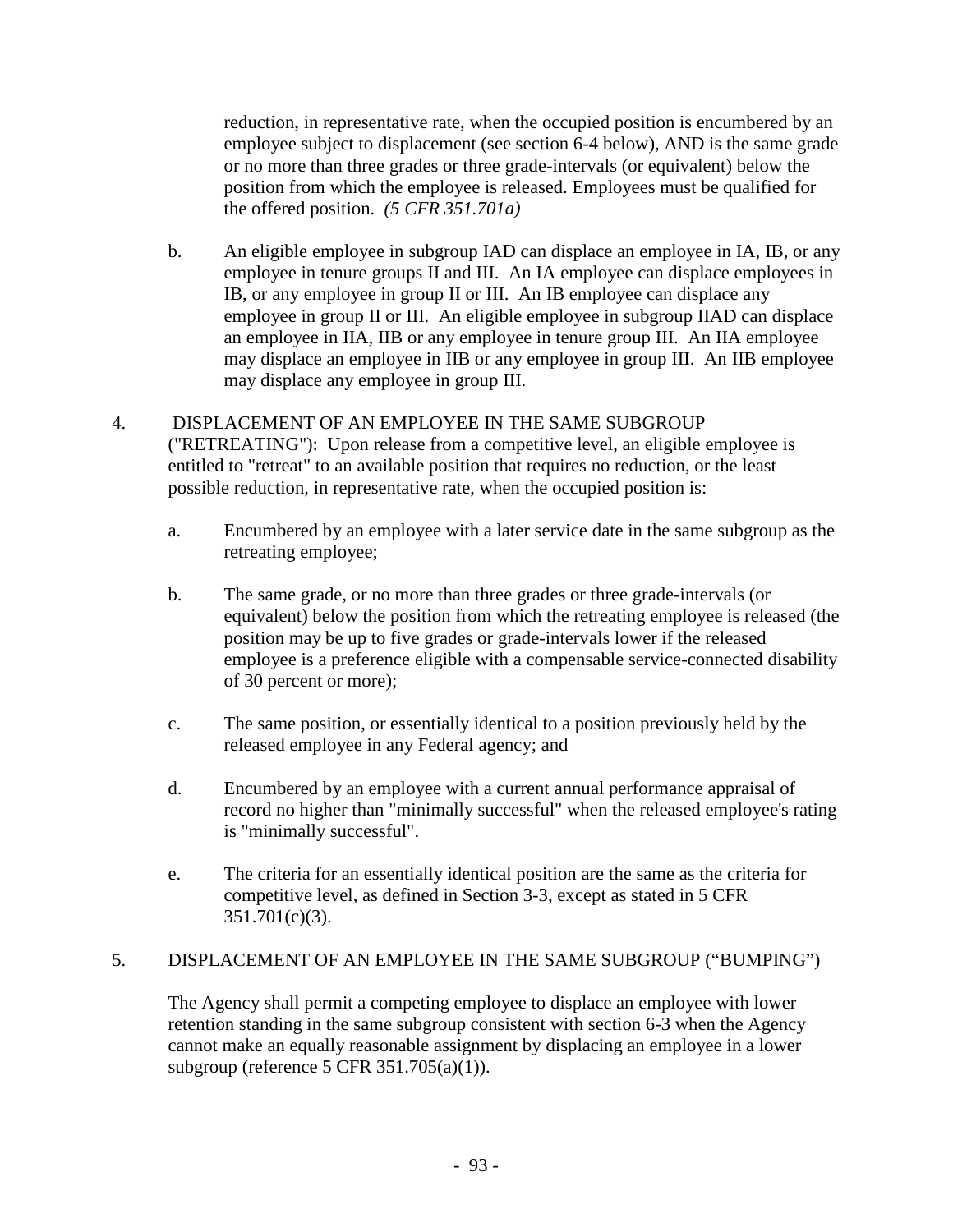### 6. PREFERENCE ELIGIBLES WITH 30 PERCENT OR MORE SERVICE-CONNECTED DISABILITIES

- a. The personnel office must notify the Office of Personnel Management (OPM) when it determines, based on the available evidence, that a preference eligible who has a compensable service-connected disability of 30 percent or more is not able to fulfill the physical requirements of a position to which the employee would otherwise have been assigned under RIF procedures.
- b. At the same time, the personnel office must notify the employee of the reasons for the determination and of the employee's right to respond to OPM within 15 days of the notification.
- c. OPM will make a final determination concerning the physical qualifications of the employee for the position, and inform the personnel office and the employee of the findings. The Agency may not assign any other person to the position until OPM has made its final determination.
- d. The personnel office must comply with the final OPM determination.

### 7. GRADE AND PAY RETENTION

Employees assigned to positions at a lower representative rate than the position from which released are entitled to 2 years of grade retention and subsequent pay retention in accordance with 5 CFR 536.

### 8. EXCEPTIONS TO QUALIFICATIONS STANDARDS

In a RIF action, exceptions may be made to qualifications standards in order to assign an employee to a vacant available position at the same or lower representative rate. This may be done when it is determined that the employee has the capacity, adaptability, and skills required, or that he or she can be retrained to assume the duties of the new position within a reasonable period of time. Reasonable time, for purposes of this exception, will be 90 days unless otherwise agreed to by the union and management. However, minimum educational requirements (such as 24 semester hours in Accounting, or the equivalent, for the GS-511 series) cannot be waived.

### **SECTION 7. NOTICE TO EMPLOYEES**

### 1. NOTICE PERIOD

a. Career and career-conditional employees affected by RIF actions will be given at least 60 days advance specific notice. These conditions apply to employees being separated, furloughed for more than 30 days, reduced in grade, or required to accept assignment beyond the commuting area in a transfer of function. The initial 60 day specific notice need not be extended if the notice is amended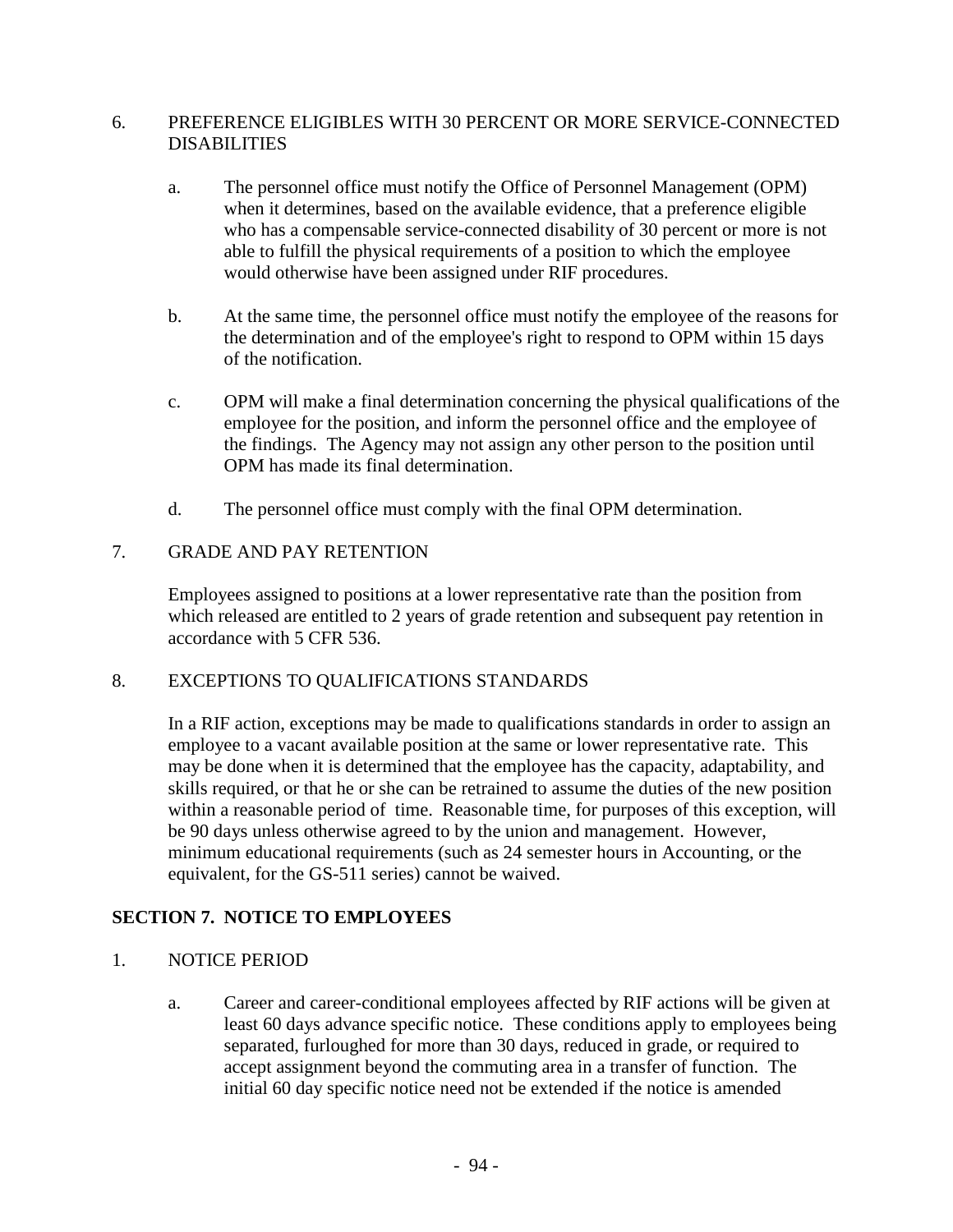resulting in a more favorable action for the employee; but if amendment results in a more severe action (such as a change from demotion to separation), a new 60 day notice is required. Employees who accept a functional transfer offer and then decline during the last 30 days of the 60 day notice period need only be given a 30-day advance notice of separation. At the time the Agency issues a notice to an employee it must give a written notice to the exclusive representative of every affected employee at the time of the notice.

- b. Career and career-conditional employees who receive an initial or subsequent notice of separation or furlough due to RIF may not be carried in leave without pay (LWOP) beyond the effective date of their RIF action.
- c. Generally career or career-conditional employees may not be carried in annual leave status beyond the effective date of a RIF action. However, if employees would become eligible for immediate annuities if carried beyond the effective date of a RIF they are to be allowed to use accrued annual leave until they become eligible to retire.
- 2. CONTENT OF NOTICE: Specific advance notice of release from the competitive level as a result of a RIF action will include all of the following information:
	- a. A general statement of reasons the RIF is being conducted.
	- b. A statement of the specific action to be taken: separation, demotion, furlough, or reassignment.
	- c. The effective date of the action.
	- d. The employee's competitive area, competitive level, subgroup, service date, and annual performance ratings of record received during the last four years.
	- e. The place where the employee may inspect the regulations and records pertinent to his or her case.
	- f. If applicable, the reasons for retaining a lower standing employee under a mandatory exception, discretionary exception, or discretionary temporary exception authorized by OPM regulations.
	- g. If applicable, a statement that employees are being separated under liquidation procedures without regard to standing within the subgroup, and the date that the liquidation will be complete.
	- h. The employee's appeal or grievance rights, time limits, and appropriate procedures.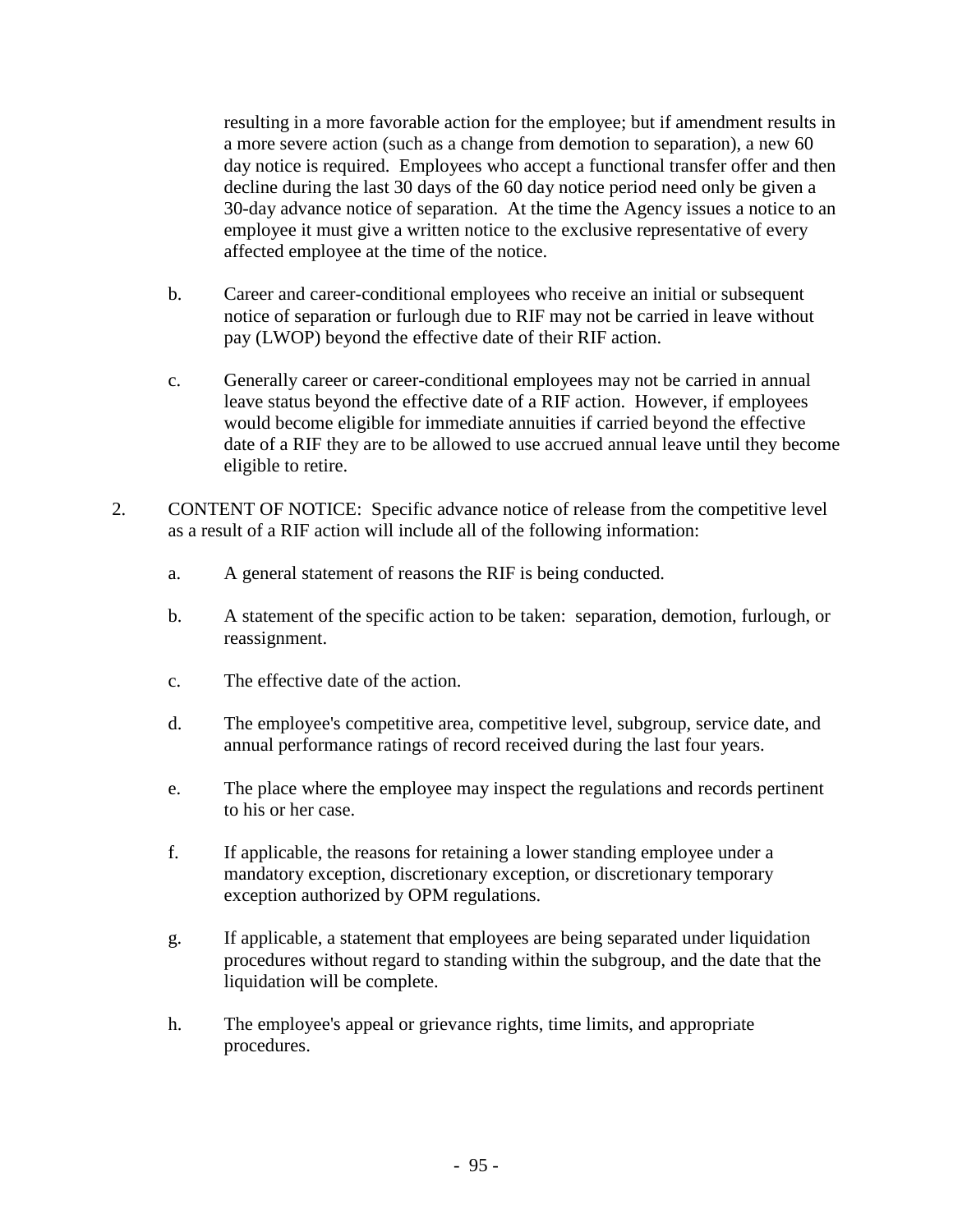- i. If applicable, the employee's rights, entitlements, and responsibilities with respect to the available out placement and assistance programs such as CTAP, Career Development Centers and other programs which may be available.
- j. Notice to the employee of the right to reemployment consideration.
- k. Information on applying for unemployment compensation.
- l. Estimate of severance pay
- m. Information on the employee's eligibility to continue health and life insurance benefits after RIF separation.
- n. Notice to the employee of the entitlement to a copy of OPM's retention regulations found in 5 CFR 351.

### 3. STATUS DURING NOTICE PERIOD

The notice period begins the day after the employee receives the RIF notice. Neither the day the employee receives the notice or the effective date of the RIF action may be counted in computing the notice period. Generally, employees will remain in a duty status during the notice period. Under emergency conditions due to lack of work or funds, employees may be placed on annual leave, or in nonpay status, with or without their consent, for all or part of the notice period, with the prior approval of the Administrator. Employees may be placed in leave without pay only with the employee's consent. *(5 CFR 351.806)*

# **SECTION 8. NOTICE TO INTERESTED AGENCIES AND GROUPS**

1. GENERAL

This action is applicable to RIF actions which result in the closure of a field office, or a reduction in personnel within a region, which is expected to be of interest to members of Congress and the public. It applies to actions involving the abolishment of 50 or more encumbered positions within an area.

### 2. INFORMATION TO EMPLOYEE ORGANIZATIONS

Every effort will be made to provide information to the National Office of the Union as well as the president and secretary of Local 3925 on a reduction to the bargaining unit employees.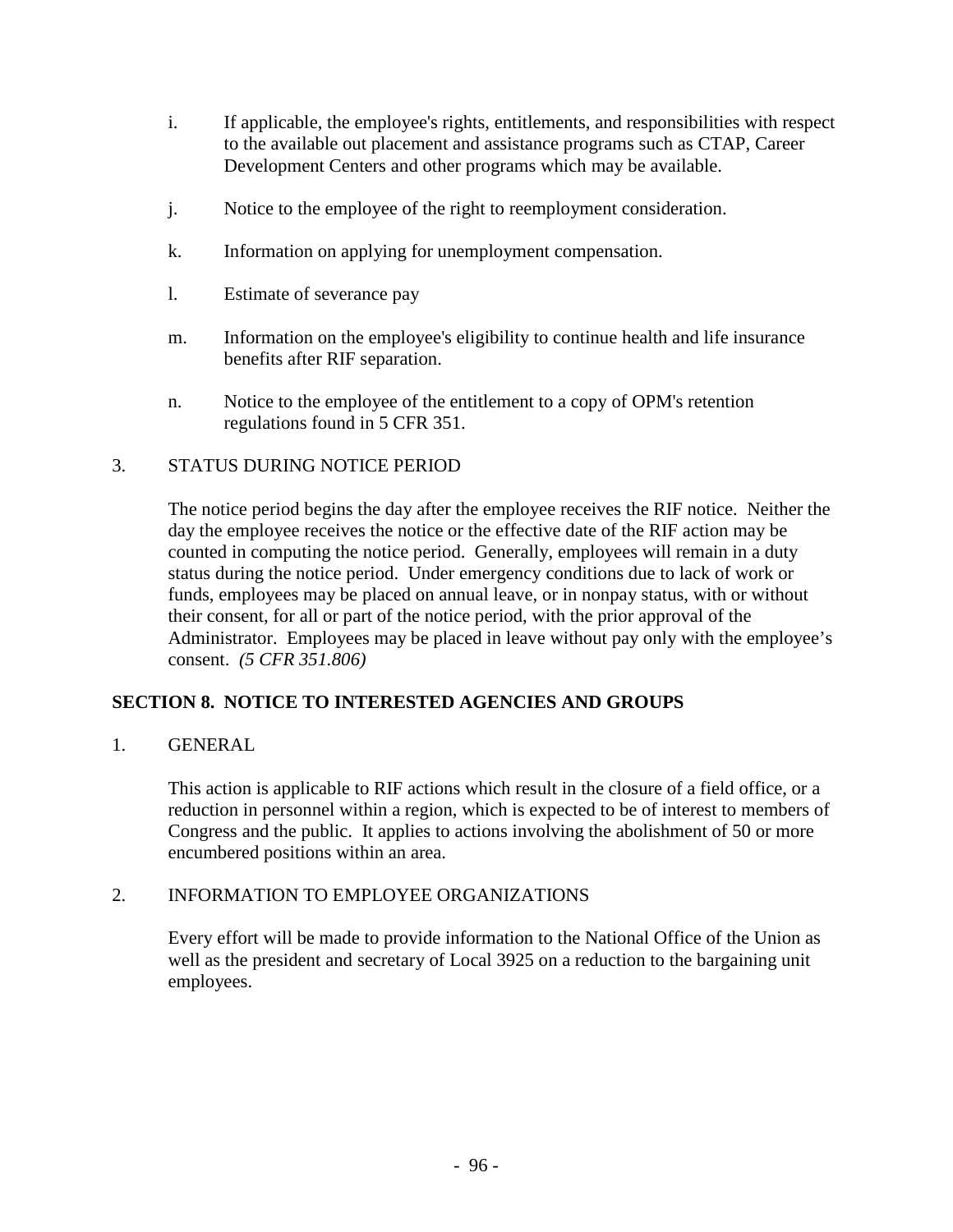#### 3. INFORMATION TO THE OFFICE OF PERSONNEL MANAGEMENT

Appropriate OPM offices will be informed as soon as information is available about significant RIFs so that they may assist in carrying out RIF actions and placing displaced employees.

#### 4. INFORMATION TO STATE EMPLOYMENT SERVICE OFFICES

- a. Appropriate employment service offices in each competitive area must be provided the earliest practicable advance notice of the number and kinds of employees being affected by a major reduction and be offered office space for satellite offices for both unemployment and employment services.
- b. If the RIF involves more than 49 employees, the appropriate Dislocated Worker Unit and the highest elected official in the area where the RIF actions will take place must be notified. As a minimum, the number of employees to be separated, the locations of those employees, and the effective date of the RIF must be provided in this notice.

### 5. INFORMATION TO THE U. S. DEPARTMENT OF LABOR

Pertinent information should be provided to the Department of Labor regarding employees to be displaced, to assist that agency in discharging its responsibilities under the Federal unemployment compensation program.

### 6. INFORMATION TO LOCAL CHAMBERS OF COMMERCE

Information should be furnished to local Chambers of Commerce and other local civic organizations.

### **SECTION 9. PLACEMENT ASSISTANCE**

- a. Placement assistance will be offered in accordance with the Federal, Department and agency CTAP programs.
- b. Management will provide resume-writing software in each division or over the local area network and allow reasonable use of Agency equipment to prepare resumes by bargaining unit employees seeking outplacement to the extent that such activities do not interfere with ongoing Agency work. Agency equipment shall include but not be limited to: computer, phones, fax machines, printers and copiers.
- c. Upon request, the Agency will grant 40 hours of administrative time to career and career-conditional employees who have been identified as surplus to make use of career transition resource services and facilities. Upon request, employees who have received an official notice of separation will receive an additional 40 hours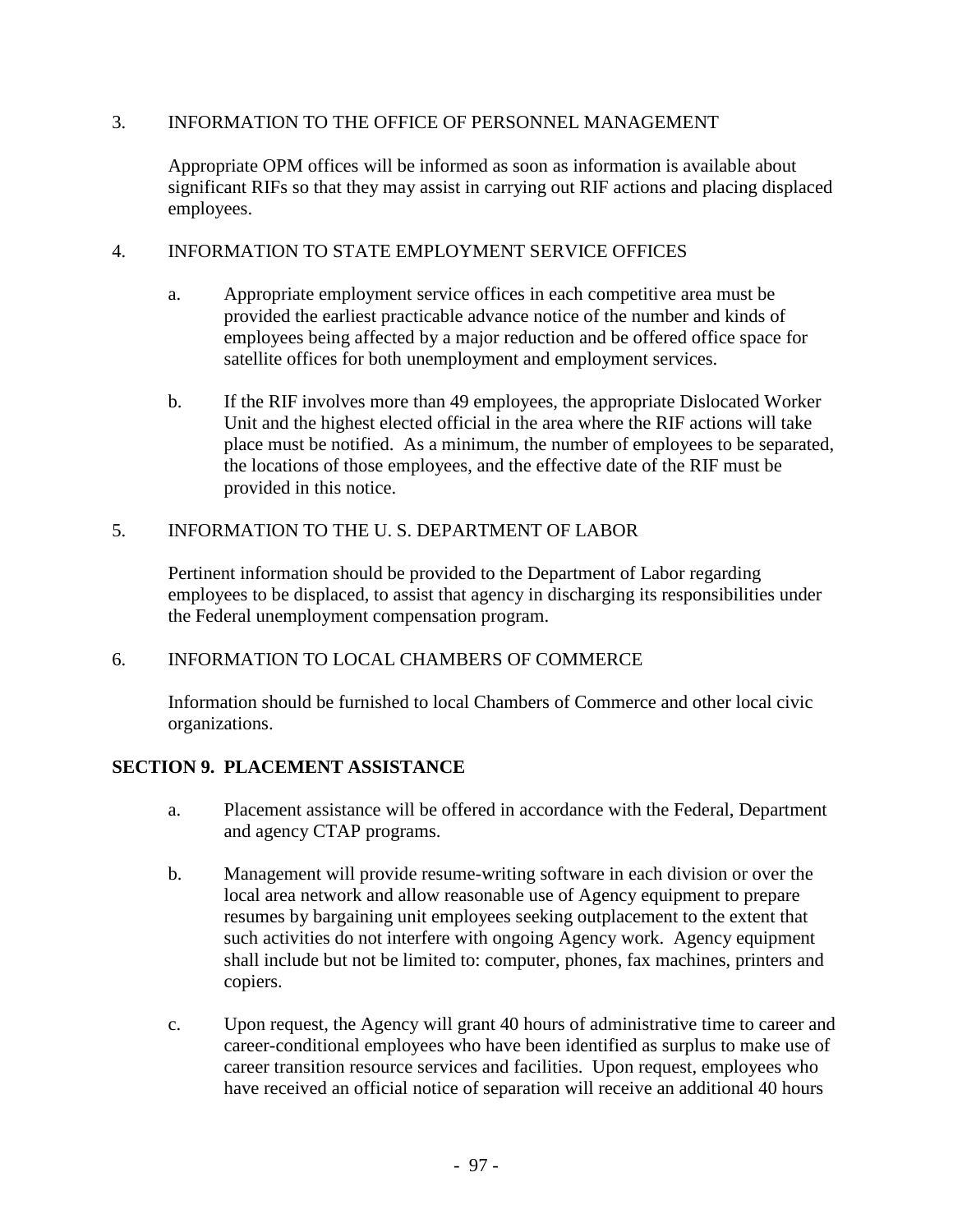of administrative time to make use of career transition resource services and facilities. Additional time may be provided by supervisors on a case by case basis, in coordination with HRD, without unduly interfering with the Agency's business to attend the following:

- $(1)$  job fairs,
- (2) job interviews,
- (3) seminars, counseling services and appointments with outplacement consultants, and
- (4) other job search activities.
- d. The Agency will make facilities available for:
	- (1) in-house job fairs,
	- (2) D.C., Maryland, Virginia, and other local Employment Officials to set up field offices in Agency office space,
	- (3) office space for outplacement consultants, counseling services, and classroom space for retirement and job hunting seminars, and
	- (4) D.C., Maryland, Virginia, and other local Unemployment Officials to set up field offices in Agency office space.
- e. The Agency will obtain and make available:
	- (1) access for bargaining unit employees to search job posting bulletin boards on Internet and other electronic sources,
	- (2) D.C., Maryland, and Virginia unemployment compensation forms in each Division, and
	- (3) retirement and job hunting seminars, counseling services and outplacement consultants.

#### **SECTION 10. SEVERANCE PAY**

Eligible employees who are involuntarily separated from the Federal Service in a RIF action will be granted severance pay in accordance with 5 CFR 550.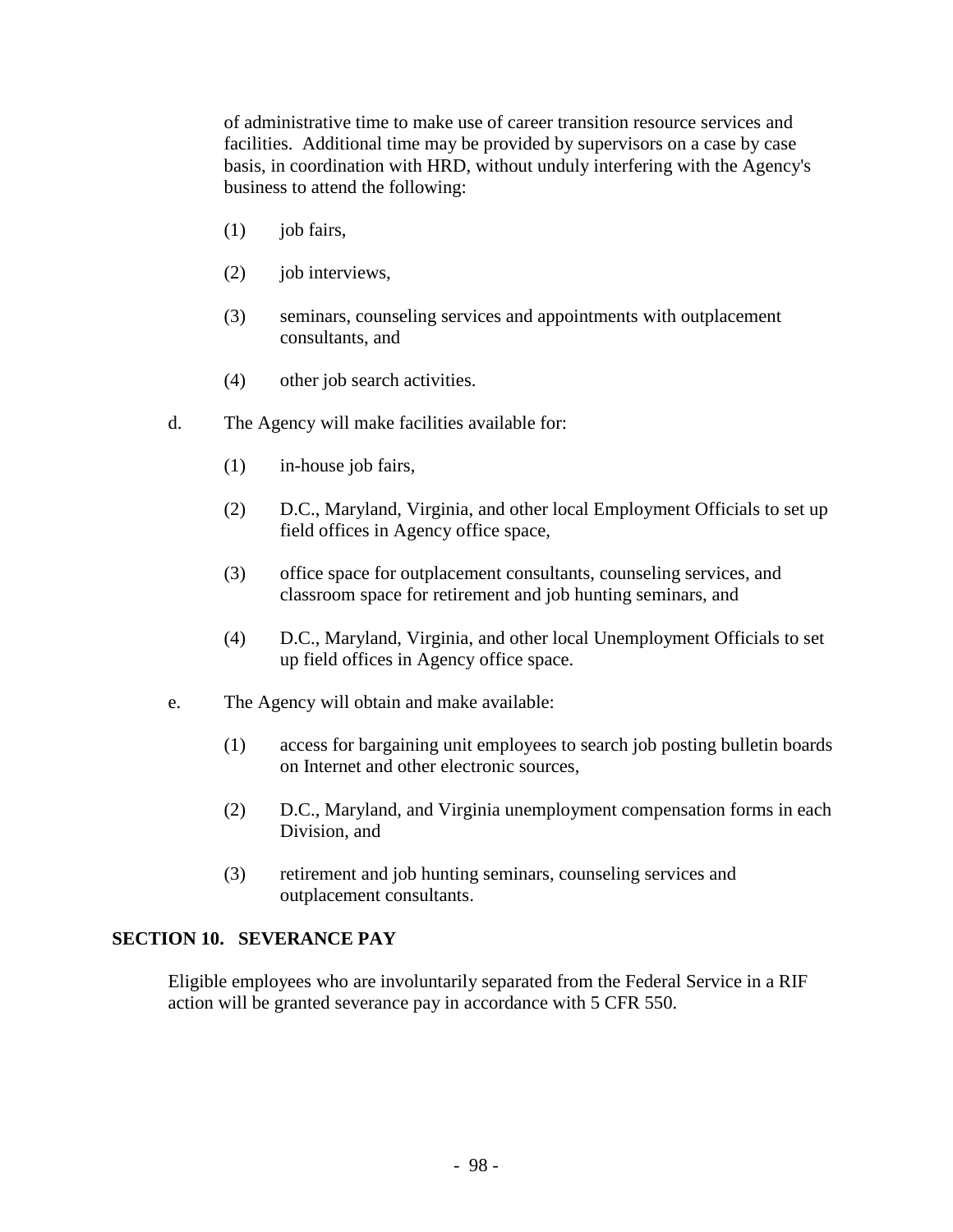### **SECTION 11. RIF APPEALS**

#### 1. GENERAL

- a. With the exception of those employees covered by this section, any employee who received a specific notice of a RIF action, including separation, demotion, or furlough of more than 30 days, and believes that the provisions of this Manual, or of applicable OPM or USDA regulations, have not been correctly applied, may file an appeal with the Merit Systems Protection Board (MSPB). An employee who accepts an offer of assignment to another position at the same grade same representative rate may not appeal the RIF action to MSPB. As part of the specific RIF notice, the employee will be provided with a copy of the MSPB appeal form, and will be advised that he or she:
	- (1) Have 30 calendar days after the effective date of the action to file an appeal;
	- (2) May have access to the MSPB regulations regarding the processing of appeals; and
	- (3) May file the appeal in person or by mail, but in either case is responsible for ensuring that the appeal is received timely at the appropriate MSPB field office.
- b. An employee in a bargaining unit covered by a negotiated grievance procedure that does not exclude RIF must use the negotiated grievance procedure and may not appeal a RIF action to the MSPB, unless the employee raises an allegation of discrimination under 5 U.S.C. 2302(b)(1) in conjunction with a RIF action (in which case the employee may either use the negotiated grievance procedures or appeal to MSPB, but not both). Time limits for these employees are spelled out in the collective bargaining agreement.
- c. An employee may not file a RIF appeal before the effective date of the RIF action, even when the employee's basic right is to file a grievance under a negotiated grievance procedure.
- 2. GROUNDS FOR RIF APPEAL: Employee appeals of RIF actions may be based on, but not limited to the following grounds:
	- a. Retention of an employee in a lower subgroup in a job for which the appellant considers himself or herself qualified.
	- b. Insufficient notice.
	- c. Inadequate reasons, or failure to give reasons, for exceptions to the regulations.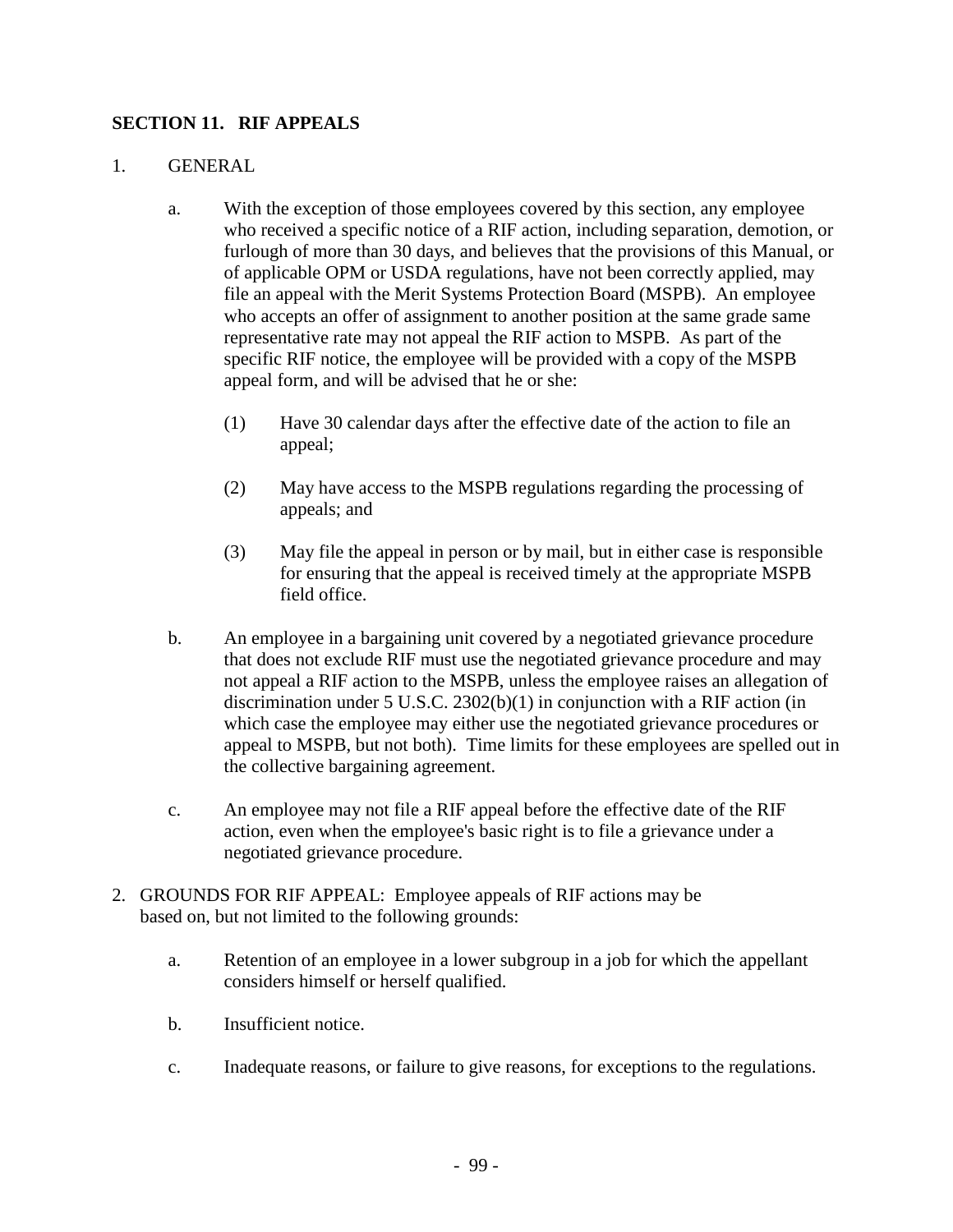- d. Denial of the right to examine the regulations or to inspect the retention registers and related records.
- e. Improper competitive area.
- f. Improper competitive level.
- g. Improper tenure grouping.
- h. Error in establishing the service date.
- i. Failure to make a reasonable assignment offer.
- j. Improper determination of qualifications for another assignment.
- k. Improper placement on leave without pay during the notice period.
- l. Failure by the Agency to comply with its own administrative procedures.

# **SECTION 12. FURLOUGHS**

#### 1. GENERAL PROVISIONS

- a. The Union recognizes that circumstances beyond the control of Management may necessitate having to furlough employees. The union also recognizes that the decisions to furlough employees, which employees will be furloughed, and the duration of any furlough must be made by Management.
- b. Management recognizes that the Union in agreeing to the following does not waive any individual employee's rights under Statute or regulation.
- c. Furloughs, whether they are emergency or nonemergency furloughs, will be implemented in accordance with applicable Statutes, regulations, and negotiated agreements.
- d. Nonemergency furloughs will be implemented only if their necessity cannot reasonably be abated through other means, such as hiring freezes, reduction in travel or training that is not critical to the mission of FSA, or reduction of contracts with consultants and contractors, and any and all other expenses that are not critical to the mission of the agency.

### 2. FURLOUGH NOTICES

a. In emergency furlough situations, employees will be given as much advance notice as possible.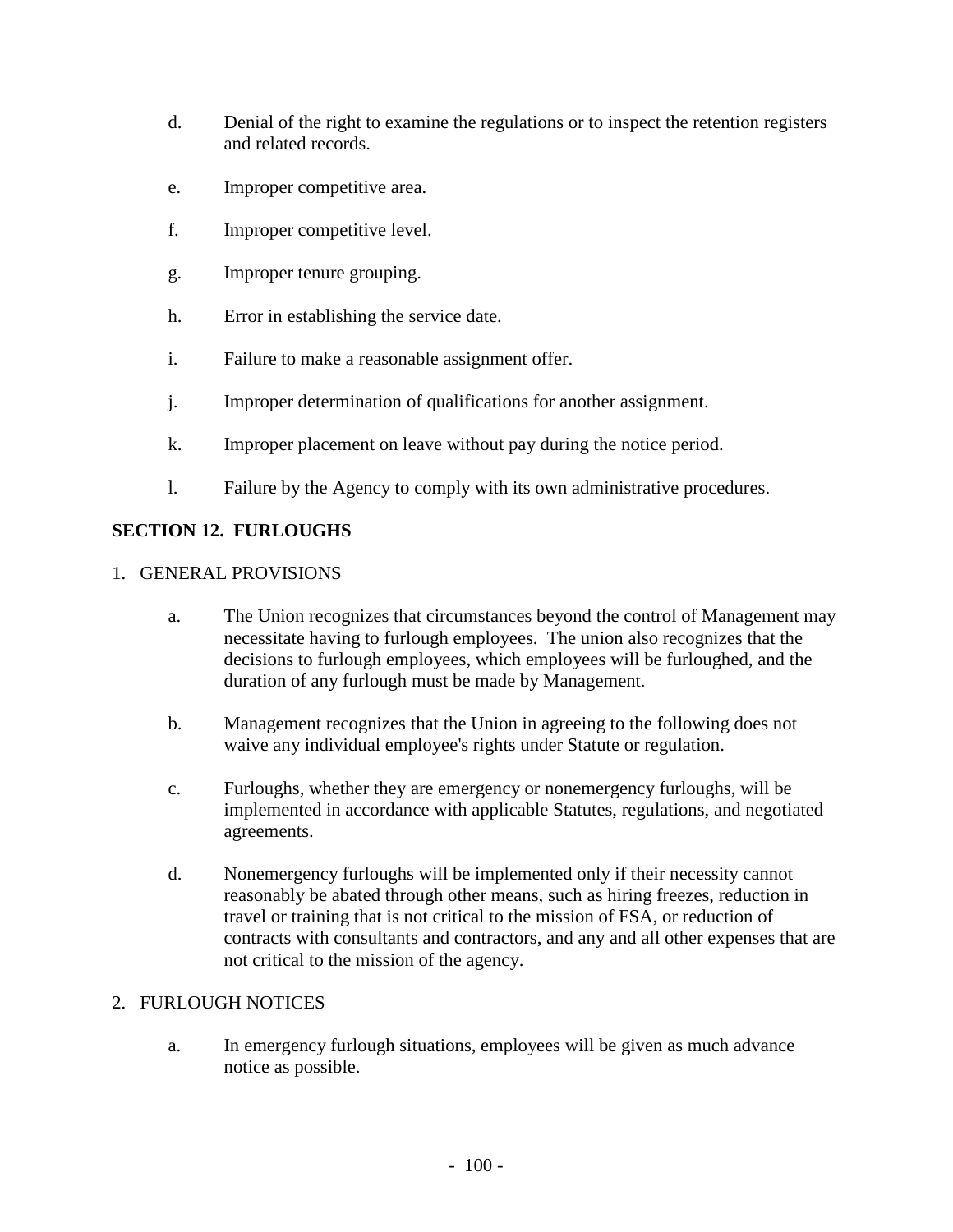- b. In nonemergency furlough situations, employees will be given as much advance notice as possible but not less than the minimum notice required by Statute or regulation.
- c. Furlough notices distributed to employees will contain all the information required by Statute or regulation including, if applicable, an explanation of why the employee is being furloughed if not every employee in his/her competitive level and competitive area is being furloughed.
	- (1) In the case of an emergency furlough both Management and the Union recognize that the number of furlough days may not be known in advance and that Management may not be able to notify bargaining unit employees if the number of furlough days becomes known after the onset of the furlough.
	- (2) In the case of a nonemergency furlough when the number of furlough days is not known in advance, Management agrees to provide furloughed bargaining unit employees with an updated furlough notice as soon as possible after the exact number of furlough days becomes known.
- d. In nonemergency furlough situations and to the extent possible in emergency furlough situations Management will submit a draft furlough notice to the Union for comment prior to distributing it to employees.
- e. Management will provide the Union with a list of employees that identifies those who will be subject to furlough and those who will not be subject to furlough. The list will state the reason why an employee is not being furloughed.
	- (1) In a nonemergency furlough situation, the listing of employees will normally be provided to the union within three work days after making the decision to furlough.
	- (2) In an emergency furlough situation, the listing of employees deemed critical and noncritical will be provided to the union as much in advance of the anticipated furlough date as possible.

# 3. PROCEDURES

- a. In nonemergency furlough situations when less than all employees in a competitive level and competitive area are being furloughed, Management will ask employees to volunteer to be placed in leave without pay (LWOP) status.
	- (1) Management reserves the right not to accept a voluntary request for LWOP from an employee for work related reasons.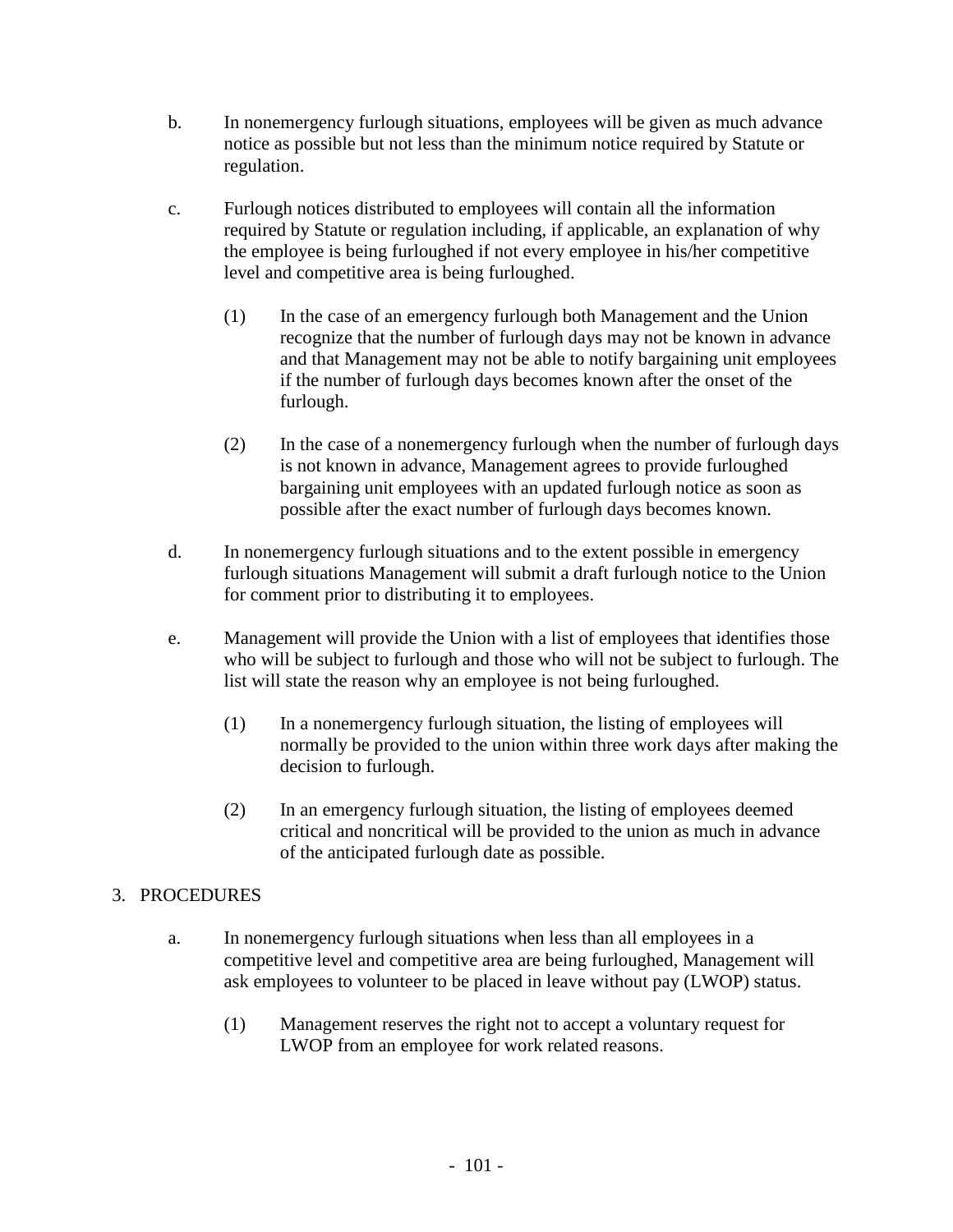- (2) The savings from voluntary LWOP will be used to reduce the number of employees subject to furlough or the number of hours of furlough for all employees being furloughed.
- (3) If there are insufficient volunteers to mitigate the need for the furlough, employees will be selected for furlough on the basis of their RIF retention standing.
- (4) If there are more than enough volunteers to obviate the need for the furlough, employees will be placed in LWOP status on the basis of their RIF SCD with the employee having the earliest in time RIF SCD being given the first right of refusal.
- b. In a nonemergency furlough situation and to the extent it is possible to do so, Management will permit employees to choose the days on which they will be furloughed. In the event of scheduling conflicts among equally qualified employees, the employee with the earliest in time RIF SCD date will be granted his/her request.
- c. In a nonemergency furlough situation and to the extent that it is possible to do, Management will not schedule both the day before and the day after a holiday as furlough days.
- d. Shutdown procedures:
	- (1) Necessary shutdown functions may include but are not limited to:
		- (a) Making necessary contacts outside the Agency to communicate status of operations.
		- (b) Canceling meetings, hearings, and other previously arranged agency business.
		- (c) Issuing notices to State and County Offices regarding termination of activities.
		- (d) Performing the tasks necessary to protect classified and confidential information, including listing of all papers to be accorded confidential status and accounting for all classified documents.
		- (e) Inventorying and preparing Government property for disposition.
		- (f) Performing requisite administrative functions, such as processing payroll for the period until the expiration of funds, assuring that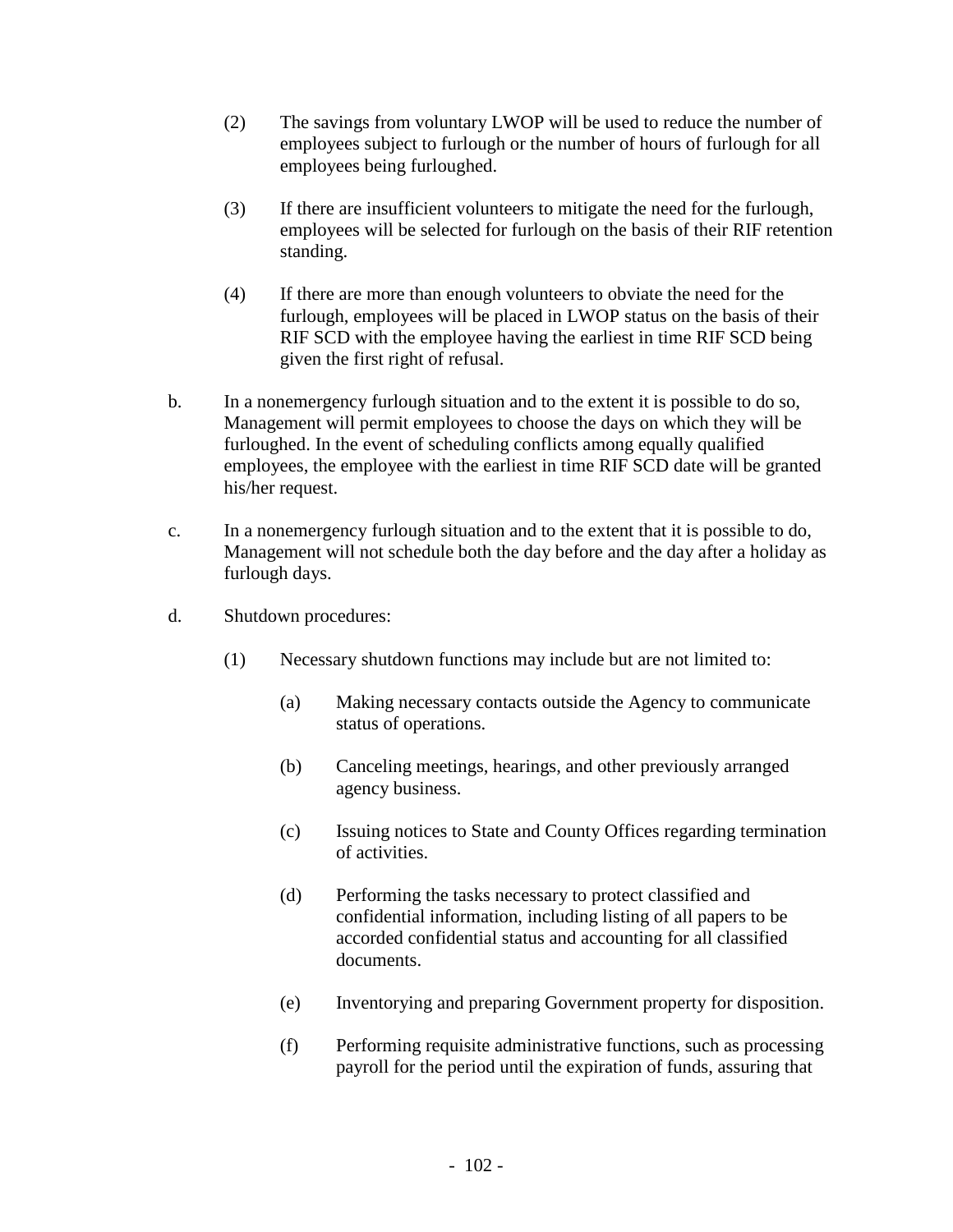employees are accorded all due personnel rights, providing employees with requisite documents, etc.

- (2) (a) Only employees designated as critical and employees notified as required for shut-down activities will be required to report for duty on the first day of an emergency furlough. Management shall minimize the number of employees required for shut-down activities.
	- (b) However, if noncritical employees or employees not required for shutdown activities are requested to report for duty, Management strongly urges that employees report for duty. Failure to report for duty during an employee's normal tour of duty hours will result in the employee not being paid for that day if the furlough ends prior to 11:59 PM on that evening. If the furlough ends prior to the beginning of the duty day and the employees are either late reporting or fail to report for duty on that day, they will be considered to be in AWOL status.
	- (c) Employees on prior approved leave or on a compressed work schedule (CWS) day off on the first day of an emergency furlough will not be required to report for work unless otherwise directed or unless designated as a critical employee.
- (3) Employees required to report to work on the first day of shutdown who will be required to perform the necessary and designated shutdown activities will be:
	- (a) Informed by their supervisors either orally or in writing of the shutdown activities in which they may engage.
	- (b) Released from work upon completion of their assigned shutdown activities and approval by their immediate supervisor.
	- (c) Informed by their immediate supervisor before the termination of the employee's workday whether the shutdown activity in which they are engaged requires the employee's presence on a subsequent day(s) and if so, to whom to report.
- (4) Employees reporting to work on subsequent days of shutdown:
	- (a) Must have the prior approval of their immediate supervisor before reporting to work.
	- (b) Will engage only in shutdown activities identified by their immediate shutdown supervisor.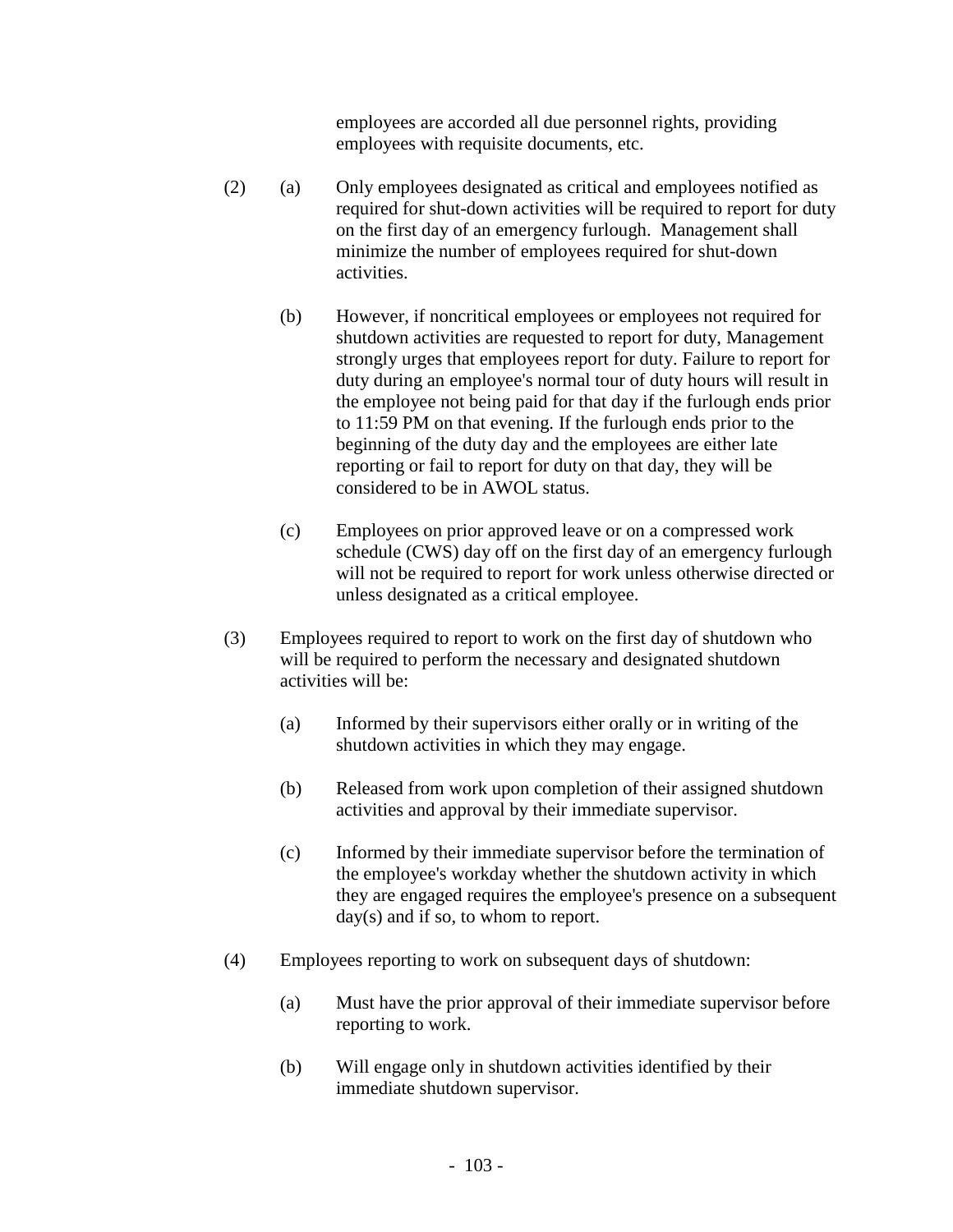(c) Will be released and placed on immediate furlough by their shutdown supervisor when the assigned shutdown activity(ies) identified for the employee's accomplishment have been completed.

### 4. PERSONNEL CONSIDERATIONS

- a. Hours of Duty
	- (1) During the period of an emergency furlough, full-time employees on compressed work schedules (CWS) and part-time will be deemed to be furloughed on the days and for the number of hours of each day in accordance with their last approved work schedule.
	- (2) During non-emergency furloughs for budgetary short-falls or lack of work, all full-time employees furloughed will be furloughed for the same number of hours. Part-time employees will be furloughed in the same proportion as full time employees, for example, a part-time employee who works 20 hours a week will be furloughed for 50 percent of the number of hours that a full-time employee is furloughed.
- b. Time In Non-Pay Status
	- (1) Aggregate non-pay status not to exceed 22 work days will count toward the completion of the probationary period.
	- (2) Furlough days count toward time-in-grade.
	- (3) Within-grade increases will not be delayed because an employee is placed on furlough unless the employee is in non-pay status during his/her waiting period for:
		- (a) 80 hours for employees in Steps 1, 2, and 3;
		- (b) 160 hours for employees in Steps 4, 5, and 6;
		- (c) 240 hours for employees in Steps 7, 8, and 9.
- c. Absence and Leave
	- (1) An employee on furlough will receive annual and sick leave accruals unless he/she is in non-pay status for 80 hours or increments thereof during the leave year.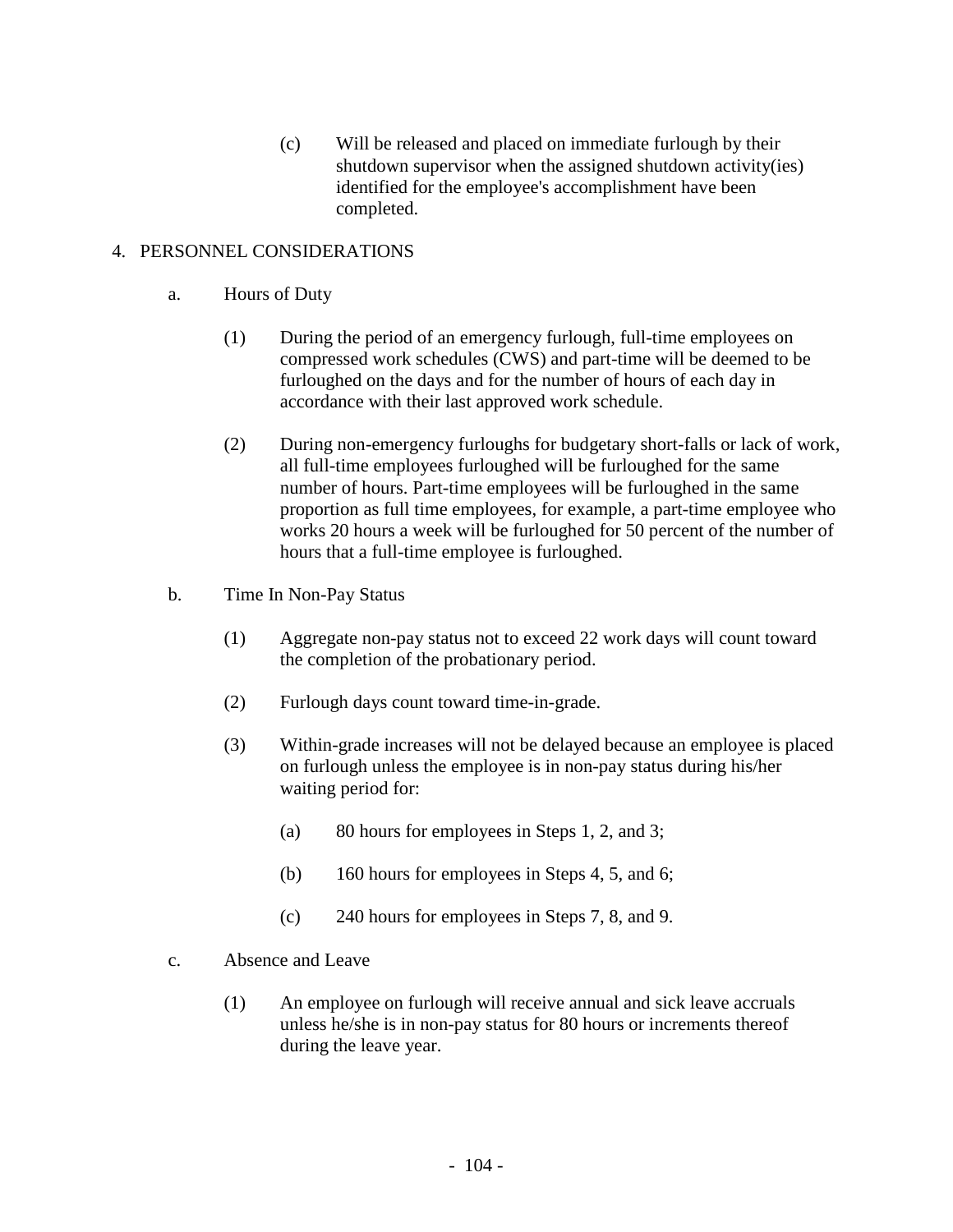- (2) When an emergency furlough is required, employees on approved annual leave on the effective date of the furlough will have their annual leave canceled and they will be permitted to remain absent from work for the duration of the furlough.
	- (a) Upon the expiration of the furlough, employees who were on approved annual leave that did not extend beyond the end of the furlough will report to duty.
	- (b) Employees who have had annual leave canceled due to a furlough will be given every opportunity to reschedule that leave.
	- (c) Employees who have had annual leave canceled or who were prevented from taking prior scheduled annual leave due to a furlough and who make reasonable efforts to reschedule their leave and are denied an opportunity to take use or lose leave by Management are entitled to request restoration of any excess leave under exigency of the public service leave regulations. If regulatory requirements are met, management will grant requests under these circumstances.
- (3) When an emergency furlough is required, employees on approved sick leave on the effective date of the furlough will have their sick leave canceled and they will be permitted to remain absent from work for the duration of the furlough.
	- (a) Upon the expiration of the furlough, employees who were on approved sick leave the effective date of the furlough will report to duty unless their medical status precludes them from doing so.
	- (b) If an employee's medical status precludes him/her from reporting to work upon the expiration of the furlough, the employee must request sick leave in accordance with applicable procedures.
- (4) Employees may not use annual or sick leave on scheduled furlough days during a nonemergency furlough.
- (5) Furlough days do not count against Family Medical Leave absences and entitlements.
- (6) Employees in continuation of pay (COP) status will remain on COP status in accordance with Department of Labor regulations during a period of furlough.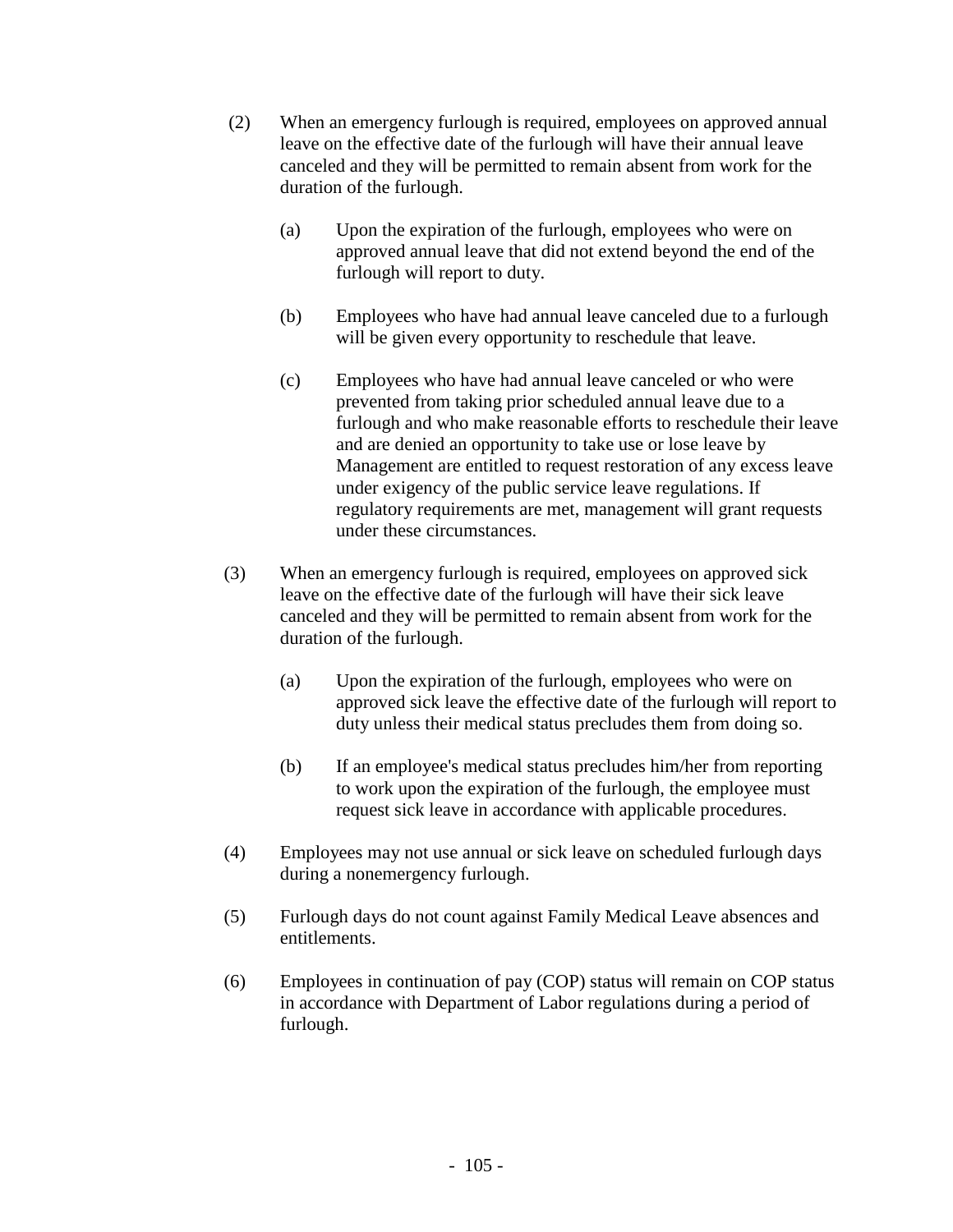- d. Health and Life Insurance
	- (1) Health insurance benefits will continue for up to 365 days in non-pay status.
		- (a) The Government shall continue to pay the employer share of the health insurance premium. (Refer to 5 C.F.R. 890.)
		- (b) The employee is responsible for his/her share of the health insurance premium. Payment of the employee's share of the premium during a furlough will be made in accordance with National Finance Center procedures. (Refer to 5 C.F.R. 890.)
	- (2) Life insurance shall continue for up to 12 months in non-pay status at no cost to the employee. (Refer to 5 C.F.R. 870.)
- e. Pay During Furlough
	- (1) Employees who are required to report for duty during an emergency furlough will be compensated in accordance with applicable Statute and regulation.
	- (2) Employees who are placed on emergency furlough because of a lapse of appropriations will be retroactively paid when appropriations are approved to the extent permitted by Statute and regulation. Absence without charge to leave shall be retroactively granted barring statutory prohibition, or actions that would be in violation of the Anti-Deficiency Act, 31 U.S.C. Para 665 (1976), or statements of congressional intent to the contrary.
- f. Furlough will not be used in lieu of another adverse or disciplinary action.
- g. Performance expectations shall be adjusted to take into account the effect of being away from the workplace on furlough.

### 5. FURLOUGH GRIEVANCES AND APPEALS

- a. This section applies only to furlough grievances and appeals. Either Party may submit an institutional grievance over the interpretation of this agreement or its general application to the Director, Human Resources Division or the President of AFSCME Local 3925, as appropriate.
	- (1) The grievance will be in writing and submitted within 5 work days of becoming aware of the issues giving rise to the grievance.
	- (2) Within 5 work days of receipt of the grievance, representatives of the Parties will meet to attempt to mutually settle the grievance.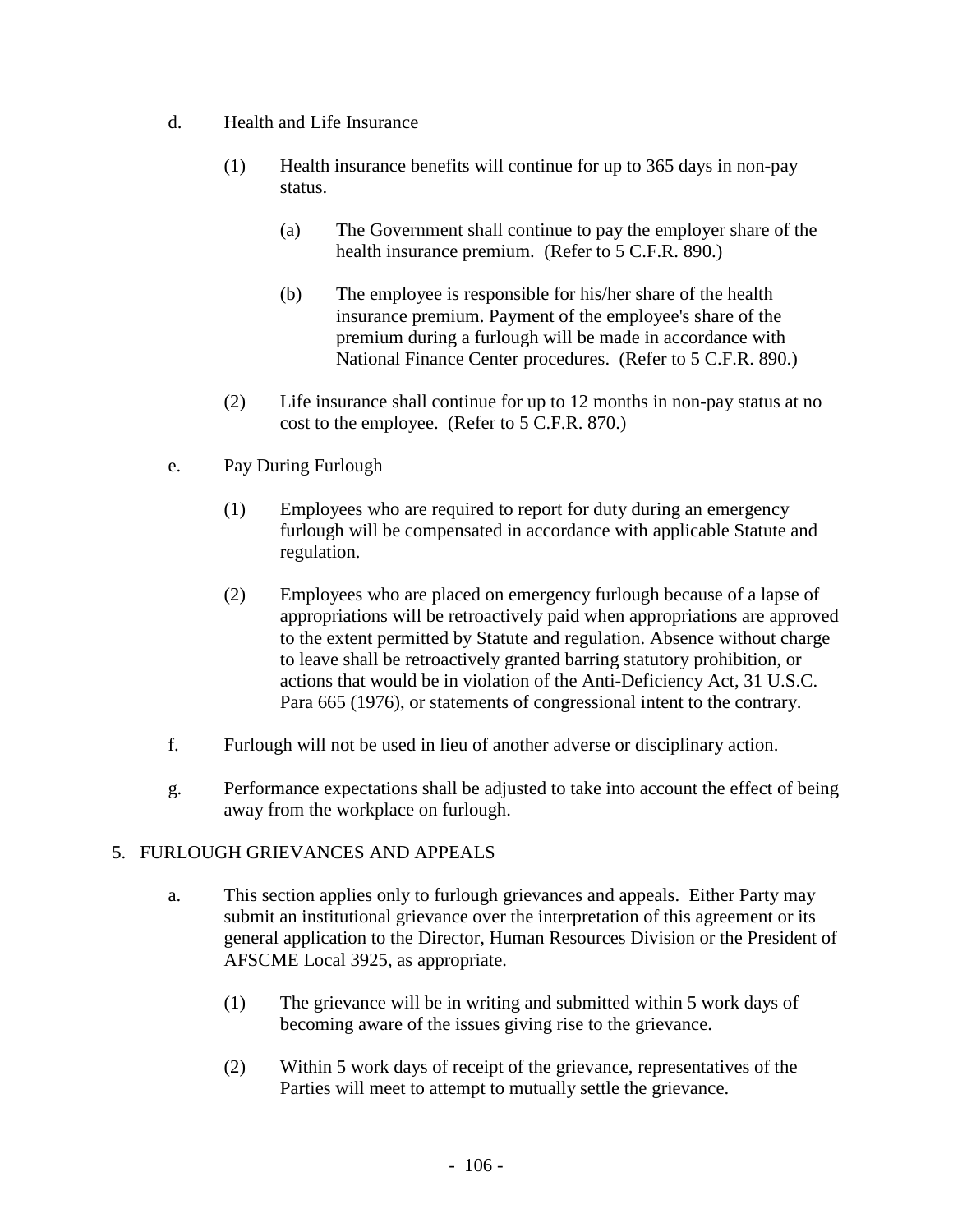- (3) If settlement cannot be reached the Parties will jointly request the designation of a panel of not less than 3 nor more than 5 arbitrators from the Federal Mediation and Conciliation Service.
	- (a) Within 2 workdays of receipt of the list of arbitrators, representatives of the Parties will meet and select an arbitrator by alternately striking names. The loser of a coin toss will strike first.
	- (b) The arbitrator's authority will be limited to interpreting the agreement language and determining remedies for breach of this agreement. The Arbitrator is not empowered to fashion a remedy that decides the appeal of any individual employee.
	- (c) An expedited arbitration procedure will be used. The arbitration hearing will be scheduled for the earliest date available on the calendar of the arbitrator selected. The arbitrator shall be asked to issue a bench ruling, followed by a short written confirmation of his award.
	- (d) The arbitrator's fee shall be paid by the losing party. In the event of a split decision by the arbitrator, the arbitrator's fees shall be paid by the Parties in a proportion determined by the arbitrator.
- b. This grievance procedure does not cover individual employee appeals of furlough actions.

### 6. MISCELLANEOUS CONSIDERATIONS

- a. To the extent that Management has information available on contact points for unemployment compensation and other benefits to which employees being placed on furlough may be entitled, it will be provided to those employees.
- b. Outside Employment: Employees may accept outside employment during furlough days, as long as the work does not constitute an illegal conflict of interest.
- c. Access to Union Office: To the extent possible, the union officers and officials shall be allowed access to the designated union offices and related space during the time of a furlough, of whatever type and duration, in order to continue to fulfill the union functions and responsibilities dictated and delineated in and under the Federal Statute, 5 U.S.C. 5596(b), Chapter 71 of Title 5. The Union recognizes that the employer does not control access to the South Building.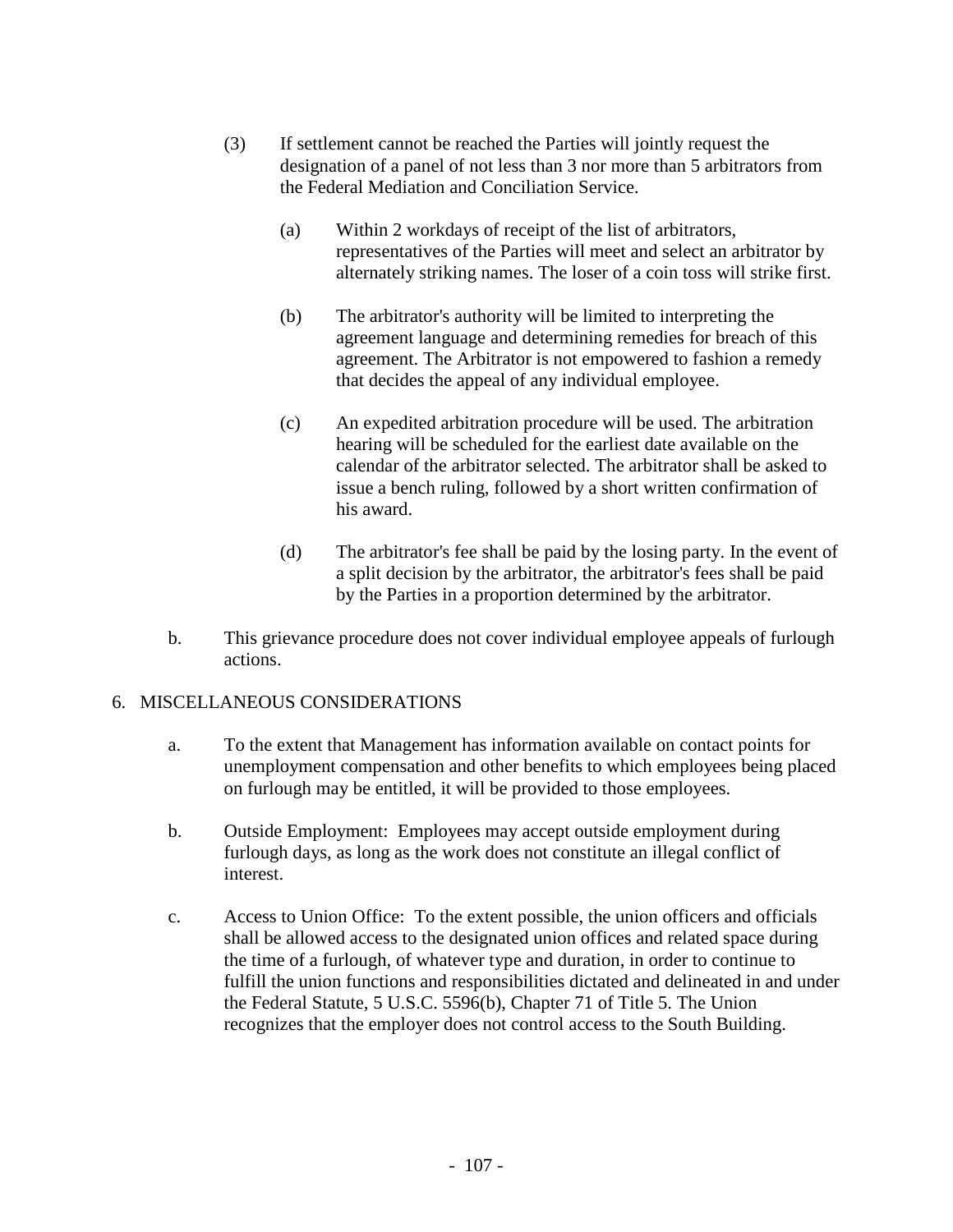# **ARTICLE 23: PERFORMANCE APPRAISAL**

#### Section A. Evaluation of Work Performance

- 1. Performance appraisal is a continuous process. It is an integral part of a sound employee/supervisor relationship involving communication between employee and supervisor concerning requirements or job expectations, performance necessary to achieve them, and progress in terms of meeting stated objectives. Communication shall include on-going feedback to the employee about the level and quality of performance. Performance appraisal is a joint process designed to increase constructive communication between the supervisor and the employee, and to improve the employee's performance.
- 2. Performance plans including elements and standards shall be based on the requirements of the position.

#### Section B. Definitions

- 1. 5-tier appraisal system A performance appraisal system that has five levels of performance: "Unacceptable, Marginal, Fully Successful, Superior, Outstanding"
- 2. Annual rating/rating of record a written record of the appraisal of each performance element, and the overall performance rating. Annual ratings are ratings of record and are generally conducted once a year.
- 3. Appraisal the act or process of reviewing and evaluating the performance of an employee against the described performance standards.
- 4. Appraisal rating period For all employees is October 1 through September 30 of the following year.
- 5. Critical Performance Element a component of an employee's job that is of sufficient importance performance below the "Fully Successful level would result in unacceptable performance in the employee's position.
- 6. Departure rating an appraisal which is completed when an employee has served on a performance plan for at least ninety (90) calendar days and is leaving one permanent position for another. This is not a formal rating of record and is only to be considered by the rating official of record when determining the annual rating of record.
- 7. Electronic Approvals a process that can include electronic signatures or embedded tracking information that indicates approval.
- 8. Opportunity to Improve (OTI) a written notice informing an employee of performance deficiencies and of the action to be taken by the employee to improve performance during a specific time frame. (See Article 25, Unacceptable Performance)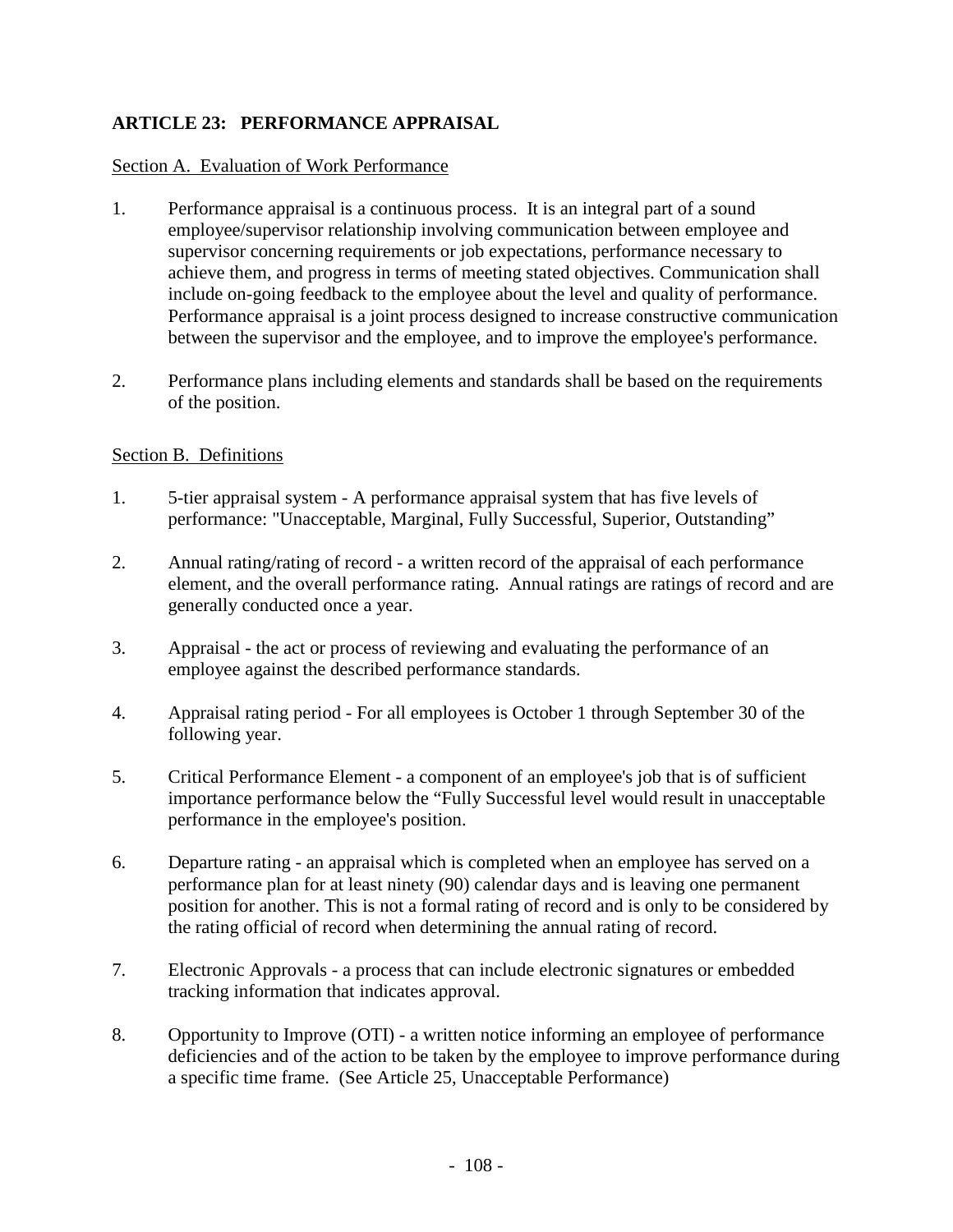- 9. Performance plan the aggregation of all of an employee's written critical elements and performance standards.
- 10. Progress review an interim review of the employee's progress toward achieving the performance standards and is not a rating.
- 11. Performance standard the expressed measure of the level of achievement established by the Employer for the duties and responsibilities of a position.
- 12. Signature Signature may be written or electronic. An electronic signature is a process that can include imbedded tracking information.

# Section C. Performance Plans

- 1. Pursuant to 5 U.S.C. 4302, performance standards must, to the maximum extent feasible, permit the accurate evaluation of job performance on the basis of objective criteria related to the positions in question. Performance standards will be established on a common format.
- 2. Performance standards are expressed measures that the Employer expects to be achieved for each position element. The standards for all elements shall be defined at the Fully Successful. The definitions shall be specific, observable, obtainable, and measurable descriptions in terms of quantity, quality, timeliness, and manner of performance so as to provide a clear means of assessing at which level performance elements have been accomplished. Performance standards must be performance-related, not conduct related, nor personality related. In addition, they shall be stated at the level of performance expected for the grade held by the employee, and shall be based on factors within the control of the employee.
- 3. A performance plan consisting of performance elements and standards will be documented on a prescribed form**.**
- 4. In developing performance plans, the Employer encourages the input of employees who occupy such positions before implementing such performance plans. Employees shall be provided a minimum of five (5) work days to submit comments.
- 5. Performance plans shall be established and communicated to the employee in writing, or electronically, within thirty (30) calendar days after the beginning of the appraisal period. At the time the plan is provided to the employee(s), the Employer and employee shall discuss the plan and its elements in an attempt to avoid any subsequent misunderstandings about the expected performance.
- 6. An employee may request that his/her standards or elements be reconsidered in light of his/her comments or if the employee's duties have been significantly changed.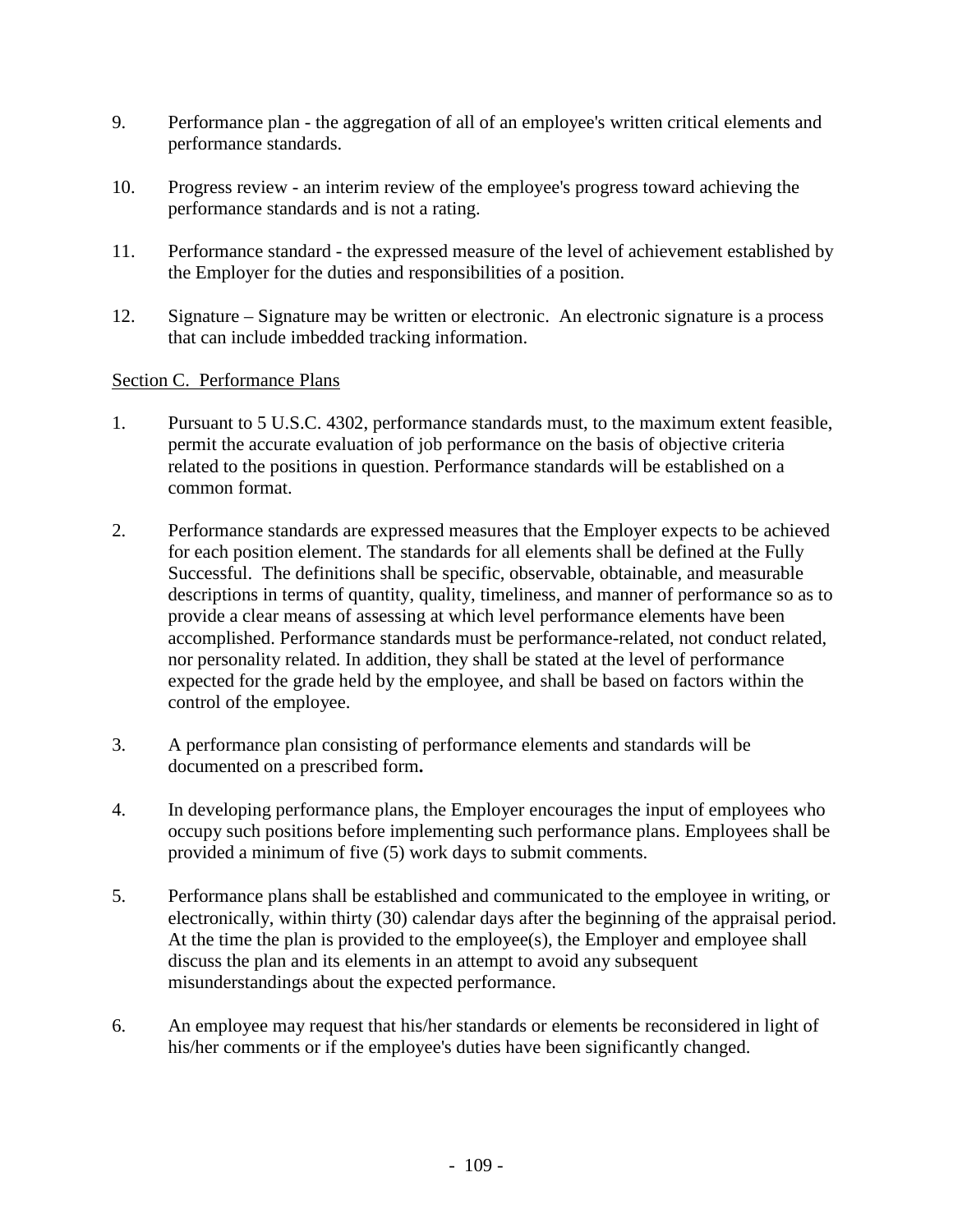7. Employees permanently assigned to new positions or work units with different elements and standards or employees on details expected to exceed one hundred twenty (120) calendar days will be issued a performance plan within thirty (30) calendar days of entering the new position or starting the detail.

# Section D. Performance Appraisal

- 1. 5 tier system: Performance plans describe the "Fully Successful" level of performance. Each element will be rated in accordance with the appropriate performance level as prescribed in the Agency's performance plan.
- 2. When employees change from one permanent position (that they have been in for at least ninety [90] calendar days) to another permanent position or at the termination of a detail (that has lasted at least one hundred twenty (120) calendar days) the rating official will prepare feedback comments on the employee's performance and forward comments to the rating official of record. This departure appraisal will be issued within thirty (30) calendar days of the change in position and will be considered by rating official of record when formulating rating of record.
- 3. Excluded from coverage are those employees expected to be employed less than 90 days; those students employed as trainees under a work-study program or under temporary appointments and those in long term training programs.
- 4. All ratings given must be based on employee performance.
- 5. The minimum period upon which a rating should be based is ninety (90) calendar days of continuous service in a permanent position under the same performance standards. However, if at the end of the rating period, a bargaining unit employee has not served ninety (90) calendar days in the same position, under the same performance standards and elements, and under the same supervisor, the appraisal may be deferred until these conditions are met.
- 6. Official time spent performing Union functions will not be considered as a positive or negative factor when evaluating a critical element.

## Section E. Ratings of Record

- 1. Bargaining unit employees will ordinarily be given a completed appraisal within thirty (30) calendar days of the end of the rating period except as otherwise stated in this Agreement or required by law. When a bargaining unit employee receives the rating, the Employer and the bargaining unit employee will meet and discuss the rating.
- 2. Employees may submit written or electronic statements of at any time during the rating period, whether or not they are requested by the supervisor.
- 3. When a performance rating is presented to an employee, the discussion will include the basis for the rating. The employee will be asked to sign the original paper document or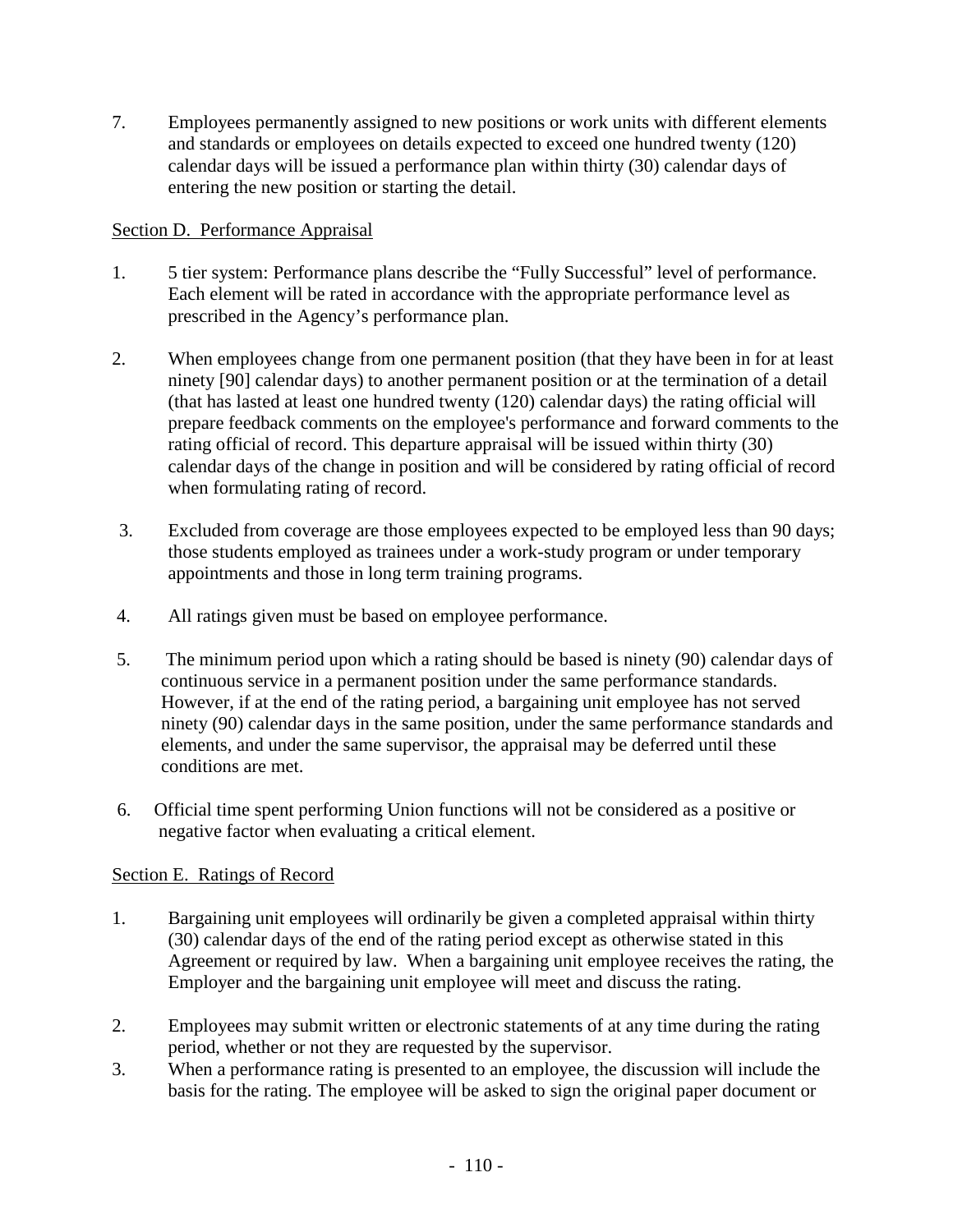indicate receipt of the electronic rating document. The employee is expected to acknowledge receipt of the rating through a signature. This acknowledgement does not mean the employee agrees with the rating. When an employee refuses to sign the rating the appraisal official must record such refusal on the rating.

4. Employee's written objection to the ratings must be attached to the rating.

### Section F. Progress Reviews

- 1. Informal discussions, including review of performance to determine progress and problems are a normal part of supervision and should occur throughout the appraisal period.
- 2. Progress reviews provide the opportunity to identify and resolve problems in the employee's performance. A formal discussion is required for the midyear review and end-of-year rating.
	- a. A progress review must be conducted whenever the employee reaches the approximate midpoint between the date the employee's performance plan was issued and the end of the appraisal period unless the length of this period is less than ninety (90) calendar days.
	- b. Additional progress reviews may be conducted.
	- c. Progress reviews will summarize the employee's performance in comparison to each element of the performance plan. Corrective actions will be identified, as appropriate.
	- d. Supervisors and employees are to indicate on the performance plan that progress review discussion(s) occurred.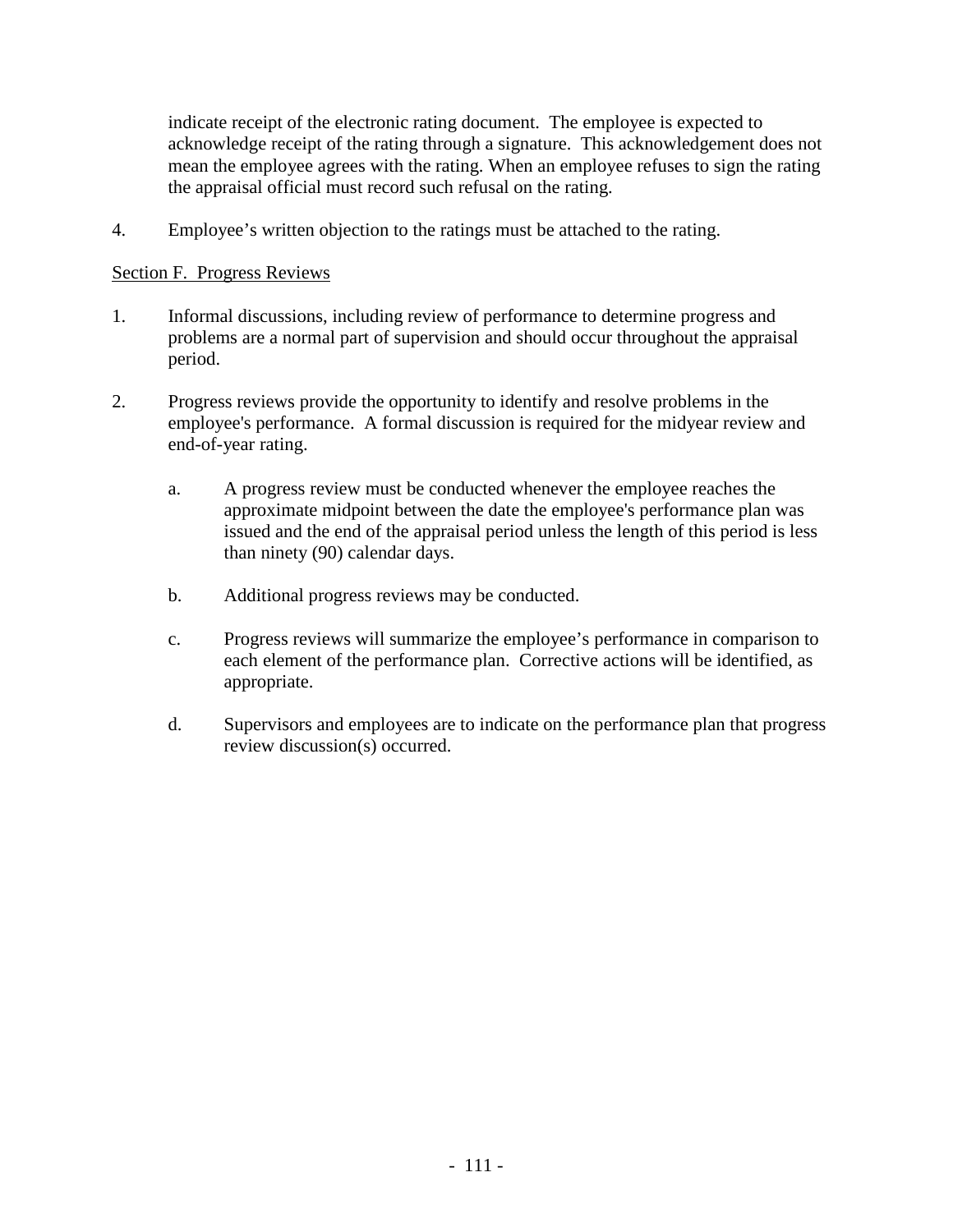# **ARTICLE 24: WITHIN GRADE INCREASES**

## Section A. Granting Within Grade Increases (WGI's)

If the employee is performing at the fully successful or results achieved level, the Employer shall grant a within-grade-increase (WGI) to the employee in the first pay period following completion of the required waiting period.

### Section B. Notification Requirements for Denial of (WGI)

When a manager concludes that an employee's work is not at the fully successful or results achieved level the employee will be notified in writing, at least thirty (30) days in advance, that the WGI will be denied. The notification will state the element(s) and standard(s) that the employee has failed to perform at the fully successful or results achieved level, with examples of unsatisfactory performance, and advice as to what the employee must do to bring the performance to the fully successful or results achieved level. The notice will advise the employee of their reconsideration rights.

### Section C. Reconsideration

If the employee's performance is lacking in a critical performance element, then the PIP/OTI process is followed. If the employee's performance is lacking in a non-critical element, then a WGI reconsideration decision is due thirty (30) calendar days from the date of the Employer's receipt of the employee's written request for reconsideration. Neither the substantive nor procedural aspects of WGI denials may be grieved until a reconsideration decision is due or issued.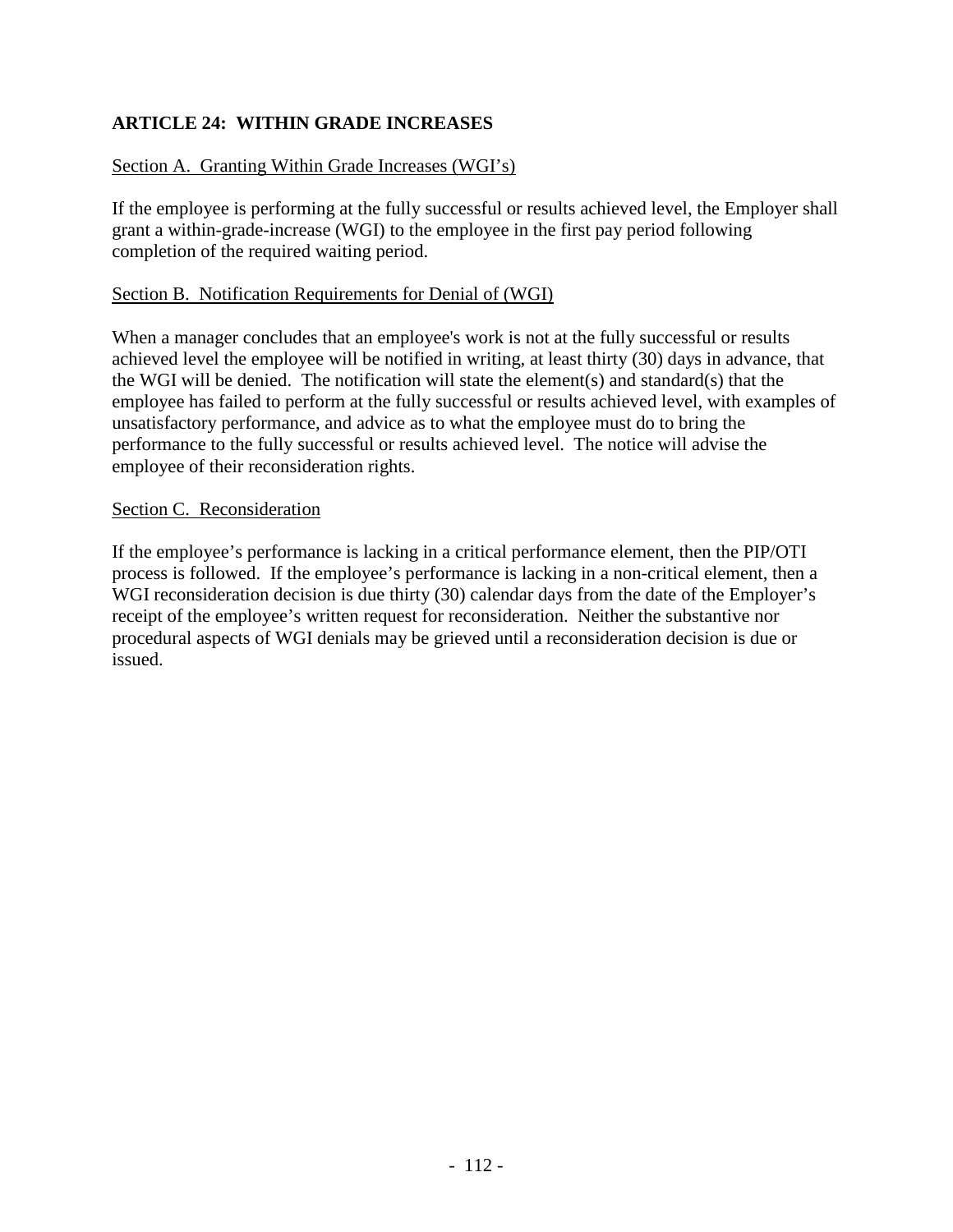# **ARTICLE 25: UNACCEPTABLE PERFORMANCE**

### Section A. Scope Definition

- 1. This Article applies only to employees who have completed their probationary or trial period. It does not apply to employees serving on a temporary appointment.
- 2. "Unacceptable" or "Results Not Achieved" performance ratings can only occur after Performance Improvement Plan/Opportunity to Improve (PIP/OTI) procedures have been followed, and the PIP/OTI was failed.
- 3. A personnel action resulting from "Unacceptable" or "Results Not Achieved" performance is defined as the reassignment, reduction in grade, or removal of an employee whose performance fails to meet established performance standards in one or more critical elements of the employee's position.

### Section B. Procedural Requirements

Because performance appraisal is a continuous process, the following procedures, consistent with Chapter 43, Title 5, shall be followed at any time during the year when the Employer concludes that a bargaining unit employee's performance is "Unacceptable" or "Results Not Achieved".

- 1. There must be a discussion between the Employer and the bargaining unit employee for the purpose of:
	- a. advising the bargaining unit employee of specific shortcomings between observed performance in the performance element(s) under scrutiny and the performance standard(s) associated with particular element(s)
	- b. providing the bargaining unit employee with a full opportunity to explain the observed deficiencies.
	- c. the supervisor and employee shall provide each other with written notes documenting the meeting within 7 calendar days.
- 2. After the discussion, the Employer should determine what action is best suited to the particular circumstances.
	- a. Borderline Performance. Counseling, training, and closer supervision are the most commonly preferred options available. If borderline performance continues, the Employer may continue counseling, training, or closer supervision or the Employer may reassign the employee.
	- b. "Unacceptable" or "Results Not Achieved" Performance. "Unacceptable" or "Results Not Achieved" performance may lead to reassignment, reduction in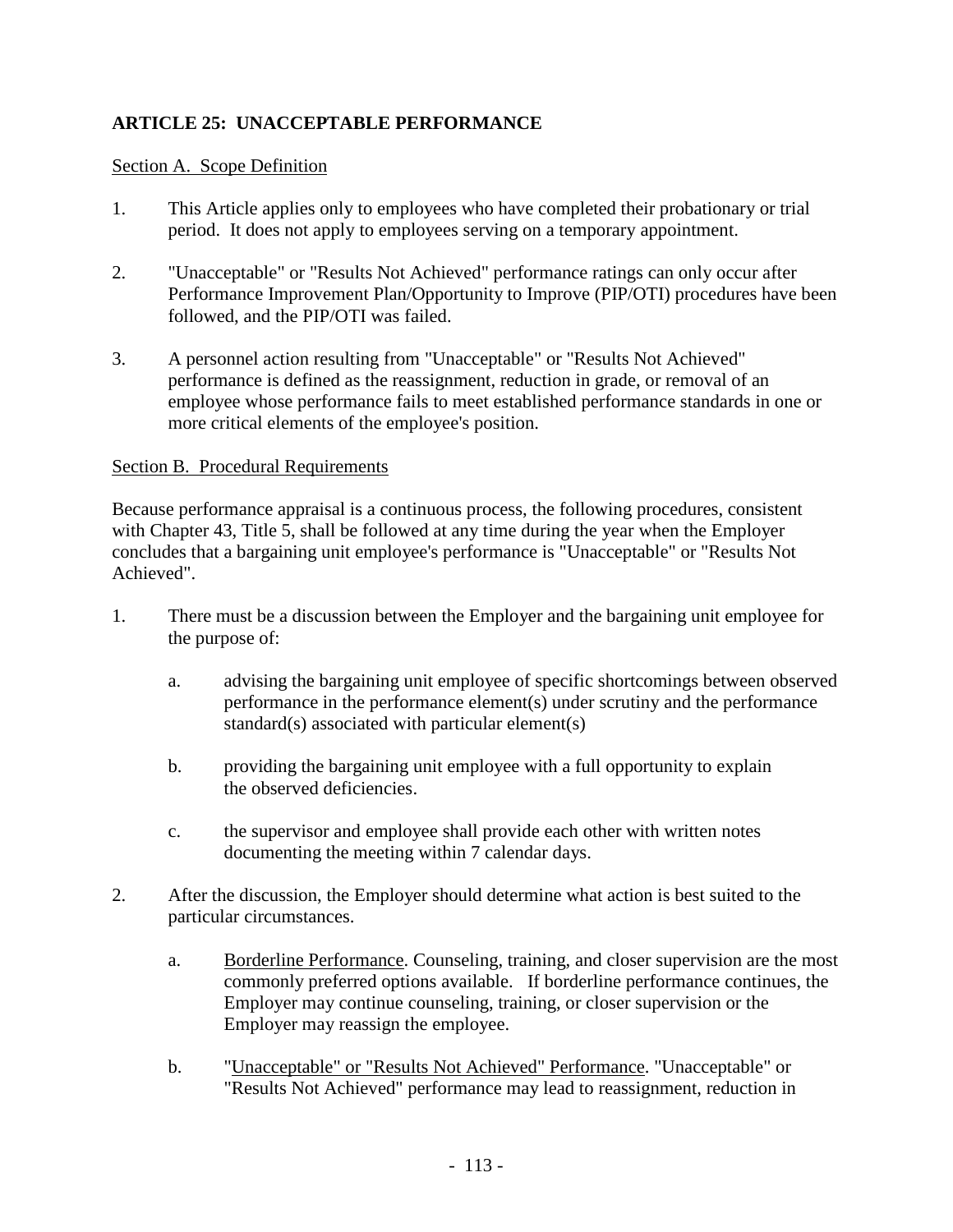grade or removal. Bargaining unit employees must be given a reasonable period of time to demonstrate acceptable performance on the critical element(s) deemed "unacceptable" or "results not achieved". An employee must fail the PIO or OTI before they may receive an official rating of record of "unacceptable" or "results not achieved" for that element. If this occurs at the end of the rating period the appraisal period will be extended. Actions based on unacceptable performance of employees who have completed their probationary or trial period shall conform with the requirements and procedures set forth in this Article.

- 3. Performance Improvement Period (PIP) or Opportunity to Improve (OTI): Prior to initiating an action to remove or downgrade an employee, the employee must be given in writing, with a copy to the Union:
	- a. Notice of "Unacceptable" or "Results Not Achieved" performance in one or more critical elements of the employee's performance standards. The OTI or PIP is generally ninety (90) calendar days to bring performance to an acceptable level, but may be longer if needed. However, as a minimum, the OTI or PIP must provide at least sixty (60) calendar days to bring performance to an acceptable level. During the improvement period, the employee will be given the opportunity to work on those portions of the job that are unacceptable, but not to the exclusion of other work assignments. The supervisor will ensure that the employee receives adequate work time in order to improve the area that has been declared unacceptable.
	- b. Specific information as to how the supervisor will assist the employee in that effort;
	- c. Specific information as to what the employee must do to bring performance to acceptable level in that period;
	- d. A re-evaluation of the employee's performance biweekly for the period.
	- e. Normally within fourteen (14) calendar days after the end of the performance improvement period, the employee will be notified in writing whether the employee's performance is acceptable or whether the performance remains at the "Unacceptable" or "Results Not Achieved" level.
	- f. If the determination is that the employee's performance is "Unacceptable" or "Results Not Achieved", the Employer may reassign the employee upon written notice that includes a statement of grievance rights or, as set forth in 4 below, propose to remove or demote the employee.
- 4. Notice of Proposed Adverse Action: An employee whose reduction in grade or removal is proposed is entitled to thirty (30) calendar days advance written notice which informs the employee of the following: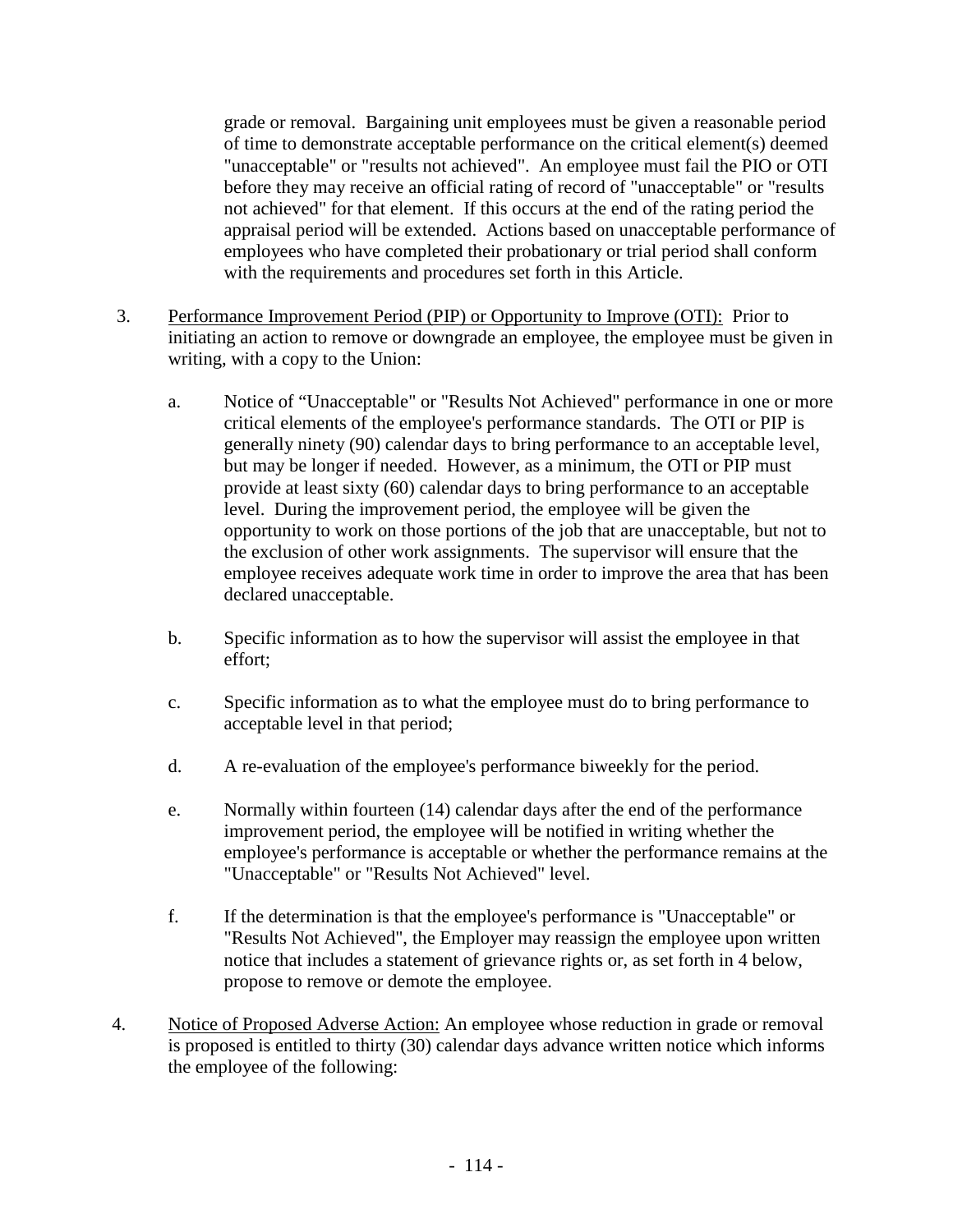- a. the nature of the proposed action;
- b. the specific instances of unacceptable performance by the employee on which the proposed action is based;
- c. the critical elements of the employee's position involved in each instance of unacceptable performance;
- d. the time to reply;
- e. the right to be represented by the Union or other representative;
- f. the right to make an oral and/or written reply and to receive a written decision with appeal rights.

# Section C. Employee Response

- 1. The employee will be given the opportunity to respond orally and/or in writing prior to a decision. Any request for an oral reply must be submitted within 5 calendar days, written reply must be submitted within fifteen (15) calendar days.
- 2. If the employee elects to make an oral reply, the Employer may make a verbatim transcript of the oral reply and will provide a copy to the employee.

## Section D. Adverse Action Decision Letter

- 1. If, after full consideration of the case, adverse action is warranted, the Employer will decide whether to remove or demote the employee.
- 2. The deciding official shall prepare a decision letter to the employee, with a copy to the Union, which shall include all of the following:
	- a. findings with response to each reason and specification listed in the letter proposing the action.
	- b. findings with response to each factual dispute, if any, raised by the employee's reply by stating the reasons why each factual dispute was rejected.
	- c. the effective date of the action. The effective date must be no earlier than ten (10) calendar days from the date of the letter.
	- d. written concurrence in the action by an official who is in a higher position than the official who proposed the action.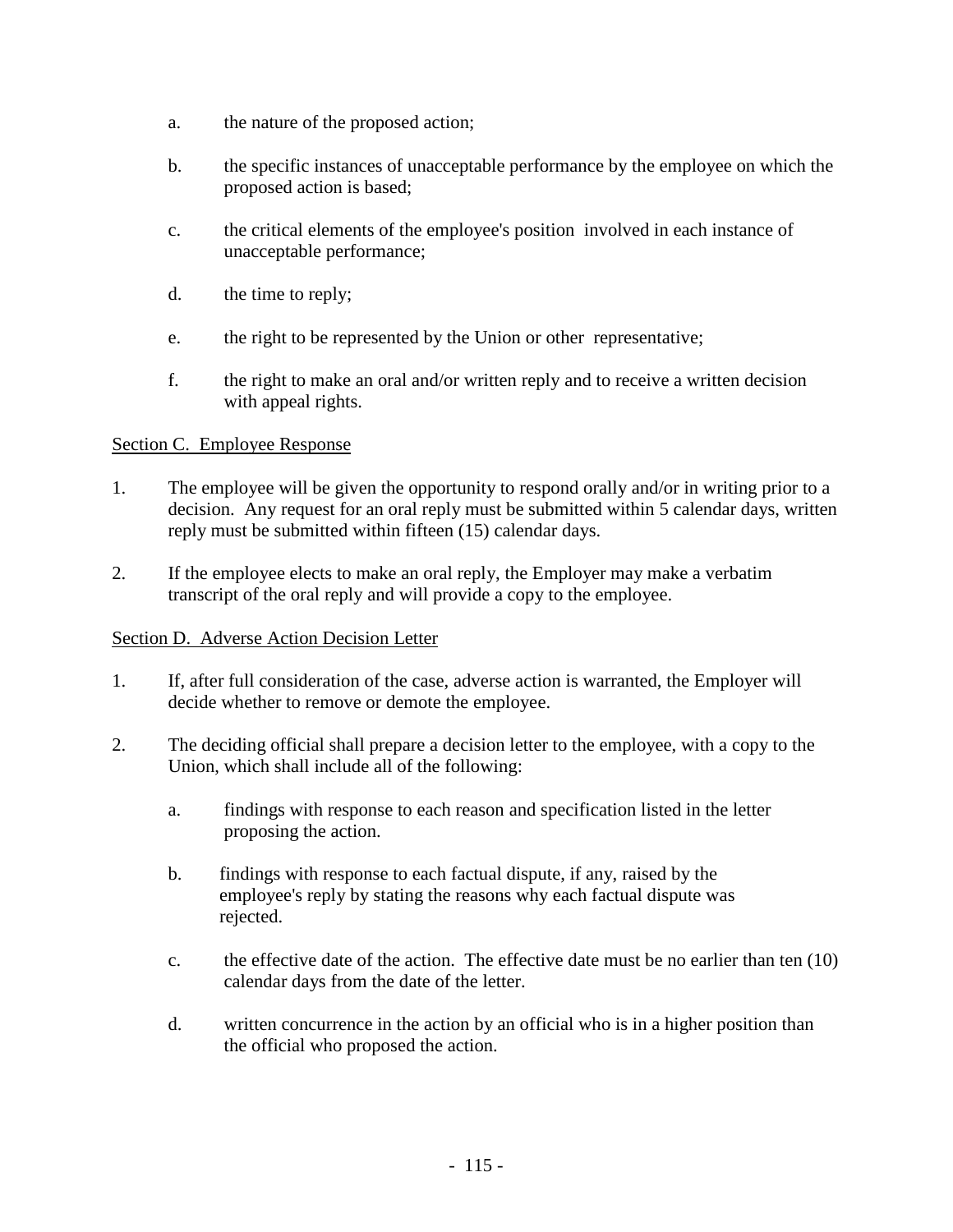- e. notice that the employee has the option to appeal the action to the Merit Systems Protection Board (MSPB) or through the negotiated grievance procedure, but not both; and
- f. notice that the employee will be deemed to have exercised his/her option to raise the matter under one procedure or the other at the time the employee timely files a written grievance or files a notice of appeal under the applicable MSPB procedure.
- 3. After compliance with reasonable accommodation requirements, if the employee is the subject of an action based on unacceptable performance related to a disability, and the employee is eligible, and files for disability retirement and the Employer recommends approval, the Employer will delay the action to allow a determination to be made concerning the disability retirement. When an application for disability retirement of an employee is approved, the employee, at his/her option, may use any available sick leave.

## Section E. Time Extensions

Except for the advance notice period in Section B. 4, any of the time limits set forth in this Article may be extended or waived by mutual agreement of the parties.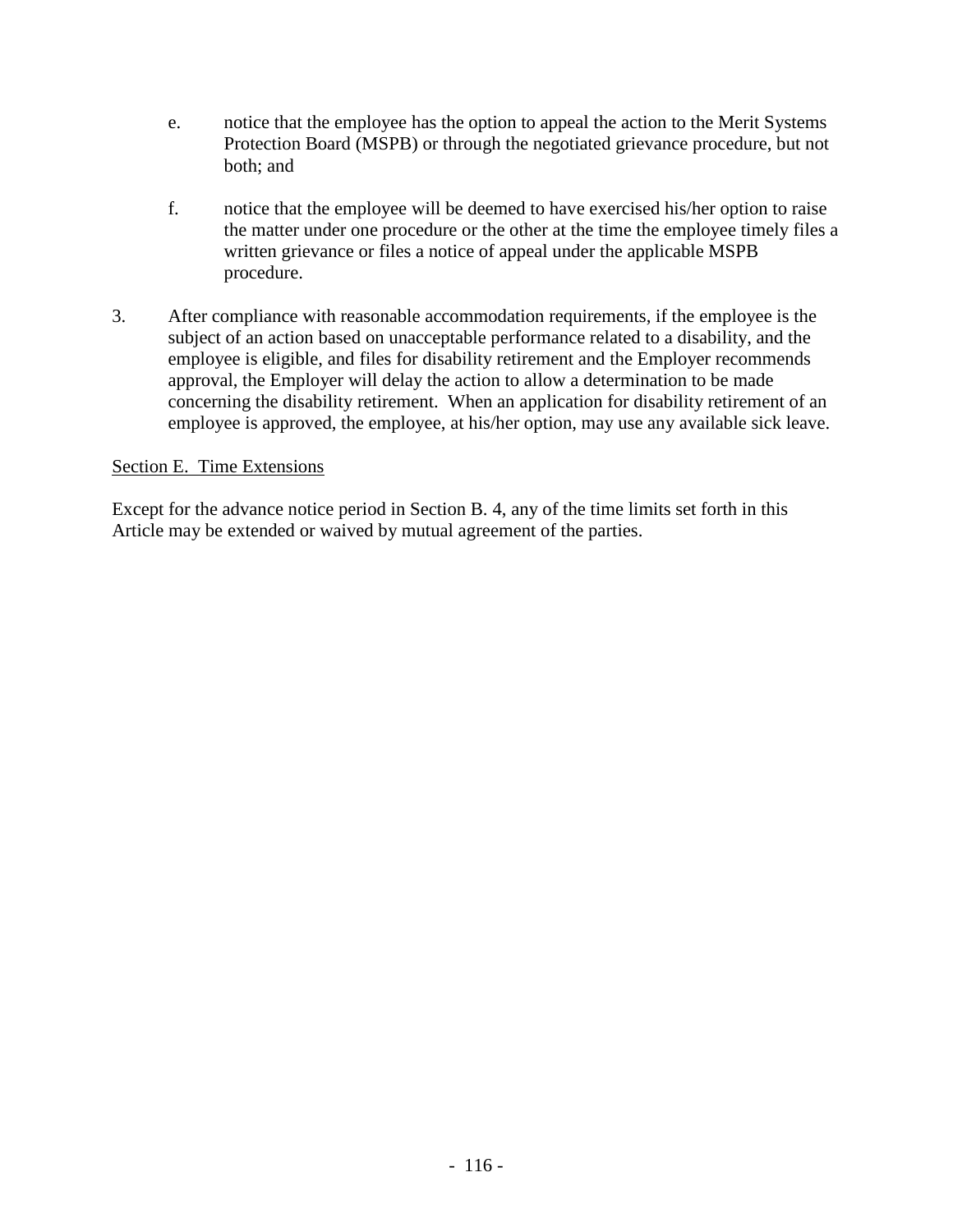# **ARTICLE 26: EMPLOYEE RECOGNITION AND AWARDS**

# FSA Only

- A. The parties agree that an employee recognition system is a necessary and useful mechanism through which employees' significant accomplishments shall be recognized. Employees and managers are strongly encouraged to take an active part in the system by recognizing and rewarding contributions which increase productivity, empower employees, and promote team building. Anyone may be the recommending individual for a Superior Accomplishment Award.
- B. The parties will follow the guidance of 5-PM Part 6 (Rev. 11) Amendment 1 issued 8-18-09 ("Recognizing Performance").
- C. On an annual basis FSA will publish the names of employees in the Washington, DC local commuting area who are recipients of all types of awards as listed in 5 PM Part 6

(Rev. 11) Amendment 1 issued 8-18-09 ("Recognizing Performance).

## RMA Only

- A. The parties agree that an employee recognition system is a necessary and useful mechanism through which employees 'significant accomplishments shall be recognized. Employees and managers are strongly encouraged to take an active part in the system by recognizing and rewarding contributions which increase productivity, empower employees and promote team building.
- B. The parties will follow the guidance of USDA Departmental Regulation Number 4040-5451-1: USDA Employee Awards and Recognition Program [http://www.ocio.usda.gov/directives/doc/DR4040-451.htm\)](http://www.ocio.usda.gov/directives/doc/DR4040-451.htm). On an annual basis RMA will publish names of employees in the Washington DC local commuting area who are recipients of performance based awards including performance, extra effort and spot awards.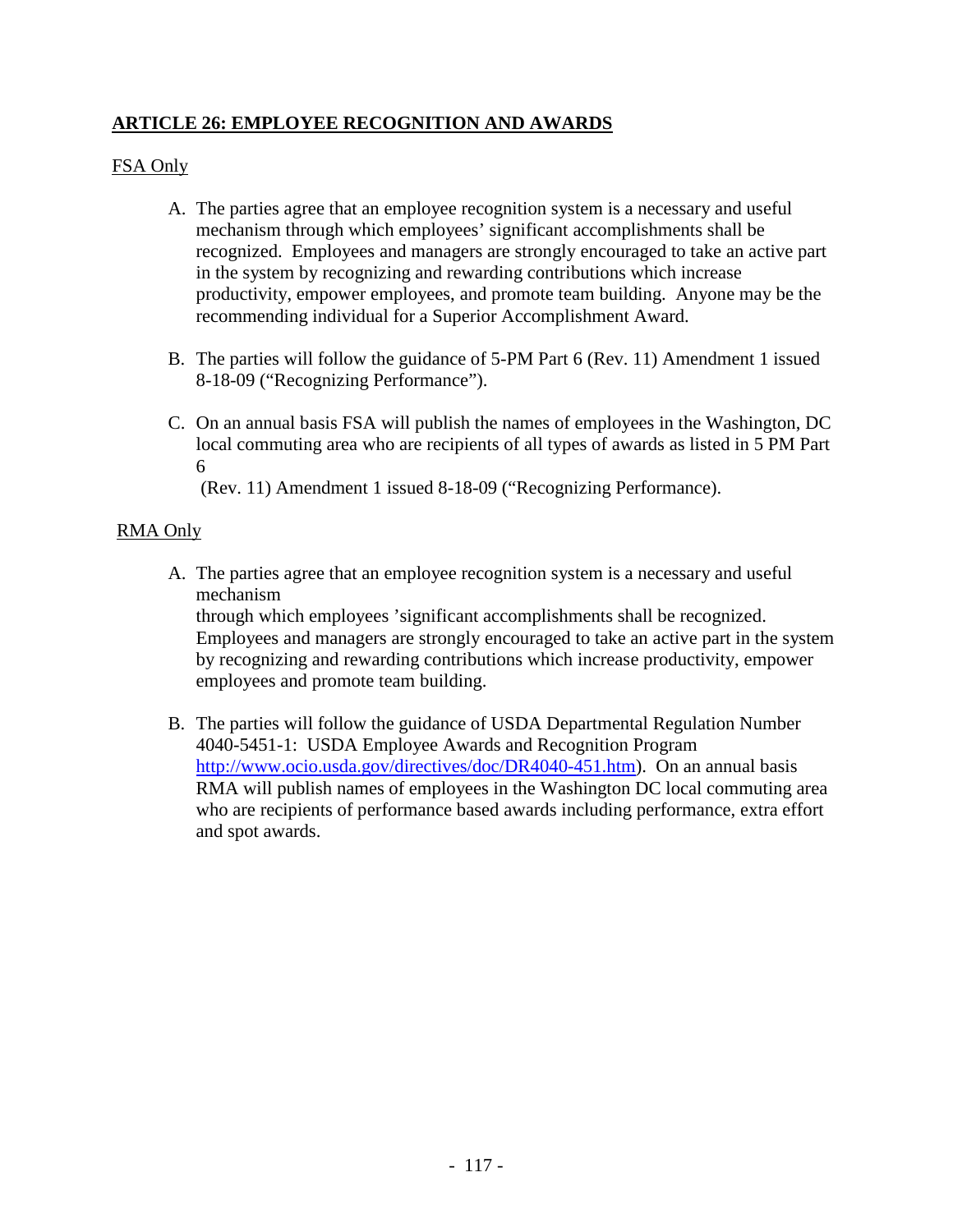# **ARTICLE 27: EEO AND PROHIBITED PERSONNEL PRACTICES**

### Section A. Purpose

- 1. For the purpose of this Article and in accordance with 5 U.S.C. Section 2302, "prohibited personnel practice" means any action described in Section B below.
- 2. For the purpose of this Article, "personnel action means"
	- a. an appointment
	- b. a promotion
	- c. an action under Chapter 75 of the Civil Service Reform Act of 1978
	- d. a detail, transfer, or reassignment
	- e. a reinstatement
	- f. a restoration
	- g. reemployment
	- h. a performance evaluation under Chapter 43 of the Civil Service Reform Act of 1978
	- i. a decision concerning pay, benefits, or awards; or concerning education or training if the education or training may reasonably be expected to lead to an appointment, promotion, performance evaluation; or other action described in this Subsection, and
	- j. any other significant change in duties or responsibilities which is inconsistent with the employee's salary or grade level.

### Section B. Prohibited Practices

- 1. Any employee who has authority to take, direct others to take, recommend, or approve any personnel action, shall not, with respect to such authority:
	- a. Discriminate for or against any employee for employment:
		- (1) on the basis of race, color, religion, sex, or national origin, as prohibited under Section 717 of the Civil Rights Act of 1964 (42 U.S.C. 2000e-16);
		- (2) on the basis of age as prohibited under Section 12 and 15 of the Age Discrimination in Employment Act of 1967 (29 U.S.C. 631.633a);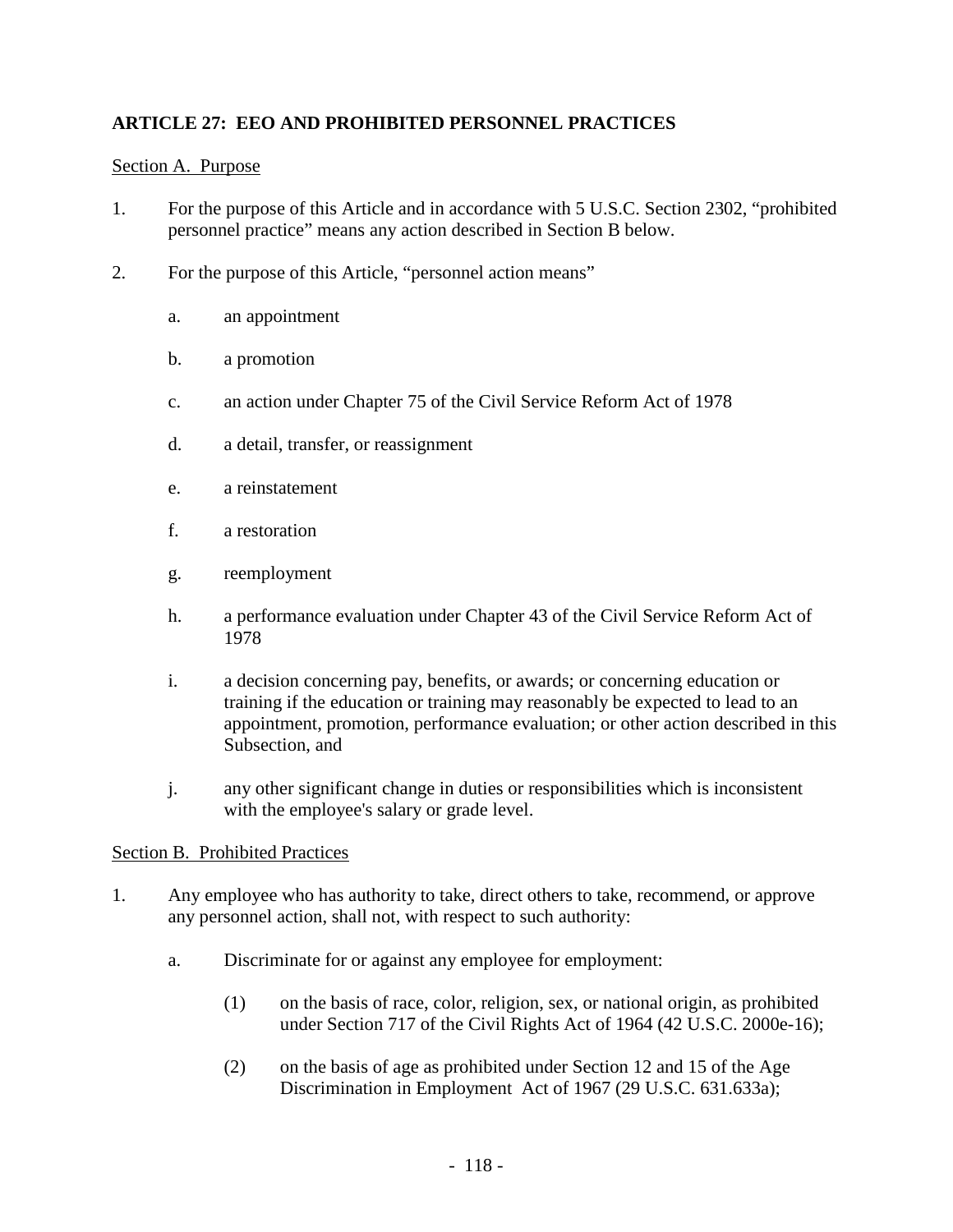- (3) on the basis of sex, as prohibited under Section 6(d) of the Fair Labor Standards Act of 1938 (29 U.S.C. 206[d]);
- (4) on the basis of handicapping condition, as prohibited under Section 501 of the Rehabilitation Act of 1973 (29 U.S.C. 791);
- (5) on the basis of marital status or political affiliations, as prohibited under any law, rule, or regulation.
- b. Solicit or consider any recommendation or statement, oral or written, with respect to any individual who requests or is under consideration for any personnel action unless such recommendation or statement is based on the personal knowledge or records of the person furnishing it and consists of:
	- (1) an evaluation of the work performance, ability, aptitude, or general qualifications of such individual; or
	- (2) an evaluation of the character, loyalty, or suitability of such individual.
- c. Coerce the political activity of any person (including the providing of any political contribution or service) or take any action against any employee as a reprisal for the refusal of any person to engage in such political activity;
- d. Deceive or willfully obstruct any person with respect to such person's right to compete for employment;
- e. Grant any preference or advantage not authorized by law, rule, or regulation to any employee (including defining the scope or manner of competition or the requirement for any position) for the purpose of improving or injuring the prospects of any particular person for employment;
- f. Appoint, employ, promote, advance, or advocate for appointment, employment, promotion, or advancement, in or to a civilian position any individual who is a relative (as defined in 5 U.S.C. 2302, Section 3110[a][3]) of such employee if such position is in the Agency in which such employee is serving as a public official (as defined in 5 U.S.C. 2302, Section 3110[a][2]) or over which such employee exercises jurisdiction or control as such an official;
- g. Take or fail to take, or threaten to take or fail to take, a personnel action with respect to any employee because of:
	- (1) any disclosure of information by an employee which the employee reasonably believes evidences:
		- (a) a violation of any law, rule, or regulation, or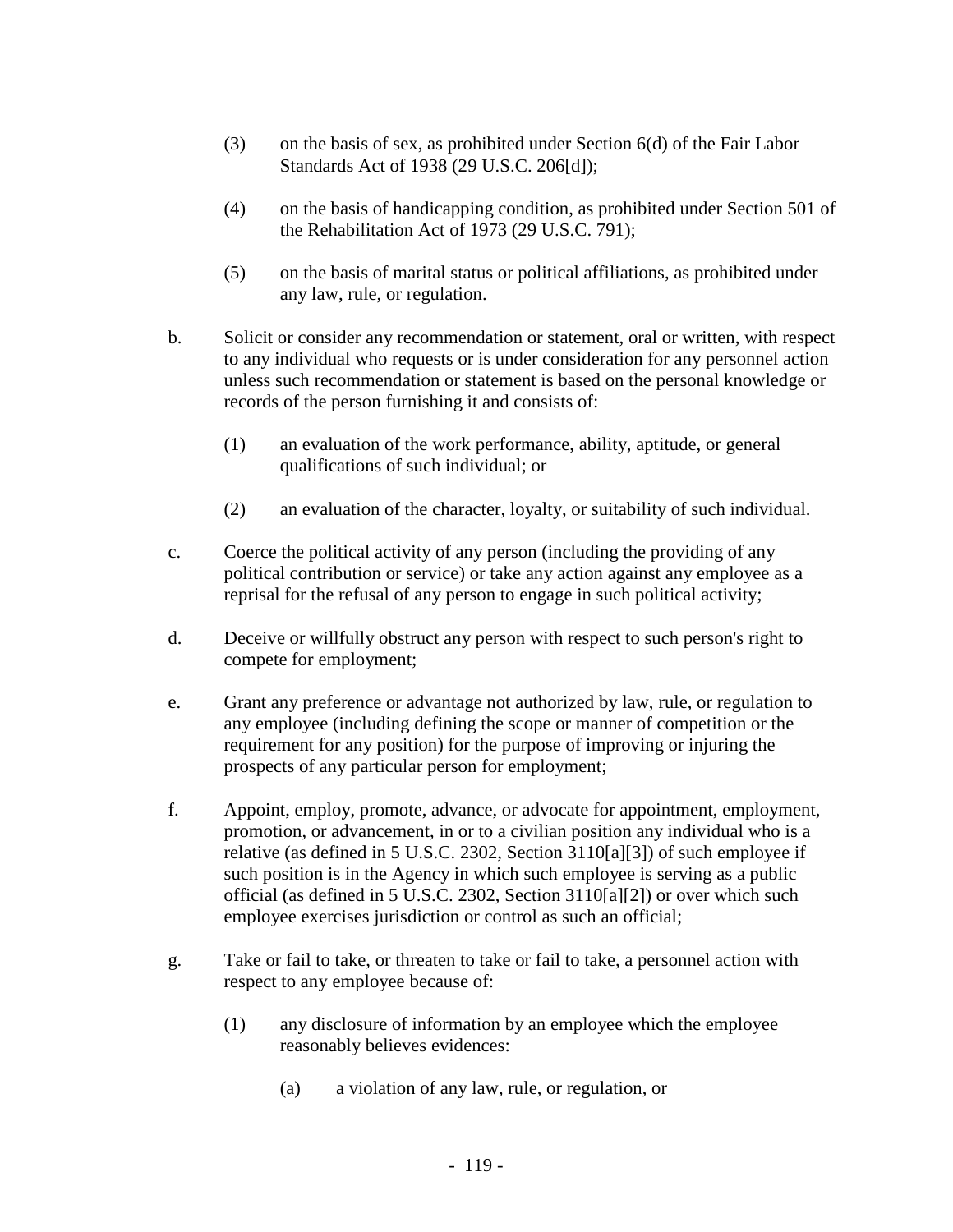- (b) gross mismanagement, a gross waste of funds, an abuse of authority, or a substantial and specific danger to public health or safety; if such disclosure is not specifically prohibited by law and if such information is not specifically required by Executive Order to be kept secret in the interest of national defense or the conduct of foreign affairs; or
- (2) any disclosure to the U. S. Office of Special Counsel, the Merit Systems Protection Board, the Inspector General of an agency or another employee designated by the head of the agency to receive such disclosures, of information which the employee reasonably believes evidences:
	- (a) a violation of any law, rule, or regulations, or
	- (b) gross mismanagement, a gross waste of funds, an abuse of authority, or a substantial and specific danger to public health or safety.
- h. Take or fail to take, or threaten to take or fail to take, any personnel action against any employee because of:
	- (1) the exercise of any appeal, complaint, or grievance right granted by any law, rule, or regulation;
	- (2) testifying for or otherwise lawfully assisting any individual in the exercise of any right referred to Subparagraph h(1);
	- (3) cooperating with or disclosing information to the Inspector General of an agency, or the Special Counsel, in accordance with applicable provisions of law; or
	- (4) for refusing to obey an order that would require the individual to violate a law.
- i. Discriminate for or against any employee on the basis of conduct which does not adversely affect the performance of the employee or the performance of others; except that nothing in this paragraph shall prohibit an agency, from taking into account in determining suitability or fitness, any conviction of the employee for any crime under the laws of any state, the District of Columbia, or the United States, or
- j. Knowingly take, recommend, or approve any personnel action if taking of such action would violate a veteran's preference requirement: or knowingly fail to take, recommend, or approve any personnel action if the failure to take such action would violate a veteran's preference requirement; or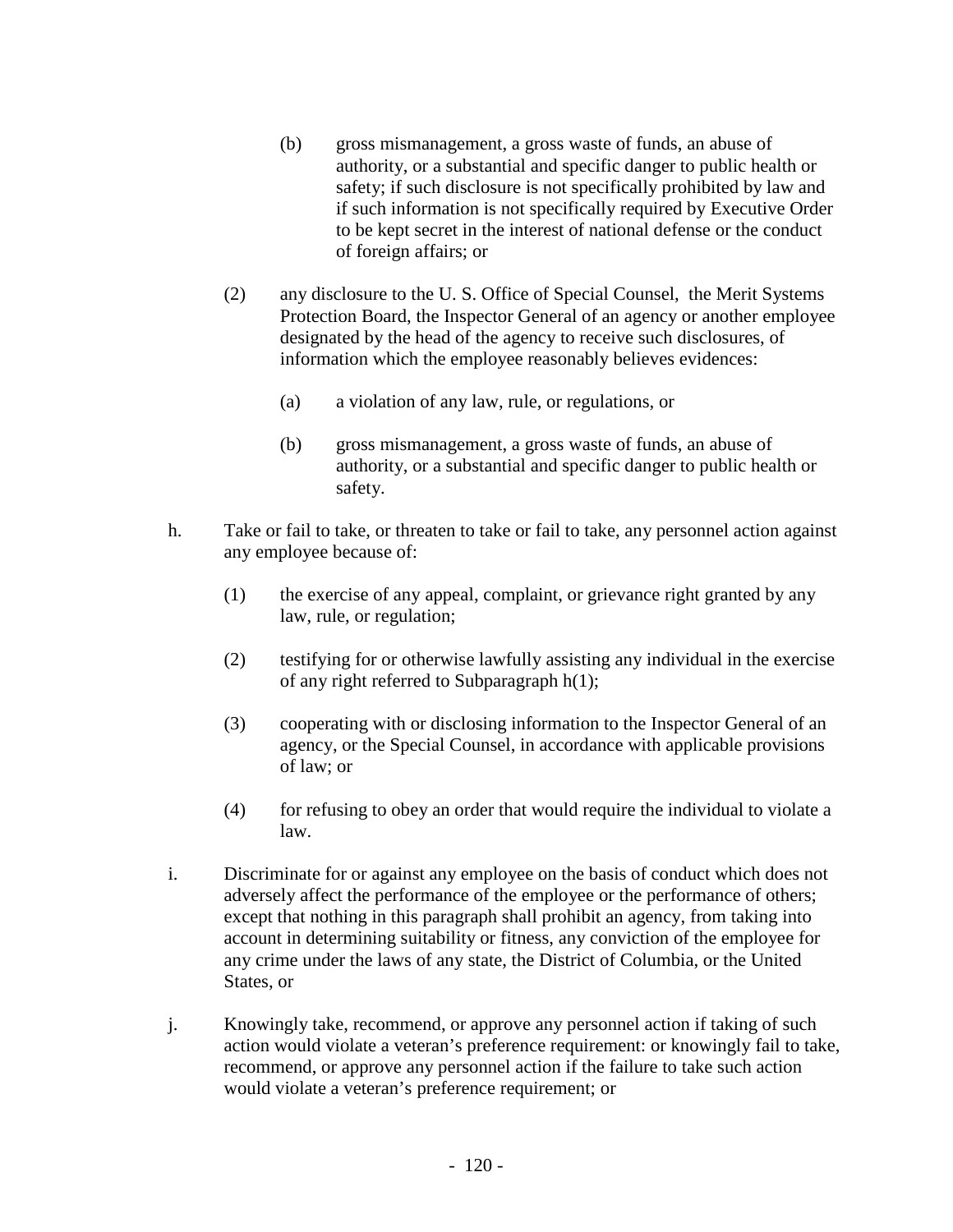- k. take or fail to take any other personnel action if the taking of or failure to take such action violates any law, rule, or regulation implementing, or directly concerning, the merit system principles contained in 5 U.S.C. 2301.
- 2. Nothing in this Section shall be construed to authorize the withholding of information from Congress or the taking of any personnel action against an employee who discloses information to Congress.

### Section C. Equal Employment Opportunity

- 1. The Employer affirms its commitment to the policy of providing equal employment opportunities to all employees; and of prohibiting discrimination because of race, color, religion, sex, sexual orientation, national origin, handicapping condition, age, marital status, lawful political affiliation, and reprisal for previous Equal Employment Opportunity (EEO) activity.
- 2. The Employer will remain vigilant in seeking to identify and eliminate any internal policy, practice or procedure which has the purpose or effect of impermissibly denying equal employment opportunities.
- 3. The Employer will also cooperate and work with the appropriate Civil Rights and disability employment program managers to resolve any discrimination inquiries or complaints.
- 4. The parties agree that equal employment opportunity shall be administered in accordance with Title 7 of the Civil Rights Act of 1964, 29 CFR Part 1614, Title 5 U.S.C., Executive Order, AND other applicable rules and regulations.
- 5. Nothing in Section B shall be construed to extinguish or lessen any effort to achieve equal employment opportunity through affirmative action or any right or remedy available to any employee in the civil service under:
	- a. Section 717 of the Civil Rights Act of 1964, prohibiting discrimination on the basis of race, color, religion, sex, or national origin;
	- b. Sections 12 and 15 of the Age Discrimination in Employment Act of 1967, prohibiting discrimination on the basis of age;
	- c. Under Section 6(d) of the Fair Labor Standards Act of 1938, prohibiting discrimination on the basis of sex;
	- d. Section 501 of the Rehabilitation Act of 1973, prohibiting discrimination on the basis of handicapping condition;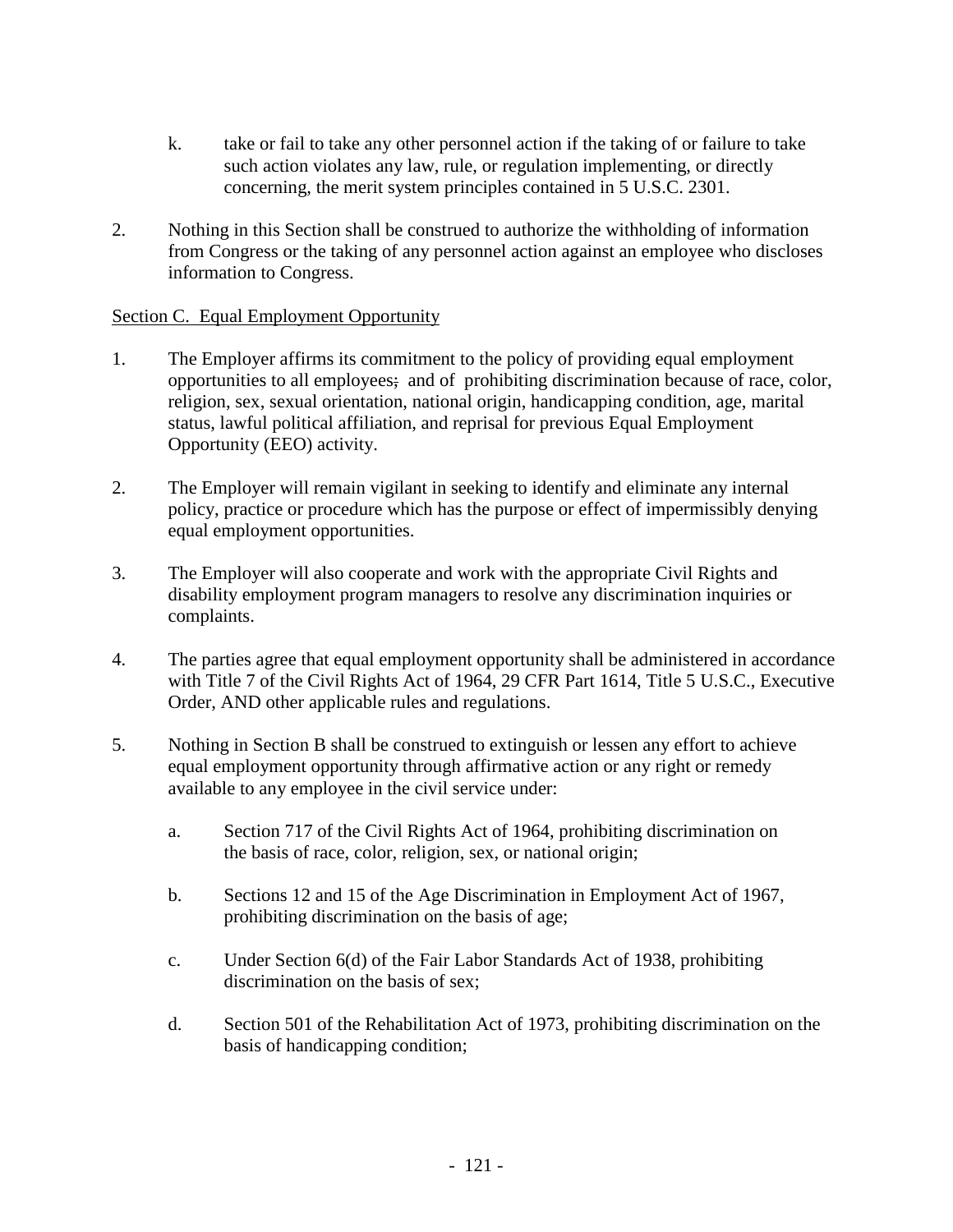- e. The provisions of any law, rule, or regulation prohibiting discrimination on the basis of marital status or political affiliation.
- 6. The Union may make recommendations about the Affirmative Action Plan. Copies of the plan will be provided to the Union and to each employee upon request.
- 7. The Union agrees to assist and cooperate with the Employer in assuring equal employment opportunity. The Union will promptly advise the Employer of any problems or potential problems it perceives in the areas of equal employment opportunity or reasonable accommodation. This will include meeting to discuss measures being taken in this area and possible solutions to problems as they occur.

# Section D. Due Process

- 1. An employee affected by a prohibited personnel practice or who believes that he or she has been discriminated against on the grounds set forth in this Article, may file either a grievance under the provisions of this Agreement (Article 38), or a complaint under an appropriate complaint/appeals procedure, but may not file under more than one procedure.
- 2. Any employee who wishes to file or has filed a grievance or complaint shall be free from coercion, interference, and reprisal, and shall be entitled to expeditious processing of the complaint within time limits prescribed by regulations or this Agreement.

## Section E. Representation

- 1. Whether the employee chooses to file under EEO procedures or under the negotiated grievance procedure (Article 38), employees have a right to be represented or to be unrepresented.
- 2. For complaints filed under EEO procedures, the representative may be a Union representative, another employee, or an attorney.
- 3. For complaints filed under the negotiated grievance procedure (Article 38), the representative is a Union representative or a Union-designated representative. If the employee elects to process the grievance without representation, the Union shall have the right to be present at any meeting between the Employer and the employee concerning the grievance, to ensure fair treatment and procedural adherence to the terms of Article 38.

## Section F. EEO Information

1. EEO complaint procedures will be posted on bulletin boards on each wing and floor occupied by bargaining unit employees. The Union will also be given a copy of the complaint procedures.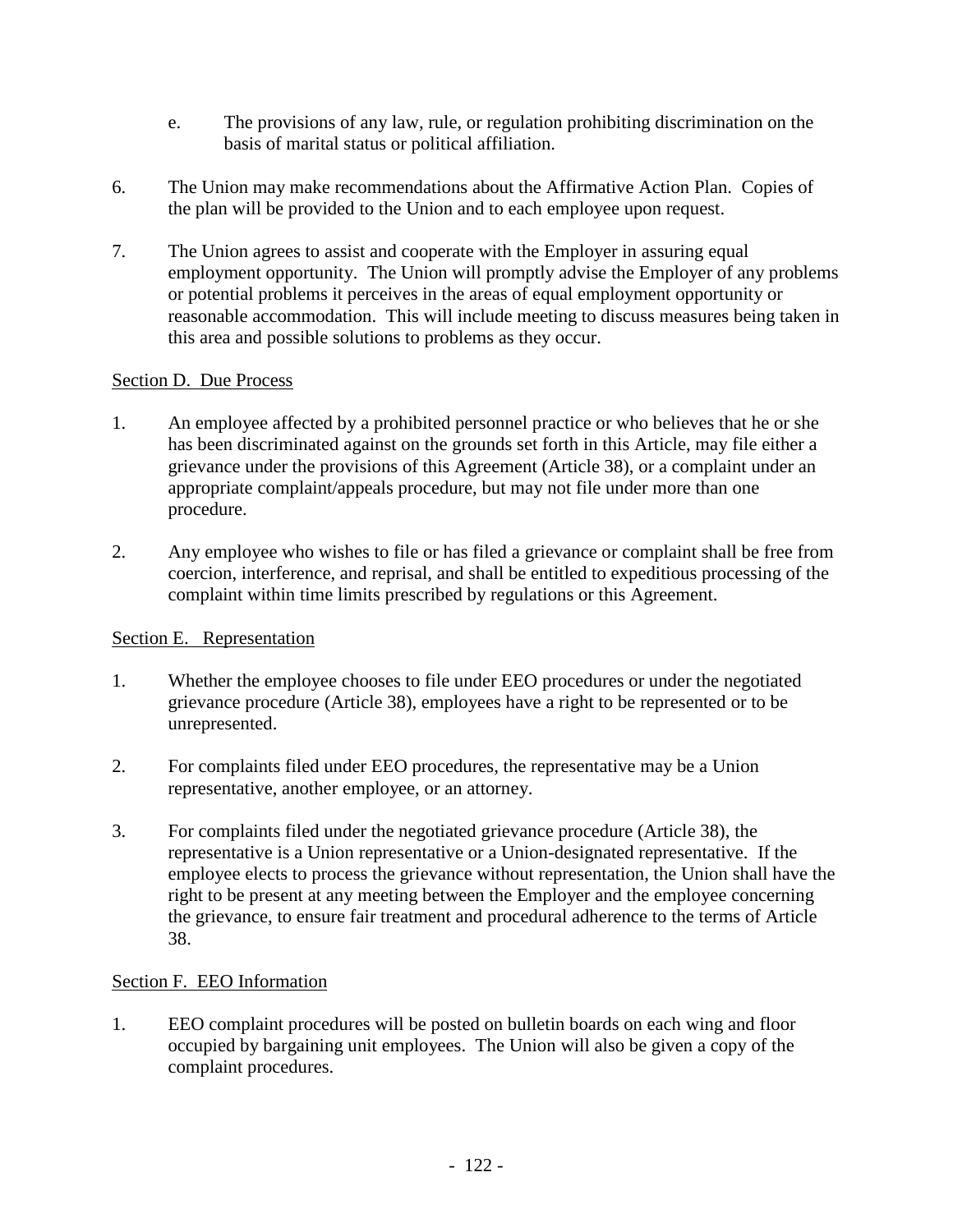2. The Employer shall post and maintain the names, phone numbers, and work locations of EEO staff and counselors on official bulletin boards on each floor.

# Section G. EEO Advisory Committee

- 1. The Employer agrees to negotiate with the Union, in accordance with law and this Agreement.
- 2. The Union will make as many nominations as it wishes for the EEO Committee. The Employer will recommend that the Administrator select at least 6 members and 6 alternates. In the event the Administrator does not select any of the Union nominations, the Union will make additional nominations to complete the 6 members and 6 alternates.

## Section H. Statistical Summaries

See Article 39 for EEO reports.

### Section I. Obligations

Where the development and implementation of the Employer's Equal Employment Opportunity plans and programs involve changes in personnel policies, practices, or working conditions, the Employer will fulfill its bargaining obligations with the Union under 5 U.S.C, Chapter 71, Labor-Management Relations and this Agreement.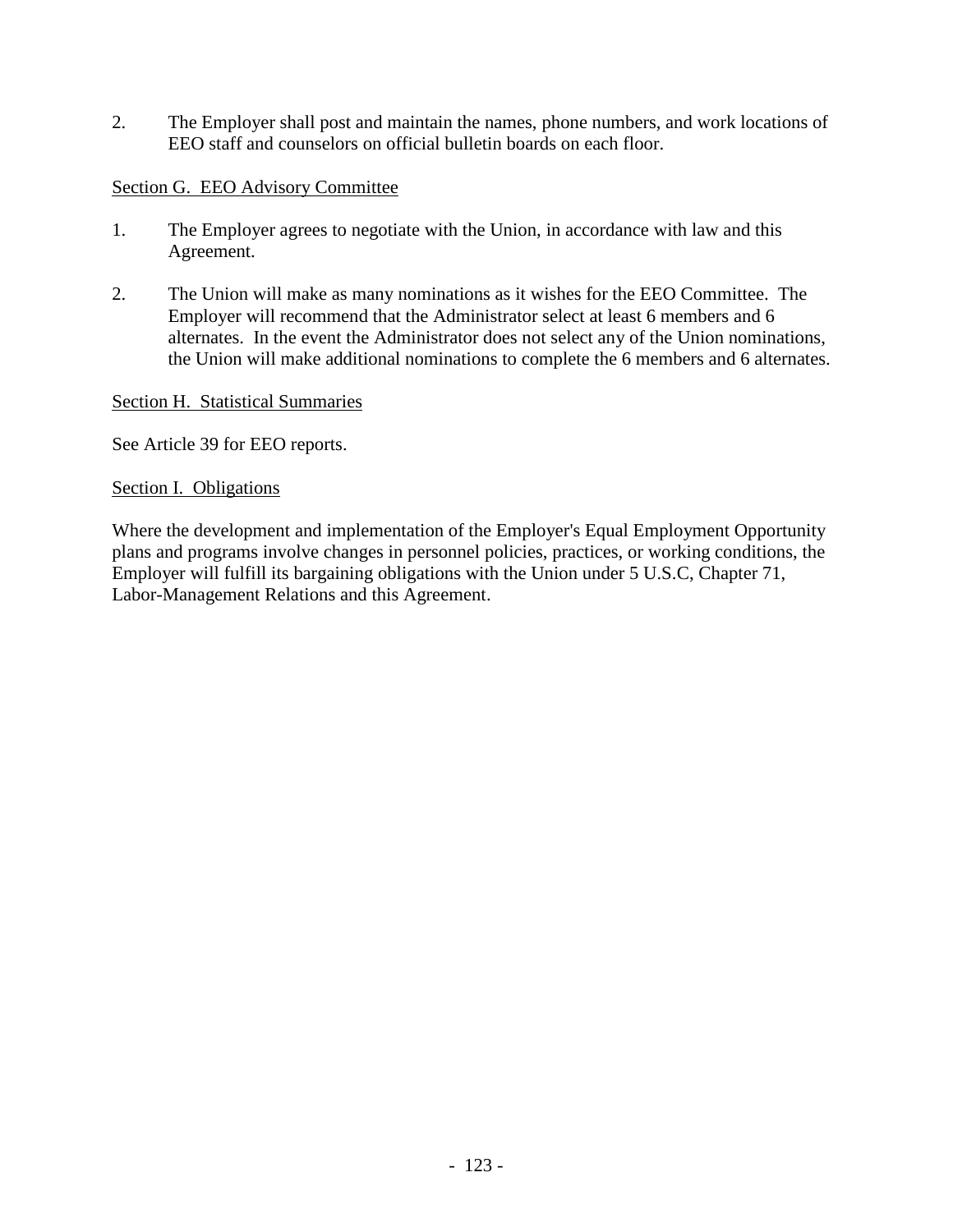# **ARTICLE 28: DISCIPLINARY AND ADVERSE ACTIONS**

For the purposes of this agreement:

- 1. A "suspension" is defined as the placing of an employee in a temporary status without duties and pay for disciplinary and adverse actions.
- 2. A "disciplinary action" is defined as a letter of official reprimand or a suspension of 14 calendar days or less.
- 3. An "adverse action" is defined as a suspension of more than 14 calendar days, reduction in grade, or pay or removal.
- 4. A "reprimand" is defined as a written document describing the conduct or other deficiency giving rise to the reprimand, and provides official notice that a failure to correct the conduct or deficiency, or future misconduct, may result in more severe action.
- 5. A "work day" is defined as any day the Agency is open for business.

Section B. General Provisions

The rights afforded under this Section are not applicable to temporary employees or students with Not to Exceed (NTE) dates.

- 1. No bargaining unit employee will be disciplined and/or subject to adverse actions except for such cause as will promote the efficiency of the Service. The Employer agrees that any disciplinary and/or adverse action taken will be appropriate to the specific offense and in accordance with applicable law, rules and government-wide regulations. In establishing penalties for employee discipline, the employer will apply agency regulations, including the USDA penalty guide.
- 2. Unless otherwise stated within this article disciplinary/adverse actions will be administered as timely as possible.
- 3. Except for emergency actions, in any disciplinary action or adverse action, the employee will be furnished with a copy of the material relied upon by the Employer to take the action at the time of the notice of the proposal of such action.
- 4. Employees may grieve disciplinary and adverse actions, in accordance with terms of Article 38 of this contract.
- 5. When appropriate, parties are encouraged to enter into an alternative discipline agreement by mutual consent.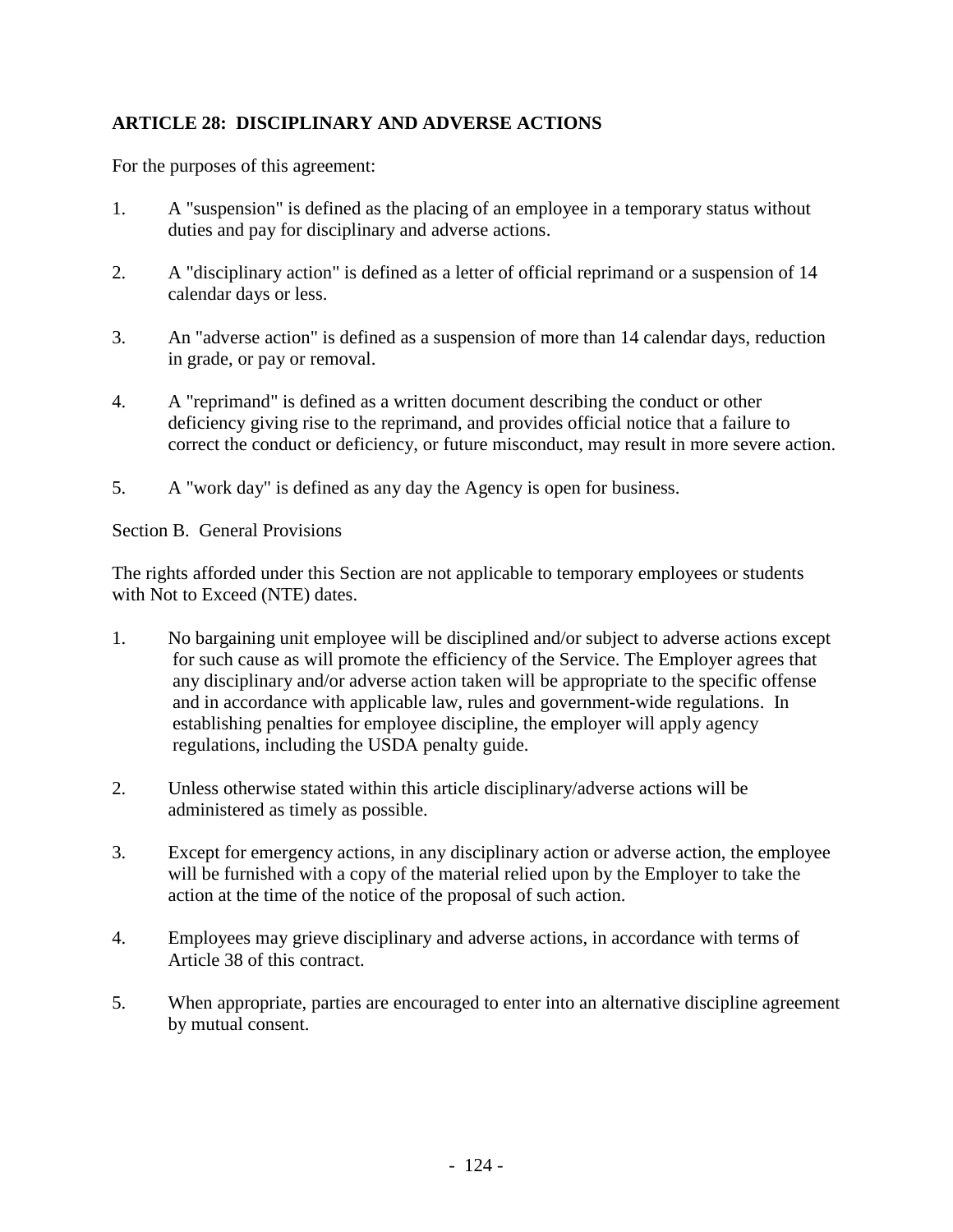6. Previous Consideration: In determining the appropriateness of penalties for misconduct, the Employer will consider the relatedness and recency of prior offences as well as other mitigating measures in accordance with relevant case law and agency regulations.

Section C. Reprimand

- 1. Reprimands shall be maintained in the employee's Official Personnel Folder (OPF) for a period not to exceed two (2) years.
- 2. The period of retention may be reduced when the employee's supervisor determines that circumstances warrant a shorter period. Such determination may be made in response to an employee's request to remove the reprimand from the employee's OPF.
- 3. Reprimands, which have been overturned as a result of grievance or other authority, shall be immediately removed from all official personnel records.

## Section D.Disciplinary Actions

- 1. Cause:
	- a. The Employer may suspend an employee for 14 calendar days or less for such cause as will promote the efficiency of the service including discourteous conduct to the public confirmed by an immediate supervisor's report of four such instances within any one year period or any other pattern of discourteous conduct.
	- b. The Employer may not take a suspension against an employee on the basis of any reason prohibited by 5 U.S.C. 2302.
- 2. Procedure: When the Employer proposes to suspend an employee for 14 calendar days or less, the Employer will:
	- a. notify the employee in writing at least 15 work days prior to the proposed suspension date of the following:
		- (1) the proposed action;
		- (2) the specific reasons for the proposed action;
		- (3) the opportunity to review the evidence that is relied upon to support the charges;
		- (4) the time to reply and furnish affidavits and other documentary evidence in support of the reply;
		- (5) the right to be represented by the Union;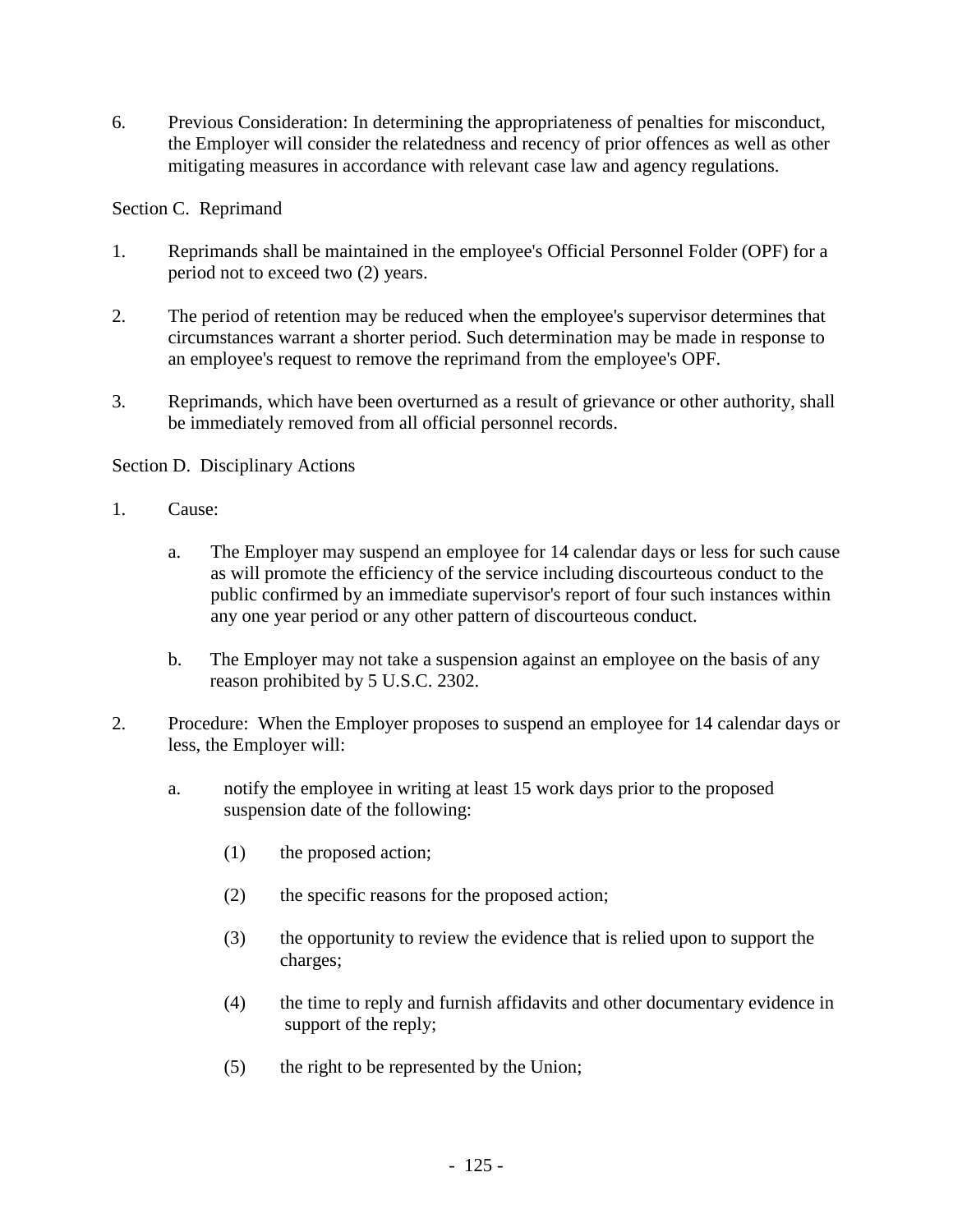- (6) the right to make an oral and/or written reply within seven  $(7)$  work days from the receipt of the proposed action. Note: This period of 7 work days will not start until the material referenced in Section B.3. is provided.
- (7) issue a final decision after receipt of the written and/or oral reply, or the termination of the advance written notice period. This letter will state which reasons and specifications are sustained and will address factual disputes, if any, raised in the employee's reply by stating the reasons why each factual dispute was rejected.

# Section E. Adverse Actions

- 1. Cause:
	- a. The Employer may suspend an employee for more than 14 calendar days, reduce the employee's grade, or remove an employee only for such cause as will promote the efficiency of service.
	- b. The Employer may not take a suspension for more than 14 calendar days against any employee, reduce the employee's grade, ore remove an employee on the basis of any reason prohibited by 5 U.S.C. 2302.
- 2. Procedure: Unless otherwise provided by law [e.g. the crime provision of 5 U. S. C. 7513 (b)] or government-wide regulation, the Employer will:
	- a. notify the employee in writing at least 30 calendar days prior to the proposed date of suspension, reduction in grade, or removal of the following:
		- (1) the proposed action;
		- (2) the specific reasons for the proposed action;
		- (3) the opportunity to review the evidence that is relied upon to support the charges;
		- (4) the time to reply and furnish affidavits and other documentary evidence in support of the reply;
		- (5) the right to be represented by the Union;
		- (6) the right to make an oral and/or written reply within ten  $(10)$  work days from the receipt of the proposed action. Note: This period of 10 work days will not start until the material referenced in Section B.3. is provided.
	- b. issue a final decision after receipt of the written and/or oral reply, or the termination of the advance written notice period. This letter will state which reasons and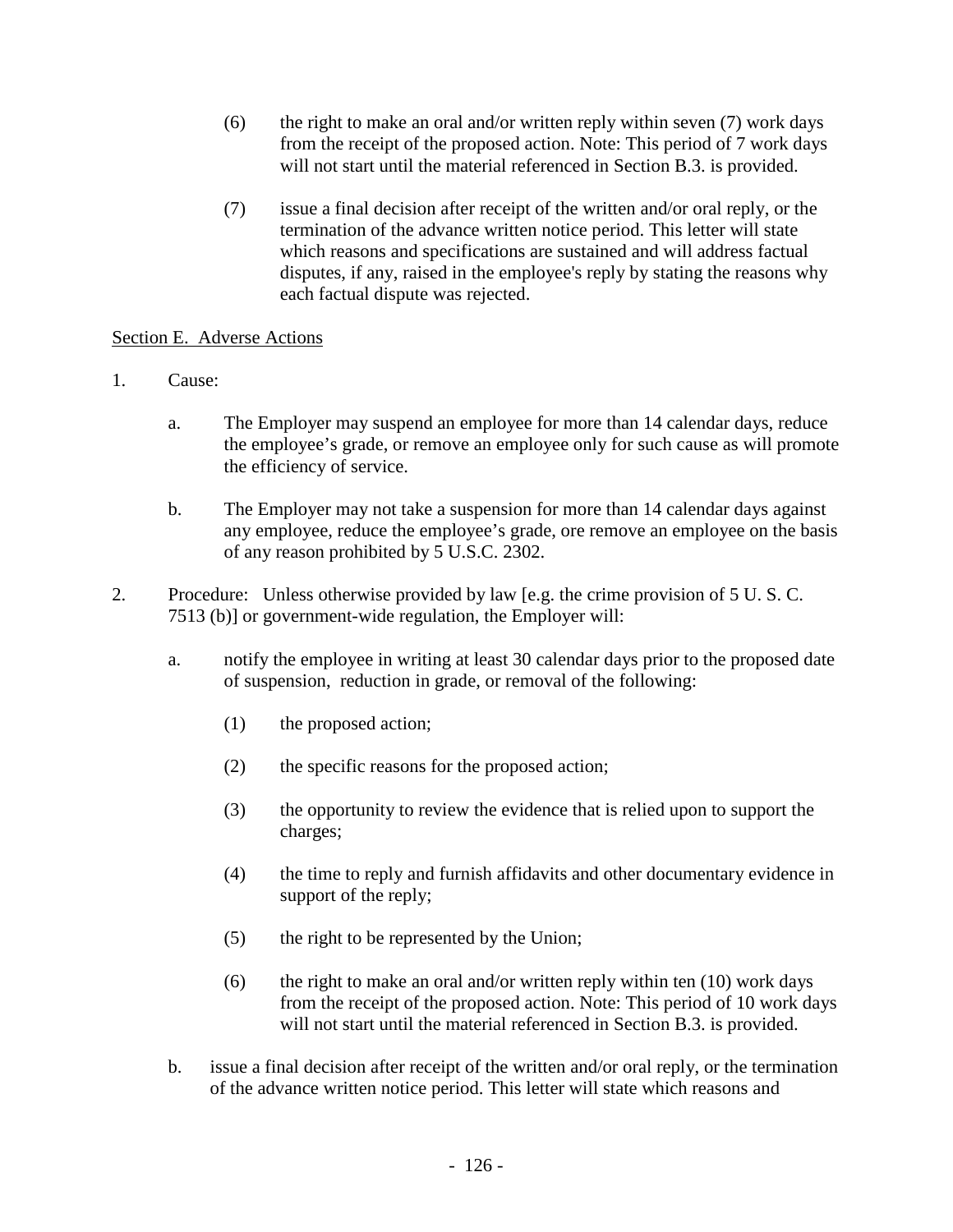specifications are sustained and will address factual disputes, if any, raised in the employee's reply by stating the reasons why each factual dispute was rejected.

- c. inform the employee, in writing, of his/her option to appeal the action to the Merit Systems Protection Board or grieve through the negotiated grievance procedure, but not both, and will inform the employee that he/she will be deemed to have exercised his/her option to raise the matter under one procedure or the other at the time the employee timely files a written grievance or files a notice of appeal under the applicable MSPB procedure.
- 3. Action by the Deciding Official:
	- a. After carefully considering the proposed letter, evidence of record, and the employee's response, if any, including any mitigating factors, the deciding official shall decide:
		- (1) to withdraw the proposed action; or
		- (2) to institute a lesser action; or
		- (3) to institute the proposed action.
	- b. Stay of Action: At the request of the employee, the effective date of the action may be stayed up to 10 calendar days from the date of the decision letter.
	- c. The deciding official must be a higher-ranking official than the official proposing the action.

## Section F. Time Limit Extensions

Except for time limits subject to statutory or regulatory requirements any of the time limits set forth in this Article may be extended or waived by mutual agreement of the parties.

Section G. Arbitration

See Article 39.

## Section H. Evidence

The Parties recognize that there is no requirement to include the evidentiary materials with any copies of proposed final decisions to the Union. It is the employee's responsibility and decision to share such information with the Union.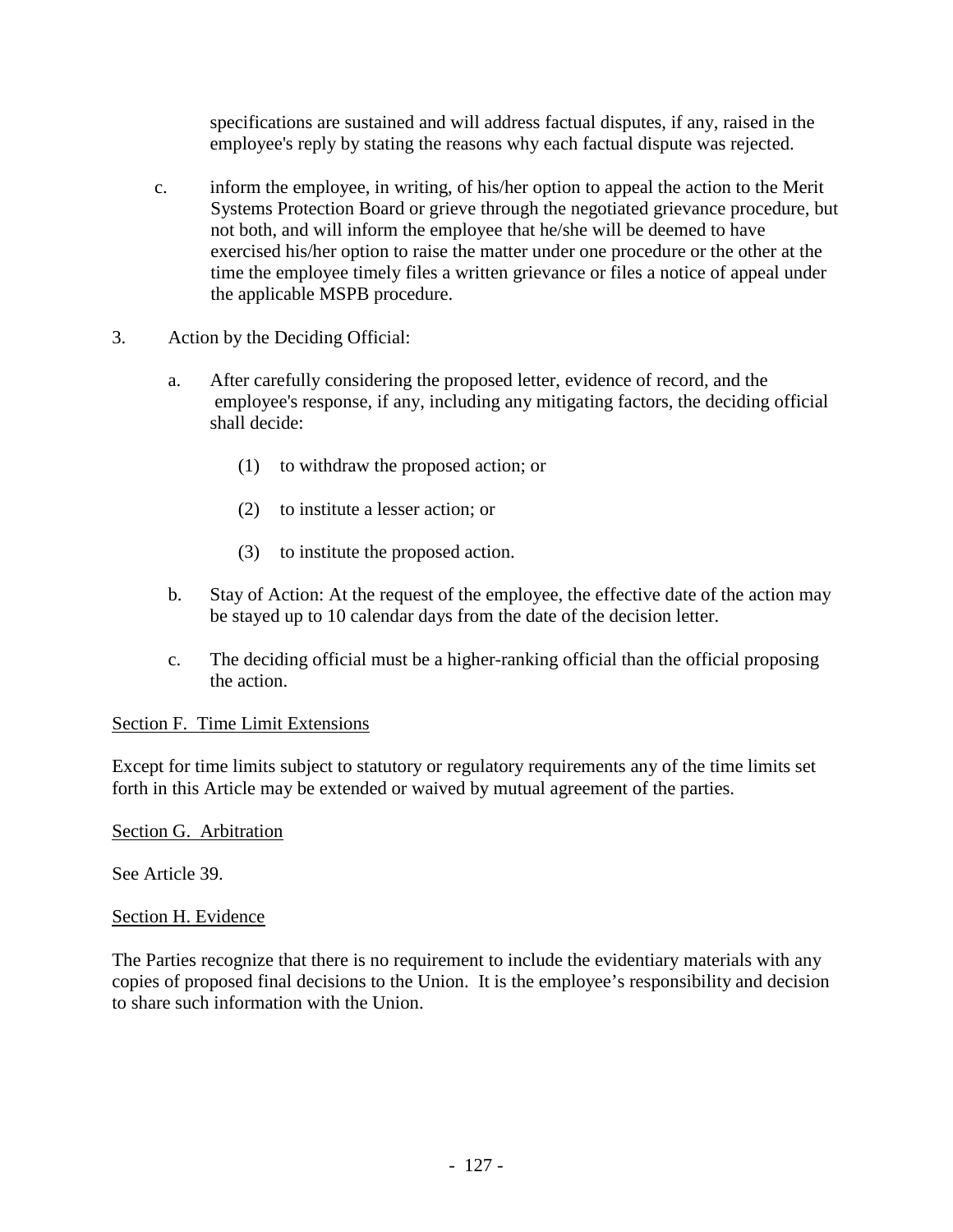# **ARTICLE 29: WAIVER OF OVERPAYMENT**

### Section A. Processing Requests

- 1. When an employee receives an overpayment of pay and allowances, they may request a waiver of overpayment in accordance with applicable law, rule, and regulation.
- 2. The Employer will process all requests for waiver of overpayment as expeditiously as practicable.
- 3. To the extent possible, if an employee has applied for a waiver of overpayment, no overpayment will be collected until the employee's application for waiver of overpayment has been decided.
- 4. If a requested overpayment is denied, the employee will be notified of the reason(s) for the denial in writing.

### Section B. Repayment

- 1. When an employee is not granted a waiver of overpayment, the employee will be permitted to make repayment in accordance with applicable law, rule, and regulation.
- 2. If an employee terminates employment with the Employer prior to the liquidation of any overpayment described in this Article, the Employer retains the right to satisfy any outstanding balance from any funds due to the employee.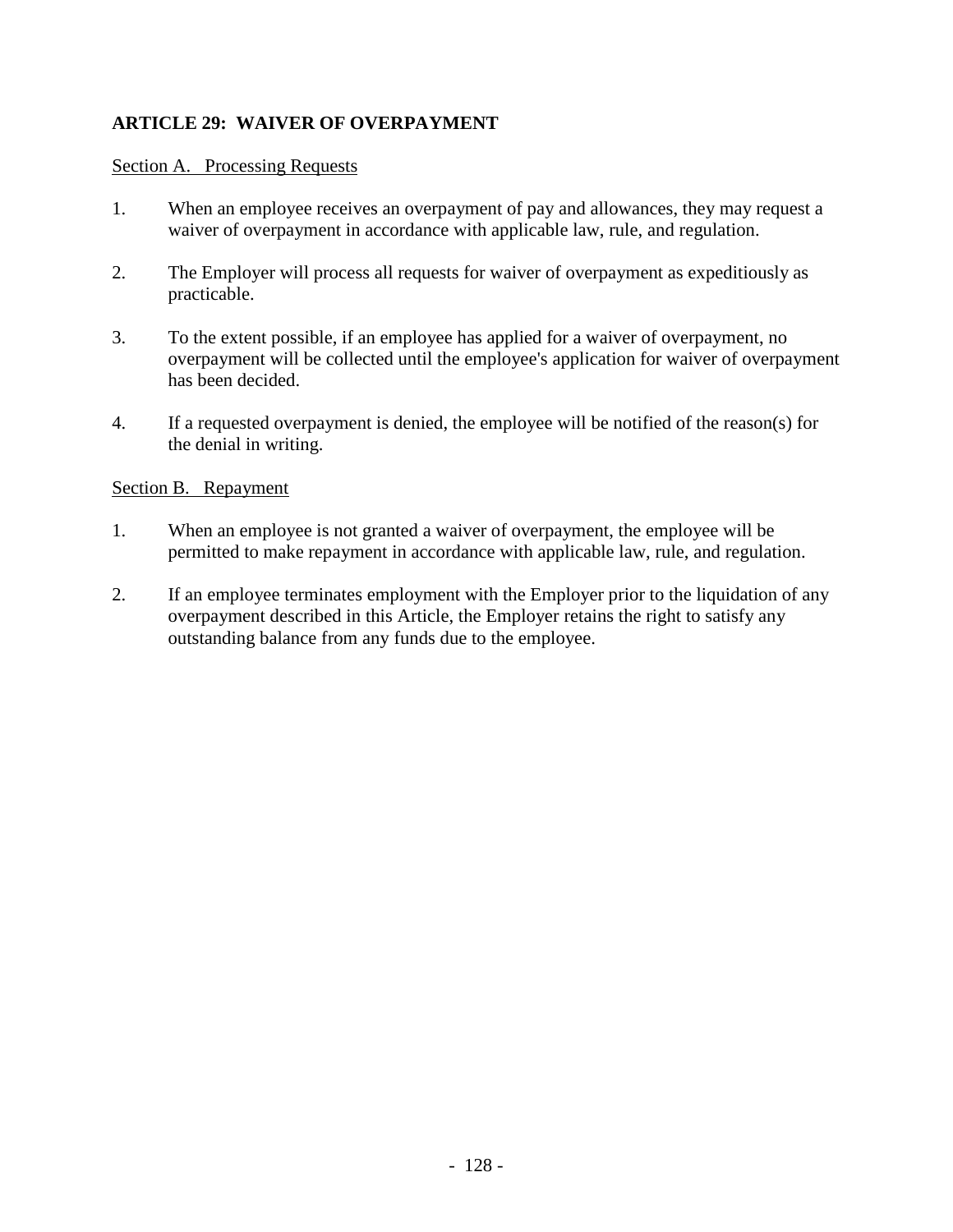# **ARTICLE 3O: RETIREMENT COUNSELING AND RESIGNATION**

- A. Employees may visit agency retirement counselors without charge to leave. Employees within 5 years of retirement eligibility may attend retirement programs upon supervisory approval.
- B. The Agency agrees to make available an annual training program on retirement issues which any interested employee may attend. In the absence of such a program, employees within five (5) years of retirement eligibility may be afforded the opportunity to attend other similar OPM-sponsored training or events. Other employees may be permitted to attend these sessions subject to space or budget considerations or limitations.
- C. Upon request, the Employer will provide a statement setting forth an estimate of the employee's monthly compensation and options available. The Employer reserves the right to limit such requests to once a year.
- D. An employee may withdraw a resignation at any time prior to its effective date provided the withdrawal is communicated in writing to the Employer.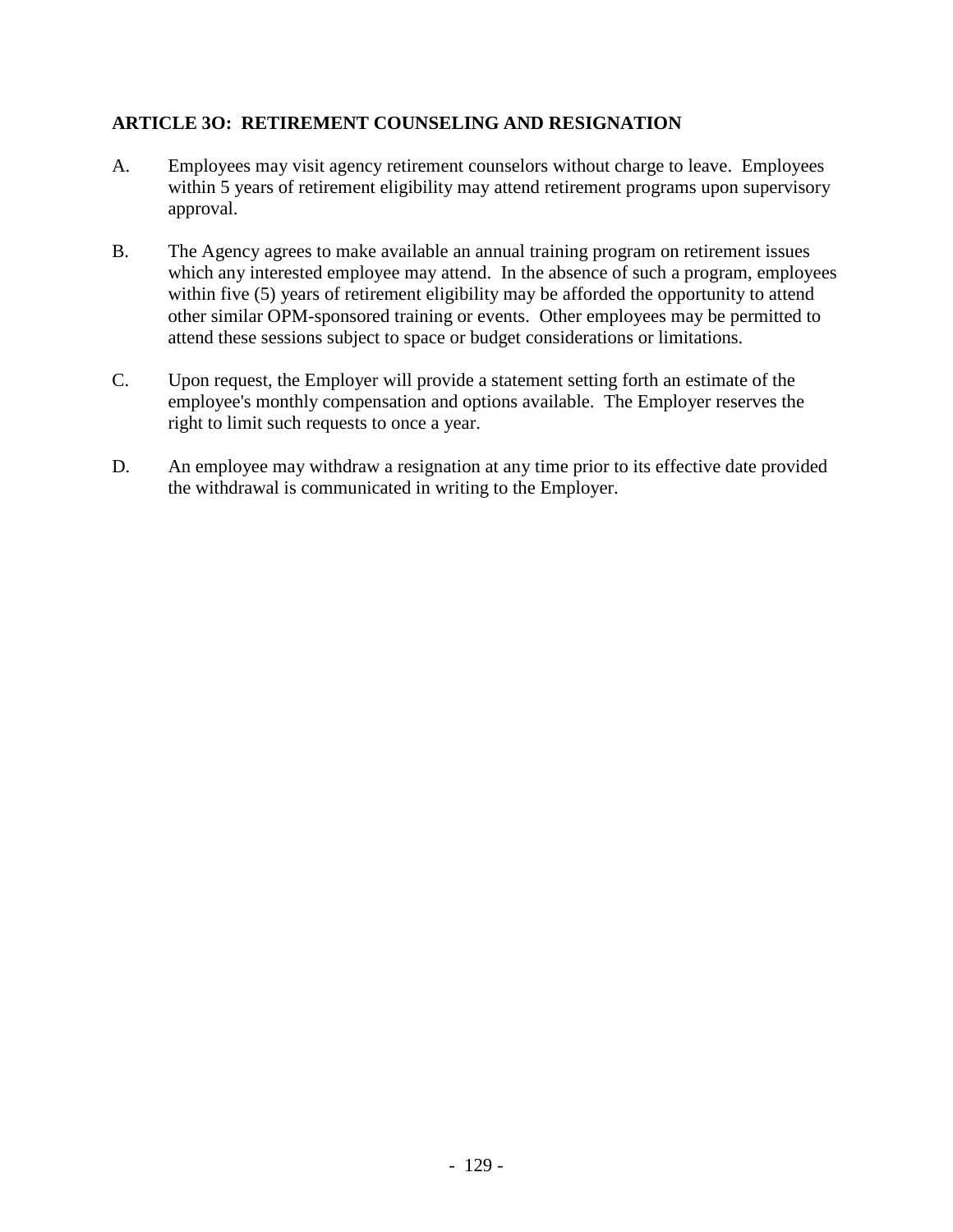# **ARTICLE 31: OUTSIDE EMPLOYMENT**

For outside employment, contact Human Resources, Ethics Advisor.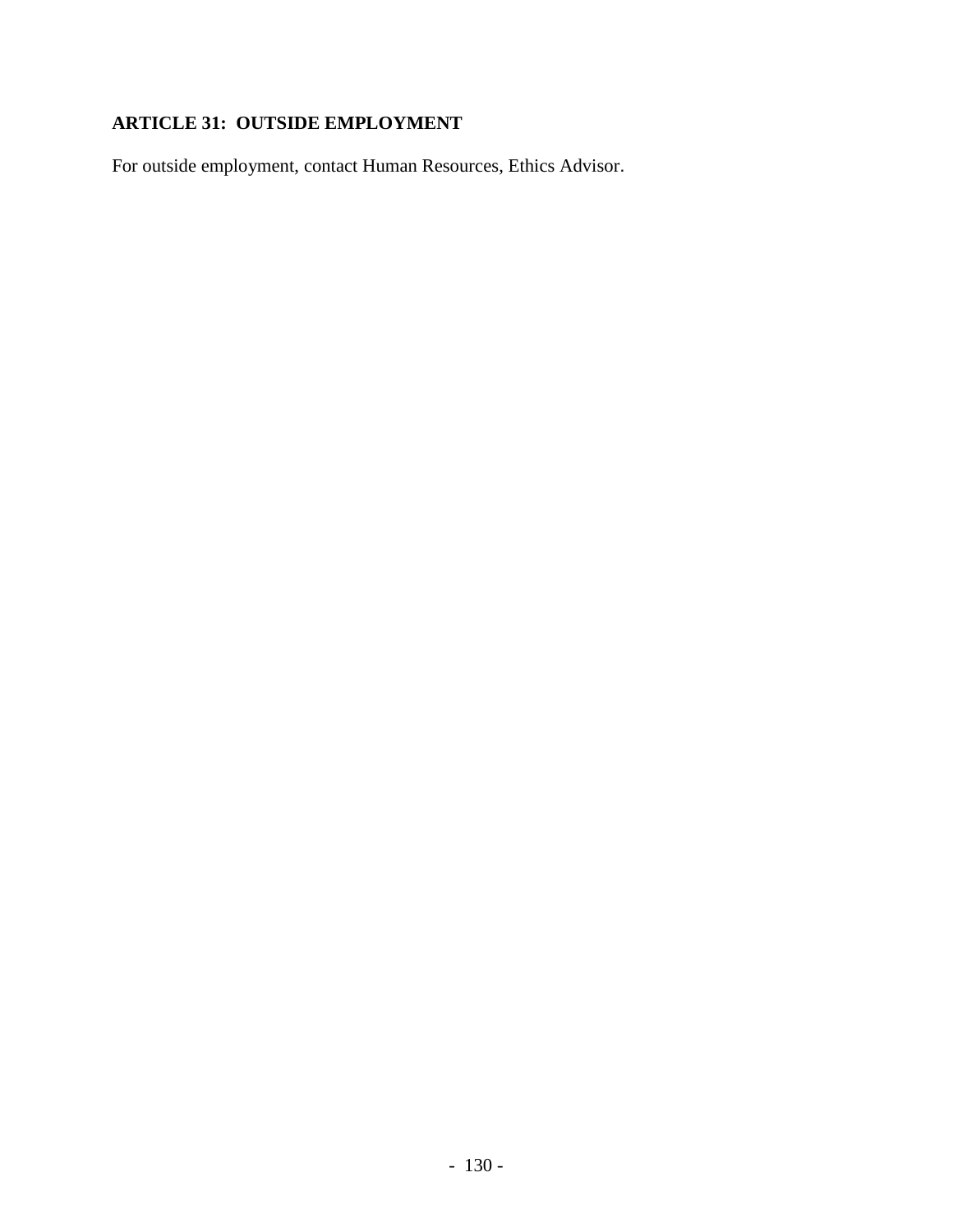# **ARTICLE 32: EMPLOYEE ASSISTANCE PROGRAM**

## Section A. Objective

The Employer and the Union support the objective of assisting employees whose job performance is adversely affected by problems including, but not limited to, alcoholism, drug abuse, duress, financial or legal concerns, marriage or family concerns, or other personal problems. Given this common objective, the Employer agrees to continue to support the Departmental Employee Assistance Program (EAP).

### Section B. Union Cooperation

The Union agrees to cooperate fully with the Employer in an attempt to rehabilitate affected employees who accept assistance made available under the provisions of the Program.

### Section C. Confidentiality

Employee participation in the EAP will be strictly confidential.

### Section D. Annual Notification to Employees

The Employer will continue to issue an annual notice to employees explaining the Program and the services it provides.

### Section E. Program Participation

- 1. The parties recognize that the Program is designed to deal with problems at an early stage when the situation may be more likely to be correctable. If an employee participates in the EAP, the responsible supervisory official will give consideration to this fact in determining any appropriate disciplinary and/or adverse action.
- 2. The Employer will not take any action against an employee for seeking assistance through the EAP. Participation in the Program will not prevent the Employer from proposing and taking conduct and performance-based actions.
- 3. EAP services will be made available to those employees who request and need them. The Employer agrees to assist employees by providing information and encouragement to use counseling services as needed. Should counseling appointments require absence from the workplace; the employee will make the appropriate advance arrangements with their supervisor.
- 4. When the Employer determines that a conduct or performance problem exists which may be drug or alcohol related and refers the employee to EAP, the Employer may take appropriate disciplinary or adverse action, consistent with fairness and the obligation to provide reasonable accommodation.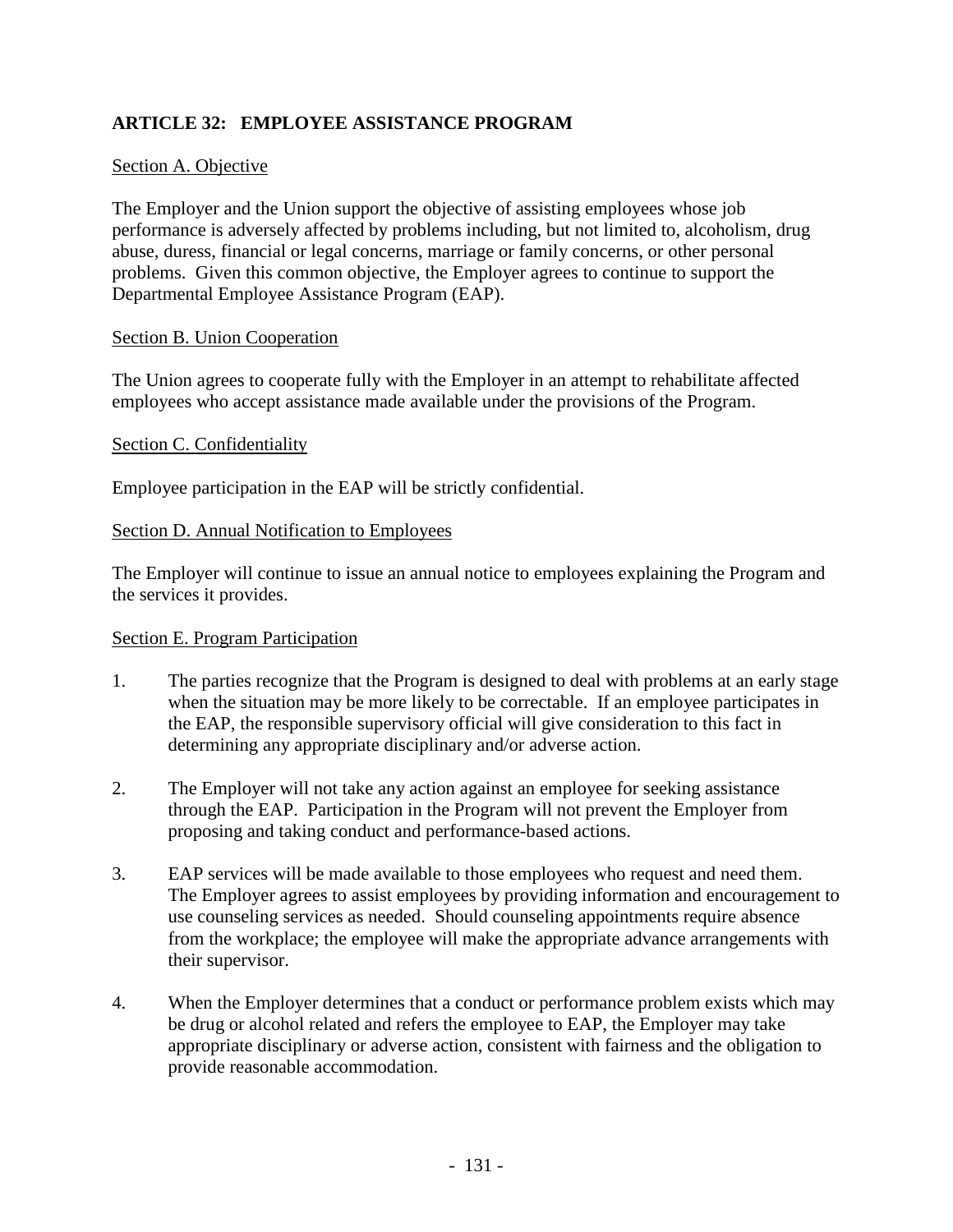# Section F. Leave During Duty Hours

Absences during duty hours for counseling, assessment, referral, rehabilitation, or treatment must be charged to sick, annual, or leave without pay in accordance with leave regulations and this Agreement.

# Section G. New Hire Orientation

Newly hired employees will receive appropriate EAP information and materials during orientation.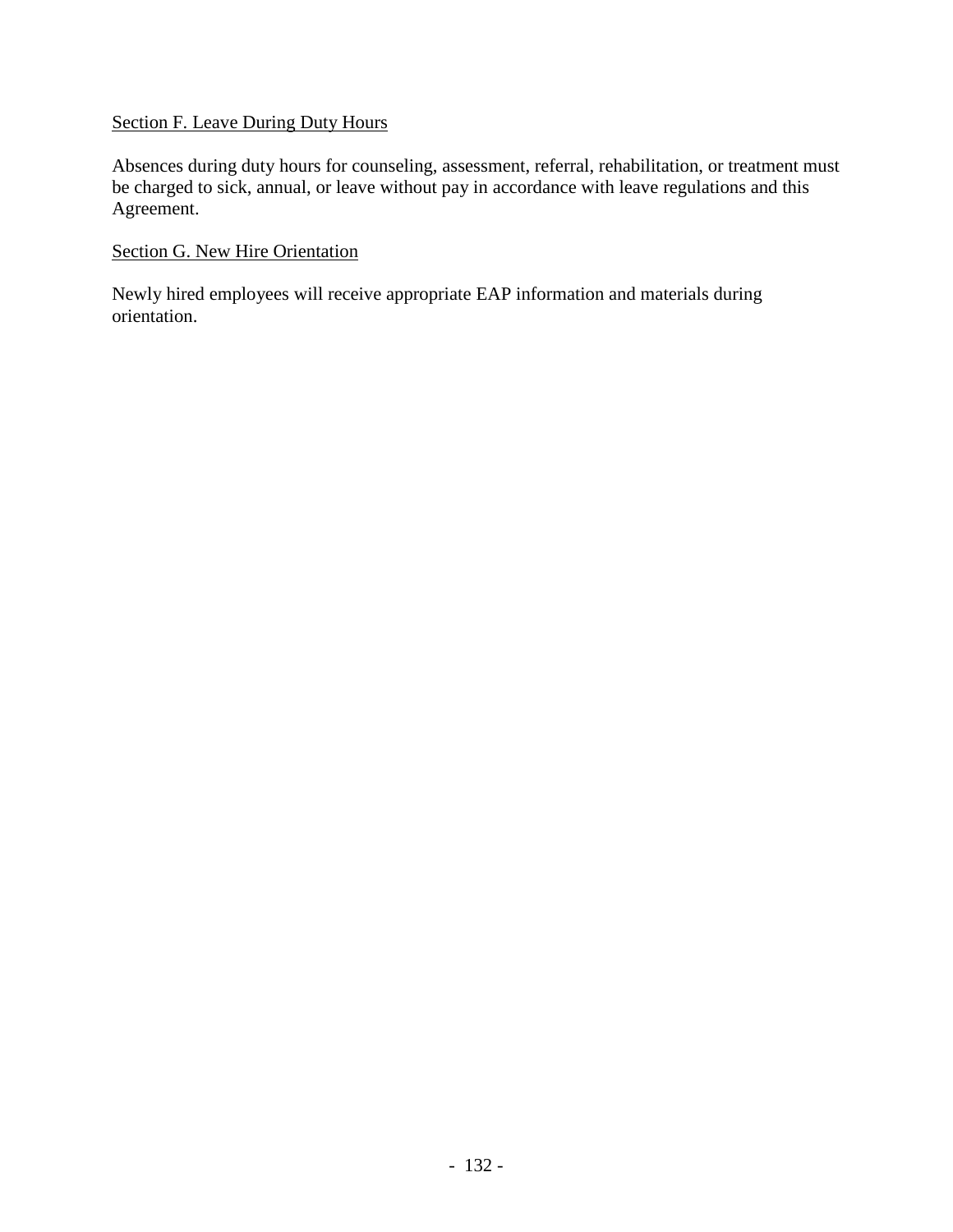# **ARTICLE 33: HEALTH AND SAFETY**

### Section A. General

- 1. To the extent of its authority and consistent with applicable law, Executive Order 12196, OSHA requirements, as well as other applicable health and safety codes, provide and maintain safe and healthful working conditions for all employees. The Employer and the Union will cooperate to that end and will encourage employees to work in a safe manner.
- 2. Pursuant to applicable law and regulation, no employee shall be subject to restraint, interference, coercion, discrimination, or reprisal for filing a report of an unsafe or unhealthful working condition, or other participation in Agency occupational safety and health program activities, or because of the exercise by such employee on their behalf or another's of any right afforded by Section 19 of the Occupational Safety and Health Act, Executive Order 12196, or 29 CFR 1960. These rights include, among others, the right of an employee to decline to perform their assigned task because of a reasonable belief that, under the circumstances the task poses an imminent risk of death or serious bodily harm coupled with a reasonable belief that there is insufficient time to seek effective redress through normal hazard reporting.

### Section B. Employer Action

- 1. The Employer will work with all persons, entities, or organizations which own and/or control work space to which bargaining unit employees are assigned to ensure that healthy and safe working conditions are maintained and to ensure compliance with applicable laws, rules, and regulations, and this agreement. The Employer will provide feedback to employees and the Union regarding the results of any action taken.
- 2. The Employer agrees:
	- a. to provide information concerning Federal Employee Health Benefits and Life Insurance Programs, pre-retirement planning, retirement benefits information, and occupational health services. (See also Article 30 Retirement Counseling and resignation)
	- b. to make information available to employees on health benefits open season activities and maintain copies of offered health plans for review upon request.
	- c. to work with the building manager, the Department, GSA and private lessors, as applicable, to have safe electrical equipment, and adequate light and ventilation in all work areas;
	- d. to provide information about ergonomic hazards and how to prevent ergonomic related injuries.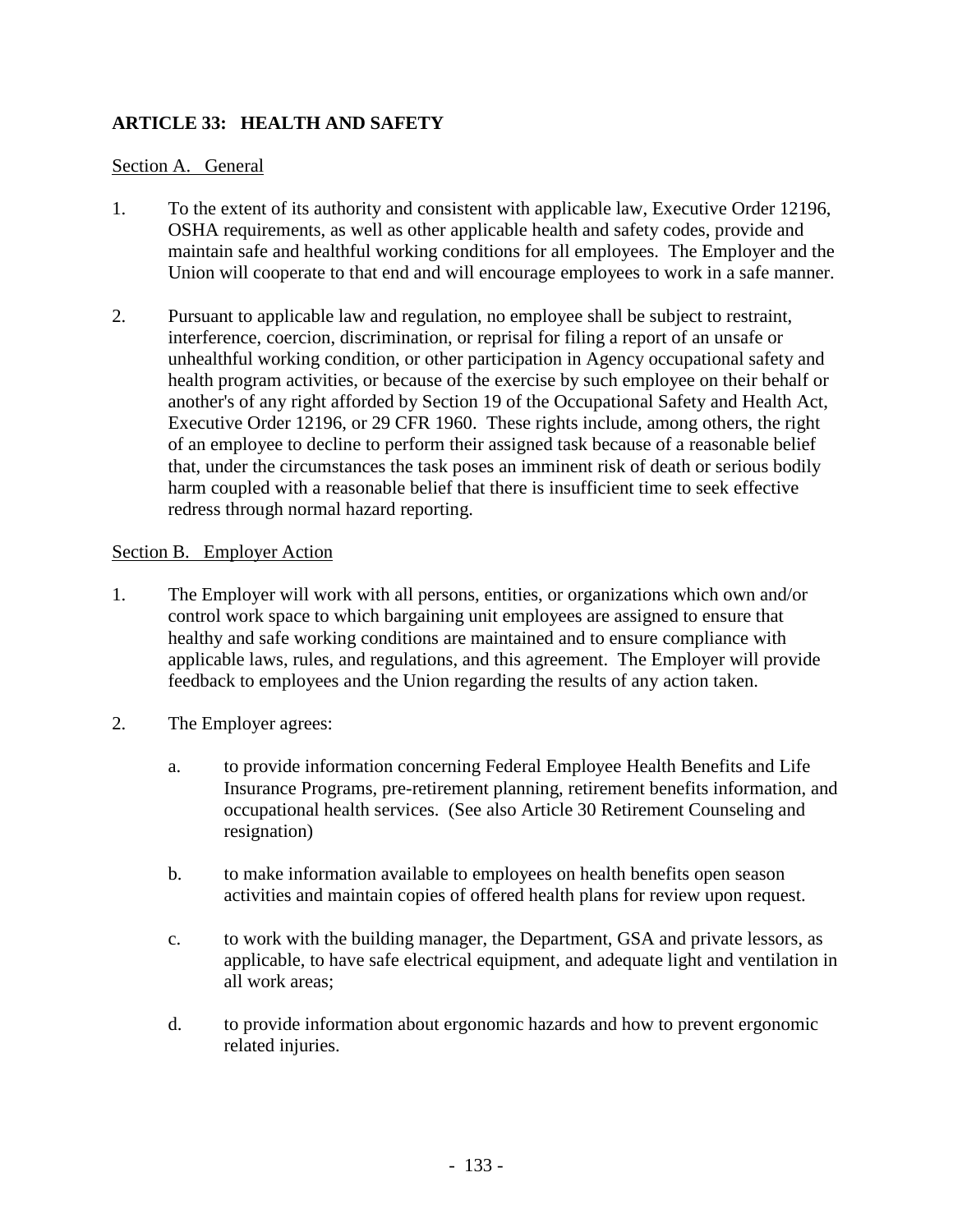- e. to grant periodic relief to employees using VDTs (video display terminals) for extended periods during the course of a day, by interspersing other work tasks requiring less visual concentration.
- f. to provide, to the extent possible, safety devices, such as glare screens, printer sound covers, etc., which will promote greater safety and comfort for VDT operators.
- g. to follow the Americans With Disabilities Act and GSA regulations in providing facilities appropriate and adequate to accommodate the needs of handicapped employees;
- h. to inform the Union of any decision to introduce new office equipment into the work place so that the Union may, thereafter, request bargaining concerning any appropriate arrangements required because of the new equipment;
- i. to obtain and provide to the Union copies of applicable regulations and/or fire safety inspection certificates
- j. to make available for review by the Union all safety reports required by law, regulation, and/or this agreement.

# Section C. Union Action

The Union will encourage all bargaining unit employees to work safely with due consideration for the safety, health and comfort of all fellow employees. To avoid preventable unhealthy or unsafe working conditions, the Union will encourage respect and care by bargaining unit employees for the Employer's facilities and equipment and their own work environment.

## Section D. Employee Reports of Unsafe or Unhealthy Working Conditions

- 1. Each bargaining unit employee is encouraged to report any unsafe or unhealthy working conditions to his or her immediate supervisor as soon as any such conditions come to his or her attention.
- 2. The Employer will investigate the reported condition as soon as is practicable, and may refer the situation to
	- a. the appropriate FSA or USDA office;
	- b. GSA,
	- c. the Occupational Safety and Health Administration (OSHA) of the Department of Labor,
	- d. the Public Health Service (PHS) Health Unit, or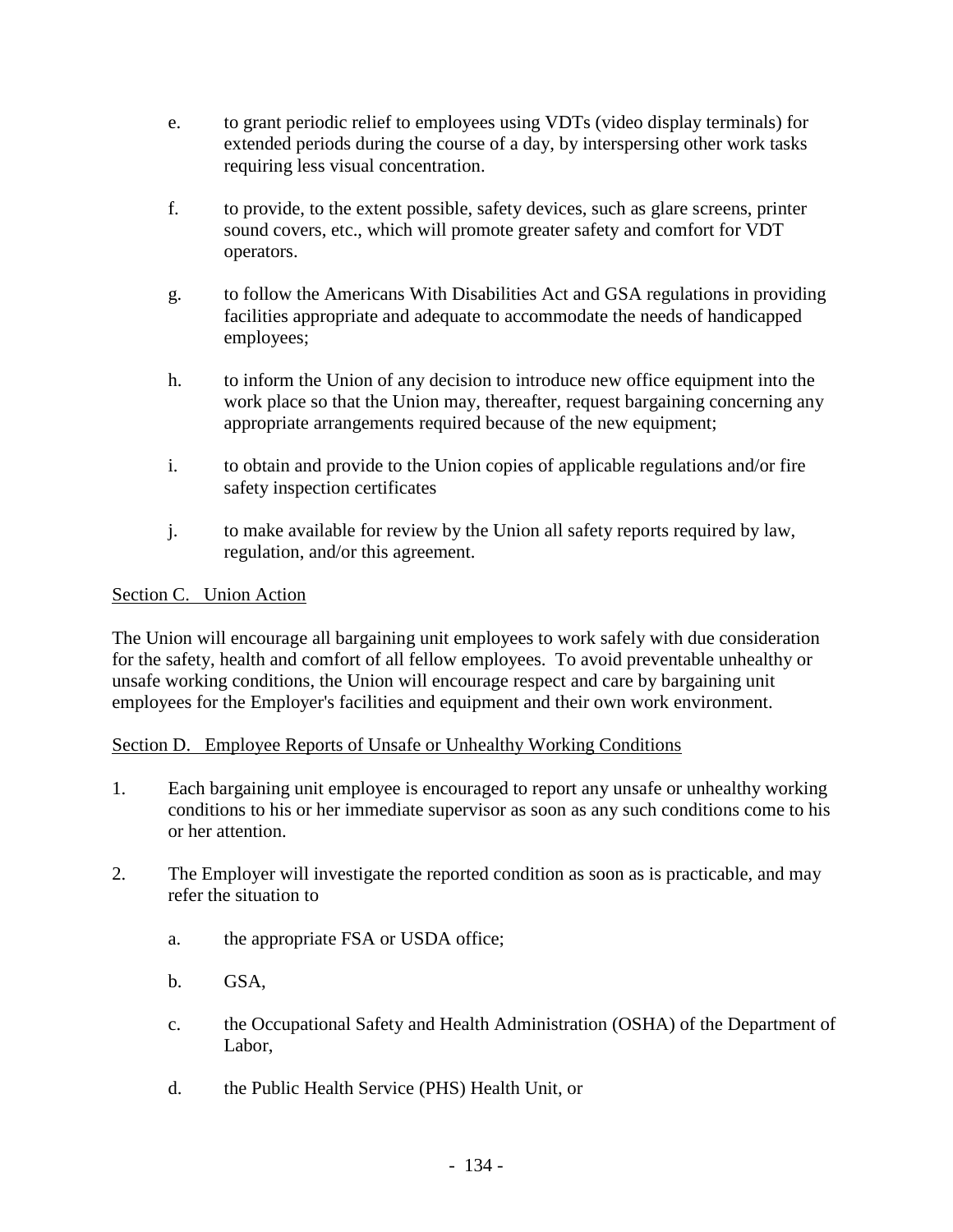- e. other appropriate official including the municipal fire marshal or building inspector for further investigation.
- 3. The Union will be given an opportunity to accompany any inspector who responds on such a complaint during the inspector's physical inspection of the workplace. The Union representative will be granted official time for this purpose.
- 4. The Employer will respond within three (3) working days to an employee report of hazardous conditions and will report within 30 calendar days of plans and actions taken regarding the hazard. No employee will be unreasonably required to continue working in a situation determined to pose the threat of imminent danger.
- 5. If an employee is assigned duties which he/she reasonably believes could possibly endanger his/her health or well-being, the employee will immediately notify his/her immediate or second-line supervisor of the situation.
	- a. If the supervisor cannot solve the problem and agrees with the employee, the supervisor will, under normal circumstances, delay the assignment and refer the matter through the proper channels for appropriate action, unless the delay would unduly interfere with the Employer's operation.
	- b. When the supervisor does not agree with the employee's concerns, the employee has the right to consult the Union and the right to file a report in accordance with the applicable agency or departmental regulations.

## Section E. Occupational Injury or Illness

- 1. Employees who become injured or occupationally ill in the performance of duties shall report the injury or illness to their supervisor immediately.
- 2. The supervisor will refer the employee to the Human Resources Management Division, the Health Unit, or other medical service as appropriate and as permitted by applicable law, rule or regulation.
- 3. The supervisor shall also advise the employee to contact HRD to obtain information on benefits under the Federal Employees' Compensation Act.
- 4. The Employer shall cooperate in promptly processing all paperwork in connection with compensation claims.

## Section F. Occupant Emergency Plan

Each building in which bargaining unit employees are headquartered will have an Occupant Emergency Plan. The Employer will issue an annual reminder of the Occupant Emergency Program Plan.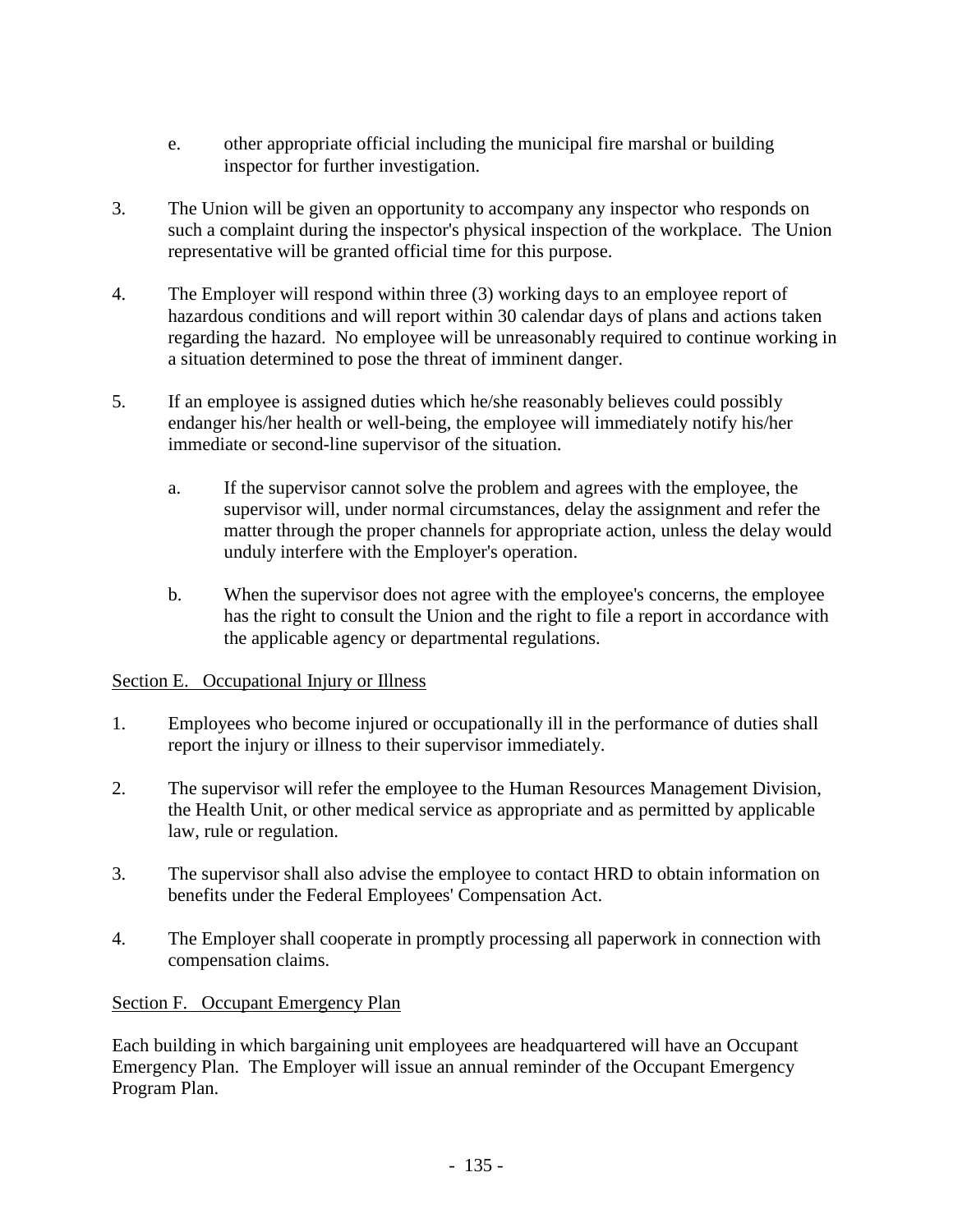## Section G. First-Aid

- 1. The Employer will provide first-aid kits at FSA building locations for use when Health Unit facilities are not available. Employer-designated employees will ensure kits are maintained and will notify a Health Unit nurse when replacements of supplies are needed. All employees will have reasonable access to these supplies; however, employees should use Health Unit services when available.
- 2. The Employer may provide training to interested employees for cardiopulmonary resuscitation (CPR) during duty or non duty hours. Training during scheduled work days will be considered regular duty hours for approved participants.

## Section H. Health Unit

- 1. The Employer currently participates in the Federal Employee Occupational Health (FEOH) program administered by the Public Health Service, U.S. Department of Health and Human Services. The Employer agrees for the life of this Agreement to continue participating in the FEOH program and other Departmental health and wellness programs (e.g., screenings, classes, and informational materials).
- 2. In the event an employee becomes incapacitated on the job, the Employer will notify Health Unit personnel who may call for emergency transportation if deemed appropriate.

### Section I. Smoking Cessation Programs

- 1. The Agency will allow up to two hours Administrative leave per pay period on duty time for employees to voluntarily attend the smoking cessation program of their choice. This opportunity will be made available on a one time basis for each employee. Employees who wish to attend smoking cessation programs during work hours will request on a SF-71 in advance and provide the following information to their supervisor: the purveyor of program, the schedule of classes, and the total hours to be spent in the classes. The supervisor shall approve the request unless the approval would interfere with the mission and function of the Agency. This program is generally limited to a maximum of 12 weeks.
- 2. Policy
	- a. All interior space in the parties' headquarters facilities shall be smoke free.
	- b. All government owned or leased motor vehicles shall be smoke free and everyone who occupies such vehicles including but not limited to, employees, contractor employees, and visitors shall refrain from smoking while occupying said vehicles
	- c. Outdoor smoking areas that are designated by the Department, as of December 1, 1997, shall remain available for smoking by employees. These areas provide a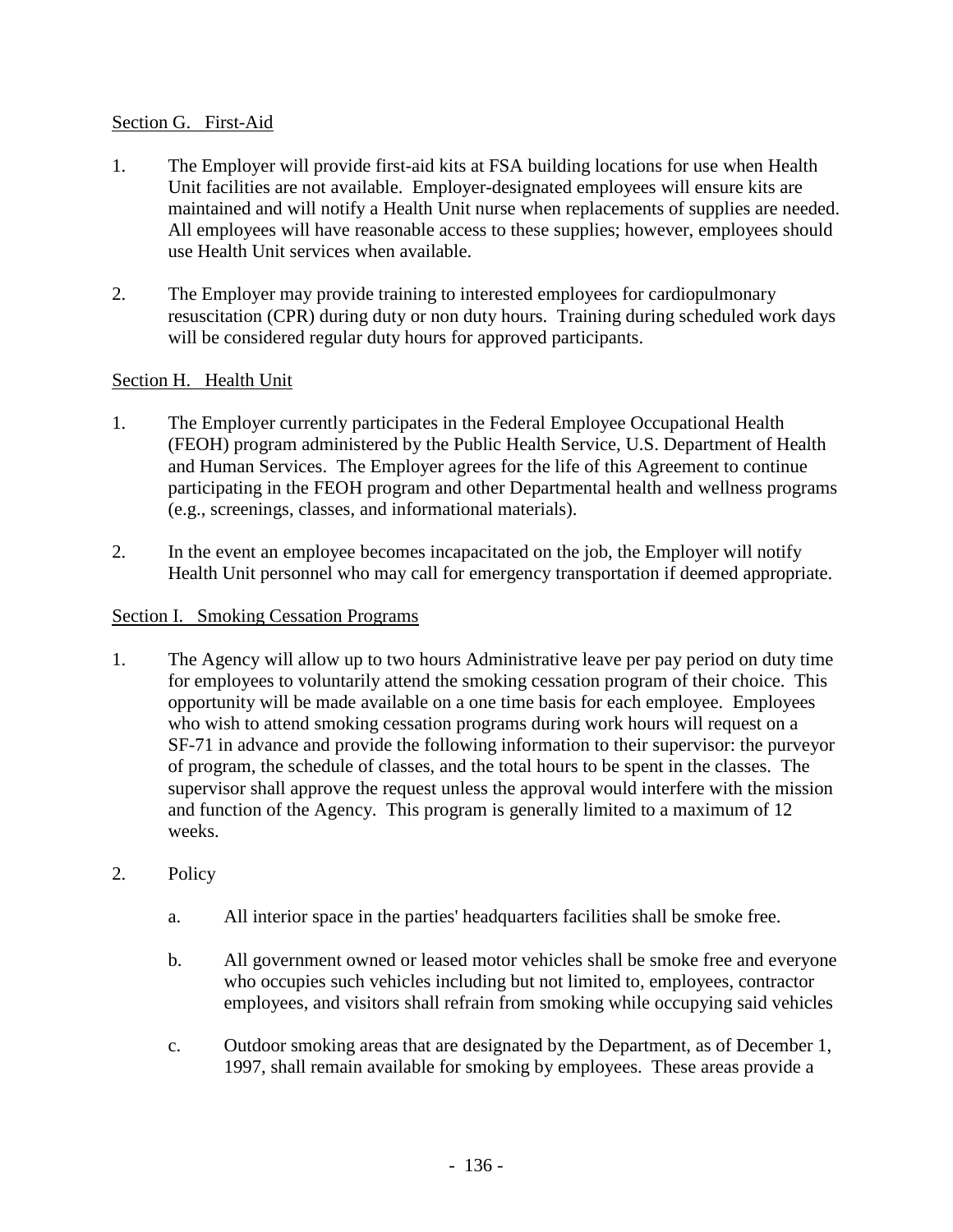measure of protection from the weather and if abolished, except as covered by 2d, the employer shall reenter negotiations over the outdoor smoking areas.

d. Smoking areas closed during renovation work will be considered a temporary change and will not abrogate this agreement.

## Section J. Space and Electricity

The Employer agrees to provide space and electrical power within the bargaining unit work area and to allow employees reasonable time to use refrigerators, microwaves, water coolers, coffee pots, and the like, provided that the employees purchase such items.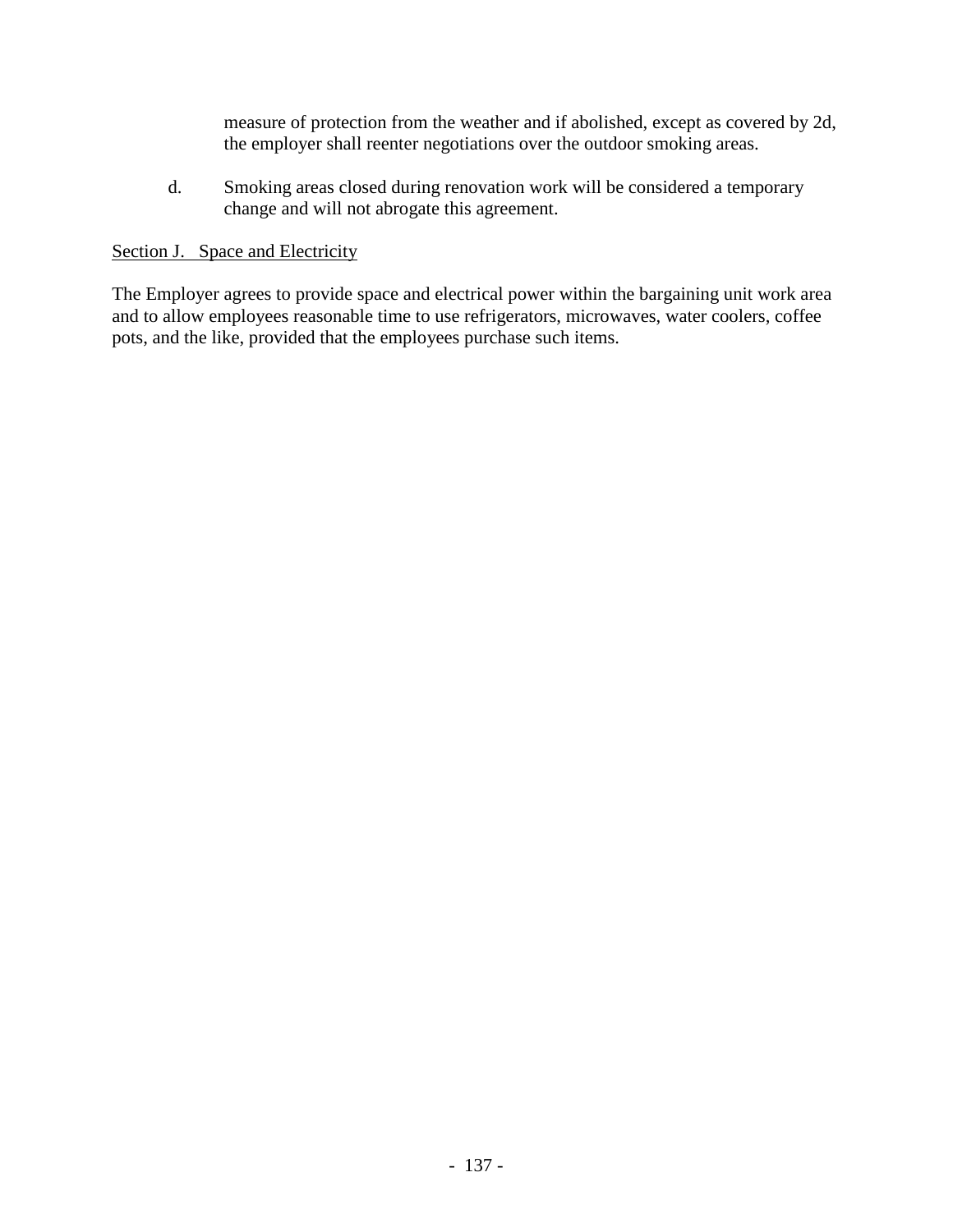# **ARTICLE 34: REORGANIZATION AND WORKPLACE MOVES**

### Section A. Definitions

- 1. A "reorganization" is defined as the establishment, abolishment, transfer, or consolidation of functions; or the assignment of new or realignment of existing organizational reporting lines of an office.
- 2. A "workplace move" is defined as any change in an employee's office location or modification to existing office space.

### Section B. Reorganization

1. Notification Proposal

a. Management will notify the Union and the employees when reorganization is under consideration.

b. Management will present a written draft proposal to the Union and other affected employees to review.

c. Management will announce and schedule at least five days in advance an employeemanagement meeting at the level affected by the proposal. At the same time, Union representatives will be notified and included. At the meeting management will answer questions and receive Union representative and employee input.

d. The Union will have 10 workdays from the date of the meeting to review the information presented in the meeting and submit comments on the package.

## 2. Evaluation Stage

- a. Management will take the comments received from the Union and the affected employees and develop a formal reorganization proposal to Union representatives and affected employees. This proposal will include a background statement, which bargaining unit employees are affected, old & proposed organizational charts (including grade and job series changes), physical location of employees, target dates for implementation, management's point of contact, and any other necessary documents.
- b. Upon receipt of the proposal, the Union within 10 workdays will gather bargaining unit employee input, request additional reasonable information, and /or respond to management.
- c. Management shall meet all reasonable Union requests for relevant additional information, and, if needed, the evaluation period may be extended by mutual consent for up to an additional 10 work days.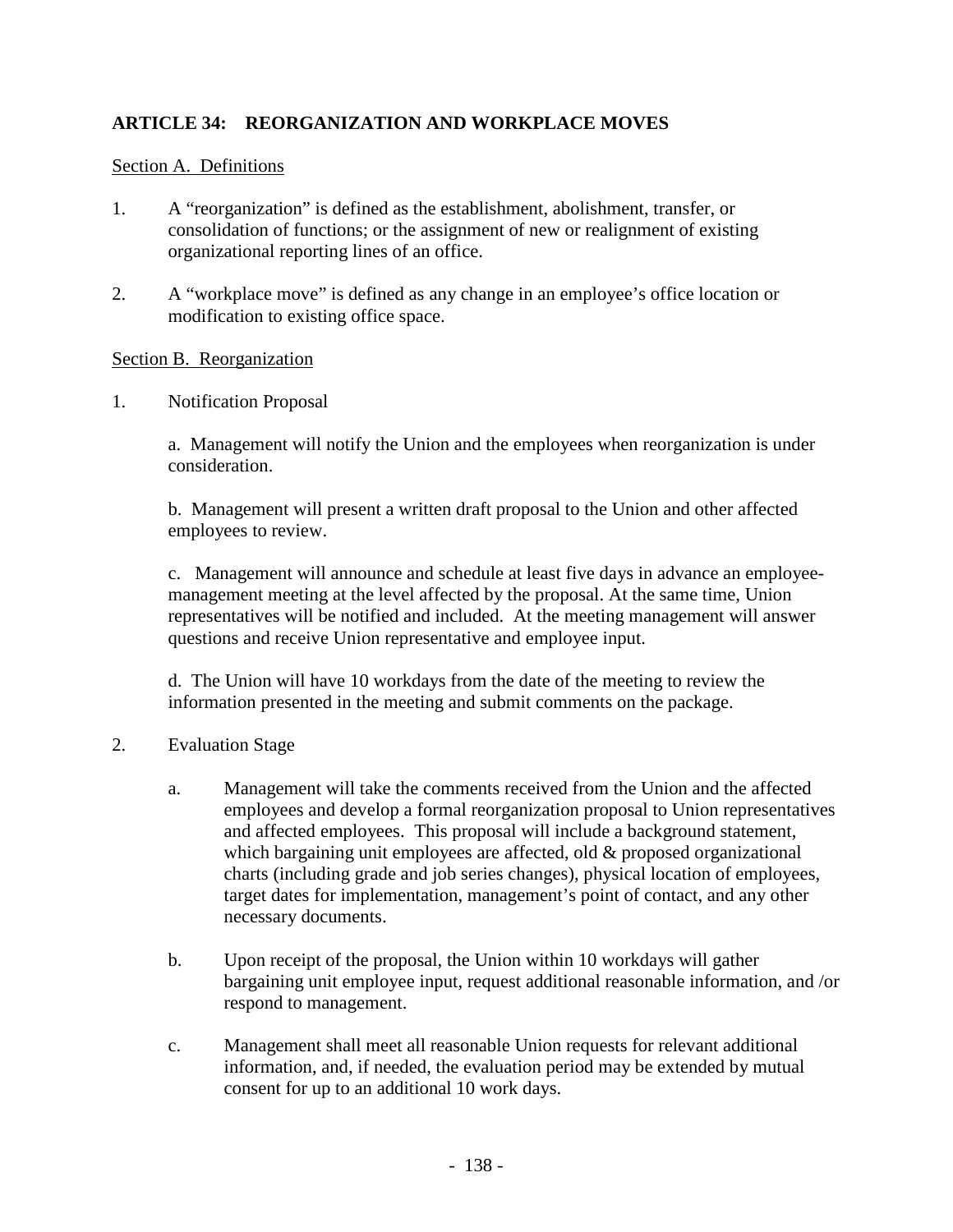- d. Management may similarly respond to concerns of other affected employees.
- 3. Determination Stage
	- a. Within 10 workdays of receipt of the formal reorganization proposal, the Union will respond to management with one of the following options. Management shall meet all reasonable Union requests for relevant additional information, and, if needed, the determined period may be extended by mutual consent for up to an additional 10 workdays.
		- (1) Proceed With Plan
		- (2) Proceed With Specified Changes
		- (3) Formal Negotiations
	- b. Management will proceed accordingly unless formal negotiations are timely requested by the Union.
- 4. Implementation
	- a. Management will implement the reorganization plan in accordance with existing personnel rules and labor relations law.
	- b. Union and management will discuss any additional changes proposed after implementation begins.
	- c. By mutual consent, Union and management may request a facilitated session to address significant additional changes to the reorganization plan.

## Section C. Workplace Moves

- 1**.** Steps and/or time frames outlined below may be modified or waived by mutual consent of the Union representatives and Management.
- 2. Written Proposal
	- a. After the initial floor plan is drafted, management will notify the following people of the need to schedule meetings/discussions with a bargaining unit employee(s) on negotiable workplace moves:
		- (1) relevant Union representative(s) (i.e. AFSCME Chief Steward, President) and
		- (2) servicing labor relations (LR) specialist (if available).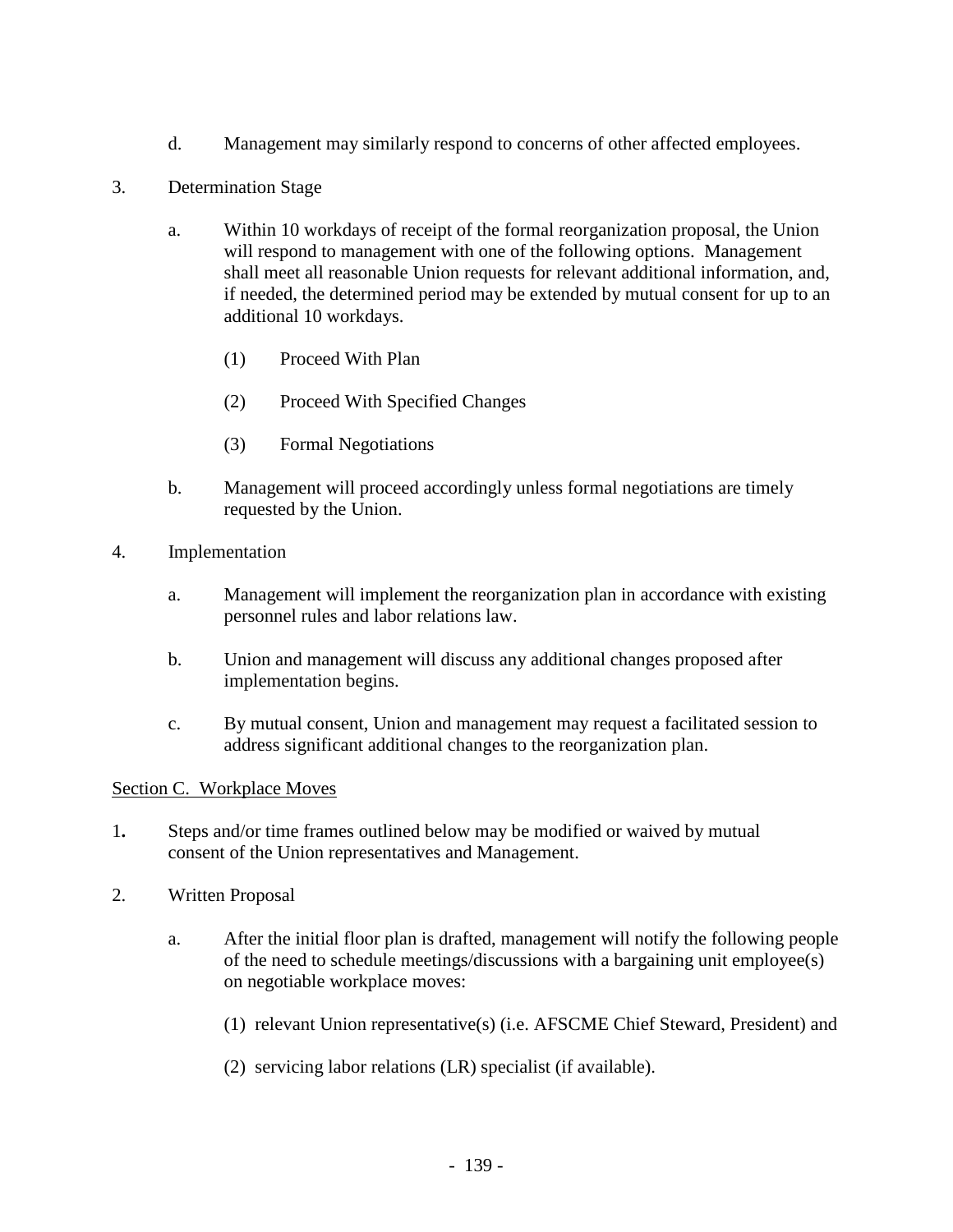- b. Managers are encouraged to hold additional meetings with Union representatives and affected employees as needed.
- c. Management will schedule a pre-decisional meeting at a mutually convenient time for the assigned Union representative(s), affected bargaining unit employees, and LR specialist (when available).
- 3**.** At least five work days in advance of the meeting management will provide a written information package to the Union representative and the LR specialist. In the case of office moves, a current floor plan and a proposed floor plan will be prepared that shows:
	- a. proposed locations of affected employees
	- b. proposed location of equipment
	- c. the needs of people with disabilities have been addressed
	- d. Other material relevant to the workplace change to clarify for the Union representative(s) the impact of change should be provided, if available
- 4. At the meeting, Management will provide the latest written and verbal information about the proposed change.
	- a. During the meeting, the Manager and the Union representative(s) will agree upon a deadline for timely submission, not to exceed 15 workdays, of bargaining unit employees' written comments/suggestions on the proposal.
	- b. After the meeting, bargaining unit employee's written/verbal comments/suggestions will be channeled through the Union representative(s) to the FSA/RMA manager and the LR specialist (if involved).
	- c. Management will determine how comments/suggestions are to be incorporated into its final proposal.
- 5. Evaluation Stage
	- a. Management will present a complete proposed final workplace move plan to Union representatives and affected employees. The plan will include:
		- (1) detailed current and proposed floor plan with:
		- (2) employee location
		- (3) desk location
		- (4) equipment location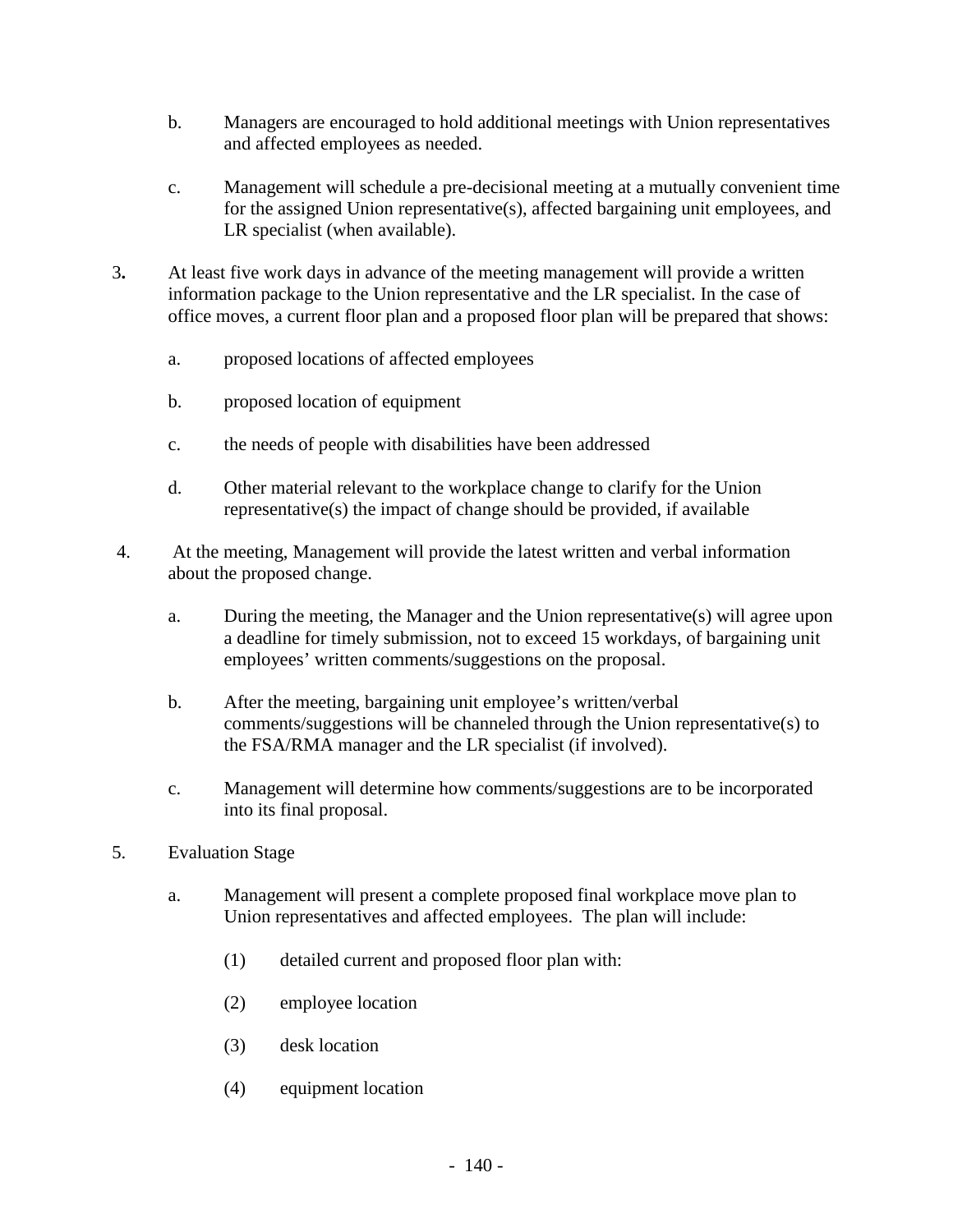- (5) before and after room square footage for each bargaining unit employee
- (6) a statement on how the needs of people with disabilities have been taken into account
- (7) a statement on how employee comments are being addressed
- (8) a copy of the MSD Project Plan with tentative action dates.

 Note: Managers are encouraged to provide Union representatives with copies of before and after MSD Computer Aided Design CAD floor plans.

- (9) employee grade
- (10) employee service computation date.
- b. Upon receipt, the Union will, within 10 workdays, gather bargaining unit employee input, request additional reasonable information, and /or respond to management.
- c. Management shall meet all reasonable Union requests for relevant additional information, and, if needed, the evaluation period may be extended by mutual consent for up to an additional 10 workdays.
- d. Management may similarly respond to concerns of other affected employees.
- 6. Determination Stage

After evaluating the workplace move plan, within the specified time frame in 5 b, the Union will respond to management with one of the following options:

- a. Proceed With Plan
- b. Proceed With Specified Changes
- c. Formal Negotiations
- 7. Implementation and Follow-up
	- a. Management will proceed with implementation of the workplace move plan. unless formal negotiations are timely requested by the Union. By mutual consent, Union and Management may request a facilitated session to address significant additional changes to the workplace move plan.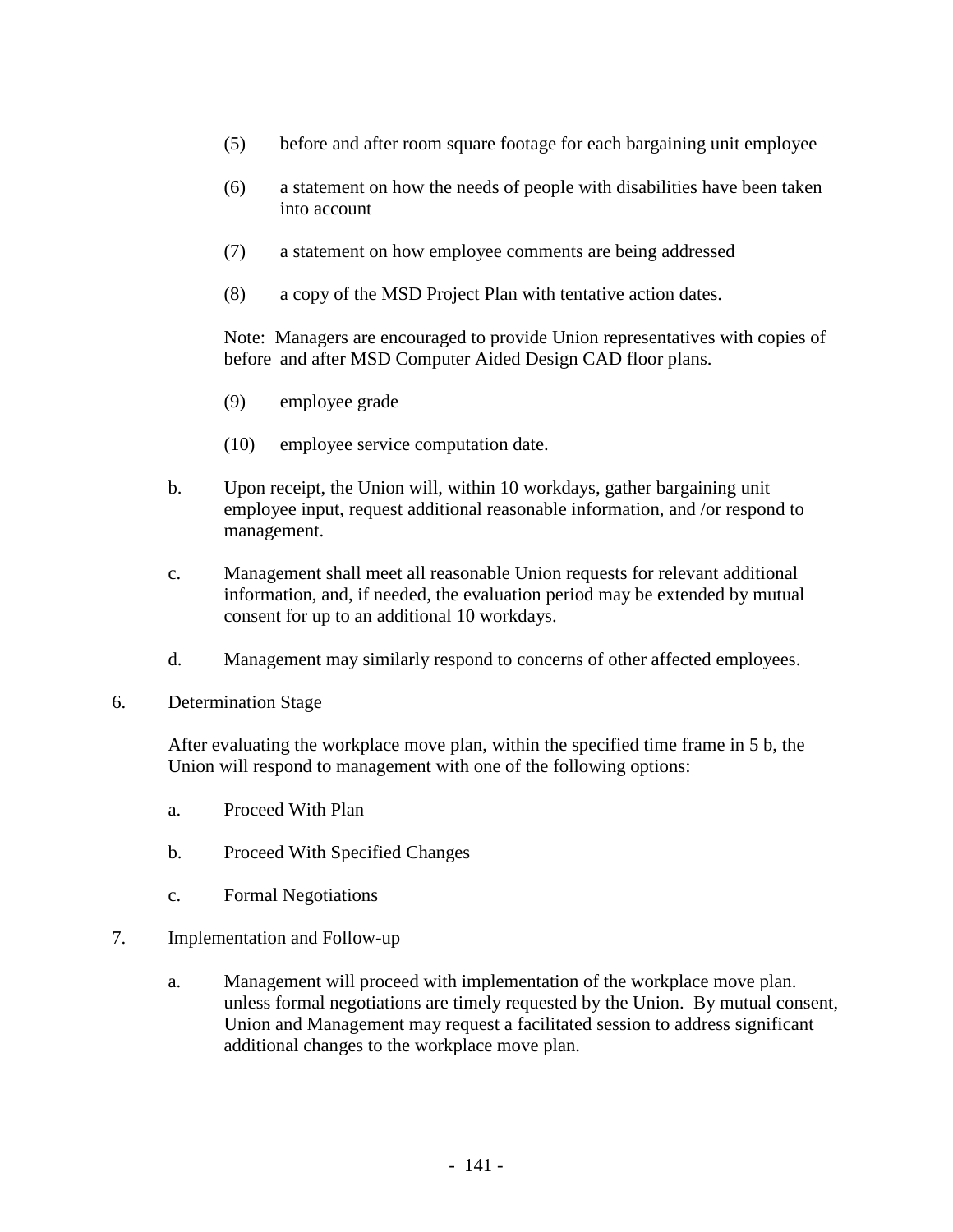- b. In the event employees will be displaced for more than one day or uncontrollable delays occur in moving employees to a new location, Management will ensure the following:
	- (1) provide an alternative work site (including telework options) where employees can reasonably be expected to accomplish assigned work;
	- (2) provide for assignments outside of the employee's normal duty station (for example, scheduling temporary duty assignments to coincide with the move); or
	- (3) in the event that management is unable to provide an alternative worksite or other assignments, the displaced employee will be placed on administrative leave until management can provide a worksite or other assignment as noted as above or the delay and/or displacement is resolved.
	- (4) during implementation and after completion of the workplace move, MSD representatives, managers, affected employees and Union representatives will follow-up and work together to resolve any problems directly related to the move itself, i.e., a move "punch list" that includes items such as touch-up paint, repair of items broken during move, repair of torn carpet, etc.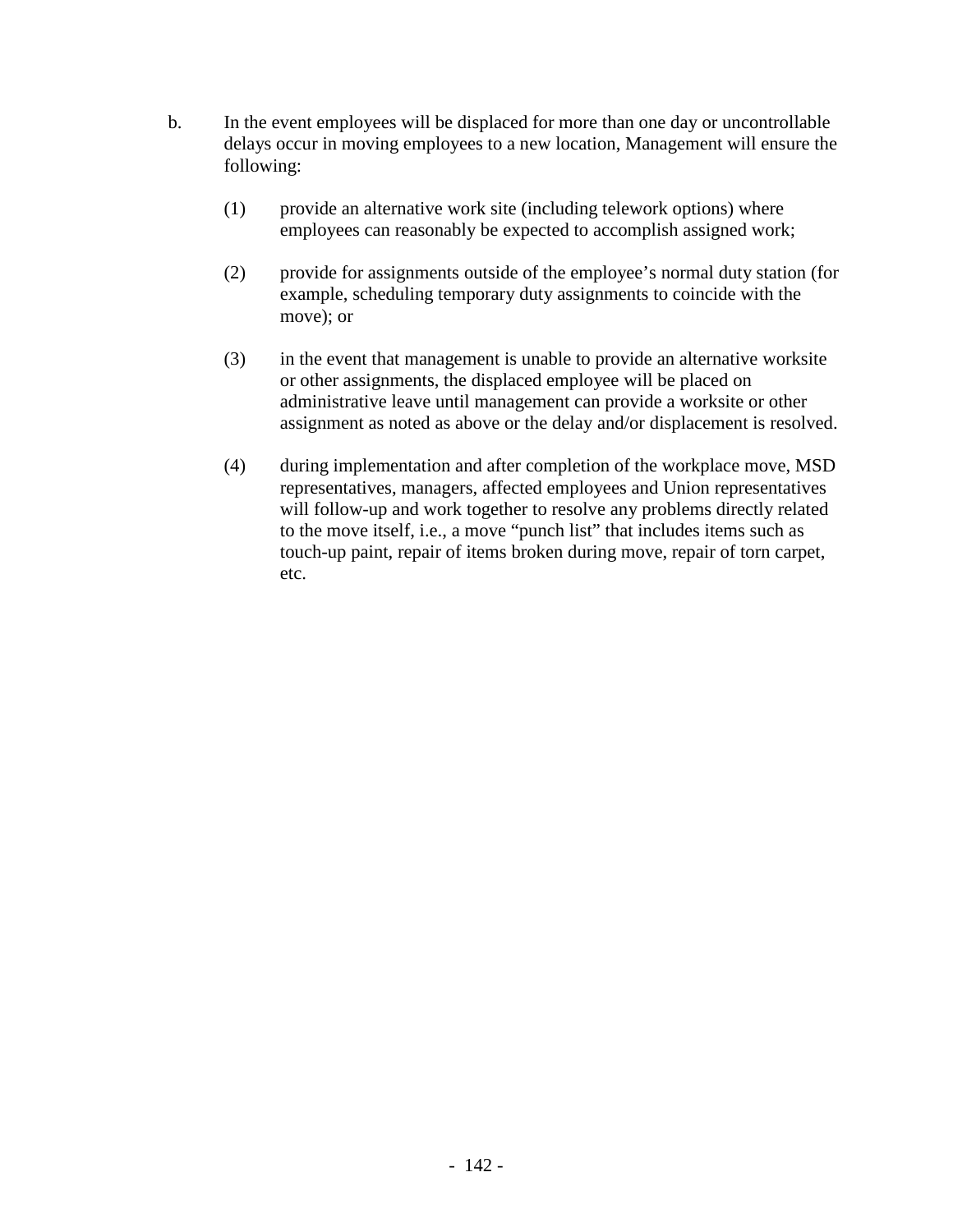# **ARTICLE 35: COMMERCIAL ACTIVITIES**

### Section A. Purpose and Definitions

- 1. This article pertains to work performed or that could be performed by existing bargaining unit employees who are negatively impacted by commercial contracting pursuant to applicable law and regulations. Each party recognizes its obligation to serve its internal and external customers efficiently and economically and undertakes to fulfill this obligation by comparing the costs of outside source contracting and in-house performance.
- 2. An Agency function is a function which is so intimately related to the public interest as to mandate performance by Agency employees. These functions include those activities which require either:
	- a. the exercise of discretion in:
		- (1) applying statutory mandates, or
		- (2) following regulatory authority, or
		- (3) promulgating policy, or
	- b. the use of value judgment in:
		- (1) making program decisions, or
		- (2) regulating agricultural conservation, or
		- (3) encouraging soil and water conservation, or
		- (4) administering farm and collateral loans, or both, or
		- (5) managing risk, or
		- (6) disbursing revenue, or
		- (7) controlling Treasury accounts, or
		- (8) financing Treasury borrowing, or
		- (9) administering public funds, or
		- (10) analyzing benefit/cost issues, or
		- (11) designing user-friendly automated systems, or
		- (12) directing Federal employees.
	- c. other functions not in competition with the commercial sector.
- 3. A Procurement Forecast is a planning document submitted to the Office of Small Disadvantage Business Utilization for the propose of identifying Agencies planned procurements.
- 4. A benefit/cost analysis is the A-76 process of developing an estimate of the benefit of Agency performance of a commercial activity and comparing it to the costs to the Agency for performance of the activity; and, further, comparing the benefit/cost of conversion to contract with the benefit/cost of conversion to in-house.
- 5. A Commercial Activity is an agency-provided service which could be obtained from a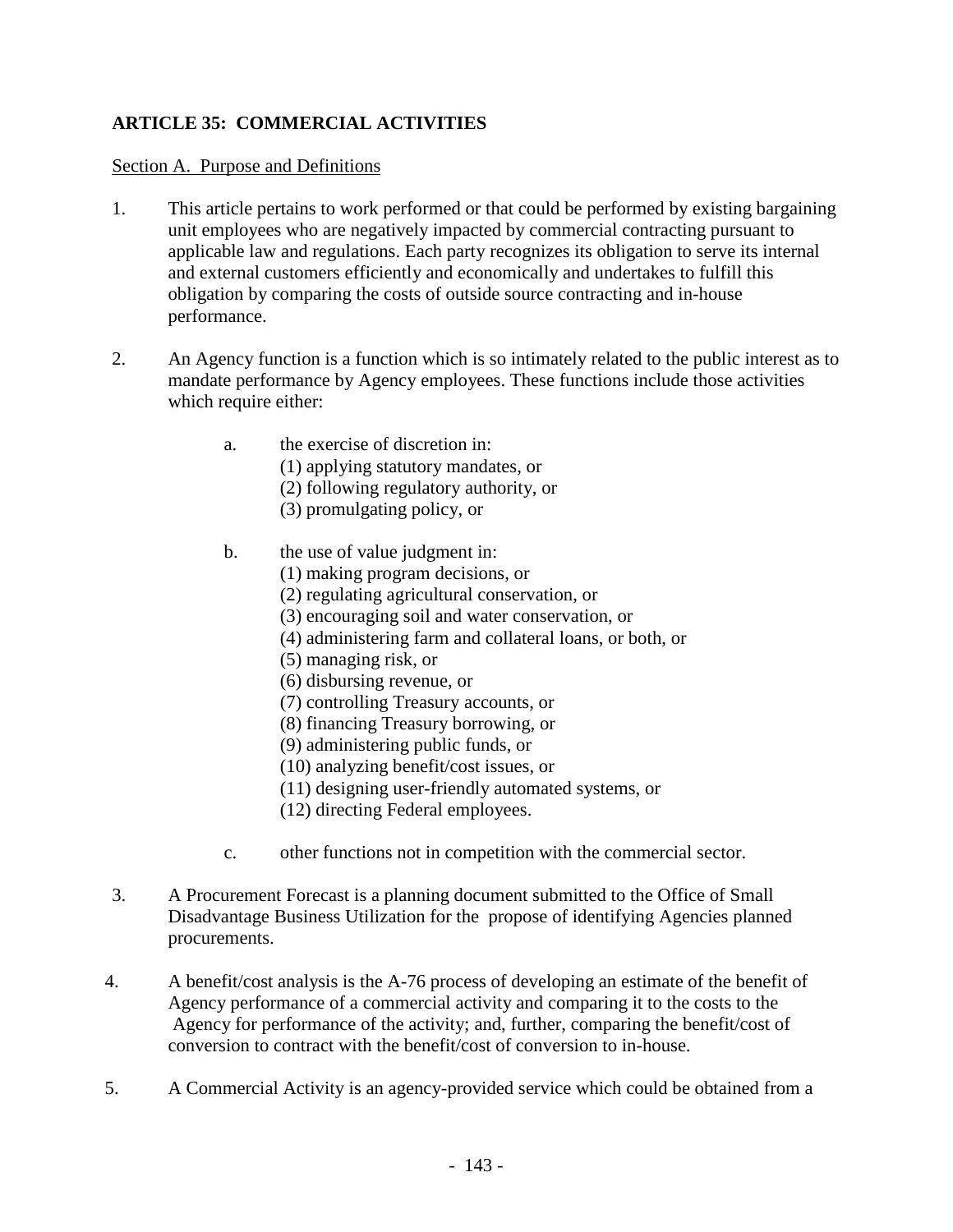commercial source. A commercial activity is not a Governmental function. A commercial activity also may be part of an organization or a type of work that is separable from other functions or activities and which is suitable for performance by contractors outside the Agency.

- 6. Statement of Work (SOW) is a description of the work to be performed. An SOW may become part of a Request for Proposals to which a contractor may respond.
- 7. "Interested party for the purpose of filing a protest" (See Federal Acquisition Regulation Part 33.1) means an actual or prospective offer or whose direct economic interest would be affected by the award of a contract or by the failure to award a contract.
- 8. Sole source acquisition means a contract for the purchase of supplies or services that is entered into by an agency after soliciting and negotiating with only one source.
- 9. Program office is the office that initiates the procurement request.

# Section B. Procurement Forecast

The Agencies will post all Procurement Forecasts on the Office of Small and Disadvantaged Business Utilization website. Program offices will respond within 10 work days of the date of a union request for information regarding a procurement forecast before the final acquisition plan is approved.

## Section C. Contract Modifications

- 1. The Program Office will provide notification to the Union of any potential contract modifications to on-going contracts that may impact Bargaining Unit employees.
- 2. The Program Office will respond to the Union's information request prior to the finalization of the modification.

## Section D. Solicitation

- 1. The union does not meet the definition of an "interested party for the purpose of filing a protest" unless it is under A-76. "Interested party for the purpose of filing a protest" means an actual or prospective offer or having submitted a proposal for evaluation whose direct economic interest would be affected by the award of a contract or by the failure to award a contract.
- 2. Prior to release of a request for solicitation, the Union may request the opportunity to timely negotiate impact and implementation of such a decision on existing bargaining unit employees except in cases of overriding exigency such as health, safety or security.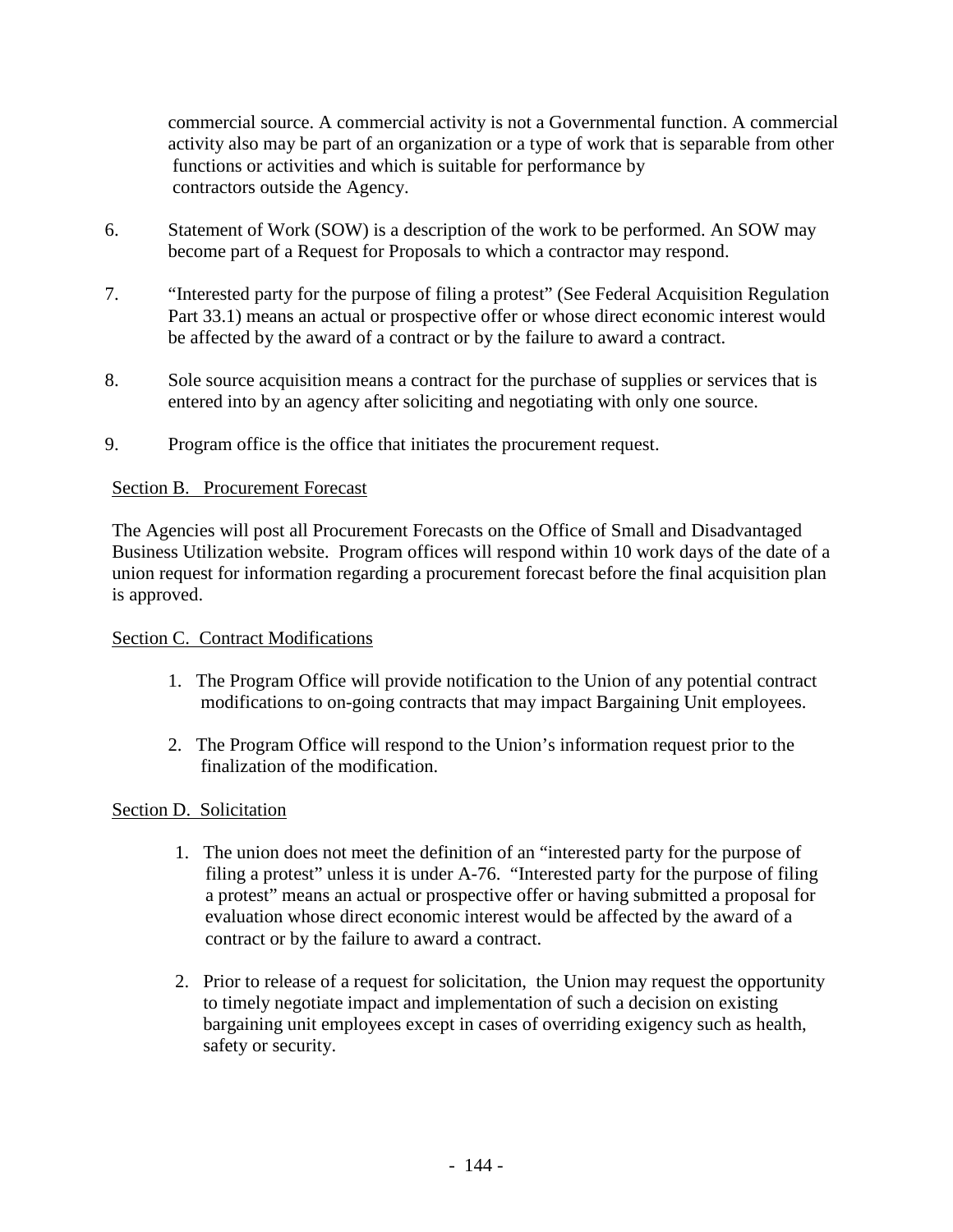3. The Union will only request to see the Statement of Work or Performance Work Statement in advance of the solicitation in acquisitions that the Union will not submit a proposal. The Union officially waives its right to submit a proposal for such acquisition.

### Section E. Information

Upon request the Program Office will provide the union with a copy of the approved contract*.* 

### Section F. Out Placement

The Agency agrees to follow Article 22 of this contract when employees are subjected to a Reduction in Force as a result of actions as described in this article. The Agency agrees to follow Article 34 of this contract when employees are subjected to reorganization as a result of actions described in this article.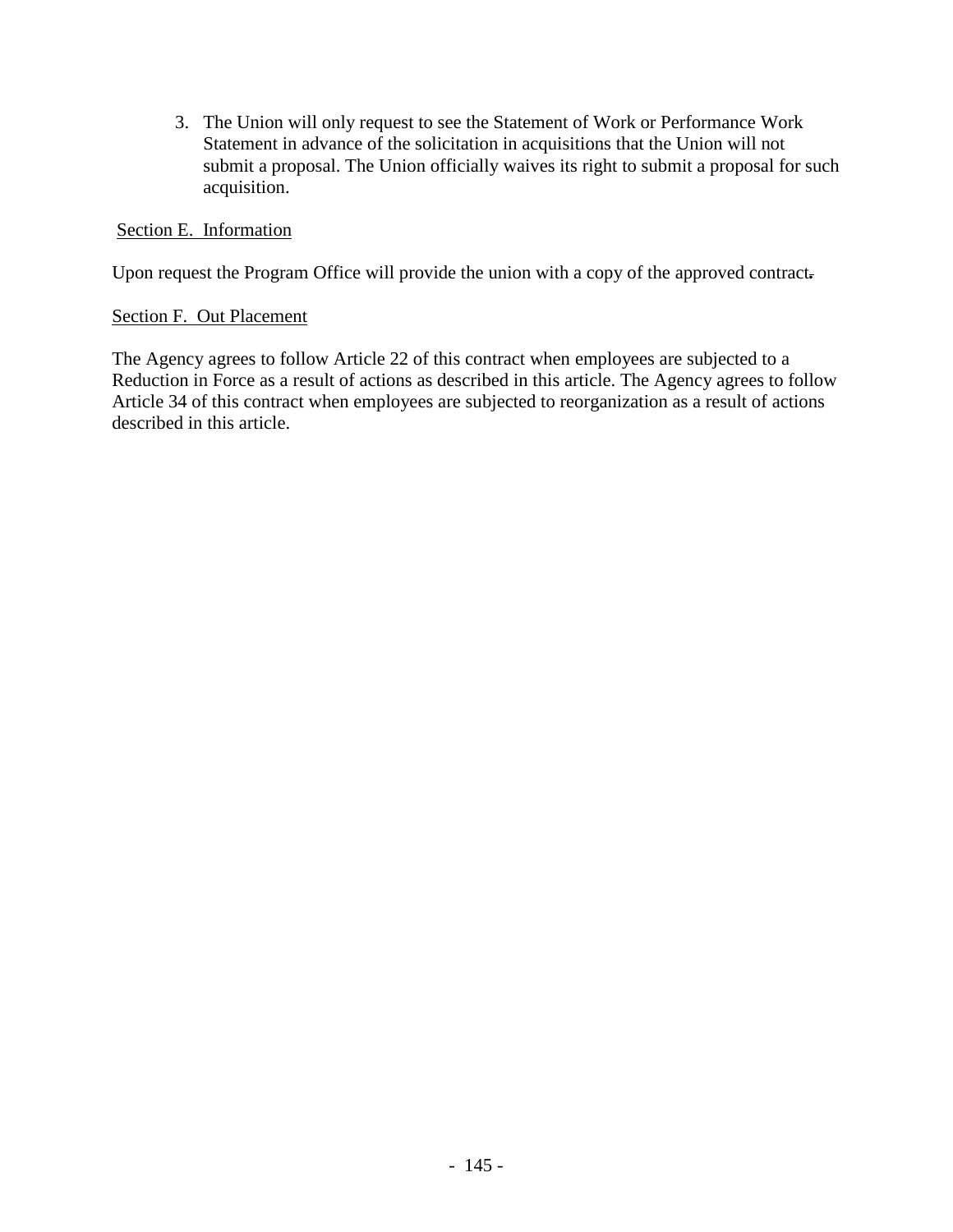## **ARTICLE 36: CAREER OPPORTUNITIES PROGRAM**

The Parties agree to hold this Article in abeyance pending Departmental determination of responsibilities over this function. Once the authorities are finalized, or no later than 12 months after formal ratification of this Contract, the Parties agree to immediate formal negotiations of this Article.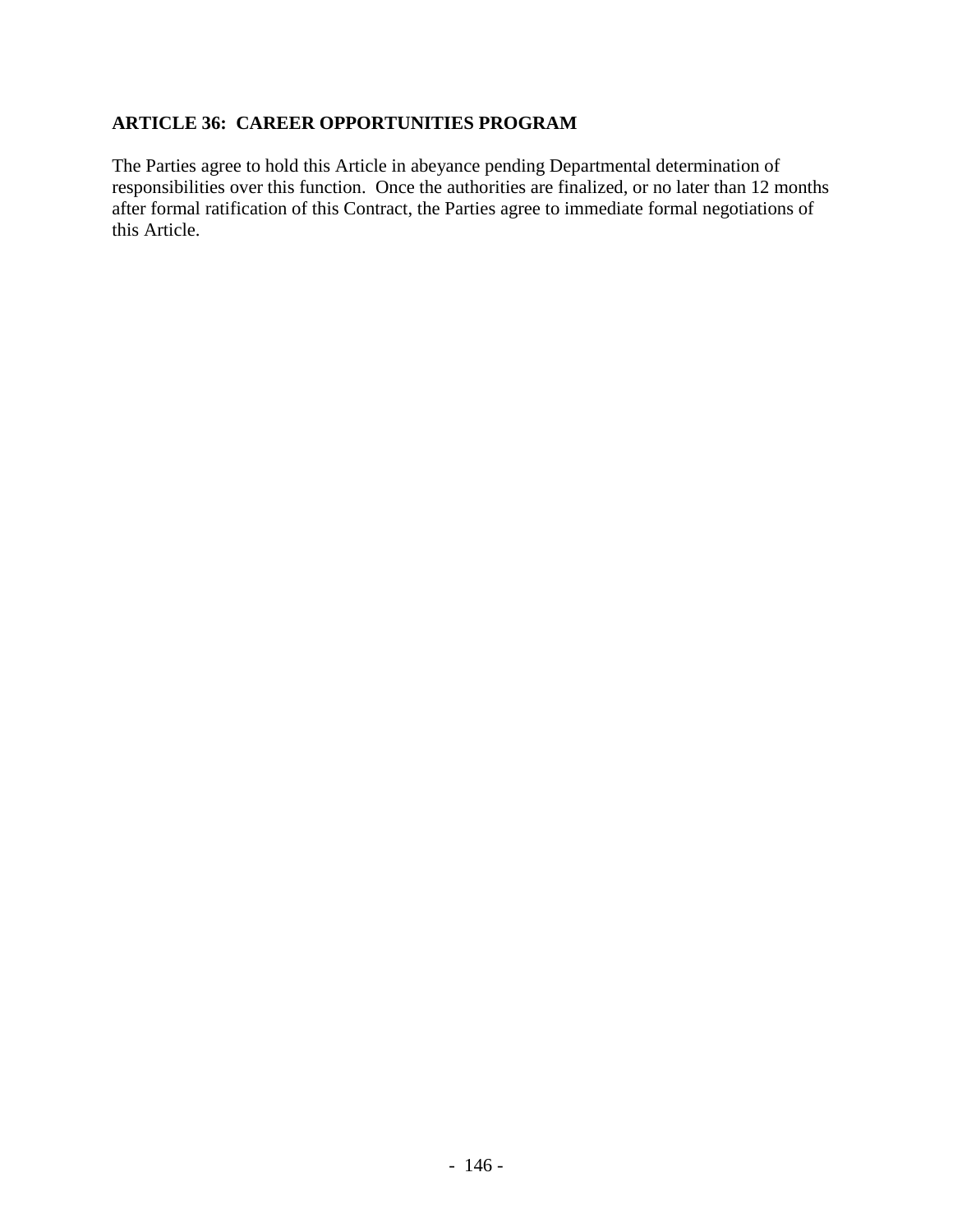# **ARTICLE 37: REPORTS**

- A. By April 30 and October 31, the Union will be provided with a list, categorized by organizational subdivision, of all employees in the bargaining unit. Each employee shall be identified by name, job title, series, and grade, step, and time in grade as reflected in the NFC database and service computation date. The list shall be furnished electronically.
- B. The Employer will inform the Union of employees who are transferred, or assigned different work positions within the bargaining unit within two weeks of such action.
- C. The Union is not bound by the Employer's identification of a particular employee or group of employees as (a) bargaining unit or non-bargaining unit employee(s) solely on the basis of the Employer having made such identification.
- D. On a yearly basis, as permitted by law or regulation, the Union will be provided summary statistical data, according to job series, grade level, step, race, sex, age and handicap data of :
	- 1. promotion actions,
	- 2. awards (special and performance),
	- 3. disciplinary actions and adverse actions,
	- 4. outside hiring,
	- 5. workforce profile.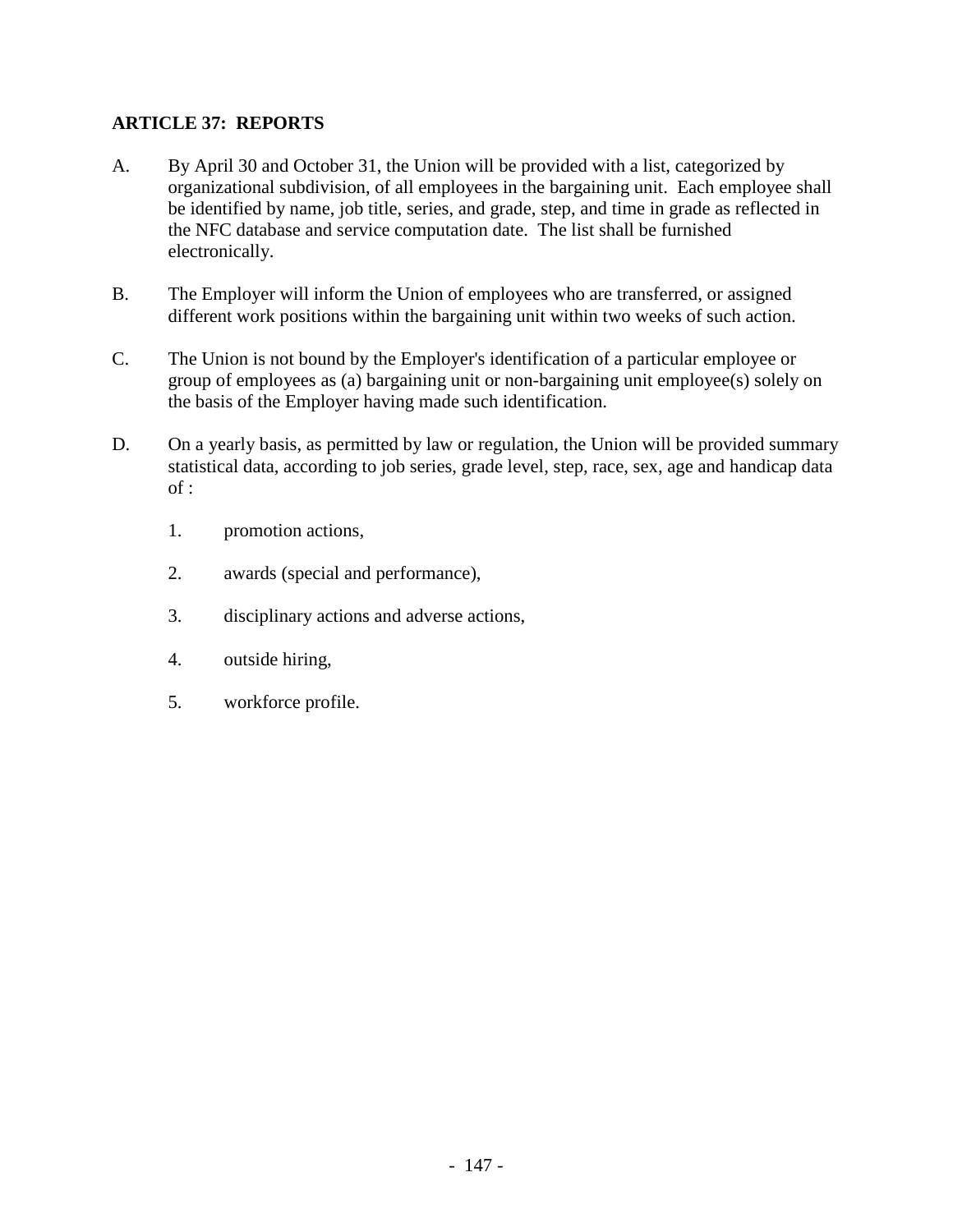## **ARTICLE 38: GRIEVANCE PROCEDURES**

#### Section A. Common Purpose:

The purpose of this Article is to provide a mutually acceptable method for the prompt resolution of grievances filed by the Parties.

- 1. The Parties agree that most grievances should be resolved in an orderly, prompt, and equitable manner that will maintain the self-respect of the employee and be consistent with the principles of good management and the public interest.
- 2. The Parties, especially Union representatives and first-line supervisors, are encouraged to meet as necessary to informally discuss and attempt resolution of matters or problems of concern to either party; including, but not limited to, employees' concerns or dissatisfactions and problems of Agreement interpretation and administration.
- 3. Most grievances arise from misunderstandings or disputes which can be resolved promptly and satisfactorily on an informal basis. In order to successfully resolve grievances at the lowest level, at all levels, the Parties agree to have full and open discussions among the participants to clearly and objectively find the facts, identify contributing and mitigating factors, and make every effort to formulate a resolution.
- 4. See also Article 28, Disciplinary and Adverse Actions.
- 5. See also Article 27, EEO and Prohibited Personnel Practices, Section D. Prohibited Personnel Practices are grieveable.

#### Section B. Definitions:

- 1. "Grievance" means any written and signed complaint:
	- a. by any employee with respect to terms and conditions of employment governed by this Agreement;
	- b. by the Union concerning any matter relating to terms and conditions of employment governed by this Agreement; or
	- c. by any employee, AFSCME Local 3925 or its successor, or the Agency or its successor concerning:
		- (1) the effect or interpretation, or a claim of breach, of a collective bargaining agreement; or
		- (2) any claimed violation, misinterpretation, or misapplication of any law, rule, or regulation affecting conditions of employment.
		- (3) any Agency personnel policy, procedure, or practice.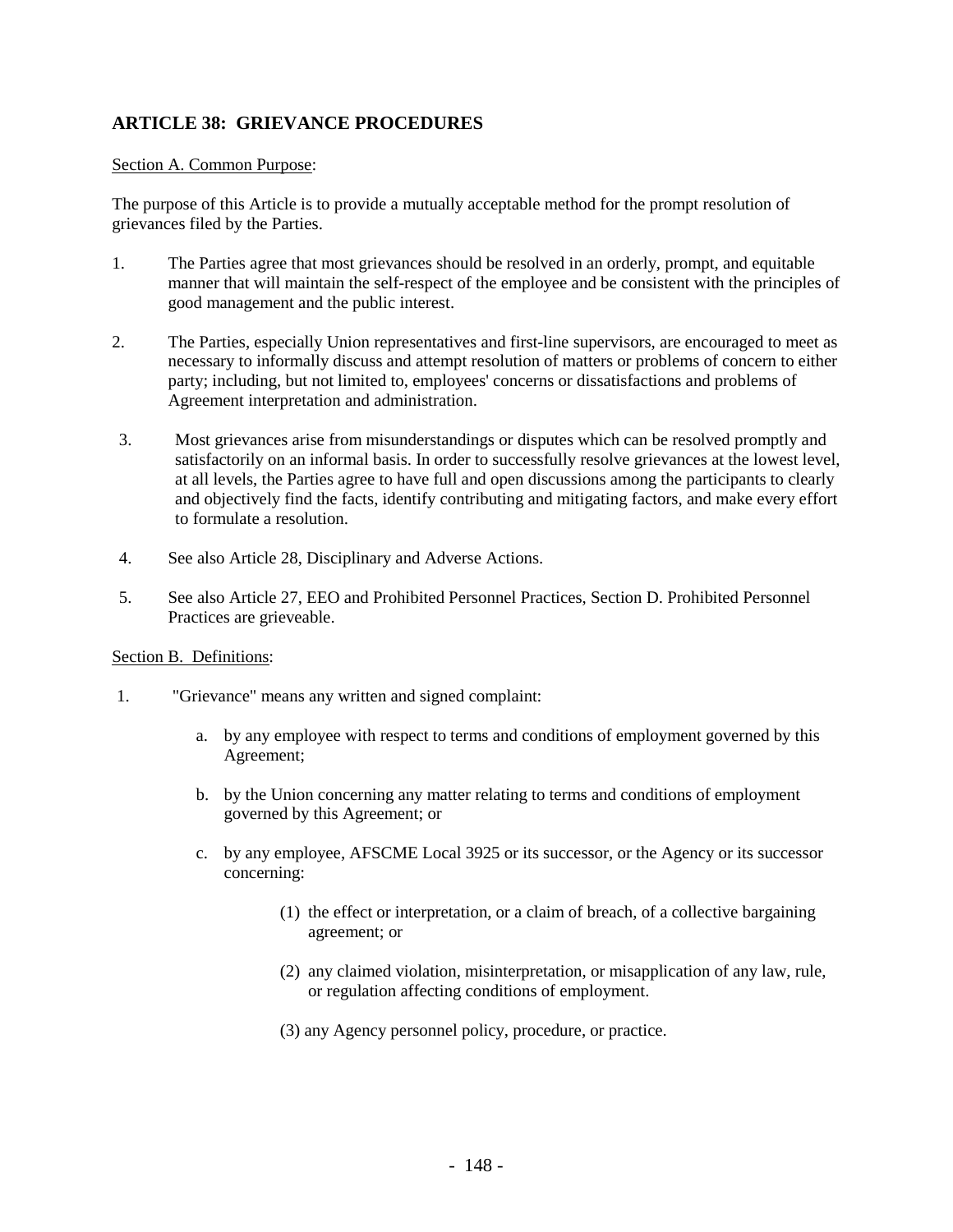- 2. "Workday" means any day the Agency is open for business.
- 3. "Close of Business (COB)" means the end of Agency business hours.

#### Section C. Scope of Procedures

- 1. The procedures set forth shall be the procedures available to bargaining unit employees and to the parties to this Agreement for resolution of grievances covered under the terms of this Agreement.
- 2. Exclusions: The following matters are not grieveable under these procedures and are specifically excluded from the coverage of this Article.
	- a. any claimed violation of 5 U.S.C. Chapter 73, subchapter III, relating to prohibited political activities (Hatch Act);
	- b. retirement, life insurance, or health insurance;
	- c. a suspension or removal under 5 U.S.C. 7532 (national security reasons);
	- d. any examination, certification, or appointment administered by the Office of Personnel Management (OPM);
	- e. the classification of any position which does not result in the reduction in grade or pay of an employee, or loss of promotion potential;
	- f. reduction-in-force or furloughs of more than thirty (30) days;
	- g. non-selection for promotion from a group of properly ranked and certified candidates, or failure to receive a non-competitive promotion;
	- h. termination of a probationary employee during the probationary period and termination of a temporary employee during their temporary appointment;
	- i. a preliminary warning notice of an action which, if effected, would be covered under this procedure or under a statutory appeals procedure;
	- j. the substance of elements and performance standards and/or statements of work objectives.

#### Section D. Application:

- 1. grievance may be filed by an employee or a group of employees, by the Union, or by the Employer.
- 2. Only the Union, or a representative designated by the Union, may represent bargaining in such grievances.
- 3. Any bargaining unit employee or group of bargaining unit employees may personally present a grievance and have it resolved without representation by the Union provided that the Union will be given an opportunity to be present at all formal discussions in the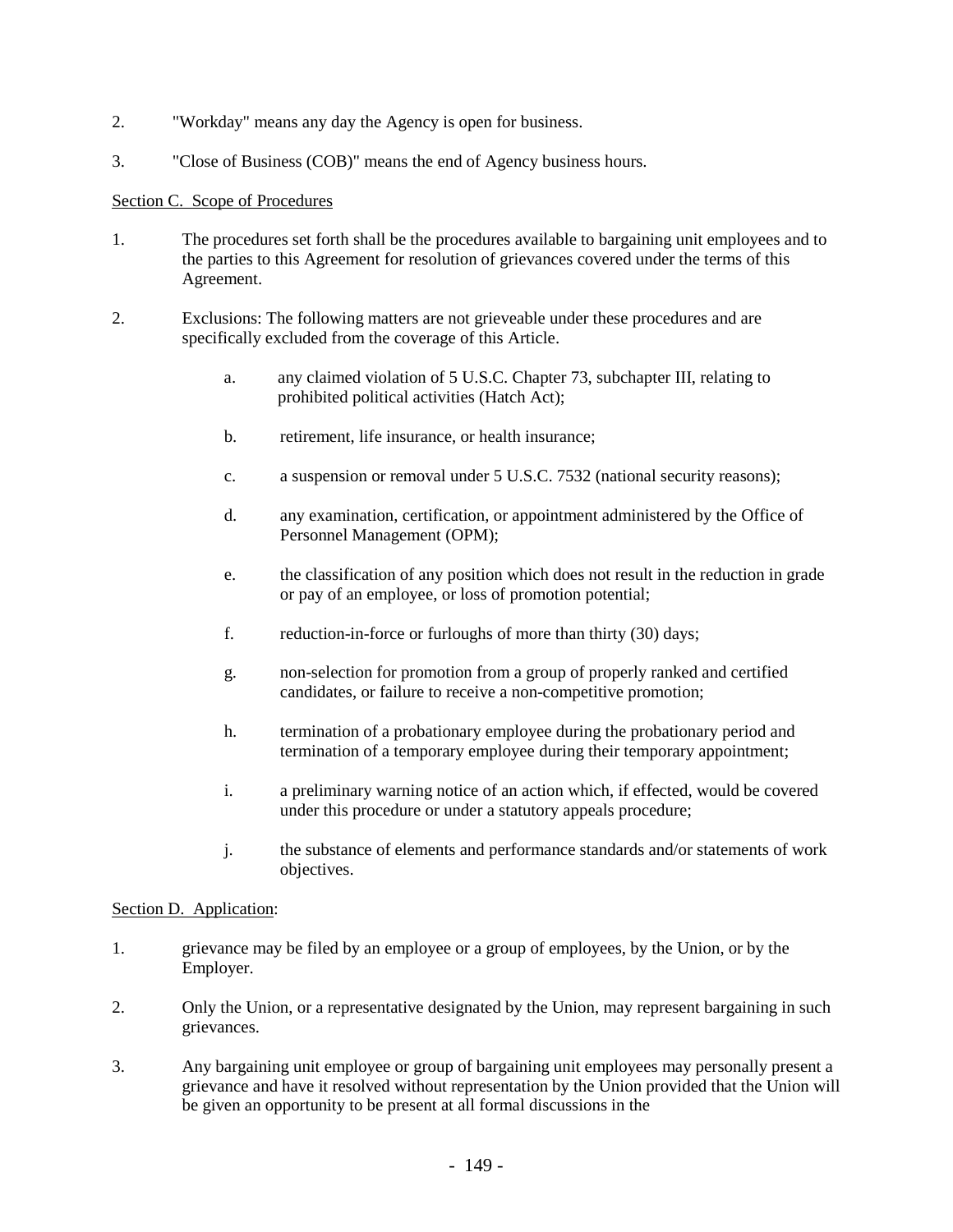grievance process and receive copies of all documents.

4. Any resolution must be consistent with the terms of this Agreement. The Parties agree to keep the number of participants at the meetings to a minimum.

#### Section E. Employee and Union Procedure:

- 1. The following apply at all steps of the grievance procedure:
	- a. A written response is due.
	- b. Computation of time is in accordance with Section J.
	- c. Extensions will be granted in accordance with Section H.
	- d. The issues involved and the relief requested will be specified.

**Note:** If a new issue arises during this grievance, it shall not be included in the original grievance; however, a new grievance may be filed.

- e. Additional information may be introduced to support the original issues.
- f. The grievance shall be considered closed when all the requested relief which is specific to the grievant is granted at any step.
- 2. Step 1 Grievance:
	- a. The written and signed grievance must be filed with the grievant's immediate supervisor (copy furnished Labor Relations) within 60 workdays of the act or occurrence or sixty (60) workdays after the grievant knew or should reasonably have known of the act or occurrence giving rise to the grievance.
	- b. In the case of ongoing or recurring alleged violation a grievance may be filed within sixty (60) work days of the most recent occurrence and documentation exists verifying the ongoing matter.
	- c. Except as provided in Section G below, a grievance may not be filed more than one year from the date of the act or occurrence which gave rise to the grievance or after the date the grievant knew or should reasonably have known of the act or occurrence.
	- d. The grievant and/or the assigned Union Representative will meet with the grievant's immediate supervisor in a good faith effort to resolve, discuss, or clarify facts and issues that may impact the decision within ten (10) work days of the date of receipt of the written grievance in an attempt to resolve the grievance.
	- e. The supervisor shall provide the grievant and the Union (copy furnished Labor Relations) with a written decision within ten (10) work days of the date of the meeting in (E2d). Included with such decision shall be a statement indicating the grievant's right to submit a grievance to Step 2, as well as the name and title of the reviewing official designated to hear Step 2 of the grievance procedure.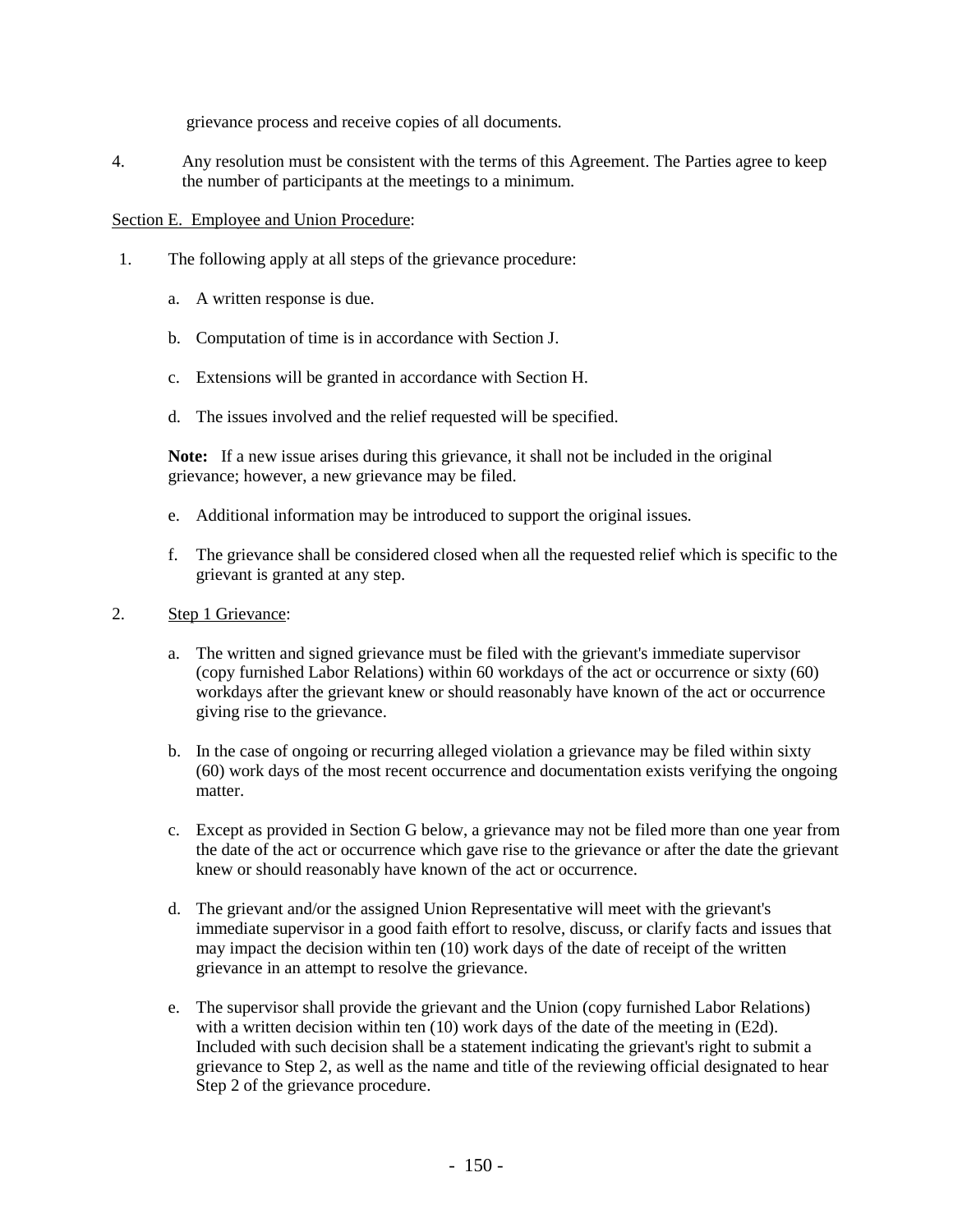f. If the Administrator is the Step 1 official, then Steps 2 and 3 are waived.

#### 3. Step 2 Grievance:

- a. If the grievant is dissatisfied with the decision given in Step 1, the grievant may submit the grievance in writing within fifteen (15) workdays to the next level supervisor (copy furnished to Labor Relations).
- b. Within ten (10) workdays of the date of receipt of the written grievance, a meeting involving the grievant and/or his/her Union representative and next level supervisor will be held in a good faith effort to resolve, discuss, or clarify facts and issues that may impact the decision. The requirement for this meeting may be waived by mutual consent of the parties.
- c. The deciding official shall provide the grievant and the Union (copy furnished Labor Relations) with a written decision within ten (10) workdays of the date of the meeting in (E3b) or the date of the waiver of the meeting. Included within such decision shall be a statement indicating the grievant's right to submit a grievance to Step 3. The decision shall specify the name and title of the deciding official to whom the grievance may be directed if it is not resolved at Step 2.
- d. If the Administrator is the Step 2 official, then Step 3 is waived.

#### 4. Step 3 Grievance:

- a. If the grievant is dissatisfied with the decision given in Step 2, the grievant may submit the grievance in writing within fifteen (15) workdays after receipt of the decision of the Step 2 grievance to the deciding official designated by the Employer.
- b. In a good faith effort to avoid arbitration and to settle the grievance within the Agency, a meeting may be held to attempt to resolve the grievance at the mutual agreement of the parties.
- c. The designated deciding official listed above shall render a written decision within fifteen (15) workdays of receipt of the Step 3 grievance. This decision shall be the final Agency decision on the grievance. Included with the decision shall be a statement indicating that if the grievance is not resolved, the Union may refer the matter to arbitration in accordance with Article 41.
- 5. Grievances taken in response to a written decision letter notifying the employee of an action under 5 U.S.C. 7512 (Adverse Actions) or 5 U.S.C. 4303 (Unacceptable Performance) must be filed in writing within twenty-one (21) calendar days of receiving the decision letter as a Step 3 grievance. A management reviewer shall meet with a grievant in any case filed as a result of these actions.
- 6. If in any step of the grievance procedure it is determined that the Employer's official does not have the authority to resolve the grievance, the grievant will be informed and the grievance will be forwarded to the proper official. This will fulfill the grievant's obligation to meet the timetable set up in the grievance procedure, but it will not be considered as one of the steps. Any grievances starting at the Step 2 level that are not resolved under these provisions may proceed to the Step 3 level.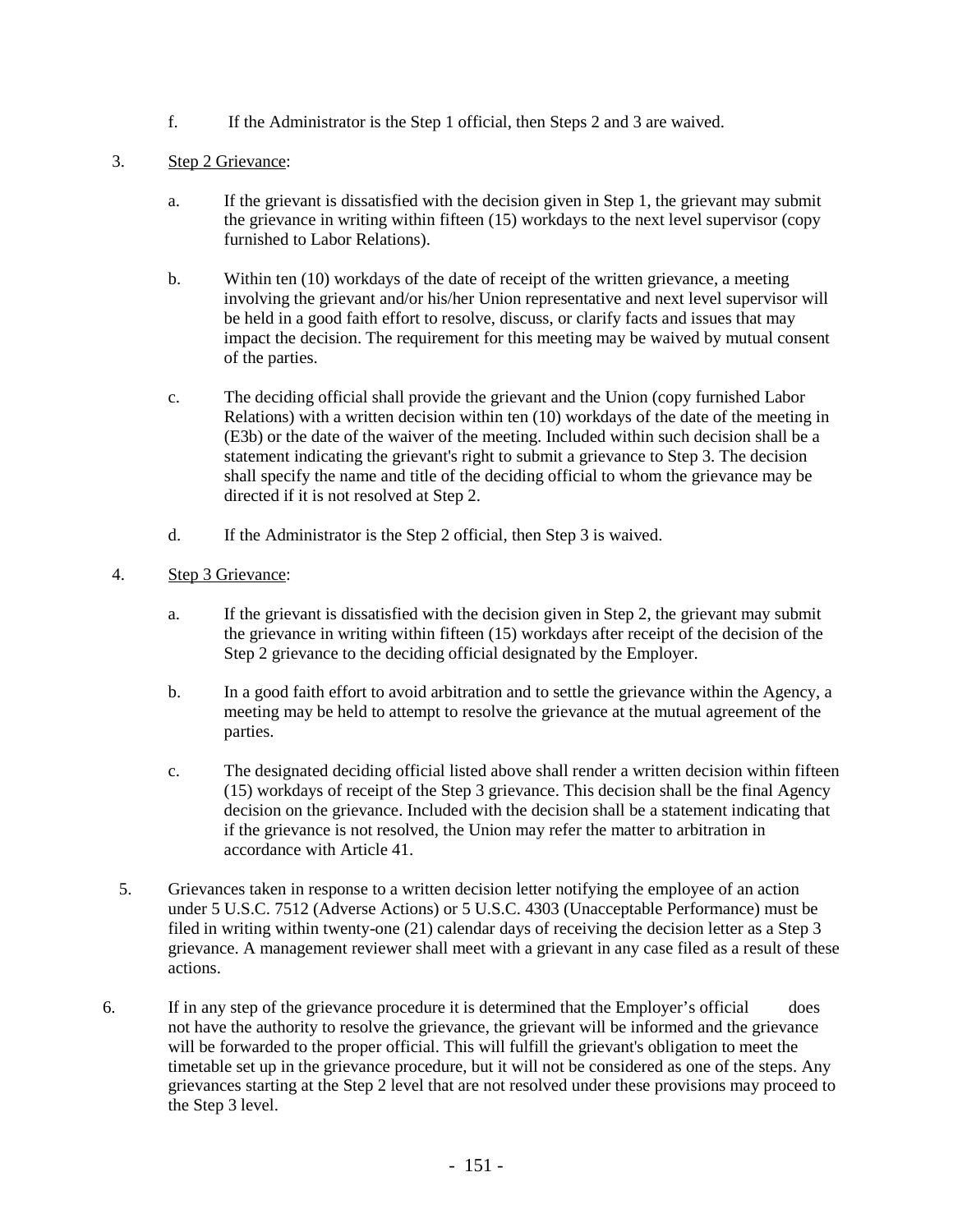### Section F. Procedures for Consideration of Employer Grievance:

A grievance by the Employer shall be submitted in writing by the Employer to the Union within sixty (60) workdays of the event giving rise to the grievance. The Union will respond in writing to the grievance within twenty (20) workdays of receipt of the grievance. The decision shall specify that it is the Union's final decision on the grievance.

#### Section G. Procedures for Consideration of a Union Grievance:

A grievance by the Union shall be submitted in writing by the Union to the Employer within sixty (60) workdays of the event giving rise to the grievance. If in any step of the Union grievance procedure it is determined that the Employer's official does not have the authority to resolve the grievance, the Union will be informed and the grievance will be forwarded to the proper official. In a good faith effort to resolve, discuss, or clarify facts and issues that may impact the decision, the Employer will meet with the Union within ten (10) workdays of the receipt of the grievance*.* 

#### Section H*.* Time Limits:

- 1. Time limits in this Article may be extended by mutual consent of the Parties. The Parties agree to respond to a grievance within the time frames allowed. Failure by the grievant to meet time limits, or to request and receive an extension of time, shall automatically cancel the grievance, unless mitigating circumstances prevail. This does not preclude the grievant/union from seeking relief from the other resolution processes including, but not limited to EEO and ADR.
- 2. Mitigating circumstances refer to situations beyond the reasonable control of the Parties, such as, but not limited to:
	- a. extended military leave
	- b. extended detail or temporary duty travel
	- c. medical condition
	- d. office closures
	- e. natural disaster.
- 3. If the responding official fails to meet time limits or to request and receive an extension of time, the grievant may appeal the grievance to the next step of the process (i.e., from Step 1 to Step 2) including arbitration under procedures established in Article 41 of this Agreement.

#### Section I. Requests for Information:

Information may be requested pursuant to 5 U.S.C. 7114(b) (4). In such cases, the time limits in Section J will be extended equal to the amount of time reasonably required to provide the information. Such cases may involve several responses requiring different response times. The parties agree to provide each response as soon as it is researched and reported.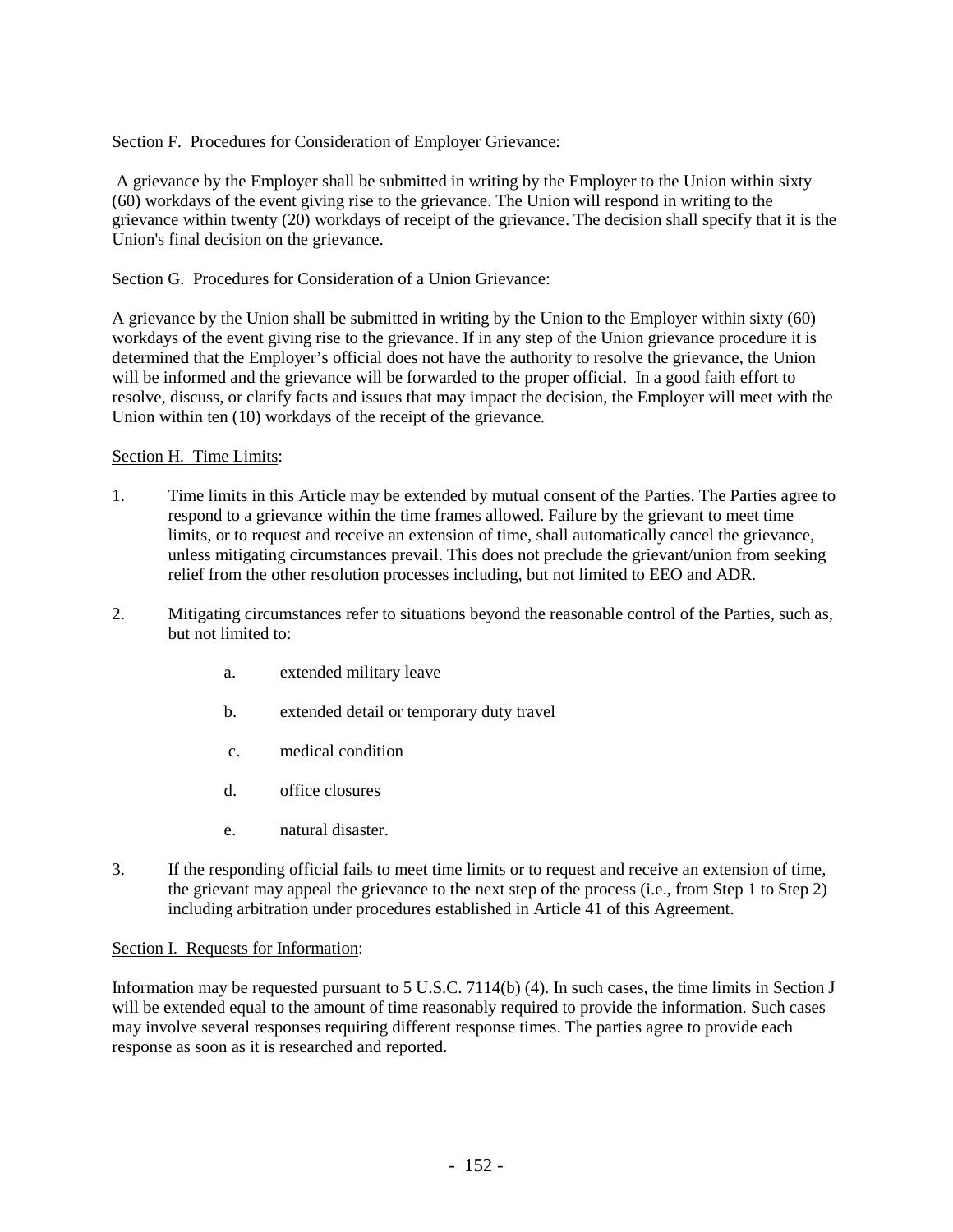#### Section J. Computation of Time:

In computing periods of time for purposes of this Article, the day of the act or event from which the designated period of time begins to run shall not be included. The last day of the period so computed shall be included, unless it is a Saturday, Sunday, legal holiday, a day other than a legal holiday when the Employer's office is closed, or a day on which a liberal leave policy is in effect due to inclement weather. In this event, the period runs until the end of the next day which is not one of the aforementioned days.

#### Section K. Notice:

The party generating notice is responsible for ensuring timely delivery to the required recipients. Copies will be provided to the employee, the designated union representative, and the applicable Agency representative. If the required Agency representative is unavailable, a copy will be provided to the HRD Labor Relations office.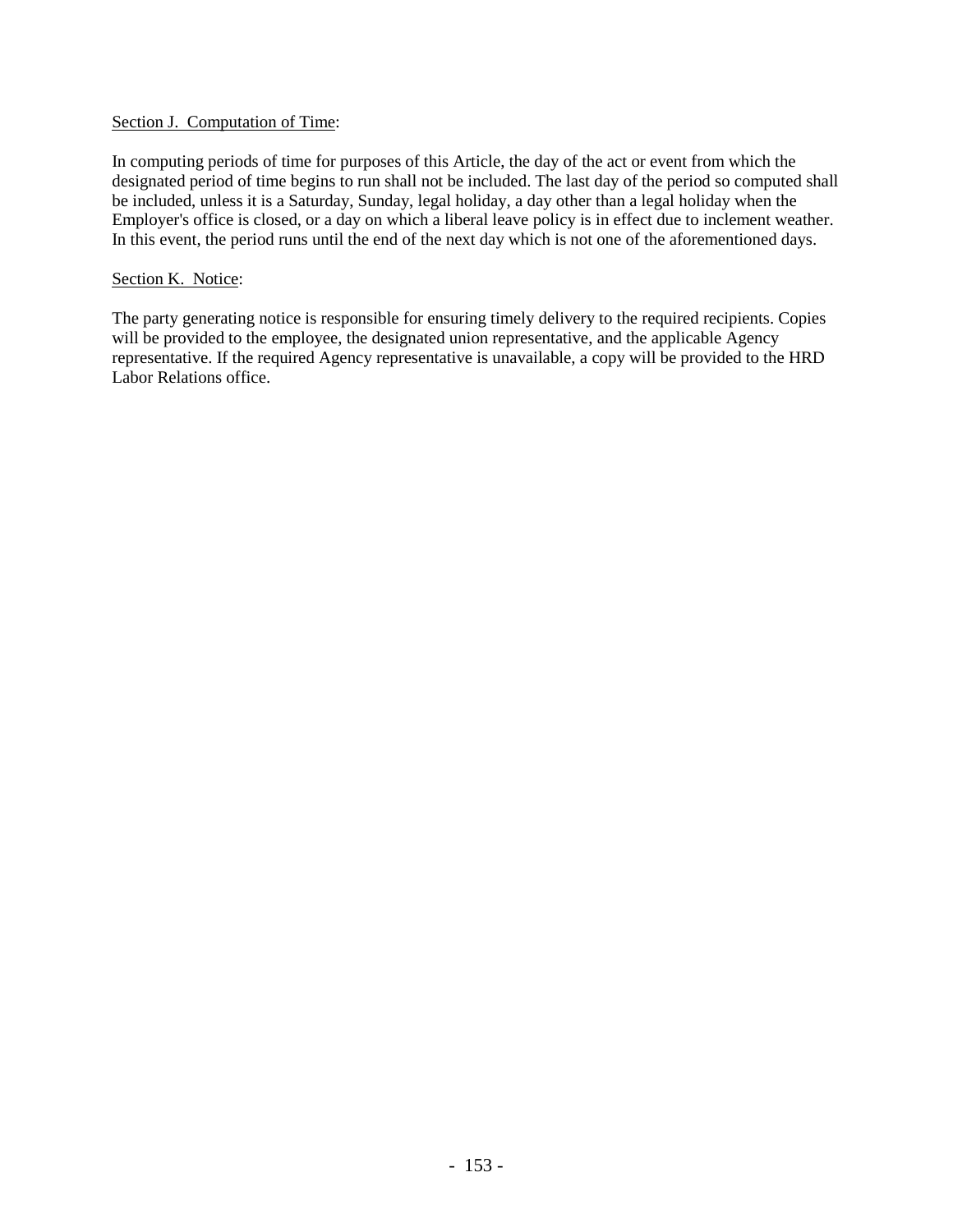# **ARTICLE 39: ARBITRATION**

## Section A. Right to Arbitration:

- 1. If the decision on a grievance processed under the negotiated grievance procedure is not acceptable, the issue may be submitted to arbitration. The request to refer an issue to arbitration must be in writing and submitted to the other Party within twenty-five (25) work days following receipt of the decision by the aggrieved Party.
- 2. The Party invoking arbitration may opt to postpone the arbitration hearing date if that Party has filed an Unfair Labor Practice charge, alleging information relevant to the case has been withheld, until the FLRA has rendered its decision.

### Section B. Submission of the Issue:

The Parties agree that a joint submission of the issue is the most desirable and will work diligently to arrive at one. If the Parties fail to agree on a joint submission of the issue for arbitration, the party invoking arbitration will submit the request within ten (10) work days. Each Party shall submit a separate statement to the arbitrator who shall determine the issue to be heard.

### Section C. Selecting the Arbitrator:

- 1. When arbitration is invoked, the Parties shall meet within ten (10) work days and attempt to select an arbitrator. The parties may mutually agree to waive this meeting. If no agreement is reached, the invoking Party will submit a request within ten (10) work days to the Federal Mediation and Conciliation Service for a list of seven (7) impartial persons qualified to act as arbitrator, and shall also provide a copy of the request to the other party.
- 2. Within ten (10) work days after receipt of such list, the Employer and the Union representative shall meet to select an arbitrator, unless an extension of time is mutually agreed upon. If the Parties cannot agree on an arbitrator from the list, each Party shall strike one name in turn from the list. The determination of which Party shall strike first from the list will be determined by the flip of a coin. After each Party has struck three names from the list, the remaining person shall serve as the arbitrator. If either Party refuses to participate in the selection process, the other Party will make a selection of an arbitrator from the list. These time limits will not be strictly enforced if mitigating circumstances exist.

### Section D. Fees and Expenses:

1. The arbitrator's fees and expenses shall be borne by the losing Party, except that in any decision not clearly favoring one Party's position over the other, the arbitrator may specify that all costs should be borne equally by the Parties.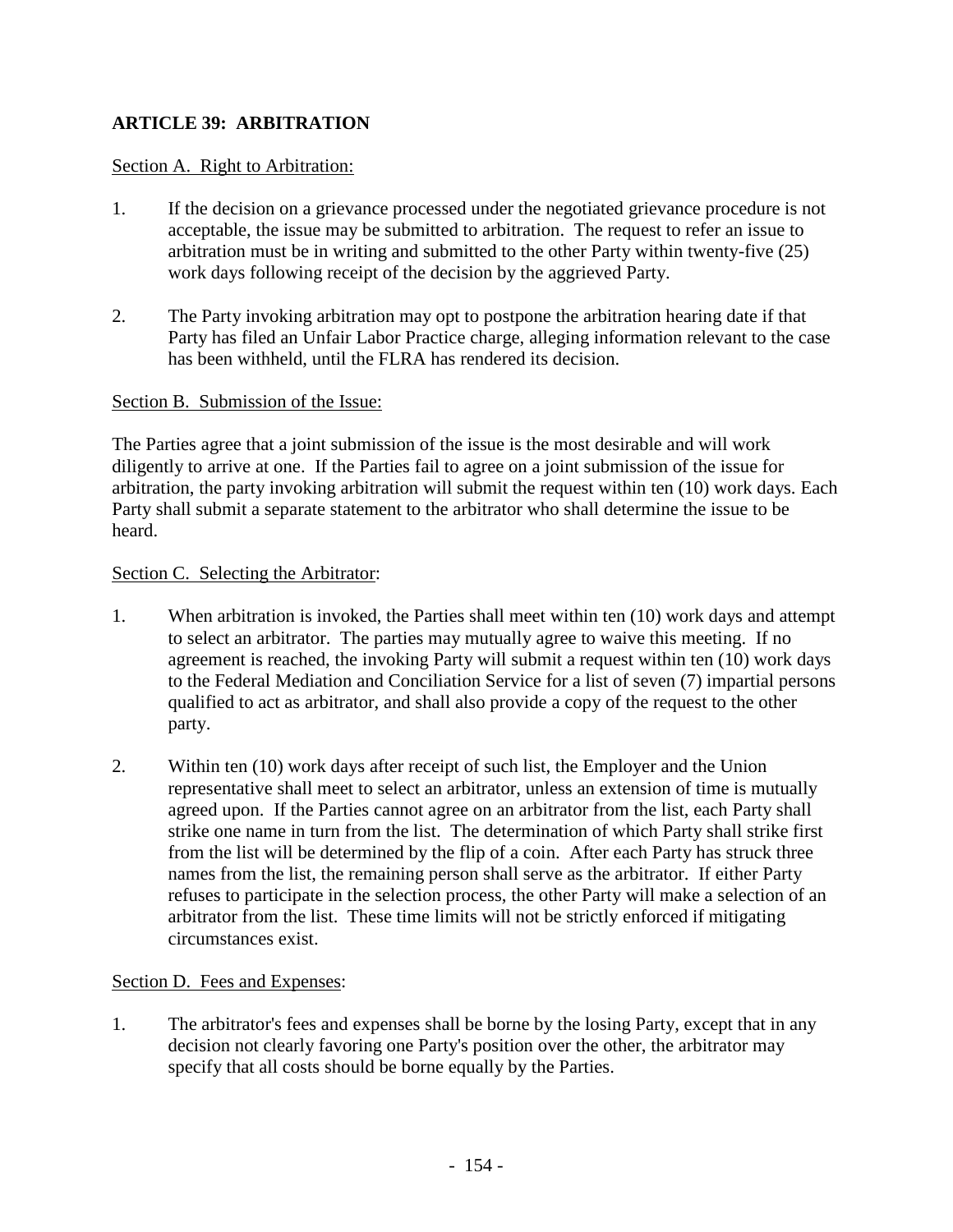- 2. If a clarification of an arbitrator's decision is necessary, the requesting party will pay for the additional arbitration fees and expenses. The arbitrator will be requested to complete the clarification within thirty (30) work days. If jointly requested, the costs will be shared.
- 3. An employee who is found to have been affected by an unjustified or unwarranted personnel action, which has resulted in the withdrawal or reduction of all or part of the pay, allowances, or differentials of the employee; is entitled appropriate relief in accordance with the Back Pay Act, 5 U.S.C. §5596(b).
- 4. The arbitration hearing will be held, if possible, on the Employer's premises and during the regular day shift hours. The grievant and any employee called as a witness (from within the FSA and/or RMA workforce) will be excused from duty to the extent necessary to participate in the official proceedings with pay. Questions raised as to whether a witness is necessary will be resolved by the arbitrator prior to the hearing. The Agency will authorize reasonable travel expenses for necessary witnesses in accordance with established Agency travel policies and procedures.

# Section E. Authority:

- 1. The arbitrator's authority is limited to the adjudication of issues which were raised in the grievance procedure. The arbitrator shall not have authority to add to, subtract from, or modify any of the terms of this Agreement, or any supplement thereto. The arbitrator shall apply all applicable law.
- 2. In considering grievances concerning actions based on unacceptable performance and adverse actions appealable to the Merit Systems Protection Board (MSPB), the arbitrator shall be governed by section  $7701(c)(1)$  of Title 5, United States Code, and, to the extent applicable, by the precedential decisions of MSPB.

# Section F. Grievability/Arbitrability Determinations:

The arbitrator shall have the authority to make all grievability and/or arbitrability determinations. Threshold questions of arbitrability shall be heard by the arbitrator on the same hearing date as the hearing on the merits of the case, unless otherwise agreed by the parties.

## Section G. Arbitration Process:

- 1. The Parties may mutually agree to expedited arbitration or a formal hearing. If the Parties do not agree on the process, a formal hearing shall be held.
- 2. Upon selection of the arbitrator in a particular case, the respective representatives for the Parties will communicate with the arbitrator and each other in order to select a mutually agreeable date for the arbitration hearing.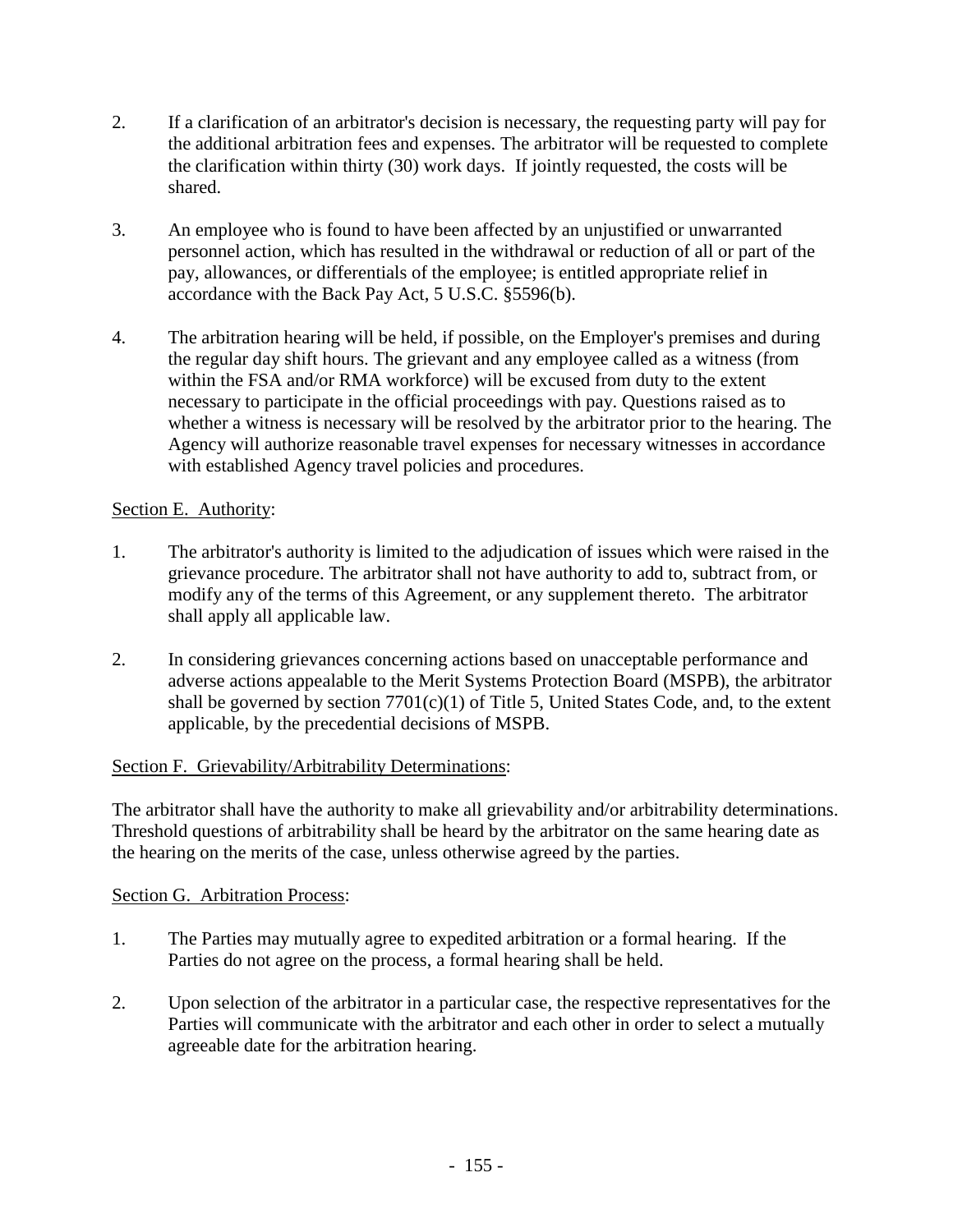## 3. Expedited Arbitration:

- a. A stipulation of facts to the arbitrator can be used when both Parties agree to the facts at issue and a hearing would serve no purpose. In this case, data, documentation, etc., are jointly submitted to the arbitrator with a request for a decision based upon the facts presented.
- b. An arbitrator inquiry may be used to expedite the resolution of the grievance. In this case, the arbitrator would make such inquiries as deemed necessary; prepare a brief summary of the facts and render an on-the-spot decision with a summary opinion. The parties may mutually agree to eliminate the summary opinion.
- c. Mini-Arbitration: In this case, an oral hearing will be held. The arbitrator will prepare a brief summary of the facts and render a decision with a summary opinion. The Parties may mutually agree to eliminate the summary opinion.
- 4. Formal hearing: A submission to arbitration hearing should be used when a formal hearing is necessary to develop and establish the facts relevant to the issue. In the case, a formal hearing is convened and conducted by the arbitrator.
- 5. The arbitrator will be requested to render the decision and remedy to the Parties as quickly as possible.
- 6. Except as provided in paragraph G8 below, the arbitrator's decision shall be final and binding. The arbitrator's decision and remedy shall be implemented without delay.
- 7. Transcripts: The cost of the transcript requested by one Party for its exclusive use and not shared shall be borne by the requesting Party. If it is mutually agreed to request a transcript, the cost will be borne equally.
- 8. Exceptions and Appeals: Either Party may seek judicial review of the arbitrator's decision on matters which could have been appealed to the Merit Systems Protection Board, and can file exceptions to all other decisions in accordance with FLRA regulations.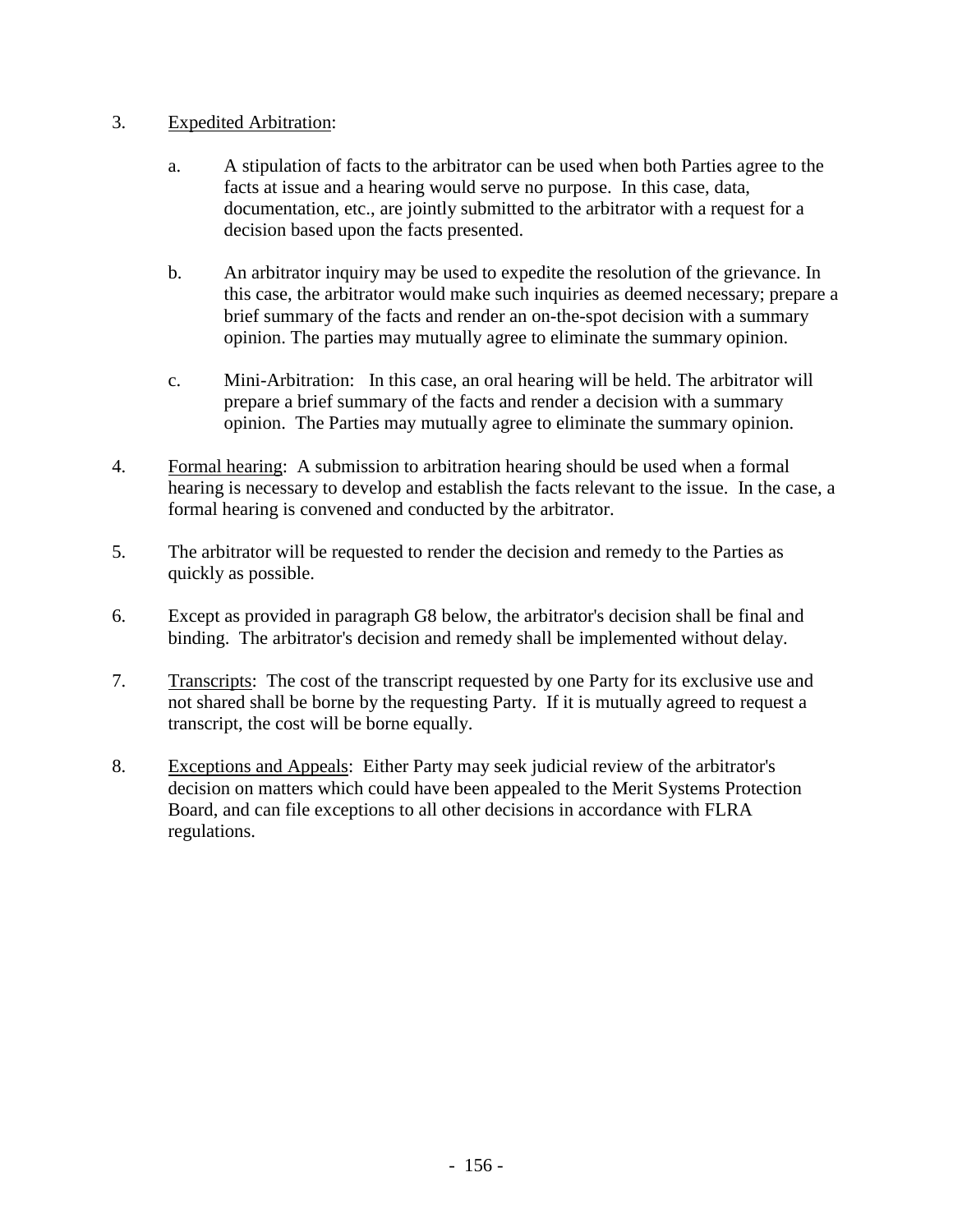# **ARTICLE 40: MID-CONTRACT NEGOTIATIONS**

## Section A. Agreements Under This Article

- 1. Any agreements reached under the provisions of this Article shall be deemed to be supplemental to this Agreement and subject to approval by the head of the agency pursuant to the provisions of 5 U.S.C. 7114.
- 2. Should a provision of any agreement negotiated pursuant to this Article be rendered invalid by appropriate authority, either party may reopen the specifically affected sections as well as issues clearly and unmistakenly bargained away as part of this Agreement.
- 3. Notwithstanding this Article, nothing shall affect the authority of the Employer to take whatever actions may be necessary to carry out its mission during emergencies.

## Section B. Mandated Changes

- 1. a. If a future statute, Executive Order, government-wide regulation or judicial decision requires the parties to change this Agreement, or if either Party desires to negotiate the impact and implementation of the change, it shall provide written notification to request bargaining to the other Party. Such notice shall include a specific formal proposal for negotiations.
	- b. If the receiving Party fails to respond within 20 work days of receipt of the notice, such failure shall constitute a waiver of any right to negotiate on the proposed required change and the specific formal proposal shall become part of this Agreement subject to approval by the head of the agency as set forth in Section A.1. of this Article. Neither party will be permitted to propose changes unrelated to the change specifically required by statute, Executive Order, government-wide regulation, or judicial decision.
	- 2. The Employer will meet its collective bargaining obligations in conjunction with implementing changes that affect conditions of employment of bargaining unit employees.

## Section C. Mid-term Timetable and Procedures

- 1. Mid-term negotiations may be initiated by either Party during the period between 120 or 60 calendar days prior to the mid-term date of this agreement by informing the other Party, in writing, of intent to amend, supplement, or renegotiate a specified section(s) in the agreement. The mid-term date is calculated from the effective date of the agreement.
- 2. For mid-term negotiations, each Party may request to amend, supplement, or renegotiate up to ten (10) articles contained in this agreement. By mutual consent, more articles may be reopened.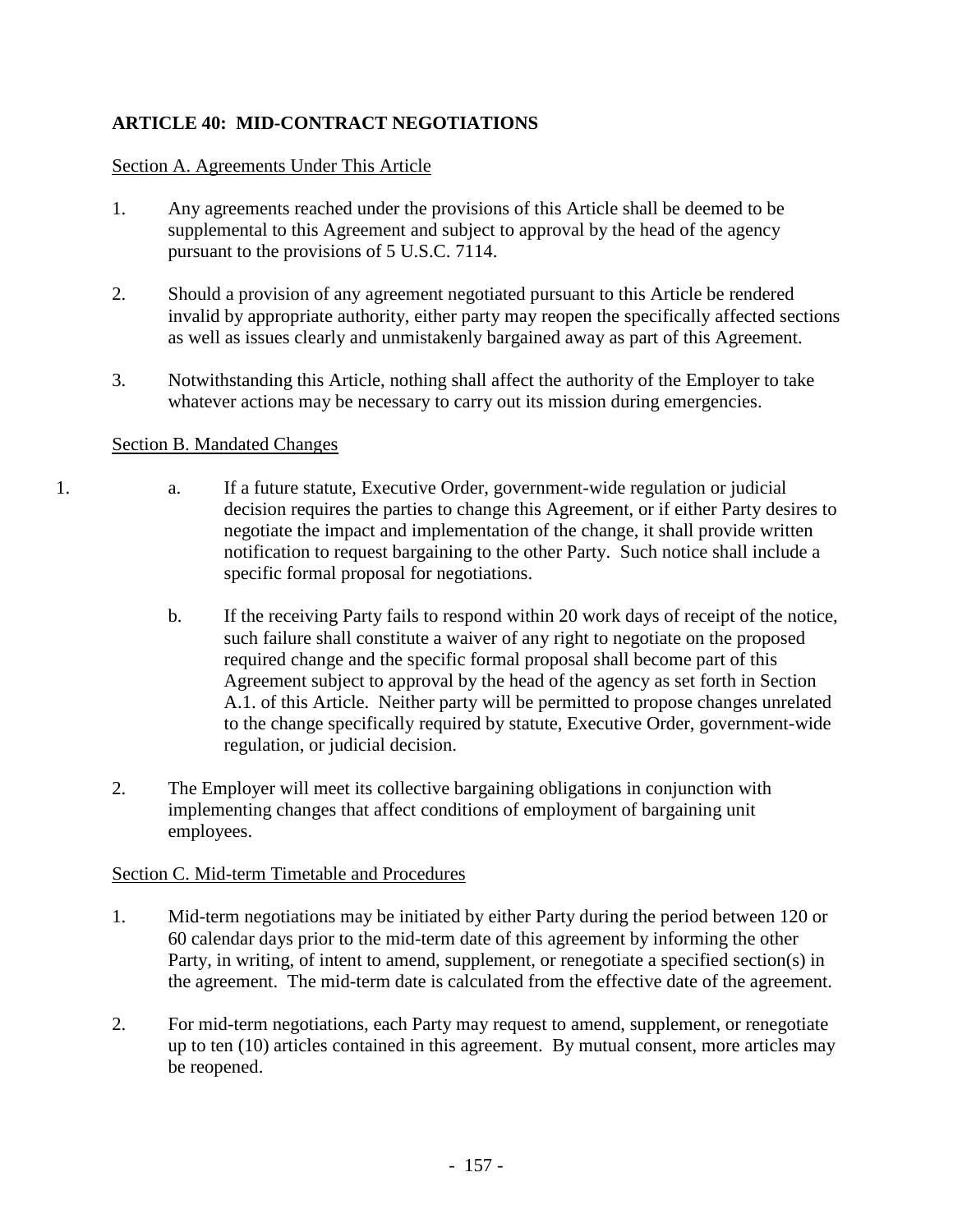3. Requests for mid-term negotiations will be accompanied by a list of proposed articles to be opened with a brief description of the issues of concern.

# Section D. Scope of Mid-term Bargaining

Coverage of the topic does not preclude bargaining with respect to the topic over procedures, substance or appropriate arrangements, or any of the areas described in 5 U.S.C. 7106.

## Section E. Ground Rules

- 1. These ground rules may be modified as the parties agree to negotiate any proposal, including, but not limited to, the following:
	- a. Mid-term contract negotiations
	- b. End of contract negotiations
	- c. Reorganizations, moves, impact and implementation of changes in working conditions, RIF's and furloughs, and
	- d. Other bargaining proposals.
- 2. In addition to the requirements of Section A of this Article, the procedures in Section E. shall govern the conduct of all negotiations pursuant to this Article.
- 3. Negotiations shall take place during regular duty hours as soon as practicable but not more than 90 calendar days after receipt of a proposal by either party unless otherwise mutually agreed by the parties.
- 4. The Employer will provide facilities for negotiations.
- 5. The Union will be authorized the same number of Union representatives on official time as the Employer has representatives at the negotiating table.
- 6. It is the intent of the parties to consolidate issues for bargaining to the greatest extent possible.
- 7. Unless mutually agreed, no new proposals shall be submitted by either party after the first day of negotiations.
- 8. All agreements are tentative until full agreement is reached.
- 9. Agreements reached will be written and signed by both parties.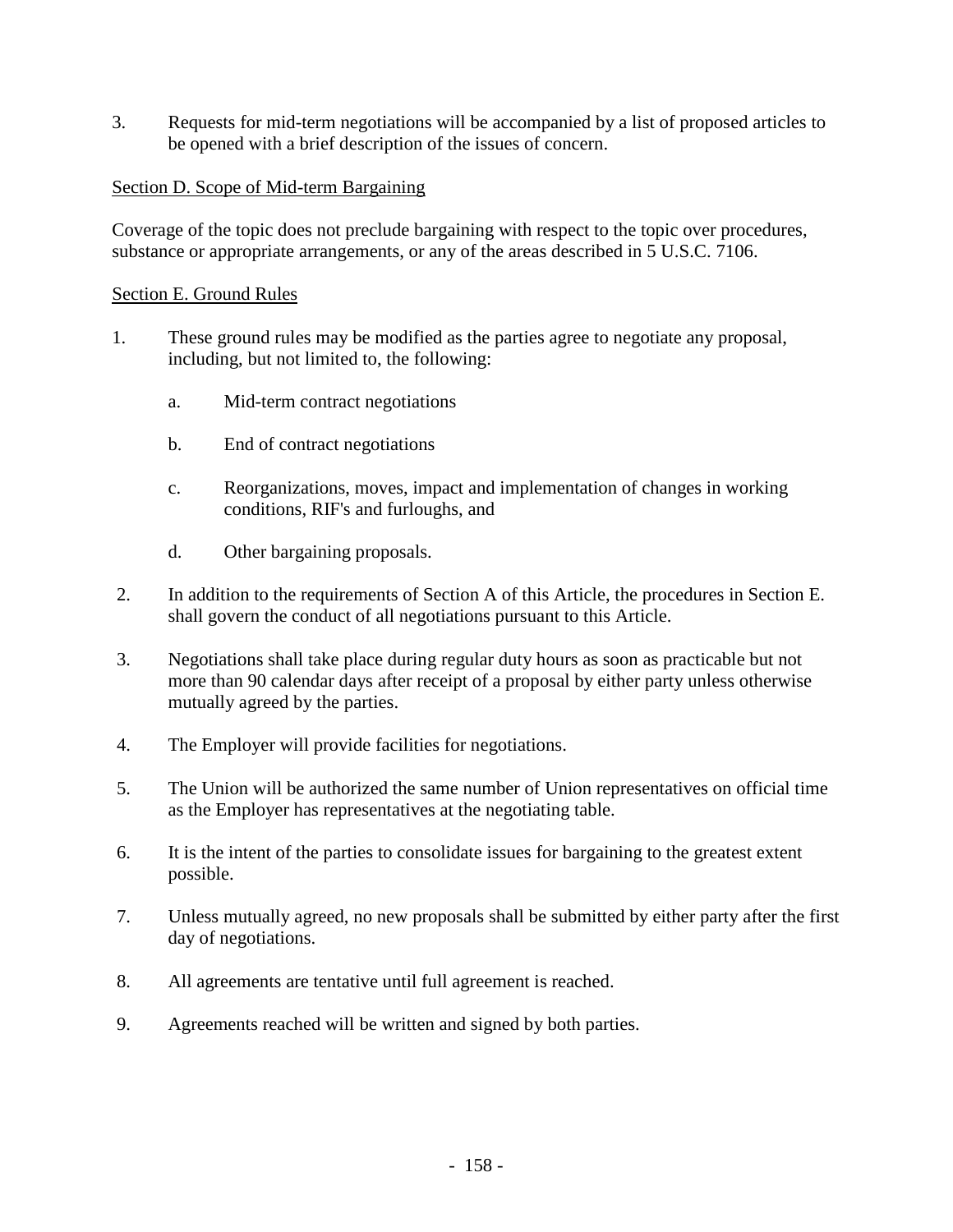## Section F. Proposed Changes

- 1. A proposed change, affecting the conditions of employment of any employee (excluding reorganizations and workplace moves), will be submitted in writing by the party (the Agency or the Union) to the other. The notice will include the following:
	- a. A description of the change or proposed change.
	- b. An explanation of how the change will/would be implemented.
	- c. The date of implementation or proposed implementation.
- 2. The other party will respond to the notice of proposed change within twenty (20) working days of receipt of the notice. The Union will respond earlier when possible. The other party's response may include a request for information, briefing, and/or negotiation without additional information or briefing.
- 3. The other party will respond to the request for information or briefing, or both, within twenty (20) working days of receipt of the request.
- 4. Request for negotiation will be made within twenty (20) working days of receipt of information requested or completion of the briefing, and will be accompanied by proposals or counter proposals, as appropriate.
- 5. The parties may mutually agree to extend or shorten the time limits described above.
- 6. With regard to the proposed change, the parties shall bargain over all matters that are negotiable consistent with law and this Agreement.

## Section G. Impasse Procedures

- 1. If agreement cannot be reached on the matters under negotiation, the procedures in G2 - G3 shall apply.
- 2. Declarations of Impasse
	- a. Neither party may declare an impasse until all Articles and Sections are agreed to or declared non-negotiable by the Employer or declared at an impasse by either party. The parties agree that each will use their best good-faith efforts to avoid impasse in negotiations.
	- b. Either party declaring any provision nonnegotiable will provide to the other party a statement of nonnegotiability and reasons therefore, without prejudice to later supplementation of the reasons.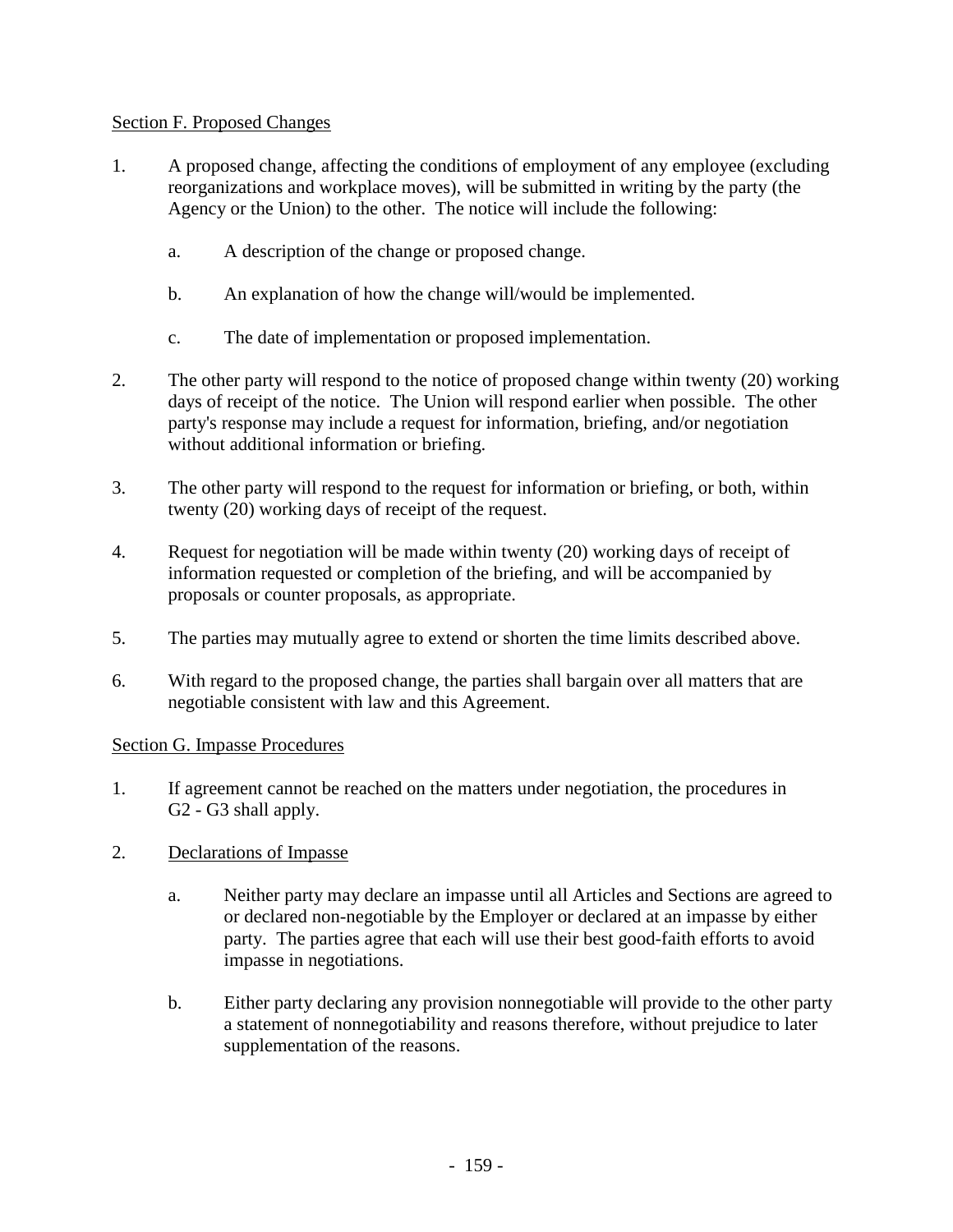## 3. Impasse

- a. In the event either party declares an impasse in negotiations, the Federal Mediation and Conciliation Service shall be immediately requested to provide services and assistance to resolve the dispute pursuant to 5 U.S.C. 7119.
- b. If mediation services of the Federal Mediation and Conciliation Service do not result in resolution of the impasse, either party may invoke the services of the Federal Service Impasses Panel pursuant to 5 U.S.C. 7119. Prior to taking such action, however, the party seeking to invoke the services of the Federal Service Impasses Panel will provide notice to the opposing party of its intention to take such action.

## Section H. Other Proposed Changes

- 1. Requests for bargaining over workplace moves or reorganizations will follow the process found in Article 34.
- 2. When guidance documents (i.e., notices, directives, memos, etc.) are published:
	- a. When time permits documents will be submitted to the Union representative in draft for pre-decisional comments.
		- (1) The Union will have 10 workdays to provide input to the designated point of contact.
		- (2) Management will provide responses to the Union for all questions and/or issues raised.
	- b. Documents will be published with a disclaimer recognizing bargaining unit implementation only after negotiations have been completed.
	- c. The Union will have 20 work days from the date of electronic distribution to request formal negotiations. Upon receipt of a request, implementation for the bargaining unit will be held in abeyance. Extension of the filing time may be requested during this period.
	- d. If the Union fails to request negotiations, the document will be implemented for the bargaining unit to the extent it does not conflict with this agreement.
	- e. The Union may notify management of acceptance of the document at any time prior to the 20 work days and the document will become effective for bargaining unit employees the next work day.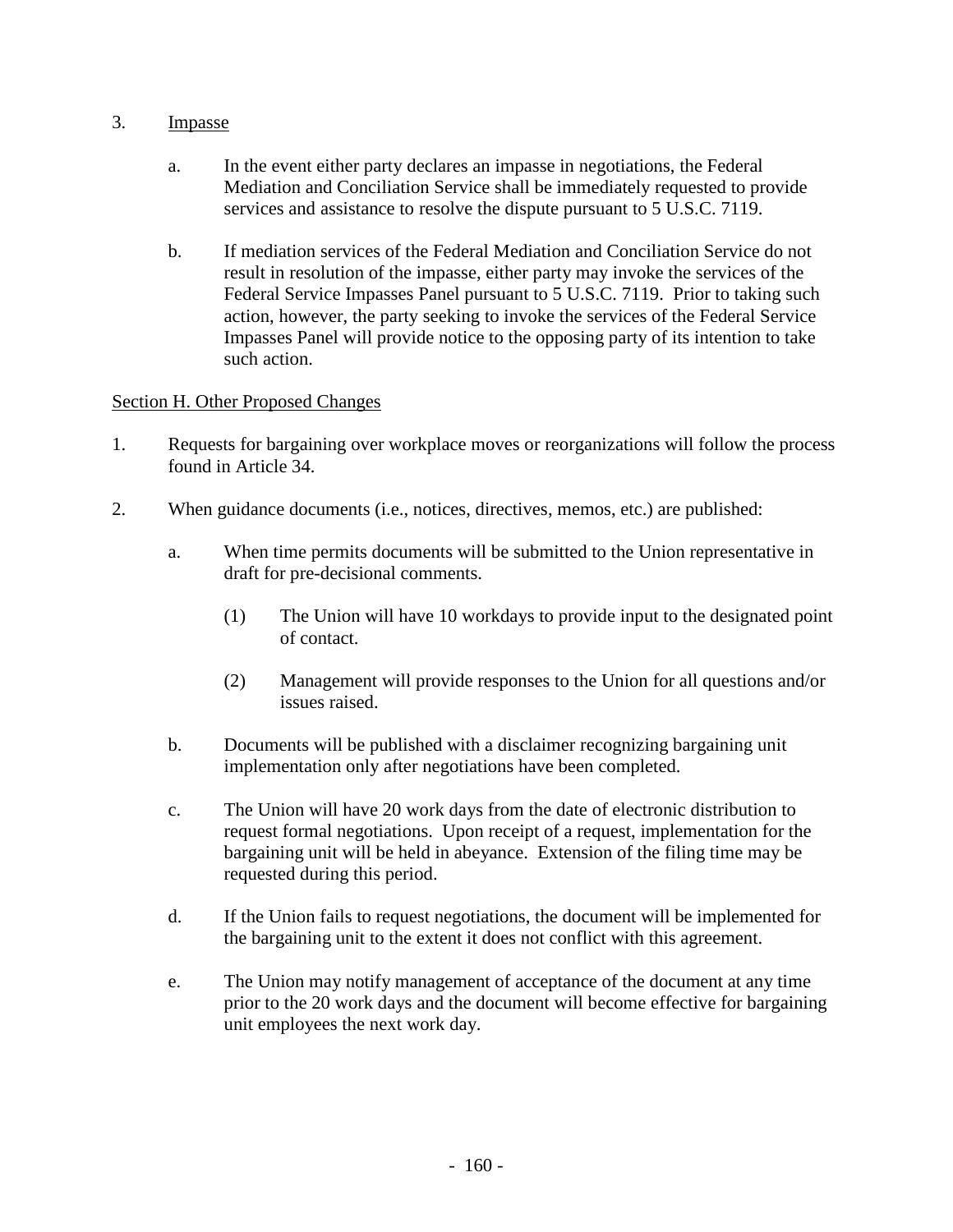## **ARTICLE 41: PRECEDENCE, EFFECT OF LAW AND REGULATION, AND SEVERABILITY**

## Section A. Previous Agreements and Past Practices

This Agreement supersedes all previous agreements and past practices in conflict with this Agreement.

#### Section B. Mandated Changes

The provisions in Article 42, Section B.1. and 2. shall be applicable to this Section.

#### Section C. Severability

Should any part, term, condition or provision of this collective bargaining agreement be declared or determined by any court, head of the agency, or arbitrator to be illegal or invalid, the validity of the remaining parts, terms or provisions shall not be affected thereby, and said illegal or invalid part, term or provision shall be deemed not to be a part of this agreement. If a finding of illegality or invalidity is made the Union may request a briefing or request to negotiate with the Employer within ten (10) workdays of receipt of the proposed change. If the Union requests a briefing, one will be held within ten (10) workdays of the request. If a request to negotiate is submitted under this section, the procedures under Article 42, Section F. shall apply.

#### Section D. Effect of Agreement

For the duration of this Agreement, it will have the full force and effect of regulations within the bargaining unit.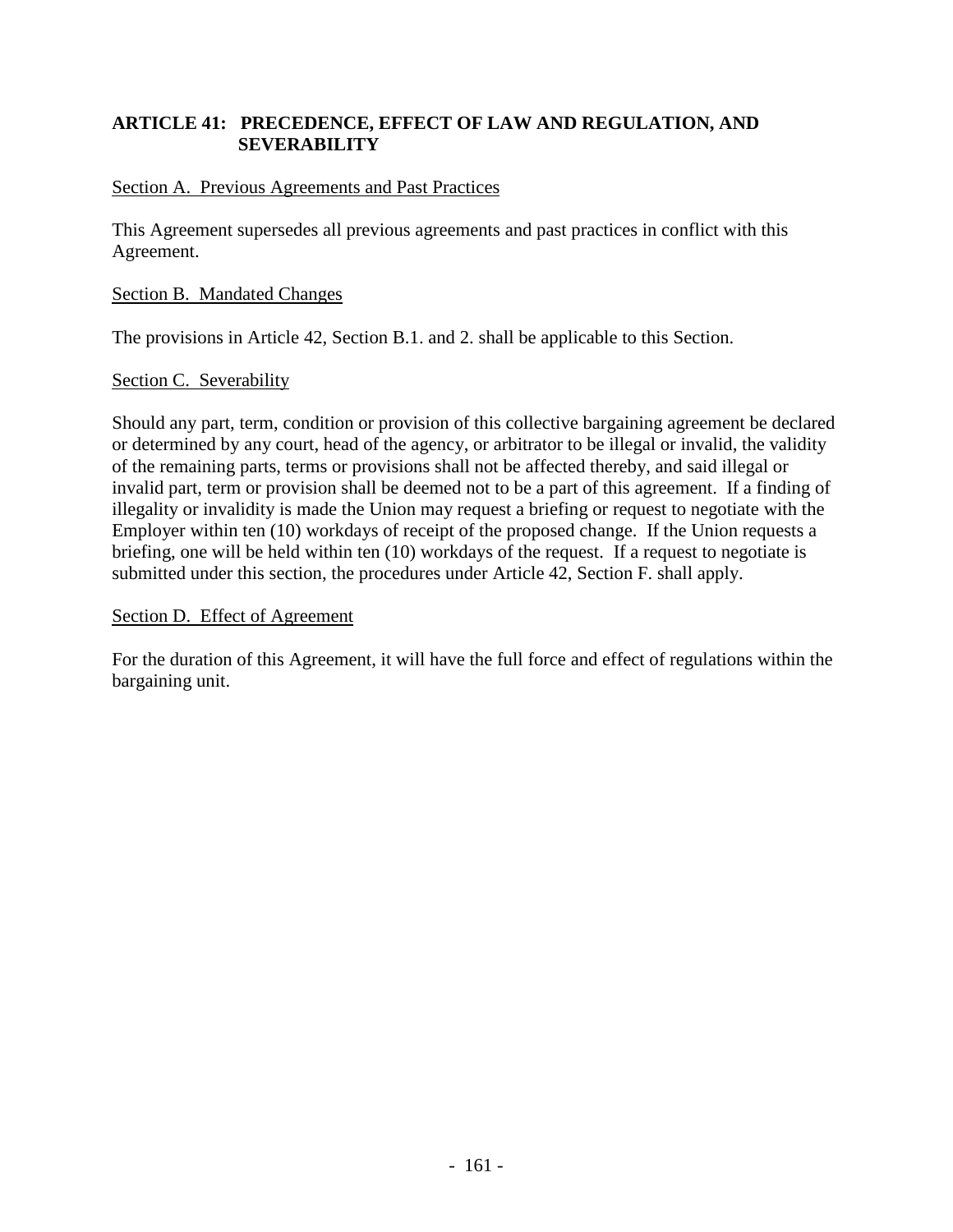# **ARTICLE 42: DURATION AND TERMINATION**

### Section A. Effective Date

This Agreement and all renegotiated articles and/or portions of articles shall take effect no later than 30 calendar days after ratification by the Union unless disapproved when submitted for Agency Head review pursuant to the provisions of 5 U.S.C. 7114.

#### Section B. Duration

- 1. This Agreement shall remain in effect for four (4) years from its effective date.
	- a. Thereafter, it shall automatically renew in increments of one (1) year beginning on the day after the anniversary date, unless either Party serves the other with written notice of a desire to renegotiate or modify this agreement in whole or in part.
	- b. Such notice shall be provided to the Party not more than 120 calendar days nor less than 60 calendar days prior to the expiration date of this agreement.
- 2. Upon receipt by either Party of notice, both parties shall meet within 90 calendar days of receipt of a proposal to begin negotiations, unless mutually agreed to by the Parties.
	- a. When either Party notifies the other that it wishes to modify this Agreement, this Agreement will be extended until the effective date of the modified agreement.
	- b. The provisions of any article in this agreement may only be reopened pursuant to Midterm Bargaining, Article 40, or where affected by changes of law or Executive Order.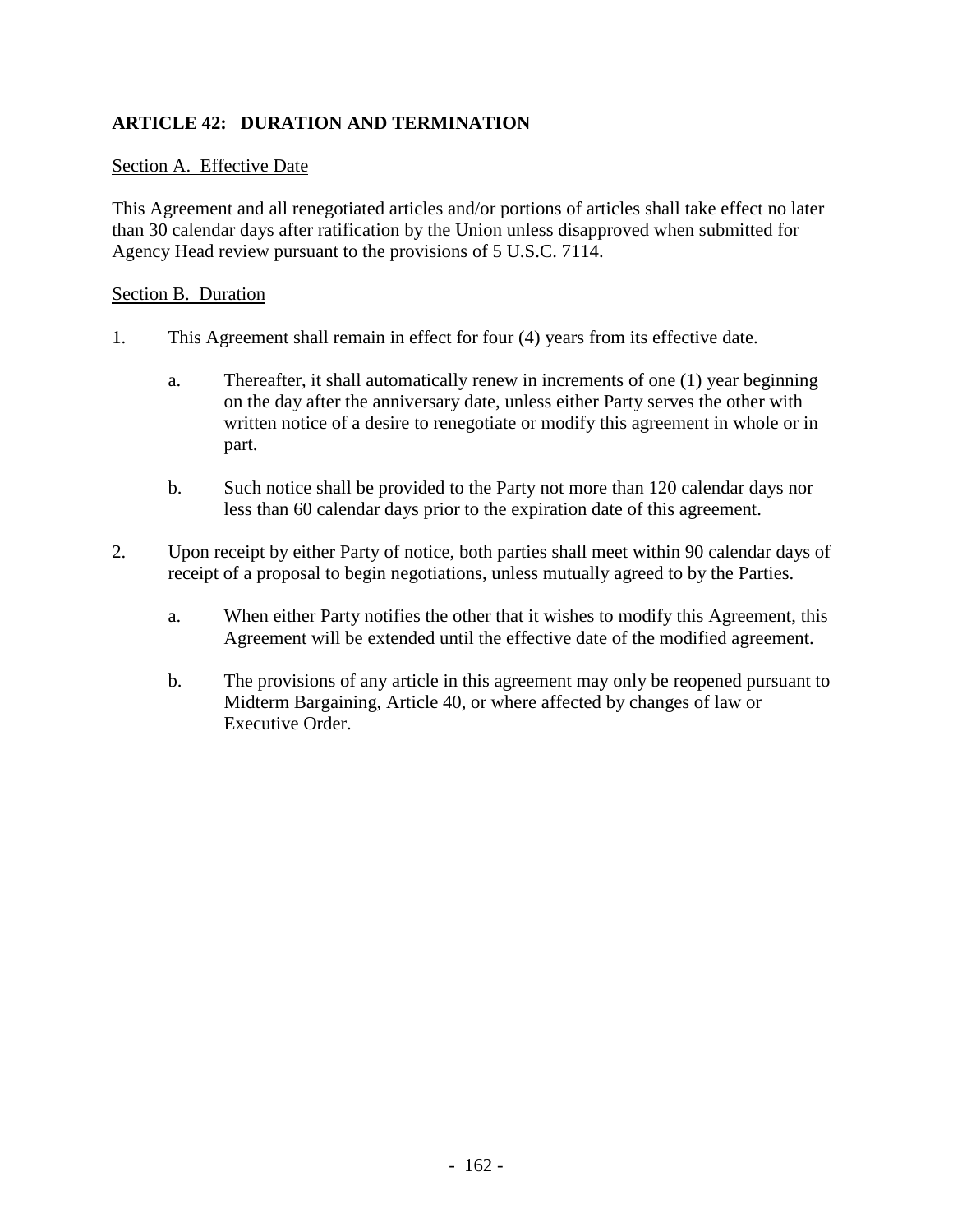# **ARTICLE 43: OFFICIAL TIME AND UNION REPRESENTATIVES**

## Section A. Definitions

- 1. Official Time. The time expended by the Employer's bargaining unit employees as Union representatives, or in their own capacity, when in duty status, without charge to annual leave, and approved by the agency in accordance with Section E of this Article for the purposes set forth in Section C of this article.
- 2. Reasonable Time. The time necessary to accomplish a labor relation task for which official time is requested, including a reasonable amount of time to travel to and from the task location.
- 3. Preparation Time. Reasonable time spent by the Union representative(s), witnesses, or the individual party(s) preparing for the activities described in Section C below.
- 4. Participation Time. The time spent as a Union representative(s), as a witness, or as an individual party(s) to the actions or activities described in Section C.
- 5. Days. The days that FSA/RMA are open. Days do not include weekends, official holidays, or other days that the employer is officially closed.

## Section B. General

- 1. Specific requests for official time shall be for a *reasonable* amount of time, as referenced in Section A. 2. above, given the task or issue at hand and be specified at the time the request is made.
- 2. The Parties agree that RMA management will deal with RMA employee Union representatives on issues within RMA or affecting RMA (i.e., grievances, appeals, midterm bargaining, bargaining over proposed changes to conditions of employment). However, the Parties further agree that there may be circumstances or issues that necessitate dealing with non-RMA representatives of Local 3925. In addition, the Local President, Vice President, Chief Steward and/or Council 26 representatives will be allowed to participate in RMA labor management activities, although such participation will normally be conducted alongside of RMA employee Union representatives.
- 3. Awards Union officials and representatives cannot receive monetary awards or any work done on behalf of the union.

### Section C. Purposes and Uses of Official Time

1. Designated Union representatives: Union representatives designated under Section H, below, may request official time to complete required representational functions, including reasonable preparatory time, in the following circumstances: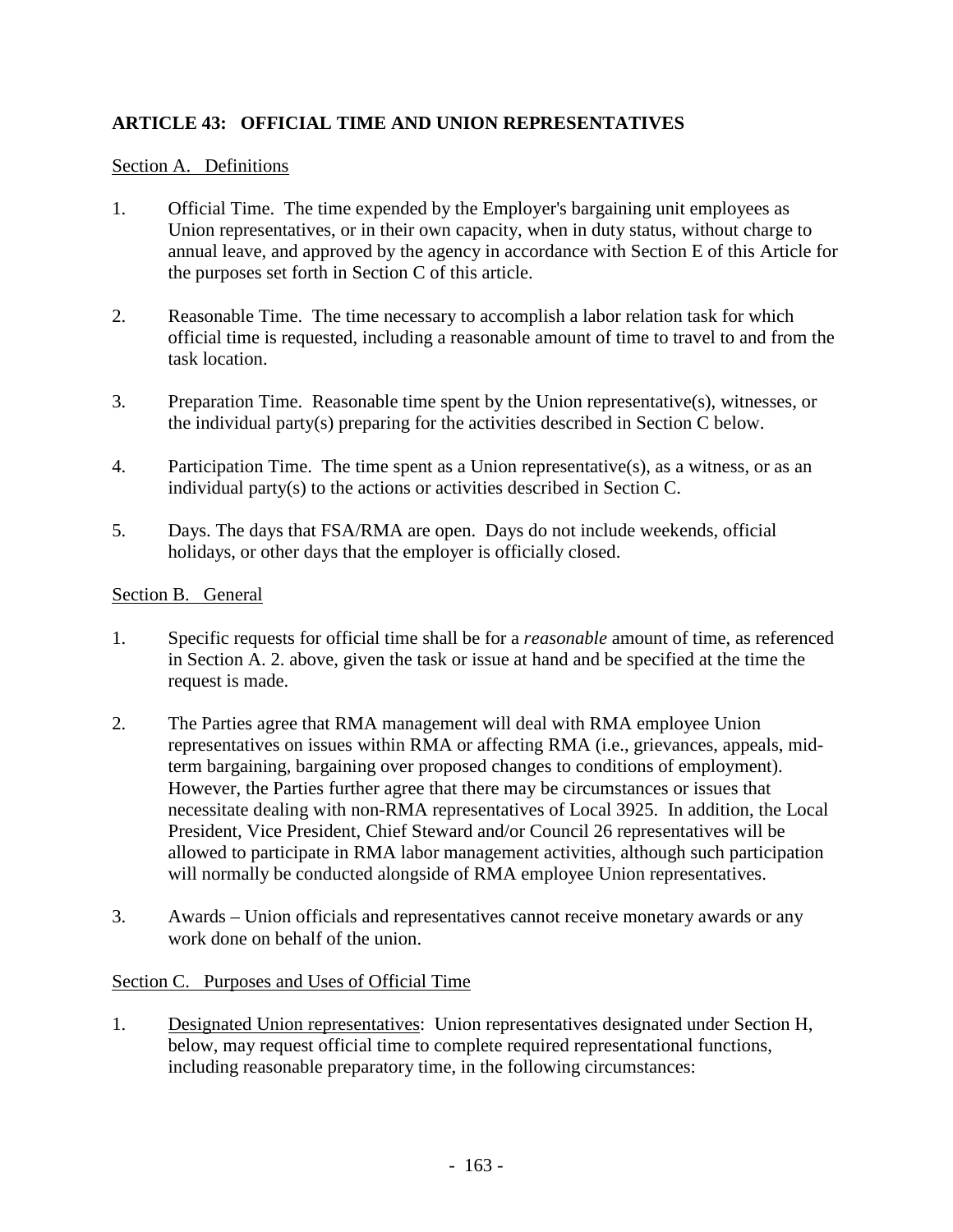- a. To attend a formal discussion between one or more representatives of the agency and one or more employees in the unit or their representatives concerning any personnel policy or practices or other general condition of employment.
- b. To attend an examination of an employee in the bargaining unit by a representative of the agency in connection with an investigation if the employee reasonably believes that the examination may result in disciplinary action against the employee, and the employee requests representation.
- c. To attend any meeting as a Union representative with one or more representatives of the Employer that is initiated by either a management official or the Union representative in order to informally resolve problems of concern to either party pertaining to matters covered under C.1.a. and b, above.
- d. To represent the bargaining unit in the negotiation of a collective bargaining agreement, including attendance at impasse proceedings, during the time the employee otherwise would be in a duty status. Note: The total number of individuals approved for official time for this purpose shall not exceed the number of individuals designated as representing the agency for this purpose.
- e. For purposes approved by the Federal Labor Relations Authority under 5 U.S.C. 7131(c).
- f. To attend training in labor-management relations, as authorized. The use of official time for labor management training does not include union conferences whose sole purpose is to train union officials on internal union business matters.
- g. In connection with any other matter, including lobbying Congress as it concerns legislation related to bargaining unit employees working conditions, and grievances filed in accordance with Article 38 of this Agreement, in an amount agreed to by the Union and the Employer to be reasonable, necessary, and in the public interest.
- h. To provide testimony before Congress, when specifically requested by Congress concerning issues related to "Conditions of Employment" or all matters affecting federal employment.
- i. To participate in proceedings initiated by the Union or by the Agency in connection with statutory or regulatory appeal procedures.
- j. To hold informational meetings of members of the bargaining unit, subject to advance approval of the Employer.
- k. Other official time may be granted by management on an as needed basis to participate in Agency projects when Union representation is needed. Official time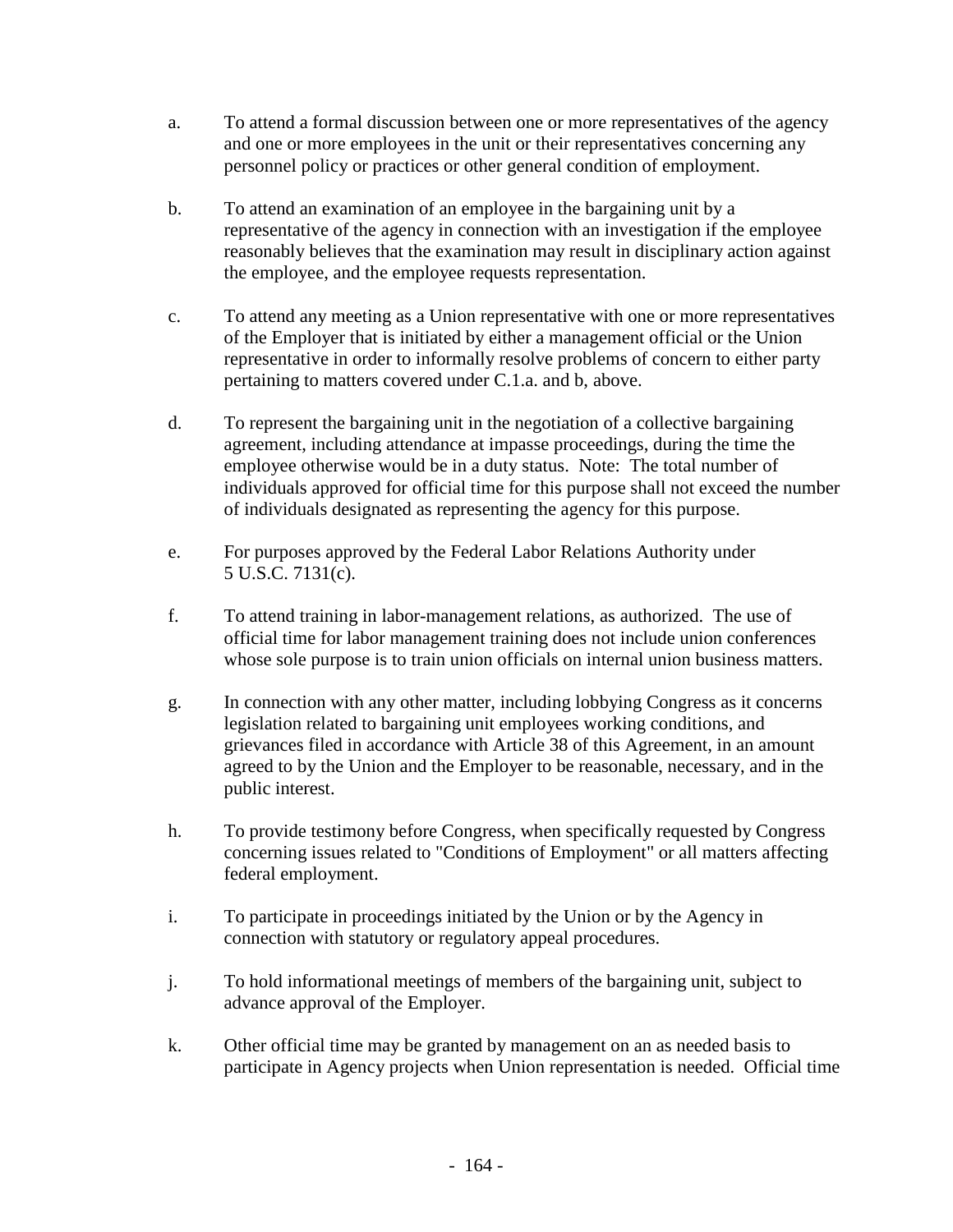shall be requested in advance through the supervisor and the employee must ensure that it is approved prior to participation.

- l. One (1) hour per week will be granted for stewards meetings. Additional official time is not authorized to cover the time necessary to travel to and from such meetings. Stewards meetings will utilize available tele-conference capabilities provided by the Employer.
- 2. Bargaining Unit Employees: Bargaining Unit Employees who use official time shall record the official time on their time and attendance record using the appropriate code.

# Section D. Prohibited Use of Official Time

- 1. Any activities performed by any employee relating to the internal business of a labor organization (including the solicitation of membership, elections of labor organization officials, and collection of dues) shall be performed during the time the employee is in a non-duty status.
- 2. Internal union business conducted during Executive Board meetings.

# Section E. Procedures for Use of Official Time

- 1. All requests for the use of official time shall be for specific periods and must be made in advance and recorded in webTA leave. Each request will be based on the good faith estimate of the official time required to perform the particular function. Requests for the use of official time shall be made to the employee/Union representative's supervisor or in his/her absence, the second line supervisor. If the first and second level supervisors are unavailable, the employee shall leave a message for the supervisor with a co-worker specifying a location at which the employee may be reached and an estimate of the official time required.
- 2. Prior to meeting with an employee, neither the employee nor the union representative will be required to explain to their supervisor the specific reason for the meeting beyond representing that the meeting relates to an individual matter as defined in Section C of this Article. Requests for official time for labor-management relations training under Section C.1.f. of this Article shall be specified as such.
- 3. In the event additional official time is required due to unforeseen circumstances, after approval has been given, the employee and/or Union representative shall request an extension of that time. Such a request may be made by telephone. The request shall be made to the original approving official, or, in that person's absence, to the next higher level of supervision. The extended time shall be granted if justified unless the employee or Union representative's absence will significantly interfere with the completion of the work unit's mission and functions.
- 4. Upon completion of a period of official time, the Union representative and/or employee shall promptly report back to work, and notify the management official(s) who approved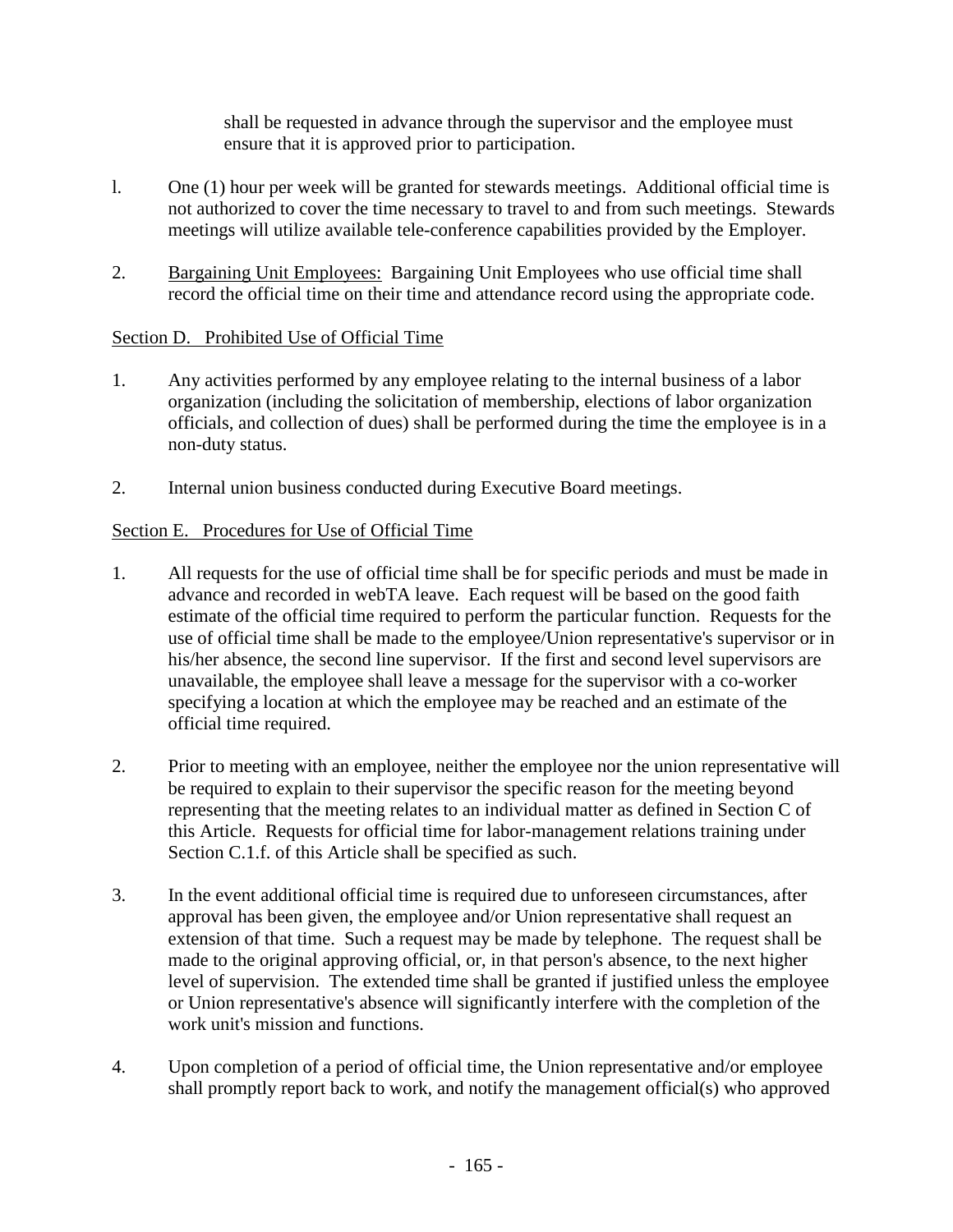their official time that he/she has returned. Any extension of official time and actual time used will be noted on webTA leave.

- 5. The parties understand that circumstances may arise that preclude advance approval of official time, such as telephone calls or unscheduled visits to the Union representative's work site. The Union representative will inform employees of the proper procedures for obtaining approval for use of official time to engage in representational activities, as outlined in this Article.
- 6. Union transportation and per diem costs for union representatives may be paid only when management extends to the Union an official invitation to participate in meetings outside the Washington, D.C. metropolitan area. Costs will be paid by the Agency which extends the invitation.
- 7. The Employer will pay reasonable transportation costs for union representatives to attend official meetings in the Washington, D.C. metropolitan area. The shuttle service should be used whenever possible.

# Section F. Approval of Requests

Employees entitled to use official time for the purposes set forth in Section C of this Article shall be approved for official time when requested unless their presence at the work site is needed to meet the work unit's mission and functions.

# Section G. When a Request for Official Time is Not Approved

- 1. When the Employer requests that a Union official be present for labor-management activities and the Union official's supervisor denies the Union official's request for official time, the Employer will make reasonable efforts to resolve the conflict and, if necessary, will provide the Union with the opportunity to designate another Union official or, if after making a good faith effort, the Union is unable to designate an alternate representative, the Employer will make every attempt to reschedule representational deadlines to enable the Union to fulfill its representational responsibilities.
- 2. In the event an employee or union official's request for official time is denied, the supervisor will annotate webTA leave with a brief notation as to the basis for the denial. In the event an employee's request for official time for an authorized purpose is denied, the supervisor will make reasonable effort to identify an alternative time for when official time would be approved.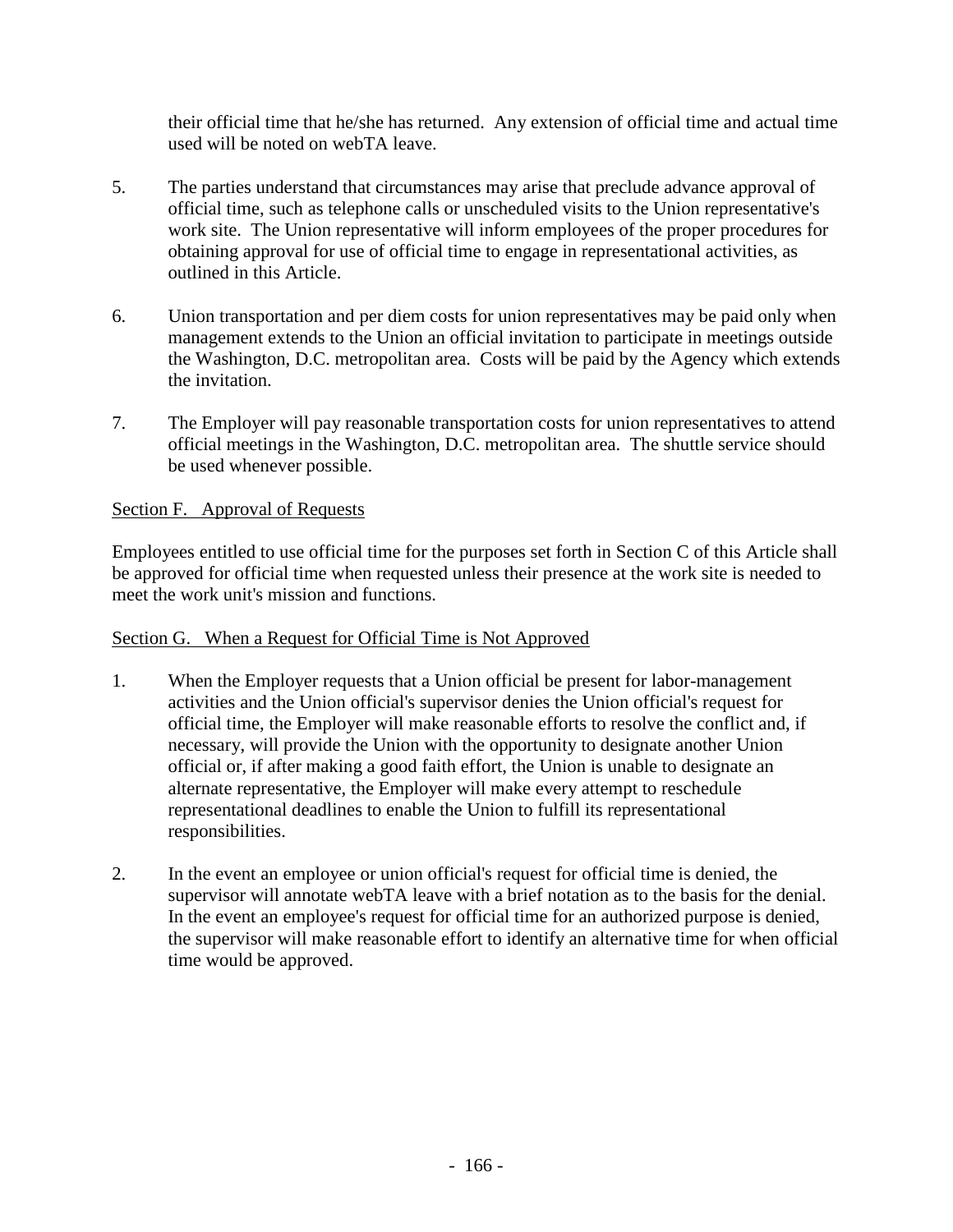## Section H. Designation of Union Representatives

- 1. Union representatives include:
	- a. members of the Executive Board,
	- b. stewards, and
	- c. other representatives designated by the Union.
- 2. Executive Board The Executive Board currently includes the President, 3 Vice Presidents, Chief steward, 2 at-large members, Correspondence Secretary, Recording Secretary, and Treasurer. Changes in the composition of the Executive Board will be reported in a timely manner to the agency through a Labor Relations Specialist.
- 3. Stewards
	- a It is the intent of the parties to ensure a sufficient number and availability of shop stewards to ensure the union is able to meet its representational responsibilities while permitting the timely completion of each work unit's mission and functions.
	- b. The Union shall have the right to designate stewards. There shall be representation at a ratio of 1 steward to 20 bargaining unit employees. The number of stewards authorized includes the President, 3 Vice Presidents, and the Chief Steward. A good faith effort will be made to adhere to a 1:20 ratio at each building.
		- (1) The Union will assign each Steward a representational area and will communicate such assignments to management and employees. A representational area will be the building in which the Steward regularly performs work assignments.
		- (2) The Union may designate an alternate from another representational area if a regularly designated steward is unavailable due to reasons such as absence or union or agency workload, or if in a particular case there is a requirement for specialized expertise as determined by the Chief Steward.
		- (3) The President, three Vice Presidents, and Chief Steward may represent employees in any representational area.
		- (4) The Chief Steward will make reasonable effort to ensure the timely availability of a Union representative.
- 4. Other representatives designated by the Union The Union may designate representatives to carry out representational functions as outlines in Section C1 a, d, f, g, h, or k.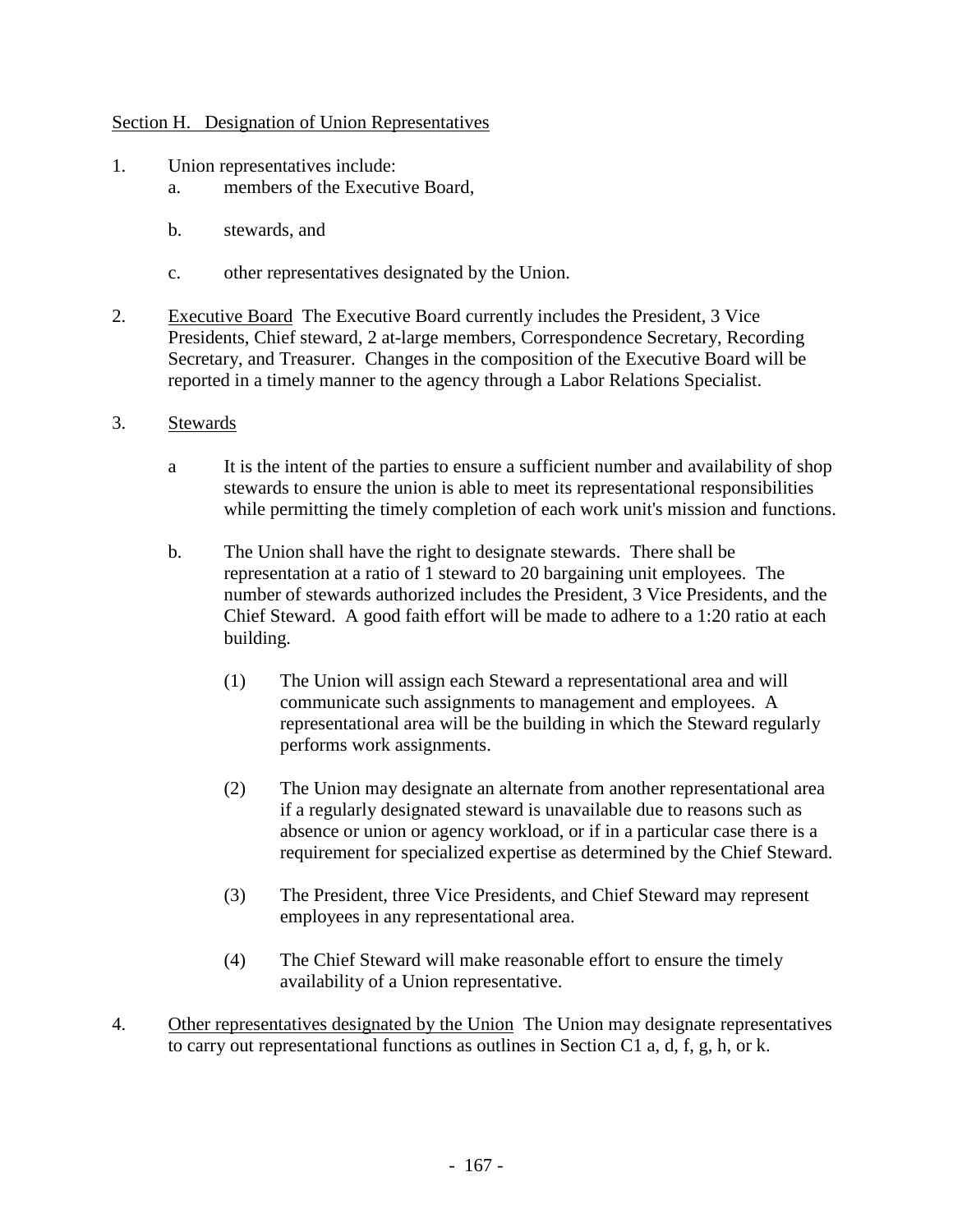- 5. The Union shall provide an initial list of stewards and officers within ten (10) working days of the signing of this agreement. This list may be updated and modified from time to time.
	- a. Any changes to the original list will be submitted in writing to the Employer's representative three (3) working days before the individual will be recognized by the Employer as having authority to represent the Union and be granted official time for representational duties.
	- b. In exceptional circumstances, such as when a new steward replaces an old steward and is immediately confronted with a situation requiring union representation, the Union may notify the Employer's designated representative verbally, but must send a written confirmation within three (3) working days after that verbal notification.

# Section I. 100 Percent Official Time for One Designated Union Official

- 1. The Union shall designate one elected official from the President, three Vice Presidents, or Chief Steward as 100 percent official time to conduct union business.
	- a. The Union will designate the official who will serve in that capacity each year for a one-year term and notify the Agency prior to assuming the responsibility.
	- b. In the event that an official cannot complete the one-year term, the Union shall notify the Agency of the newly designated official and whether that individual will complete the current one-year term or begin another one-year term.
- 2. The designee will, for administrative purposes, remain in the current position of record, at the current title, series, and grade. Upon termination of the 100 percent official time designation, official time for continued union representation will be in accordance with the current contract language.
- 3. The Agency is free to temporarily fill one additional identical position to perform the duties of the 100 percent designee's position of record within the organization. At the termination of the 100 percent official time designation, the temporarily filled identical position may be terminated by the agency. Input from the union will be obtained and considered by the agency prior to making a decision to continue with or terminate the temporary position.
- 4. The official is eligible to attend training or conferences necessary to maintain professional skills of the assigned permanent position. Criteria for approval or disapproval will be the same as applied to other employees in that work unit. Training related to Union responsibilities is covered by C.1.f.
- 5. For purposes of career ladder or career enhancement program participation, the time spent as a 100 percent Union official will not be counted. Upon termination of the 100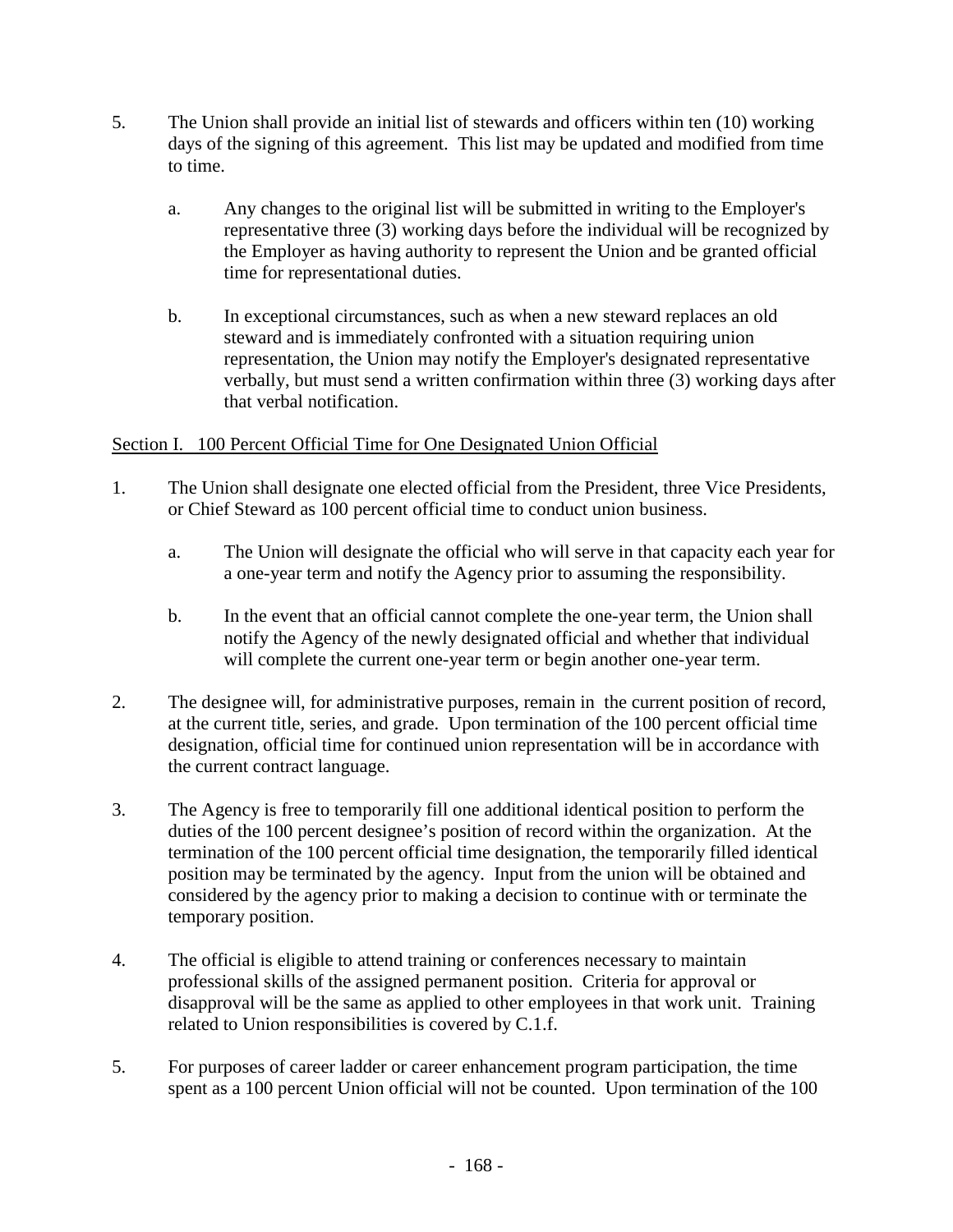percent Union official tenure the person shall re-enter the program at the same status as when he/she left.

- 6. Time spent by the designated Union official on 100 percent official time counts as timein-grade for within grade increase (WGI).
- 7. The designated Union official is free to apply for any vacancy and will be fairly considered for any promotional opportunity that he/she is qualified for within FSA/RMA. Performance on Union work on 100 percent official time shall be viewed with neutrality by the selecting official(s).
- 8. While serving on 100 percent official time, the Union official is ineligible for performance ratings unless the employee is assigned to an Agency position and performs Agency mission duties for at least a 90 day period.
	- a. An employee who has served in a position for 90 days during the rating period prior to designation as the 100 percent Union official will receive an interim rating within 60 days of the effective date of the reassignment. This will revert to the annual rating at the end of the appraisal period unless the employee has returned to regular Agency duties, in which case, this rating will be considered in developing the annual rating.
	- b. If the employee performs the duties of the Union official, and during the rating period serves 90 days of Agency duties after becoming the 100 percent Union official, the annual rating will be the rating received during the 90 day period, based on current regulations.
	- c. Without the 90 day period, the employee understands that he/she shall receive no rating.
- 9. In the event of a reduction in force (RIF), the designated Union official shall enjoy the same rights as other Agency employees and his/her position of record shall be viewed with neutrality in any RIF planning.
- 10. The designated official will relocate to the union office during the assignment to 100 percent time, unless the parties mutually agree that relocation is not necessary. To assure confidentiality required by the duties, the union office will be a private office.

# Section J. Disputes

Any dispute over the use of official time will be resolved through the grievance procedure set forth in Article 38 of this Agreement.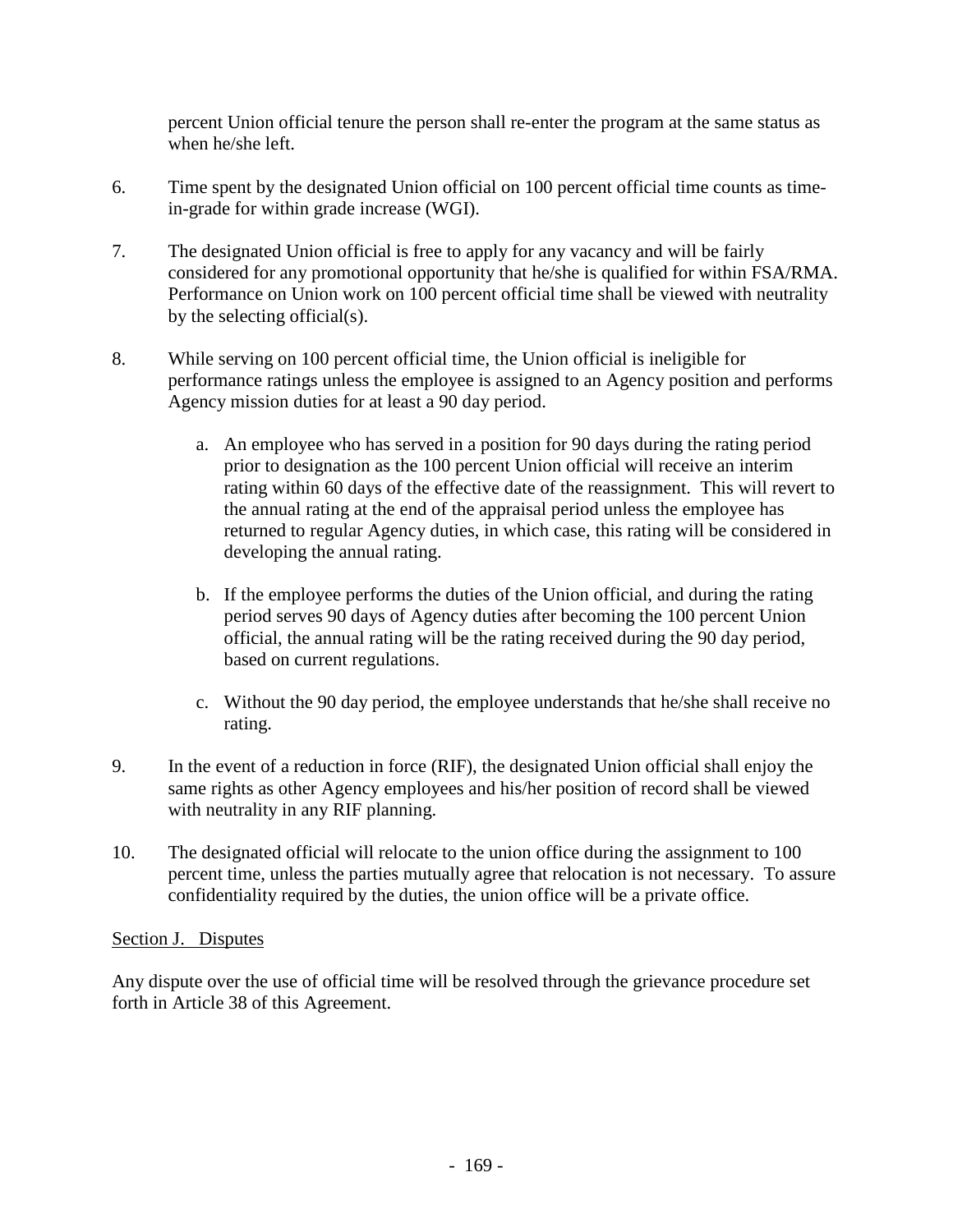# **ARTICLE 44**: **FACILITIES AND SERVICES**

## Section A. Union Facilities and Services

- 1. The Employer shall provide an enclosed, lockable office with furnishings and equipment, for the exclusive use of the Union.
- 2. The Employer will provide two telephones with voice speakers with outside line for local calls in the Union office. The office shall be listed in the official telephone directory by Union name, room number, and telephone numbers. An additional telephone line for the fax machine will be provided by the Agency.
- 3. The Union may request rooms to hold meetings on the Employer's premises during the lunch period and outside normal duty hours subject to the official needs of the Employer. For satellite offices where a Union office is not located, the Union may request rooms on the Employer's premises, and to hold meetings during normal working hours in accordance with the terms of Article 43.
- 4. The Employer shall issue daily passes to Union-identified representatives in order to carry out their responsibilities under this Agreement.
- 5. Upon request, the Employer shall provide the Union with available tables and easels for display in public spaces.

## Section B. Union Access to Bulletin Boards and Literature Distribution

- 1. The Employer will provide two bulletin boards per floor which will be exclusively for the use of the Union, on any floor on which bargaining unit employees are located. The Union is responsible for the content of its posted material. The Parties agree to discuss any objections they may have to material posted on bulletin boards.
- 2. The Employer agrees that the Union has the right to use the Employer's mail distribution system to mail documents or correspondence to the Employer or to bargaining unit employees.
- 3. The Union agrees that, prior to the bulk distribution of its literature, the Union is responsible for preparing, collating, and apportioning such literature.
- 4. The Employer will provide access to a sub-directory in the shared drive of the FSA LAN for the exclusive use of the union.
- 5. The Union may distribute its literature desk to desk before or after work or during the lunch hour of the employee distributing the literature, subject to the agency's security needs and in accordance with the terms of Article 43.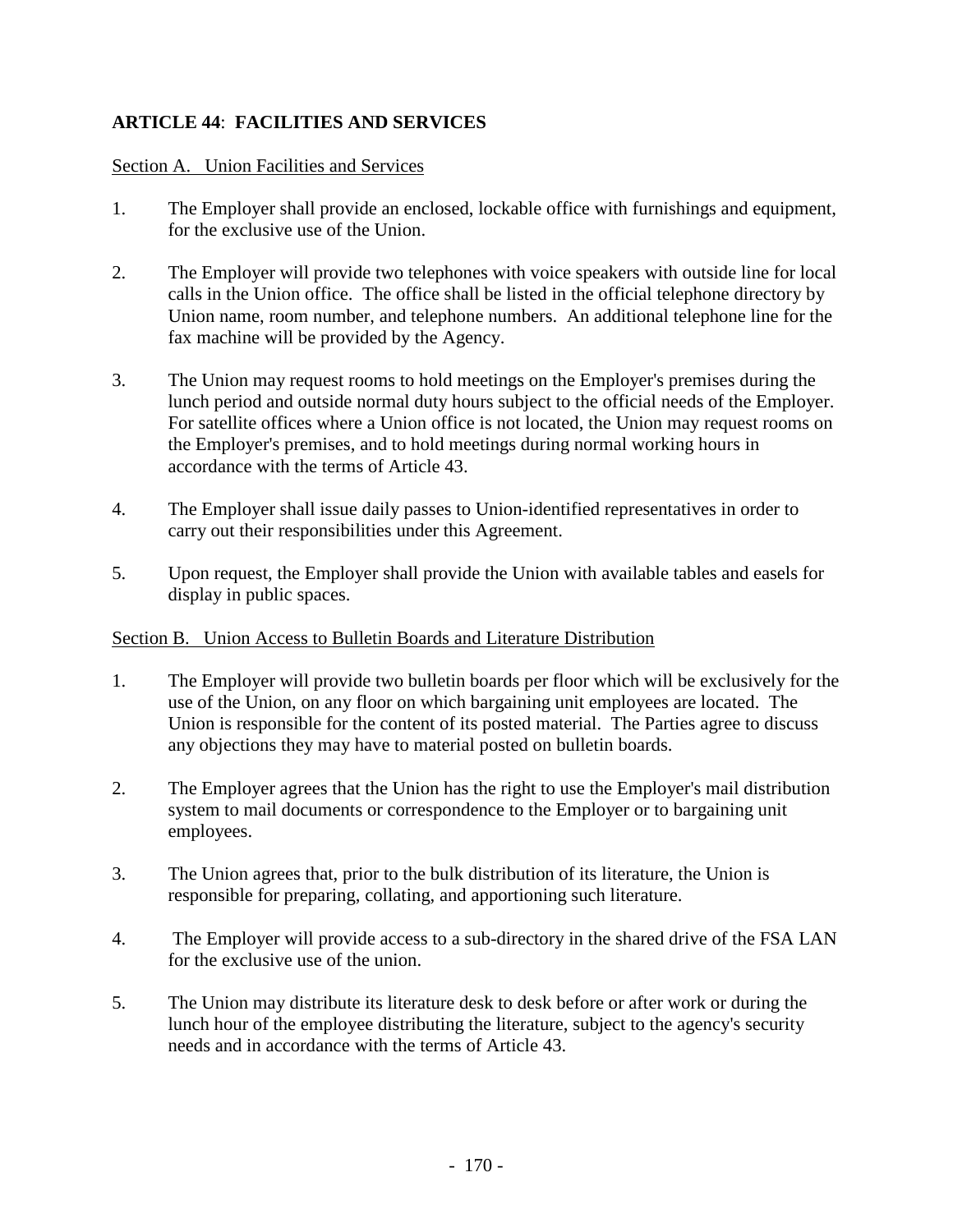6. Union representatives not employed by the Agencies may meet with local Union representatives and/or bargaining unit employees to discuss appropriate matters and may participate in meetings between the Union and the employers. They shall be admitted to the Agencies premises for these purposes.

Section C. Union Office and Equipment: AFSCME Local 3925 and FSA/RMA Management (the parties) recognize that office space is needed and necessary in carrying out the day to day activities generated from labor-management relations. The parties agree to the following:

- 1. AFSCME Local 3925 shall occupy a designated room in the building housing the most employees as a home office.
- 2. Management shall furnish the union office the following at no expense to the union:
	- a. 1 computer (standard configuration)
	- b. 1 laser printer
	- c. 1 desk (60" X 30")
	- d. 1 conference table
	- e. 12 chairs
	- f. 1 locking file cabinet (4 shelf lateral)
	- g. 1 telephone (3 mic polycom)
	- h. 1 facsimile machine
	- i. 1 wall clock
	- j. door locks
	- k. 1 copy machine
	- 1 window air conditioner (depending on the location).
- 3. A separate conference/bargaining room to be shared by all FFAS unions will be provided in a separate area of the South Agriculture Building and shall contain:
	- a. 3 conference tables
	- b. 60 chairs
	- c. 2 coat racks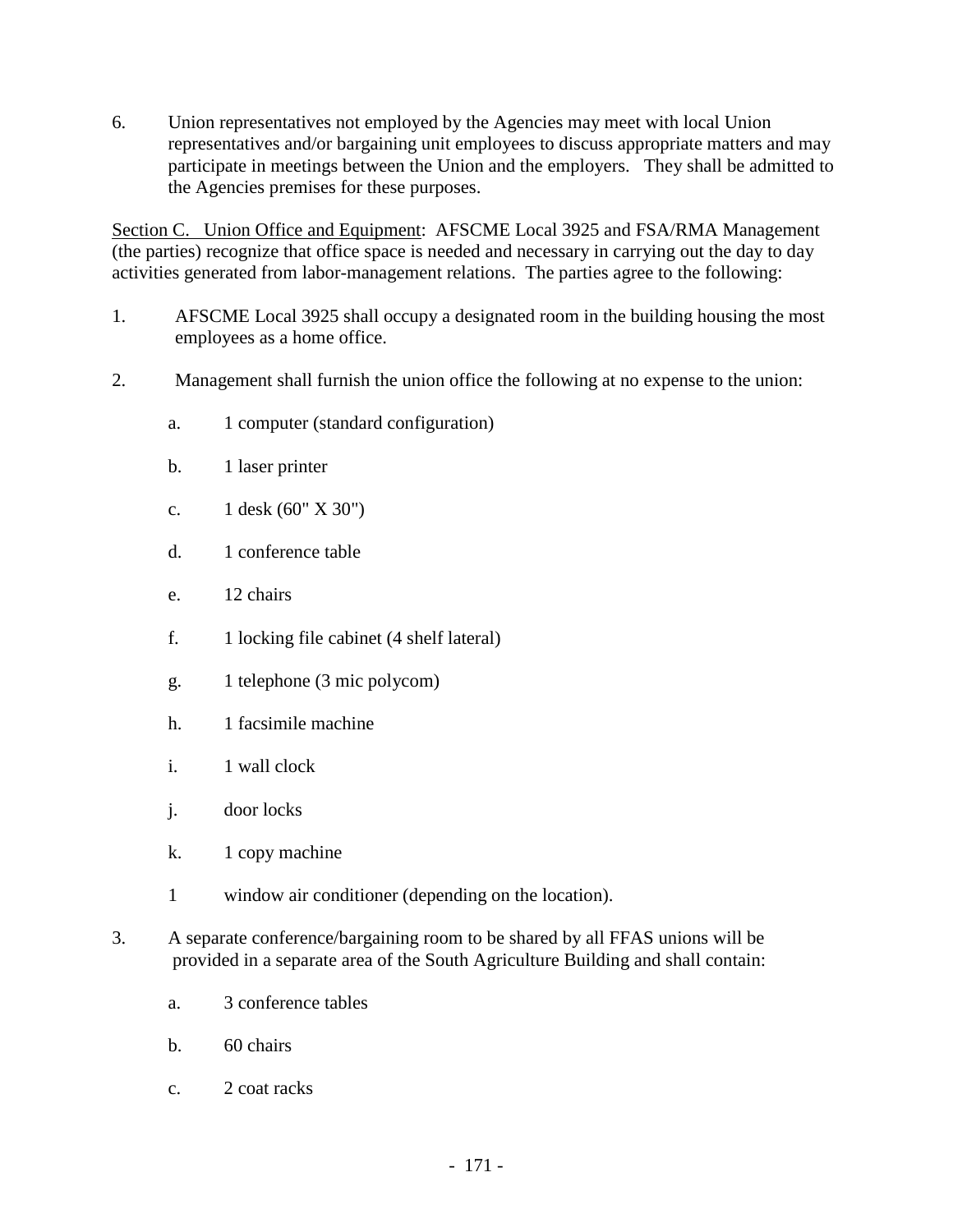- d. 1 wall clock
- e. 1 telephone (3 mic polycom)
- f. wall mounted dry marker board
- g. 1 flip chart stand
- h. keyed door locks
- 4. The office furniture and equipment shall be maintained by the agency. This includes troubleshooting software and hardware problems.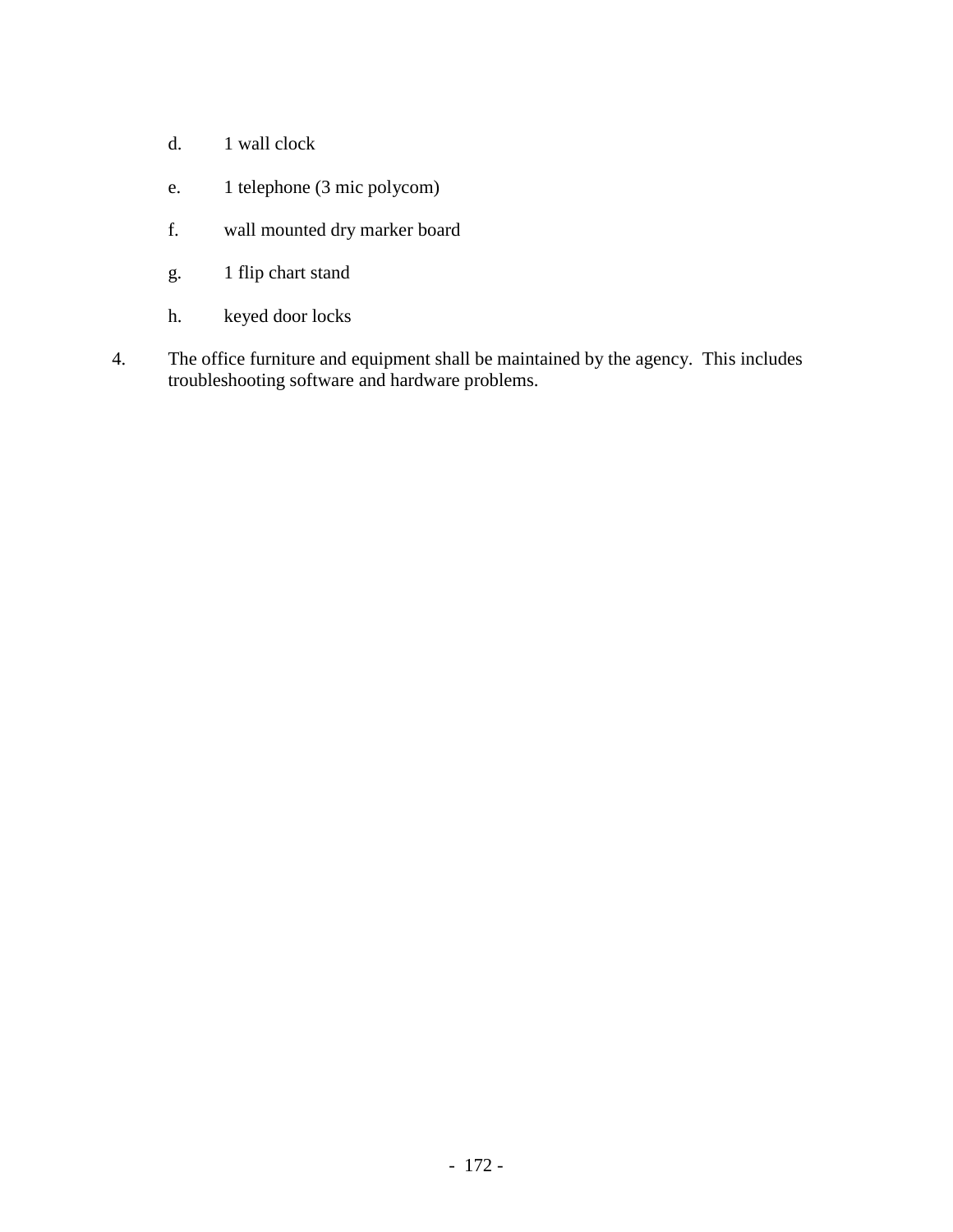# **ARTICLE 45: CHILD DAY CARE**

## Section A. List of Child Day Care Facilities

- 1. The employer and the Union agree that healthful and adequate child day care facilities are conducive to a family-friendly work environment and are in the best interests of the Agency.
- 2. Employees can obtain lists of child day care facilities located in GSA space within the National Capital Region from the GSA website at:

[www.gsa.gov/Portal/content/offerings\\_content.jsp?contentOID=114846&contentType=1004](http://www.gsa.gov/Portal/content/offerings_content.jsp?contentOID=114846&contentType=1004)

## Section B. Visiting Children in Child Day Care

- 1. With advance supervisory approval, employees may expand their lunch period within the established lunch band for the purpose of visiting the childcare center, in accordance with Article 6.
- 2. Employees will make up the time in which the lunch period is expanded either at the beginning or end of that day.
- 3. This Section is not applicable to employees on fixed work schedules.

### Section C. Child Care Cost Assistance Program

At the discretion of the Employer, appropriated funds, otherwise available for salaries, may be used to provide child care cost assistance for lower income employees (reference Public Law 107-67, Section 630 and the regulations found at 5 CFR Part 792 subpart B.)

- 1. General Information
	- a. Subject to the availability of funding, the employer will provide a child day care subsidy to FSA/RMA employees whose total family income is lower than \$47,000. The program is designed to assist them in their efforts to obtain quality, licensed child care for children through the age of thirteen (13) and disabled children through the age of eighteen (18).
	- b. Implementation of the program under this article will be for full- and part-time permanent FSA/RMA employees
- 2. Eligibility
	- a. To qualify for a subsidy, employees must use licensed child day care (benefits will not be granted for licensed overnight care), be a permanent employee, with a scheduled tour of duty of at least forty (40) hours per pay-period, and have a Total Family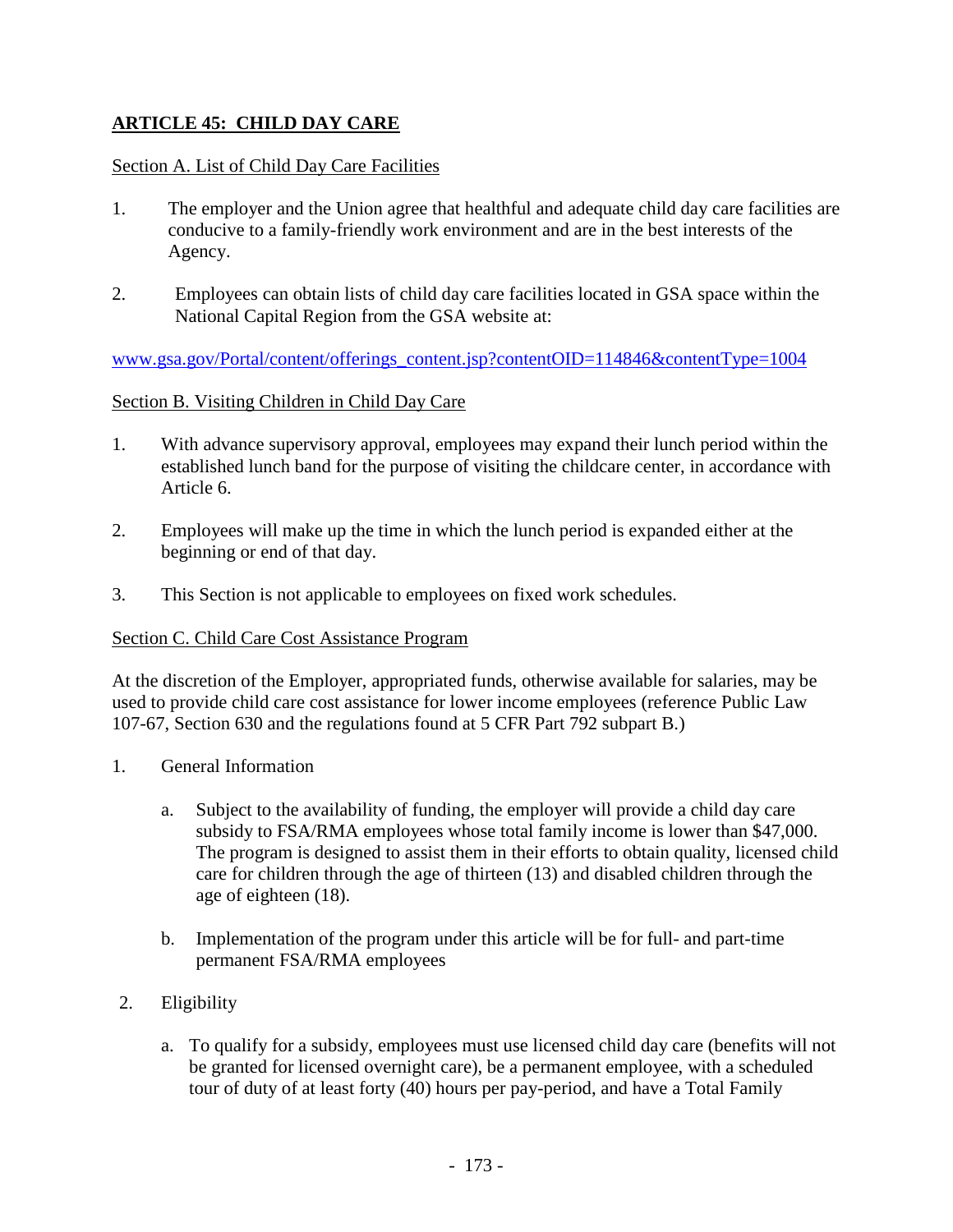Income\* of less than \$47,000 per year. If the eligible employee is married, benefits may only be granted if the spouse is working, enrolled in full-time studies or unable to care for the child or children.

| Level | If the Total Family Income*<br>is less than | The Monthly<br>Subsidy Will |
|-------|---------------------------------------------|-----------------------------|
|       | \$47,000Y                                   | Equal**                     |
|       | \$44,000 - 46,999                           | \$83.00                     |
| 2     | \$41,000 - \$43,999                         | \$166.00                    |
| 3     | \$38,000 - \$40,999                         | \$249.00                    |
| 4     | \$35,000 - \$37,999                         | \$332.00                    |
| 5     | \$34,999 or less                            | \$415.00                    |

b. The parameters of the program are:

\*Total Family Income (TFI) refers to line 22 on Internal Revenue Service (IRS) Tax Return Form 1040 or Line 14 on IRS Tax Return Form 1040A.

\*\* The benefit will be reduced by the amount of other state or local government child care subsidies an eligible employee receives and will be paid directly to the child care provider. Subsidy amounts apply to total costs of childcare, not cost per child.

- c. An employee shall be eligible for the program immediately upon joining the Agency, providing the employee is qualified based on the TFI and meets other eligibility criteria.
- d. An employee who is deemed ineligible may appeal that decision in accordance with the provisions of the FSA/RMA Child Day Care Assistance Plan that the parties intend to put in place.
- 3. Funding Availability
	- a. For RMA, the Employer agrees to seek appropriated funds to implement the program starting on October 1, 2003 (Fiscal Year 2004). The Employer will provide a sixty (60) day notice to the employees and the union before implementation, if appropriated funding is approved and available.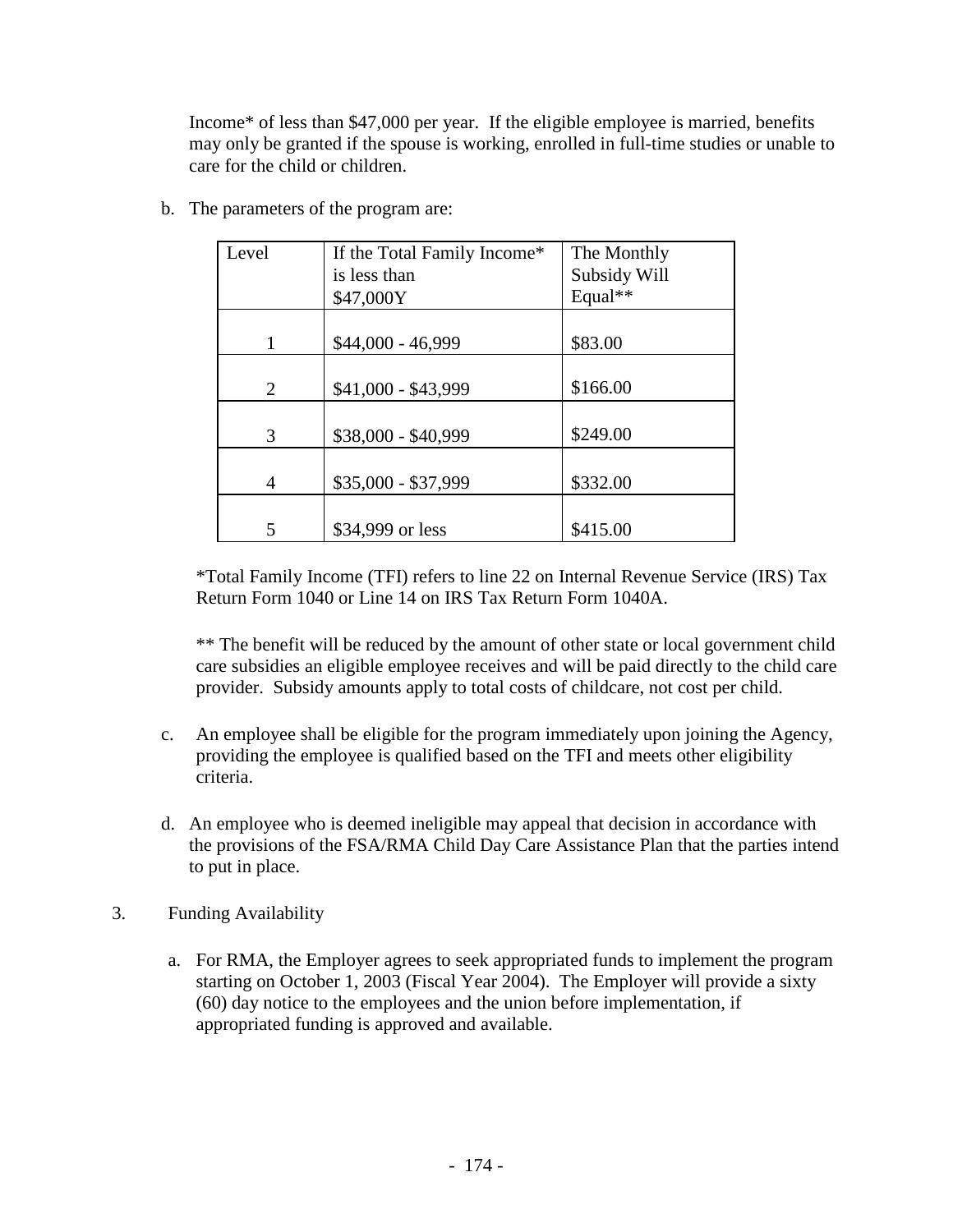- b. For FSA, the employer agrees to implement the program in Fiscal Year 2003. The parties intend to implement on January 1, 2003, pending the completion of the approval and contracting processes.
- c. The Employer reserves the right to terminate or cap the program if necessitated by budget or ceiling constraints or other constraints beyond its control.
- d. For any change to funding availability, the Employer will provide a sixty (60) day notice to the employees and the union.
- 4. Program Administration.
	- a. The employer will seek involvement from the union in the development of the FSA/RMA Child Care Cost Assistance Program plan.
	- b. The parties agree that the employer will fairly and equitably administer the program in accordance with applicable law, regulations, and procedures, for the benefit of persons eligible to participate in the program.
	- c. The employer intends this benefit to be a Child Care Cost Assistance Program, such that beneficiaries who meet the tax law requirements will be able to exempt all or a portion of the subsidy from tax liability and will establish the program under guidelines to achieve that objective. An employee's tax liability for assistance received under this program will be determined by the applicable tax code. The employee is responsible for determining his/her tax situation.
	- d. To encourage full participation by eligible employees, the employer and the union will develop a campaign that actively promotes the program.
	- e. To ensure compliance with federal regulations, laws, and program guidelines, the employer and the union will regularly monitor and evaluate the program.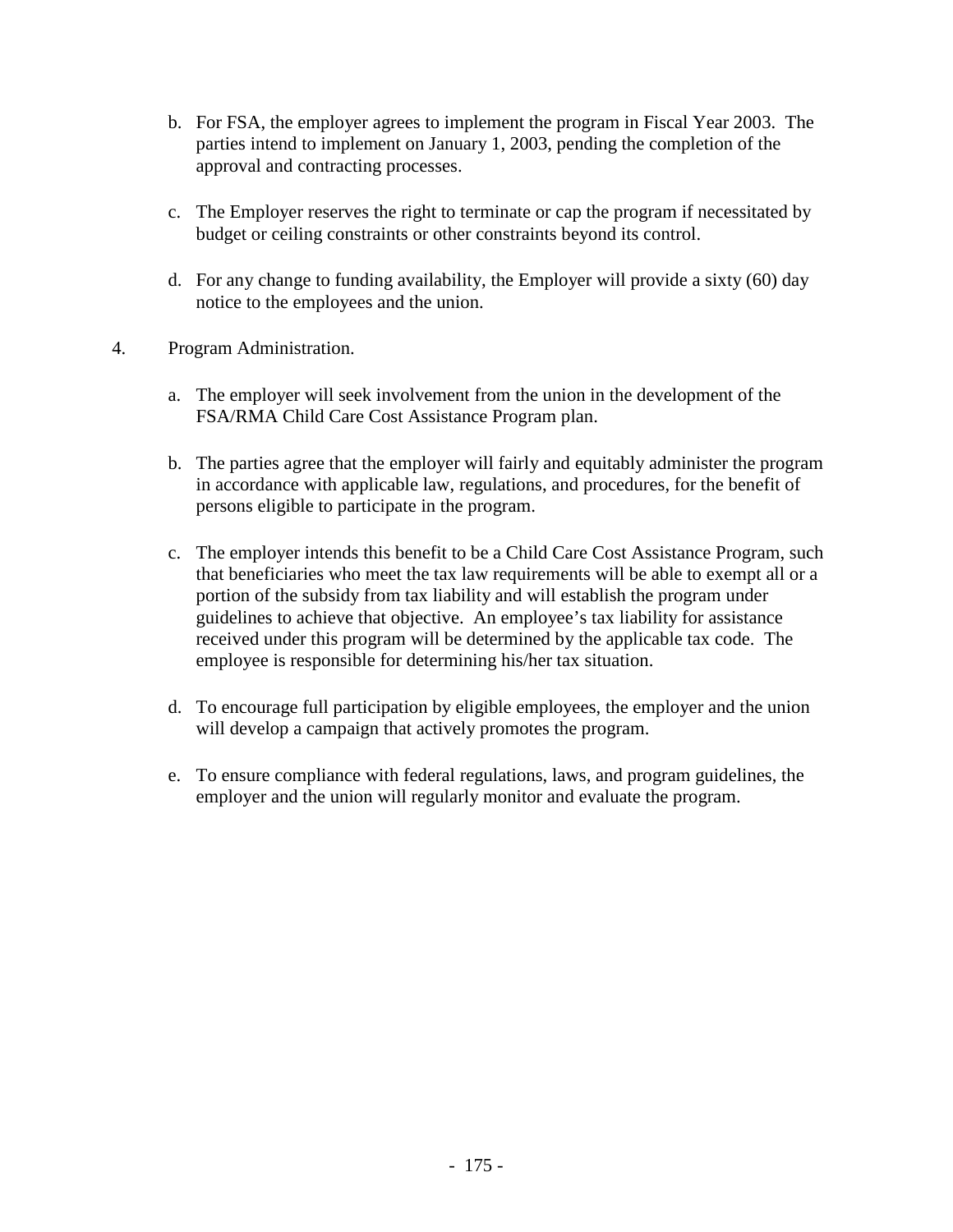## **ARTICLE 46: FOOD SERVICES**

- 1. The Employer and the Union agree that accessibility to affordable and adequate food service facilities is a concern for FSA and RMA employees and is a component in the existence of a friendly workplace.
- 2. The Employer agrees to continue to support its employees' reasonable access and utilization of food service located at the South Building or any work site the employees may occupy. The needs of employees with disabilities must be taken into account.
- 3. The Union reserves the right to bargain to the fullest extent permitted by law and executive order over food services if bargaining unit members' access to food service facilities changes.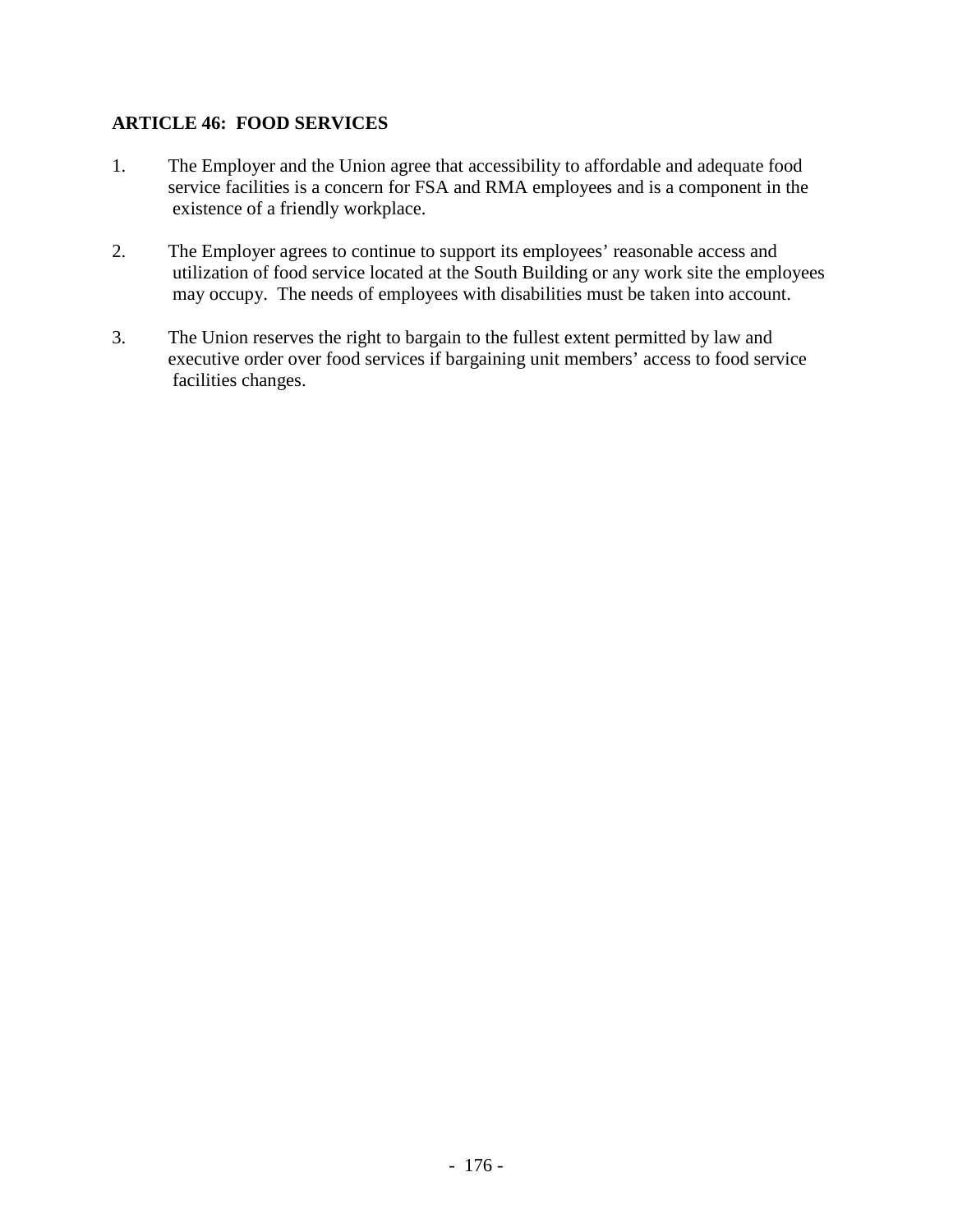# **ARTICLE 47: PUBLIC TRANSPORTATON AND PARKING**

## Section A. General

- 1. In the interest of relieving Washington, D.C. metropolitan area traffic congestion, reducing air pollution, and conserving energy, the Employer encourages the use of mass transit or van pool by participating in the Metropolitan Transit Promotion Program (MTPP).
- 2. All parties agree that to be eligible for transit benefits, an employee must, as a normal means of commuting, use a mass transportation system or a commuter highway vehicle; either of which is a member of the WMATA Federal Metro Pool Program.
- 3. The parties recognize that continuation of these programs is dependent on the availability of funds within the respective budgets of each Agency.

## Section B. Metrocheks

- 1. Metrochek is a nontaxable monthly distribution of farecards paid by the Agency and issued to eligible employees as a metro farecard.
- 2. Neither Metrocheks nor any other media to which they are converted can be transferred from the recipient to any other individual. Moreover, Metrocheks or the media to which they are converted may only be used for eligible commuting to and from work; not for personal trips or trips between office locations. Inappropriate conversion or use will result in the employee's removal from MTPP, and may result in disciplinary action and/or criminal prosecutions, as appropriate.
- 3. For additional information, the employee may contact the Department or Agency Transit Coordinator.

### Section C. Pre-Tax Parking

- 1. Pre-tax parking is authorized for eligible employees to exclude certain parking expenses from their taxable income. This benefit is provided by Executive Order 13150, Code of Federal Regulations 1.132.9, and 5 United States Code 7905.
- 2. For additional information, the employee may contact the Department or Agency Transit Coordinator.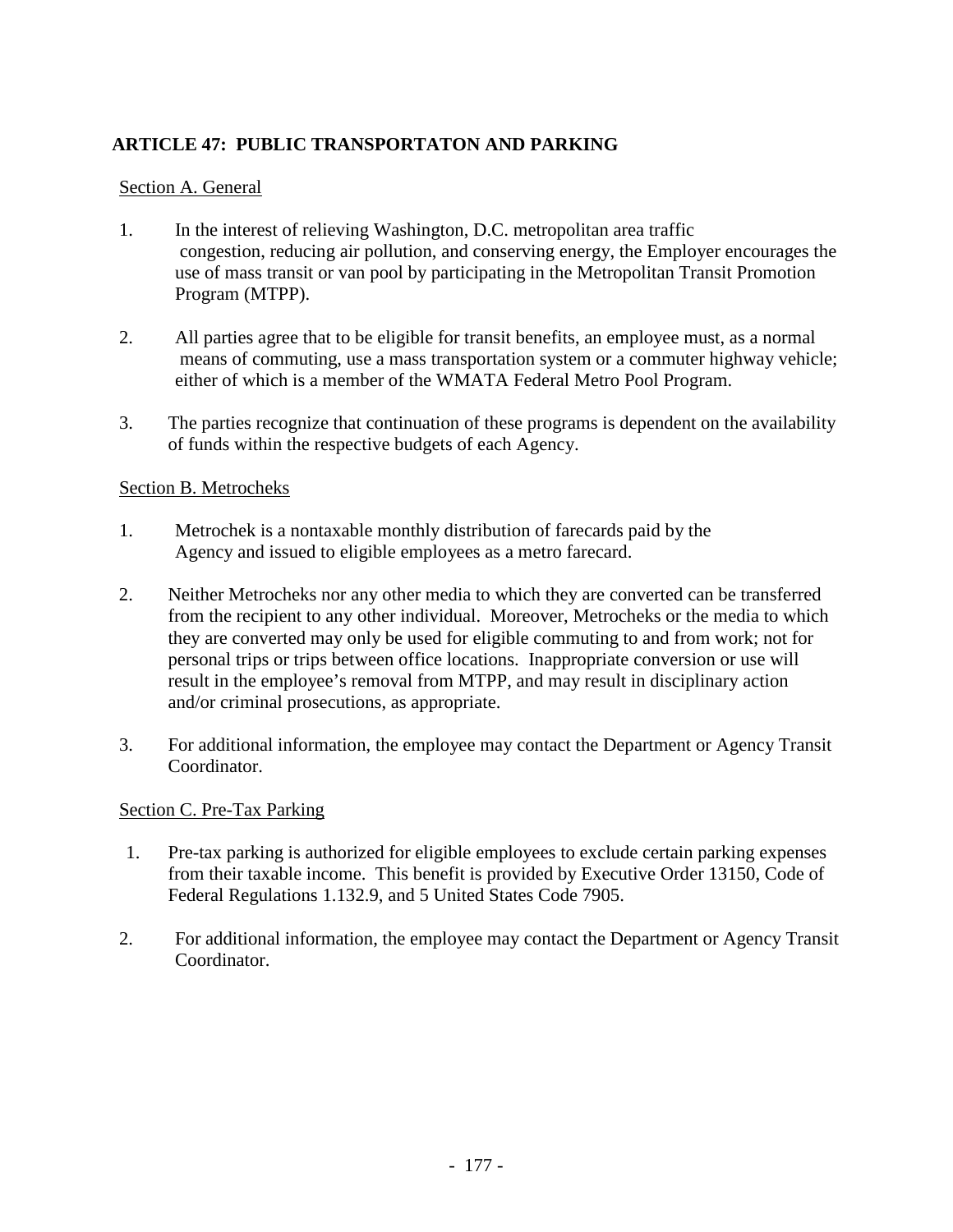# **ARTICLE 48: FITNESS/HEALTH FACILITIES**

- A. The Employer and the Union agree that accessibility to affordable and adequate fitness/health facilities is a concern for FSA/RMA employees and is a component in the existence of a friendly workplace.
- B. The Employer agrees to continue to support FSA/RMA employees' ready access and utilization of fitness/health centers located at the South Building and the Patriot Plaza III.
	- 1. With advance supervisory approval, employees may expand their lunch period within the established lunch band for the purpose of physical fitness.
	- 2. Employees will make up the time in which the lunch period is expanded either at the beginning or end of that day.
	- 3. This is not applicable to employees on fixed work schedules.
- C. The Union reserves the right to bargain to the fullest extent permitted by law and executive order, over fitness and health facilities if bargaining unit members' access to fitness and health facilities changes while this agreement is in effect.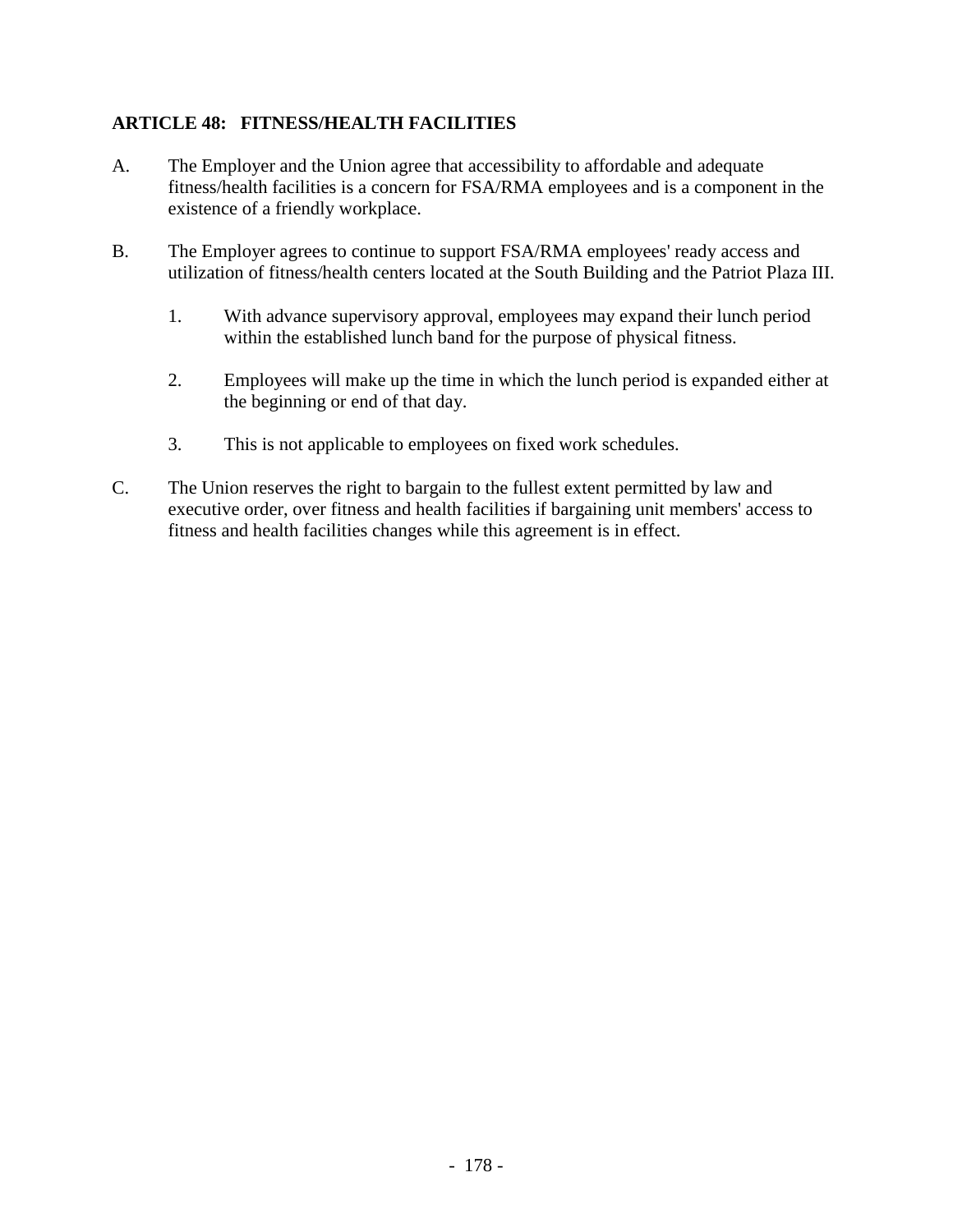# **ARTICLE 49: LABOR - MANAGEMENT MEETINGS**

## Section A. When Labor - Management meetings will be conducted:

- 1. During core hours
- 2. Tuesday, Wednesday, Thursday, or
- 3. Otherwise, as mutually agreed

### Section B. Meeting Location:

- 1. The person who calls the meeting will suggest the location of the meeting.
- 2. The respondent may suggest an alternative location.
- 3. The parties will mutually determine the location.
- 4. The person who suggests the agreed-upon location has the responsibility to reserve the meeting room.

#### Section C. Whom to Contact

- 1. A Manager who calls a meeting will notify in this order:
	- a. The Union President,
	- b. Chief Steward, or
	- c. other union official.
	- d. When the union calls the meeting, it will notify the appropriate management official, or designee.

Section D. Lead Time - In order to allow time to prepare for meetings and take schedule off days into consideration, the parties agree that:

- 1. Notification will be at least 3 working days before the proposed meeting date.
- 2. The respondent may request an extension of time to prepare.
- 3. Change of time will be by mutual agreement.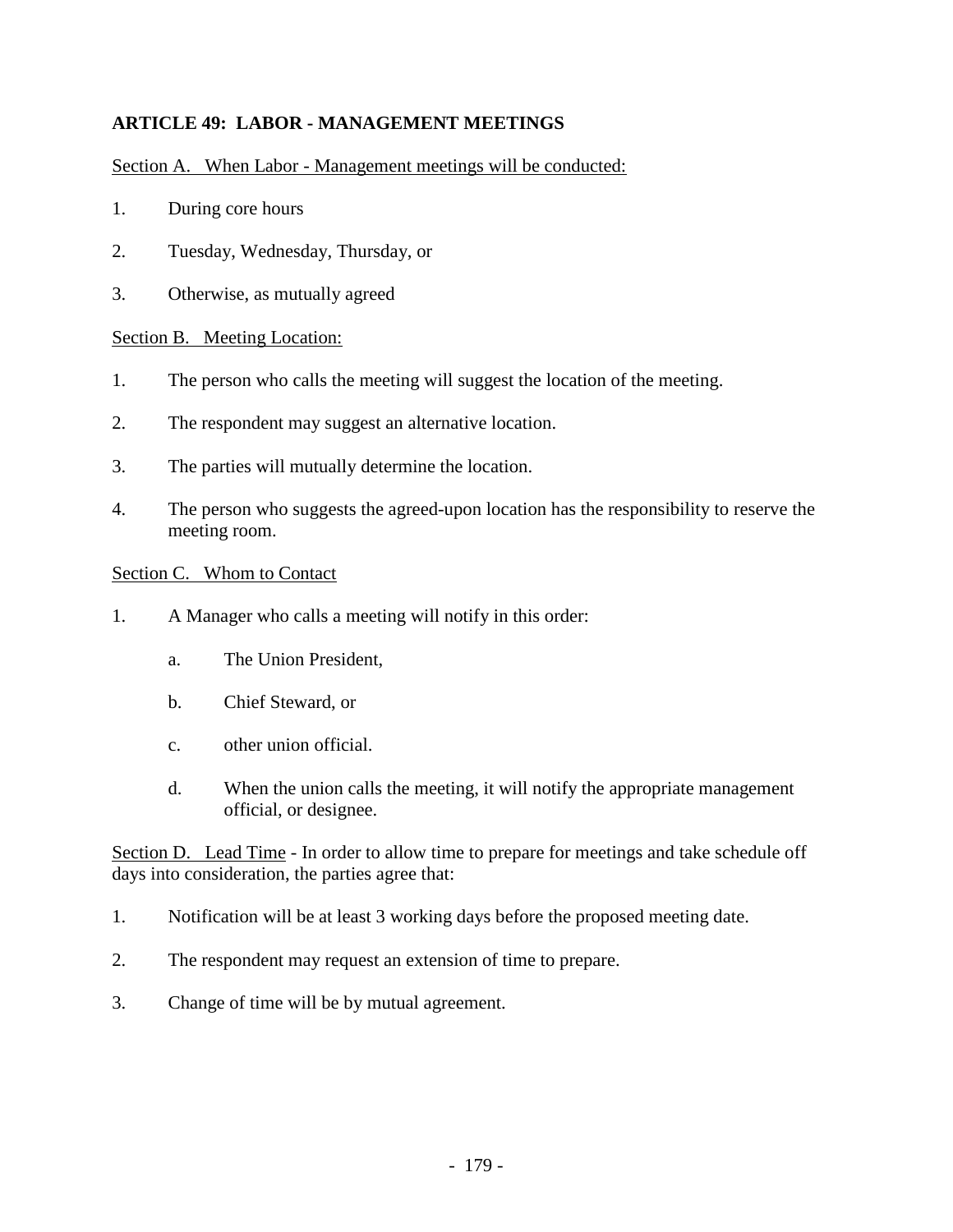### Section E. Method of Notification

Notification of meeting may be delivered in person. If notification is by e-mail, paper copy, voice mail, or any combination of the above, the requestor is responsible to get confirmation from the individual contacted.

Section F. Format of Notice: Notice of meeting must include proposed:

- 1. Agenda, including objective of the meeting, date, start time, end time, building and room number.
- 2. Any available related documents, a list of the calling party=s proposed attendees, a request for confirmation of the meeting, a request for a list of the responding party's attendees, and a contact person.

## Section G. Other Changes

- 1. After a meeting is confirmed, if the need arises to postpone, the person who called the meeting and contact person for the other side shall expeditiously arrange to reschedule the meeting.
- 2. Once the number of attendees has been agreed to, the number may change only by mutual agreement.
- 3. Either side may substitute an alternate for a delegate without notice, however, practicable notice of substitution should be provided before the meeting begins.

Section H. Ground Rules: Each Labor/Management meeting will start with the following rules, which may be amended by mutual agreement:

- 1. Confidentiality. Meeting decisions may become public; meeting debates should stay in the room.
- 2. Professional conduct.
- 3. Businesslike approach.
- 4. Start on time.
- 5. Once person speak at a time.
- 6. Mutual courtesy and consideration toward each participant.
- 7. Stick to the subject and to the schedule.
- 8. Limit discussion to agenda items. Schedule extraneous items for a later meeting.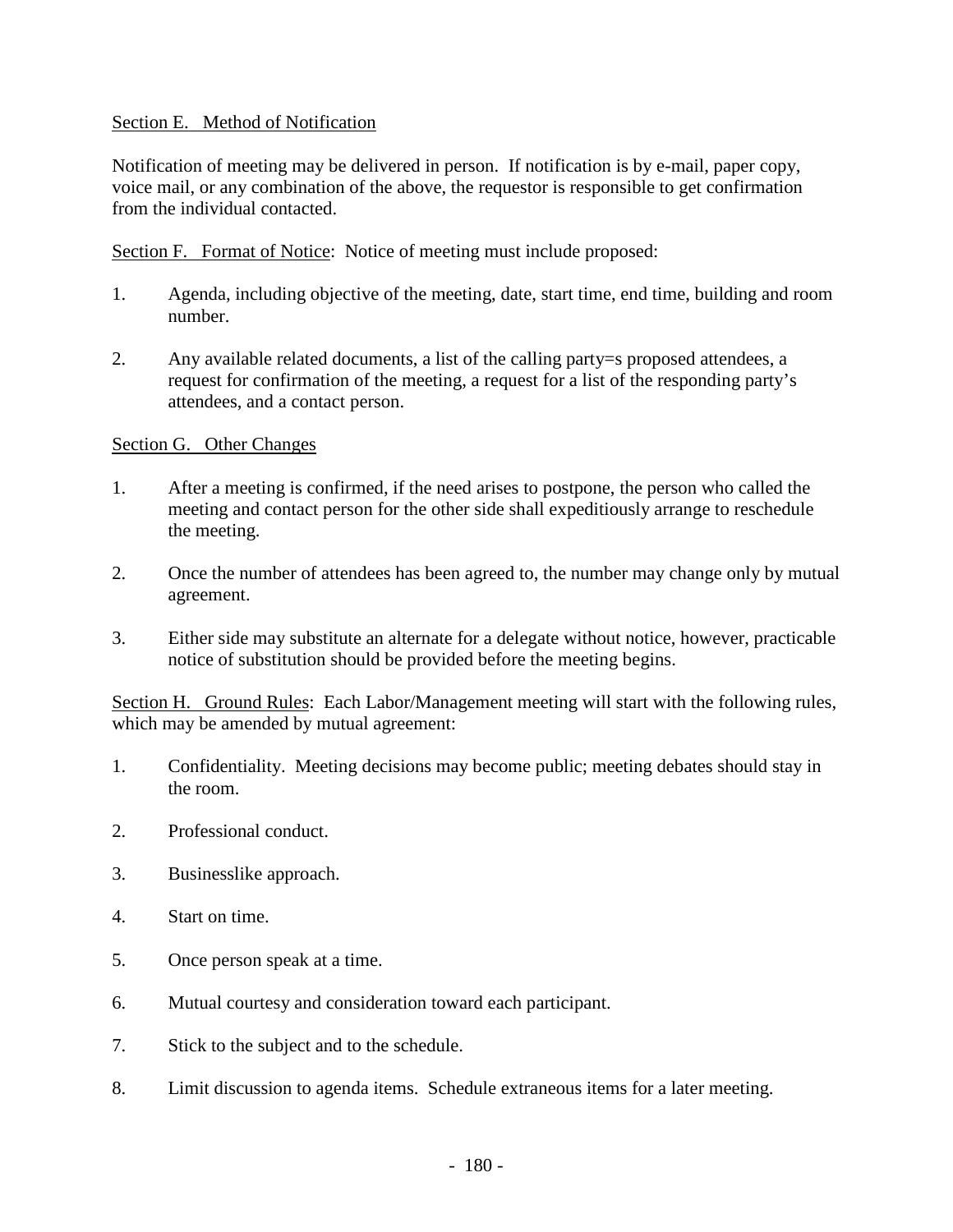- 9. Take breaks as required.
- 10. Meet the stated objective of the agenda.
- 11. End on time.

Section I. Fallback Plan: If the meeting goes awry, take the following corrective action:

- 1. Refocus the meeting.
- 2. Review the ground rules.
- 3. Recess for a later time.
- 4. Reschedule for a later day.
- 5. Adjourn and vacate the room.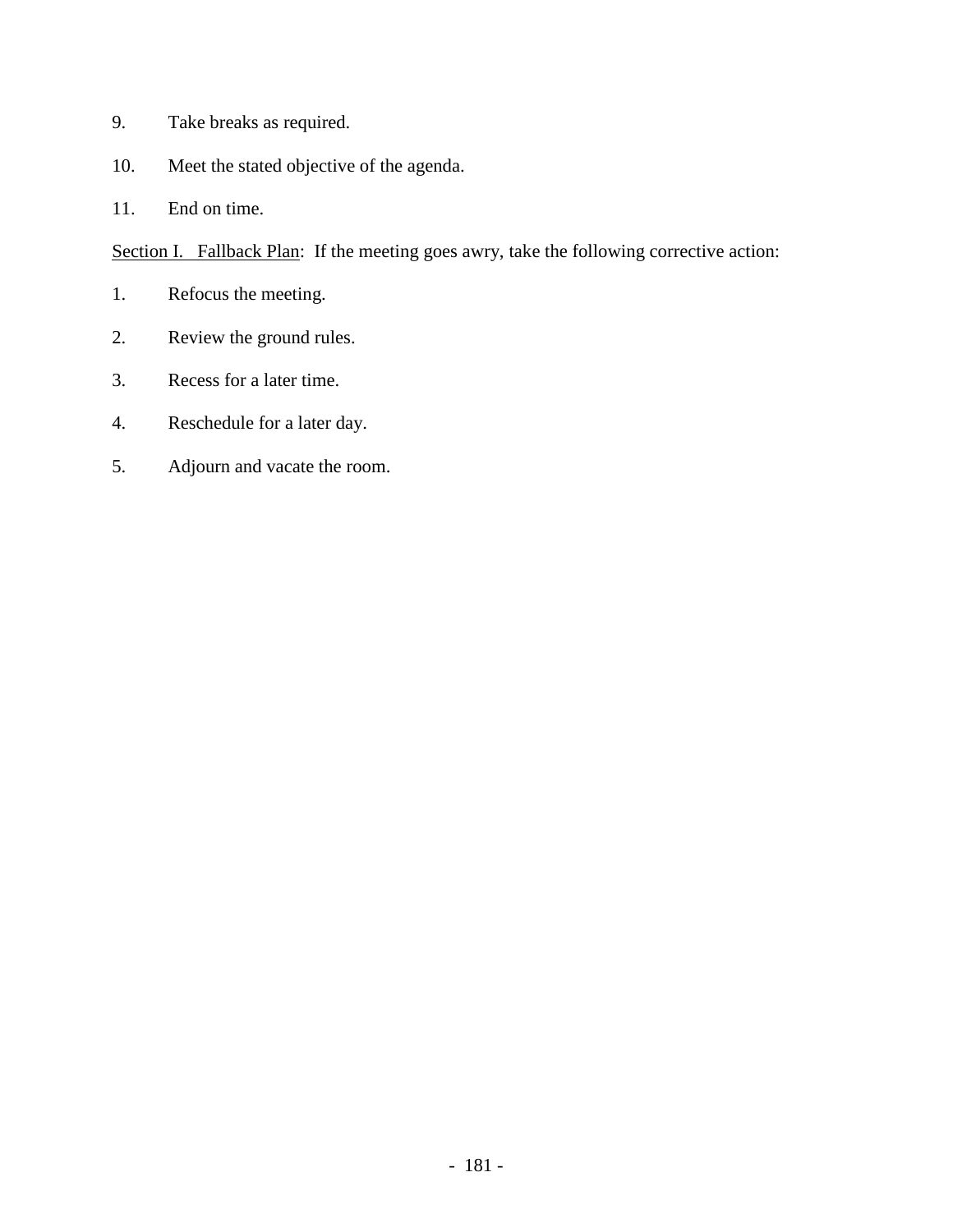## **UNITED STATES OF AMERICA BEFORE THE FEDERAL LABOR RELATIONS AUTHORITY WASHINGTON REGIONAL OFFICE**

U.S. DEPARTMENT OF AGRICULTURE FARM SERVICE AGENCY AND RISK MANAGEMENT AGENCY WASHINGTON, DC (Activity/Petitioner)

and Case No. WA-RP-70063

AMERICAN FEDERATION OF STATE, COUNTY AND MUNICIPAL EMPLOYEES, COUNCIL 26, AFL-CIO (Labor Organization)

## **CERTIFICATION OF VOLUNTARY AGREEMENT**

Pursuant to section 291 of the Federal Crop Insurance Reform and Department of Agriculture Reorganization Act of 1994 (the Act), a request was filed seeking certification of the parties' agreement on a new bargaining unit created as a result of the Secretary of Agriculture's exercise of authority under the Act and the parties' agreement on the exclusive representative for such unit.

On July 2, 1997, the undersigned issued a Decision and Order finding that the terms of the parties' agreement may be certified as requested.

No timely application for review having been filed, pursuant to the authority vested in the undersigned;

IT IS HEREBY ORDERED that in accordance with the parties agreement the American Federation of State, County and Municipal Employees, Council 26, AFL-CIO is the exclusive representative of a unit of employees of the Farm Service Agency as follows:

All professional and nonprofessional employees employed by the U.S. Department of Agriculture, Farm Service Agency and Risk Management Agency in the Washington, DC metropolitan area, but excluding all management officials, supervisors, and employees described in 5 U.S.C. 7112(b)(2), (3),(4),(6) and (7).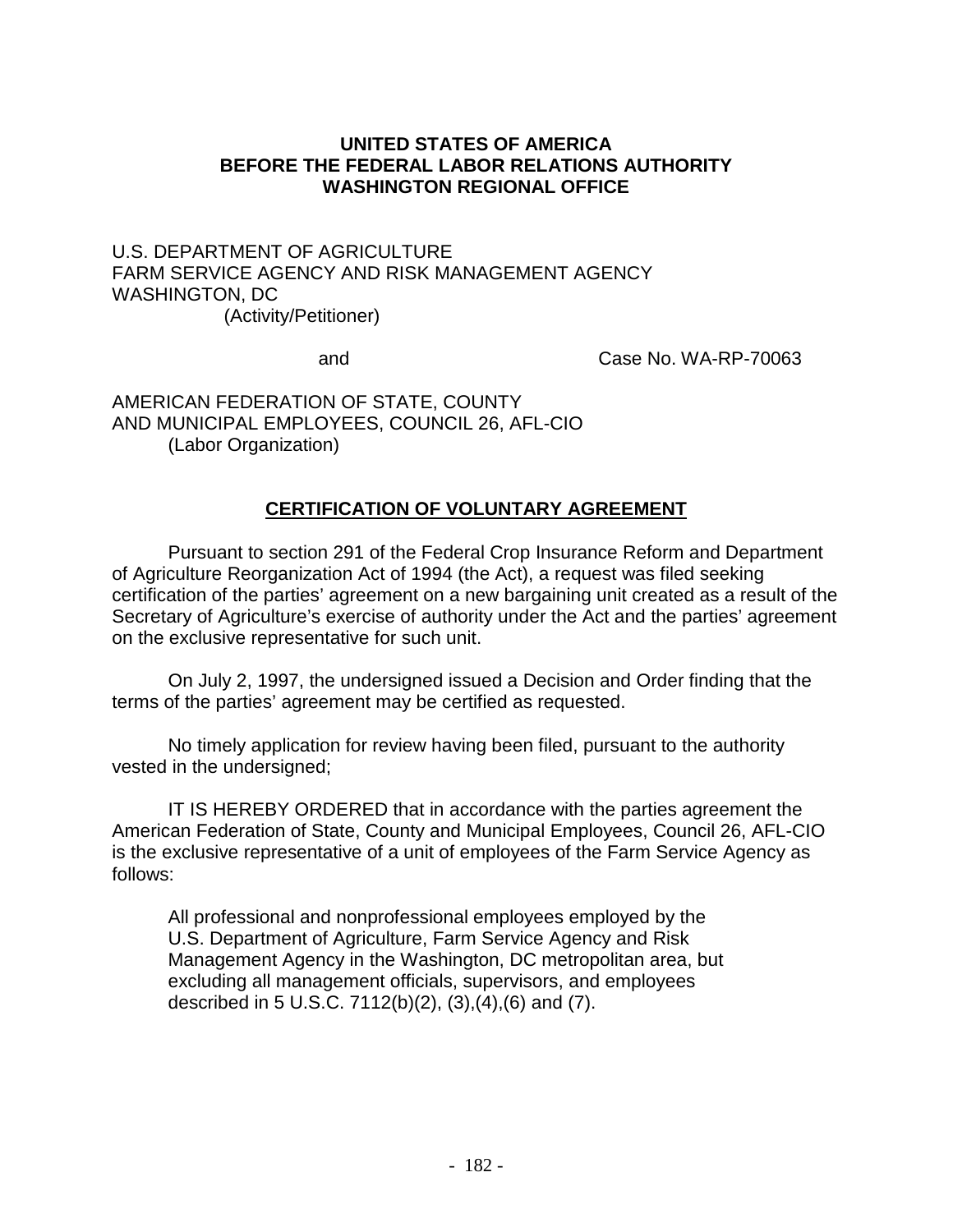Dated at Washington, D.C., this 2nd day of July 1997.

Michael W. Doheny /s/ Michael W. Doheny Regional Director Washington Regional Office Federal Labor Relations Authority 1255 22nd Street, N.W., Suite 400 Washington, D.C. 20037-1206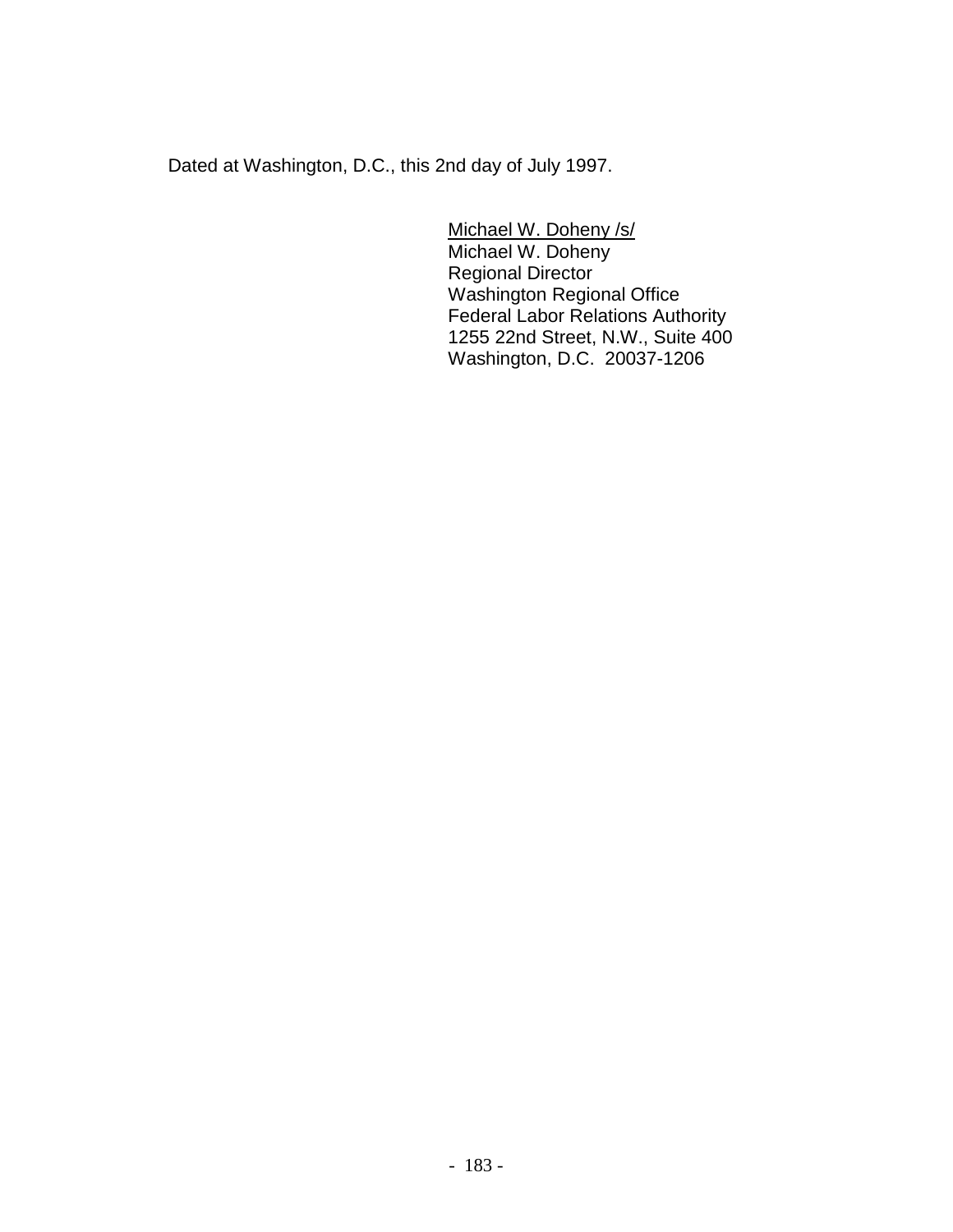

**United States Department of Agriculture**

Farm and Foreign Agricultural Services

Farm Service Agency

1400 Independence Avenue, SW Stop 0591 Washington, DC 20250-0591

## **S A M P L E**

TO: All FSA/RMA Employees

FROM:

SUBJECT: Annual Notice of Right to Request Union Representation

The Civil Service Reform Act (CSRA) of 1978 gives certain rights to employees who are represented by a labor organization. If you are a bargaining unit employee, you have the right to be accompanied by a union representative during an examination by a representative of the agency in connection with an investigation if:

- a. You reasonably believe that the examination may result in disciplinary action against you, and
- b. You request representation.

The CSRA requires that a notice of the above right be provided to bargaining unit employees each year. In addition, the CSRA requires that a recognized labor organization shall be given the opportunity to be present during any formal discussion between one or more representatives of the agency and one or more bargaining unit employees, if the discussion concerns any grievance, personnel policy or practice, or other general condition of employment.

The American Federation of State, County and Municipal Employees, Local 3925, is the exclusive representative of bargaining unit employees in the Washington, D.C., metropolitan area.